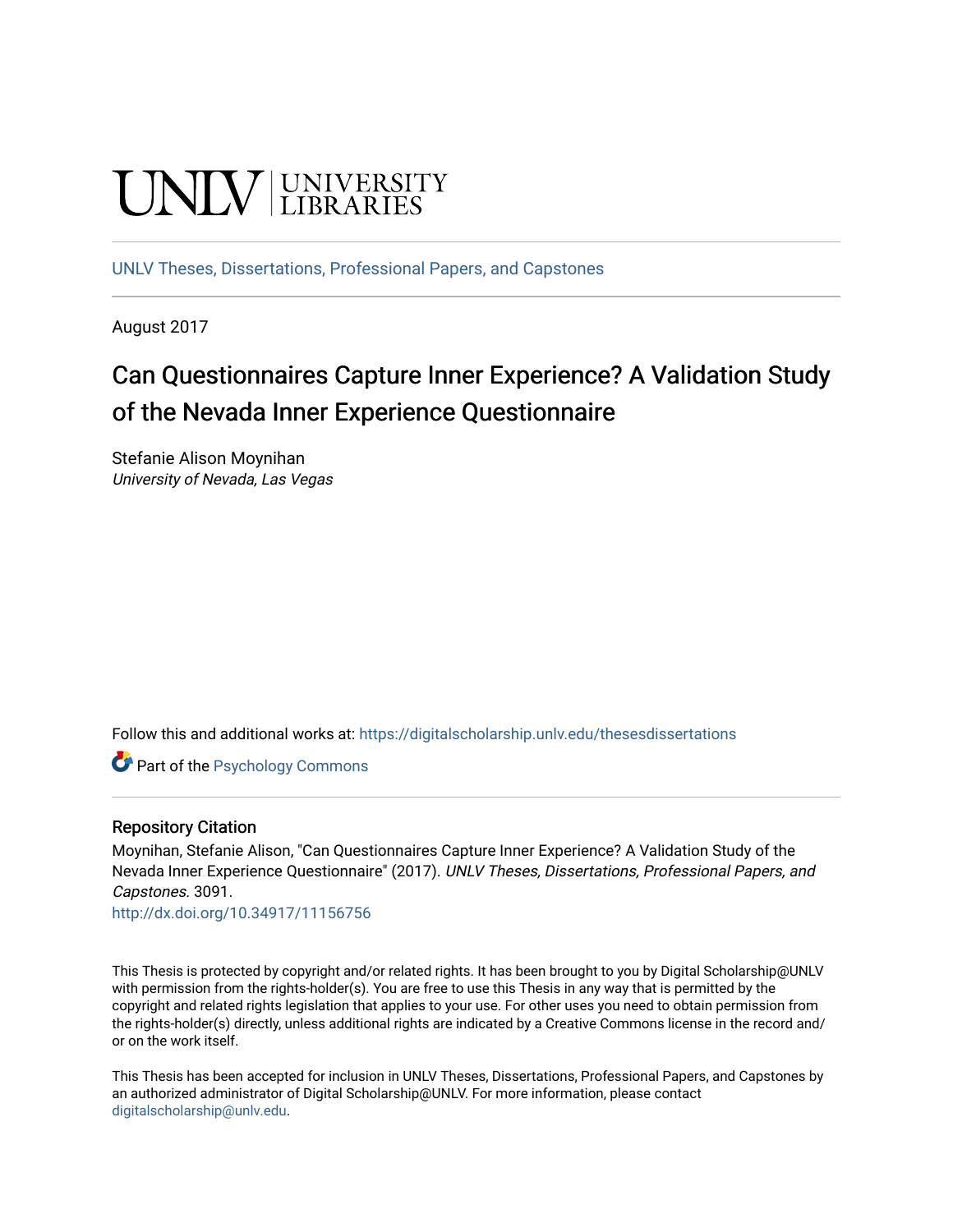## CAN QUESTIONNAIRES CAPTURE INNER EXPERIENCE? A VALIDATION STUDY OF THE NEVADA INNER EXPERIENCE QUESTIONNAIRE

By

Stefanie Alison Moynihan

Bachelor of Arts – Psychology College of the Holy Cross 2009

A thesis submitted in partial fulfillment of the requirements for the

Master of Arts – Psychology

Department of Psychology College of Liberal Arts The Graduate College

University of Nevada, Las Vegas August 2017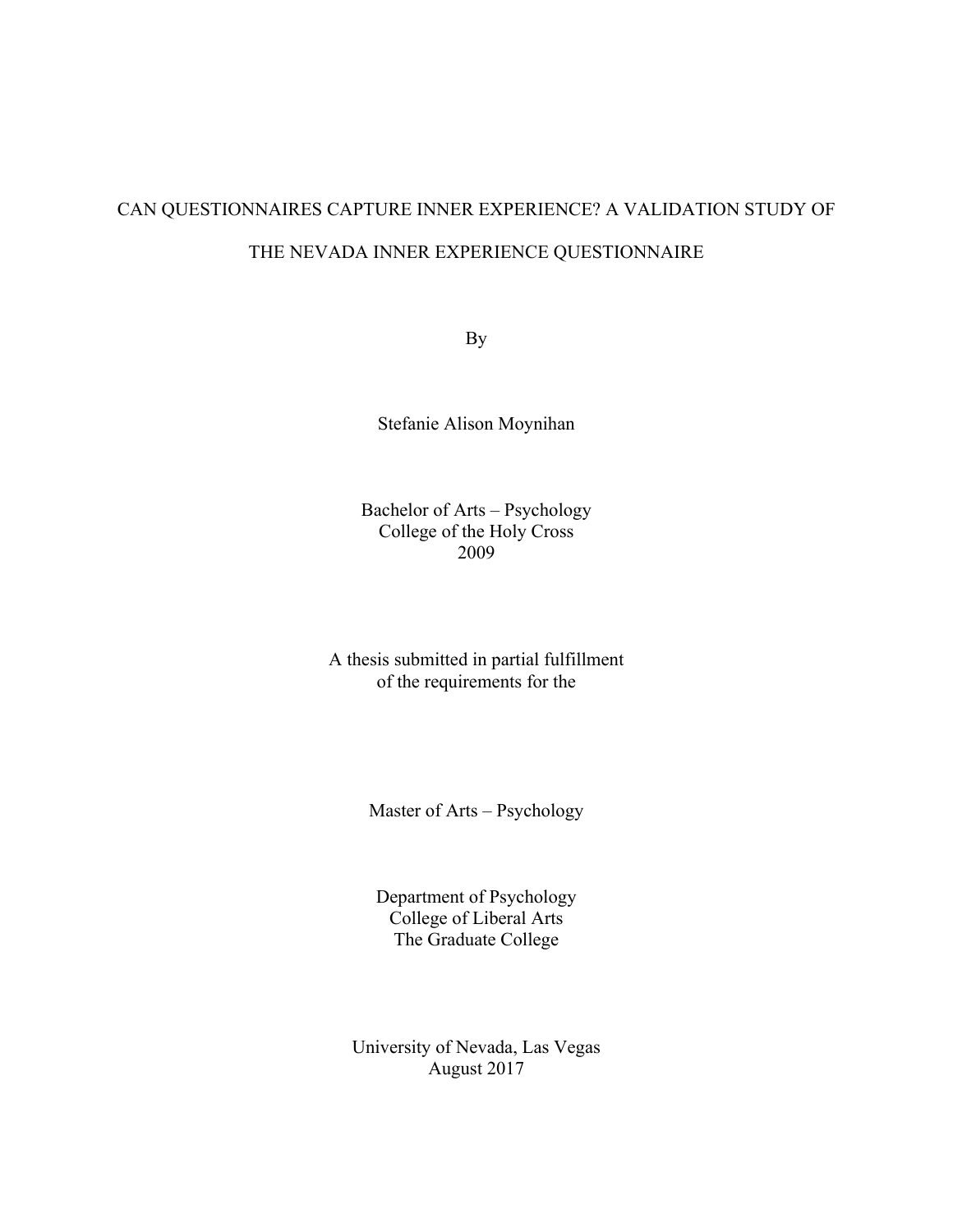

The Graduate College The University of Nevada, Las Vegas

July 25, 2017

This thesis prepared by

Stefanie Alison Moynihan

entitled

Can Questionnaires Capture Inner Experience? A Validation Study of the Nevada Inner Experience Questionnaire

is approved in partial fulfillment of the requirements for the degree of

Master of Arts – Psychology Department of Psychology

Christopher Heavey, Ph.D. *Examination Committee Member*

Rachael Robnett, Ph.D. *Examination Committee Member*

Douglas Unger, M.F.A *Graduate College Faculty Representative*

Russell Hurlburt, Ph.D.<br>
Examination Committee Chair<br>
Graduate College Interim Dean *Examination Committee Chair Graduate College Interim Dean*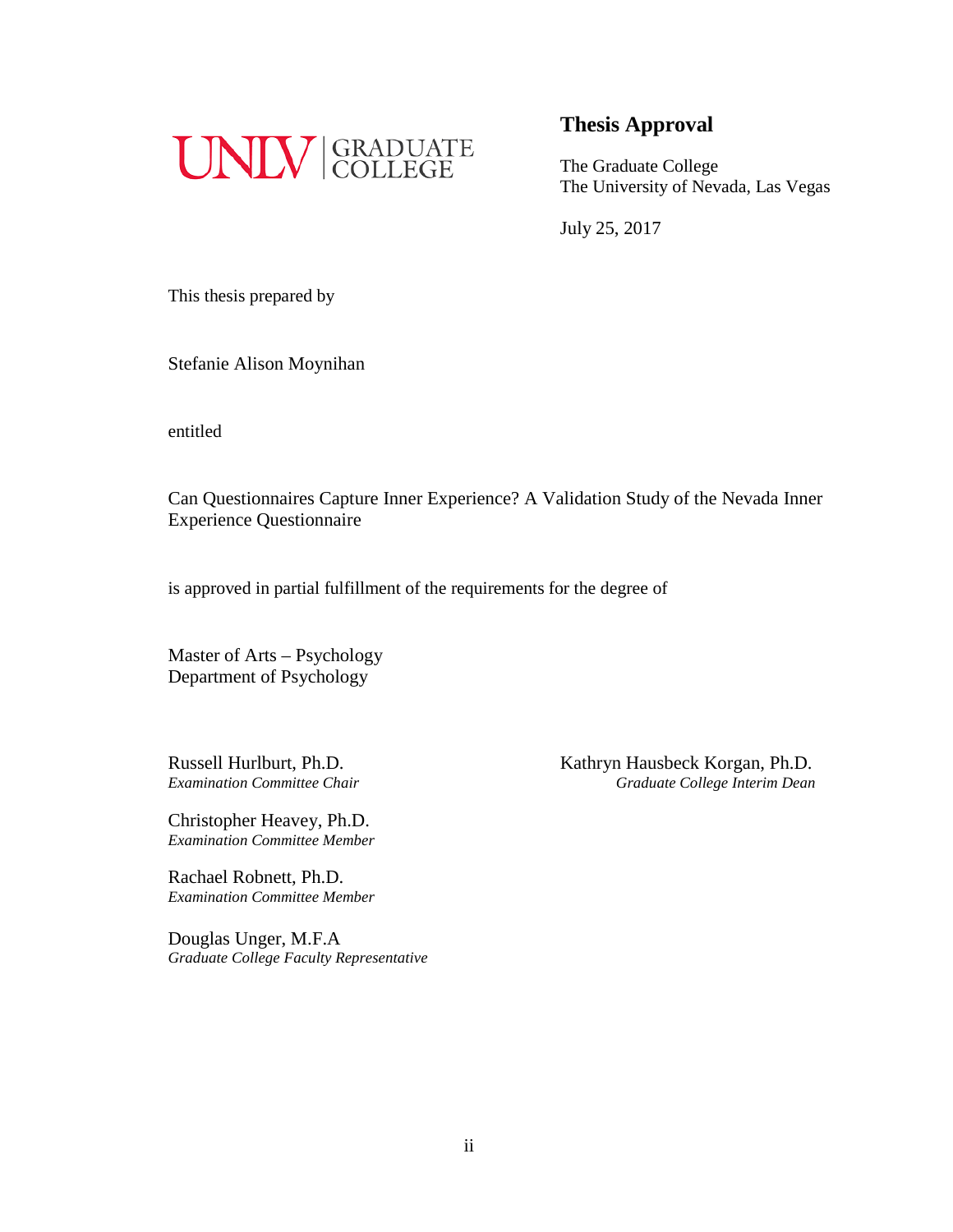#### Abstract

Self-report questionnaires that explore human experience sometimes produce substantially discrepant results from careful sampling-based methods such as Descriptive Experience Sampling (DES). One explanation is that questionnaires may not be inquiring about the same phenomena that sampling discovers. To investigate this, we conducted two studies. Study 1 (*N* =260) created the Nevada Inner Experience Questionnaire (NIEQ), designed to measure the frequency of the same five phenomena of inner experience that DES frequently finds (the "5FP": inner speaking, inner seeing, unsymbolized thinking, feeling and sensory awareness). Study 1 explored the construct validity of the NIEQ, finding it to be reliable and psychometrically valid. Study 2 ( $N=16$ ) investigated the NIEQ's criterion validity by engaging participants from Study 1 to participate in DES, exploring the extent to which participants' DES sampled experience frequencies matched their NIEQ frequency ratings. Correlations between DES and NIEQ frequencies were close to zero, despite the fact that both methods were designed to measure the frequency of the same 5FP. We conclude that there is reason to be cautious about the extent to which questionnaire self-reports provide accurate accounts of actual inner experience.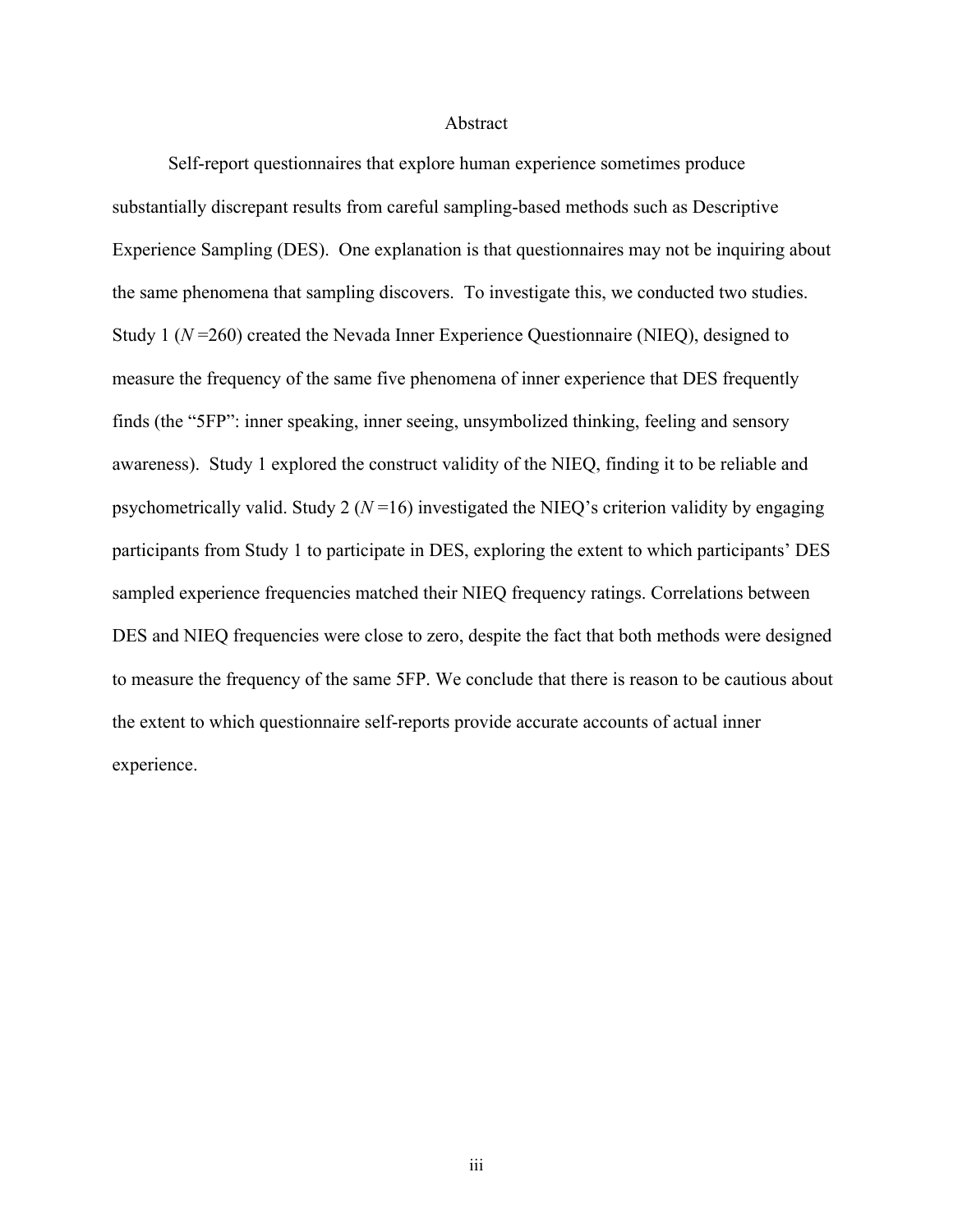#### Acknowledgements

I would like to extend my sincerest appreciation to my committee chair and advisor, Dr. Russell Hurlburt, for his support and mentorship throughout this process. I would also like to thank my committee members, Drs. Heavey, Robnett, and Unger for their time and meaningful contributions. Also, thank you to my fellow lab members for their hard work and dedication to complete this project. Lastly, I would like to thank my family and friends for their encouragement and emotional support throughout my academic pursuits.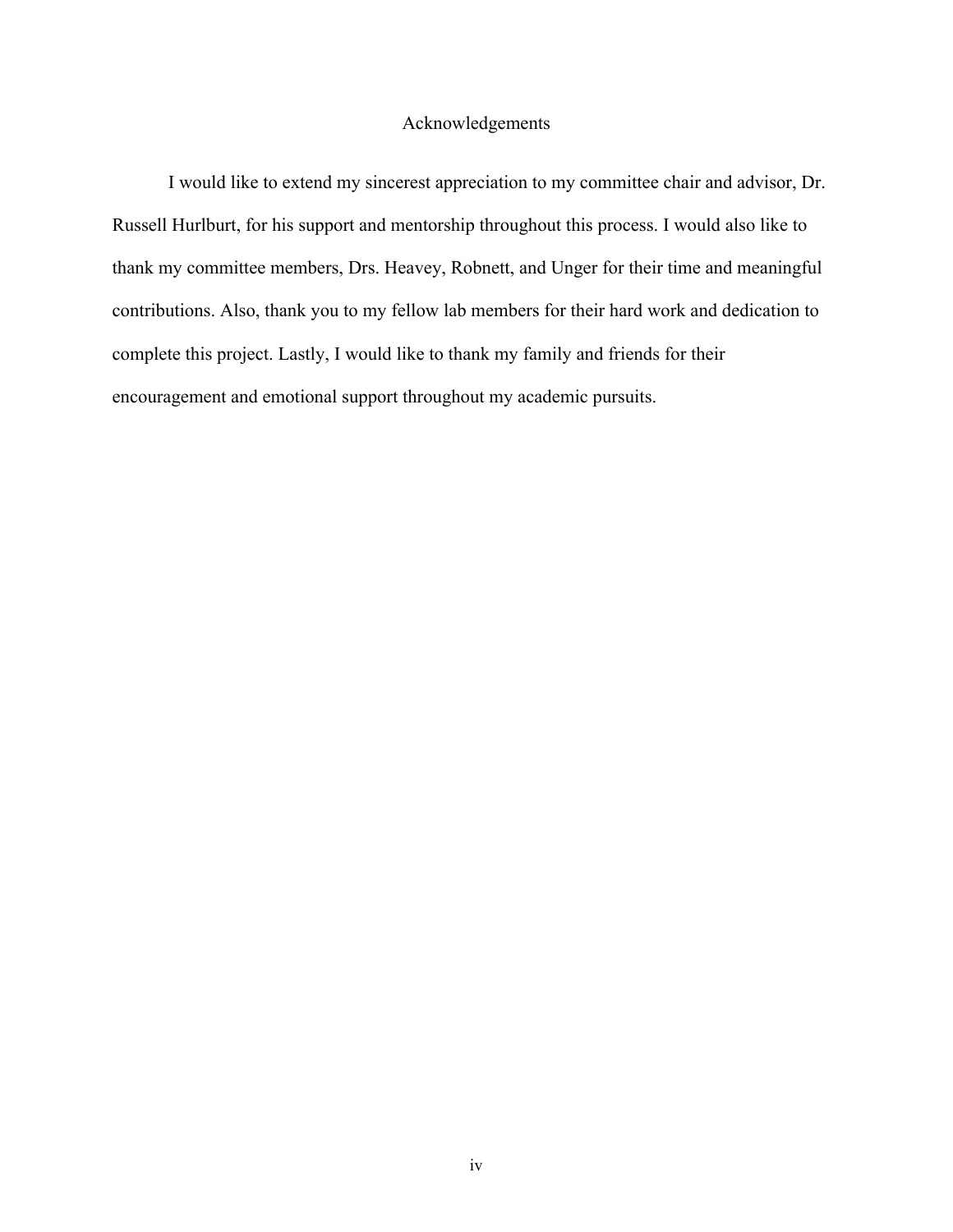| The iterative process, bracketing presuppositions, and the use of open-beginninged prompts.47 |  |
|-----------------------------------------------------------------------------------------------|--|
|                                                                                               |  |
| Common inner experience characteristics of various populations as identified by DES 53        |  |
|                                                                                               |  |
|                                                                                               |  |
| Experience sampling method (ESM) and ecological momentary assessment (EMA) 57                 |  |
|                                                                                               |  |
|                                                                                               |  |

#### Table of Contents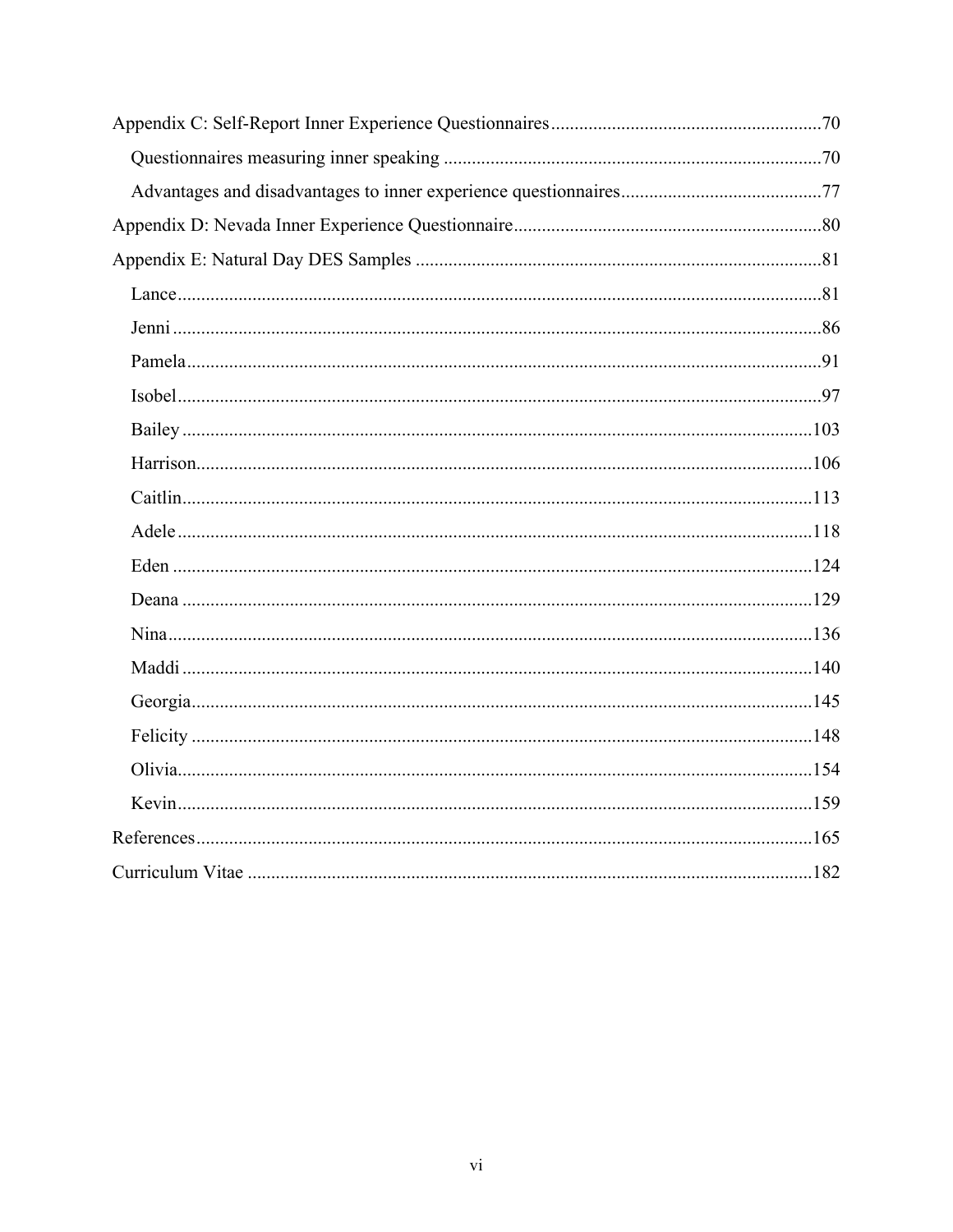#### List of Tables

| Table 5: Goodness of fit statistics for NIEQ confirmatory factor analysis (robust solutions for 1                                                                      |
|------------------------------------------------------------------------------------------------------------------------------------------------------------------------|
|                                                                                                                                                                        |
| Table 7: Mean frequency and (standard deviations) of the 5FP as estimated by the NIEQ and<br>STS (inner speaking) and as discovered during DES sampling, percentages32 |
|                                                                                                                                                                        |
|                                                                                                                                                                        |
| Table 10: Correlations between DES sampling and NIEQ estimates of inner experience35                                                                                   |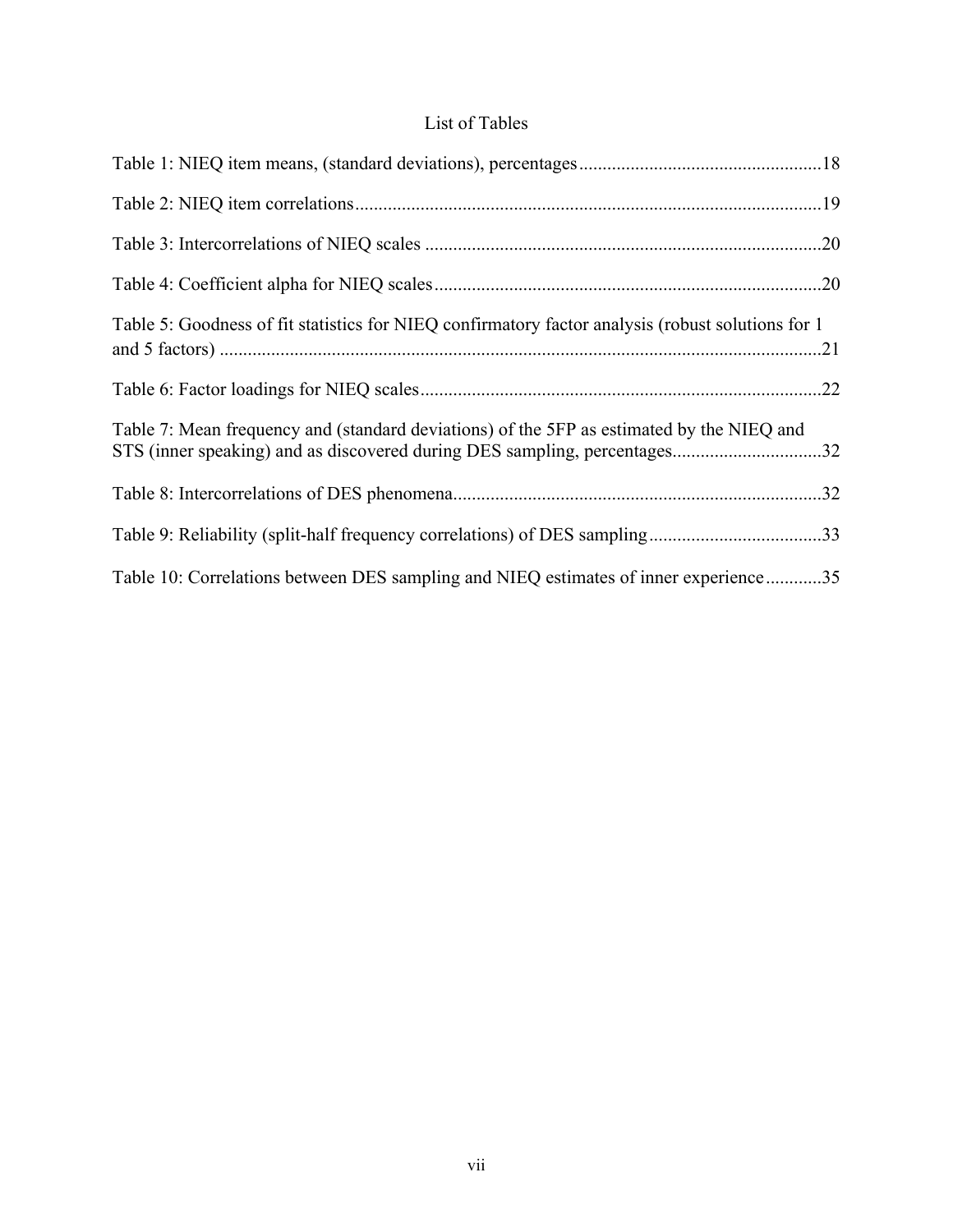#### Chapter 1: Introduction and Literature Review

Do people know the characteristics of their own inner experience? The frequent answer is "yes" because people are constantly immersed in their own experiences. Based on the assumption that people have access to their own inner experience, self-report questionnaires are commonly used to explore human experience. However, Hurlburt and Heavey (2015) challenge this assumption and argue that questionnaires, although they may appear to investigate inner experience, may instead investigate judgments, generalizations, beliefs, and so forth, about inner experience (Hurlburt & Heavey, 2015). These judgments, generalizations, and beliefs about inner experience may be presuppositions that interfere with the apprehension of naturally occurring and ongoing inner experience. Self-reports based on presuppositions are not faithful reports of ongoing inner experience, but rather are reports of what one believes/assumes/generalizes to be true about one's inner experience. Thus there is reason to be cautious about the extent to which self-reports given on questionnaires provide accurate accounts of actual ongoing inner experience.

Hurlburt and Heavey's (2015) argument is analytical, rather than empirical. They have elsewhere provided some evidence using Descriptive Experience Sampling (DES) that people are sometimes mistaken (perhaps often, and perhaps dramatically mistaken) about their own inner experience (Hurlburt, 2011b; Hurlburt & Heavey, 2006), but those studies do not directly compare DES results to those of questionnaires. For example, Hurlburt, Heavey, and Kelsey (2013) concluded that questionnaires overestimate the frequency of inner speech by comparison to DES results, but that conclusion may be the result of differing definitions of inner speech, and furthermore is not the result of any direct comparison of questionnaires with DES results.

Additionally, any head-to-head comparison of questionnaire reports with DES descriptions are problematic in two important ways. First, questionnaires are not designed to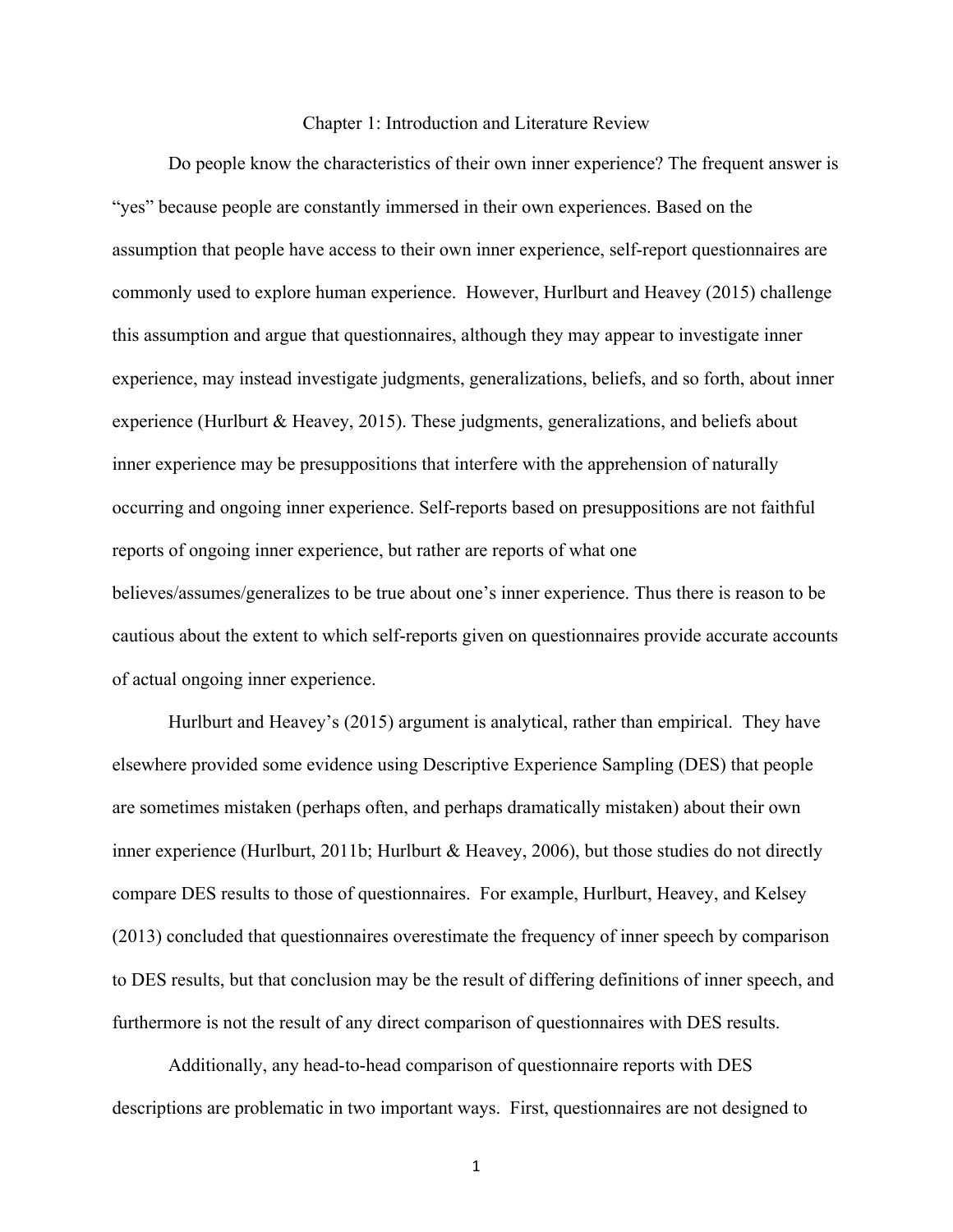target what DES claims are the frequent characteristics of inner experience. For example, there are no existing questionnaires that measure unsymbolized thinking (Hurlburt & Akhter, 2008), which Heavey and Hurlburt (2008) claim to be frequent; and even when there are questionnaires in relevant areas such as inner speech (e.g., the Self-Talk Scale or STS; Brinthaupt, Hein, & Kramer, 2009), the targeting is not as precise as in DES—for example, the STS does not distinguish between aloud self-talk and inner speech, whereas DES does make such a distinction. Second, questionnaires are not generally designed to inquire directly about the frequency of characteristics. Questionnaires often provide scenarios and inquire about experience in such situations without regard for the frequency of such situations. For example, the STS is a series of items that start with the stem "I talk to myself when…" and then continue with a series of situations such as "…I should have done something differently" (Brinthaupt et al., 2009, p. 92). The frequency of self-talk therefore depends on the frequency of (for instance) the occasions when one should have done something differently, and that may vary dramatically from one person to the next.

The present study aims to compare questionnaire and DES results head to head while using a questionnaire that overcomes the disadvantages described in the previous paragraph: that is, we need a questionnaire that measures the same phenomena—the five frequent phenomena ("5FP"; Kühn, Fernyhough, Alderson-Day, & Hurlburt, 2014)—that DES describes, and that enquires about the frequency of those phenomena. Such a questionnaire did not exist, so we created the Nevada Inner Experience Questionnaire (NIEQ) and discuss here its adequacy and validity.

Regarding the NIEQ's adequacy, we examined its factor structure to confirm that the NIEQ was, indeed, measuring the five distinct factors of inner experience included in the 5FP.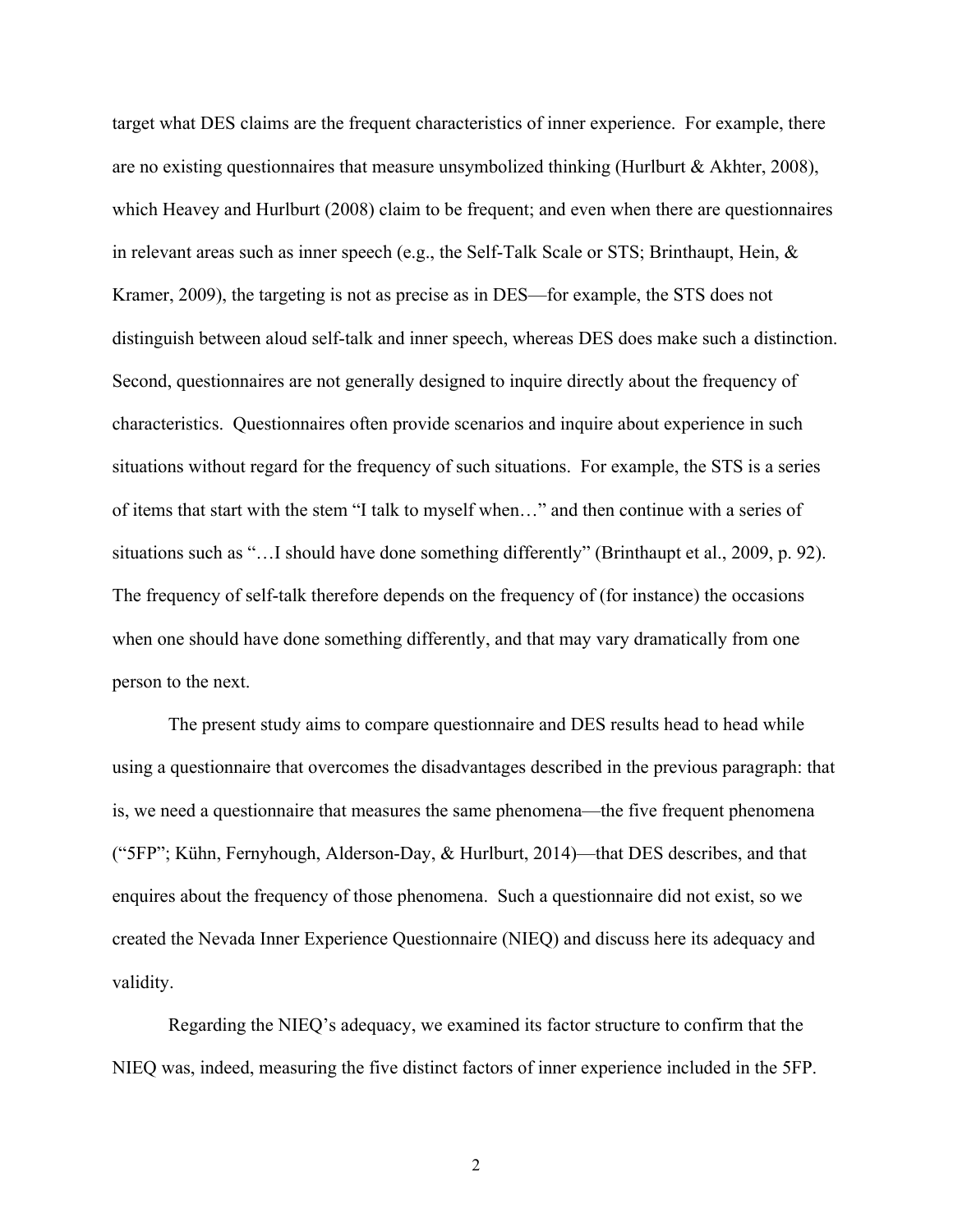Additionally, because there are no other self-report questionnaires that investigate all five phenomena that DES describes, we investigated how well the NIEQ items that measure one distinct and frequently investigated phenomenon—inner speech—correlated with a validated and widely used questionnaire that is often taken as measuring the frequency of inner speaking, the Self-Talk Scale (STS; Brinthaupt et al., 2009).

Regarding the NIEQ's validity, we investigated the extent to which the NIEQ predicted DES sampling results.

There are two other studies that directly compare questionnaire and experience sampling results. Hurlburt, Alderson-Day, Fernyhough, & Kühn (2015) examined how a semi-structured resting state questionnaire designed to characterize inner experiences in an fMRI scanner—the Resting State Questionnaire (ReSQ; Delamillieure et al., 2010)— correlated with DES results of sampled experiences in the scanner during resting state. The ReSQ (Delamillieure et al., 2010) is a 62-item questionnaire arranged into five types of mental activity: visual mental imagery, inner speech, auditory mental imagery, somatosensory awareness, inner musical experience, and mental manipulation of numbers. Participants complete the ReSQ using visual analog scales rating the proportion of time spent in each mental activity while in the resting state in an fMRI scanner. Although the ReSQ is not designed to target the five frequent characteristics of inner experience that DES claims to be the most common, two of the mental activity types of the ReSQ (visual mental imagery and inner language) seem directly comparable to DES's inner seeing and inner speaking, respectively. Regarding these two categories, Hurlburt et al., (2015) found discrepancies, including some very large discrepancies, between participants' ReSQ results and their DES sampling results.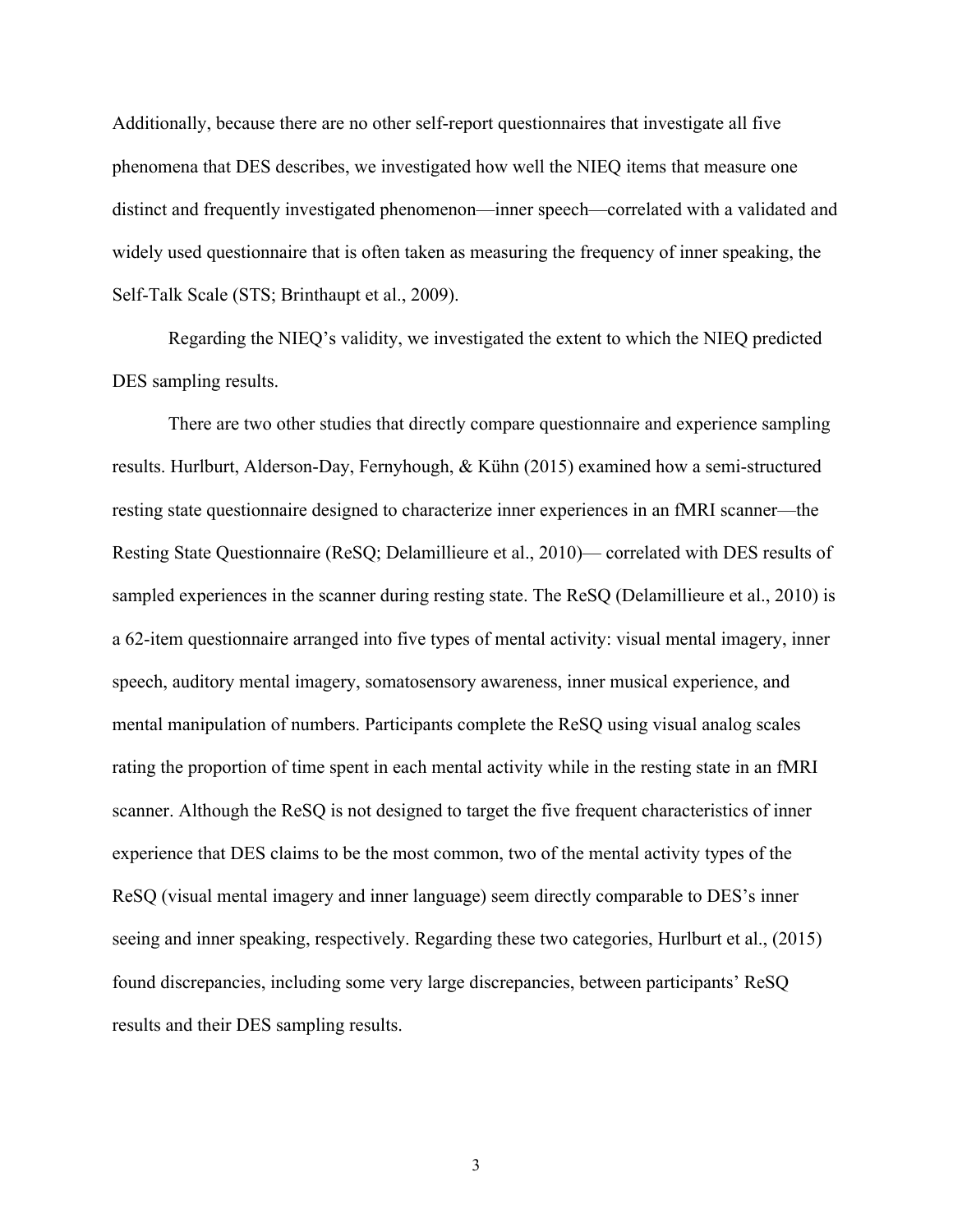Alderson-Day and Fernyhough (2015) also compared questionnaire and experience sampling results, investigating how a generalized self-report measure of inner speech—the Varieties of Inner Speech Questionnaire (VISQ; McCarthy-Jones & Fernyhough, 2011) correlated with results from a smartphone experience sampling study of inner speech. The VISQ is an 18-item questionnaire that asks participants to rate on likert scales the general characteristics of their inner speech. The app randomly sampled participants twice a day and prompted them to answer four questions about their inner speech at that current moment. The four questions were the highest loading items from each of the four VISQ factors, modified to inquire about the current moment rather than general characteristics. Alderson-Day and Fernyhough (2015) found that smartphone-sampled reports of inner speech were generally of lower frequency than reports of inner speech on the VISQ, and suggested one explanation for the VISQ over-estimation of inner speech: the VISQ does not directly ask about the frequency of inner speech.

There are three main differences among Alderson-Day and Fernyhough's (2015) study, Hurlburt et al.'s (2015) study, and the present study: 1) the present study aims to use a questionnaire that directly measures the frequency of inner experience phenomena; 2) the present study investigates directly the five most frequent phenomena described in previous DES studies (Heavey & Hurlburt, 2008; Hurlburt, 1990, 1993; Hurlburt & Heavey, 2002), thus presumably increasing the relationship between the questionnaire and sampling results; 3) the present study uses an experience sampling method that attempts to apprehend naturally occurring, ongoing inner experience in high fidelity, following the recommendations of Hurlburt and Heavey (2015; cf. Hurlburt, 2011b): a) limit the investigation to specific, clearly identified moments; b) limit examination to pristine experience; c) bracket presuppositions of the participant and the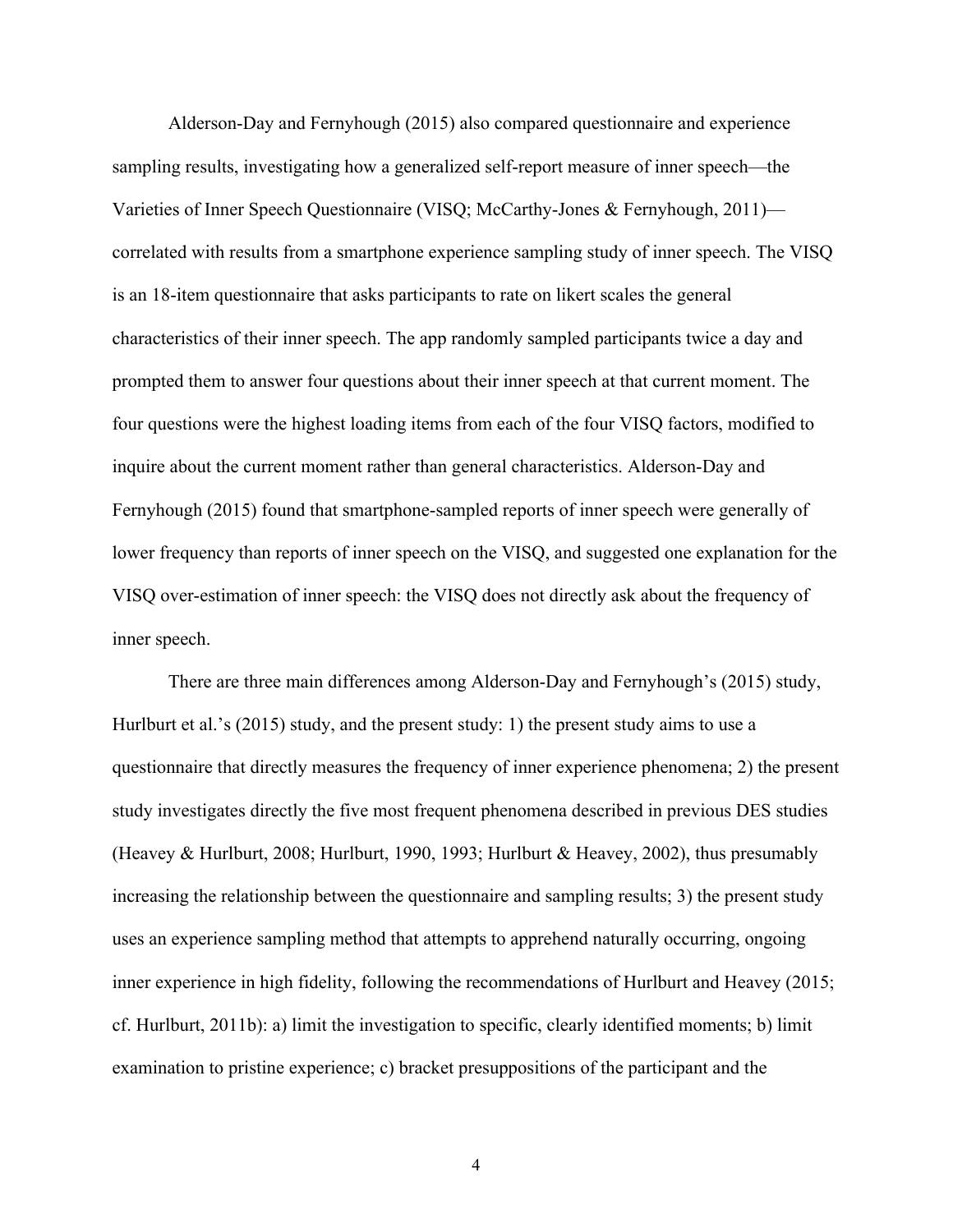investigator(s); and d) iteratively increase skill in apprehending experience. These four characteristics distinguish DES from other experience sampling methods including that used by Alderson-Day and Fernyhough (2015).

#### **DES and Its Four Distinguishable Methodological Characteristics**

DES is an approach developed by Hurlburt (1990, 1993). The aim of DES is to capture in high fidelity individuals' ongoing inner experience, which Hurlburt (2011b; Hurlburt & Akhter, 2006) termed "pristine inner experience." *Inner experience* refers to one's ongoing thought, feeling, sensation, and so on, that is directly apprehended at some particular moment. *Pristine* inner experiences are undisturbed phenomena that occur naturally in everyday environments (Hurlburt, 2011b). Pristine inner experience in this sense is not to be thought of as clean or immaculate, but rather as natural, uncontaminated, and unaffected by the act of observation and reflection (Hurlburt, 2011b; Hurlburt & Heavey, 2015). A forest that is pristine in the sense that it has been untouched by human exploitation is composed of parts that may be orderly or messy, clean or dirty. Similarly, pristine inner experience can be messy, complex, clean and/or simple, but is pristine to the extent that it is apprehended in its original condition (Hurlburt & Akhter, 2006). Furthermore, pristine inner experience differs from person to person—my pristine experience may differ from yours because we ultimately have different ways of apprehending the world.

DES aims to apprehend its participants' pristine inner experience with high fidelity, meaning this method tries to limit distortions as it glimpses inner experience. DES asks the participant to wear a beeper for 3-4 hours in the natural environment. The beeper randomly delivers a 700 Hz beep through an earpiece; the beep cues the participant immediately to jot down in a notebook what was in experience at the moment before the beep interrupted that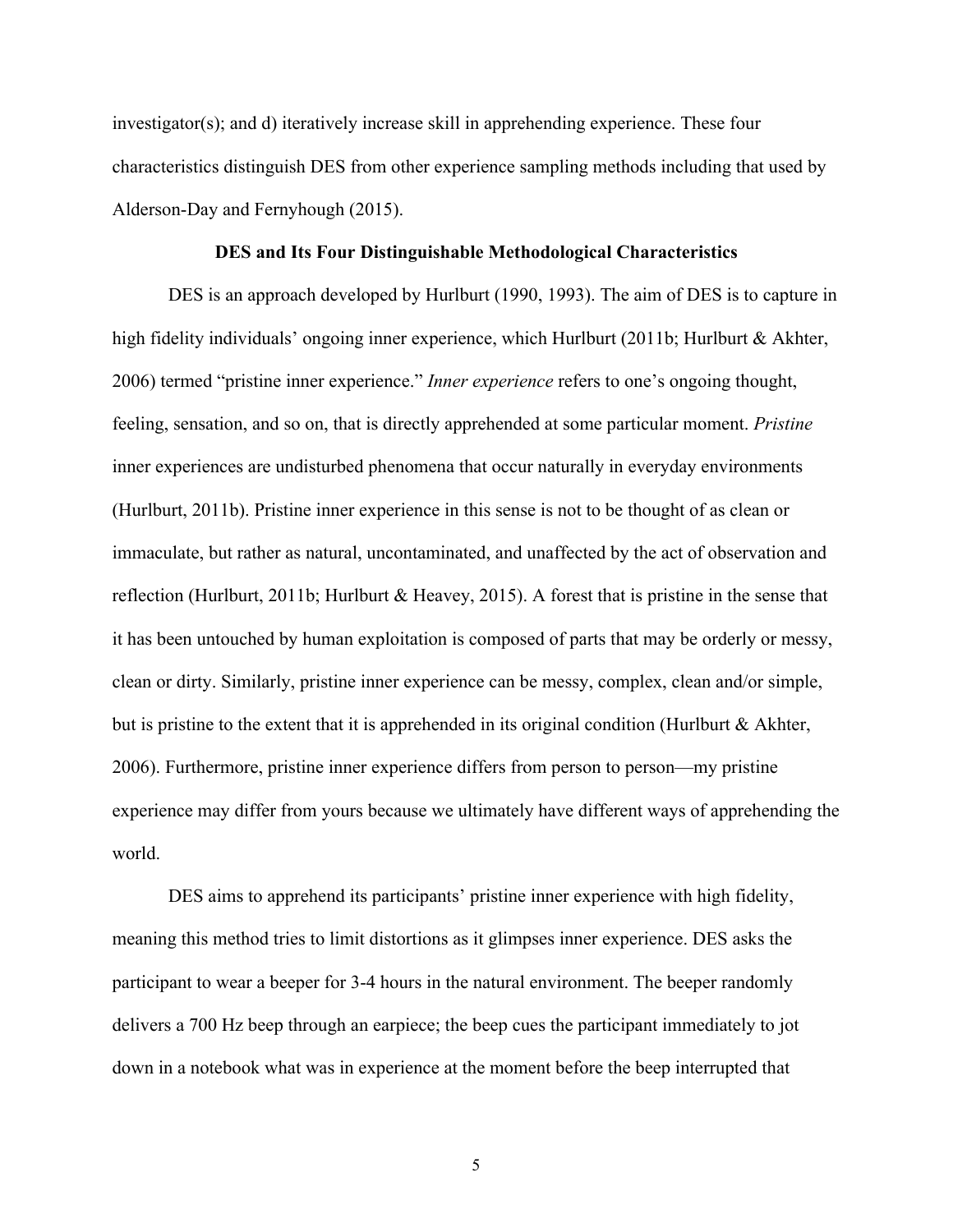experience; this last-undisturbed-moment-before-the beep is also called "the moment of the beep." (Of course, it is not entirely undisturbed; the aim is to minimize the disturbance; Hurlburt, 2011b.) During this 3-4-hour period, the participant collects approximately 6 samples of ongoing-at-the-moment-of-the-beep inner experience. Within 24 hours, the participant meets with the DES investigator(s) for an "expositional" interview, designed to help the participant apprehend the naturally occurring experience. This interview uses open-beginninged (Hurlburt & Heavey, 2006, p. 1221) and open-ended questions such as "What, if anything, was in your experience at the moment of the beep?" Participants on their first sampling day typically cannot (or at least do not) discriminate among a) their naturally occurring (pristine) inner experiences, b) what they believe should be in their experience, c) what they believe the investigator wants to hear, and d) their assumptions about the typical characteristics of their experience (Hurlburt, 2011b). DES investigators use the initial (and later) sampling day(s) and expositional interview(s) to train participants to cleave to pristine experience and avoid contaminating its description with anything else. This sample and expositional interview process is iterated (that is, successively approximated, each time with more skill and more fidelity; Hurlburt, 2009, 2011a,b), for typically four to six days until a series of descriptions of high fidelity inner experience moments are obtained

Now that we have given a brief overview of the DES method, we consider in more depth four methodological characteristics that distinguish DES from questionnaires and other typical experience sampling methods. (For more on the methodological characteristics of DES, please refer to Appendix A)

#### **Limiting Investigation to Specific, Clearly Identified Moments**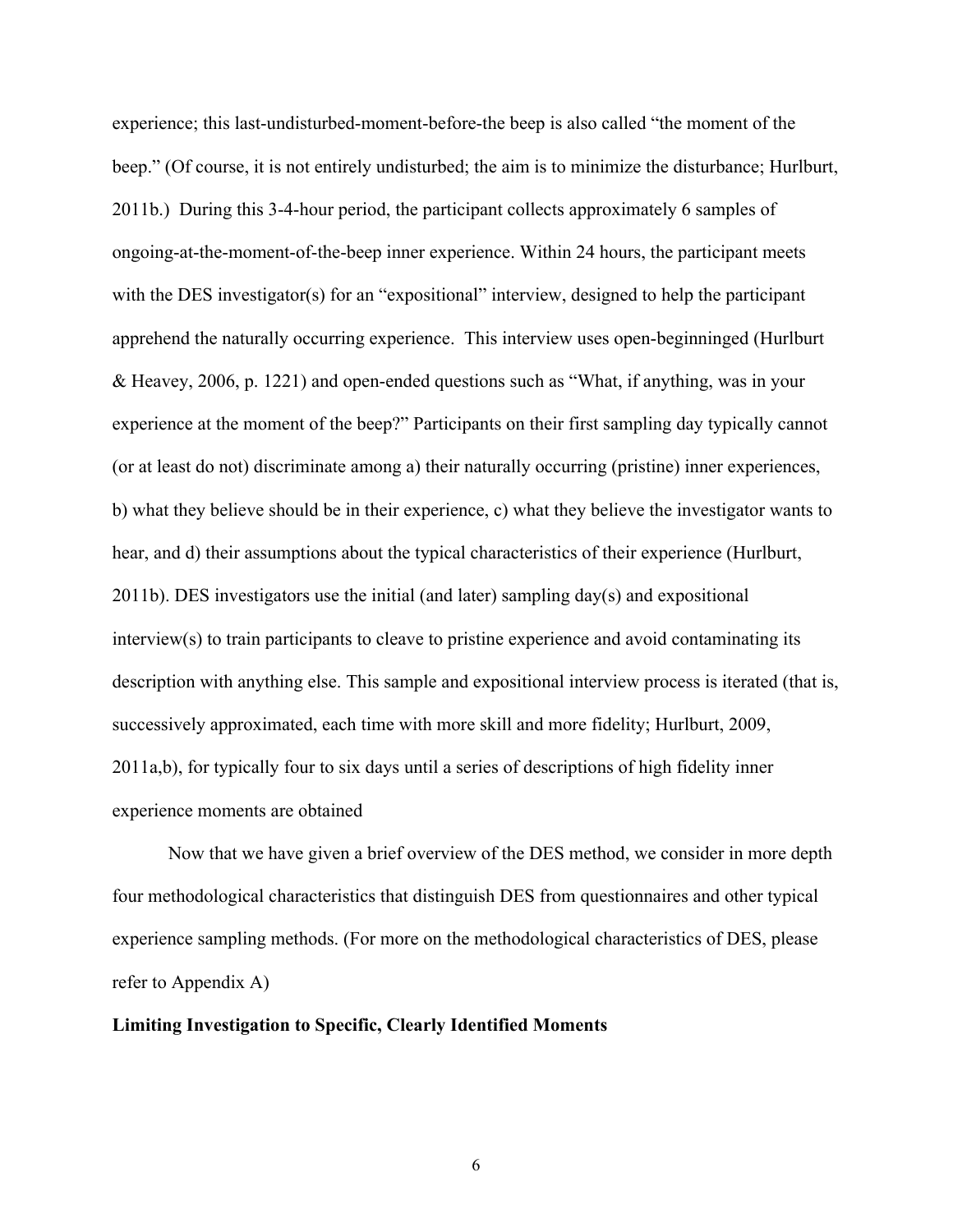Pristine inner experience is fleeting, evanescent. At this moment you might be reading this article; a bit later, you might be drawn to the overheard conversation in the next room; a second after that, you feel a slight cramp in your left leg; a bit later, you recall the birthday cake from your party last week. That is, within the span of a few seconds, your experience changes dramatically: from the external to the internal, from the present to the past, from the bodily to the visual, and so on. As a result, any attempt to apprehend experience in high fidelity must very carefully identify the moment that is to be apprehended (Hurlburt, 2011b). DES uses a 700 Hz beep, an unambiguous, rapid-rise-time signal delivered through an earphone so that the moment is delineated as unequivocally as possible. The aim is to investigate the experience that was "inflight": ongoing at the last moment before the beep disturbs the natural environment.

#### **Limiting Investigation to Pristine Inner Experience**

The term "experience" has many different meanings. For example, we could meaningfully refer to the *experience* of traveling through India (Caracciolo & Hurlburt, in press); or to the amount of *experience* necessary to be an airline captain. Of all the things that might be called *experience*, DES investigates just one, which it calls *inner experience*: thoughts, feelings, sensations, hearings, seeings, and so on, that are directly experienced at some moment (for a discussion of why external hearings and seeings might be considered part of *inner* experience see Hurlburt & Schwitzgebel, 2007, p. 15). *Pristine* inner experience refers to inner experience as it naturally occurs in everyday environments, undisturbed by the act of apprehending it (Hurlburt, 2011b; Hurlburt & Akhter, 2006; Hurlburt & Heavey, 2006). Apprehending pristine experience is an ideal; the DES beep does indeed disturb experience. It is the *aim* of DES to limit itself to pristine inner experience, an aspiration that, while never actually achieved, can be successively and successfully approximated (Hurlburt, 2011b).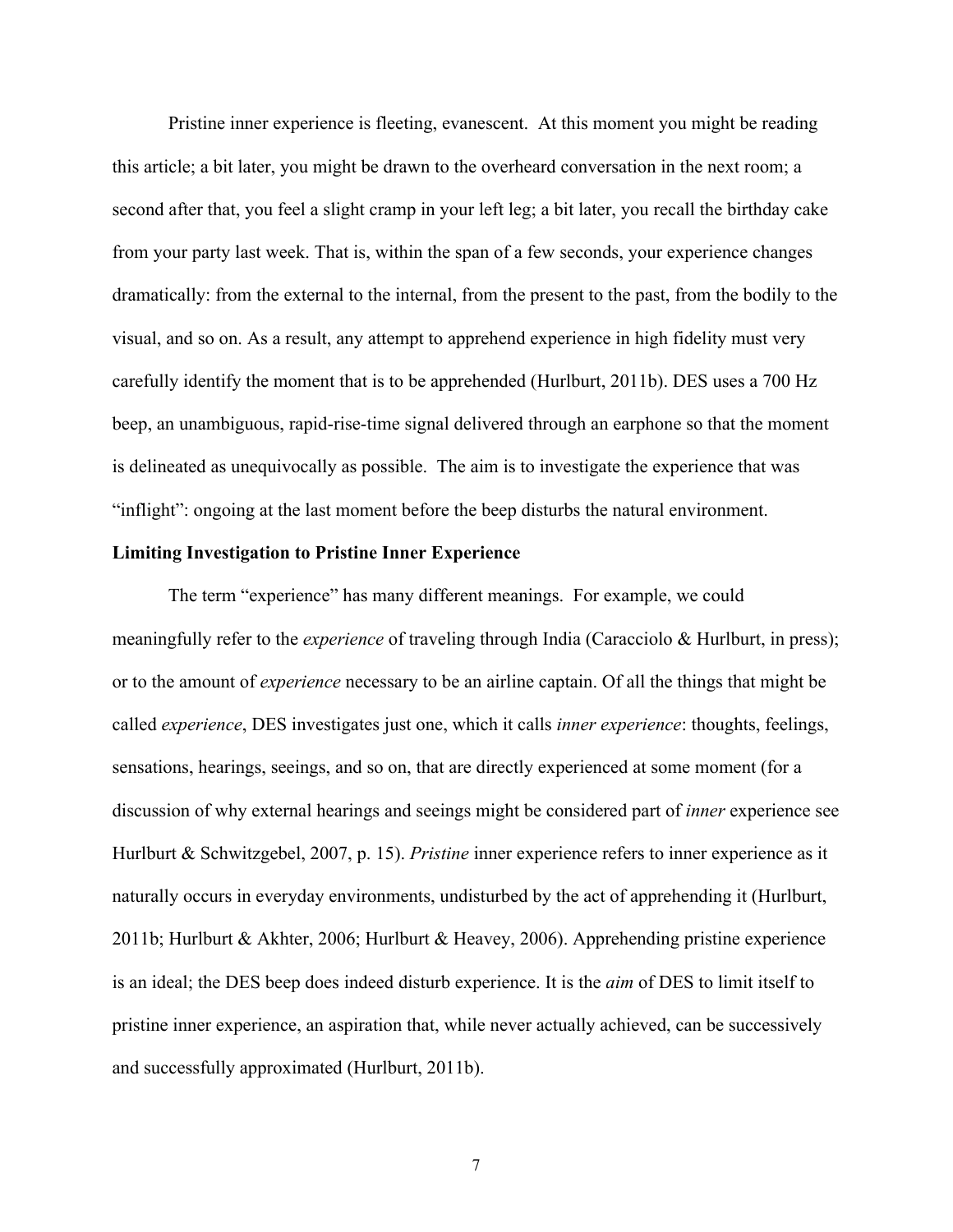It is the aim of DES to limit itself to the investigation of pristine inner experience—that is, to investigate experiences that are ongoing at the moment of beeps. DES avoids conversations about other meanings of *experience*, avoids speculation about cause or effect, avoids speculation about generalities. For example, DES participants frequently state beliefs about their inner experience (for instance, "I *always* say the words in my head as I type"). Such beliefs often turn out to be untrue; DES calls them faux generalities (Caracciolo & Hurlburt, in press; Hurlburt, 2011b; Hurlburt & Akhter, 2006). In practice, this cleaving to experience is a challenge, because people often stray away from describing what actually was ongoing in favor of interpretations, speculations, and explanations.

#### **Bracketing Presuppositions**

Despite the fact that individuals are immersed in their own experience every waking moment, most hold specific beliefs about their own inner experience that are inaccurate (Hurlburt et al., 2013) and sometimes hugely inaccurate (Hurlburt, 2011b). These misapprehensions about one's own experience result from presuppositions about the nature of experience (Hurlburt, 2011b; Hurlburt & Heavey, 2015; Hurlburt & Schwitzgebel, 2011). DES aims to help its participants "bracket" these presuppositions, a concept borrowed from the phenomenologists. To bracket is to set aside, to put out of play, to limit the influence of. Nearly every aspect of DES can be said to be in the service of bracketing presuppositions (Hurlburt, 2011b). Here are some examples: DES selects moments at random. Randomness ensures that the investigation focuses on actually occurring phenomena rather than phenomena that the investigator and/or the participant believe (for whatever reason) to be important (Hurlburt, 2011a). DES uses a beep to identify the precise moment to be investigated, again to urge a dispassionate choice of subject matter to be discussed. If the participant's focus is allowed to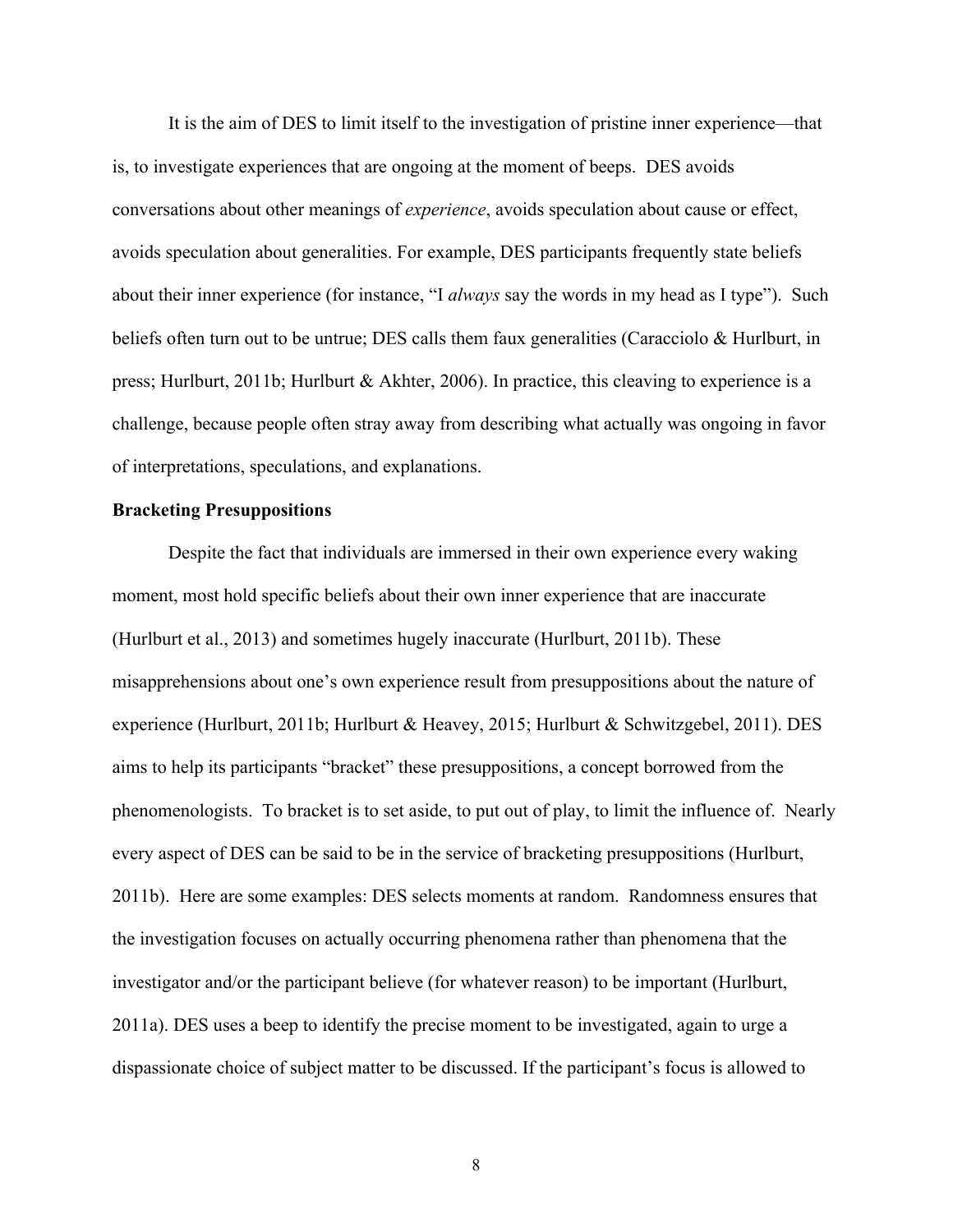stray to a few seconds before or after the beep, the advantages of randomness are defeated and the participant again may decide what is important (Hurlburt, 2011a). The DES cleaving to experience described above is in the service of the bracketing of presuppositions: faux generalities and speculations about causation arise from presuppositions about experience, rather than from the actual apprehension of experience.

#### **Iteratively Obtaining Apprehension Skills**

Hurlburt (2009, 2011b,c) holds that any investigation that aims to apprehend inner experience in high fidelity must be iterative, meaning that the participant must be helped to acquire skills as successive approximations. Just as a screw needs to be rotated a certain number of times before it sits tightly in place, the DES method relies on an ever-deepening succession of sample attempts and subsequent interviews to train the participant to apprehend pristine inner experience with higher and higher fidelity. The aim of the first expositional interviews is less about apprehending a participant's pristine experience than it is about acquiring the skills of bracketing presuppositions and cleaving to experience at the moment of the beep (Hurlburt, 2009; Hurlburt & Heavey, 2006). The first-day sampling and its subsequent expositional interview are tainted with confusion, miscommunications, assumptions, and so on. However, during the first expositional interview, the participant typically begins to learn what is the moment of the beep, begins to learn what is pristine inner experience, begins to acquire the skill of apprehending it, and begins to learn how to describe what has been apprehended. As a result, the second sampling day's apprehensions are typically more skillful than were the first-day apprehensions. As a result, participants enter the (second day) expositional interview with higher fidelity descriptions of their inner experience, enabling the (second) interview to require less use of probing clarifying questions and to be more effective than was the first. This ever-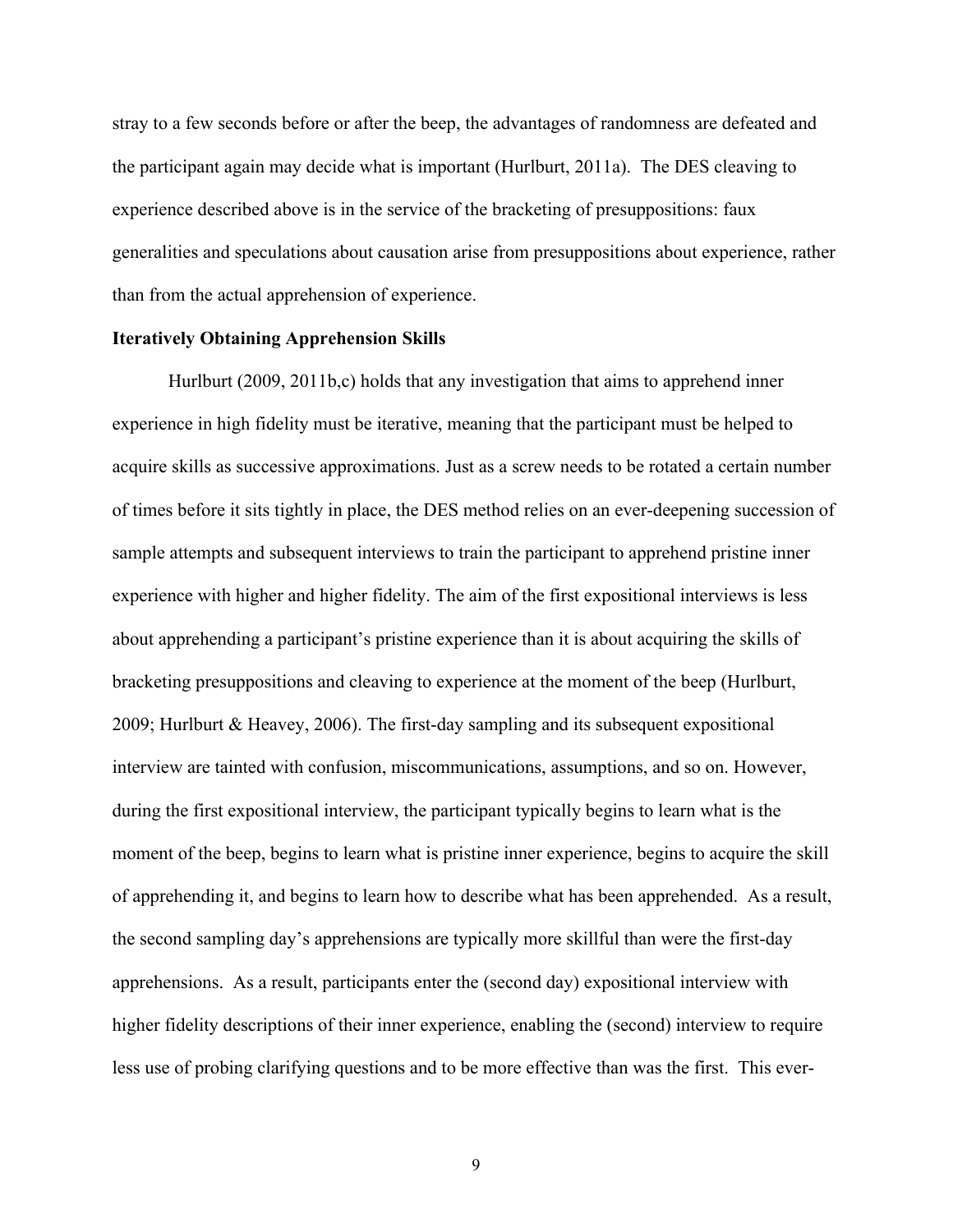deepening recurrent process allows even higher fidelity on subsequent sampling days (Hurlburt 2009, 2011b, c).

#### **The Five Frequent Phenomena of Inner Experience**

DES is an essentially idiographic method that attempts to describe in high fidelity the specific characteristics of a person's inner experience that was ongoing at one moment, whatever those characteristics happen to be, regardless of whether the experience is or is not typical of the particular individual or typical of people in general (Hurlburt & Akhter, 2006). After a series of an individual's (typically randomly selected) moments of experience have each been apprehended and described in high fidelity, the investigator may attempt to identify "salient characteristics" that emerge from the individual's collection of experiences. The description of salient characteristics again aims to be an entirely idiographic process, describing an individual's experiences regardless of whether that individual is or is not typical of other individuals or of people in general.

Some DES studies (Hurlburt, 1990, 1993, 1997, 2011b; Hurlburt, Koch, & Heavey, 2002; Jones-Forrester, 2006, 2010; Lefforge, 2011; Mizrachi, 2014; Raymond, 2012; Reger, 2016) investigate salient characteristics of inner experience that emerge from a group of individuals who share an external characteristic (e.g., psychiatric diagnosis). In these studies, the procedure continues one step further from identifying salient features of inner experience for each participant to examining and extracting salient characteristics that emerge from the collective group of inner experience (Hurlburt & Heavey, 2002; Hurlburt & Akhter, 2006). (For more background on common inner experience characteristics across individuals, please refer to Appendix A)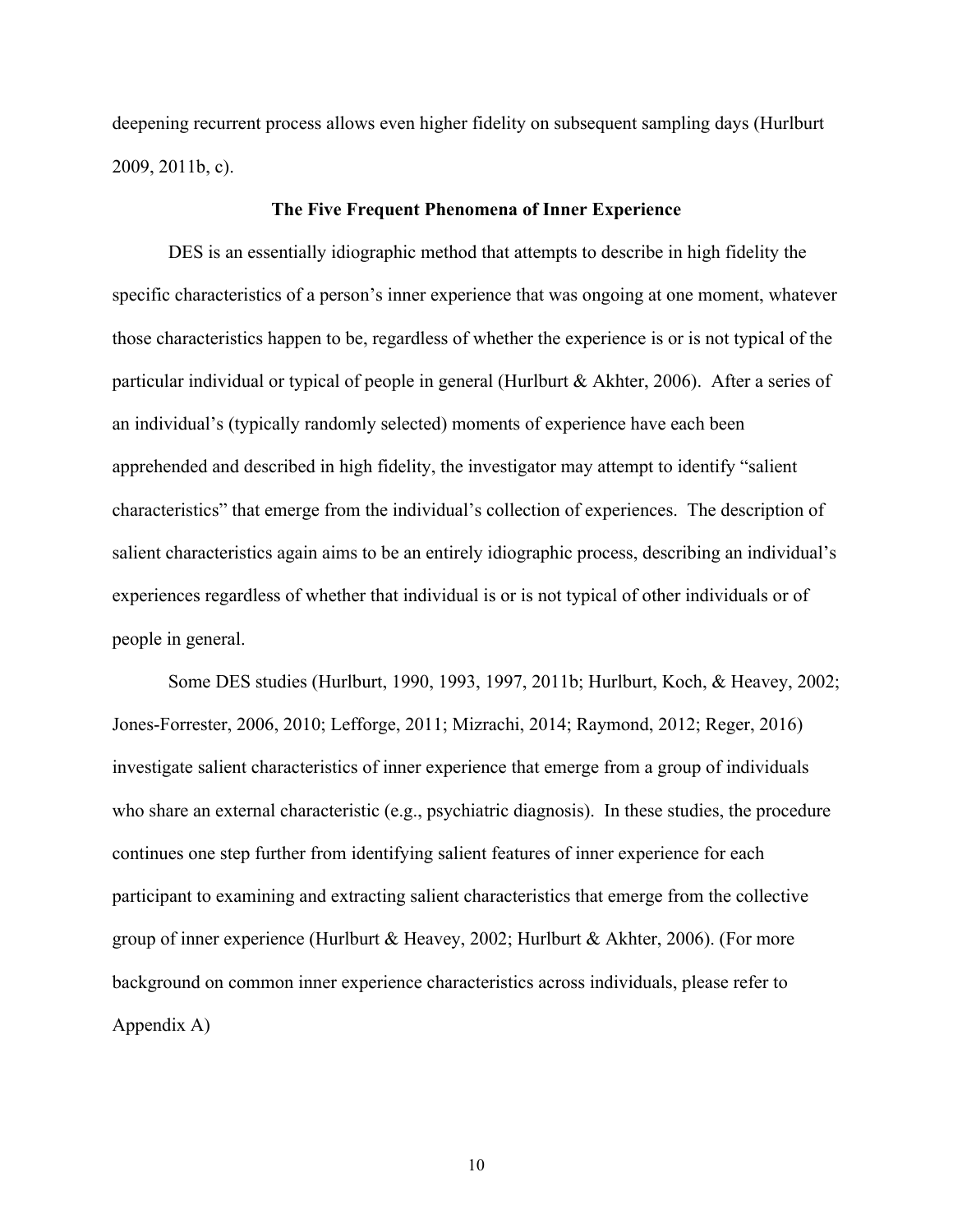In the early 1990's, Hurlburt had identified 16 common characteristics of inner experience across subjects (Hurlburt, 1990, 1993) and created a codebook for these 16 categories of inner experience descriptions. Hurlburt and Heavey (2002) investigated the inter-rater reliability of DES and its coding system of inner experience descriptions, and, in so doing, identified five frequent features of inner experience. They independently used the 16 characteristics from the codebook to code six inner experience samples from each of ten individuals, and found five characteristics rated by both investigators as occurring in 25% or more in these samples; the remaining characteristics occurred with low frequency. The interobserver reliability was measured for these five characteristics. The investigators concluded that independent observers could reliably rate these five most frequently occurring inner experience characteristics with Spearman-Brown adjusted interobserver reliabilities ranging from .92 to .98. The names for these five characteristics have evolved since the original study, and are now called inner speaking (Hurlburt, et al., 2013), inner seeing (Hurlburt, 2011b), unsymbolized thinking (Hurlburt & Akhter, 2008a, b), feeling (Heavey, Hurlburt, & Lefforge, 2012), and sensory awareness (Hurlburt, Heavey, & Bensaheb, 2009). Together, these are now referred to as the five frequent phenomena or 5FP (Kühn et al., 2014). (For more background on the validity of the DES method, please refer to Appendix A)

Heavey and Hurlburt (2008) quantified the frequency of the 5FP using a data set of 295 inner experience samples drawn from a stratified random sample of undergraduates at a large urban university. The researchers determined for each sample if one or more of the 16 common forms of inner experience discovered by Hurlburt (1990, 1993) were present. Because the nature of DES is exploratory, Hurlburt and Heavey did not limit the coding to the five most common phenomena identified in their 2002 inter-rater reliability study. The researchers were also open to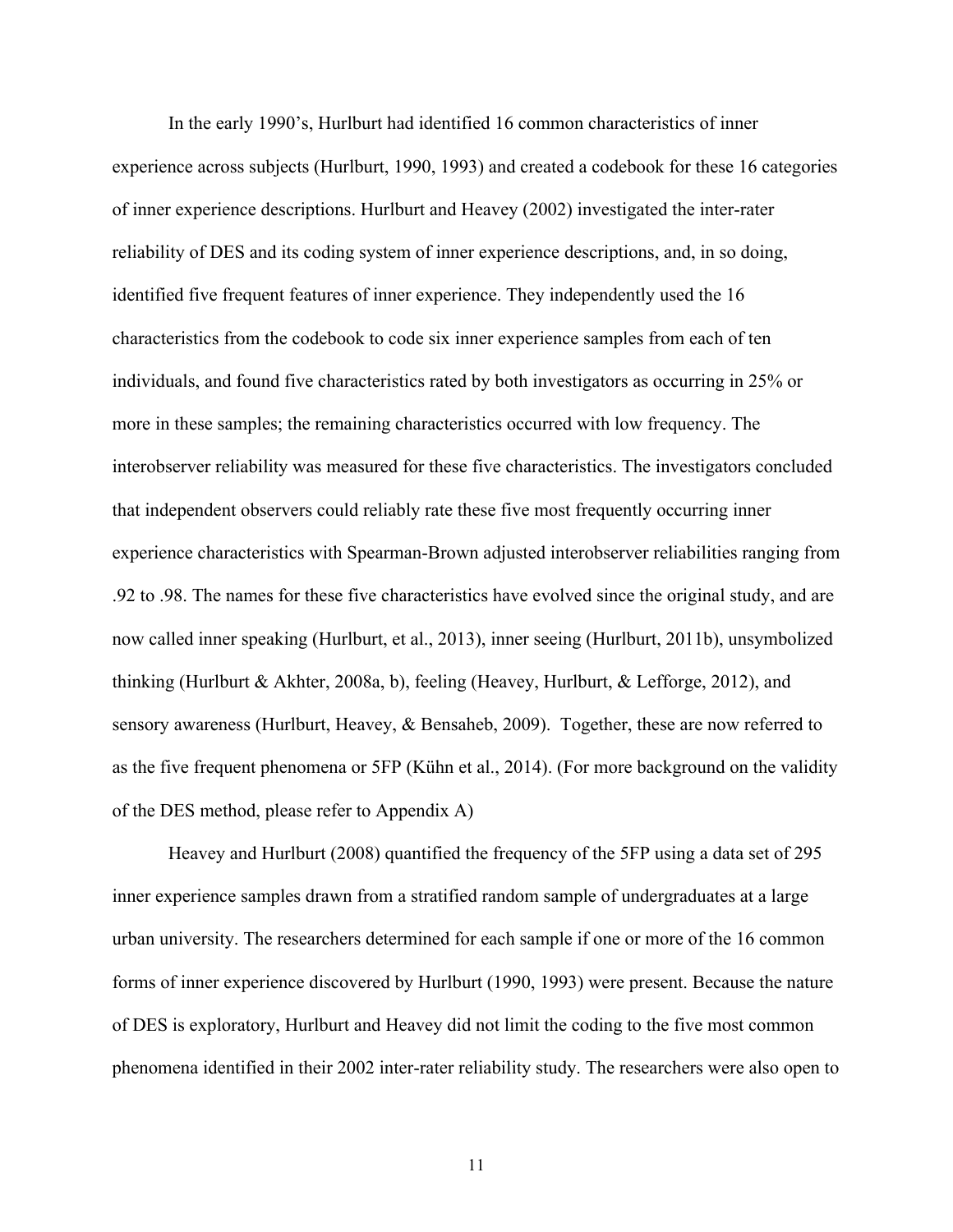the possibility of new forms of experience emerging in samples that did not fit within the codebook. Replicating Hurlburt and Heavey (2002), there was a clear split with the five phenomena (i.e., inner speaking (aka inner speech), inner seeing, unsymbolized thinking, feelings, and sensory awareness) occurring at least at approximately one quarter of sampled moments (22% or more) and the other 11 phenomena occurring infrequently (3% or less).

#### **Inner Speaking**

Inner speaking refers to speaking without producing external sounds (Hurlburt et al., 2013). The literature often refers to "inner speech" (see Morin, 2005); however, Hurlburt et al. (2016) held that *inner speech* fails to distinguish between two very different phenomena: inner speaking and inner hearing. Hurlburt et al. (2013) said that inner speaking usually has characteristics similar to external speaking, for example, is usually (but not always) in one's own naturally inflected voice. Sometimes a person's inner speaking is aimed at another (imagined) particular person, sometimes it is intended for self, and sometimes has no particular target.

#### **Inner Seeing**

Inner seeing refers to seeing something in imagination that is not actually present. The literature often refers to "seeing images"; however, *seeing images* has the undesirable connotation that the image is separate from the seeing, which Hurlburt denies (Hurlburt  $\&$ Schwitzgebel, 2007). Hurlburt and Heavey (2006) stated that inner seeing generally has characteristics similar to external seeing, such that there is a focal point that is clear and becomes less clear at the peripheries. Inner seeings can occur in color or black and white. They can be accompanied with sounds and may or may not have elements of movement. Inner seeings can be of things, scenarios, encounters, and so forth that have already been seen in the external world,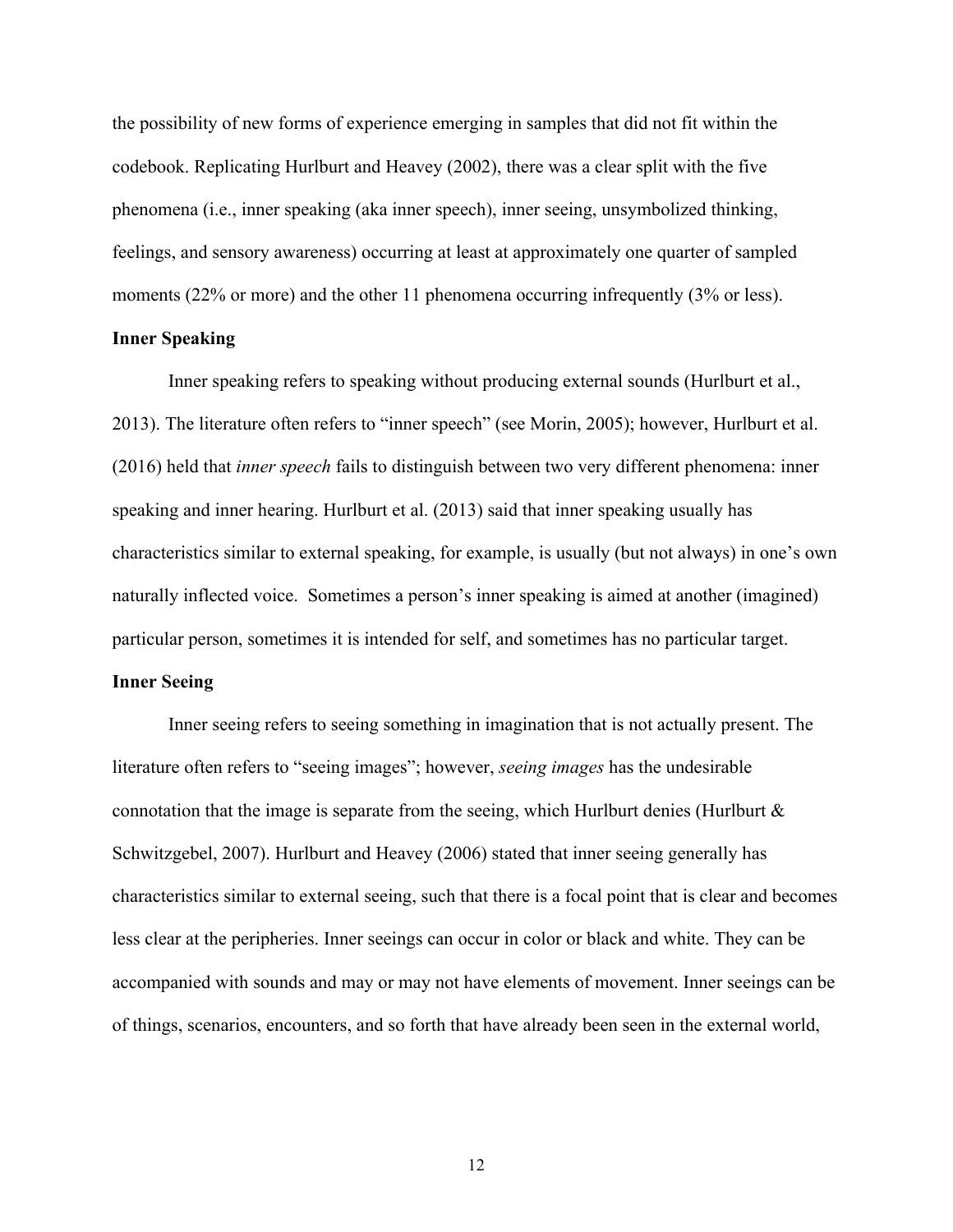but frequently are of impossibilities (as in seeing oneself from the back, seeing through objects as if they were invisible, etc.).

#### **Unsymbolized Thinking**

Unsymbolized thinking (Hurlburt & Akhter, 2008a, b) refers to the experience of thinking which is not accompanied by any experience of visual imagery, words, or any other symbols. For example, if Chris is unsymbolizedly thinking about whether to have a hot dog or hamburger for dinner tonight, he experiences himself as thinking (this is *not* "unconscious," "implied" or "a cognitive processing"); the thinking is specific about the distinction between hamburger and hot dog (this is *not* a "general," a "hinty," or a "background" phenomenon), but he does not see (innerly or outerly) a hot dog or hamburger, does not experience the words "hot dog" or "hamburger," does not experience the feeling of hunger or the sensual taste of meat. Instead, he is thinking in a way that is immediately, directly, unambiguously apprehended as thinking. Many scientists believe this form of experience is impossible (Hurlburt  $\&$  Akhter, 2006; Hurlburt & Heavey, 2006). Hurlburt and Akhter (2008) suggest two reasons for this belief: 1) both investigators and participants often share the common (but mistaken) presupposition that all thinking takes place in words; and 2) unsymbolized thinking usually emerges gradually in the iterative expositional interviews, but most studies do not engage in iterative interviews.

#### **Feeling**

Feeling refers to the experiential aspect of emotion (Kagan, 2007; Niedenthal, Krauth-Gruber & Ric, 2006). DES has found over multiple studies that there are large individual differences in the frequency of feelings as directly apprehended features of inner experience (Heavey et al., 2012). DES studies show that the experiential aspects of emotion range from distinct to vague–participants sometimes have difficulty distinguishing whether a feeling exists.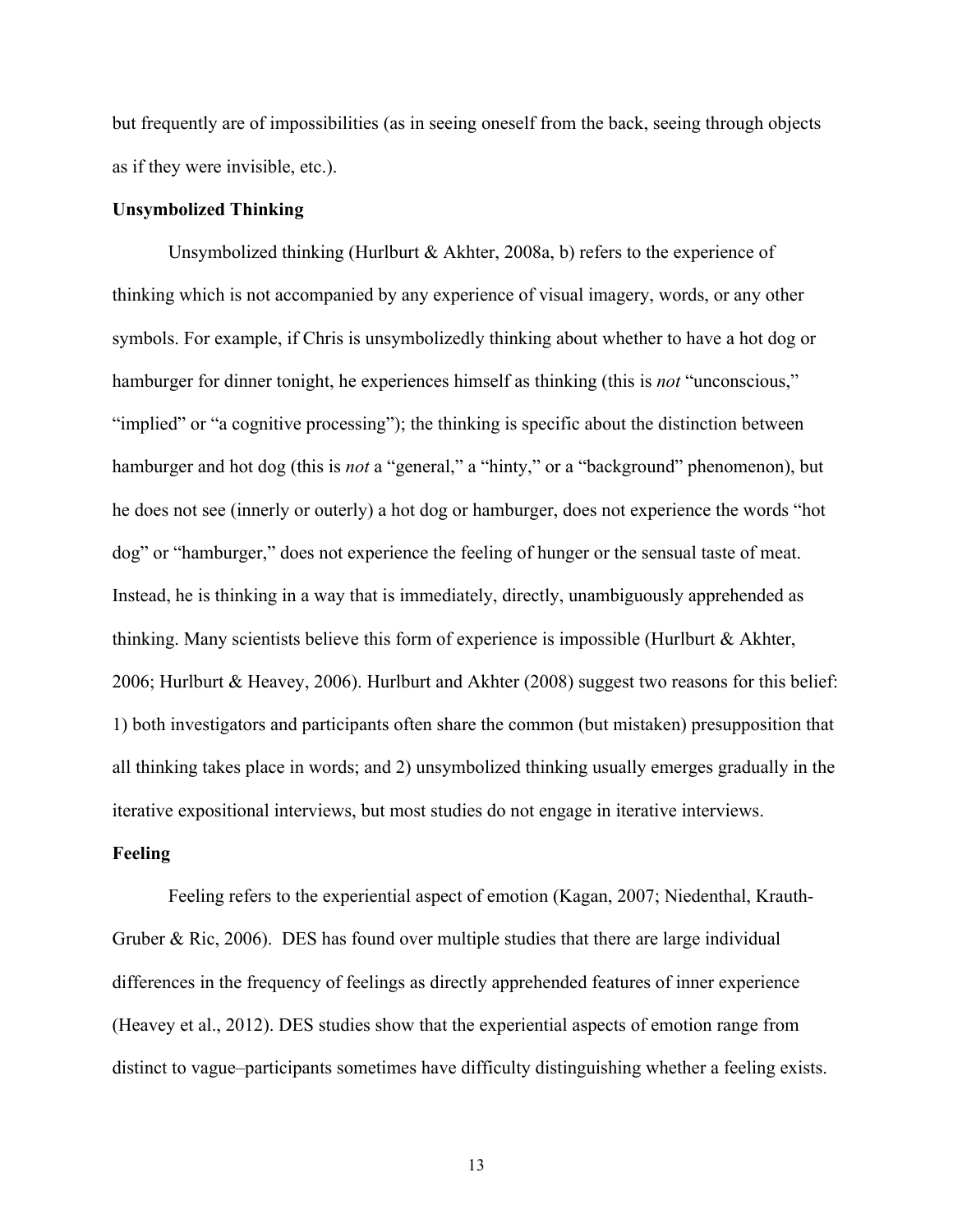Feelings may or may not include bodily sensations or some physical aspect that also ranges from distinct to vague (Heavey et al., 2012). Participants also may have difficulty determining whether various feelings are blended together in their ongoing experience or if different feelings exist simultaneously (Heavey, Lefforge, Lapping-Carr, & Hurlburt, in press).

#### **Sensory Awareness**

Sensory awareness refers to the particular focus on a sensory aspect without particular regard for functionality (Heavey & Hurlburt, 2008; Hurlburt et al., 2009). Sensory awareness is the direct attention to a particular sensory characteristic, and not merely a perception of an object. For instance, if Judy is dialing her phone but primarily attending to the perfect-circlesshape of the display, she is experiencing sensory awareness. However, if she is dialing, using the circles to guide her tapping but not particularly interested in their perfect-circle-ness, she is *not* experiencing sensory awareness. In both situations, the retinal image may be the same, but the experience is very different.

#### **The Current Studies**

As we have seen, DES characterizations of inner experience are often quite discrepant from those reported by questionnaire studies. Hurlburt and Heavey (2006, 2015; Hurlburt, 2011b; Hurlburt & Schwitzgebel, 2007) have held that a fundamental explanation for the discrepancies is that questionnaires do not adequately (or at all) bracket presuppositions about experience. However, an alternative explanation is that questionnaires measure different aspects of experience from those that DES investigates. In the two studies reported here, we explore that second alternative by creating a self-report questionnaire, the Nevada Inner Experience Questionnaire (NIEQ), which aims directly at the five phenomena of inner experience that DES frequently finds: inner speaking, inner seeing, unsymbolized thinking, feeling and sensory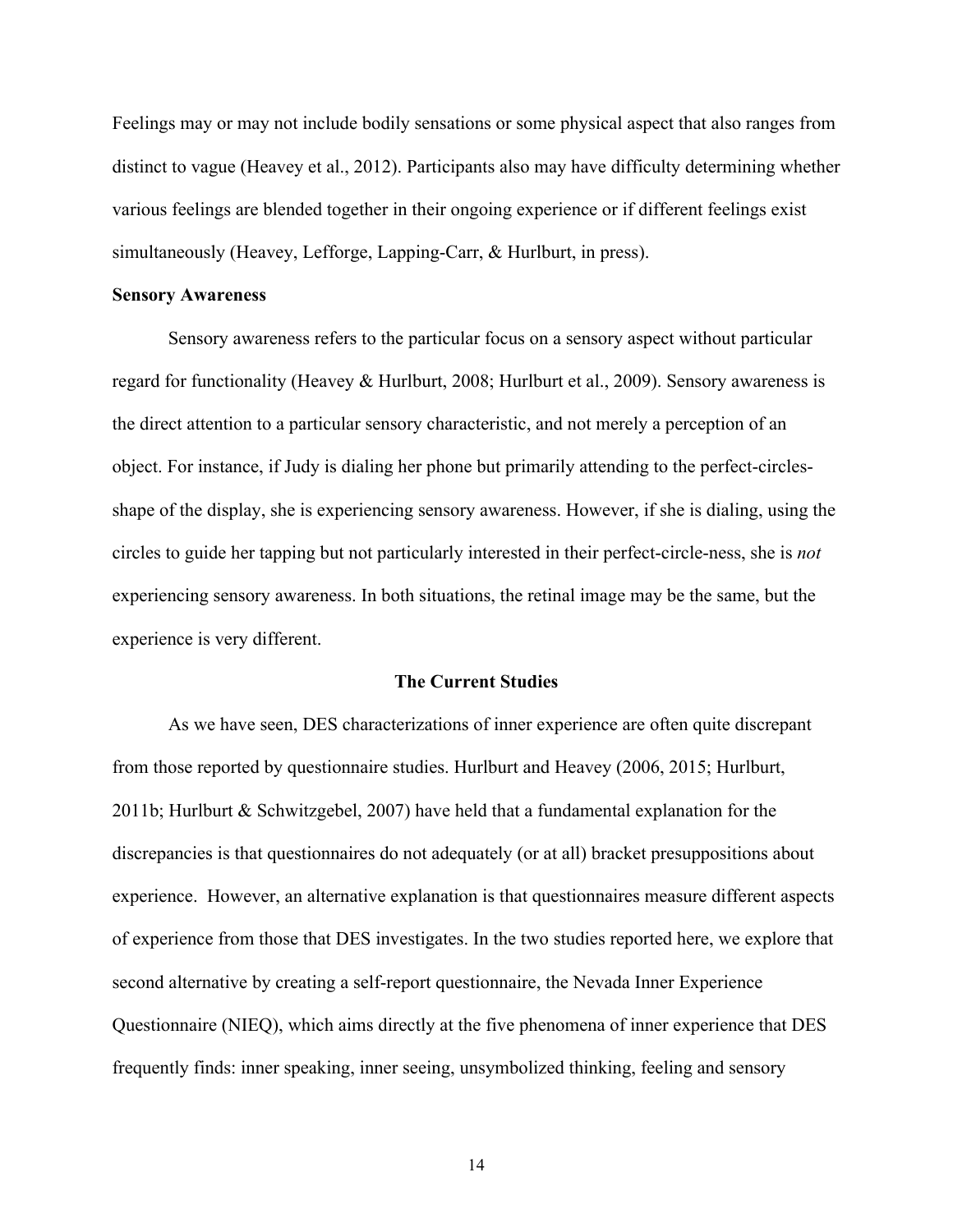awareness. The NIEQ is designed to measure the extent to which a person believes that each of these five phenomena are common features of their inner experience; thus, the NIEQ is a retrospective questionnaire measure of frequencies that can be derived from DES investigations. To the extent that the correlations between the NIEQ and DES results are high, then previous discrepancies might be explained by differences in what is measured; to the extent the correlations are low, then previous discrepancies might be explained by the failure to bracket presuppositions.

We explored the NIEQ in four ways, two in each study: (1a) We asked whether the NIEQ actually measures the 5FP factors of inner experience; (1b) We examined one aspect of the NIEQ's convergent validity, asking how well the NIEQ inner speaking items correlated with a widely used self-talk questionnaire; (2a) We analyzed the split-half reliability of the DES results to discover whether low correlations between DES and other methods might be due to the unreliability of DES; and (2b) We explored the NIEQ's criterion validity, using DES sampling results as the criterion.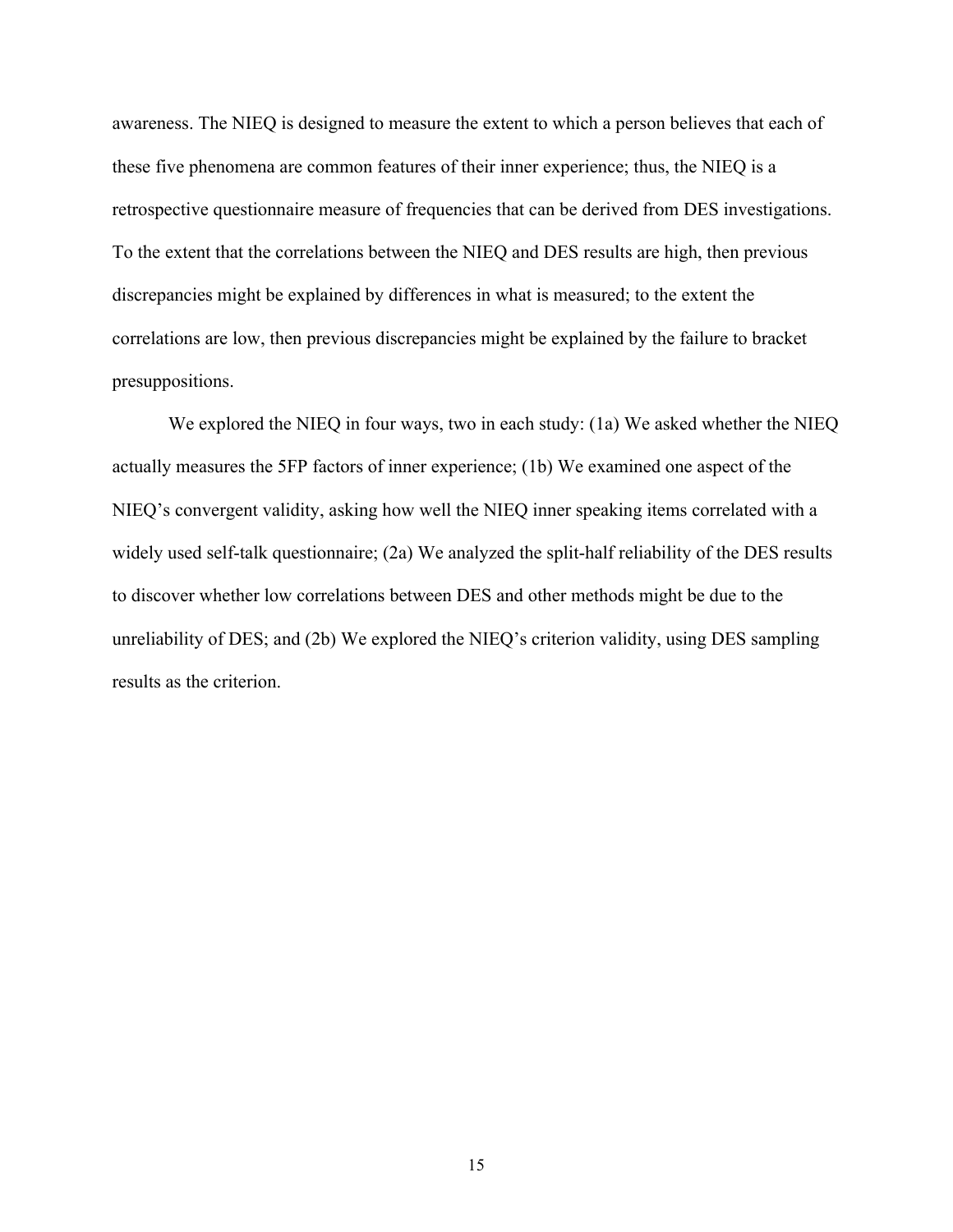#### Chapter 2: Study 1—Construct Validity of the NIEQ

Study 1 had two objectives: (1a) to confirm the factor structure of the NIEQ, and (1b) to take one step toward establishing the NIEQ's convergent validity with other inner experience questionnaires. Because there are no other self-report questionnaires that investigate all five frequent phenomena (5FP) of inner experience, in the convergent validity objective (1b) we focused on one aspect, inner speech, and correlated the NIEQ inner speaking items with the Self-Talk Scale (STS; Brinthaupt et al., 2009), a questionnaire that has been validated as a measure of inner speech.

#### **Method**

#### **Participants**

260 undergraduates taking introductory psychology courses at a large public university were recruited via a subject-pool advertisement (mean age = 20.6 years, range = 18 to 49 years; 28.5% identified as male, 63.5% identified as female, 8% did not provide gender information; 39% self-identified as white, 17% Hispanic, 15% African American, 15% Asian, and 8% Pacific Islander). Participation was rewarded with course credit.

#### **Measures & Apparatus**

**Nevada Inner Experience Questionnaire.** The Nevada Inner Experience Questionnaire (NIEQ) is a 10-item set of visual analogue scales developed to measure the frequency of five frequent phenomena (5FP; inner speaking, inner seeing, unsymbolized thinking, feeling, and sensory awareness) found by DES. The NIEQ was designed specifically for this series of studies as a way to compare as directly as possible inner experience as apprehended by DES to inner experience as reported by questionnaire. The NIEQ has one pair of items for each of the 5FP, a *Frequently* item and a *Generally* item. All items ask the respondent to make a mark on a visual-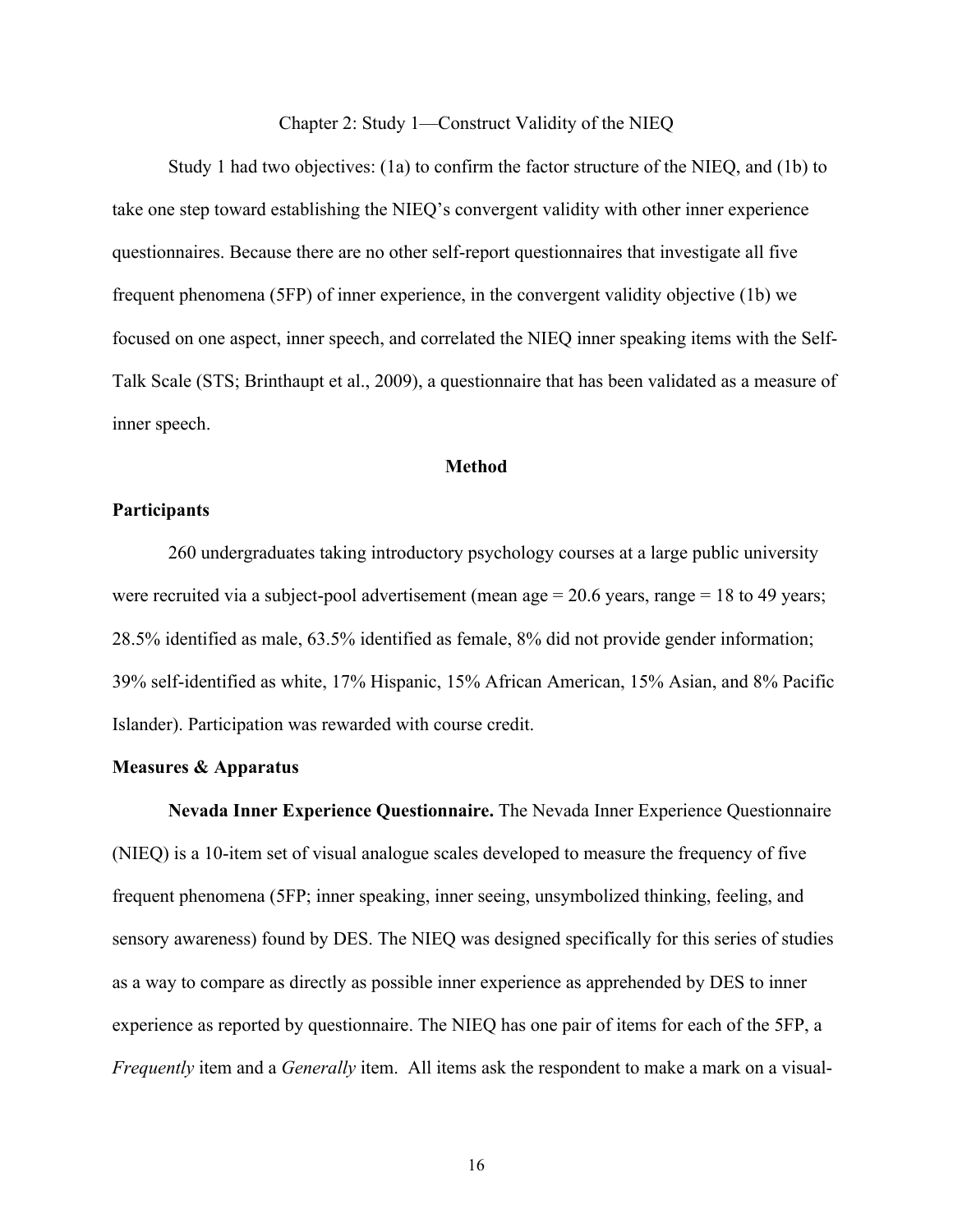analog scale. The *Frequently* item of each pair begins with the stem "How frequently do you…" and uses visual-analog anchors *Never* and *Always*; the *Generally* item of each pair begins with the stem "Generally speaking, what portion of your inner experience is…" and uses anchors *None* and *All*. Ratings for each item pair were averaged to produce a frequency score for each of the five characteristics. This score is thus a self-reported approximation of the amount of time respondents believe they innerly experience each characteristic.

The complete questionnaire is shown in Appendix D. For example, the two inner speaking items are: "How frequently do you talk to yourself in your inner voice?" and "Generally speaking, what portion of your inner experience is in inner speech (thinking in words)?"

**Self-Talk Scale.** The Self-Talk Scale (STS; Brinthaupt et al., 2009) is a 16-item questionnaire designed to measure the occurrence of both inner speech and self-talk/private speech in diverse situations (e.g., "I talk to myself when I should have done something differently.") Participants indicate the frequency with which they engage in various self-talk using the following 5-point scale:  $1 = never$ ,  $2 = seldom$ ,  $3 = sometimes$ ,  $4 = often$ ,  $5 = very$  *often*. The STS has been shown to have good test-retest reliability  $(r(99) = .66, p < .001$ ; Brinthaupt et al., 2009).

**Demographic Questionnaire.** A demographic questionnaire was designed for this study and asked participants to provide their name, contact information (telephone number and email), age, and sex.

#### **Procedure**

After obtaining informed consent, participants were asked to complete the STS, NIEQ, and Demographic questionnaire. Two other measures were also administered which are not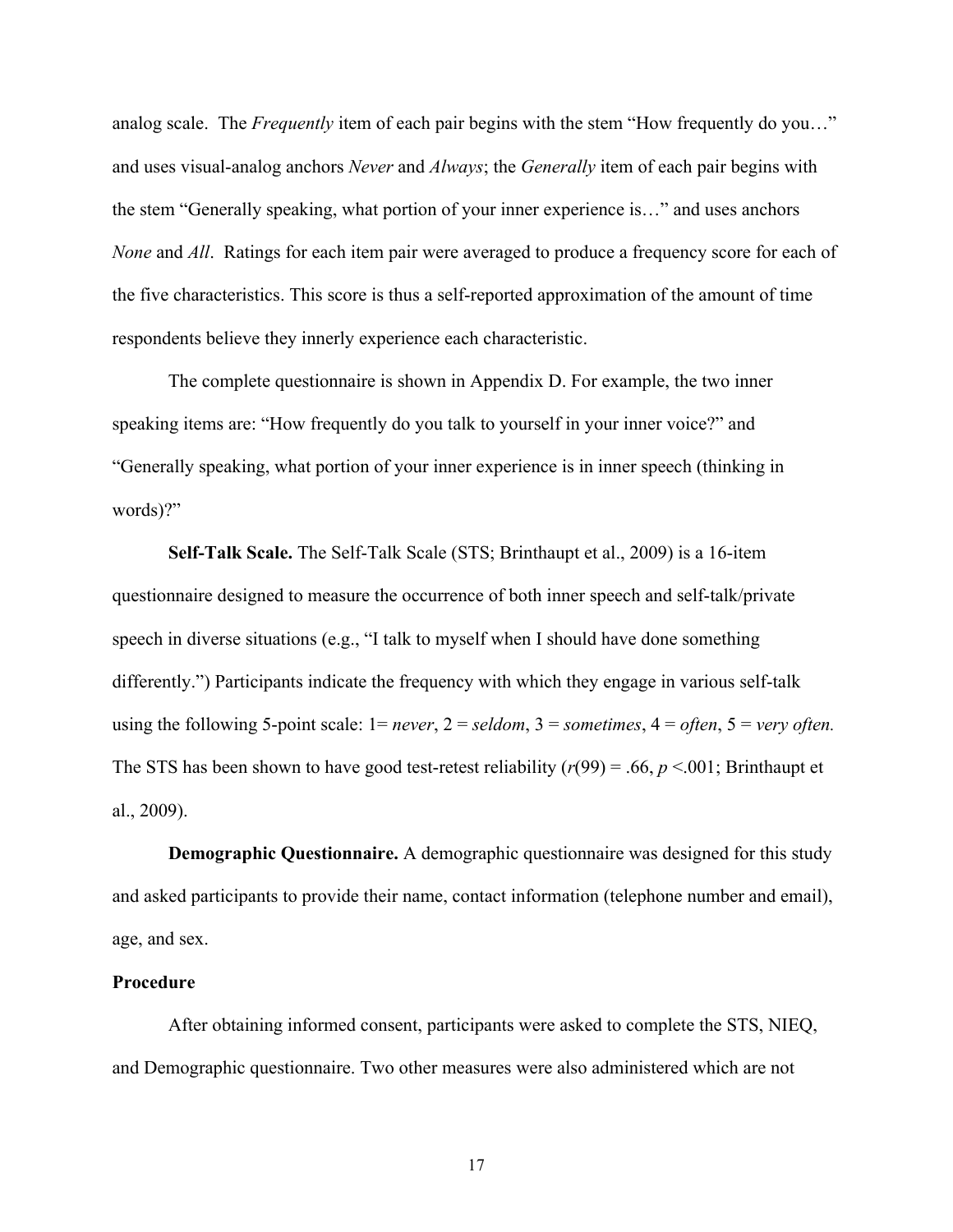relevant here. Participation required approximately a half hour. Participants received .5 research subject-pool participation credit.

#### **Results**

This study involved 260 participants who completed the NIEQ. The aim of study 1 was two-fold: 1) explore the NIEQ's adequacy as a self-report questionnaire by examining the item correlations and its factor structure; and 2) investigate one portion of the NIEQ's convergent validity.

#### **Reliability and construct validity of the NIEQ**

The NIEQ was designed to measure five constructs (the 5FP) with two items each (the *Frequently* and the *Generally* items). Table 1 shows the NIEQ item means and (standard deviations) as percentages. On average, the NIEQ mean frequency for each *Frequently* and *Generally* item was high.

#### Table 1

| NIEQ item means, (standard deviations), percentages |  |
|-----------------------------------------------------|--|
|                                                     |  |

|                        |                | Frequency |         |         |
|------------------------|----------------|-----------|---------|---------|
| ISpeaking <sup>1</sup> | <b>ISeeing</b> | UnsTh     | Feeling | SensAw  |
| 71 $(22)^2$            | 71(24)         | 41 (30)   | 79 (19) | 73 (21) |
| 66(20)                 | 61(24)         | 35(26)    | 69(23)  | 51 (24) |
|                        |                |           |         |         |

<sup>1</sup>ISpeaking = Inner speaking; ISeeing = Inner seeing; UnsTh = Unsymbolized thinking; SensAw = Sensory awareness<br><sup>2</sup>All items ranged from 0 to 100% except Feeling/Frequently (range 9% - 100%) and Unsymbolized/Generally

(range 0% - 98%)

To determine whether the five scales behaved as designed, we calculated the NIEQ item correlations, as shown in Table 2.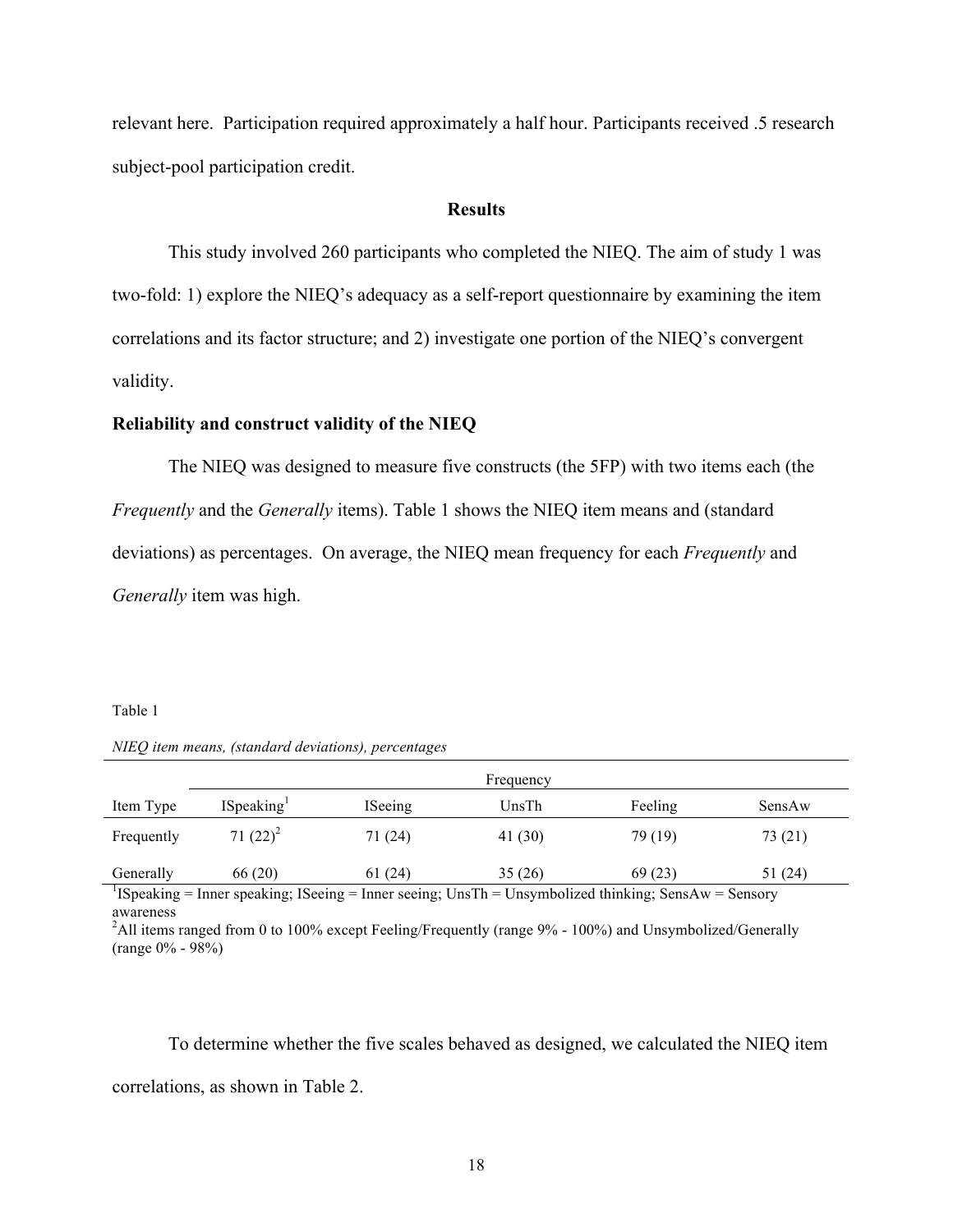#### Table 2

*NIEQ item correlations<sup>1</sup>*

|            |           |                      |        | Frequently |        |           |         | Generally |         |        |
|------------|-----------|----------------------|--------|------------|--------|-----------|---------|-----------|---------|--------|
|            |           | ISeeing <sup>2</sup> | UnsTh  | Feeling    | SensAw | ISpeaking | ISeeing | UnsTh     | Feeling | SensAw |
|            |           |                      |        |            |        |           |         |           |         |        |
|            | ISpeaking | .37                  | $-.05$ | .20        | .13    | .33       | .26     | $-.08$    | .22     | .14    |
|            | ISeeing   |                      | .01    | .14        | .33    | .10       | .49     | $-.01$    | .16     | .18    |
| Frequently | UnsTh     |                      |        | .00        | .21    | $-.07$    | .01     | .43       | .05     | .16    |
|            | Feeling   |                      |        |            | .20    | .11       | .22     | $-.03$    | .48     | .22    |
|            | SensAw    |                      |        |            |        | $-.14$    | .31     | .14       | .20     | .21    |
|            |           |                      |        |            |        |           |         |           |         |        |
|            | ISpeaking |                      |        |            |        |           | .08     | $-.17$    | .05     | .06    |
| Generally  | ISeeing   |                      |        |            |        |           |         | .07       | .29     | .34    |
|            | UnsTh     |                      |        |            |        |           |         |           | .10     | .32    |
|            | Feeling   |                      |        |            |        |           |         |           |         | .31    |

 $\frac{1}{2} df = 258$ <br><sup>2</sup> ISpeaking = Inner speaking; ISeeing = Inner seeing; UnsTh = Unsymbolized thinking; SensAw = Sensory awareness

As designed, the *Frequently* and *Generally* item pairs for each distinct phenomenon of inner experience, shown on the main diagonal of Table 2, correlated more strongly with each other than with the items off the main diagonal. Sensory awareness was perhaps the exception, showing the weakest correlation on the main diagonal and the strongest correlations off the main diagonal.

Then we averaged results of the item pairs (*Frequently* and *Generally*) to create the NIEQ-ISpeaking, NIEQ-ISeeing, NIEQ-UnsTh, NIEQ-Feeling, and NIEQ-SensAw scales. We correlated those scales across the 260 participants, as shown in Table 3.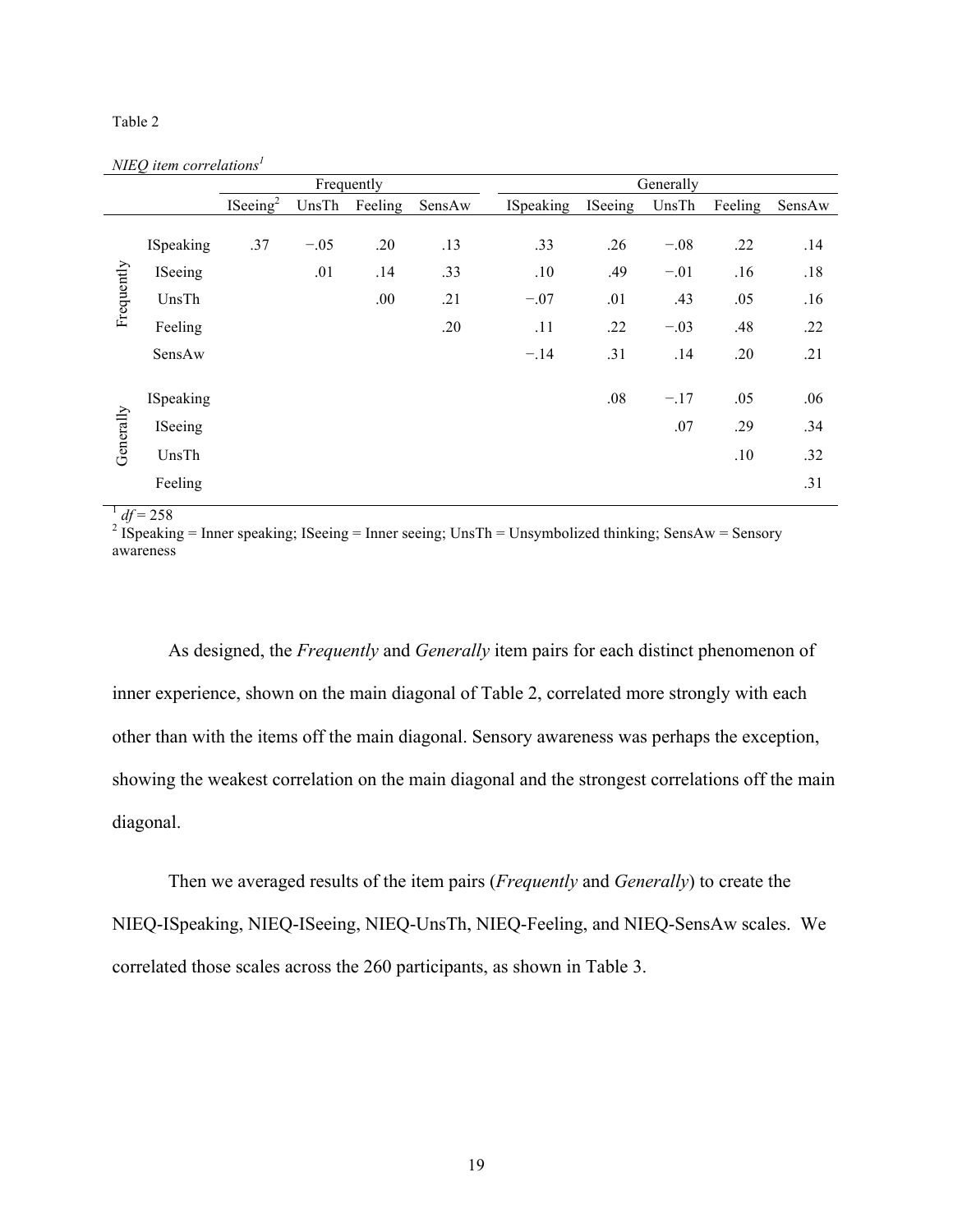Table 3

*Intercorrelations<sup>1</sup> of NIEQ scales*

|           | ISeeing <sup>2</sup> | UnsTh  | Feeling | SensAw |
|-----------|----------------------|--------|---------|--------|
| ISpeaking | .30                  | $-.13$ | . 41    | .08    |
| ISeeing   |                      | .02    | .27     | .43    |
| UnsTh     |                      |        | .05     | .31    |
| Feeling   |                      |        |         | .35    |

 $^{1}df = 258$ 

<sup>1</sup>df = 258<br><sup>2</sup>ISpeaking = Inner speaking; ISeeing = Inner seeing; UnsTh = Unsymbolized thinking; SensAw = Sensory awareness

As seen in Table 3, the NIEQ scale intercorrelations reflected the NIEQ item off-diagonal correlations of Table 2: the scales had relatively low intercorrelations, with the exception of sensory awareness, which had relatively high correlations with the inner seeing, unsymbolized thinking, and feeling scales.

Following the recommendations of Eisinga, Grotenhuis, and Pelzer (2013), we computed the standardized coefficient alpha (equivalent to the two-item Spearman-Brown coefficient) for each NIEQ scale across the 260 participants. Those values are shown in Table 4.

Table 4

| Coefficient alpha for NIEQ scales |                   |  |  |  |
|-----------------------------------|-------------------|--|--|--|
| <b>NIEQ Scale</b>                 | Coefficient alpha |  |  |  |
| ISpeaking <sup>1</sup>            | .50               |  |  |  |
| ISeeing                           | .66               |  |  |  |
| UnsTh                             | .60               |  |  |  |
| Feeling                           | .65               |  |  |  |
| SensAw                            | -34               |  |  |  |

SensAw .34<br><sup>1</sup>ISpeaking = Inner speaking; ISeeing = Inner seeing; UnsTh = Unsymbolized thinking; SensAw = Sensory awareness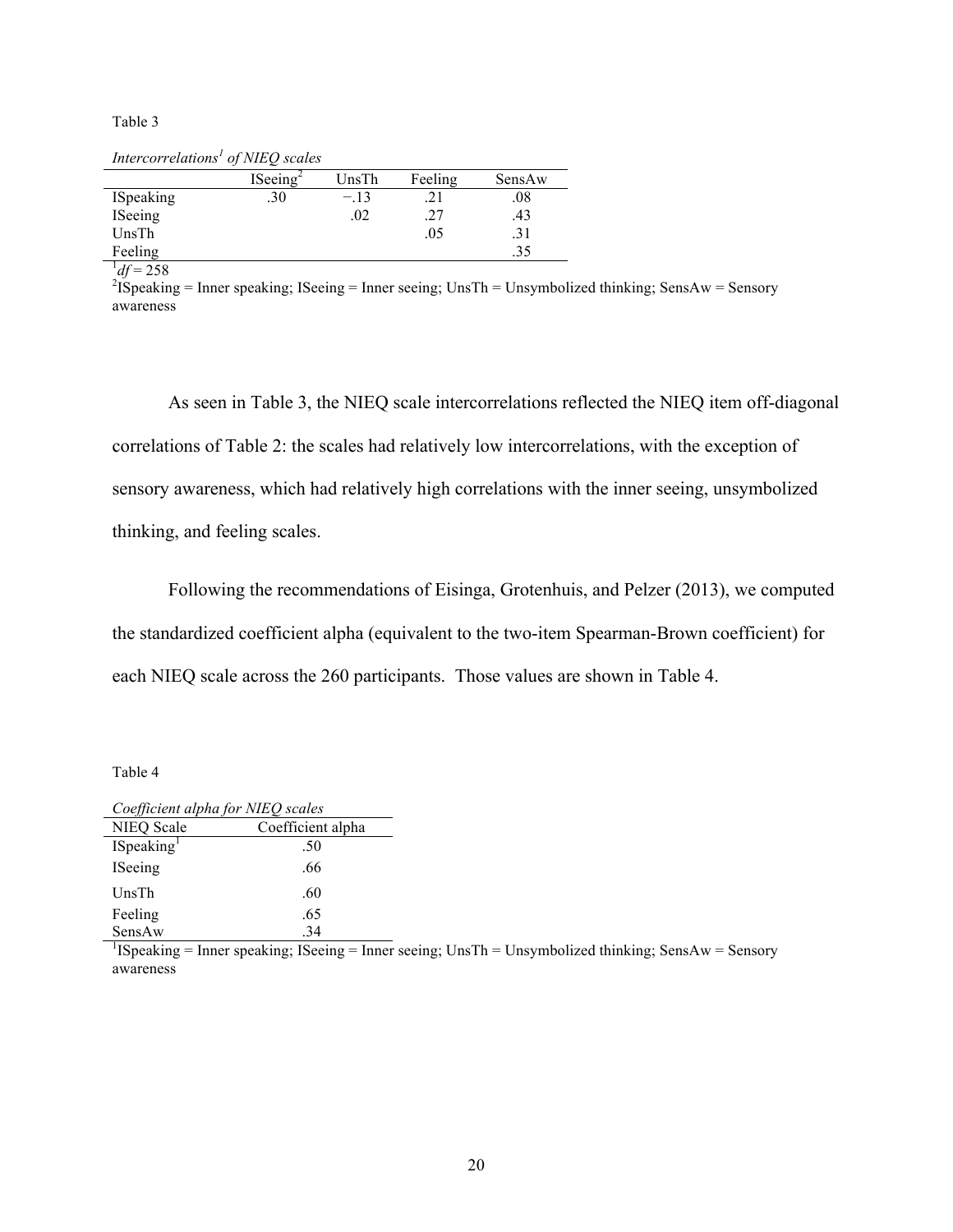To investigate construct validity, we conducted two confirmatory factor analyses of the ten items, first assuming one factor (to determine whether the NIEQ represented a general inner experience factor) and then five factors (to determine whether the NIEQ did in fact reflect the five factors as designed). Using EQS, the goodness of fit statistics for these analyses, specifically the Comparative Fit Index (CFI), Akaike's Information Criterion (AIC), the Root Mean Square Error of Approximation (RMSEA), and the Satorra-Bentler scaled chi-square statistic (S-B  $\chi^2$ ; Satorra & Bentler, 1988), are shown in Table 5. Because Mardia's coefficient for the analyses was 21.38 (that is, greater than 5.00; Bentler, 2005), the data violated assumptions of normality, so robust fit statistics are displayed. It can be seen that the five-factor model provided a much better fit than did the one-factor model (for example, the one-factor AIC is 99.332, whereas the five-factor AIC is −4.655). The five-factor goodness of fit statistics presented in the second row of the table were generally considered adequate (CFI  $\geq$  .90, Bentler, 1990; RMSEA  $\leq$  .08, Steiger & Lind, 1980); the RMSEA 90% confidence interval for the 5-factor robust solution was (.029 – .082). Therefore, we will further describe the five-factor model below.

Table 5

|              |      | Goodness of fit statistics for NIEQ confirmatory factor analysis (robust solutions for 1 and 5 factors) |         |                      |
|--------------|------|---------------------------------------------------------------------------------------------------------|---------|----------------------|
| Model        | CFI  | RMSEA $(90\%$ CI)                                                                                       | AIC     | $S-B \gamma^2$       |
| One factor   | .596 | $.122$ $(.103 - .140)$                                                                                  | 99.332  | 169.332 <sup>1</sup> |
| Five factors | 939  | $.056$ $(.029 - .082)$                                                                                  | $-4655$ | $45.345^2$           |
| $4f-25$      |      |                                                                                                         |         |                      |

 $\frac{1}{2} df = 35$ <br> $\frac{2}{4} df = 25$ 

The factor loadings for the NIEQ items on the five factors produced by this model are shown in Table 6 and in Figure 1. It can be seen that the items typically loaded as expected: one factor was composed of the inner speaking *Frequently* and *Generally* items; another of the inner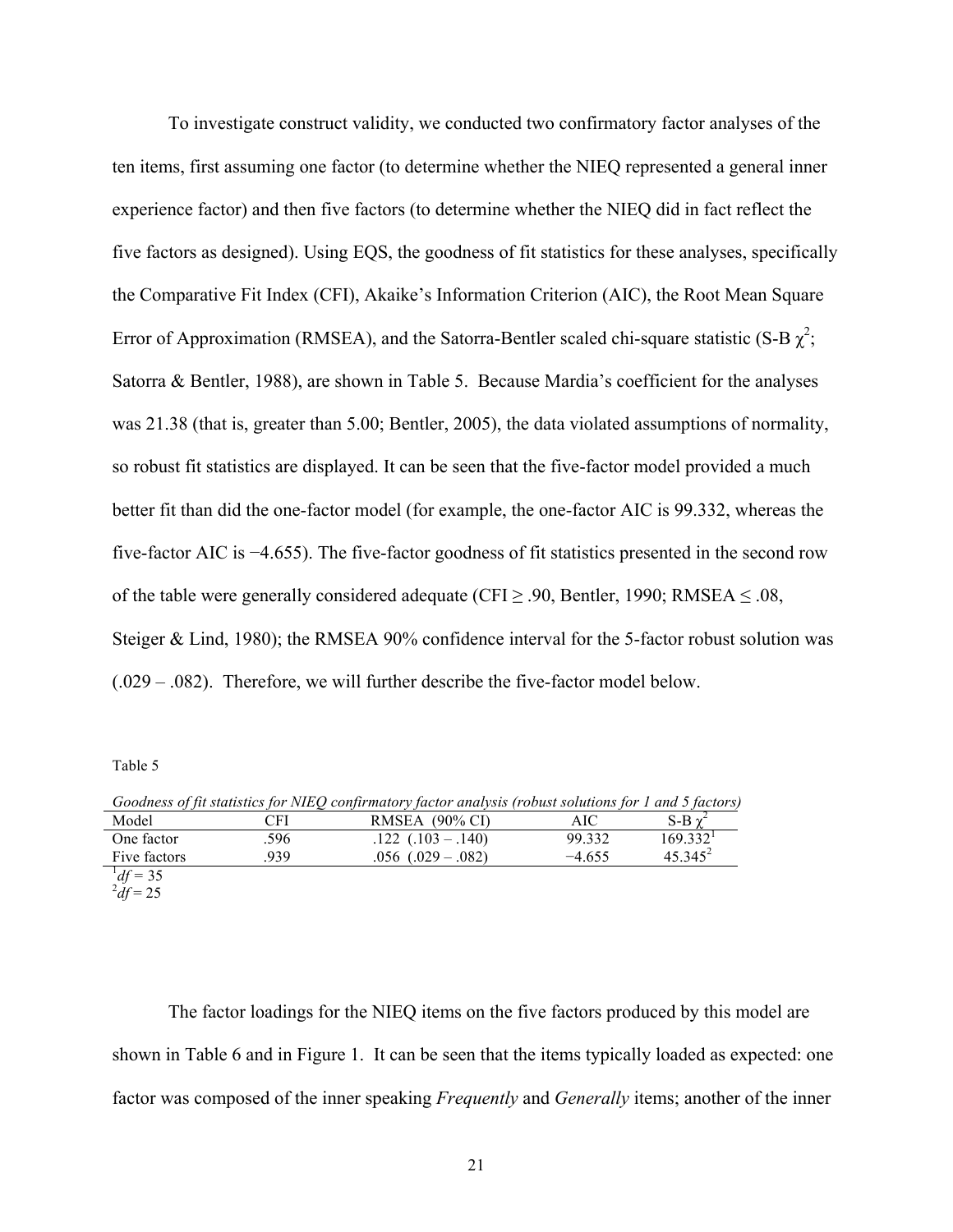seeing *Frequently* and *Generally* items; and so on for each of the five factors. Here again, sensory awareness was perhaps the exception: the *Frequently* and *Generally* items showed the weakest correlation with the sensory awareness factor and that factor strongly correlated with the inner seeing, unsymbolized thinking, and feeling factors (.91, .69, and .75 *respectively*). This five-factor model supports the structural validity of the NIEQ.

#### Table 6

*Factor loadings for NIEQ scales*

|                       | Factor Loadings                   |     |  |  |
|-----------------------|-----------------------------------|-----|--|--|
| Factor                | Generally item<br>Frequently item |     |  |  |
| Inner speaking        | .93                               | .36 |  |  |
| Inner seeing          | .68                               | .72 |  |  |
| Unsymbolized thinking | .58                               | .74 |  |  |
| Feelings              | .64                               | .76 |  |  |
| Sensory awareness     | .43                               | .48 |  |  |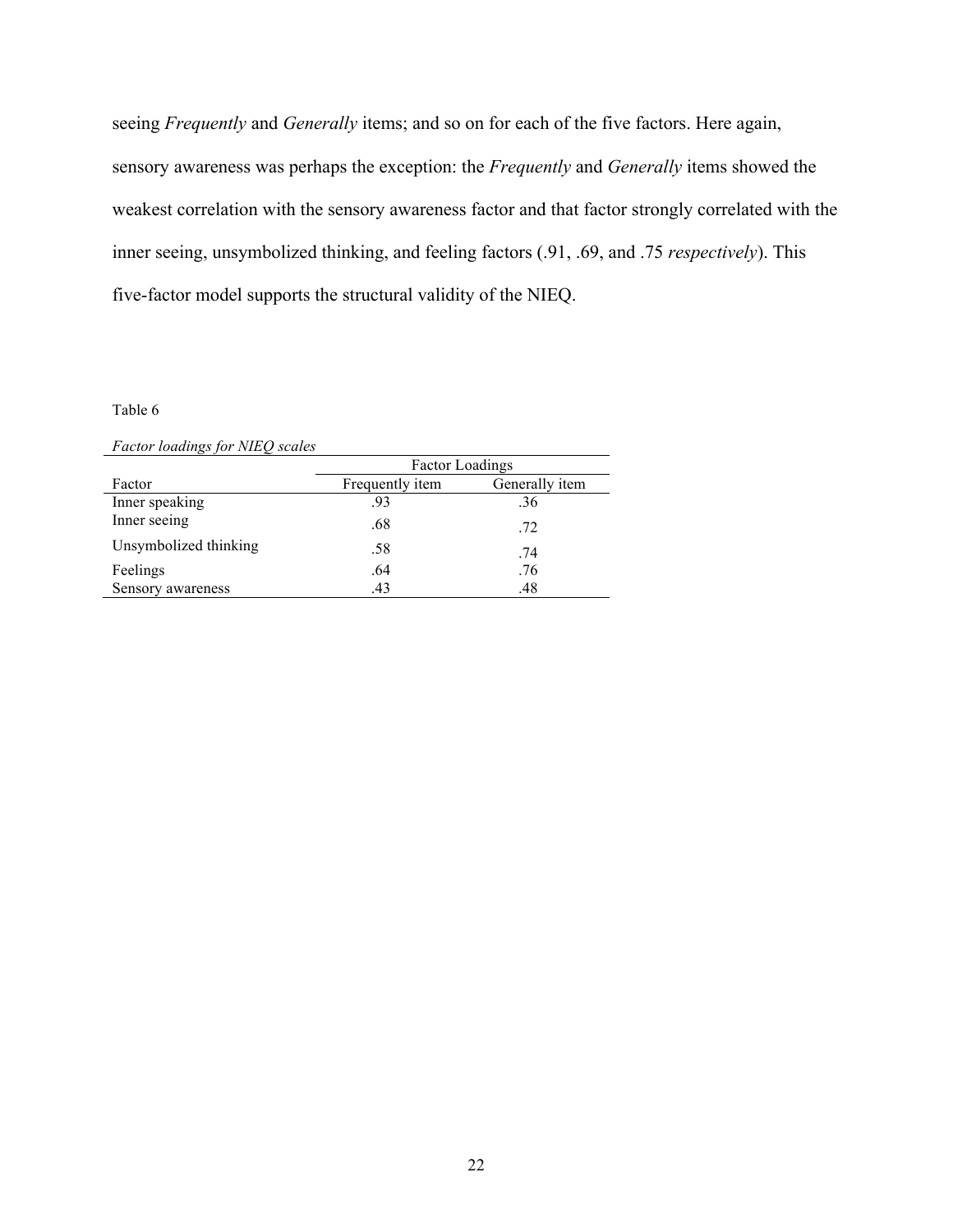Figure 1: Confirmatory Factor Analysis of the NIEQ

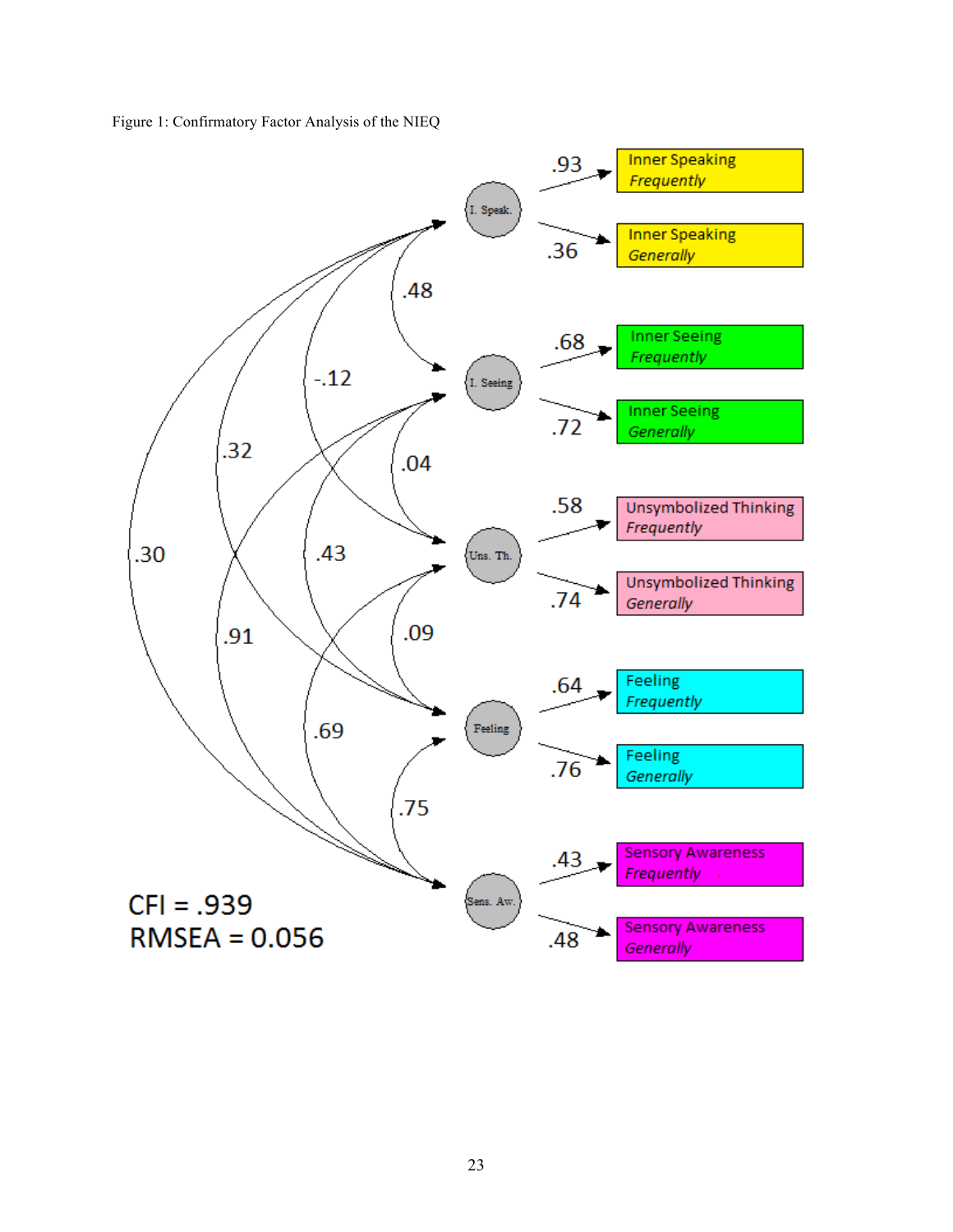### **Convergent Validity of NIEQ**

We investigated one portion—inner speaking—of the NIEQ's convergent validity by averaging the two inner speaking items of the NIEQ to form the NIEQ-ISpeaking scale. Then we correlated the NIEQ-ISpeaking with the STS total scores across our 260 participants, finding that  $r = .52$  ( $df = 258$ ,  $p < .001$ ). This correlation supports the convergent validity of the NIEQ.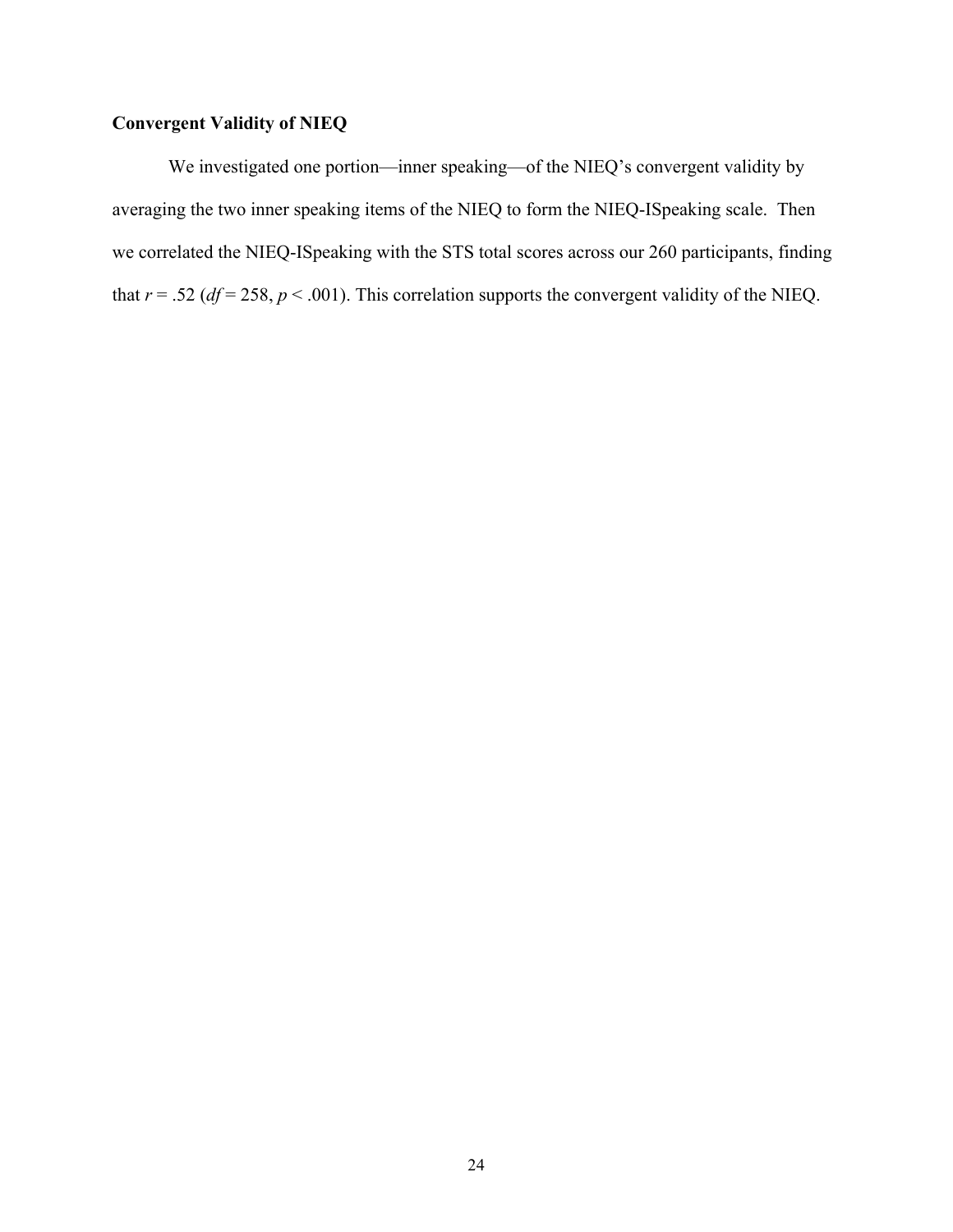#### Chapter 3: Study 2—Criterion Validity of the NIEQ

Study 1 established that the NIEQ has the characteristics of an effective questionnaire: its factor structure is what was expected, and the correlation with another questionnaire with somewhat similar content was strong, as expected. Study 2 aimed to determine whether the NIEQ actually measures what it intends to measure—the 5FP of inner experience. To accomplish the aim of Study 2, we recruited 16 participants who, by questionnaire self report, were either frequent self-talkers or infrequent self-talkers. Then (blind to self-talk condition), we engaged each in four days of DES sampling in their natural environment and for each sample determined whether each of the five 5FP phenomena were present. Preliminarily, we (2a) asked whether our DES interviews were reliable measures of the 5FP (a conceptual replication of Hurlburt & Heavey, 2002). Once that was established, we (2b) asked to what extent the NIEQ questionnaires predicted DES sampling results.

#### **Method**

#### **Participants**

The 260 undergraduates who participated in Study 1 (all of whom had completed the STS measure of self-talk frequency) served as the screening group for study 2. Participants qualified for Study 2 if they had scored within the upper or the lower quartile of the STS. We initially used Brinthaupt et al.'s (2009) statistics to suggest quartile cutoffs of  $> 60$  for the upper quartile and  $\leq$  45 for the lower quartile. Approximately half way through our recruitment (after screening participants), we discovered that our own mean was somewhat higher than had been found by Brinthaupt et al. (2009), so we revised the quartile cutoffs to  $> 66$  and  $< 52$ , and used those values for the entire Study 2. Thus 65 participants were in the upper quartile and 65 in the lower quartile. All participants and investigators were kept blind to quartile membership.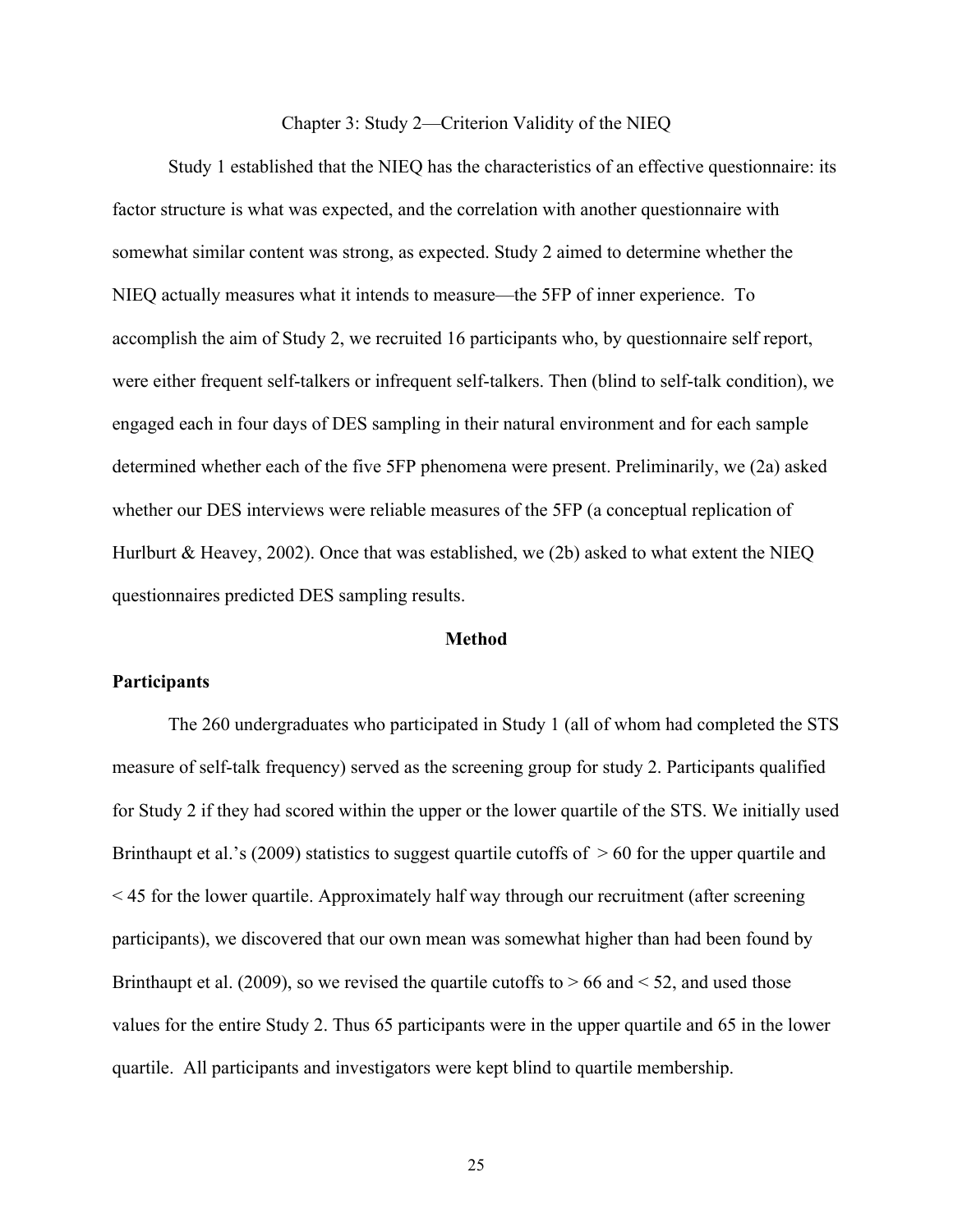Participants from each quartile were randomly contacted and invited via telephone and/or email to participate in the sampling phase of the study. The sampling phase required a substantial time investment, more than was required by subject-pool participation. Participants were given 1 research subject-pool participation credit, as well as \$10 for each hour of participation. If an eligible participant declined the invitation, another participant from the same quartile was invited. We contacted 74 participants, 25 from the upper quartile and 49 from the lower quartile, which resulted in 16 participants in the sampling phase (ten from the upper STS quartile and six of the lower STS quartile).

#### **Measures & Apparatus**

#### **Nevada Inner Experience Questionnaire (NIEQ).** As above.

**Descriptive Experience Sampling.** Descriptive Experience Sampling (DES) is a qualitative sampling method used to explore and describe pristine inner experience (Hurlburt, 2011b; Hurlburt & Akhter, 2006; Hurlburt, Alderson-Day, Kühn & Fernyhough, 2016). DES requires participants to wear a random-interval beeper developed by Hurlburt for 3-4 hours in their natural environment (Hurlburt & Heavey, 2002). The beeper randomly delivers a 700Hz tone via an earphone and cues participants immediately to jot down what was ongoing in their experience at the last undisturbed moment before the beep. Participants use a small spiral bound notebook given to them by DES investigator(s) at the start of the study for jotting notes about their inner experience. During this 3-4 hour sampling period, the participant is beeped at randomly selected intervals approximately six times. A collection of six moments is considered one day of sampling. Within 24 hours participants meet with the DES investigator(s) for an expositional interview. The interview is designed to help participants apprehend their naturally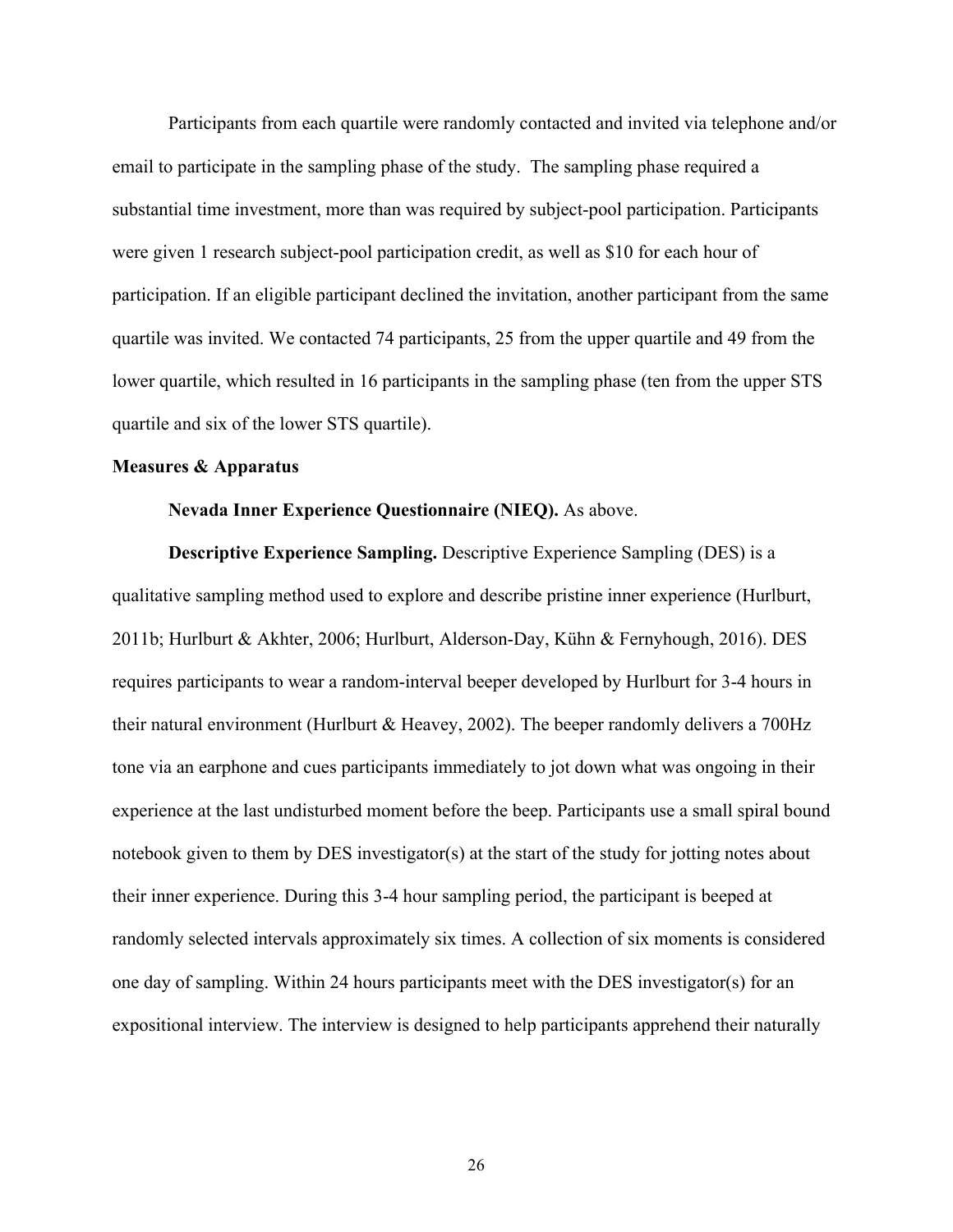occurring experience. Once the sampling process is complete, the investigators review the set of descriptions and identify salient characteristics that emerge.

#### **Procedure**

After recruitment, each participant individually engaged on ten occasions (plus two or four later occasions as part of a study not reported here): (1) the introduction-to-DES meeting; (2) day 1 natural environment sampling; (3) day 1 expositional interview; (4) day 2 natural environment sampling; (5) day 2 expositional interview; . . . (9) day 4 expositional interview; (10) debrief. These were scheduled at the participant's convenience and typically spread over two to four weeks.

(1) Introduction-to-DES meeting. Participants were given instructions about the DES rationale and procedure and encouraged to ask questions regarding it.

(2) Day 1 sampling. The participant wore the beeper in natural environments at a selfselected time until six randomly selected moments of experience were collected. They had been instructed to jot down notes about the experience that was occurring at the moment of the beep. Participants are not expected to be skilled.

(3) Day 1 expositional interview. Within 24 hours of the Day 1 sampling, the participant met with two to four investigators for a 1-hour expositional interview conducted as described in Hurlburt (2011a), Hurlburt and Heavey (2006, 2015). The interview was unscripted and always aimed to explore the question: "What was in your experience at the moment of the beep?" DES participants are not skilled in this interview: they do not understand what is meant by "the moment of the beep"; do not understand what we mean by "experience"; do not distinguish among what was actually going on in experience at the moment of the beep, what occurred before the moment of the beep, and what occurred after the beep; and so on. The "What was in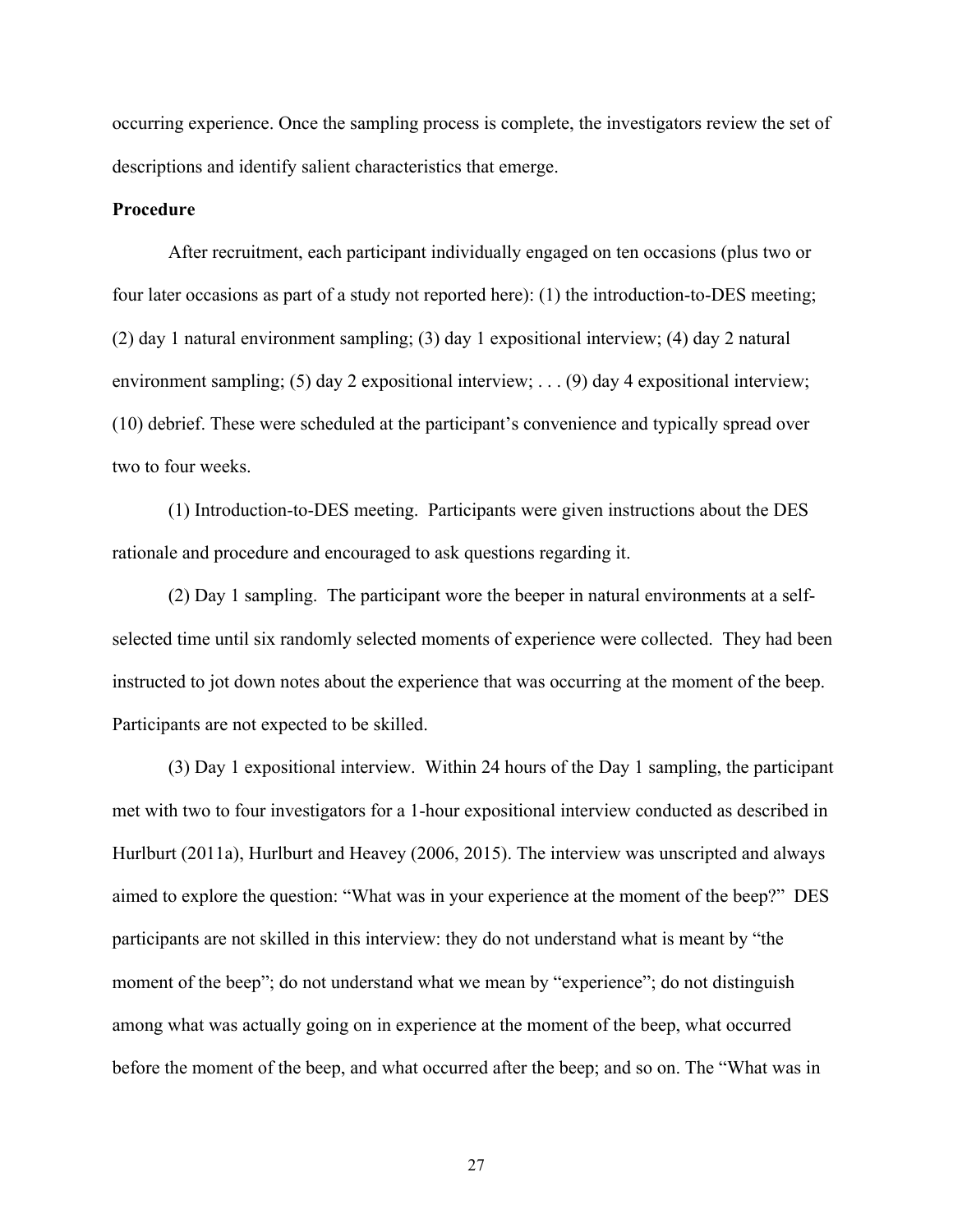your experience at the moment of the beep?" and its clarifying and follow-up questions are used to train participants to move towards a higher-fidelity apprehension of the experience present at the beep. All expositional interviews were video recorded. Each investigator individually had the responsibility of understanding the participant's beeped experiences.

Within 24 hours (usually within a few hours) of the DES expositional interview, one investigator drafted a description of each sampled moment of experience from that day. These descriptions were then immediately circulated to the other interviewers who had been present. Using tracked changes or in face-to-face conversations, investigators discussed openly any disagreements or shades of difference in interpretation; this process might involve reviewing video of the interview. Disagreements were discussed until they were either resolved or left as an explicitly stated as tracked changes in the written description. We refer to this description as the messy contemporaneous description.

(4) Day 2 sampling. Like (2) except that participants are typically somewhat more skilled.

(5) Day 2 expositional interview. Like (3) except that participants are typically somewhat more skilled and the interviewers have somewhat more context for their understandings.

A Day 2 messy contemporaneous description is prepared as in (3). Occasionally, the Day 2 expositional interview will clarify something that had been left unclarified in the Day 1 contemporaneous description ("Oh! That's what she meant!"), in which case the Day 1 contemporaneous description was amended (again using tracked changes).

(6) and (8) Day 3 and 4 sampling. Like (4) except somewhat more skilled.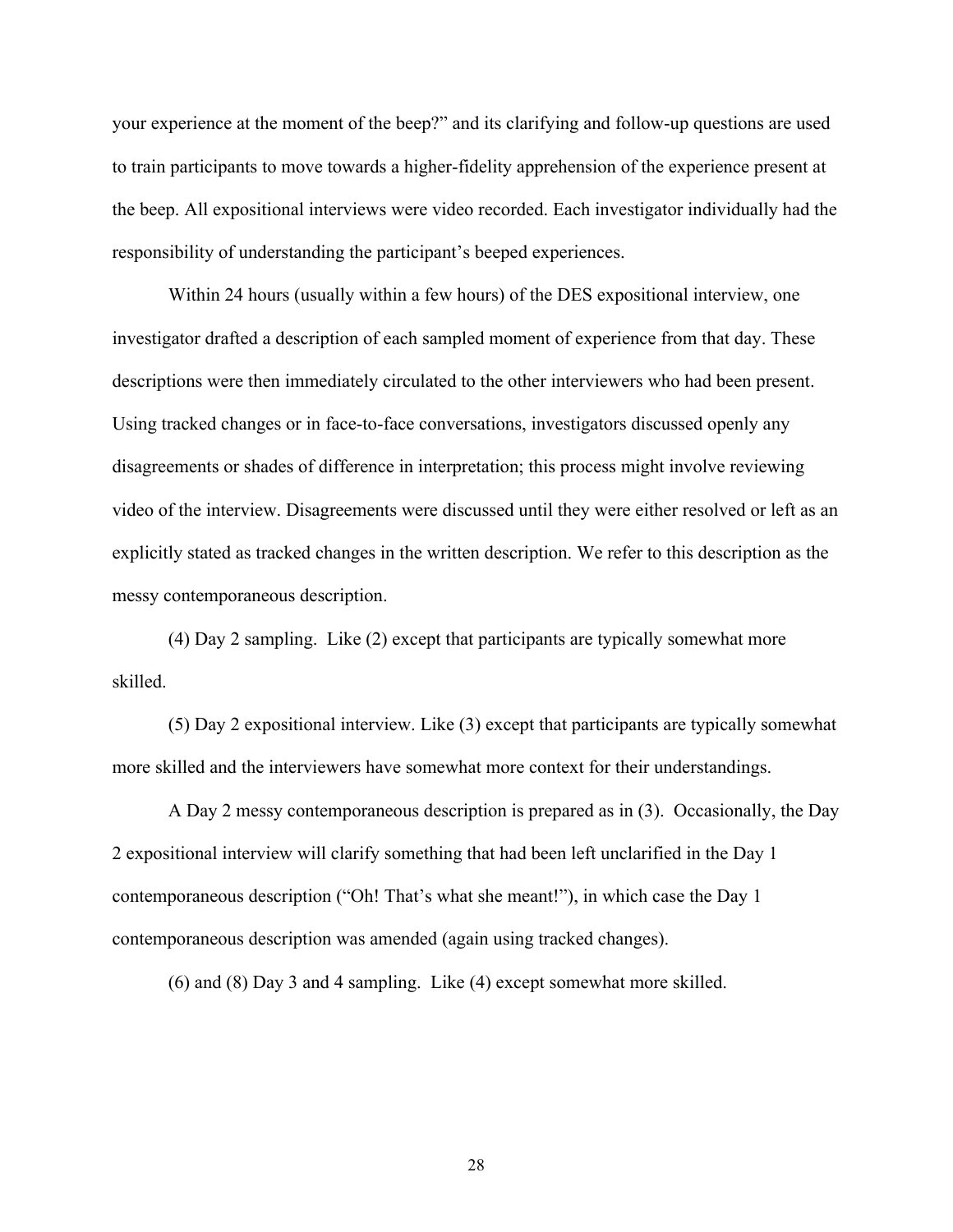(7) and (9). Day 3 and 4 expositional interview. Like (5) except participant and interviewers are somewhat more skilled. Messy contemporaneous descriptions are prepared as before.

(10) Debrief. Participant's questions are candidly and forthrightly addressed.

Once all ten steps for a participant had been completed, all interviewers met and reviewed all the samples for that participant, guided by the messy contemporaneous descriptions and using the videotapes if desirable. Immediately following the conclusion of that meeting, each interviewer wrote an independent draft of the salient characteristics. Investigators were not to view any independent brief description written by others until they had written and circulated their own. Then each investigator could comment, disagree, and so on with all other independent brief descriptions. Most often, those descriptions were similar—all had been written immediately after a meeting where characteristics were discussed—but that was not a requirement. One designated researcher then coalesced all the brief descriptions into one full descriptive account of the participant, which was again reviewed and edited by other members of the research team until a consensus was reached or disagreements explicitly exposed but not resolved.

Once the "Salient Characteristics" (aspirationally high fidelity) descriptions of a particular participant had been agreed upon, each investigator independently rated each sample as to the presence or absence of the five frequently occurring phenomena (dubbed the 5FP by Kühn et al, 2014) found in DES studies: inner speaking (Hurlburt et al., 2013), inner seeing (Hurlburt, 2011b), unsymbolized thinking (Hurlburt & Akhter, 2008), sensory awareness (Hurlburt et al., 2009), and feelings (Heavey et al., 2012). These independent codings were then "rectified": any discrepancies were announced to all investigators and discussed either/both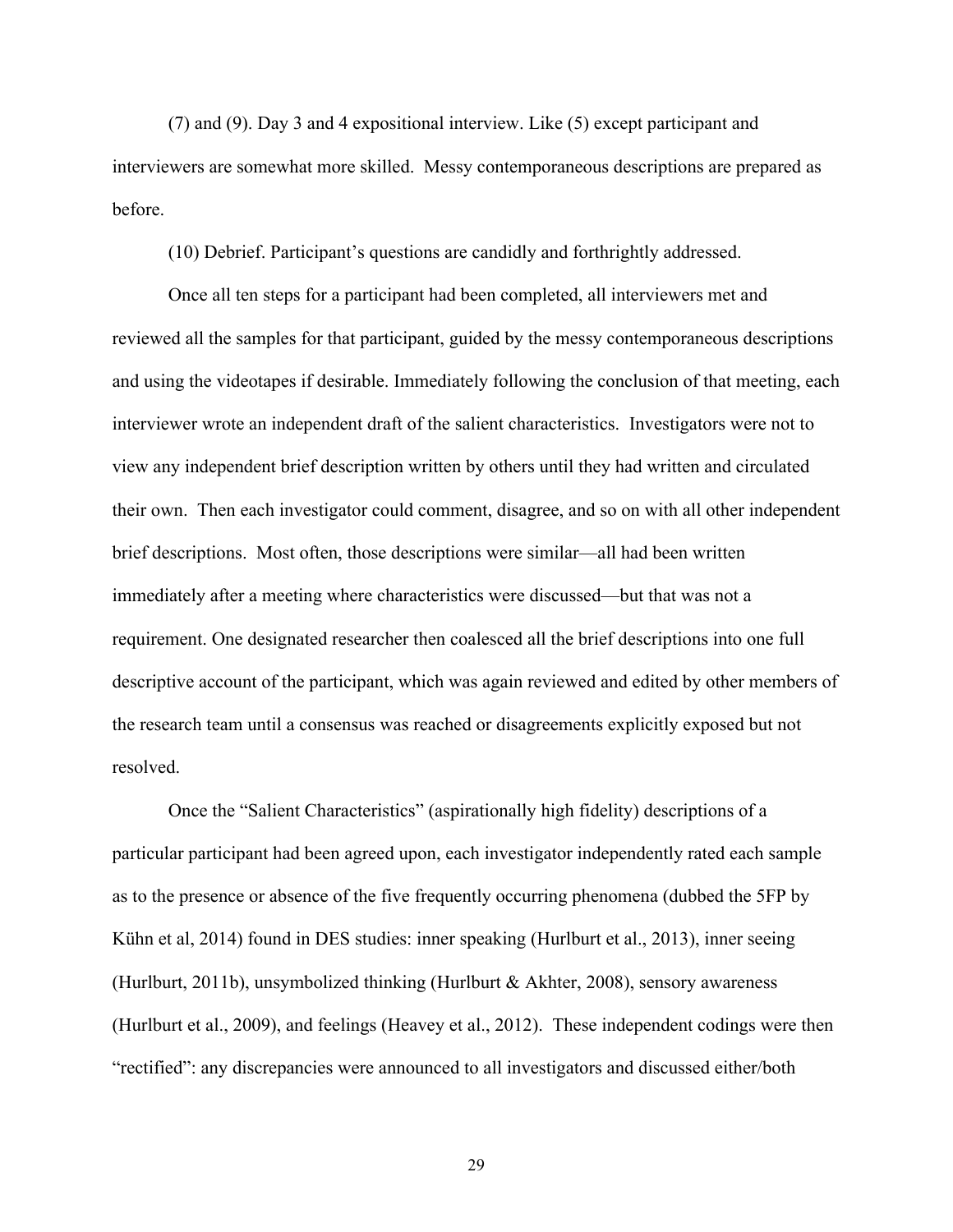through tracked changes and/or face-to-face meetings. On those few occasions when investigators in the group disagreed, or when the investigators agreed that the experience was inadequately apprehended (either by the participant at the moment of the beep or by the investigators in the interview), or when the investigators agreed that the experience was ambiguous or the 5FP or idiographic category seemed not easily to fit, the sample was coded .5.

Note that in all phases of the sampling, the object was to characterize or rate the experience that was ongoing at the moment of the beep, *not* to characterize or rate a *description* of that experience. That is, the descriptions at all levels of consideration were considered to be tools that pointed to the experience, not data points themselves. If there seemed something ambiguous about a description, even in the final stages, then the investigators returned to the videotape of the interviews to try to disambiguate. For example, the codings just described were performed after the "final" description of salient characteristics had been written. However, the act of coding might cause the investigators to view a description from a new perspective, and that occasionally resulted in the recognition that a word or phrase in the description was misleading or ambiguous, in which case the "Salient Characteristics" description was updated.

## **Results**

This study involved 16 participants of the 260 original participants in Study 1 who completed the NIEQ. 10 participants were from the upper quartile in the Self-Talk Scale (STS) and 6 in the STS lower quartile.

Each participant took part in DES for 4 sampling days, responding to approximately six beeps each day. The first day was considered a training day and was discarded. We therefore carefully described each of approximately 18 samples of experience and rated each experience for the presence of each of the five frequent phenomena. We gave a rating of 1 if a phenomenon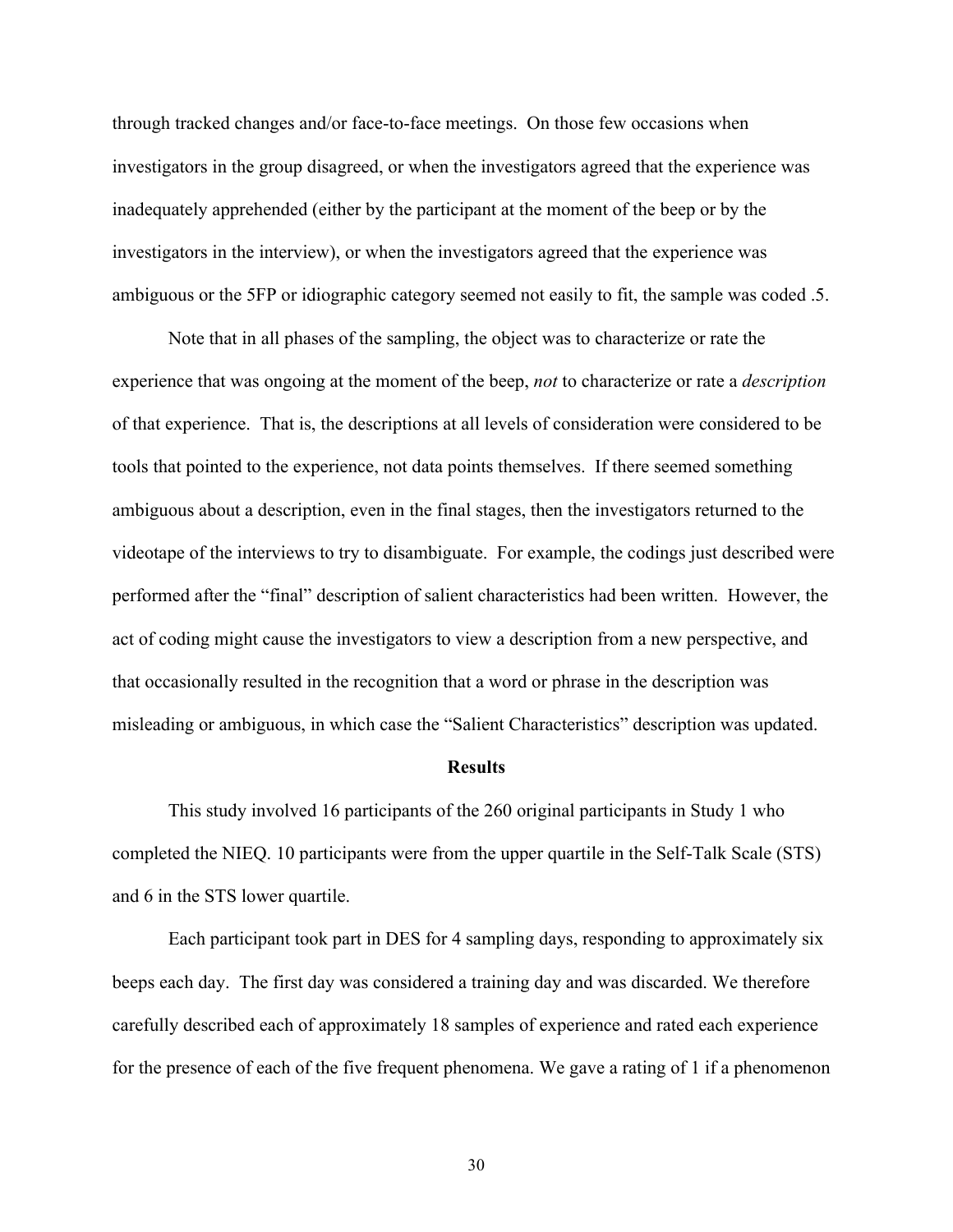(sensory awareness, for instance) was present in experience at a sampled moment. If a phenomenon was not present, we rated it 0, and if it was undetermined whether the phenomenon was present, we rated it .5. More than one phenomenon could be in a sampled moment (sensory awareness and inner seeing, for example, could both be scored 1). Multiple simultaneous instances of the same phenomena (two sensory awarenesses identified in one sampled moment) resulted in a score of 1 (not 2).

After we calculated the frequencies of the 5FP found from DES sampling, we correlated these findings with the frequencies of the 5FP self reported by our participants on the NIEQ. We aimed to examine how well the results of the NEIQ predicted the DES findings across our 16 participants.

The NIEQ was designed to ask participants to estimate the frequency of their inner experience phenomena. DES was designed to apprehend participants' frequency of inner experience phenomena using the iterative sampling-interview process. Table 7 presents the means of the NIEQ-estimated frequencies along with the means of the DES-sampled frequencies.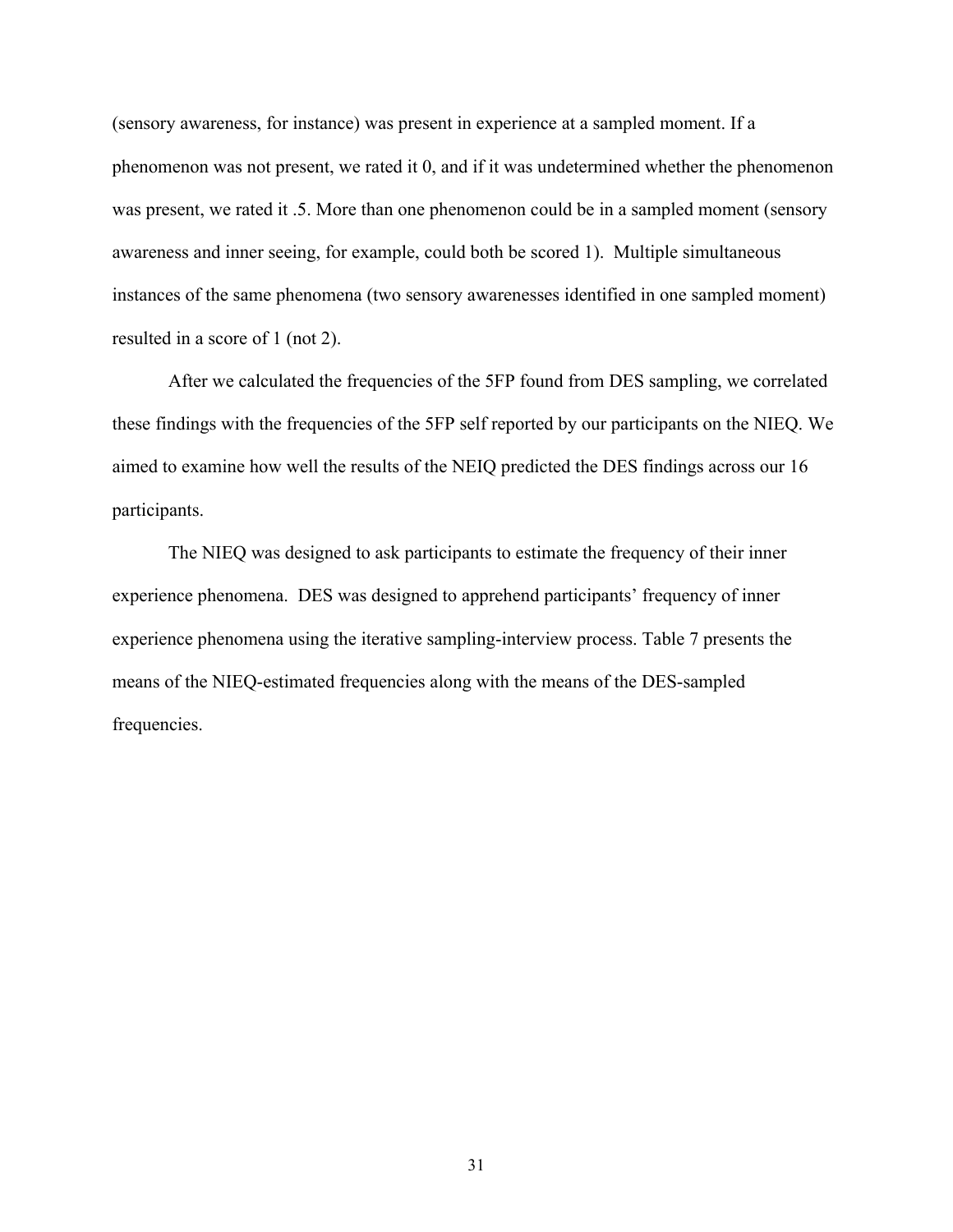# Table 7

|                                  | ISpeaking <sup>T</sup> | <b>ISeeing</b> | UnsTh                    | Feeling       | SensAw  |
|----------------------------------|------------------------|----------------|--------------------------|---------------|---------|
| <b>NIEQ</b>                      | 67(26)                 | 69 (27)        | 39(25)                   | 79 (20)       | 69 (19) |
| <b>STS</b>                       | $69^2(24)$             | $\sim$ $\sim$  | $\overline{\phantom{m}}$ | $\sim$ $\sim$ | $- -$   |
| <b>DES</b>                       | 15(15)                 | 20(16)         | 12 (11)                  | 17 (16)       | 32(20)  |
| Heavey $&$ Hurlburt <sup>3</sup> |                        | 32             |                          | 24            | 22      |

*Mean frequency and (standard deviations) of the 5FP as estimated by the NIEQ and STS (inner speaking) and as discovered during DES sampling, percentages*

<sup>1</sup>ISpeaking = Inner speaking; ISeeing = Inner seeing; UnsTh = Unsymbolized thinking; SensAw = Sensory awareness

<sup>2</sup> Converting the STS raw score average 60.38 to a percentage following the procedure used by Brinthaupt et al. (2015)

 $3$  Means from Heavey & Hurlburt (2008) for comparison

On average, the NIEQ estimates, as seen in Table 7, were dramatically higher than the

DES frequencies. Similarly, the STS estimates reflected the NIEQ inner speaking estimates and were dramatically higher in comparison to the inner speaking frequency found in DES sampling results.

Table 8 presents the intercorrelations of DES phenomena. We correlated the 5FP frequencies across the 16 participants, and as seen in Table 8, the DES phenomena were unrelated to each other.

Table 8

| Intercorrelations <sup>1</sup> of DES phenomena |  |
|-------------------------------------------------|--|
|-------------------------------------------------|--|

|                        | ISeeing | UnsTh  | Feeling   | SensAw |
|------------------------|---------|--------|-----------|--------|
| ISpeaking <sup>1</sup> | $-.31$  | $-.15$ | $-.12$    | .04    |
| ISeeing                |         | $-.14$ | າາ<br>ا گ | .04    |
| UnsTh                  |         |        | $-.01$    | $-.10$ |
| Feeling                |         |        |           |        |
| المتحال                |         |        |           |        |

 $\frac{1}{2}df = 14$ 

<sup>2</sup>ISpeaking = Inner speaking; ISeeing = Inner seeing; UnsTh = Unsymbolized thinking; SensAw = Sensory awareness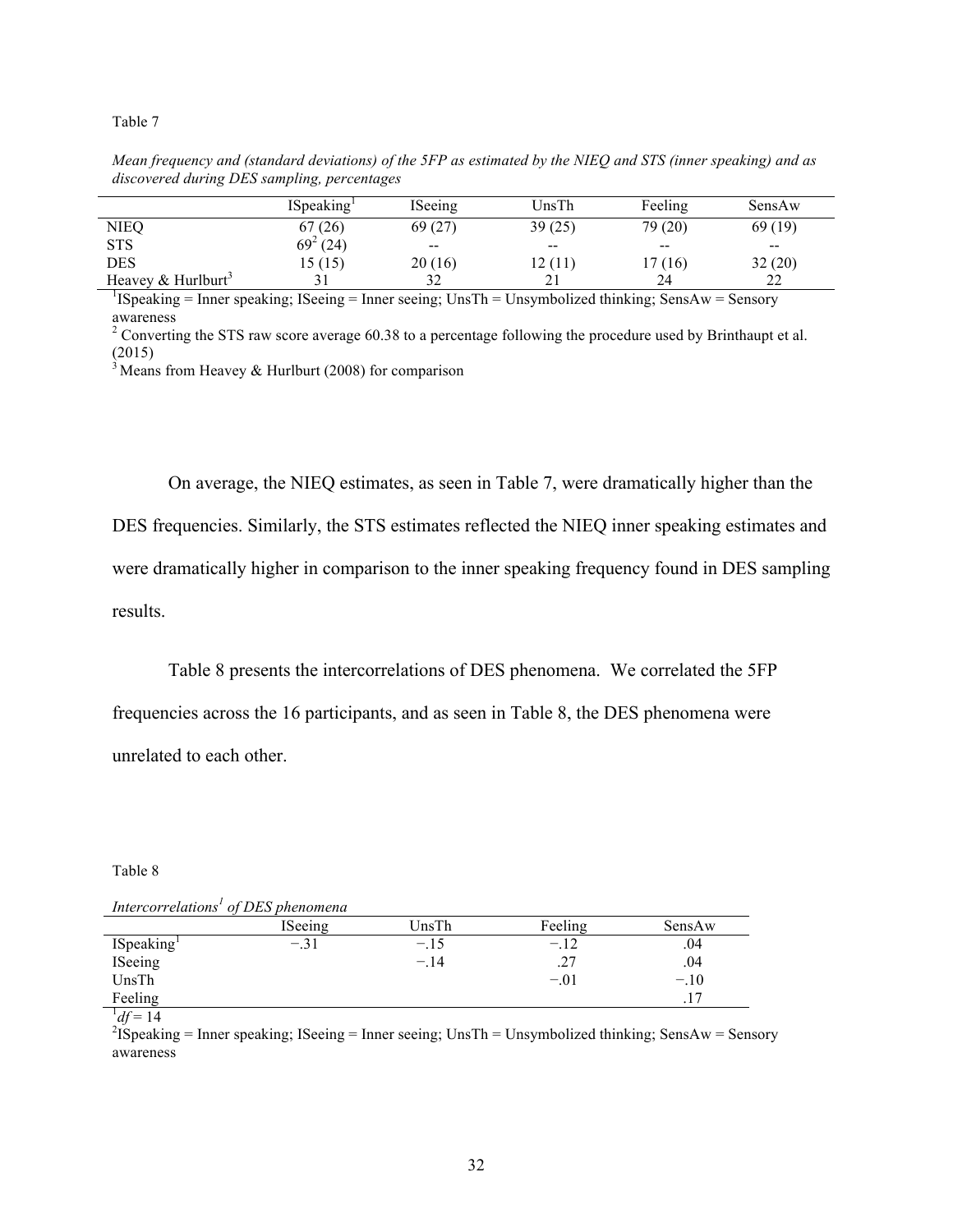# **Reliability of DES Results**

DES was designed to provide idiographic descriptions of salient characteristics of inner experience. Across many studies and many participants, five characteristics were found frequently (the 5FP); we therefore quantified each sample by determining whether any of the 5FP was ongoing at that moment. First, we had to determine whether that quantification was reliable. Split-half reliabilities were determined for each of the 5FP by computing DES frequencies based on odd-numbered samples and on even-numbered samples and correlating those frequencies; those correlations are shown in Table 9, where it can be seen that the correlations were relatively high for all except unsymbolized thinking. The right-hand column of Table 9 shows the Spearman-Brown-corrected correlations, which estimated the reliability of the sampling quantification across the entire sampling.

#### Table 9

| Reliability (split-half frequency correlations) of DES sampling |                        |                |           |                                |        |
|-----------------------------------------------------------------|------------------------|----------------|-----------|--------------------------------|--------|
|                                                                 | ISpeaking <sup>1</sup> | <b>ISeeing</b> | UnsTh     | Feeling                        | SensAw |
| Odd-even<br>correlations                                        | .84                    | .58            |           |                                |        |
| Spearman-Brown<br>correlations                                  |                        | .73            | .35       |                                | .83    |
| .                                                               | . .<br>$ -$            | - -<br>$-$     | .<br>$ -$ | --<br>$\overline{\phantom{a}}$ |        |

*Reliability (split-half frequency correlations) of DES sampling*

<sup>1</sup>ISpeaking = Inner speaking; ISeeing = Inner seeing; UnsTh = Unsymbolized thinking; SensAw = Sensory awareness

We used an additional method to determine whether our own application of DES was adequate by comparing our DES frequencies of the 5FP to those reported by Heavey and Hurlburt (2008). We found, broadly speaking, similar results: inner speaking (our 15% compared to Heavey and Hurlburt's 26%), inner seeing (20% compared to 34%), unsymbolized thinking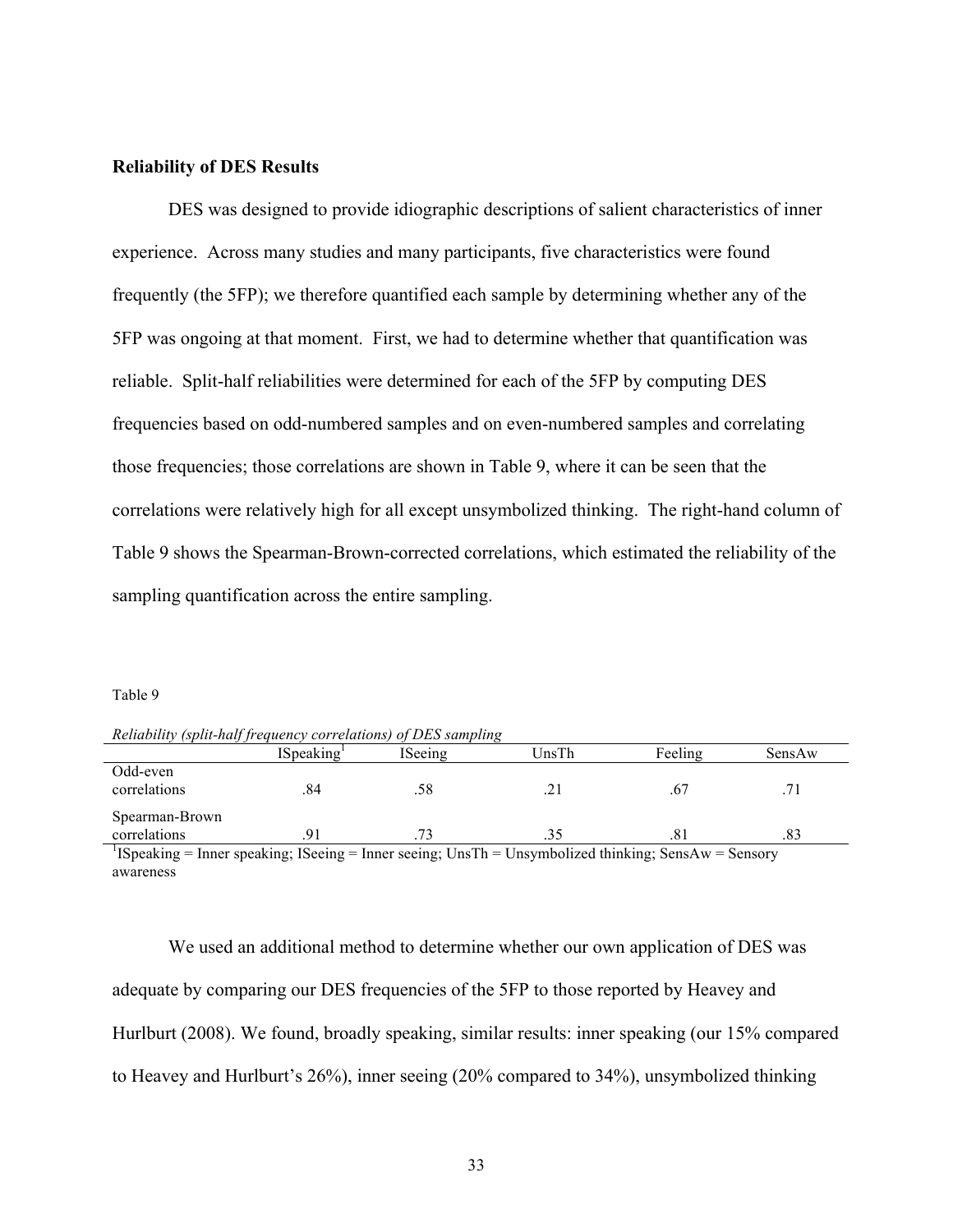(11% compared to 22%), and feelings (18% compared to 26%), and somewhat more sensory awareness (32% compared to 22%). We gained greater confidence that our own application of DES was adequate because our natural environment frequencies were not dramatically different from what Heavey and Hurlburt reported.

# **Criterion Validity of the NIEQ**

Prior to participation in the sampling task, we asked participants to complete the NIEQ by estimating the extent to which they experience each of the 5FP characteristics. Then we asked the same participants to engage in DES. We used DES to investigate (as directly as the state of the art allows) the extent to which the participants experience each of the 5FP characteristics as they naturally occur in the their natural environments. Again, the principal aim of this study was to see how well do participants' NIEQ (retrospective questionnaire) ratings predict their own DES (natural environment sampling) results.

Similar to Study 1, we averaged the frequencies of the item pairs for each of the 5FP (*Frequently* and *Generally*) to create the NIEQ-ISpeaking, NIEQ-ISeeing, NIEQ-UnsTh, NIEQ-Feeling, and NIEQ-SensAw scales. We correlated those scales across the 16 participants with their DES sampling results as shown in the main diagonal of Table 10. These correlations were close to zero, with the exception of inner seeing (.29 with NIEQ-ISeeing). Scatterplots were created for all correlations between NIEQ and DES. An inspection of the scatterplots indicated that the correlations (on and off the main diagonal) were not due to a small number of outliers.

Table 10 also shows (off the main diagonal) the correlations between the frequencies of the NIEQ 5FP characteristics and the frequencies of the 5FP characteristics found in DES sampling. Those correlations were close to zero with the exception that inner speaking on the NIEQ was inversely related to unsymbolized thinking ( $r = −.60$ ) when sampled by DES; and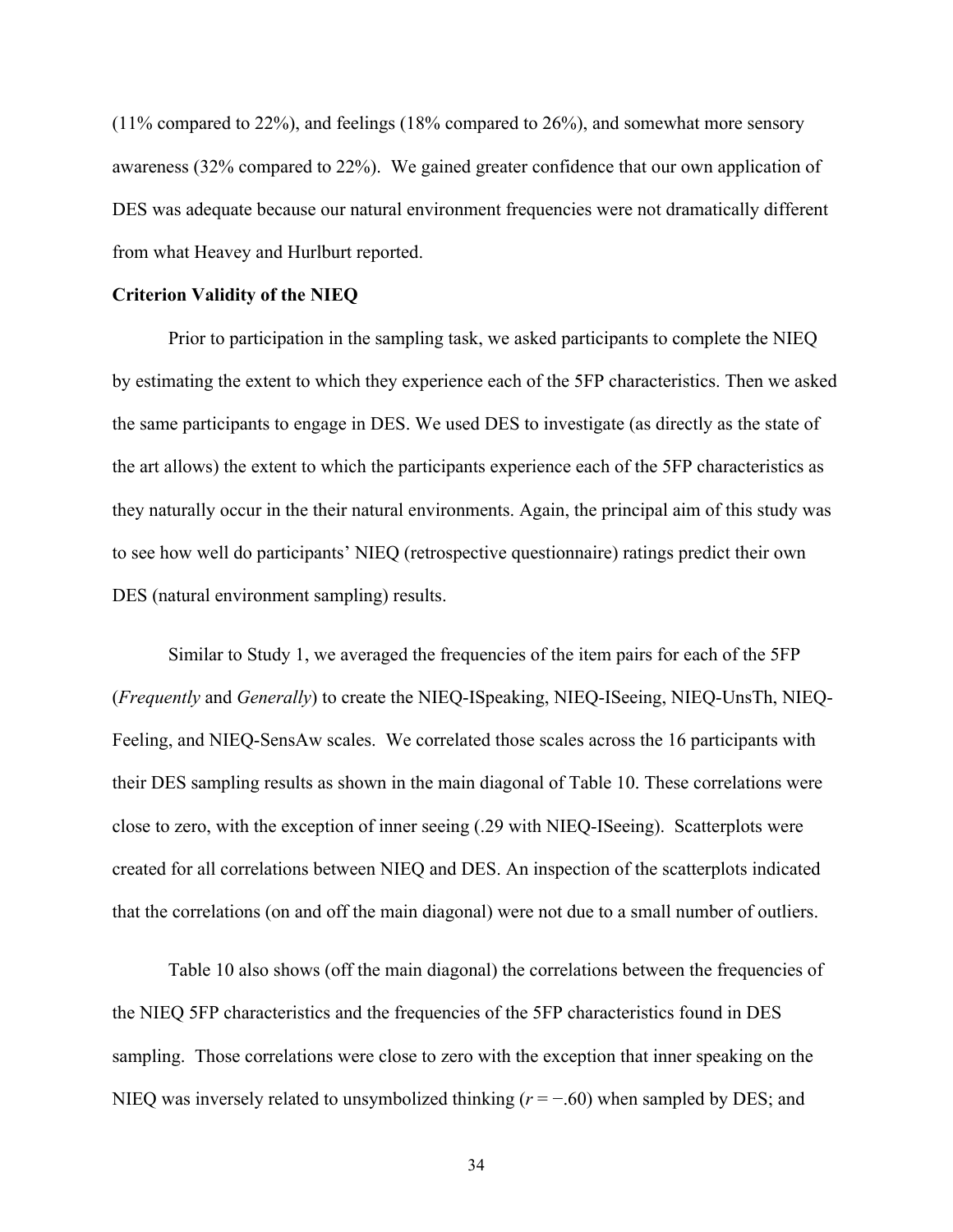inner seeing on the NIEQ was inversely related to sensory awareness  $(r = .46)$  when sampled by DES.

We also looked at how well the participants' STS ratings predicted their own inner speaking DES results. As shown in the bottom left corner of Table 10, we found this correlation was .21. Inspection of the scatterplot indicated that one participant was responsible for most of this correlation; removal of that one participant's data would drop the correlation from .21 to .05 (her STS percentage = 100% (converted from STS raw score of 80 following the procedure used by Brinthaupt et al., 2015) was tied for highest; her DES inner speaking = 44.4% was second highest).

#### Table 10

*Correlations between DES sampling and NIEQ estimates of inner experience*

|             |           | <b>DES</b> Sampled Frequency |         |         |         |        |
|-------------|-----------|------------------------------|---------|---------|---------|--------|
|             |           | ISpeaking <sup>1</sup>       | ISeeing | UnsTh   | Feeling | SensAw |
|             | ISpeaking | .06                          | .20     | $-.60*$ | .13     | .08    |
| <b>NIEQ</b> | ISeeing   | $-.15$                       | .29     | $-.19$  | .29     | .46    |
|             | UnsTh     | $-.26$                       | .37     | .07     | .16     | $-.24$ |
|             | Feeling   | $-.03$                       | .15     | $-.16$  | $-.03$  | $-.06$ |
|             | SensAw    | .09                          | .48     | $-.17$  | .29     | $-.11$ |
| <b>STS</b>  |           | .21                          |         |         |         |        |

 $p < .05$ , uncorrected,  $df = 14$ <br><sup>1</sup> ISpeaking = Inner speaking; ISeeing = Inner seeing; UnsTh = Unsymbolized thinking; SensAw = Sensory awareness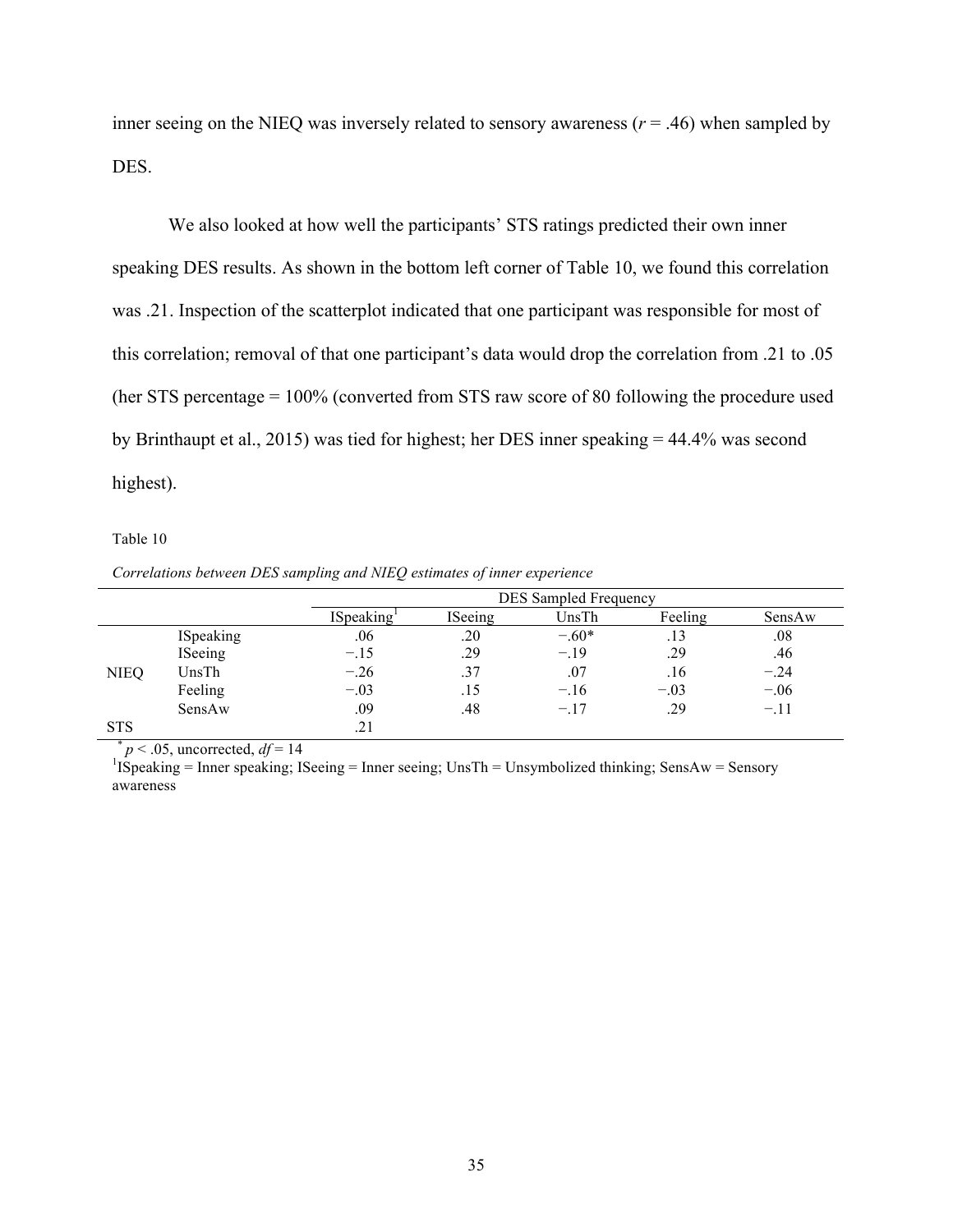# Chapter 4: Discussion

The current paper reports two studies that, together, take an important step into exploring the extent to which retrospective-self-report questionnaires that are designed to explore inner experience actually capture that inner experience. Prior construct-validation studies of inner experience generally have relied on concurrent-validation strategies, usually finding strong correlations between several questionnaires designed to measure the same inner experience construct. As is well known, the fact that two inner-experience questionnaires are highly correlated indicates only that they measure the same thing, not necessarily that they measure the inner-experience criterion of interest. However, criterion-validation studies of inner-experience questionnaires are essentially nonexistent, primarily due to the difficulty (some would say impossibility) of measuring the characteristics of inner experience, which is by definition private.

The lack of criterion-validation is problematic because Hurlburt (2011b) and Hurlburt and Heavey (2015) give reason to wonder whether individuals actually know the characteristics of their own inner experience. Furthermore, questionnaires that inquire about inner experience often include a mix of experiential and non-experiential questions, and/or do not focus on features that have been found to be frequent in inner experience (Heavey & Hurlburt, 2008).

#### **Creation and Validation of the NIEQ**

The present studies seek to advance the science of inner experience by focusing on Descriptive Experience Sampling (DES, a method that seeks to explore inner experience in high fidelity) and the five frequent phenomena (dubbed the 5FP by Kühn et al, 2014) of inner experience that DES frequently finds: inner speaking, inner seeing, unsymbolized thinking, feeling and sensory awareness. Study 1 ( $n = 260$ ) created a questionnaire (the Nevada Inner Experience Questionnaire; NIEQ) designed to measure directly the retrospectively estimated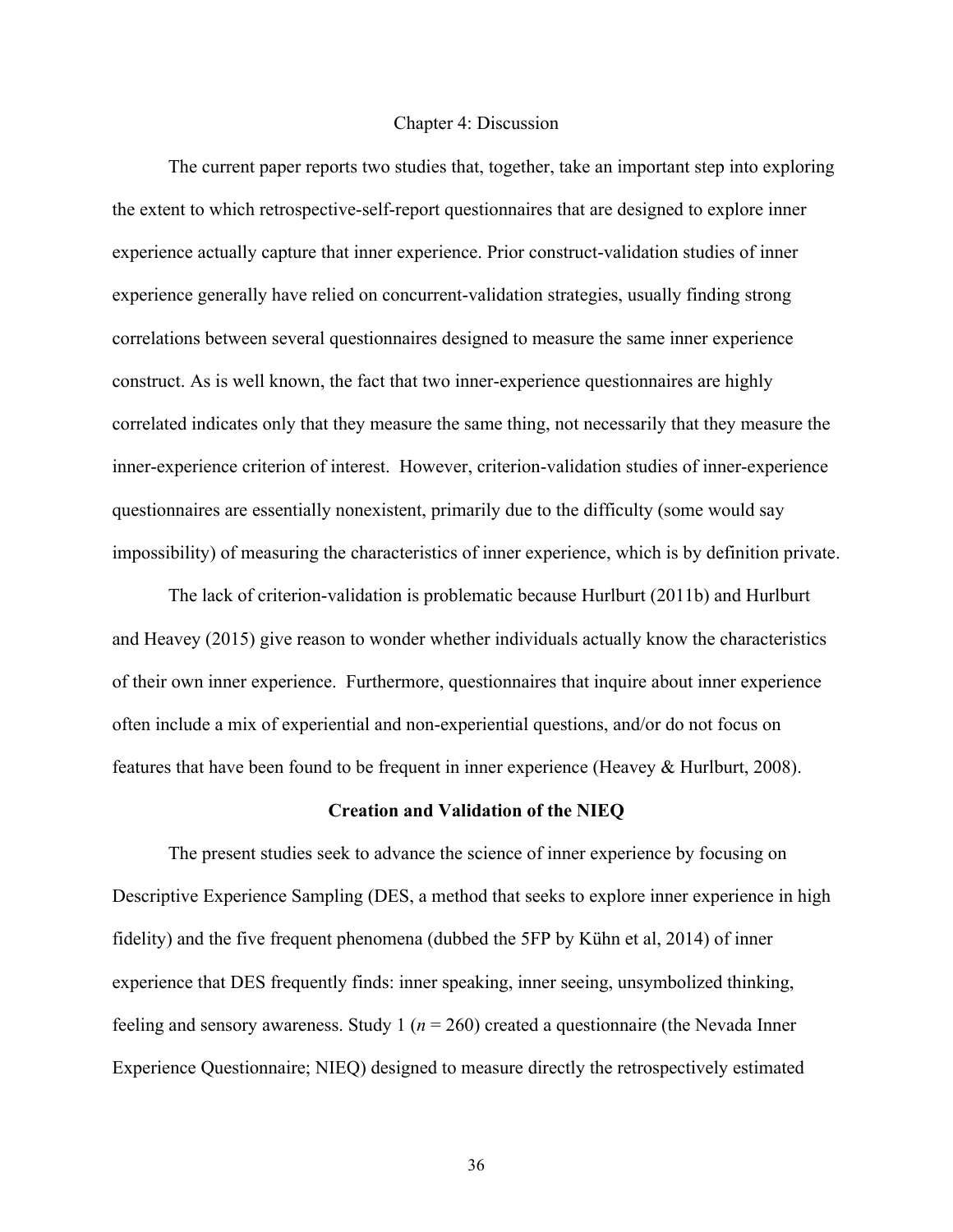frequency of the 5FP, thus eliminating the possibility that the questionnaire items might be different from the phenomena DES finds. The NIEQ uses five pairs of items, each pair designed to estimate retrospectively the frequency of one of the five 5FP constructs. Within each pair, one item uses a *Frequently* stem (i.e., "How frequently do you…") the other a *Generally* stem (i.e., "Generally speaking, what portion of your inner experience is…"). Study 1 explored the construct-validity of the NIEQ using standard psychometric procedures. We inspected the item correlation matrix (Table 2) and found, as expected, that the items within the pairs generally had higher correlations than did off-pair correlations. Study 1 also examined the intercorrelations of the NIEQ scales (Table 3) and found (as is desirable) that the NIEQ scales have relatively low intercorrelations.

The largest exception for both tables is sensory awareness. The NIEQ intercorrelation matrix (Table 2) showed that sensory awareness had the weakest within-pair correlations and had the strongest off-pair correlations, particularly with inner seeing. Table 3 showed that sensory awareness had high correlations with inner seeing, unsymbolized thinking, and feeling scales.

The straightforward questionnaire interpretation for these relatively high correlations between NIEQ items and scales is that participants whose inner experience actually has frequent sensory awareness also actually have high frequencies of other inner experience phenomena, especially inner seeing.

Furthermore, in Study 1 we performed a confirmatory factor analysis of the NIEQ and found that the five-factor model was a good fit and that the pairs of items generally loaded in the expected way. The confirmatory factor analysis also showed that the sensory awareness factor had the weakest item loadings and had the strongest between-factor correlations, particularly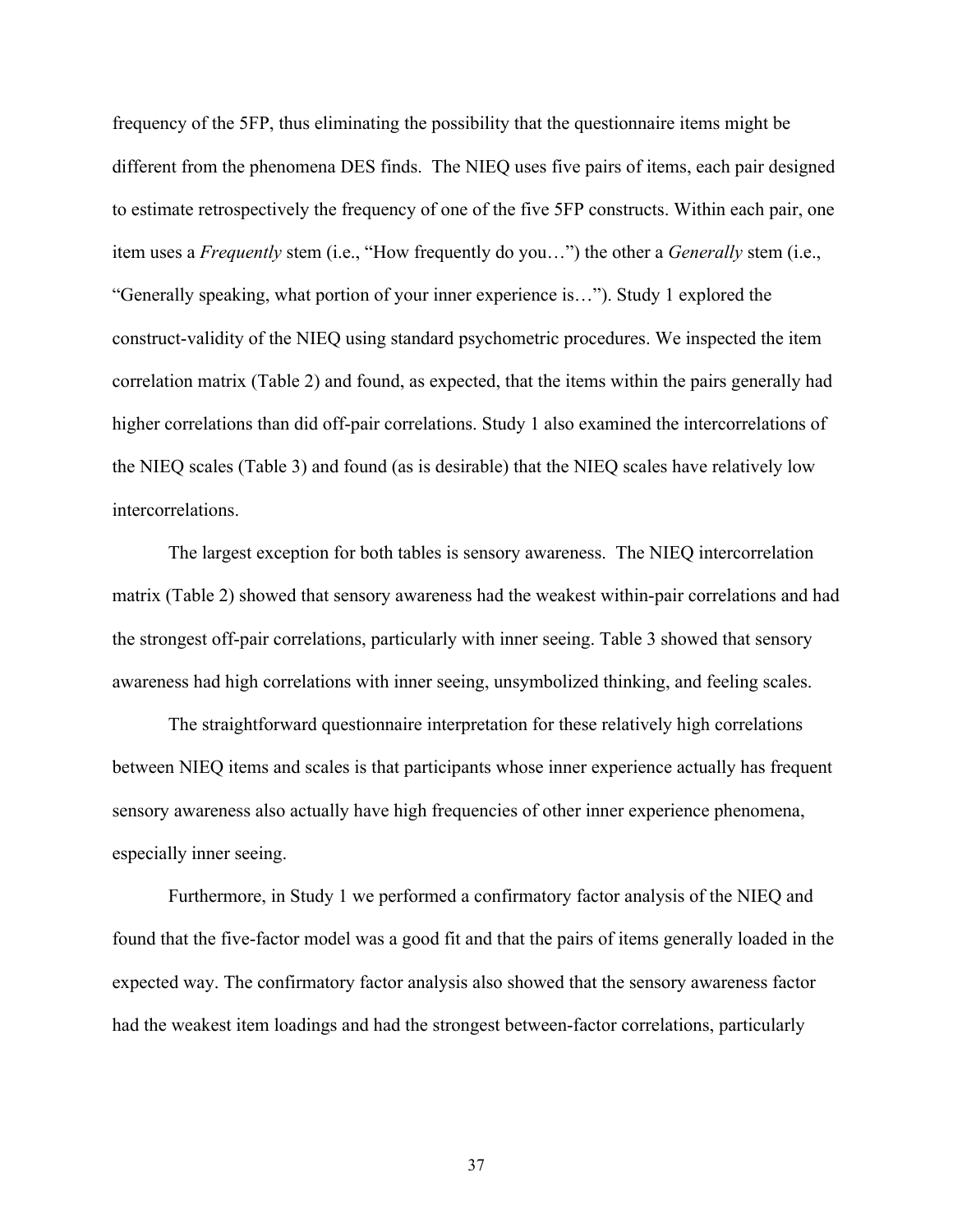with inner seeing. This further suggests the possibility of an overlap between sensory awareness experience and other forms of inner experience, especially inner seeing.

To investigate one aspect of the NIEQ's concurrent validity, Study 1 asked how well the NIEQ inner speaking items correlated with a widely used self-talk questionnaire, the Self-Talk Scale (STS; Brinthaupt et al., 2009). We focused particularly on inner speaking because (a) inner speaking is a fairly widely investigated phenomenon; (b) because inner speaking is comparatively easy to define; and (c) because the literature has widely discrepant views on the frequency of inner speaking. We found, as expected, a relatively high correlation between the NIEQ-IS scale and the STS. We had not expected a higher correlation because (a) the NIEQ-IS and STS are not designed to measure exactly the same thing: the NIEQ-IS is aimed exclusively at inner speaking whereas the STS is aimed at self-talk which includes both inner and aloud speech; and (b) because there are only two NIEQ inner speaking items.

Taken together, this creation and validation of the NIEQ was a straightforward example of test construction and concurrent validation, suggesting that the NIEQ is a reliable and psychometrically valid measure of the frequency of inner experience.

## **The Adequacy of DES**

However, psychology's main interest in inner experience is (or should be) not primarily about questionnaires and how they correlate but about the criterion validity of those questionnaires—how they correlate with actual phenomena of inner experience as they occurs in everyday people in everyday situations—that is, in correlations between questionnaires and pristine inner experience (Hurlburt, 2011b). Study 2 ( $n = 16$ ) evaluated the criterion validity of the NIEQ by comparing NIEQ results to the criterion of direct apprehensions of inner experience as found by DES.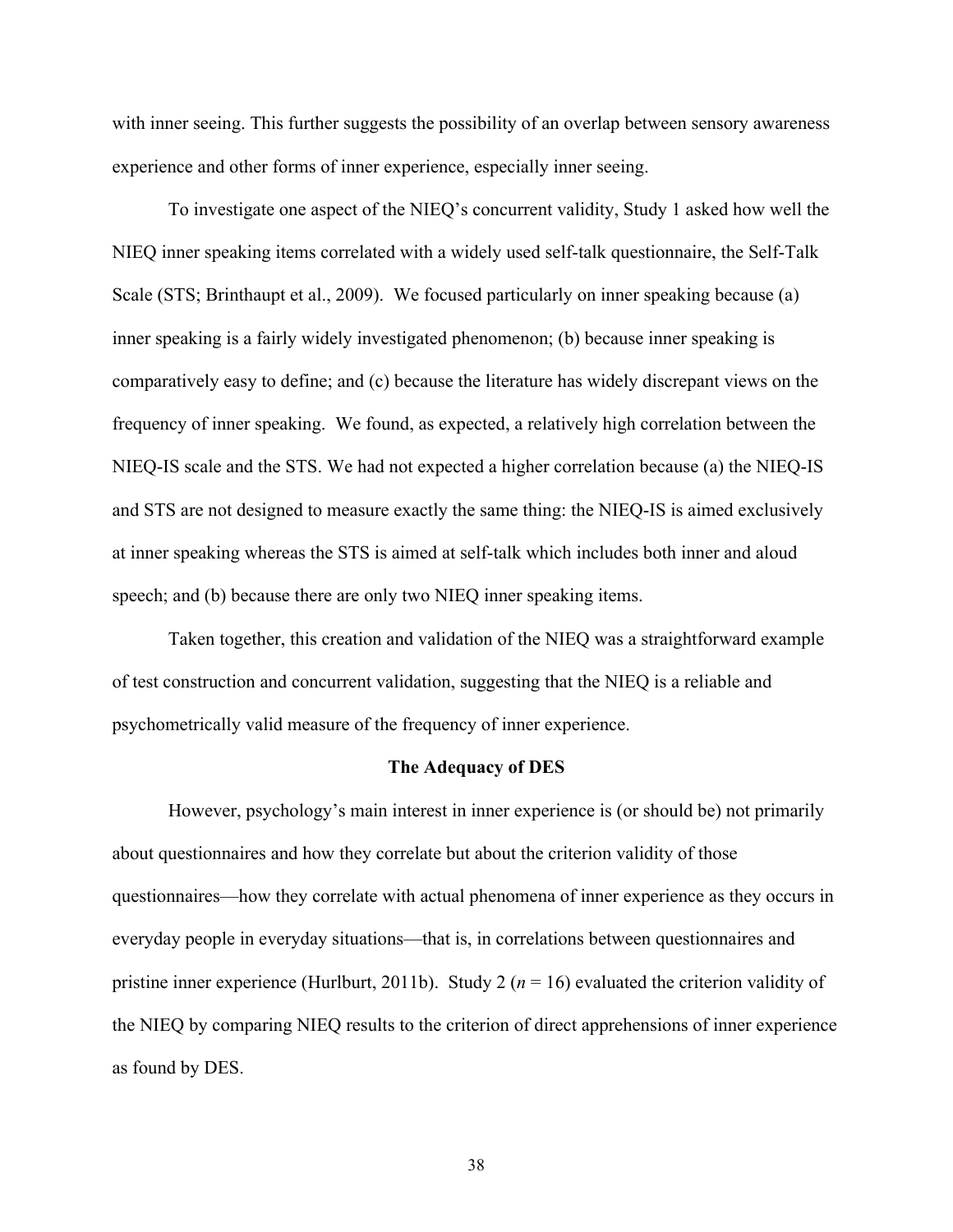Our first task was to establish the adequacy of DES as a criterion. Study 2 analyzed the split-half reliability of the DES sampling by computing DES frequencies for the 5FP for each participant based on odd-numbered samples and on even-numbered samples separately. We correlated those frequencies, finding (Table 9) relatively strong Spearman-Brown-corrected reliabilities for all the 5FP except unsymbolized thinking, suggesting that DES descriptions in general measure *something* with consistency. Furthermore, our Study 2 DES 5FP results were broadly similar to those of Heavey and Hurlburt (2008) as shown in the last row of Table 7. The low intercorrelations of the DES 5FP (Table 8) indicate that our DES ratings were measuring *five different somethings* with specificity.

Were those five different somethings actually the phenomena of interest? Inner experience phenomena are private, so in a fundamental sense we must rely on descriptions by the participants. However, as described in the Method section, we went to extraordinary lengths to help participants describe with fidelity (Hurlburt, 2011; Hurlburt & Heavey, 2006). We trained participants iteratively (Hurlburt, 2009, 2011) to help build their skills using on-the-job training. We focused on one moment at a time, typically two to three interviewers spending 10 to 15 minutes obtaining the details of each single sampled moment of experience. We assured ecological validity by using samples obtained in natural environments. We attempted to bracket presuppositions by using random samples and encouraging disagreement among multiple interviewers. We reduced memory distortions by asking the participant to take notes immediately following the sampled experience, conducting the expositional interview within 24 hours, writing sample descriptions within 24 hours; and so on. DES is open to criticism and responses thereto (Hurlburt & Schwitzgebel, 2007; the special issue of *Journal of Consciousness Studies*, 2011; Caracciolo & Hurlburt, 2016; Price & Barrell, 2012), but for the time being, it is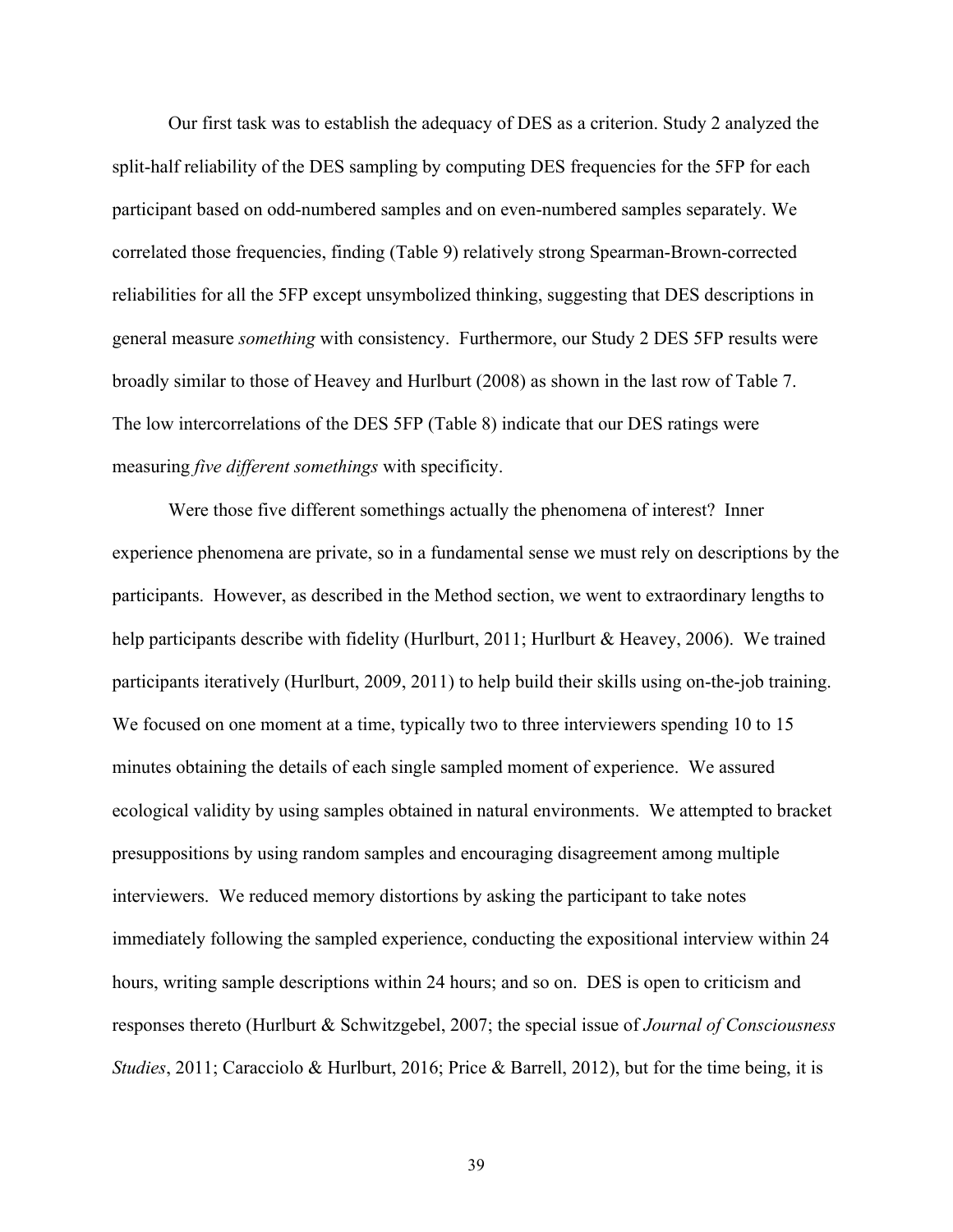the state of the art. It seems very unlikely to us that a procedure that was designed to be very careful sample by sample would produce five independent and reliable kinds of characterizations, that purported to be of the 5FP, but which were actually of a different set of five experiential characteristics. Taking all that into account, it seems reasonable to hold (until a better procedure comes along) that the 5FP as discovered by DES are adequate criteria for the present study.

# **Questionnaires as Measures of Inner Experience**

Recall the intercorrelations between the NIEQ-scale sensory awareness and other frequent inner experience phenomena, and that the straightforward questionnaire interpretation of those intercorrelations was an actual overlap between the phenomena. However, the parallel intercorrelations between the DES sensory awareness and other frequent inner experience phenomena are low (Table 8). That suggests an alternative explanation: participants when filling out questionnaires do not know their own inner experience. Thus, there is a great possibility that questionnaire correlations are characterizations of participant's presuppositions about their inner experience and *not* real characterizations of their actual inner experience.

Now (finally) we can turn to the main result of this paper, Study 2's consideration of the criterion validity of the NIEQ, using the DES sampling 5FP results as the criterion. Despite the fact that the NIEQ was designed to measure as directly as possible by retrospective questionnaire the frequency of the same five inner-experience phenomena discovered by DES studies (the 5FP), the correlations between the NIEQ 5FP scales and the corresponding DES sampling results were, with the possible exception of inner seeing, remarkably close to zero (Table 10). Because we have concluded that the DES 5FP are adequate criteria, we conclude that the NIEQ is inadequate as a measure of the characteristics of inner experience.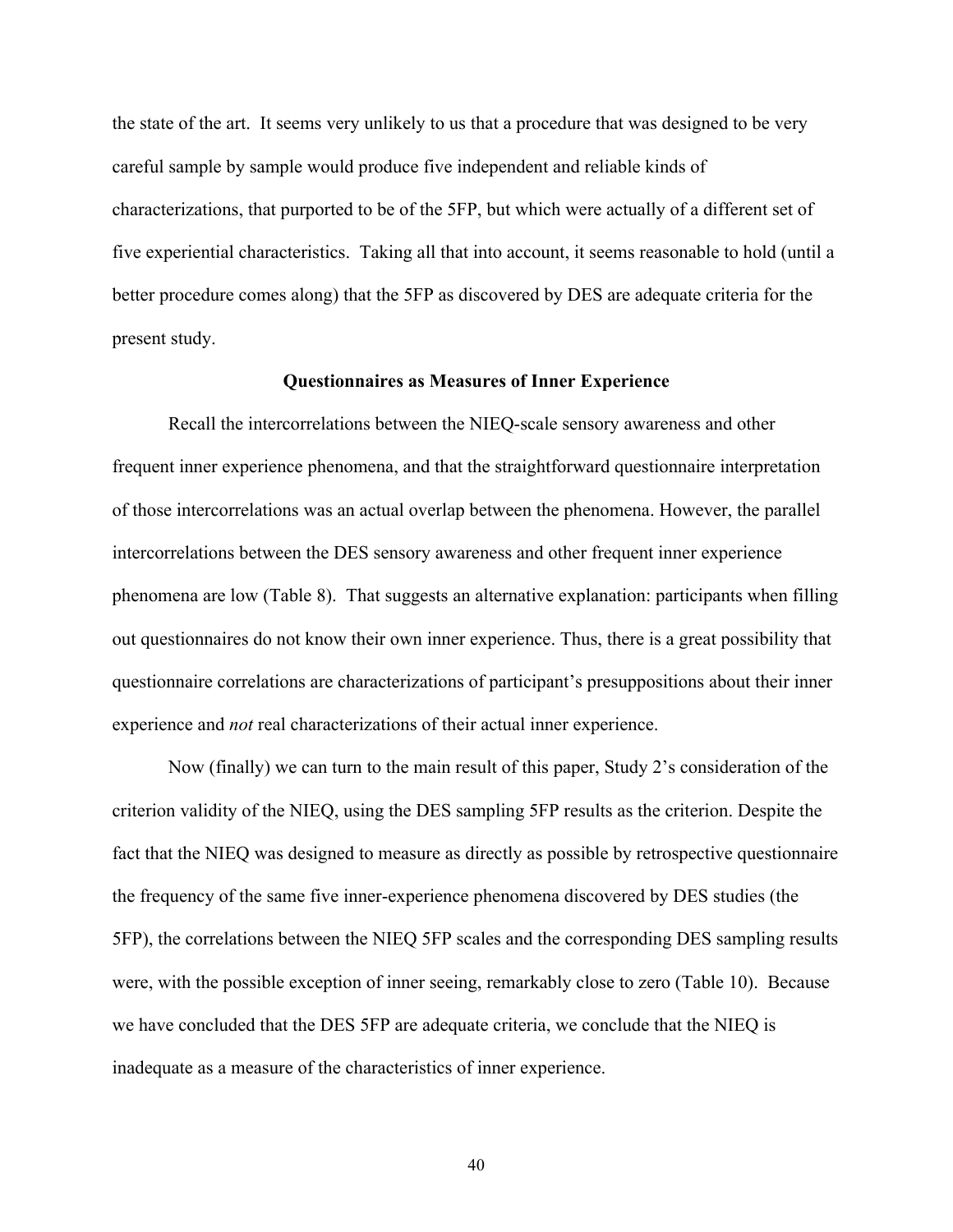Study 2 also used the STS as a measure of inner speaking frequency; the correlation between the STS and DES inner speaking was modest  $(r = .21, df = 14)$  and far from statistically significant. Furthermore, the magnitude of this correlation was dominated by one participant, who was tied for the highest STS score and had the second highest DES inner speaking percentage. Removal of her data would lower the correlation from .21 to .05. Such potential fluctuations reflect, of course, a limitation of small-sample-size studies. However, even this participant dramatically overestimated, on the STS, her percentage of inner speaking as measured by DES: STS inner speech 100 percent (converted from her STS score of 80 following Brinthaupt et al., 2015) vs. DES inner speaking 44.4 percent. Therefore, we see reason to believe that questionnaire measures of inner experience (not limited to the NIEQ) may be of low criterion validity.

Thus we brought together psychometrically adequate questionnaires (the NIEQ, and also the STS) and an ecologically adequate sampling method of inner speaking, and found very near zero correlation between them, and it seems unlikely this near zero correlation is due to inadequacy of the measures. A more likely reason for this near-zero correlation is that participants' questionnaire estimates of their inner speaking are substantial overestimates of their actual inner experience: the average discrepancy between the NIEQ estimate and DES frequency was a factor of more than 4 (Table 7).

Whereas in general the NIEQ was not a good predictor of the DES results, we did find one moderate good predictor: the correlation for inner seeing between the NIEQ and DES was *r* = .29 (Table 10). However, even though the correlation was moderately high, the ability of the respondents on the NIEQ to estimate their own frequency of inner seeing was not good: the NIEQ mean frequency estimate was 69 percent compared with the DES mean frequency of 20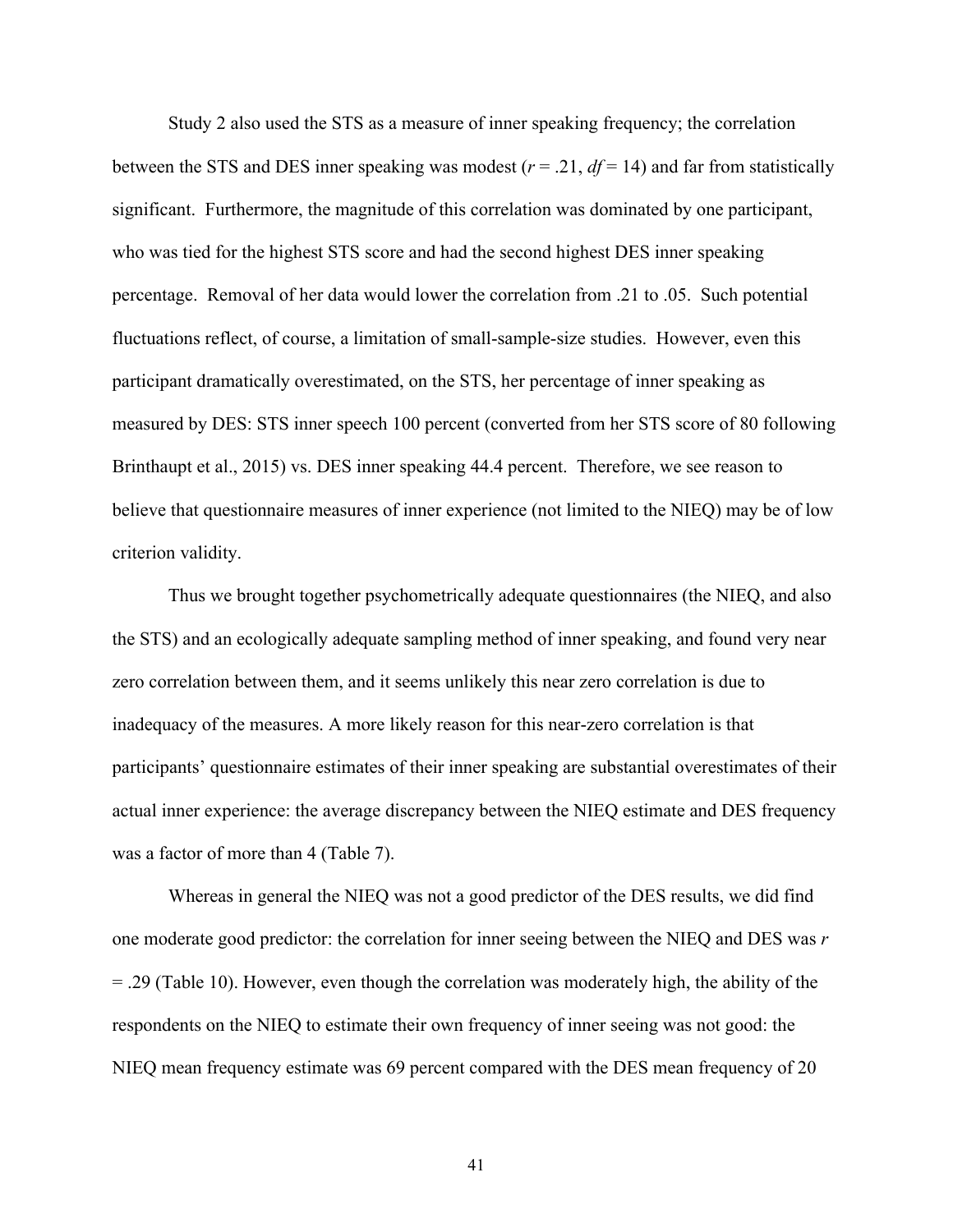percent. Furthermore, the NIEQ sensory awareness estimate was a better predictor of DES inner seeing  $(r = .48)$  than was the NIEQ inner seeing estimate itself  $(r = .29)$ . Likewise, the NIEQ inner seeing estimate was a better predictor of DES sensory awareness ( $r = .46$ ) than was the NIEQ sensory awareness estimate itself  $(r = -11)$ . That is, our results suggest that the correlation between NIEQ and DES inner seeing may arise not from a person's accurate recollection of inner seeing events but from some sort of confusion between sensory awareness and visual imagery. Clearly more research is needed here.

# **Inner Speaking**

As we have seen, Study 2 was interested in all five aspects of inner experience (the 5FP) with, as described above, an emphasis on inner speaking. We might have enlisted participants by random sampling from the general subject-pool population, but that procedure might, by chance, have produced participants with little variability on self-reported inner speaking frequency; such a low variability would lead to low correlations of self-reported inner speaking with all else. We avoided such a potentiality by using a stratified-random-sampling procedure, enlisting participants as random samples from the upper and lower quartiles of the STS, thus ensuring large variability of self-reported inner speaking. Such a procedure would be expected to inflate the correlations of the NIEQ-ISpeaking scale with other measures, including especially DES inner speaking. Even so, the correlation between NIEQ-ISpeaking and DES inner speaking was very small  $(r = .06)$ .

It might be expected that the stratified sampling procedure would suppress correlations among non-inner-speaking variables, and that might indeed be the case. An argument against that interpretation is that with the exception of unsymbolized thinking, the correlations between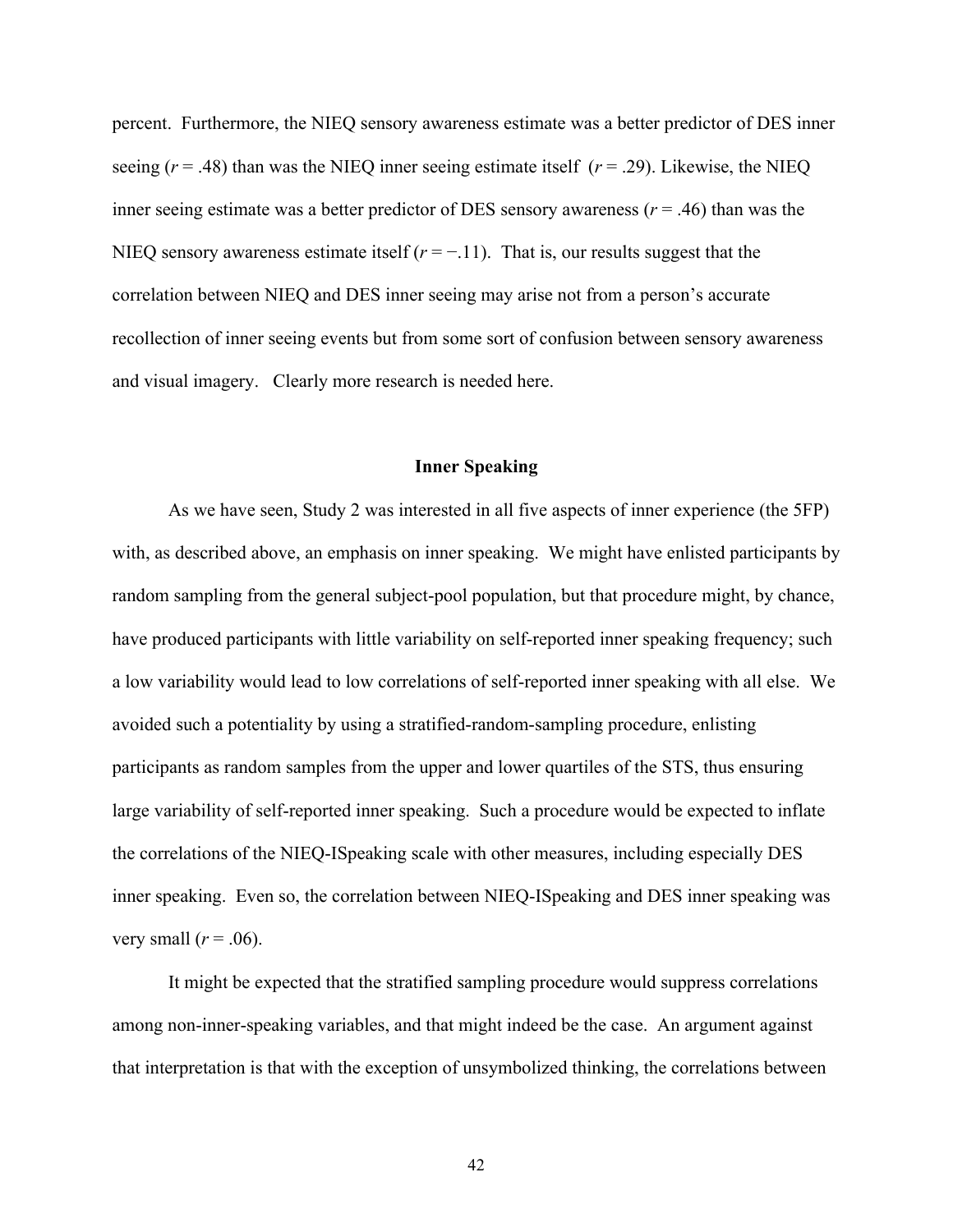the NIEQ-ISpeaking and all other variables were very small (Table 10). This observation would lead to the interpretation that self-reported inner speaking had no effect on anything, so the remaining correlations would have been small if the sample had not been stratified. Certainly replication is necessary on this point.

The strong negative correlation between NIEQ-ISpeaking and DES unsymbolized thinking  $(r = -0.60)$  suggests that participants who believed themselves to have much inner speech, in fact, had little unsymbolized thinking in DES. This is perhaps not surprising, because the definition of unsymbolized thinking includes the denial of the experience of inner speaking at the moment, and participants who believed themselves to have high frequency of inner speaking might indeed have some insight into the not-unsymbolized nature of their inner experience. Another possibility is that DES has shown that, because of presuppositions, sometimes, unsymbolized thinking is not described by participants until fairly late in sampling (Hurlburt  $\&$ Akhter, 2008). The NIEQ-ISpeaking scale might be interpreted as a measure of presuppositions about inner speech (if not inner speech itself), and those individuals may have resisted the description of unsymbolized thinking across the four sampling days. Replication, perhaps with a longer sampling period, is required.

# **Summary**

We used a questionnaire (the NIEQ) designed to measure directly frequently found characteristics of inner experience (the 5FP). We showed in Study 1 that the NIEQ had good psychometric properties, and that it correlated strongly with another inner experience questionnaire (STS). However, we showed in Study 2 that the correlations of the NIEQ questionnaire with the results of a careful method designed to capture inner experience in high fidelity (DES) were remarkably close to zero. These results suggest that investigators using self-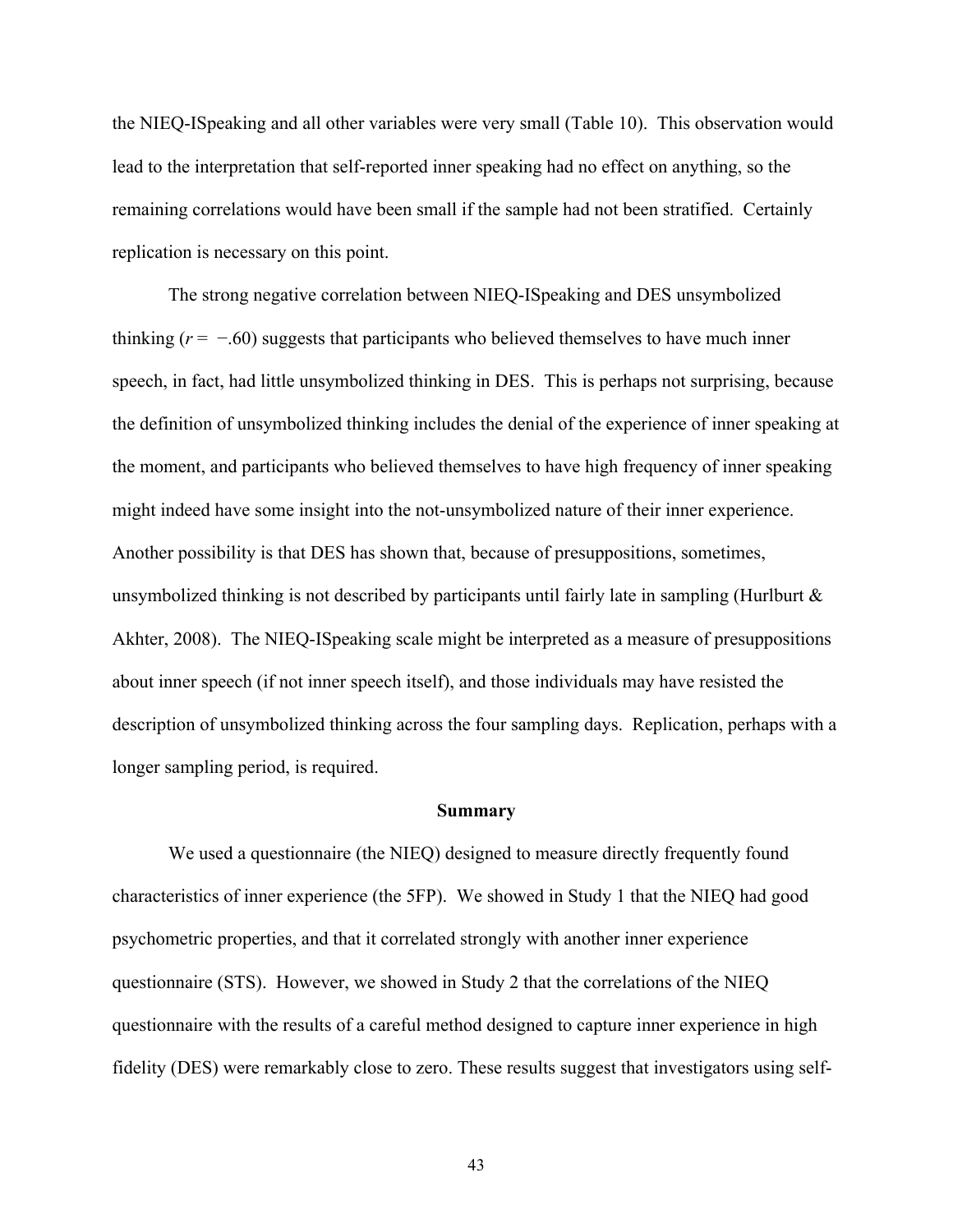report questionnaires to investigate inner experience should be cautious when interpreting their results. These findings may have relevance within the clinical psychology field as well, particularly regarding diagnosis. There are numerous questionnaires designed to measure the frequency and severity of symptoms of clinical disorders. Often clinicians accept the types of symptoms patients endorse as characterizations of their inner experience. We think it reasonable to suppose, at least tentatively, that participants are likely giving their presuppositions about their experience, rather than a faithful representation.

For example, a scale widely used in the diagnosis of obsessive-compulsive disorder is the Yale-Brown Obsessive-Compulsive Scale (Y-BOCS; Goodman et al., 1989), which has been repeatedly shown to be valid and useful. The Y-BOCS asks questions such as: "How much of your time is occupied by obsessive thoughts?"; the interviewer scores the answer using this scale: 0 = *None*; 1 = *Less than 1hr/day or occasional occurrence*; 2 = *1 to 3 hrs/day or frequent*; 3 = *Greater than 3 and up to 8 hrs/day or very frequent occurrenc*e; and 4 = *Greater than 8 hrs/day or nearly constant occurrence*. However, the Y-BOCS's validity and utility depends on the correlation of items with diagnoses; such correlations do not necessarily imply that patients' endorsement of such categories are accurate self-characterizations of ongoing inner experience. Our results suggest that such answers may be substantial mischaracterizations, but that should not be taken as undermining the utility of questionnaires such as the Y-BOCS; our results do suggest that one should be skeptical about the presumption that item endorsements reflect the actual nature of experience.

#### **Limitations and Suggestions for Future Research**

One notable limitation of our studies was that our research was based on a convenience sample of undergraduate students. Furthermore, in Study 2, our sample was restricted according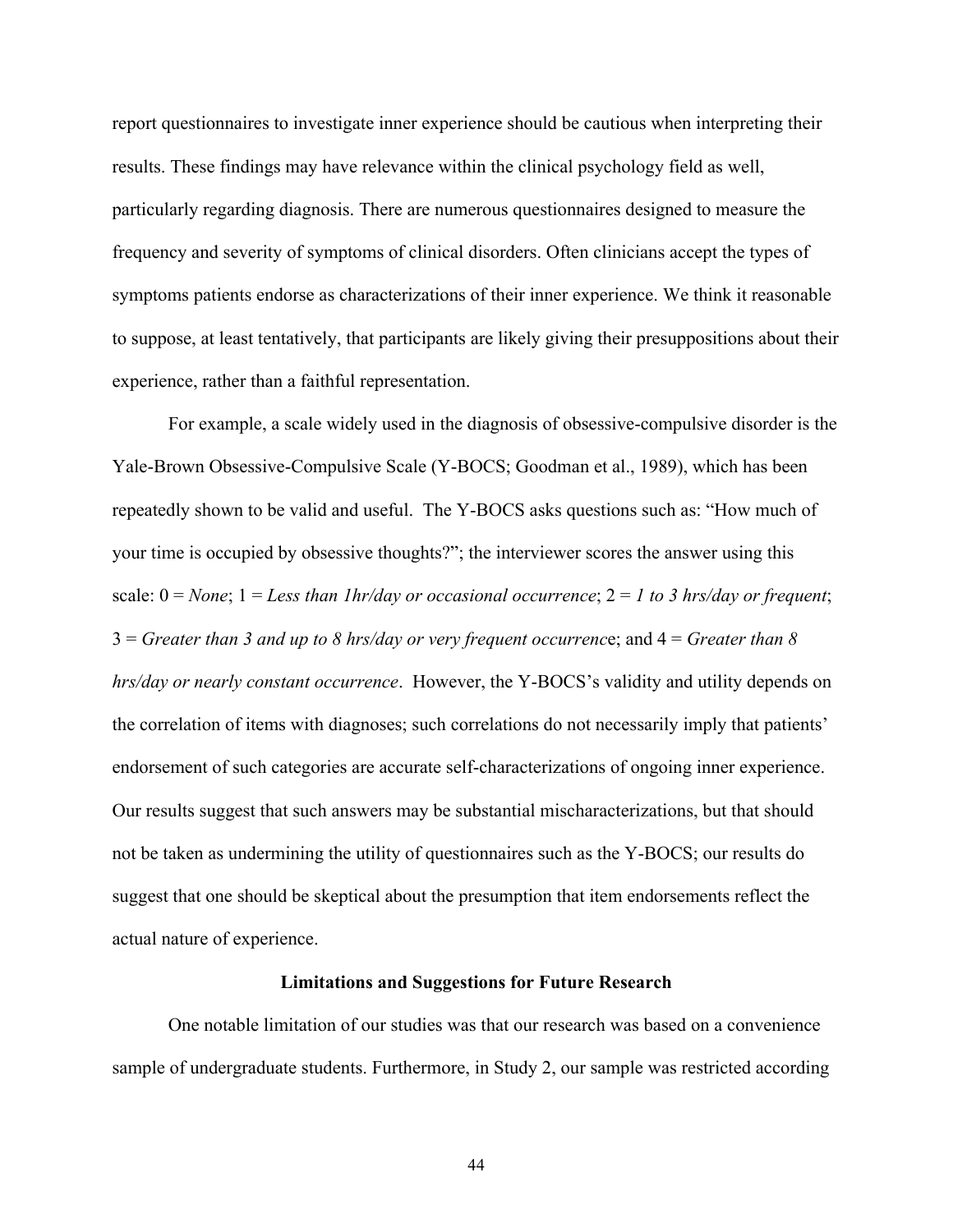to participants who fell within the upper and lower quartiles of self-talk as measured by the STS. We aimed to explore how well college students self-reported the frequency of inner experience using a questionnaire in comparison to their frequencies of inner experience as measured by DES. Yet we were unable to determine how generalizable our findings might be to broader samples, including students who fell within the middle quartiles of the STS, non-college participants, older adults, adolescents, or participants from varying cultures. More research is needed using different populations. Additionally, future research may want to use sampling methods other than convenience sampling to gain a more representative sample of the general population.

Another significant limitation was that our sample size for both studies was small (Study  $1, N = 260$ ; Study 2, N = 16), which was due to the time and labor intensive nature of DES and its emphasis on the iterative process. For instance, data collection for both of these studies involved seven DES researchers and took approximately two years to complete. Had our sample size for both studies been larger, we would likely have had higher statistical power for detecting more significant relationships and differences (i.e., Table 10, NIEQ inner seeing with DES sensory awareness and NIEQ sensory awareness with DES inner seeing). One way to counter our small sample sizes is by replicating these studies and administering the NIEQ in all subsequent DES studies. Thus, we could continue to compare participants' inner experience frequencies as self-reported on questionnaires with participants' inner experience frequencies as measured by DES. Future research may also want to administer the NIEQ before *and after* DES to see if participants' results change in any way.

Additionally, a main limitation was the NIEQ's 2-item structure to measure each of the 5FP. Although the *Frequently* and *Generally* item pairs for each distinct phenomenon of inner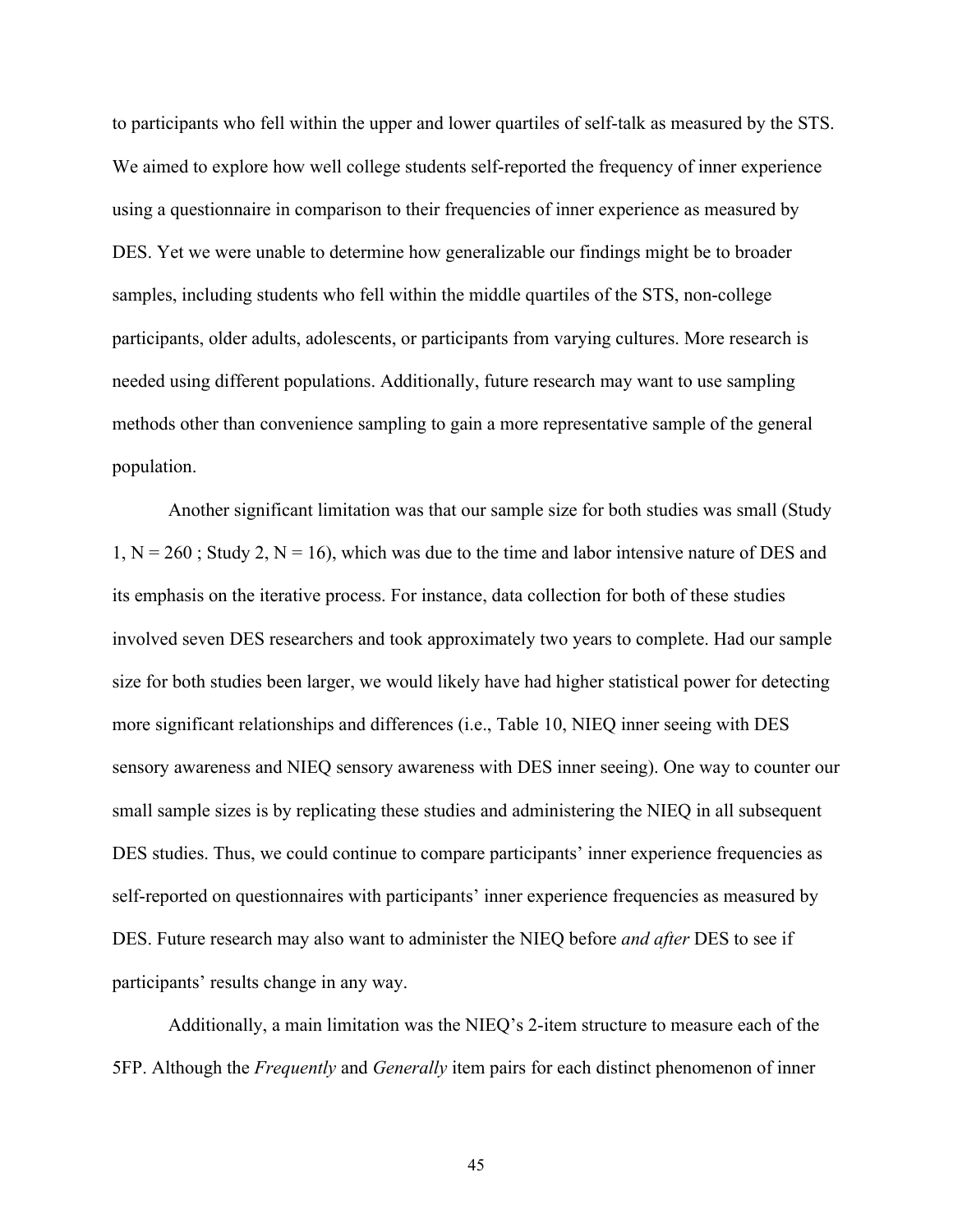experience correlated more strongly with each other than with non-paired items (Table 2), these correlations were surprisingly low (ranging from .49 to .21). Further research is required to explain this result.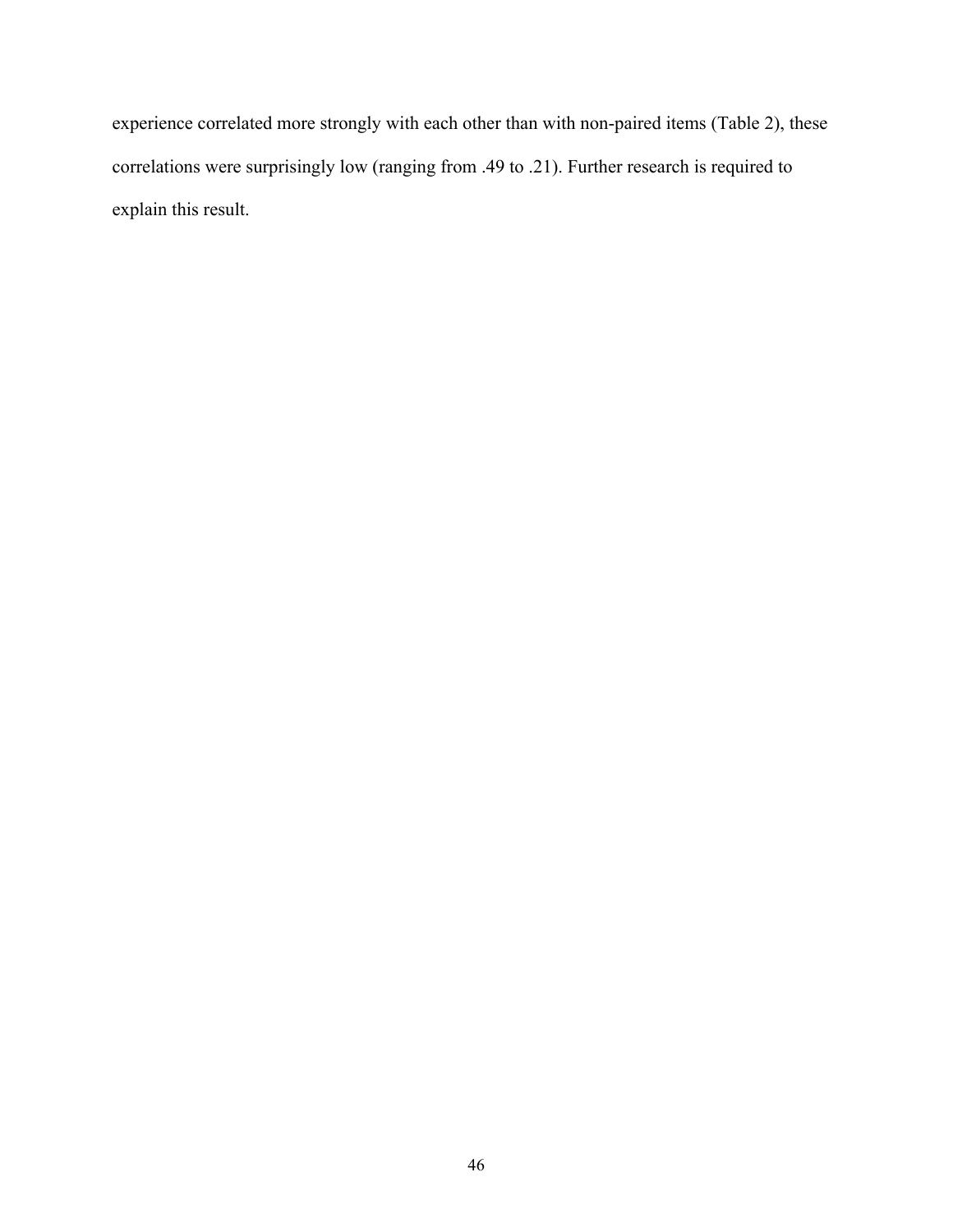# Appendix A: Descriptive Experience Sampling (DES)

The purpose of this appendix is to provide the reader with further background regarding the specific methodological characteristics of DES, the method's validity, the method's utility in characterizing the experience of individuals and various populations, and clarification of the five frequent phenomena of inner experience. Please refer to the main document for an overview of the DES method procedures.

# **The Iterative Process, Bracketing Presuppositions, and the Use of Open-Beginninged Prompts**

Hurlburt and Heavey (2004) point out that two perils of observing consciousness is the belief that it is an easy task to complete and the belief that said task generates accurate descriptions of inner experience. They argued that to gather high fidelity accounts of consciousness scientists must employ a careful and systematic method for observing inner experience. A prominent and exhaustive methodological characteristic of the DES method is the iterative process. A series of sampling days and expositional interviews, each successively becoming more and more skilled, allows participants to build expertise in apprehending and describing their inner experience. Most participants at the start of sampling have misconceptions about the task and their own inner experience. Participants on their first sampling day cannot (or at least usually do not) discriminate among their naturally occurring (pristine) inner experience, what they believe should be in their experience, what they believe the investigator wants to hear, and their assumptions of the typical characteristics of their experience (Hurlburt, 2011b). These beliefs, assumptions and judgments about inner experience (e.g., 'I usually say to myself…,' 'while I'm doing \_\_\_, I tend to feel…') reflect presuppositions. Interviewers have their own presuppositions as well, including expectations about what the participant might say, among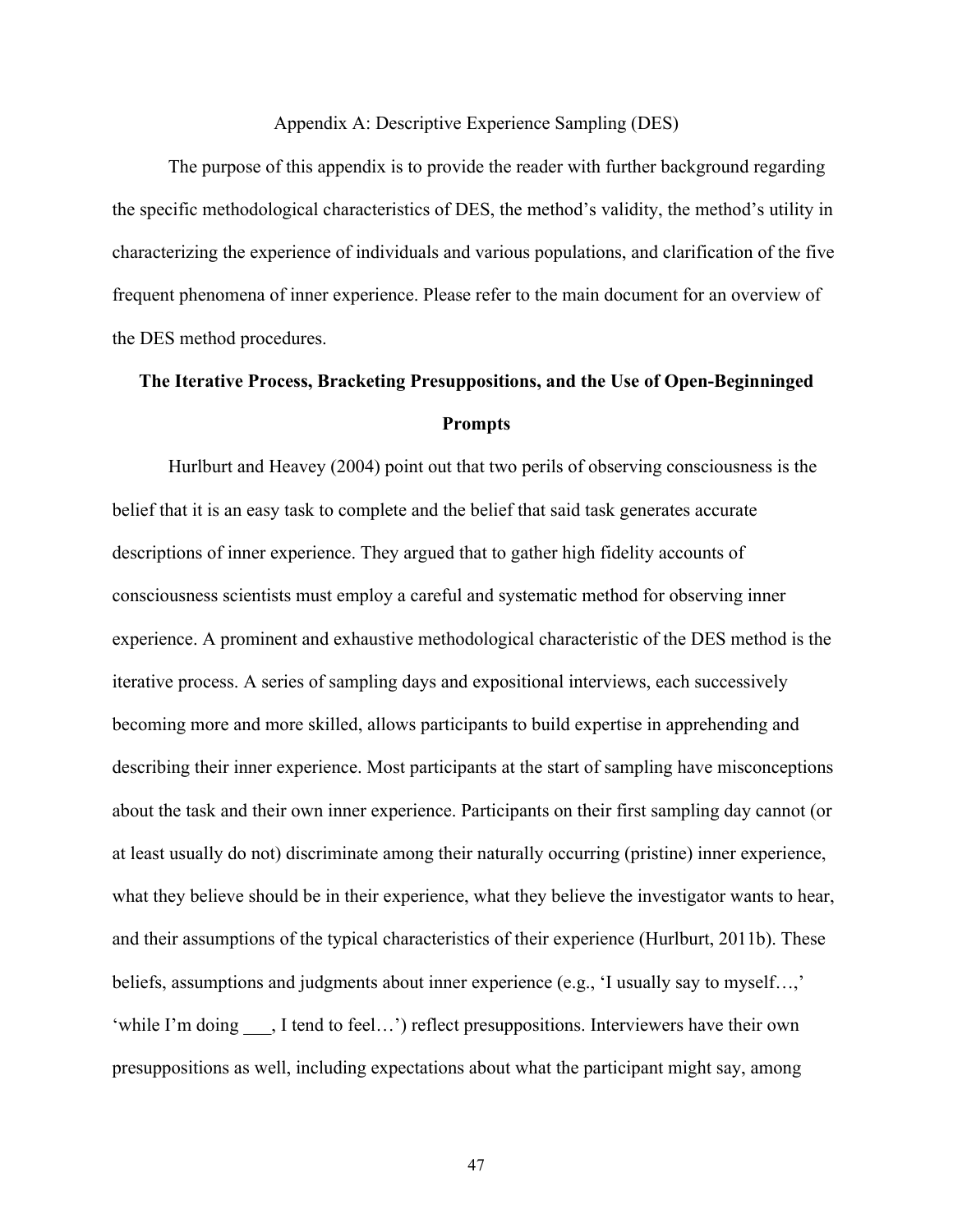other things. Hurlburt (2009, 2011b) argues that the iterative process of DES sampling days and interviews may lead to higher fidelity apprehensions of inner experience because each successive DES interview trains participants (and interviewers) to become more skilled at setting aside, or "bracketing" their presuppositions. Although other experience sampling methods may also have a repetitive aspect, they do not bracket presuppositions and therefore accomplish the same goal as DES, which is apprehending pristine inner experience (Hurlburt 2011b; Hurlburt & Akhter, 2006; Hurlburt & Heavey, 2015). When comparing DES to Petitmengin's interview method (PIM), Hurlburt and Akhter (2006) emphasize that the PIM method reifies presuppositions of experience by asking participants to recreate their experiences, assuming recreated experience is the same as pristine experience (Hurlburt & Akhter, 2006). By contrast, DES uses techniques that aim at bracketing assumptions about the nature of inner experience.

One effective way to bracket presuppositions is to use open-beginninged questions when examining inner experience (Hurlburt, 2011a, b, 2009; Hurlburt & Heavey, 2006; Hurlburt & Schwitzgebel, 2007). Hurlburt (2009) describes an open-beginninged probe as "one that leaves *both* the beginning and the end of the response spontaneous and unguided" (Hurlburt, 2009, p.169). For instance, "What, if anything, was in your experience at the moment?" is an example of an open-beginninged question. An example of a closed-beginning question is "What did you innerly say to yourself when you experienced…?". The beginning of the response is specified the response will be about innerly speaking. Open-beginninged questions convey that the interviewer is genuinely interested in the participant's experience (or lack thereof) at the moment of the beep (Hurlburt, 2009). They do not contain any assumptions of what might or should be in one's inner experience and in so doing they refrain from reifying the participant's (and interviewer's) presuppositions. Thus, after participants are exposed to open-beginninged probes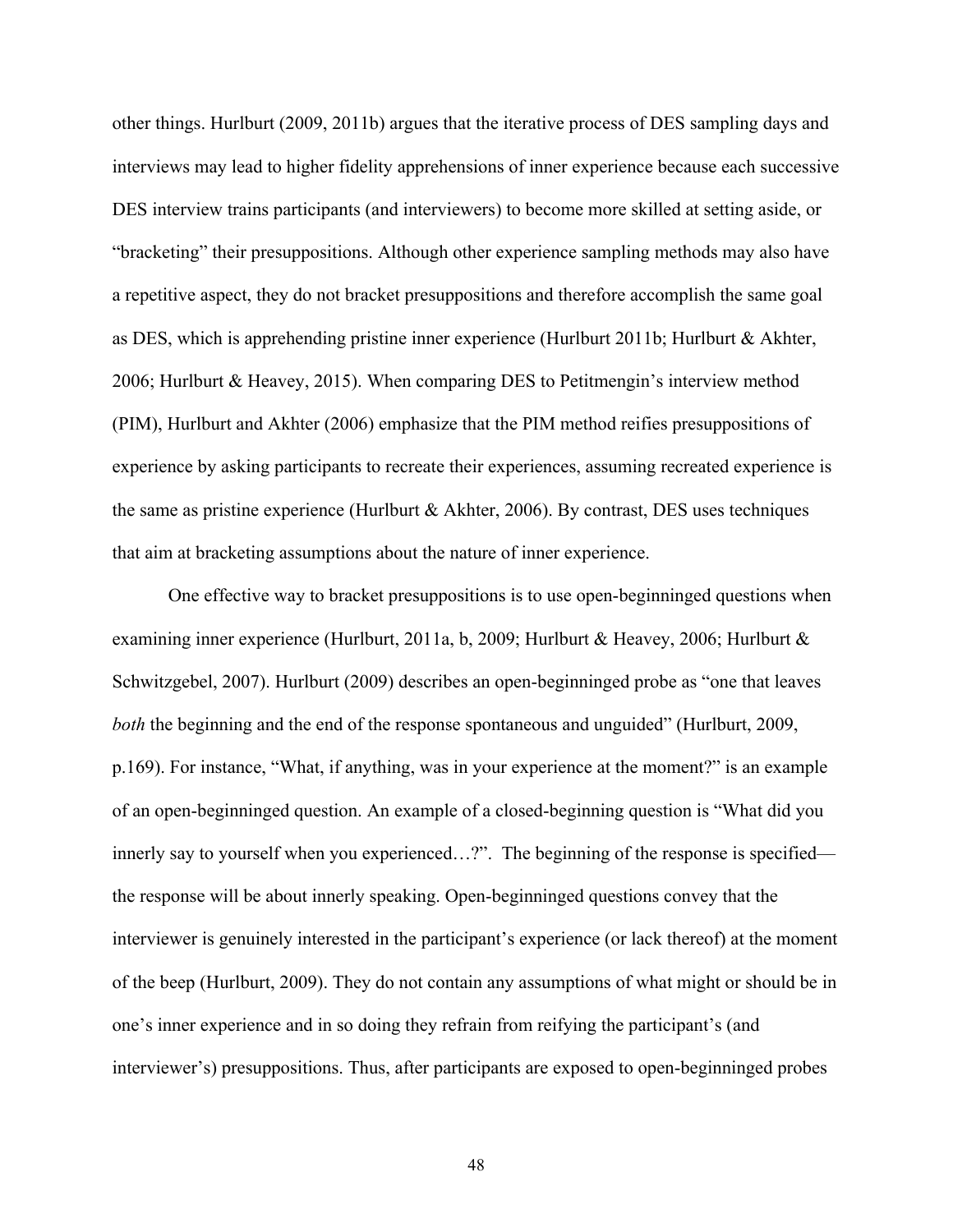during the first (and second, third, fourth) interview, participants approach the second (third, fourth, fifth) sampling day with more skill of setting aside their assumptions of inner experience and more expertise in apprehending their inner experience. Hurlburt (2009, 2011b) argues that the iterative process works hand-in-hand with open-beginninged examination. One is not possible without the other. Open-beginninged examination allows for clarification and new understanding about one's presuppositions, the genuine aim of the interviewers, the sampling method itself, the apprehension of inner experience, and the language used to describe those apprehensions. In turn, participants use the clarification and new understanding from the previous interview to inform their future action during the next sampling day and subsequent interview. As their skill in bracketing presuppositions and observing inner experience increases with each iterative interview, so, too, does their ability to apprehend and describe inner experience in high fidelity.

# **The Validity of The DES Method**

The open-beginninged format of the DES interview encourages the participant to describe any and all types of inner experience. Unique and/or idiographic descriptions of a participant's experience result from each interview (Hurlburt & Akhter, 2006). However, one may question the validity of whether these idiographic descriptions are valid characterizations of a participant's experience. A common limitation of introspective methods is language. Language used to report inner experience is extremely undifferentiated by comparison to language used to describe external events (Hurlburt & Heavey, 2001, Skinner, 1953). Skinner argued, and Hurlburt and Heavey (2001) emphasized, that we, as a verbal community, establish distinct and differentiated verbal responses when describing an external event. For instance, if the external event is "eating" and an individual uses "biting" and "chewing," to describe eating, those words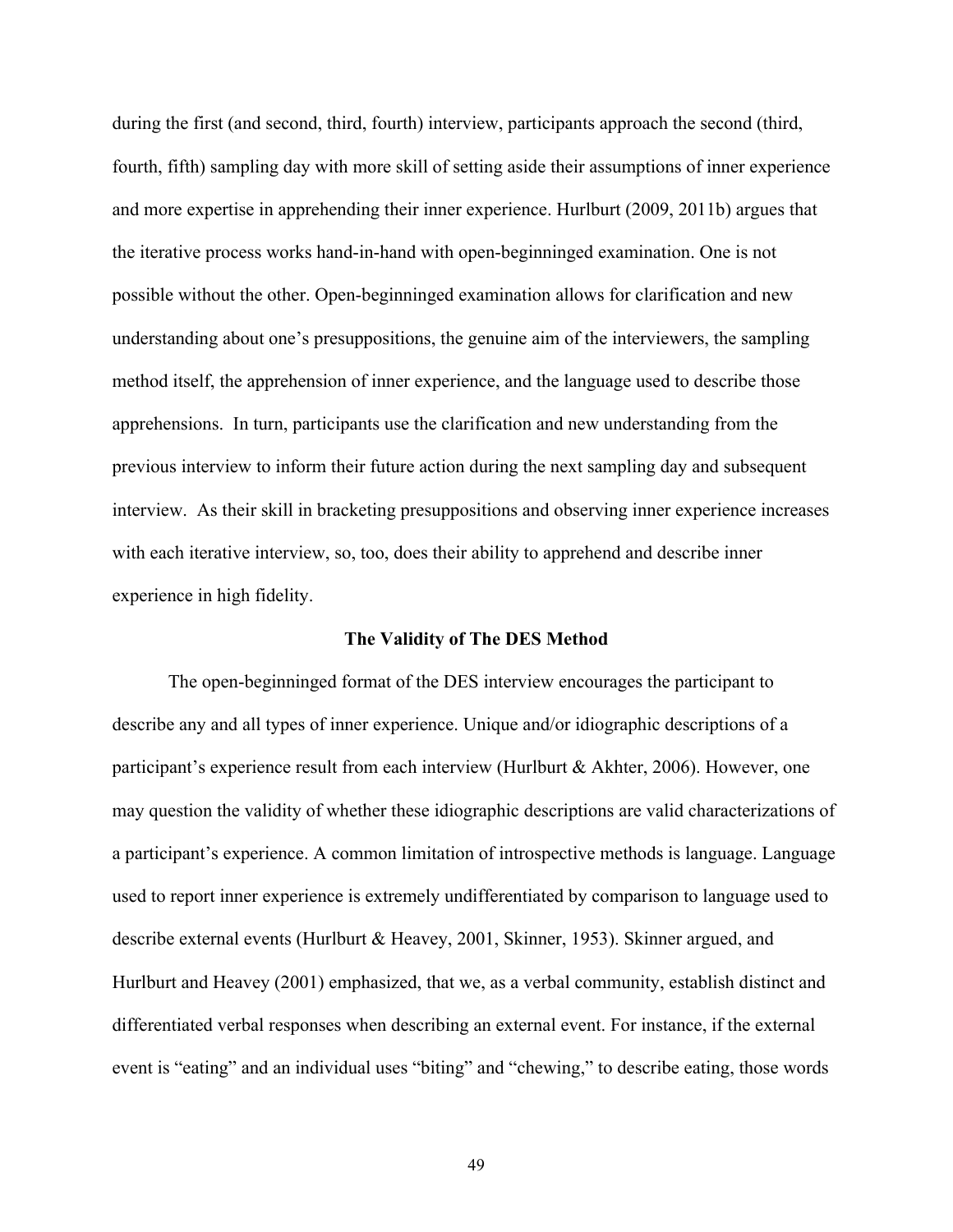will likely be reinforced as high fidelity descriptive wording of eating because both the individual and community have access experiencing the external aspects, "biting and chewing". Because all can directly see biting and chewing, they can refine the word usage to describe the event. By contrast, when we verbalize private events, such as "I was thinking about the pain in my right foot," the individual and community do not have shared access to the experience of the private event. Thus the use of "thinking" as a verbal response to describe private events is not generally reinforced and shaped by the community into a high fidelity descriptive language.

A way DES researchers aim to collect high fidelity accounts of experience is by identifying occurrences of "subjunctifications" during the interviews. As the interview occurs, researchers are sensitive to the use of any subjunctifiers—movements, expressions or vocalizations that suggest the participant has deviated from describing experience at the moment of the beep (Hurlburt, 2011b). For example, a participant may use general statements that seem to describe experience (e.g., "I usually…") or use verbs in the subjunctive mood (e.g., "I would think) that suggest that participant is describing a belief about experience and not fact. Additional examples of subjunctifiers are approximations (e.g., "like, pretty much"), intentional expressions (e.g., "I was trying to…"), casual inferences (e.g., "because"), and behavioral markers such as long pauses, absence of eye contact with interviewers, or facial expressions suggesting the participant is confused, stressed or unsure (Hurlburt, 2011b). Participants learn through the iterative procedure of DES that high fidelity descriptions of their inner experience require specific details and bracketing presuppositions (Hurlburt, 2009).

A case study conducted in 2014 examined the validity of DES descriptions using an fMRI scanner (Kühn, Fernyhough, Alderson-Day, & Hurlburt, 2014). The study was divided into four phases. During the first phase the participant, Lara, was introduced to the study and the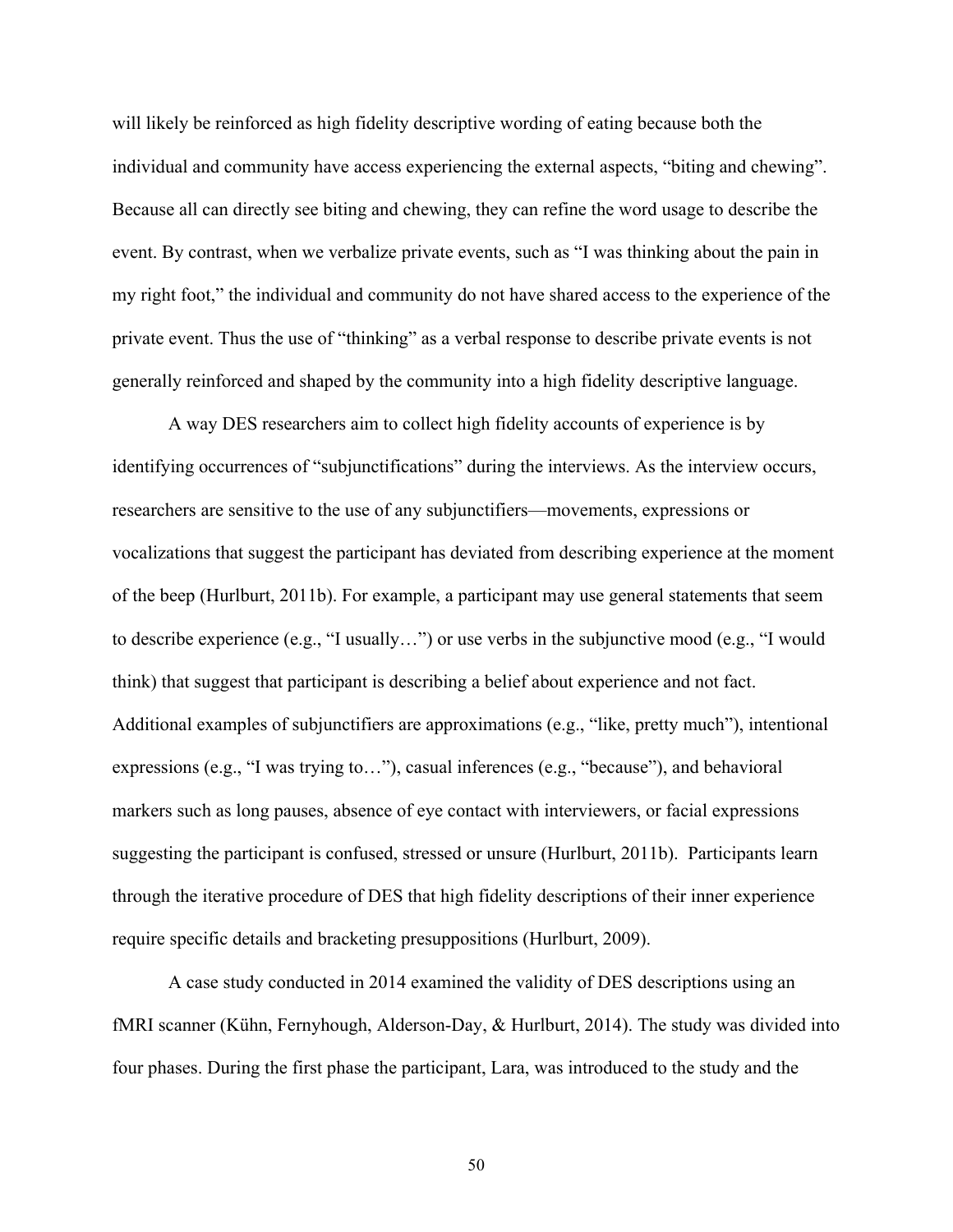procedures of fMRI scanning process. 10-minute baseline brain structural scans and 5-minute resting state scans were taken. Lara was then asked to complete an imagination task while in the scanner that required her to imagine saying, seeing, hearing, feeling and sensing something. During the second phase the participant was trained in the DES method. She sampled for four natural-environment periods, each followed by an expositional interview. Phase three of the study required Lara to complete a DES sampling session while in the fMRI scanner for a 25 minute period. In the scanner, Lara collected four samples, jotting down notes after each sample. Immediately after the 25-minute period, she participated in a DES expositional interview. Lara completed this in-scanner-sampling/expositional interview procedure nine times in phase three, collecting 36 random samples of experience. In phase four, Lara underwent another 10-minute structural scan and a 5-minute resting-state scan. Results showed that fMRI activations within the brain associated with speech processing correlated with DES identified moments of inner speaking in Lara's experience. Although this study examined a single case, it does suggest that the DES method may apprehend valid and high fidelity accounts of an individual's inner experience.

DES is also an ecologically valid method; it has participants apprehend their experience in their natural environment instead of laboratory settings in an attempt to have a participant's DES sampled experiences be characteristic of their everyday inner experience. Ultimately, a major aim of DES is to create high fidelity accounts that are characteristic of an individual's everyday inner experience (Hurlburt, 1997; Hurlburt & Heavey, 2006). An extension of the fMRI case study described above (Kühn et al., 2014) investigated the degree to which participants' experiential frequencies in their natural environment correlated with their experiential frequencies at resting state in the fMRI scanner (Hurlburt, Alderson-Day,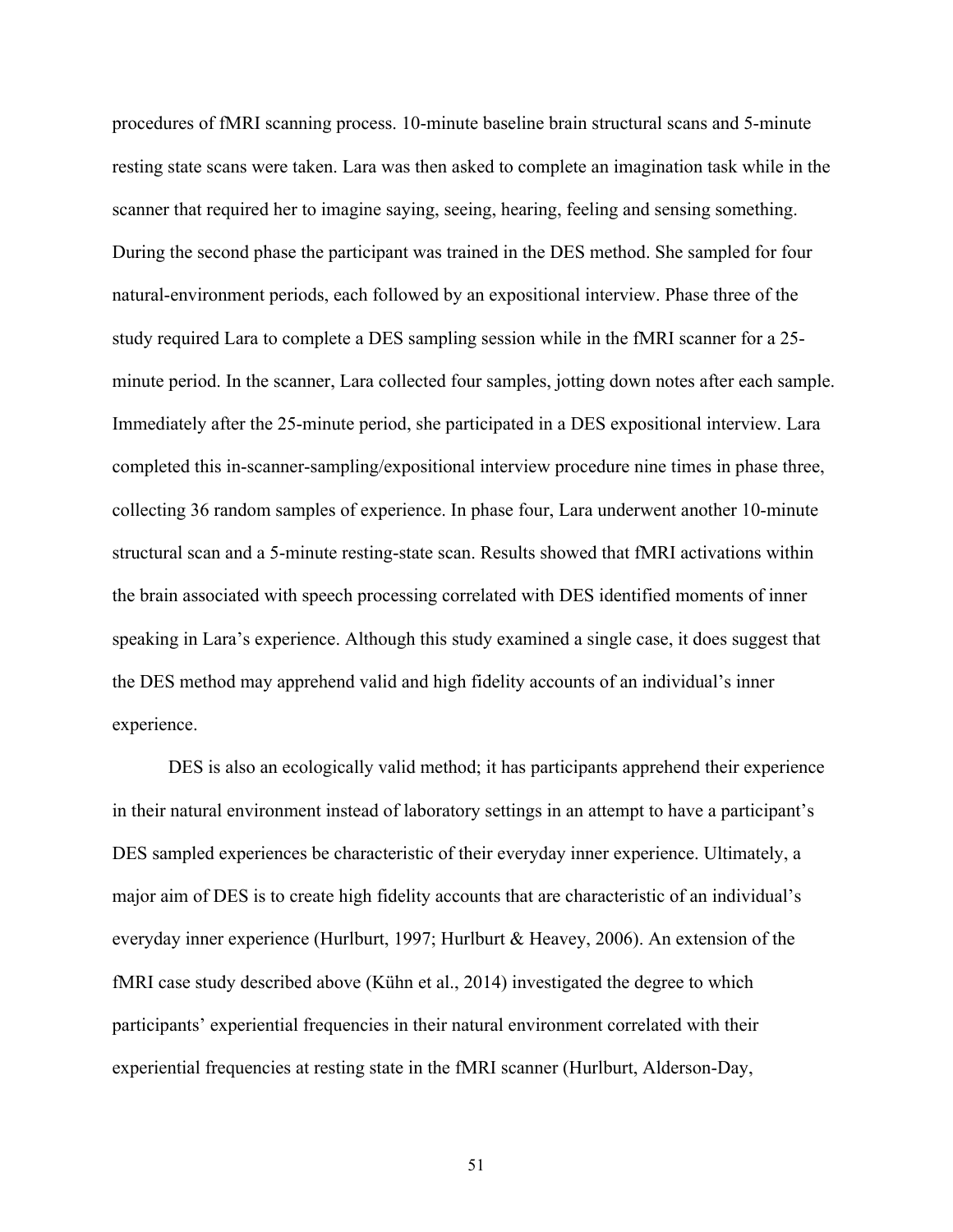Fernyhough, & Kühn, 2015). This study included five participants who completed the same four phases of the Kühn et al. (2014) study. Each participant was iteratively trained in DES (phase two) before completing the 25-minute in-scanner-DES sampling/ 1-hour expositional interview procedure (phase three). Participants were told to relax and keep their eyes open while in the scanner. Each participant completed the procedure nine times, collecting 36 random samples of inner experience and spending a total of 225 minutes in the fMRI scanner. Findings showed that in-scanner resting state experiences were highly correlated with natural environment experiences, with the exception of inner seeing, which was less frequent in the scanner. Participants who had a high frequency of a specific characteristic in the natural environment also had a high frequency of the same characteristic in the scanner while at resting state. This suggests that people's characteristically spontaneous inner experience in their natural environment also occurs while in resting state in the scanner.

Hurlburt et al.'s (2015) results suggest that whether resting or not, an individual innerly experiences in his own usual way, whatever that may be. However, does inner experience in the resting state strongly relate to instructed inner experience? Hurlburt, Alderson-Day, Kühn, & Fernyhough (2016) used the same five participants from Hurlburt et al. (2015) and compared brain activation during spontaneous inner speech at resting state (i.e., random experiences apprehended by the DES method) to brain activation during task-elicited inner speech (i.e., participants were instructed to innerly say "elephant"). Hurlburt et al. (2016) found significant differences between brain activation, suggesting that, at least for some people, elicited inner speaking is not neurally or phenomenologically the same as spontaneous inner speaking. These findings also support DES as an ecologically valid method.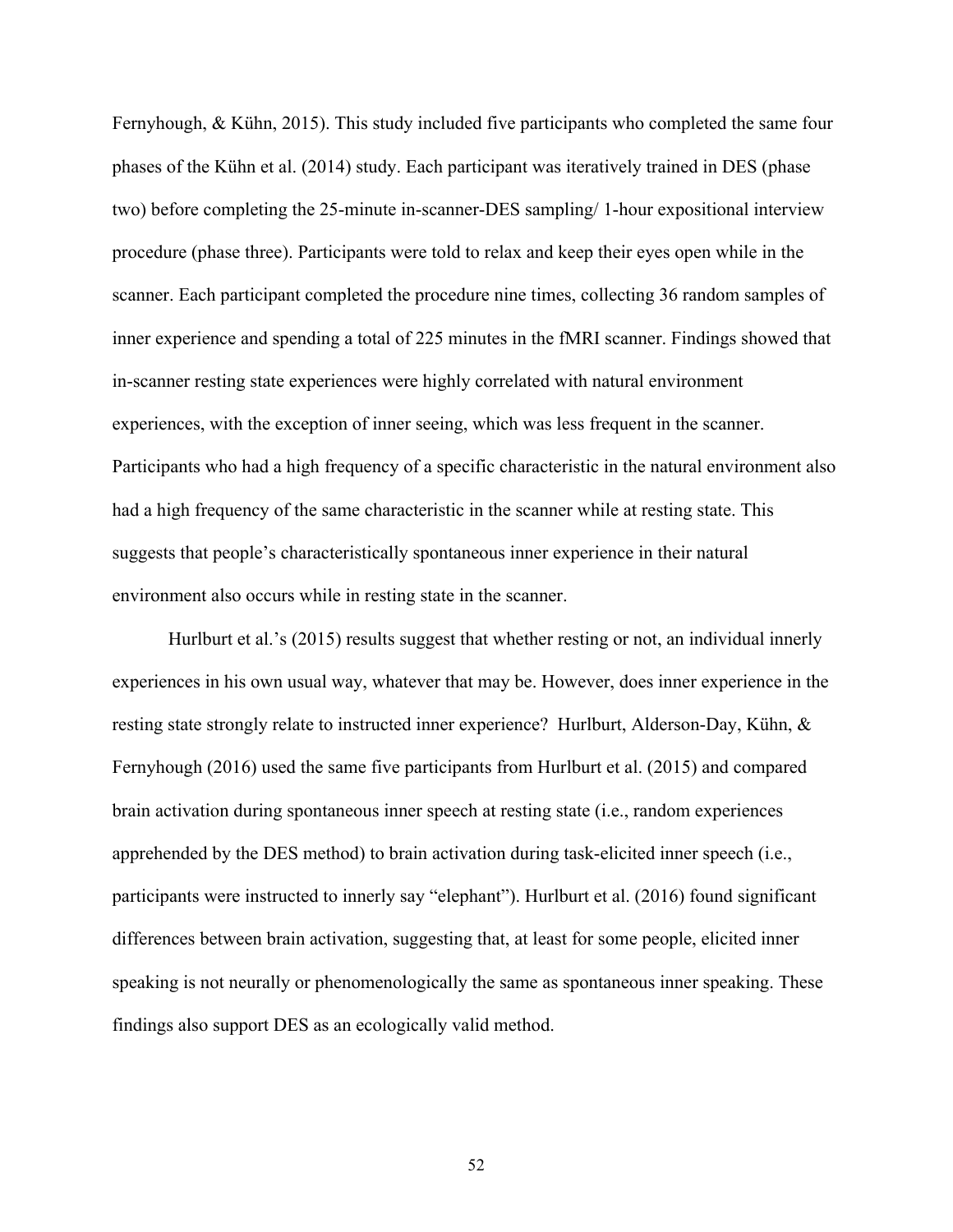Hurlburt et al. (2015) not only conducted a within-subject analysis of natural environment DES results with resting state DES results, but also examined the inter-individual differences of inner experience while in resting state and in their natural environment as measured by the five frequent phenomena (5FP; Heavey & Hurlburt, 2008; Hurlburt & Heavey, 2002). Participants' in-scanner DES results varied greatly, indicating that participants' salient characteristics of inner experience during resting states might differ considerably. For instance, the resting state frequency of inner speaking ranged from 14 to 53%. Similar individual differences regarding the wide 5FP frequency ranges were found in the natural environment.

# **Common Inner Experience Characteristics of Various Populations as Identified by DES**

Hurlburt et al.'s (2015) across-subject differences support Heavey and Hurlburt's (2008) findings such that there are large differences between individuals regarding the frequency of each of the five frequent phenomena. DES has repeatedly shown that individuals' inner experience can vary greatly. Likewise, DES has shown that there are some salient features of inner experience that emerge across groups of individuals who share the same traits or characteristics. DES is an idiographic procedure that identifies and describes salient features of an individual's natural inner experience. However, this idiographic procedure can be used towards examining nomothetic characterizations of the inner experience of various populations. The procedure is a bottom-up process, beginning with the faithful apprehension of each individual's inner experience (Hurlburt & Akhter, 2006). Then researchers characterize each individual' salient features of inner experience, and subsequently compare across individuals to identify any shared features of inner experience.

Several DES studies have examined groups of individuals who share the same traits, such as rapid speaking (Hurlburt, Koch, & Heavey, 2002) and left-handedness (Mizrachi, 2014).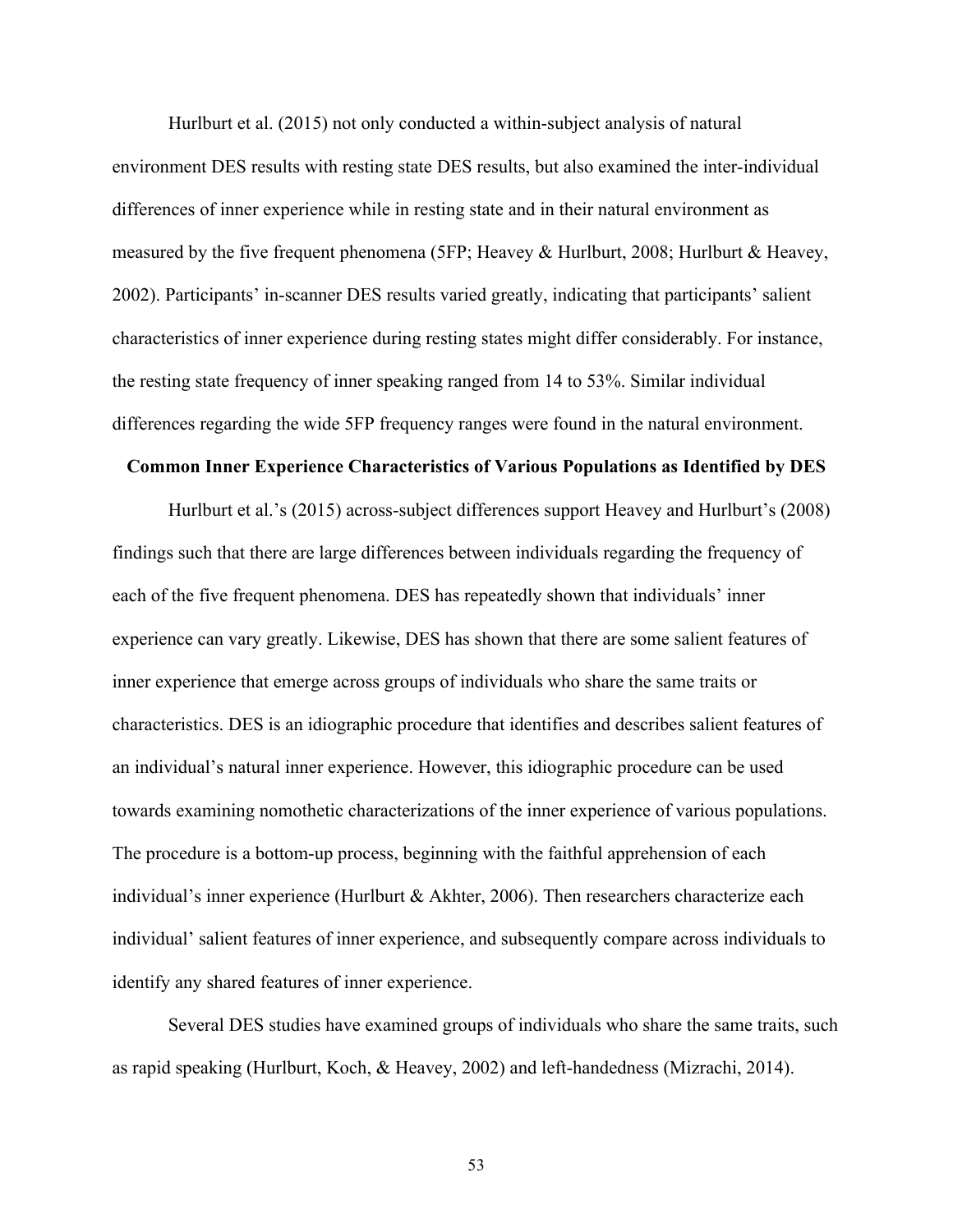Other studies have investigated clinical populations, such as individuals with schizophrenia (Hurlburt, 1990), major depressive disorder (Hurlburt, 1993; Lefforge, 2011; Mihelic, 2013), anxiety (Hebert & Hurlburt, 1993), Asperger's syndrome (Hurlburt, Happé, & Frith, 1994), bulimia nervosa (Jones-Forrester, 2006, 2010; Hurlburt, 2011b), and Posttraumatic Stress Disorder (Reger, 2016).

DES has demonstrated on multiple occasions that individuals of various groups, particularly clinical populations, share experiential commonalities. For instance, DES found that participants diagnosed with schizophrenia tend to experience clear (or hyperclear), distinguishable emotions and distorted or inaccurate visual images (Hurlburt, 1990; Hurlburt & Melancon, 1987). Studies investigating depression found that depressed individuals had a tendency of experiencing a higher frequency of unsymbolized thinking (thinking that is not characterized by images, words or any other symbol) than do non-depressed individuals (Hurlburt, 1993). Also, DES showed evidence that depressed individuals had a higher frequency of inner speaking and feelings, as well as experienced a grater ratio of negative to positive feelings than those who were not depressed (Lefforge, 2011). DES also studied individuals with anxiety (Hebert & Hurlburt, 1993), finding that anxious individuals experience higher proportions of self-criticism as well as other-directed criticism. Another study examined inner experience of individuals diagnosed with Asperger's syndrome (Hurlburt, Happé, & Frith 1994), finding almost exclusively inner seeing, with no inner speaking, feelings or bodily sensations. Participants also had a higher than normal frequency of having no inner experience at all, and the few accounts. These results are consistent with other experiential findings of individuals with Asperger's syndrome (Grandin, 1992; Schoper, Reichler, & Lansing, 1980). Furthermore, these participants were not interested in learning whether their experience was similar to others'; most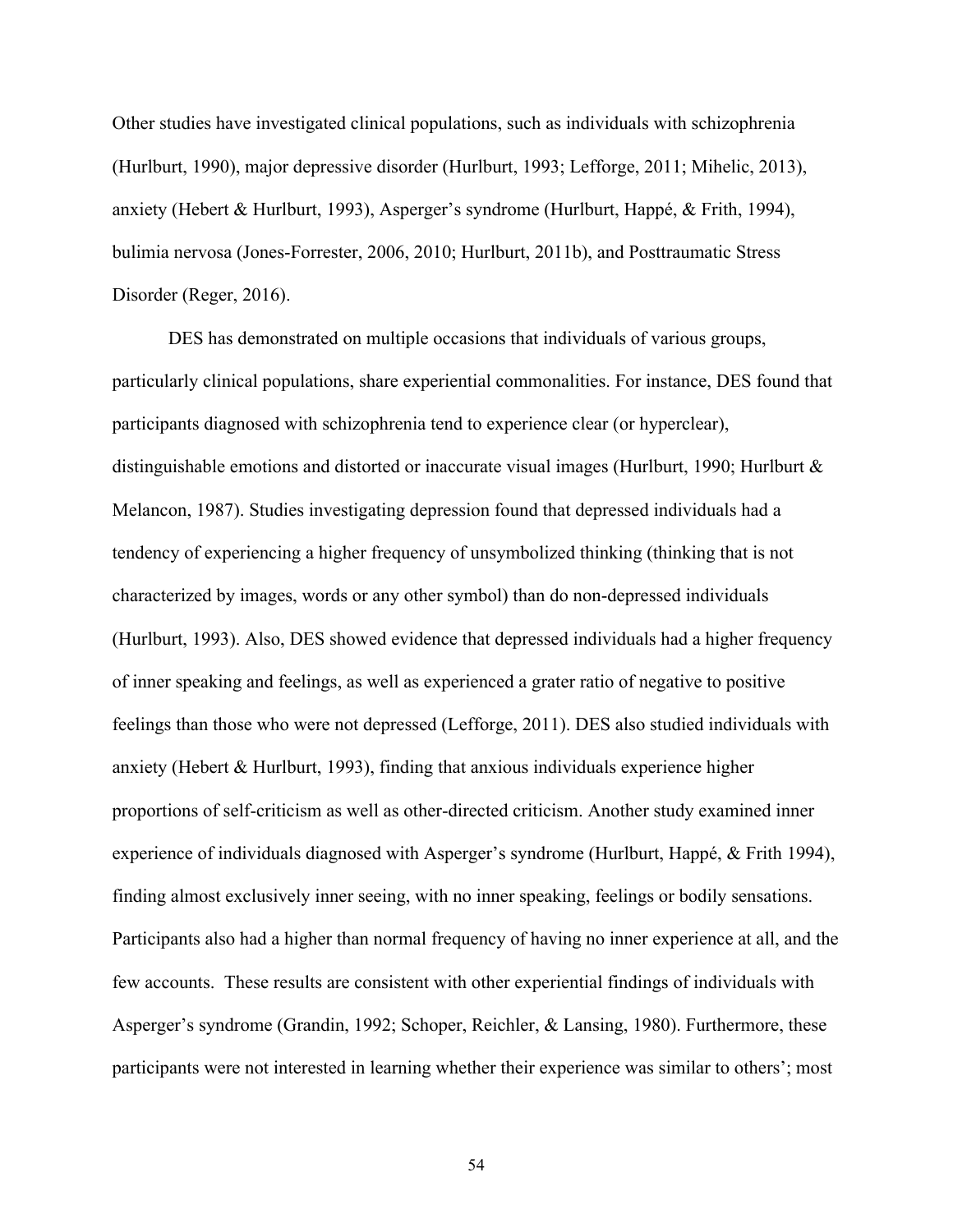DES participants are curious how their experience compares to others' (Hurlburt, Happé, & Frith 1994). DES also found that women diagnosed with bulimia nervosa often experienced multiple inner experience phenomena simultaneously in one moment, called "fragmented multiplicity of experience" (Hurlburt, 2011b; Jones-Forrester, 2006, 2010). Participants' frequency ranged from 44 percent to 92 percent of multiple phenomena experiences. The median frequency of fragmented multiplicity of experience for non-bulimic participants was 0 percent.

DES has also shown that non-clinical individuals who share an external characteristic share experiential commonalities. Hurlburt, Koch, and Heavey (2002) examined the relationship between inner experience and rapid external speech (measured in words per minute). Participants with high external speech rate experienced multiple awarenesses three-times more than did controls (25.9% and 7.1%, respectively). Participants also experienced a higher frequency than controls of "just doing," which is an experiential phenomenon pertaining to the participant engaging in an activity with no ongoing inner experience.

# **The Emergence of the Five Frequent Phenomena (5FP)**

In 2002, Hurlburt and Heavey investigated the inter-rater reliability of DES and its coding system of inner experience descriptions, and in so doing identified five frequent features of inner experience. The names for these five characteristics have evolved since the original study, and are now called inner speaking, inner seeing, unsymbolized thinking, feeling, and sensory awareness.

In 2008, Heavey and Hurlburt conducted a follow-up study to quantify the relative frequency of those five phenomena. The researchers randomly selected 30 participants from a stratified sample of undergraduate students. Participants sampled their inner experiences using the DES method and, each day, took part in an expositional interview. This process was iterated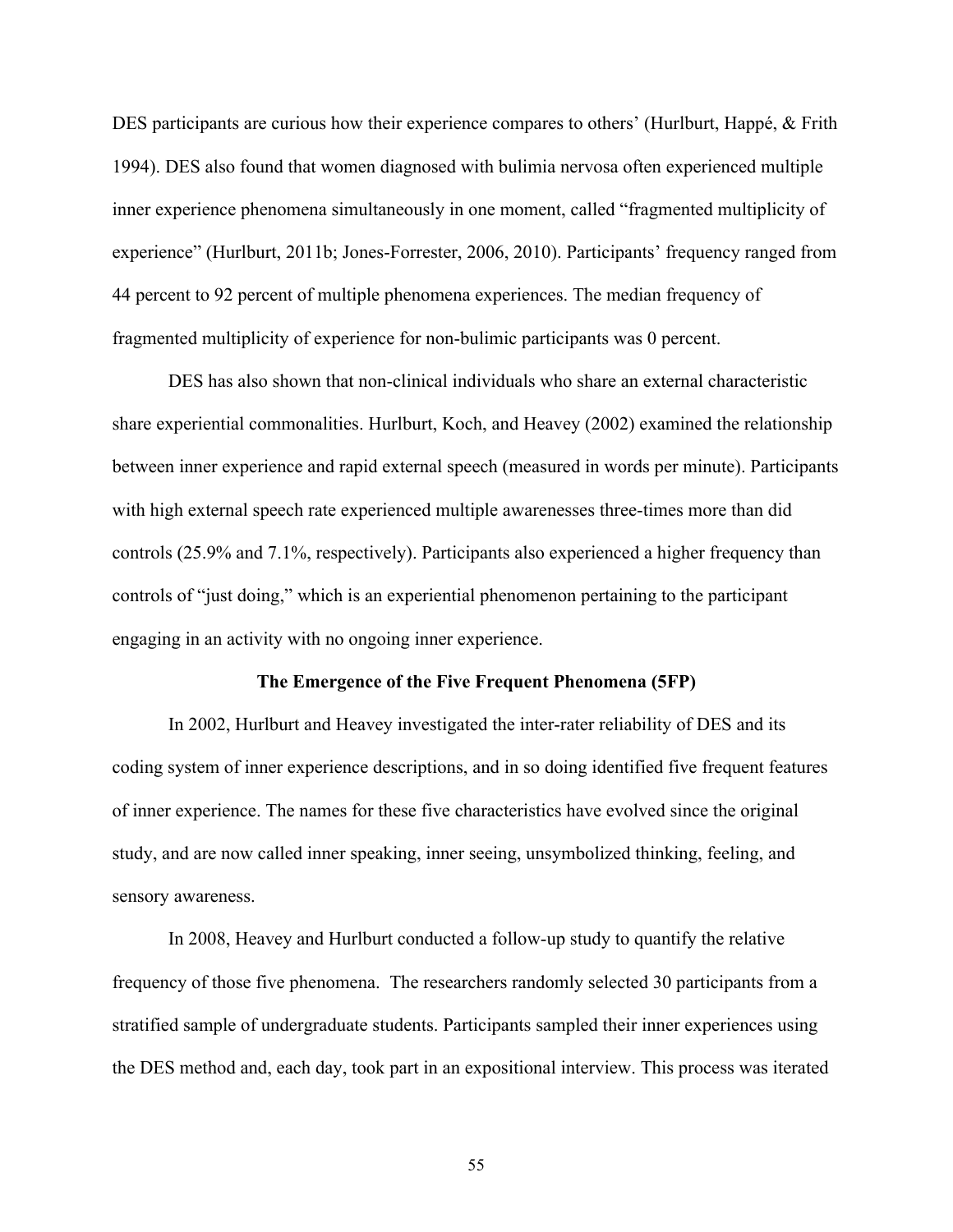for three days, collecting 6 samples per day. The first day of sampling/interviewing was considered as training and the samples were discarded. Each participant was expected to contribute 12 samples, but the researchers used only 5 samples from each day to allow for the possibility that samples might be unusable (for example some participants did not jot down notes about a sample immediately after a beep sounded). Overall there were 295 samples included in the final data set. The researchers used the codebook developed by Hurlburt and Heavey (1999) to determine for each sample if one or more of the 16 common forms of inner experience were present. Because the nature of DES is exploratory, Hurlburt and Heavey did not want to limit the coding to the five most common phenomena identified in their 2002 inter-rater reliability study. The researchers were also open to the possibility of new forms of experience emerging in samples that did not fit within the codebook.

After calculating the frequencies, there was a clear split with the five phenomena (i.e., inner speaking (called there "inner speech"), inner seeing (called there "images"), unsymbolized thinking, feelings, and sensory awareness) occurring frequently—approximately one quarter of sampled moments (22% or more)—and the other 11 phenomena occurring infrequently (3% or less). Heavey and Hurlburt (2008) also calculated the intercorrelations of the five phenomena, which were generally modest and negative, suggesting these features of inner experience are independent. Furthermore, they found that the frequency of the five phenomena varied greatly across participants. For instance, while five participants experienced 0 percent inner speaking in their experience samples, one participant experienced the same phenomena in 75 percent of his samples. Kühn et al (2014) referred to the five frequent phenomena as the "5FP."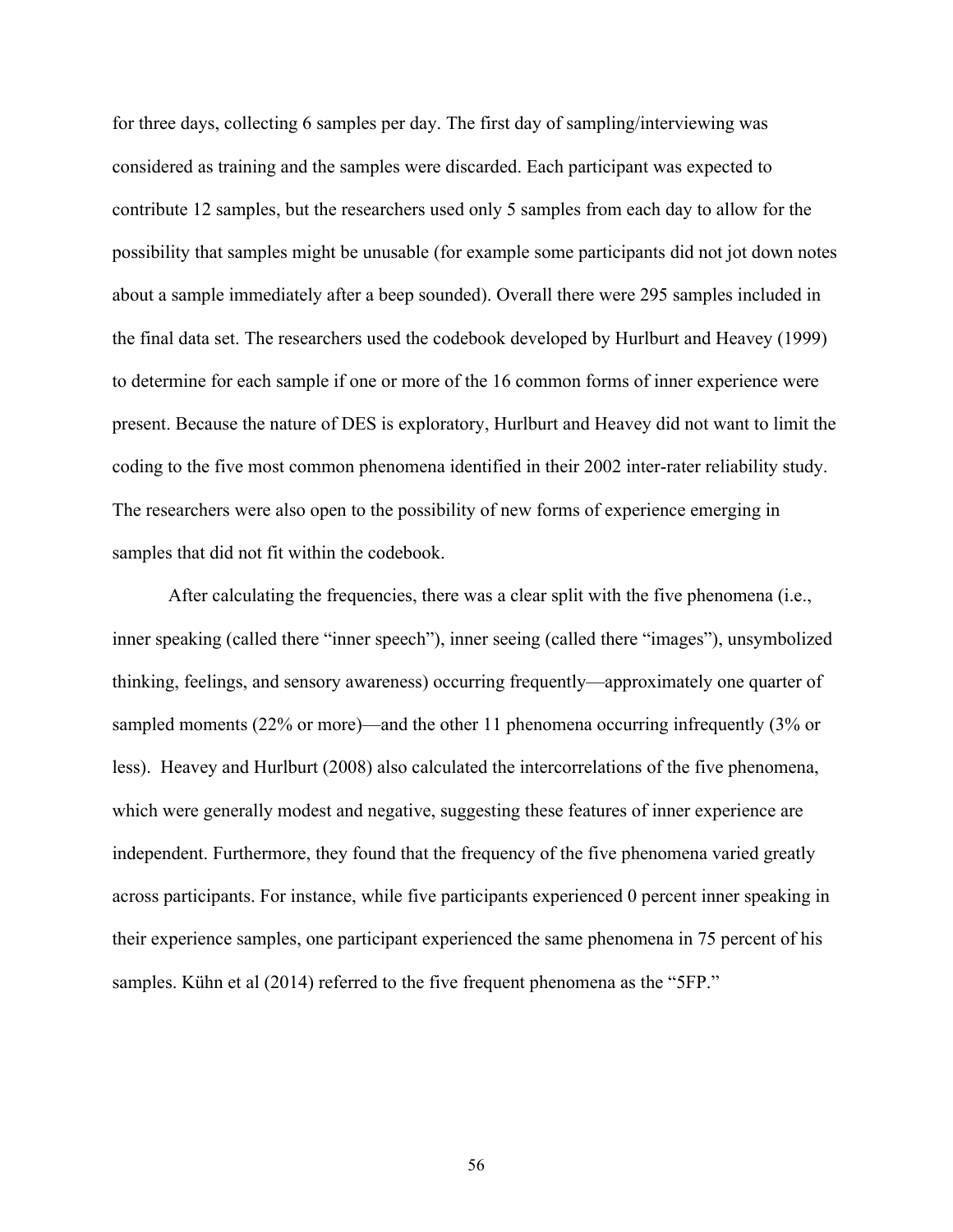# Appendix B: Other Modern Experience Sampling Methods

A variety of methods have been developed to examine inner experience. The most common forms of these methods are discussed below and include collecting experience samples through interviews, self-rating forms, verbally produced "think aloud" methods, and diaries. Questionnaires have also been used to investigate inner experience, which is discussed in Appendix C.

# **Experience Sampling Method (ESM) and Ecological Momentary Assessment (EMA)**

The Experience Sampling Method (ESM), developed by Csikszentmihalyi, Larson and Prescott (1977), is used to explore an individual's natural environment, behavior and inner experience (Csikszentmihalyi & Larson, 1987). This method samples individuals' daily cognitive states and activities using self-report forms and signaling devices (such as pagers, palm pilots, or programmable wristwatches) that sound on quasi-randomized signals throughout the day (Csikszentmihalyi & Larson, 1987; Larson & Csikszentmihalyi, 1983; Trull & Ebner-Priemer, 2009). Participants are also given a pad of paper, questionnaires, or are instructed to use their sampling device (i.e., palm pilot) to report on their current experience immediately after the beeper signals by completing an electronic self-report questionnaire; these questionnaires, whether paper or electronic, are typically called the Experience Sampling Form (ESF). The ESF is composed of both open-ended free response questions as well as closed-ended Likert scale questions (Larson & Csikszentmihalyi, 1983), and it generally inquires about the participants' current location, activity, thought and mood. Essentially, the ESF is used to help direct participants' focus at inner experience and guide descriptions of their experience (Csikszentmihalyi & Larson, 1987). The collection and compilation of ESF samples is believed to capture accurate information about a participant's external state and inner experience. Overall,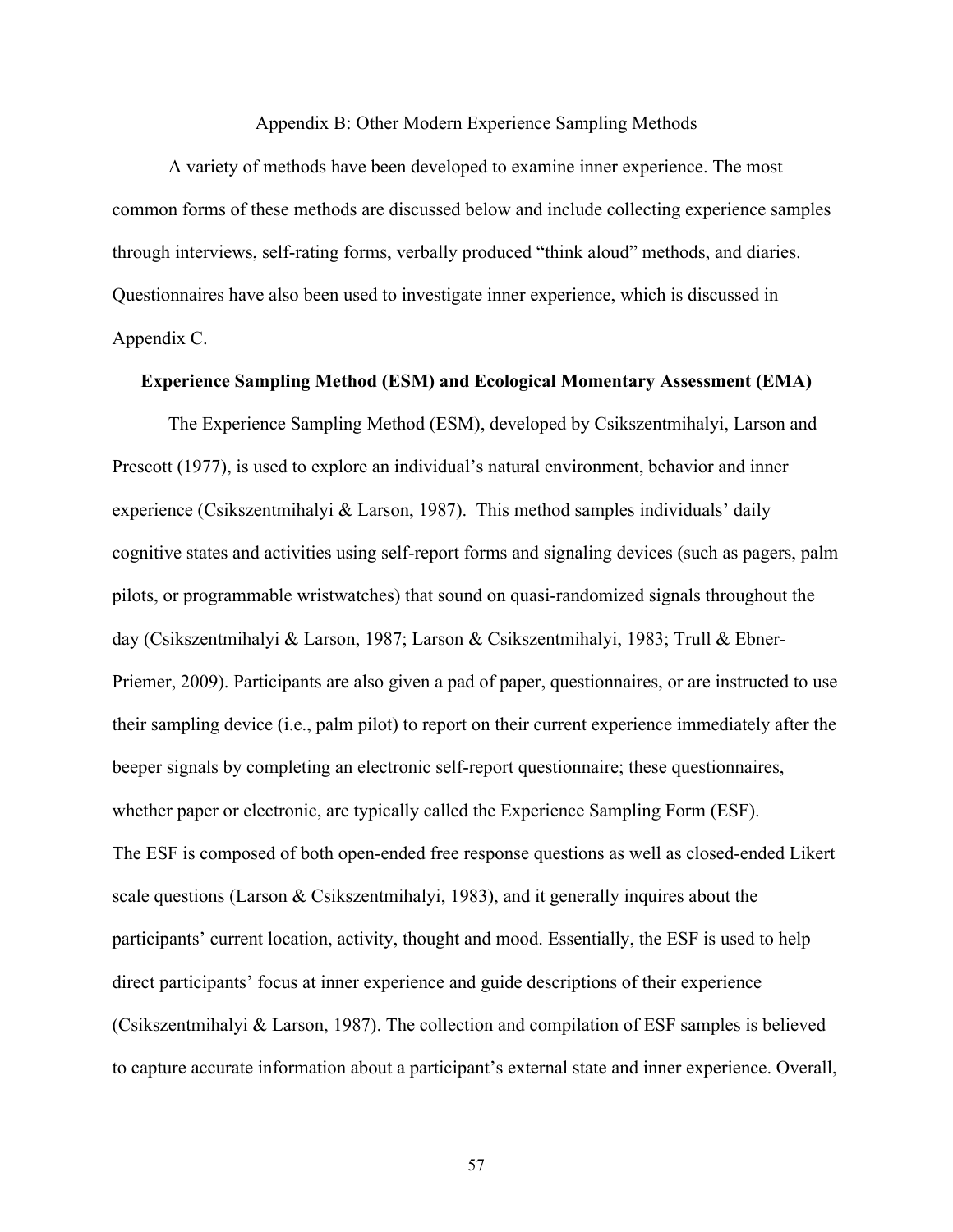ESM is said to have good ecological validity (Trull & Ebner-Priemer, 2009), and its use of the ESF minimizes retrospective errors. In addition, the items on the ESF can vary depending on the research focus. Furthermore, the method's immediate recall format and randomly timed samples in one's natural environment (Klinger & Kroll-Mensing, 1995) allows it to be cost-effective as well as an easy way to collect a large number of samples. Also, researchers have the advantage of examining how experience is impacted by situational factors because the ESF collects both experiential and contextual data (Hormuth, 1986; Stone & Shiffman, 1994).

ESM has been used to investigate the inner experience of participants' affect and cognitions. In terms of clinical populations, ESM has been used to examine the inner experience of individuals diagnosed with schizophrenia (Kimhy et al., 2007), as well as to compare positive and negative affect patterns between depressed and non-depressed individuals (Peeters, Berkhof, Delespaul, Rottenberg, & Nicolson, 2006). Another study measured emotional reactivity to daily frustrations in individuals diagnosed with bipolar disorder in comparison to a control group (Myin-Germeys et al., 2003). Findings suggested that participants with bipolar disorder experienced a decrease in positive affect in response to daily hassles. ESM has also been used to examine individuals' emotional and motivational states. For instance, ESM researchers have looked at variations across cultures regarding pleasant and unpleasant affect (Scollon, Diener, Oishi & Biswas-Diner, 2004) as well as the relationship between intrinsic motivation and the experience of time passing (Conti, 2001), among other variables.

Ecological Momentary Assessment (EMA) is a variation of ESM that was originally used as a medical assessment measure to collect ecologically valid data on patients. Particularly, researchers using EMA are interested in obtaining information about how people experience medical illnesses. Similar to ESM, EMA uses electronic devices to signal the participant to fill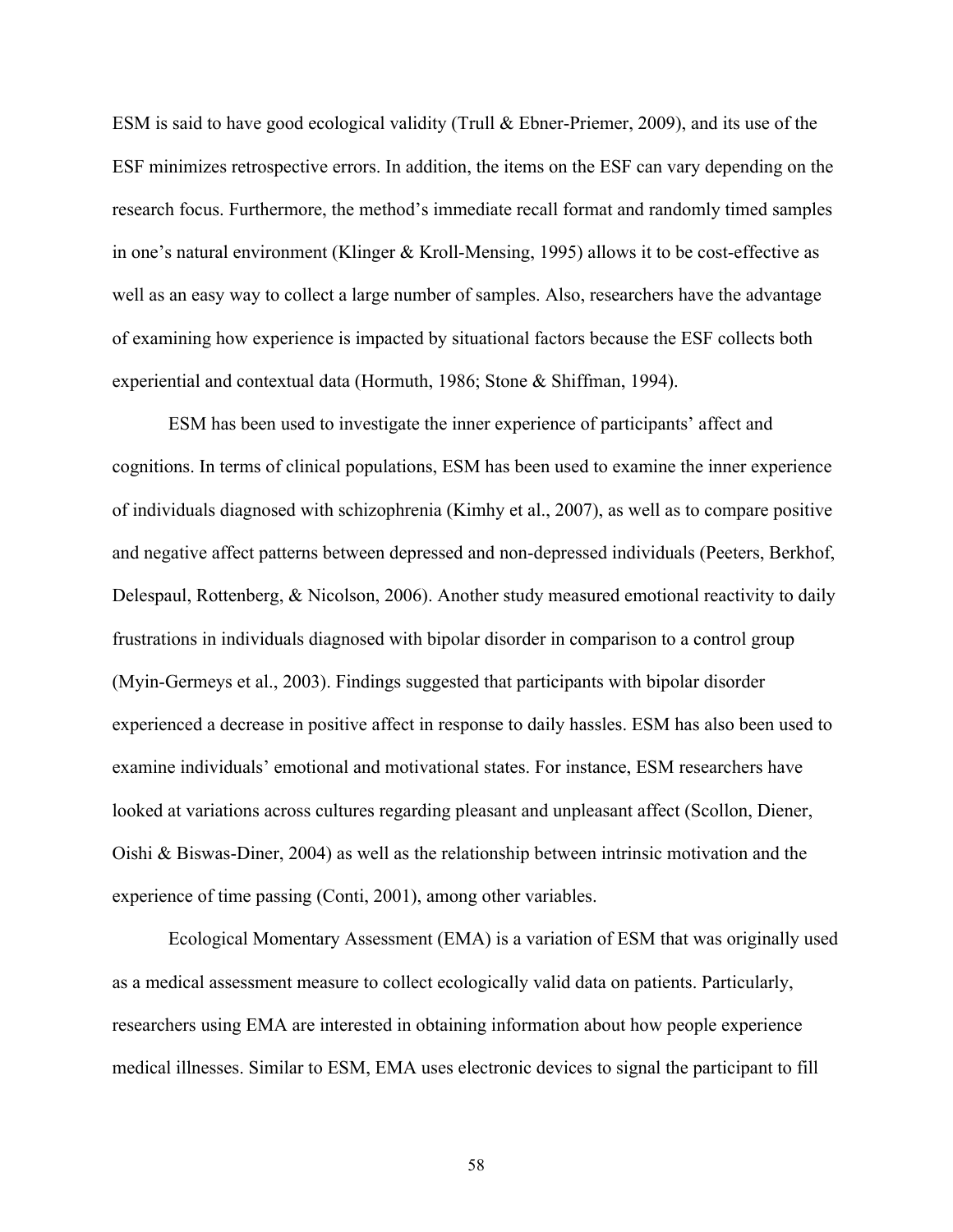out an experience questionnaire as well as a physiological measure (e.g., pain rating) (Shiffman, 2000). Signals are typically delivered several times over the course of a day, sometimes for extended periods of time. Unlike the usually random reporting schedules of ESM, EMA often uses a non-random signal schedule to focus on specific time periods, and researchers can select the reporting schedule based on their particular assessment interests (Stone & Shiffman, 1994). Investigators have increased flexibility in choosing to signal subjects in three different types of schedules: time contingent (e.g., every few hours), event contingent (e.g., after a target event, such as after exercise, or an anxiety attack), and signal contingent (e.g., at the prescribed signal) EMA has been used to study a variety of topics within the psychological and behavioral-medical fields, particularly because of its use of physiological measures, including stress and coping (Bolger & Zuckerman, 1995), chronic pain (Bruehl, Liu, Burns, Chont, & Jamison, 2012), insomnia (Miller, Kyle, Marshall, & Espie, 2013), and behavioral patterns surrounding diet and exercise (Spook, Paulussen, Kok, & van Empelen, 2013).

Before participants engage in the ESM or EMA process, they undergo one initial training session in which they learn about the method, are given the opportunity to ask questions about the procedure, and may practice filling out the ESF (Csikszentmihalyi & Larson, 1987). According to Hurlburt and Heavey (2015), however, a one-day training is not adequate to capture inner experience in high fidelity. Although the ESM training and the ESF instructions emphasize the importance of reporting on the moment right before the beeper sounds, Hurlburt and Heavey (2015) argue that participants' ability to focus and report on a specific, clearly identified moment requires more than one-occasion instructions. ESM's minimal training makes it challenging to be confident that participants are using the instructed time period to report their experience (Trull & Ebner-Priemer, 2009).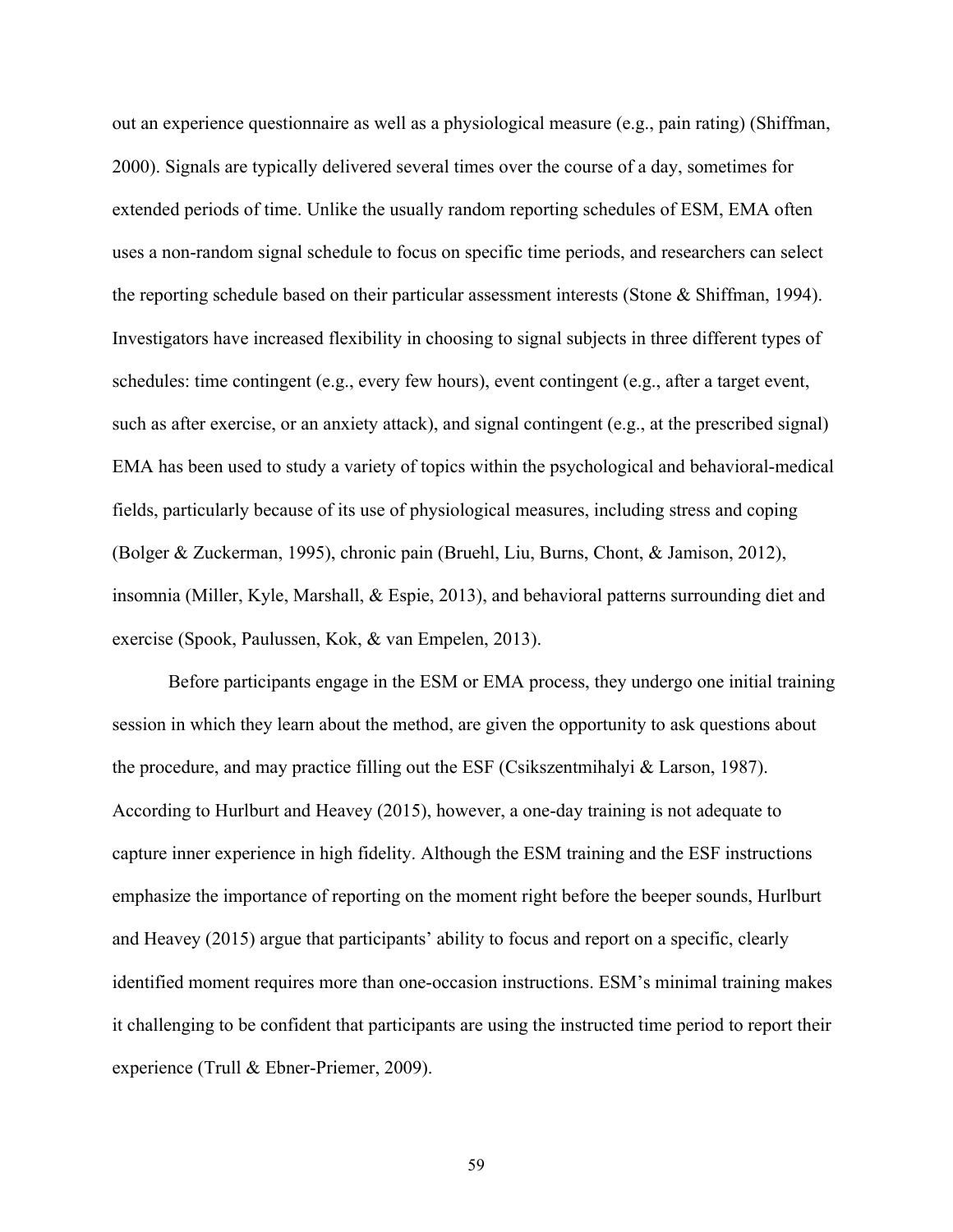A similar limitation is that the specific ESF questions cue participants to focus and reflect on the particular features of experience inquired about. Although the ESF asks questions about experience, it is uncertain if these inquiries capture important features of experience. For instance, if Sally is asked always to report about her feelings at the time she was signaled, Sally will likely be inclined to report an emotion, even if there were no feelings in her awareness at the moment she was signaled. Sally also is likely to try to recall an instance around the signaled moment when she did experience an emotion, and so her report may not be anchored to the moment of the beep. ESF questions are likely to bias participants into reporting on experiences that may not have occurred at the signaled moment.

Another primary limitation of ESM and EMA is language. Both methods assume that everyone has the same understanding of words, particularly words like "thought" and "feeling." However, Skinner (1953) and Hurlburt and Heavey (2001; cf. Heavey, Hurlburt, & Lefforge, 2010) showed that the language used to report inner experience is often poorly differentiated compared to language used to describe external events (Skinner, 1953 (see appendix A.2.). The referent when a persons says (either in interview or in responding to an ESF question) "I was thinking" varies widely from one person to another (Hurlburt, 2011b; Hurlburt & Heavey, 2015; Hurlburt & Schwitzgebel, 2007). For instance, suppose Celia and Roy each fill out the ESF by writing "I was thinking about what I want for dinner." Carefully examined (which is not possible with ESM or EMA) "thinking" for Celia means that she is experiencing the jaggedness of her tooth against the tip of her tongue. By contrast, for Roy, "thinking" means that he is feeling annoyance associated with having to decide what to eat for dinner. Both Celia and Roy report their "thoughts"; however Celia's inner experience greatly differs from Roy's when "thinking" about what they want for dinner. When one applies "thinking" to describe his or her inner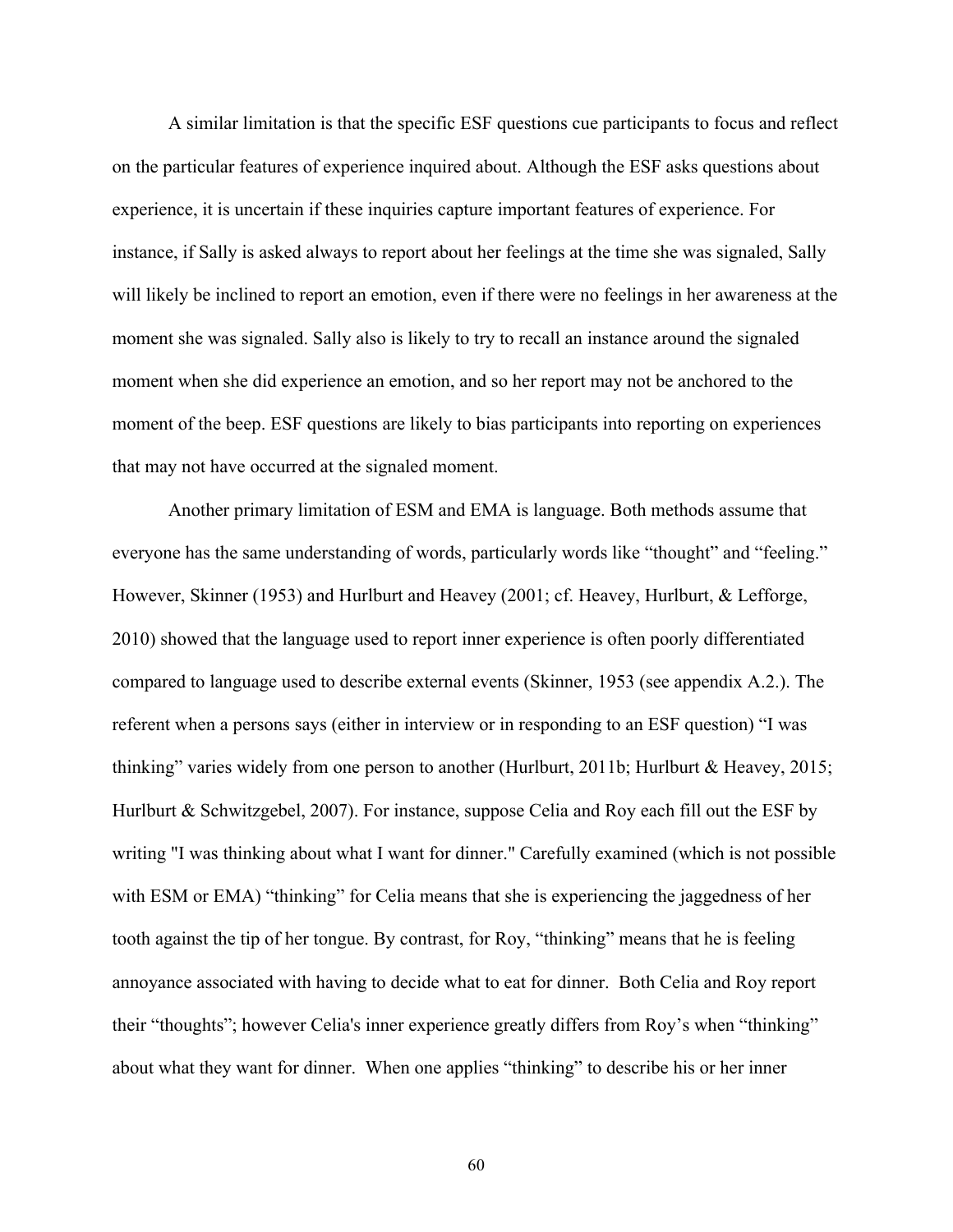experience, it refers to what is occurring inside the individual that is not visible to anyone else, including a cognitive experience, an emotion, or a bodily sensation. Individuals' use of "thinking" to describe inner experience does not aim primarily at cognition (Hurlburt  $\&$ Schwitzgebel, 2007). Thus, participants may vary greatly based on their notions of "thought" and the ESF does not capture this variability. These limitations of ESM and EMA indicate these methods may not be able to investigate inner experience and apprehend it in high fidelity; this is particularly clear due to the lack of iterative training and the opportunity to clarify meaning of inner-experience related words and phrases like "thought" and "the moment before the alarm sounds."

# **Think-Aloud (TA) Method & Articulated Thoughts in Simulated Situations (ATSS).**

Another technique designed to examine the characteristics of inner experience is Think-Aloud (TA). This method is used to investigate cognitions through the participants' verbal expression of thoughts (Aanstoos, 1983, Ericsson & Simon, 1984). One underlying principle of TA methods is that most people experience thoughts in a stream-of-consciousness format as they engage in their daily routines, and that these thoughts can be readily accessed and voiced. TA research primarily explores cognitions that transpire while participants complete a task (Bloom & Broder, 1950), and they are instructed to complete a task while tuning into their present thoughts and verbalizing them. For instance, some studies have participants verbalize their thought processes while interpreting items of a self-report questionnaire and responding to it (Darker & French, 2009; French, Cooke, McLean, Williams, & Sutton, 2007). Participants' verbalized experiences are recorded, transcribed, coded and interpreted (Davison, Navarre, & Vogel, 1995).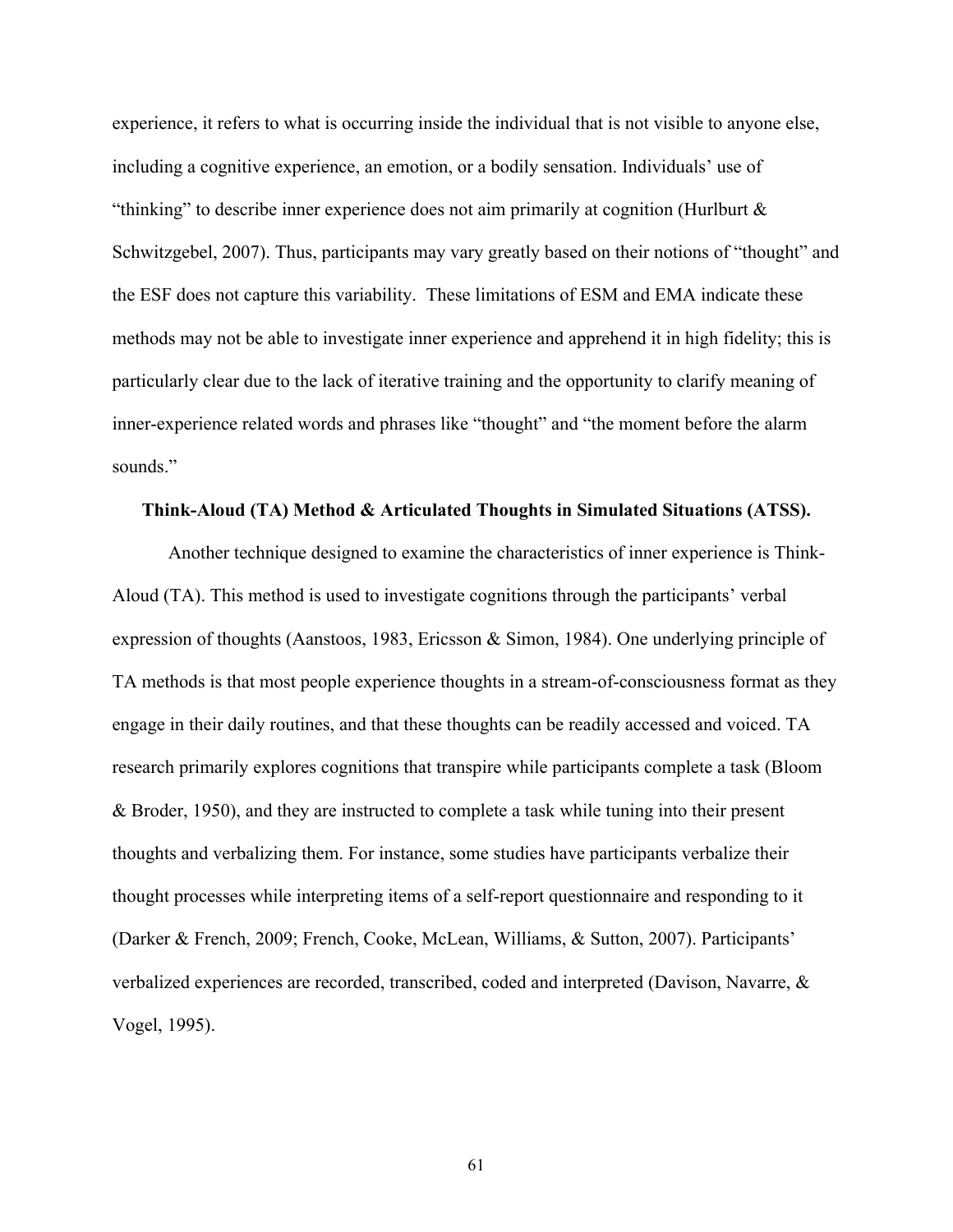TA data are coded and categorized based on the focus of research and its relevant themes of content. Two main coding strategies are used to categorize and describe TA data: context-free and context-specific approaches. The context free approach, proposed by Ericsson and Simon (1984), divides recordings of TA data into segments and randomizes these segments. This is so raters can decide how to categorize data as discrete segments, free from contextual biasing effects. Yang (2003) on the other hand has argued that segmented experiences are contextspecific and cannot easily be categorized. The context-appreciative coding method differs from the context-free approach by keeping segments of experience in normal sequence. Each data segment is then cross-referenced with its previous and subsequent segment. Cross-referencing segments helps researchers recognize specific thought patterns that may otherwise be overlooked when categorizing and encoding segments independently of their context (Yang, 2003).

TA methods were used starting in the 1950's and 1960's, when researchers explored problem-solving skills in college students (Bloom & Broder, 1950) and the thought processes of average and superior chess players (de Groot, 1965). Since then, the use of TA methods in research has expanded, including studies in consumer psychology as well as social, educational and clinical psychology. For instance, TA has been used to investigate purchasing behaviors and cognitions of African-American mothers while shopping for fruits and vegetables (Reicks et al., 2003). Likewise, another study looked at cognitive strategies used while individuals recalled atrisk sexual behaviors and counts of sexual partners (Bogart et al., 2007). TA has also been used to examine the ease of navigating Internet-based learning tools (Cotton & Gresty, 2006), as well as to assess memory differences between depressed and non-depressed individuals (Barnhofer, Jong-Meyer, Kleinpaß, & Nikesch, 2002).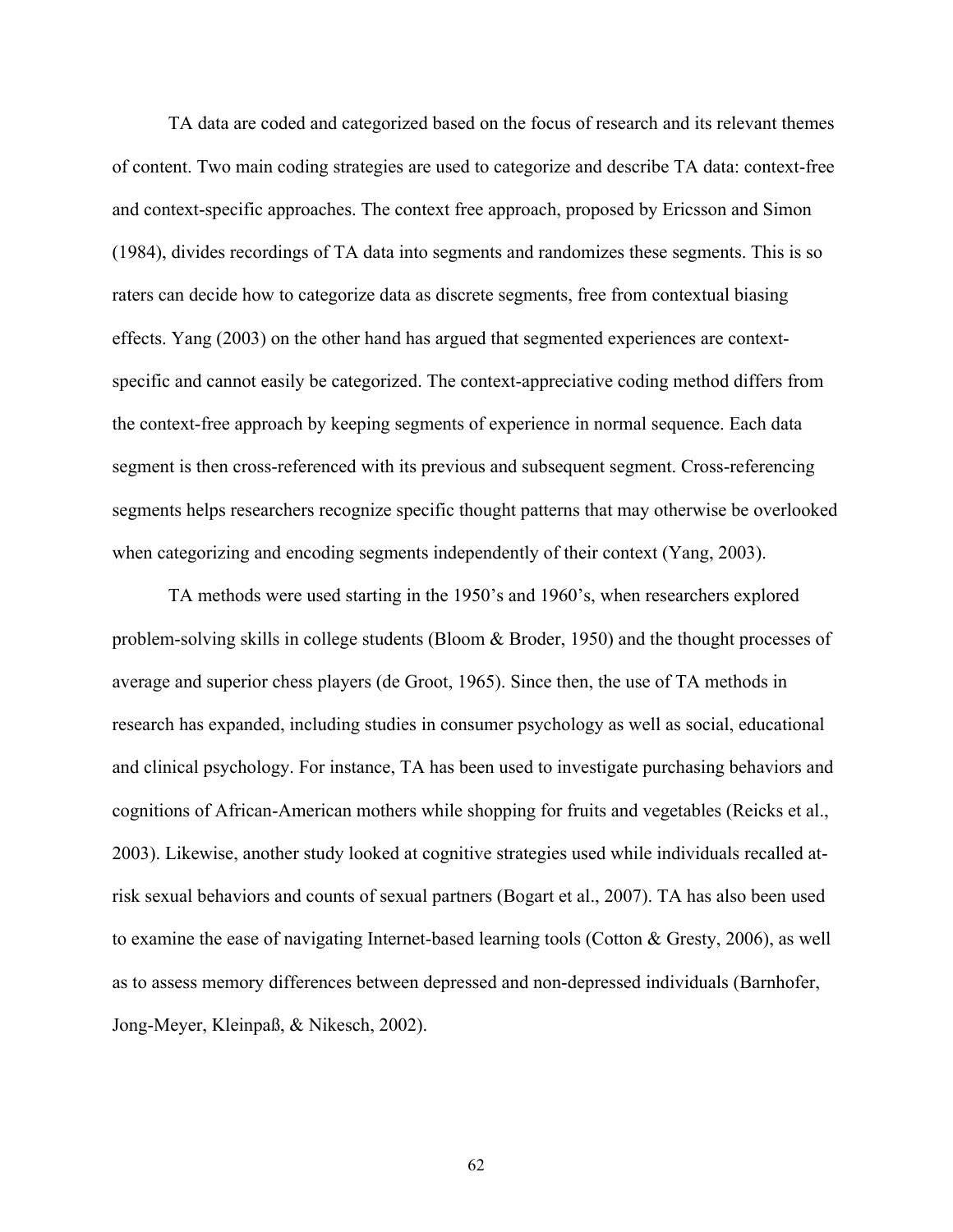Articulated Thoughts in Simulated Situations (ATSS) is an alternative method to the TA method. ATSS uses an imaginational approach in which participants are asked to imagine themselves in a hypothetical scenario that is presented to them via an audio or video recording (Davison, Robins, & Johnson, 1983). Like TA, ATSS assesses its participants' cognitions as they verbalize them, and thus, participants are asked to articulate their ongoing thoughts as they complete the imaginational exercise (Eckhardt, Barbour, & Davison, 1998).

ATSS has been used in multiple areas of research, including studies investigating cognitive distortions (Eckhardt & Kassinove, 1998), cognitive change before and after psychotherapy (Szentagotai, Lupu, & Cosman 2008), anti-gay bias (Rayburn & Davison, 2002), smoking relapse (Haaga, 1989), and smoking cessation (Pearlman, Wernicke, Thorndike, & Haaga, 2004). With regard to studies of psychopathology, ATSS has been used to explore cognitions of social anxiety (Bates, Campbell, & Burgess, 1990), phobia of flying (Moller, Nortje, & Helders, 1998), and binge eating (Clyne & Blampied, 2004). This method has also been used to compare cognitive biases of participants with and without depression when presented with negative, neutral and positive hypothetical situations (White, Davison, Haaga & White, 1992). There, the environmental input of each hypothetical situation was manipulated to detect changes in cognitive bias across groups. The negative situation consisted of participants imagining partaking in a conversation regarding an acquaintance being disappointed with the participant, whereas the positive scenario involved the acquaintance being grateful for the participant and expressing praise. The neutral situation involved the acquaintance discussing innocuous topics unrelated to the participant. Findings showed that depressed individuals experienced significantly more cognitive bias than do non-depressed participants in negative situations, but not in the neutral or positive scenarios (White et al., 1992). This indicates that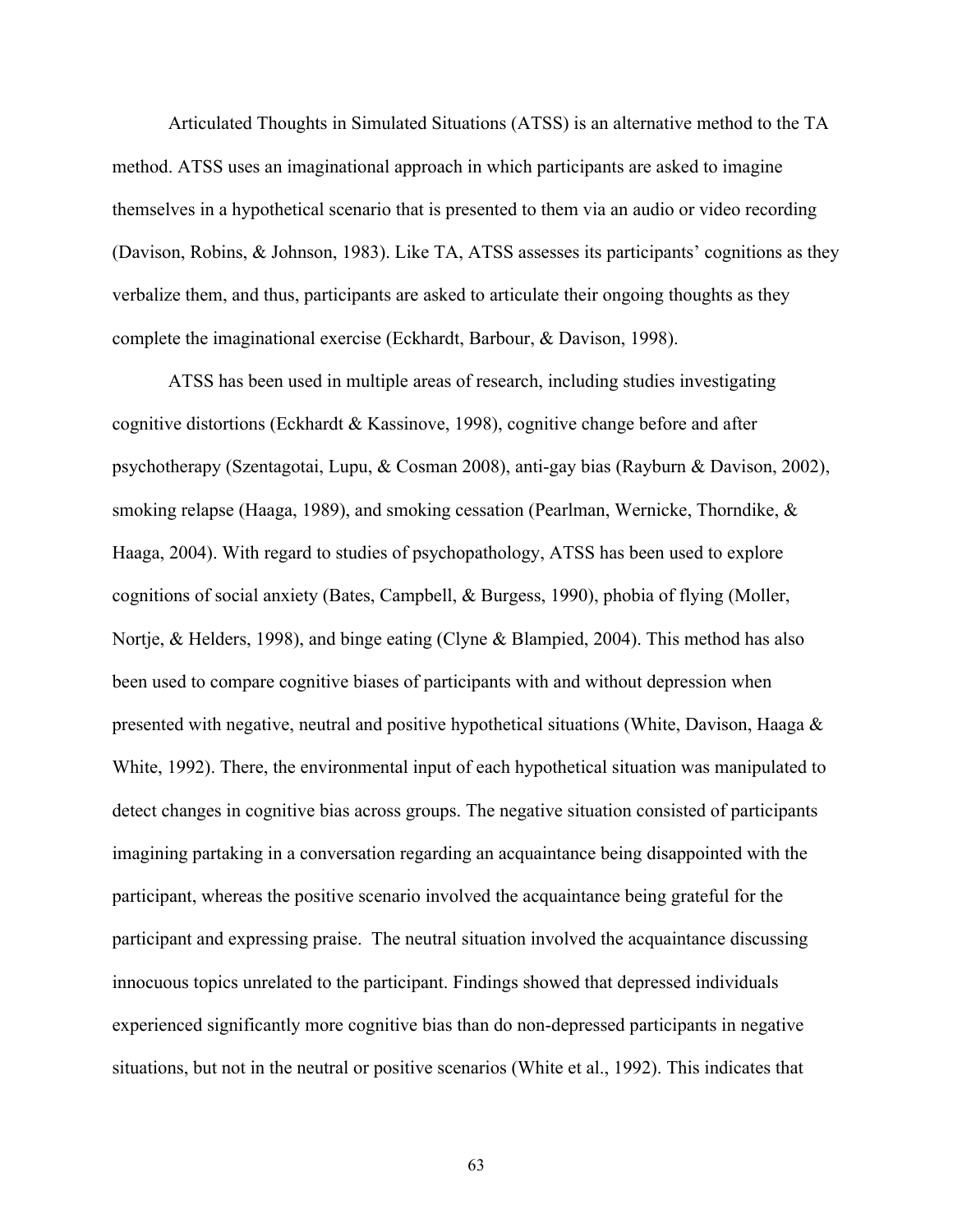situational-specificity may influence differences in cognitive bias between depressed and nondepressed individuals.

ATSS is particularly useful for investigating emotions because the hypothetical scenarios can be manipulated to elicit specific types of emotional responses form participants (Eckhardt et al., 1998; Zanov & Davison, 2009). In particular, ATSS has been used to examine cognitions related to anger and aggression. Eckhardt and Kassinove (1998) compared cognitive distortions and cognitive deficiencies of married men who were or were not violent towards their spouses. Results suggested that married non-violent men showed more anger control and less negative affect than did violent men during simulated situations meant to evoke anger. Additionally, married violent men reported a significant increase in irrational beliefs and automatic thoughts when responding to the anger-inducing hypothetical scenarios (Eckhardt & Kassinove, 1998).

The fact that researchers have the ability to control and alter emotional content of the imaginary situations is a significant advantage of ATSS. Emotions and their relation to cognitive processes are challenging to elicit and investigate naturalistically. Moreover, ATSS occurs in a laboratory setting, giving researchers an easier time capture, record and examine participants' verbalized experiences. Also, because of the use of imaginary research, ATSS can accommodate the exploration of wide range of subject matter (Zanov & Davison, 2009).

The TA method, like ATSS, is a flexible approach that can be used to explore cognitions in various tasks or situations, and also occurs in a laboratory setting. Both methods minimize retrospective errors because participants' verbalizations of thoughts are generated in the moment (Davison et al., 1995; Ericsson & Simon, 1984). Moreover, participants are less likely to analyze their own experiences and change their verbalizations because of the immediacy of the reporting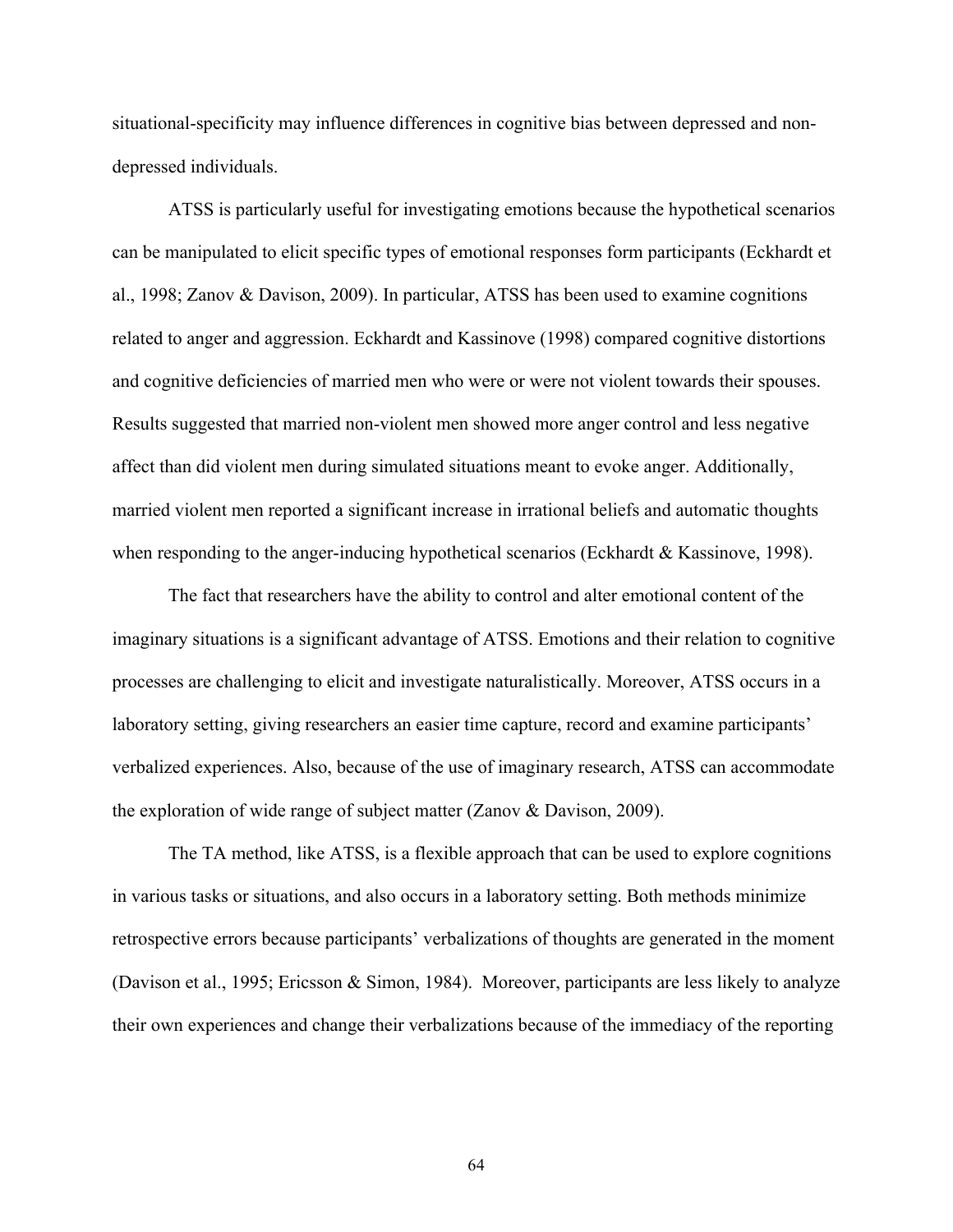(Davison et al., 1995). Lastly, both methods are relatively unstructured regarding participant reporting, which allows variability in the content and structure of the thoughts reported.

Whereas TA and ATSS share certain advantages, they share disadvantages as well. Both methods lack ecological validity. Participants' reports might be impacted by the laboratory setting or by the presence of the experimenter (Genest  $&$  Turk, 1981). Thus, thought processes observed in a laboratory setting cannot be generalized to mental processes that might arise in the natural environment. In addition, Davison et al. (1995) as well as Cotton and Gresty (2006) criticize the assumption upon which the TA and ATSS method function: that it is possible for participants to simultaneously attend to their cognitions and verbalize them with ease and without omitting (consciously or unconsciously) important parts of their experience. Klinger (1975) indicated that the TA task itself might impede the participants' ability to experience their cognitions naturalistically. Likewise, participants may censor what they report due to social desirability bias or because they believe some content is not relevant (Davison et al., 1995).

Lastly, and perhaps most importantly, both methods rely on the assumptions that inner experience is easily described, that inner experience is mostly, if not all, composed of cognitions, and that most if not all cognitions are in words. However, some research indicates that features of inner experience are highly idiosyncratic, are not solely cognitions, and may (but not always) include phenomena such as inner seeing, inner speaking, feelings, sensory awareness and unsymbolized thinking that are difficult to verbalize (Hurlburt, 2011b; Hurlburt & Heavey, 2006). These drawbacks suggest TA and ATSS may not be effective methods for examining the wide range of naturally occurring features of inner experience.

#### **Diary Methods**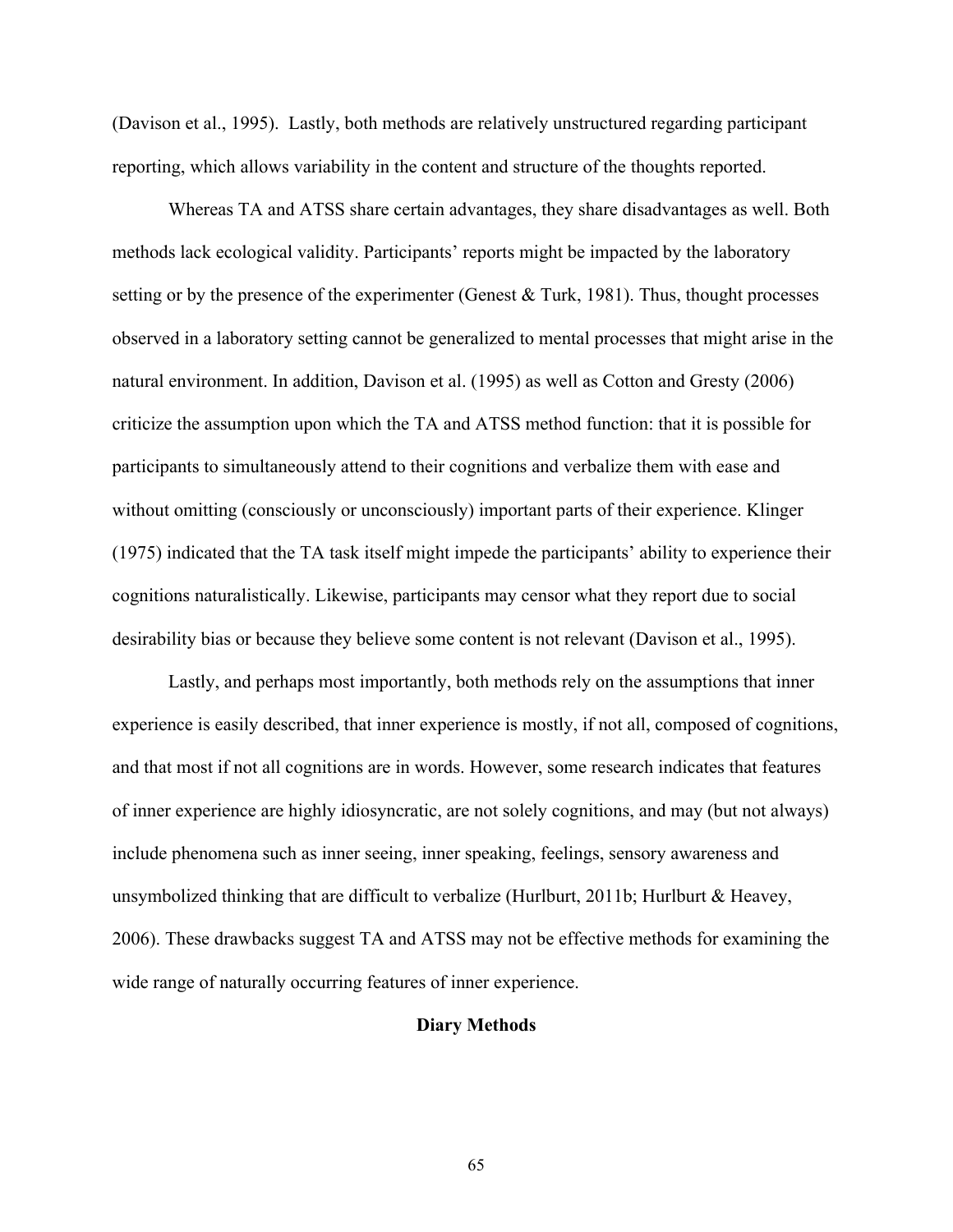Diary methods are another category of experience sampling methods used to investigate individuals' inner experiences. These methods require participants to keep a diary or some type of written narrative about their experiences (Bolger, Davis, & Rafaeli, 2003). The aim of these methods is two-fold: 1) to explore inner experience phenomena as it unfolds across a designated time span (hours, days, weeks or months); and 2) to investigate specific phenomena (Bolger et al., 2003; Breakwell & Woods, 1995). Participants are informed of the research target prior to recording and are often provided scales related to that target in an effort to direct participants' focus to certain features of their experience (Hedges, Krantz, Contrada, & Rozanski (1990); Wutich, 2009). Participants are instructed to record their thoughts, emotions and behaviors in a written narrative regarding a specific topic or scenario within a certain period of time.

Diary methods have been used in a variety of studies within psychological research, including those examining the inner experience of eating behaviors (Conner, Fitter, & Fletcher, 1999), adolescents' transitioning self-identity (Becht et al., 2016), sexually risky behaviors (Morrison-Beedy, Carey, Feng, & Tu, 2008), work motivation (Navarro, Arrieta, & Ballen, 2007), alcohol consumption (Web, Redman, Sanson-Fisher, & Gibberd, 1991), mood and anxiety (Ollendick, 1995; Stone & Neale, 1982), and perfectionistic self-presentation and social anxiety (Mackinnon, Battista, Sherry, & Stewart, 2014), among others.

The various structures of diary methods can be categorized into three different designs: event-contingent, interval-contingent, and signal-contingent (Bolger et al., 2003). These three contingencies direct participants when and how to record their inner experiences. Eventcontingent designs require participants to document their experience each time a specific event occurs (e.g., every time they consumed alcohol, or each time they were involved in interpersonal conflict). It is very important for researchers who use this design to create clearly defined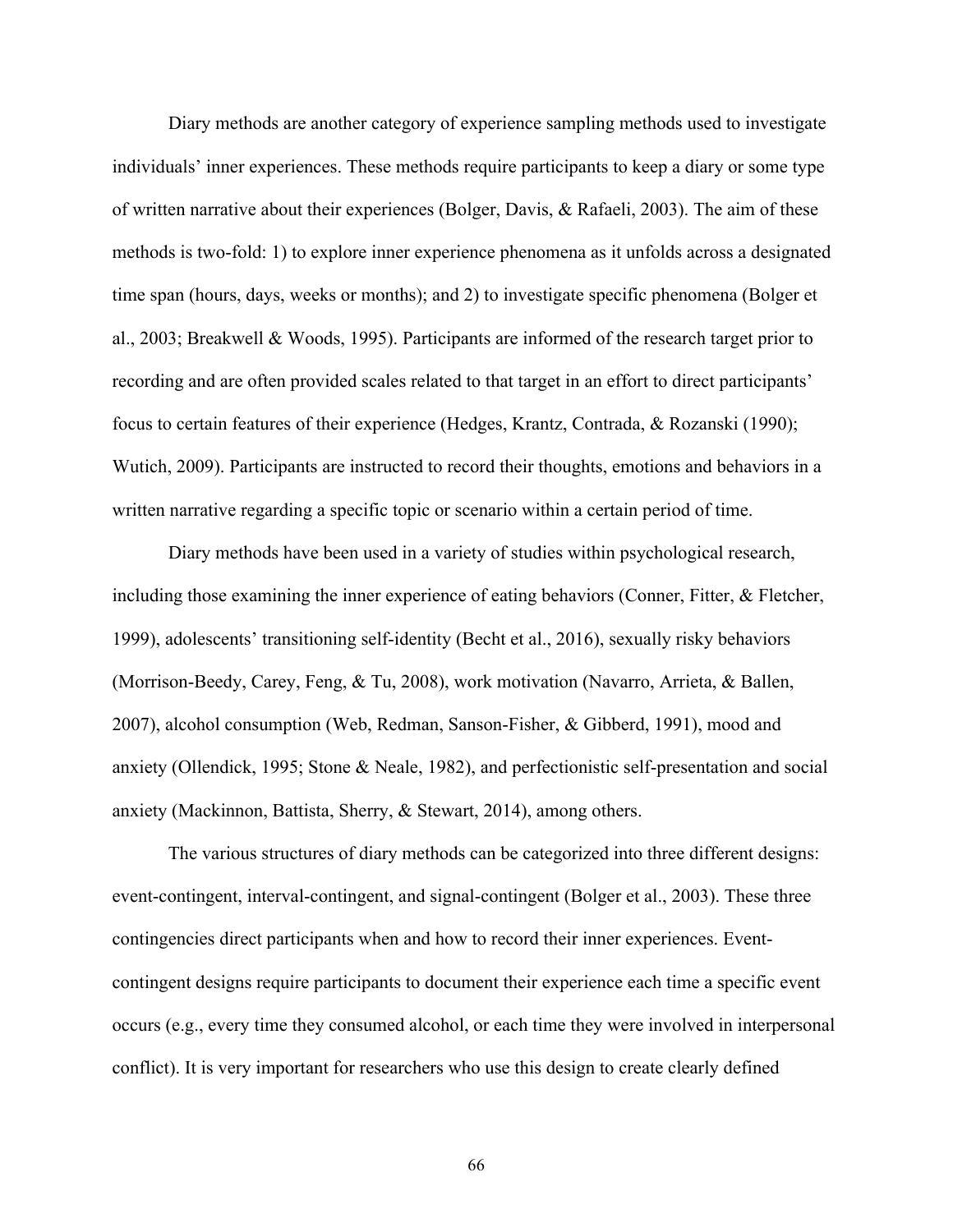triggering events (Bolger et al., 2003); otherwise ambiguity increases the risk of participant confusion concerning whether an event is deemed reportable. Interval-contingent designs involve participants following regular fixed time schedules (such as every evening) to attend to and record their experience. Signal-contingent designs prompt participants to report on their experience when signaled by a signaling device at random intervals, fixed intervals, or a combination of both intervals.

The two main methods for collecting data from diary methods are electronic devices (e.g., palmtop computers or personal digital assistants (PDAs)) and paper-and-pencil diaries (Bolger et al., 2003). While paper-and-pencil diaries are cost effective and are more commonly used than electronic methods, the latter are advantageous such that they provide researchers more control over the study, including when to remind participants to complete their diaries, as well as allowing researchers to ascertain when participants reported their experience (Bolger et al., 2003; Taylor, Fried, & Kenardy, 1989; Thiele, Laireiter, Baumann, 2002). Research findings also suggest that the use of electronic devices when compared to paper-and-pencil diaries for data collection increases compliance (Stone, Shiffman, Schwarz, Broderick & Hufford, 2002). Stone et al. (2002) sampled 80 participants to investigate method compliance, with half the participants filling out paper-and-pencil diaries and the other half completing electronic diaries. The investigators used photosenors to detect when participants opened and closed their paper diaries, while the electronic devices automatically time-stamped when participants activated their diaries. Participant self-reports showed 90% compliance yet results based on the photosenors showed that compliance for the paper diary method was as low as 11%. Compliance rates for electronic diaries were markedly higher at 94%. Likewise, another study found 88% compliance when using the electronic diary method with an interval-contingent design (Taylor et al., 1989). On the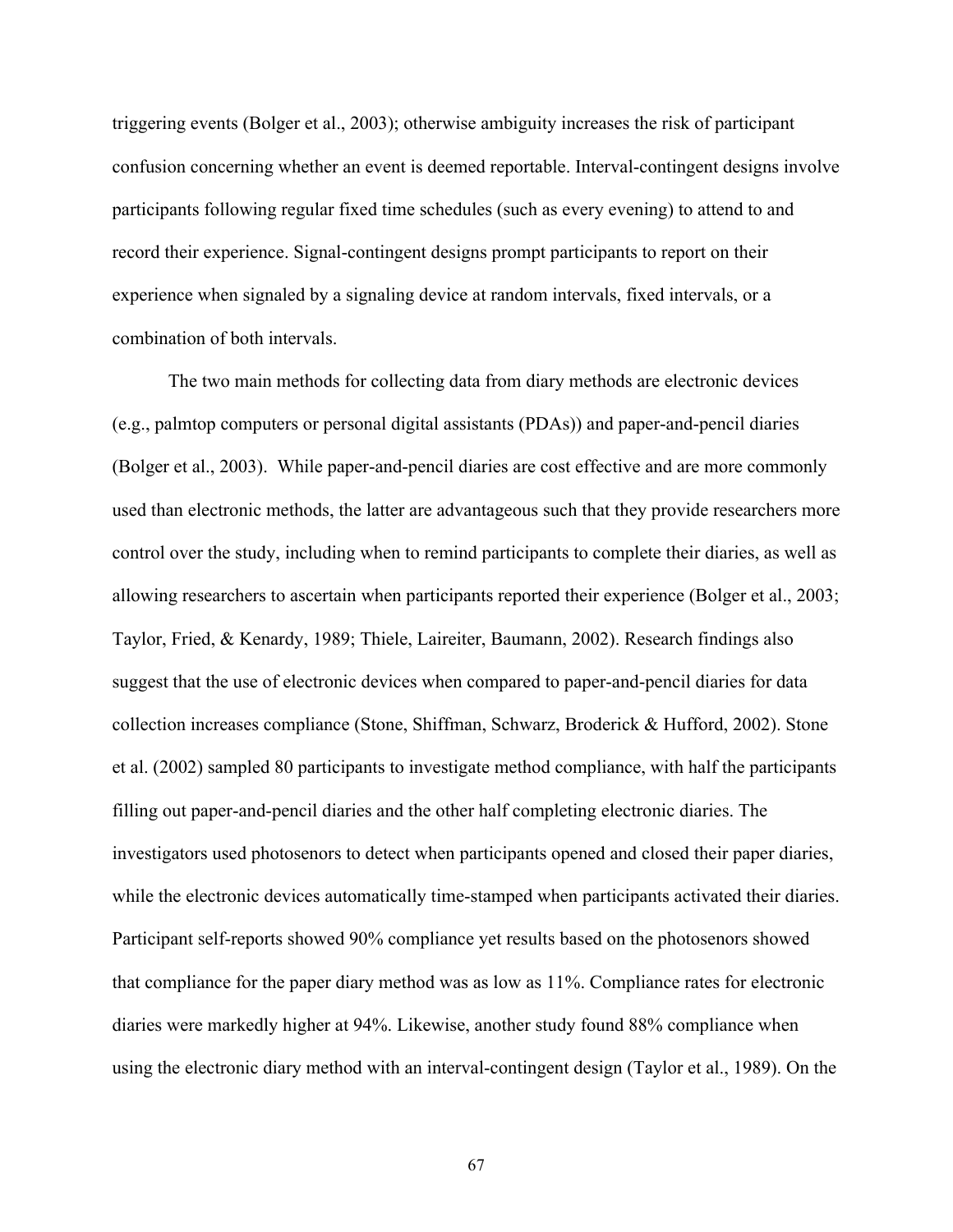contrary, Green, Rafaeli, Bolger, Shrout, and Reis (2006) found that both methods had very similar compliance rates of approximately 86%. However, results showed that participants completing paper-and-pencil diaries were less inclined to complete all required fields for their daily entries than participants using electronic diaries.

One advantage in using diary methods is that is they are ecologically valid and use an open-ended format to collect comprehensive narratives of experience as they occur in the participant's life. Such in-depth accounts of experience would be challenging or impossible to acquire with closed-ended format methods such as questionnaires (Hektner & Csikszentmihalyi, 2002). Another significant advantage is that diary methods request immediate recall and reporting (Bolger et al., 2003; Breakwell & Woods, 1995; Thiele et al., 2002). Thus, when participants adhere to the method, errors are reduced because there is shorter retrospection and a shorter reference period (e.g., the moment of the signal vs. the past 30 days). Diary methods also allow for investigating within-subject and between-subject differences (Bolger et al., 2003). Overall, diary methods have shown to be a relatively convenient way to collect in-depth narratives of experiential data.

On the other hand, there are disadvantages to diary methods. Although diary methods can reduce reporting errors, the length of retrospection and reference period are still too long in comparison to the other experience sampling methods described above. Moreover, attrition rates are typically high and participant motivation tends to decline because participants are often required to complete diary entries multiple times day over a span of weeks or months (Bolger et al., 2003). Diary methods may also be prone to social desirability effects. For instance, participants may be less likely truthfully to report experiences that are against social norms and cause the participant to feel ashamed. Researchers have minimal interaction with participants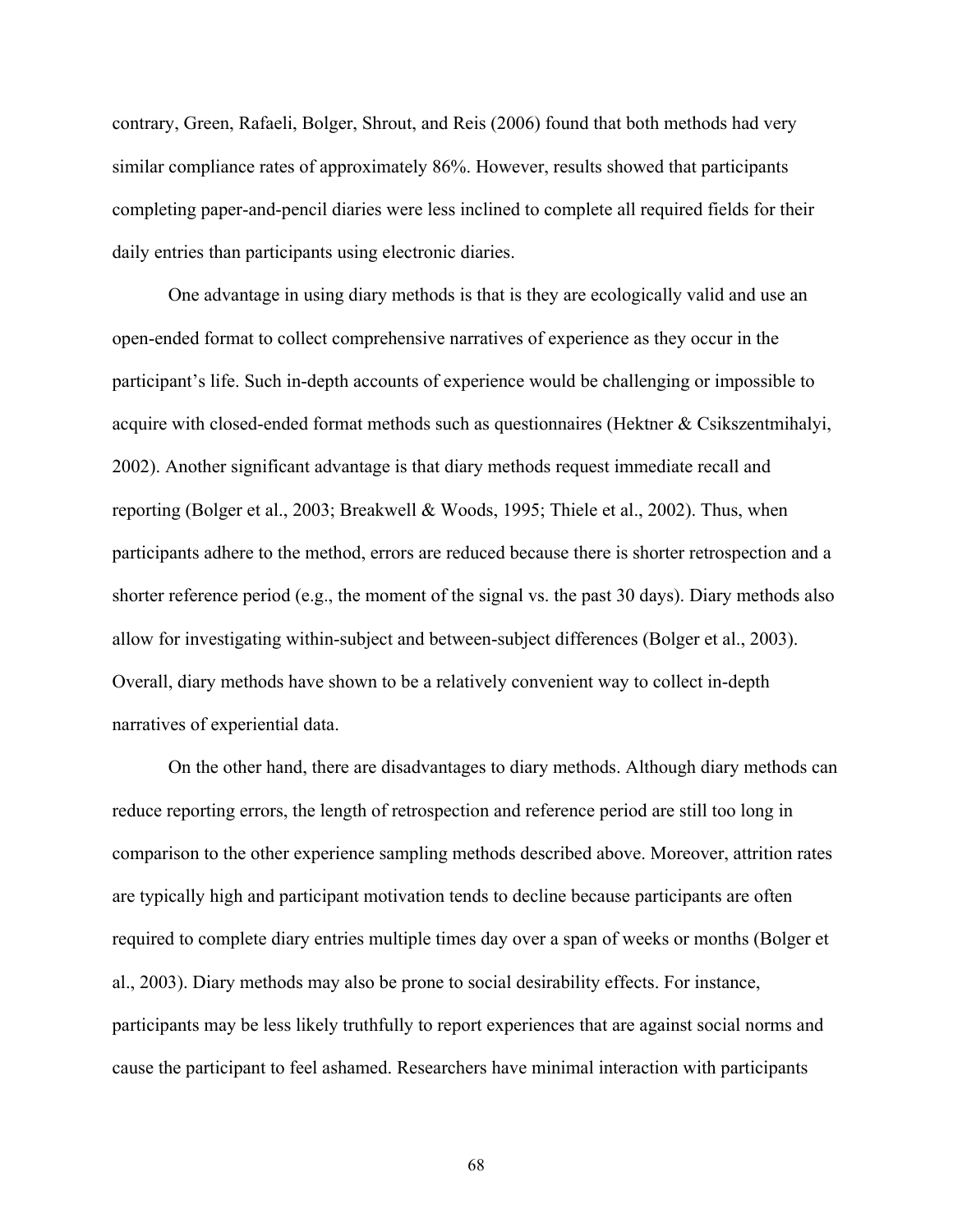during data collection and thus they have little control in verifying that participants are adhering to protocol or in encouraging honest reporting (Thiele & Baumann, 2002). The disadvantages of diary methods make it difficult to ensure participant compliance and accurate reporting, which can be a challenge when exploring specific features of inner experience.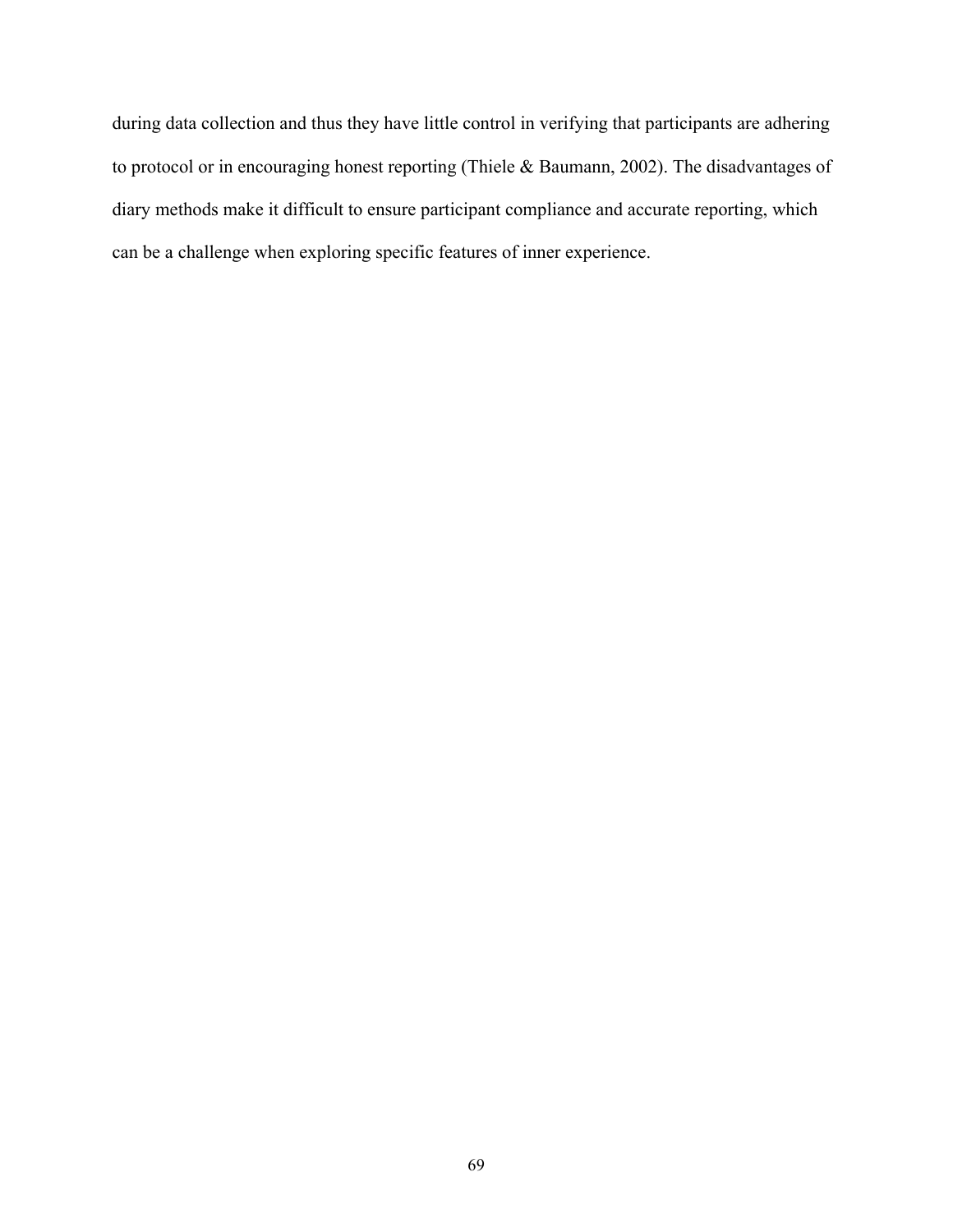#### Appendix C: Self-Report Inner Experience Questionnaires

During the early  $20<sup>th</sup>$  century, psychologists began to change their methods to explore inner experience using self-report questionnaires, which Costall (2006) indicates were deemed "sensitive indicator[s] of what is going on inside the subject" (as cited in Hebb, 1966, p.6). While initial self-report measures consisted largely of open-ended questions and were descriptive in nature, by the mid 1900's, they became increasingly structured and quantitative. The present review will focus most directly on questionnaires that seek to measure inner speech, and will use those examples to highlight issues in questionnaires in general.

#### **Questionnaires Measuring Inner Speaking**

Whereas most inner-experience questionnaires focus on one or a few aspects of consciousness, there is one questionnaire that has a broad focus: One known self-report measure developed to study inner experience is the Phenomenology of Consciousness Inventory (PCI). This 53-item questionnaire was designed by Pekala and Levine (1981) to assess twelve major subsystems of inner experience, including state of awareness, altered experience, volitional control, self-awareness, rationality, internal dialogue, positive affect, negative affect, imagery, attention, memory, and arousal (Pekala, 1982). Participants are asked to retrospectively rate the questionnaire's 53-items on 7-point likert scales in reference to a preceding event. Studies using the PCI have mostly examined how these twelve major dimensions differ between alternative consciousness states. For instance, Woodside, Kumar and Pekala (1997) used the PCI to investigate how monotonous percussion drumming as well as yogic sitting and standing "trance" postures are associated with states of consciousness. In particular, this study found that participants having sat in trance postures while listening to monotonous percussion drumming retrospectively reported on the PCI more internal, absorbed attention, less self-awareness and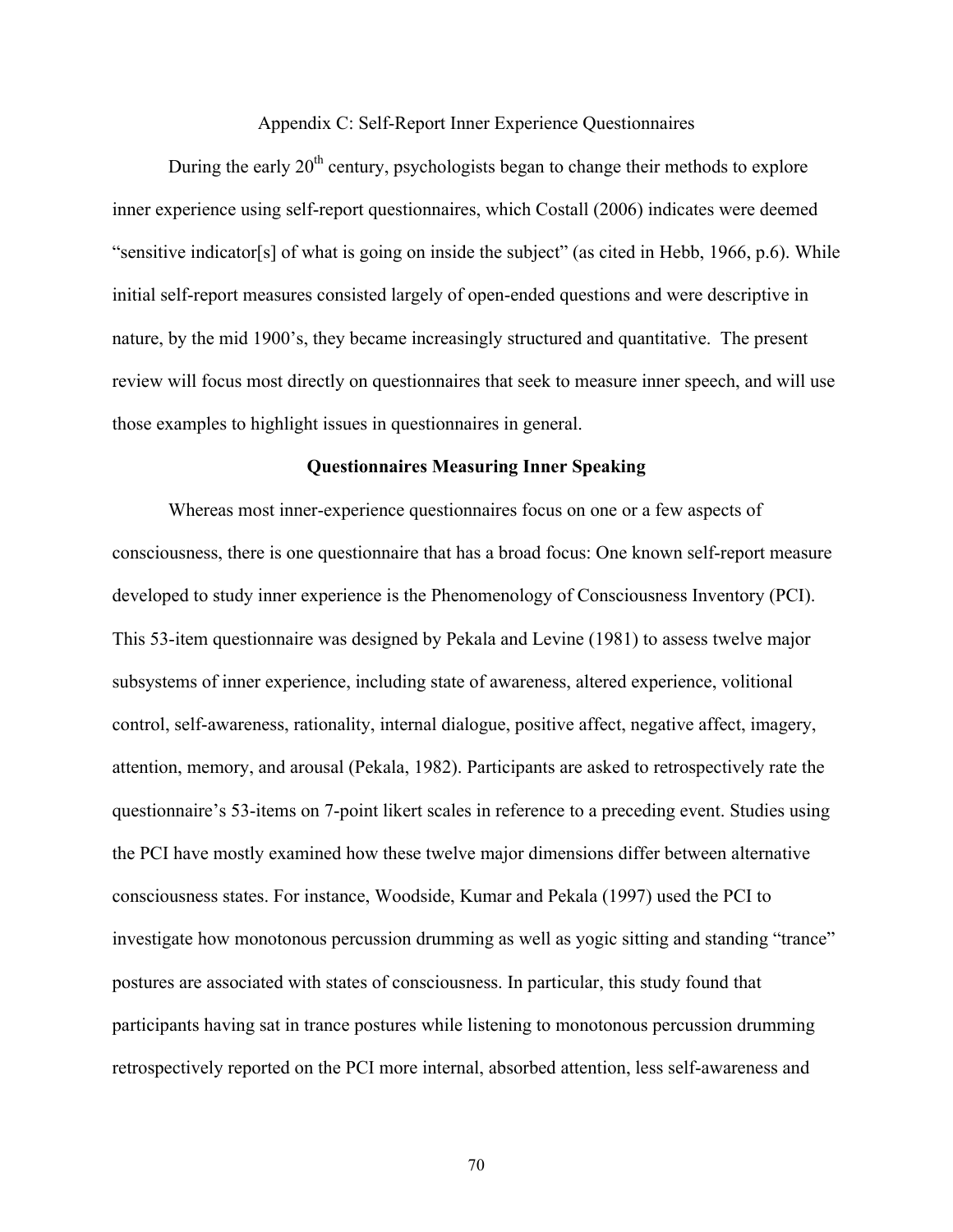less internal dialogue than participants who stood in trance postures while listening to monotonous percussion drumming. These results suggest that participants who sat in trance postures while listening to drumming experienced meditative-hypnotic-like states.

The PCI defines its internal dialogue dimension as "silent talking" (e.g., "I was silently talking to myself a great deal", or "I did not engage in any silent talking to myself.") Although the PCI was designed to map consciousness in general (Pekala, 1982), there are several selfreport measures that have been developed simply to examine inner speech. In 1996, Burnett designed the Self-Talk Inventory (STI) to measure children's positive, negative and neutral selftalk. Many of the questionnaire's items originated from a study conducted by Burnett (1994) in which 105 elementary school children were interviewed about their self-talk in response to nine various imagined situations (e.g., "you are coloring in an important drawing, you slip and draw outside the line, ruining the drawing. What kinds of things do you say to yourself?" "Your teacher praises you in front of the whole class for doing really good work. What kinds of things do you say to yourself?") The children's responses were then analyzed and categorized into positive, negative or neutral self-talk responses. Items of the STI were formed based on the three most commonly used positive and negative self-talk responses given for each of the nine imagined situations. Burnett included a tenth situation with three positive and three negative selftalk statements, making the STI a 60-item questionnaire. The original STI has been used in four studies, all of which investigate self-talk in adolescent samples in academic settings. Notably, the STI does not differentiate between inner and external self-talk as evidenced by its use of vague instruction (i.e., "How would you say this to yourself?" or, "What kinds of things would you say to yourself?").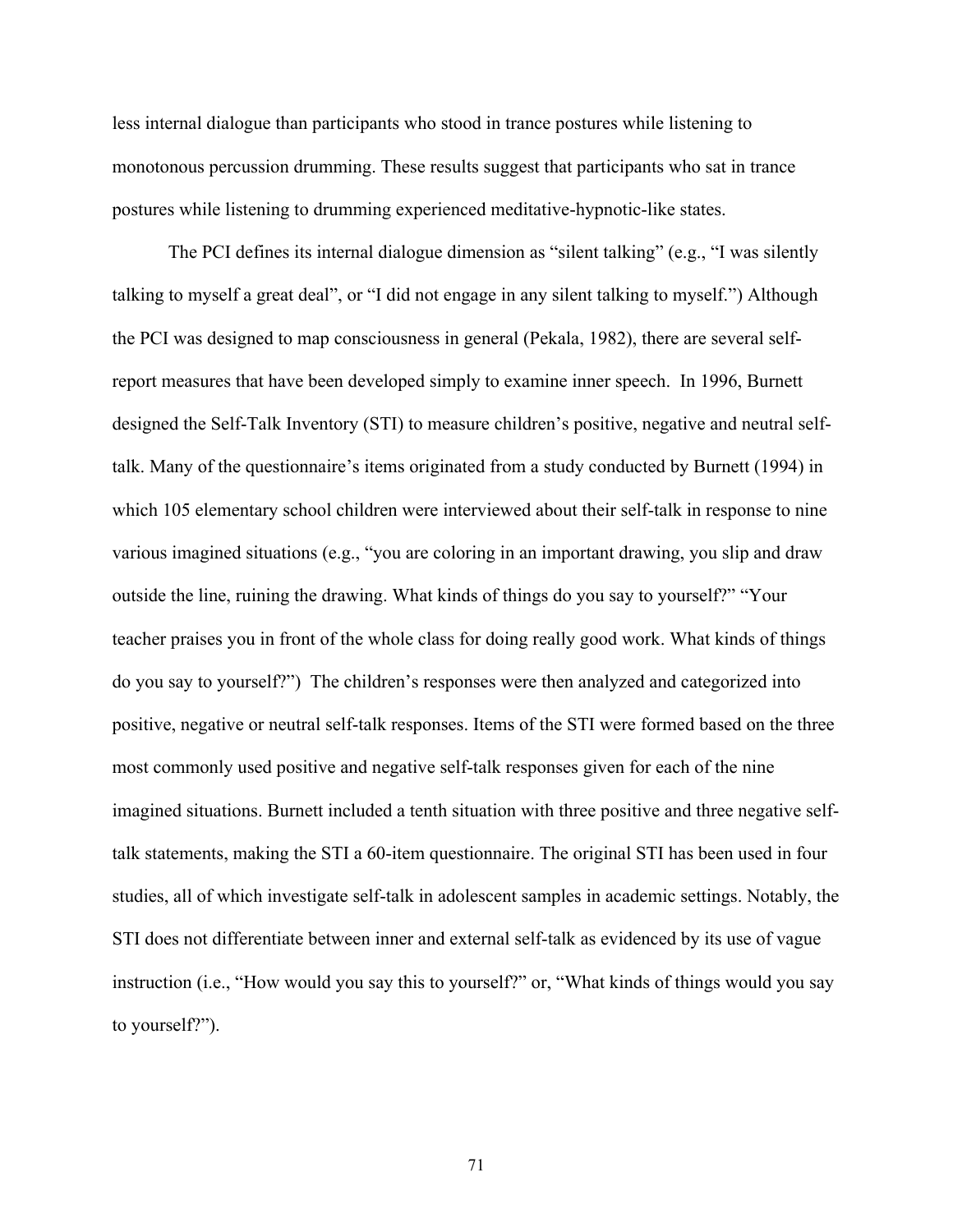In Burnett's (1996) first study using the STI, a sample of 675 elementary school children ranging from the  $3<sup>rd</sup>$  to  $7<sup>th</sup>$  grade completed the measure by endorsing whether they would say each of the 60 items to themselves using a 'Yes', 'Sometimes', or 'No' format in response to each imagined situations. One of Burnett's aims in this study was to examine developmental and gender differences in positive and negative self-talk. Results suggested that the frequency of negative self-talk increased for girls between the  $3<sup>rd</sup>$  and  $5<sup>th</sup>$  grade and then plateaued, whereas for boys, negative self-talk gradually increased over time. The study's results also indicated that positive self- talk for girls declined between grades 2 and 6, whereas positive self-talk for boys remained stable across grades.

Calvete and Cardenoso (2002) translated the STI to Spanish and increased the maturity of the imaginary situations so that they would be more applicable to a sample of 13-17 year old adolescents. They also reduced the item count from 60 to 52, so that the scale was evenly subdivided into the negative self-talk scale and the positive self-talk scale, with each scale composed of 26 items. Uttl, Morin and Hamper (2011) examined the internal reliability for each of the subscales, and both had high reliabilities (STI Negative Self-Talk Scale, .90; STI Positive Self-Talk Scale, .81).

In 2005, Calvete and Cardenoso used their adapted version of the STI to examine gender differences among adolescents regarding cognitive vulnerability to mood disorders and behavioral problems. Unlike the other studies where the STI was used to evaluate specifically the frequency of self-talk, this study used the STI to measure the frequency of positive cognitions and negative cognitions. Participants who scored higher on positive self-statement responses were considered to be using positive cognitions to control thoughts, emotions and behaviors. Participants who scored higher on negative self-statement responses were further analyzed and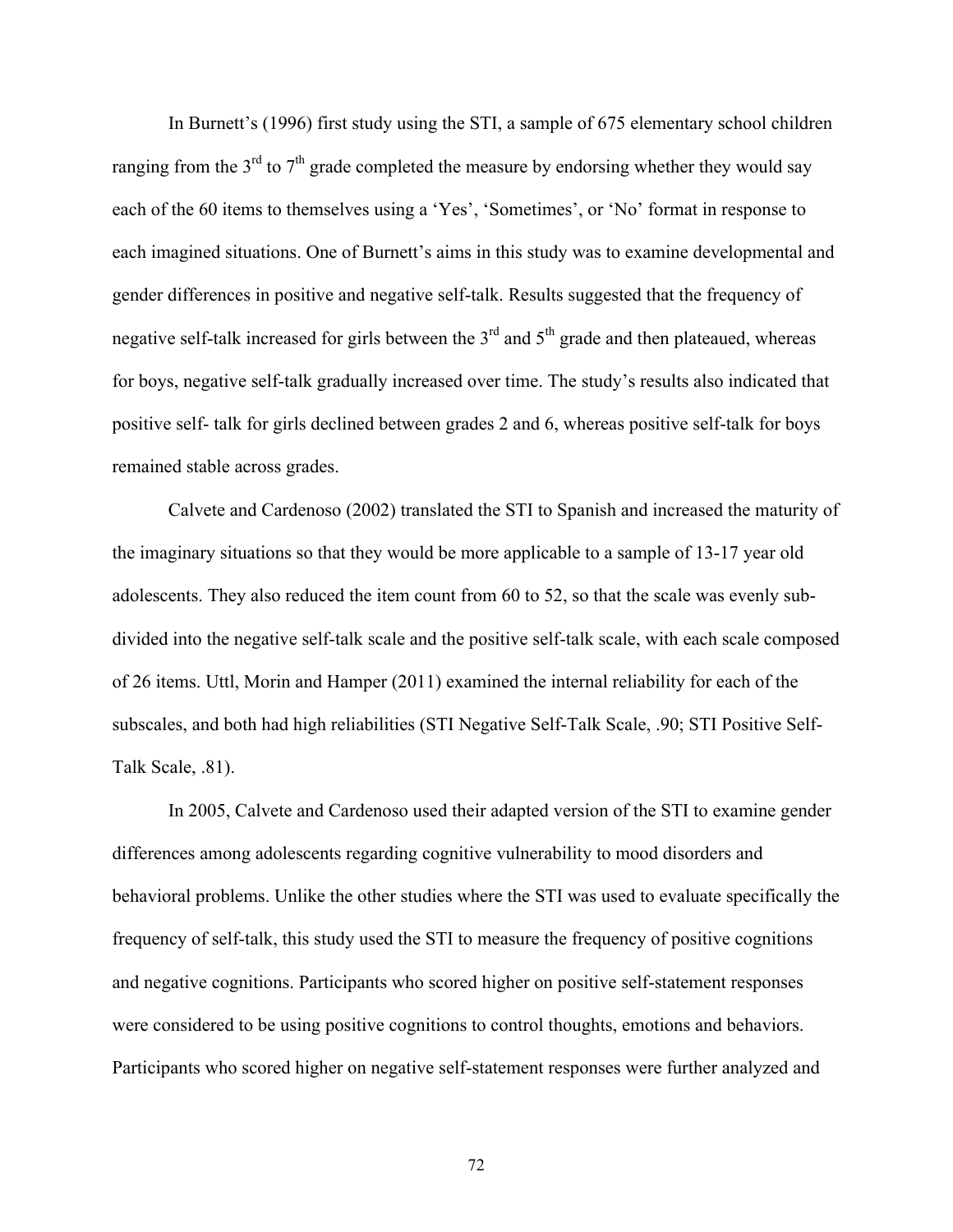categorized as either having negative cognitions about others (other-focused; e.g., believing others will evaluate one's performance critically) or about themselves (self-focused; e.g., engaging in negative self-assessment). Adolescents aged 14-17 completed the questionnaire ( $N =$ 856). Findings indicated that whereas females reported significantly more negative self and other-focused cognitions than did males, males reported higher frequency of positive cognitions.

Another questionnaire designed to measure self-talk is the Self-Talk Use Questionnaire (STUQ; Hardy, Hall, & Hardy, 2004). This questionnaire is primarily used to quantify the use of sport-related self-talk in athletes and is composed of 59-items (Hardy et al., 2004). The items are subdivided into four sections assessing: 1) general use of athlete self-talk, 2) the content of athlete self-talk, 3) the function of athletic self-talk and when it was used (e.g., practice vs. competition), and 4) how athletes experience self-talk (e.g., alone or in combination with imagery) (Hardy et al., 2004). Athletes respond to items using 9-point Likert scales (1= *never*, 9= *all the time*). Similar to the STI, the STUQ measures both internal and external self-talk. Findings from Hardy et al.'s (2004) study suggest that athlete self-talk generally occurs internally.

In 2005, Hardy and Hall investigated the STUQ's internal consistency and test-retest reliability using an abbreviated, 24-item version of the questionnaire. Hardy and Hall (2005) found that the STUQ has good internal consistency (Cronbach's alpha = .94). However, the STUQ's test-retest reliability was marginal with intra-class correlations (ICC) ranging from .54 to .80, and only six of the 24 items showed ICC values grater than .70 (Hardy & Hall, 2005).

Whereas the STUQ has been used to assess internal and external self-talk, critics of the measure suggest it has not clearly differentiated between overt/external self-talk and covert/internal speech (Alderson-Day & Fernyhough, 2015; Hurlburt & Heavey, 2015).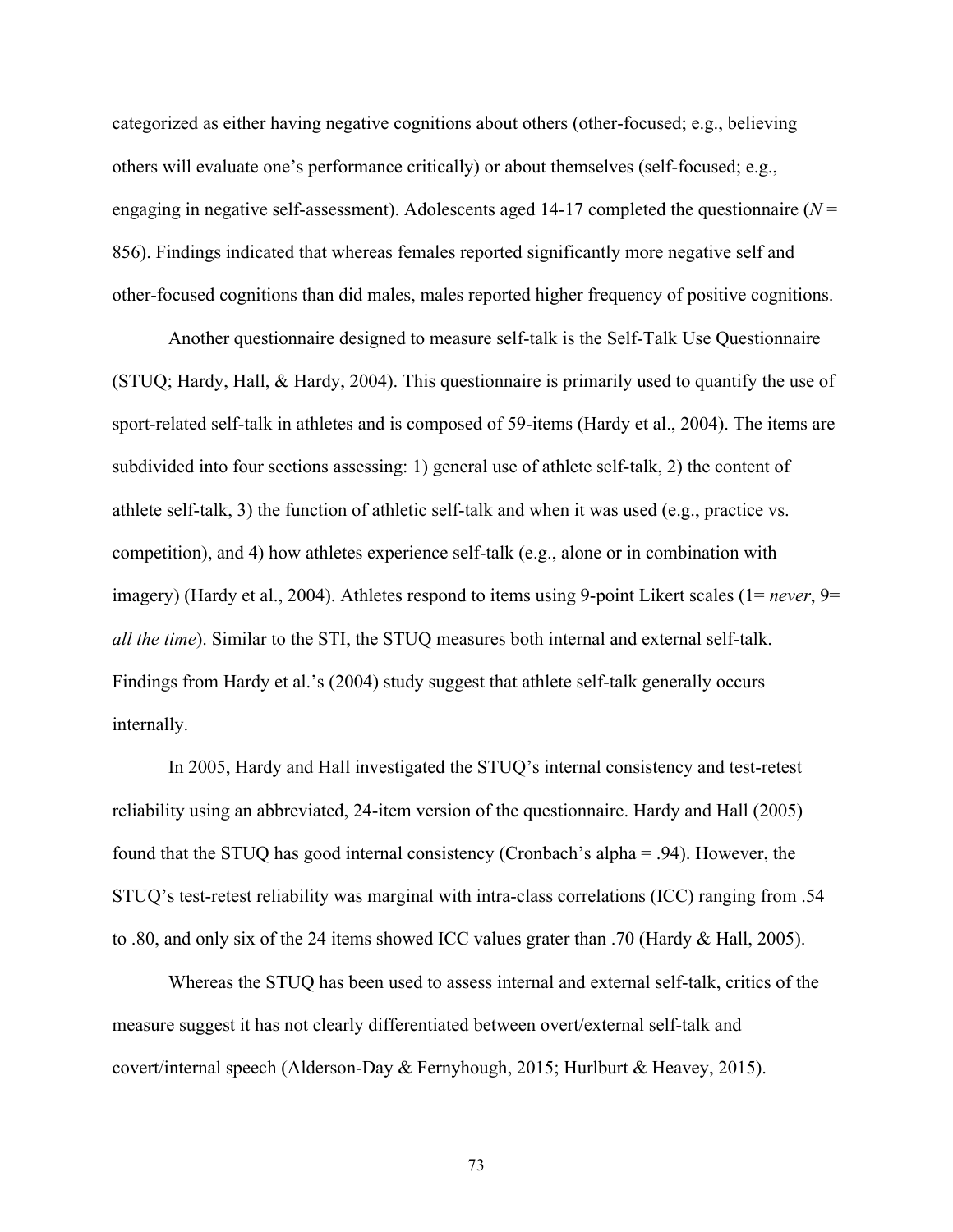Furthermore, many questionnaires used to measure inner speech primarily focus on the functions and circumstances related to self-talk instead of the specific characteristics of inner speech itself (Alderson-Day & Fernyhough, 2015). The Varieties of Inner Speech Questionnaire (VISQ; McCarthy-Jones & Fernyhough, 2011) is the only self-report scale that assesses the quality of inner speech in terms of four phenomenological properties. The VISQ is an 18-item questionnaire based upon Vygotsky's (1987) four characteristics of inner speech: dialogicality (or tendency to engage in inner speech with a conversational quality), evaluative/motivational content, the abbreviation or expansion of words, and the inclusion of others' voices in one's inner speech (Alderson-Day & Fernyhough, 2014, 2015). Items include statements such as: "I talk back and forward to myself in my mind about things", and "I think to myself in words using full sentences." Participants retrospectively rate their level of agreement with each item using 6 point Likert scales with categories ranging from 1= *certainly does not apply to me* to 6 = *certainly applies to me*. McCarthy-Jones and Fernyhough (2011) sampled 235 undergraduate students and found that approximately 77% of participants reported experiencing dialogicality regarding their inner speech and approximately 26% reported the presence of other people's voices in their inner speech. Additionally, a four-factor structure was shown to be a good fit for the VISQ and the four dimensions showed satisfactory internal reliability, with Cronbach's alpha ranging from .80 - .88, and adequate test-retest reliability ranging from .61-.80 (McCarthy-Jones and Fernyhough, 2011).

Furthermore, in 1995, Siegrist designed a 19-item questionnaire, the Inner Speech Scale (ISS), in an attempt to measure the frequency "to which one talks to oneself about oneself". Items include statements such as: "When I have an important decision to make, I discuss with myself in my head the pros and cons"; or "In difficult situations I sometimes say to myself, 'You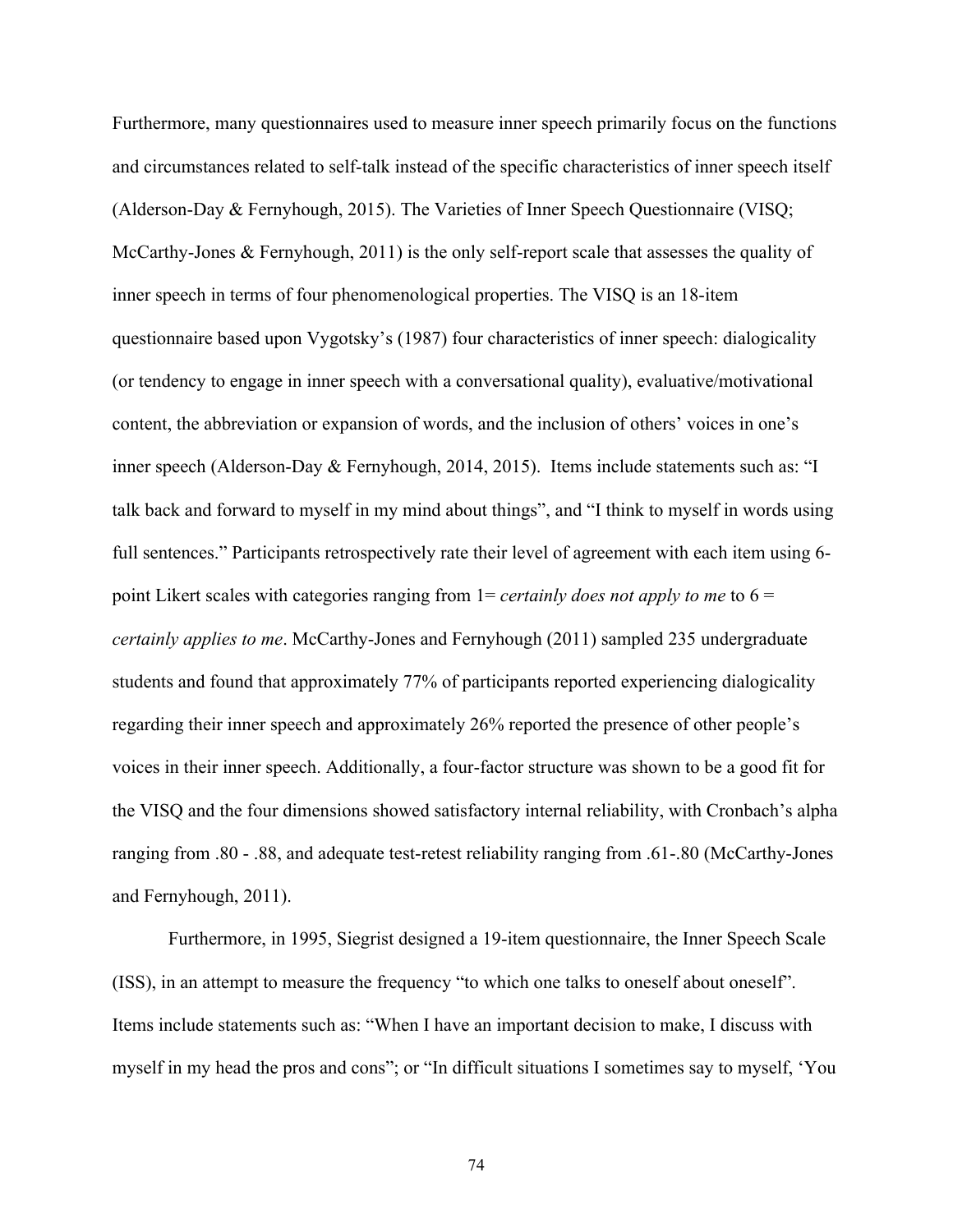can handle this; you'll do alright." The ISS defines inner speech as "talk to oneself about oneself" (Siegrist, 1995), and *not* solely internal dialogue or silent talking. Participants are asked to rate their degree of agreement or disagreement with each inner speech item using a 6-point Likert scale. Despite its attempt to measure the overall frequency of inner speech, it seems as though this questionnaire is actually measuring participants' level of agreement to *what* they might say to themselves (e.g., the positive of negative content) about themselves in particular situations).

In 2011, Uttl et al. conducted a study examining the reliability and validity of the ISS among several other self-report measures of inner speech, including the STI and the Self-Talk Scale (STS; Brinthaupt, Hein & Kramer, 2009). Uttl et al. (2011) found that the ISS had good internal reliability measured by Cronbach's alpha =.85). Yet the correlations among the inner speech measures showed to be highly variable, ranging from -.04 to .65. The ISS particularly had weak correlations with most of the other self-talk scales, including the STI, suggesting the measure has weak convergent validity. However, Uttl et al. (2011) found one exception: there was a moderate positive correlation between the ISS and the STS  $(r=.65)$ . The researchers suggested that this exception is due to the fact that the ISS and STS measure (to some degree) similar constructs while the other inner speech measures lack convergent validity because they are non-comprehensive and focus too narrowly on specific aspects of inner speech (Uttl et al., 2011).

Like the ISS, the Self-Talk Scale (STS; Brinthaupt et al., 2009) is designed to measure both inner speech as well as audible, private speech. However, unlike the ISS, the STS is a 16 item questionnaire that assesses the frequency of when and why individuals might talk to themselves (Brinthaupt et al., 2009). The questionnaire is divided into four subscales: Self-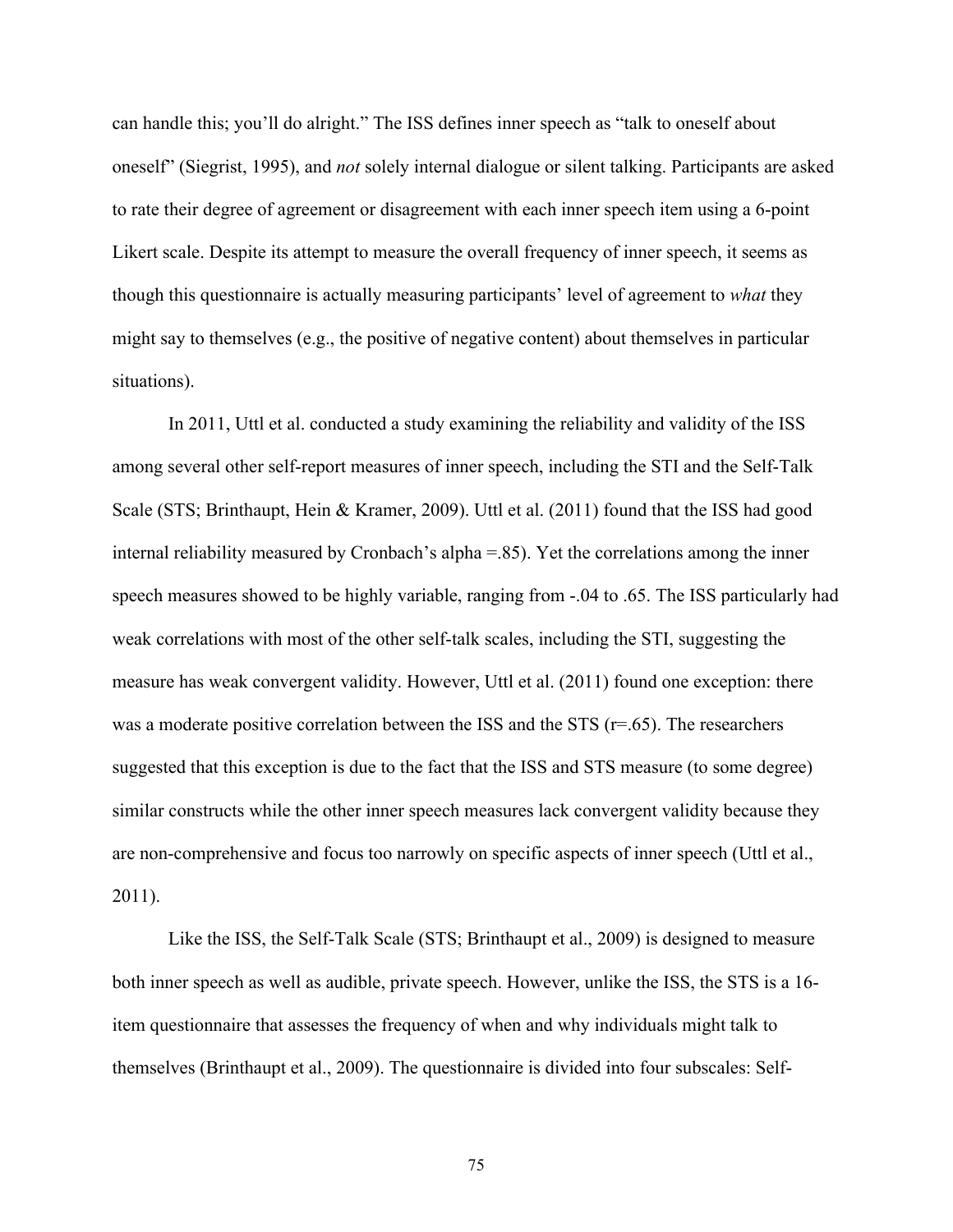Reinforcement, Self-Criticism, Self-Management, and Social-Assessment. Participants rate their frequency of engagement in self-talk during certain situations (e.g., "I talk to myself when I should have done something differently") using 5-point scales that range from  $1 = never$  to  $5 =$ *very often*.

Brinthaupt et al. (2009) examined the measure's internal consistency, test-retest reliability and its construct validity. Results showed that the STS has satisfactory internal consistency ranging from .36 to .60, and has acceptable test-retest stability for its subscales. Additionally, in an effort to evaluate the STS's construct validity, researchers originally sampled 195 participants and calculated the upper and lower quartiles of the distribution. The mean cutoff for the low self-talk group was an STS total score of 44.05, and the mean cut-off for the high self-talk group was an STS total score of 75.79 (Brinthaupt et al., 2009). Then, Brithaupt et al. administered the Padua Inventory of Obsessive Compulsive Tendencies (Sanavio, 1988) and the Need for Cognition Scale (Cacioppo & Petty, 1982) to those participants who fell in the upper and lower quartiles. The researchers hypothesized those with high levels of self-talk frequency would also self report higher levels of cognitive tendencies (including higher frequency levels of intrusive/obsessive thoughts and higher frequency levels of engagement in thinking and other cognitive-related tasks) than would infrequent self-talkers. Results showed that frequent selftalkers scored significantly higher than infrequent self-talkers on the Padua Inventory total score (high group mean=51.21, low group mean =  $32.14$ , Cohen's  $d = .80$ ) and on the Need for Cognition Scale (high group mean = 23.67, low group mean = 10.55, Cohen's  $d = .64$ ). Additionally, each of the STS subscales significantly correlated with the Padua Inventory total score, and scores on the Need for Cognition Scale significantly correlated with two of the STS subscales. These findings indicate good construct validity of the STS.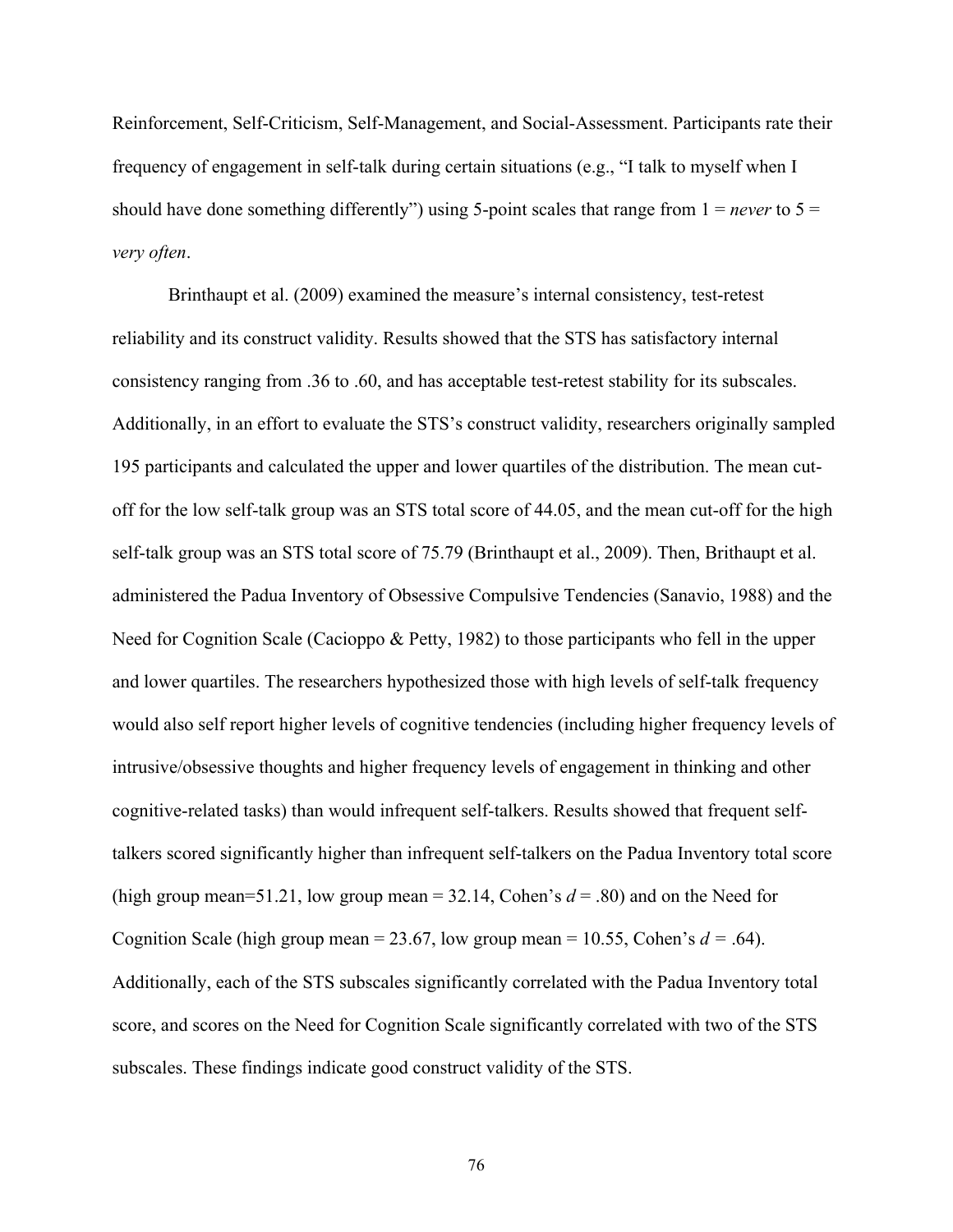The STS has been used in a variety of psychological studies, including those examining the relationship between self-talk and public speaking anxiety (Shi, Brinthaupt, & McCree, 2015), the relationship among self-talk, loneliness, and the need to belong (Reichl, Schneider, & Spinath, 2013), and the relationship between self-talk and emotional intelligence (Depape, Hakim-Larson, Voelker, Page, & Jackson, 2006). Additionally, Brinthaupt, Benson, Kang and Moore (2015) conducted a study to assess the accuracy of participants' STS self-reports, investigating whether participants who generally report high frequency of self-talk on the STS are more likely than low self-talking participants to report high frequency self-talk in response to relevant situations that had recently occurred. The researchers theorized that people with typically high frequency self-talk as measured by the STS would also report high levels of selftalk during recent situations that had actually occurred, thus indicating that people's reported self-talk frequency in a variety of situations is an accurate portrayal of their self-talk frequency when those situations actually occur. A total of 83 undergraduate students completed the original STS; 6 weeks later, they completed a revised version of the STS (reSTS), modified so that all items were presented in the past tense. Participants were required to rate the items in terms of whether the situation had occurred (yes/no) and if so, they were required to indicate if they talked to themselves (yes/no). Findings showed that frequent self-talkers reported using self-talk more than did infrequent self-talkers when reSTS situations recently occurred. According to Brinthaupt et al. (2015) these results indicate that general assessments of self-talk frequency during hypothetical situations are accurate depictions of actual self-talk frequencies when those situations have occurred.

### **Advantages and Disadvantages to Inner Experience Questionnaires**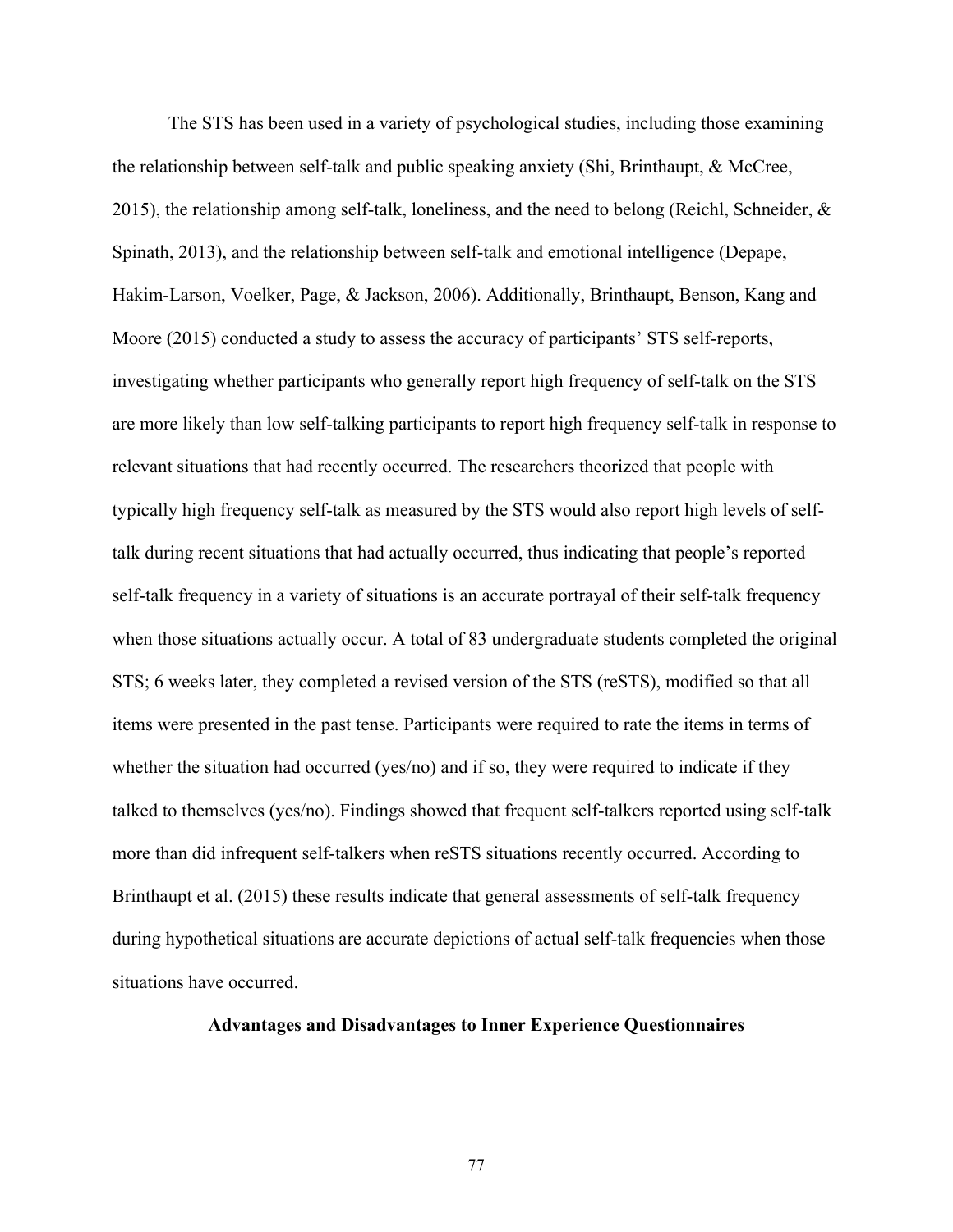There is no argument that when it comes to ease and time efficiency, questionnaires are the most advantageous compared to other methods of inner experience. Questionnaires also require less of the participants' time and effort, and they yield quantitative data, allowing easier interpretation of results as opposed to qualitative data yielded by open-ended measures.

However, regardless of the advantages, questionnaires can also be flawed. Inner experience is naturally transient (Heavey, 2013). Those administering questionnaires act under the assumptions that: 1) people notice their ongoing inner experience, 2) people are skillful at apprehending that inner experience, and 3) people are skillful at self-reporting or describing that inner experience to others with high fidelity. However, most people do not necessarily notice their inner experience in the first place, let alone know how to apprehend and describe it (Hurlburt & Heavey, 2015).

Additionally, inner experience questionnaires are based on retrospective reporting that usually focus on long reference periods. Any high-fidelity retrospective reporting on inner experience may be almost unachievable because it requires participants not only to stabilize their inner experience long enough so they can apprehend it, but also requires them to retain the memory of it for more than a brief instant (Heavey, 2013). In particular, participants are likely to make retrospective errors. Memory decays rapidly (Atkinson & Shiffrin, 1968). An individual's ability to recall an event is significantly influenced by any time lapse that occurs between the event and the time the individual retrospectively reports on the event (Ericsson & Simon, 1980; Kahneman & Tversky, 1982; Schwarz, 1990). This limitation is particularly crucial for inner experience reporting. Memory inaccuracies often occur every time past experiences are discussed due to the fact that an individual must reconstruct the memory, and thus the memory is altered slightly with each reconstruction (Sara, 2000). Similarly, memories and the ability to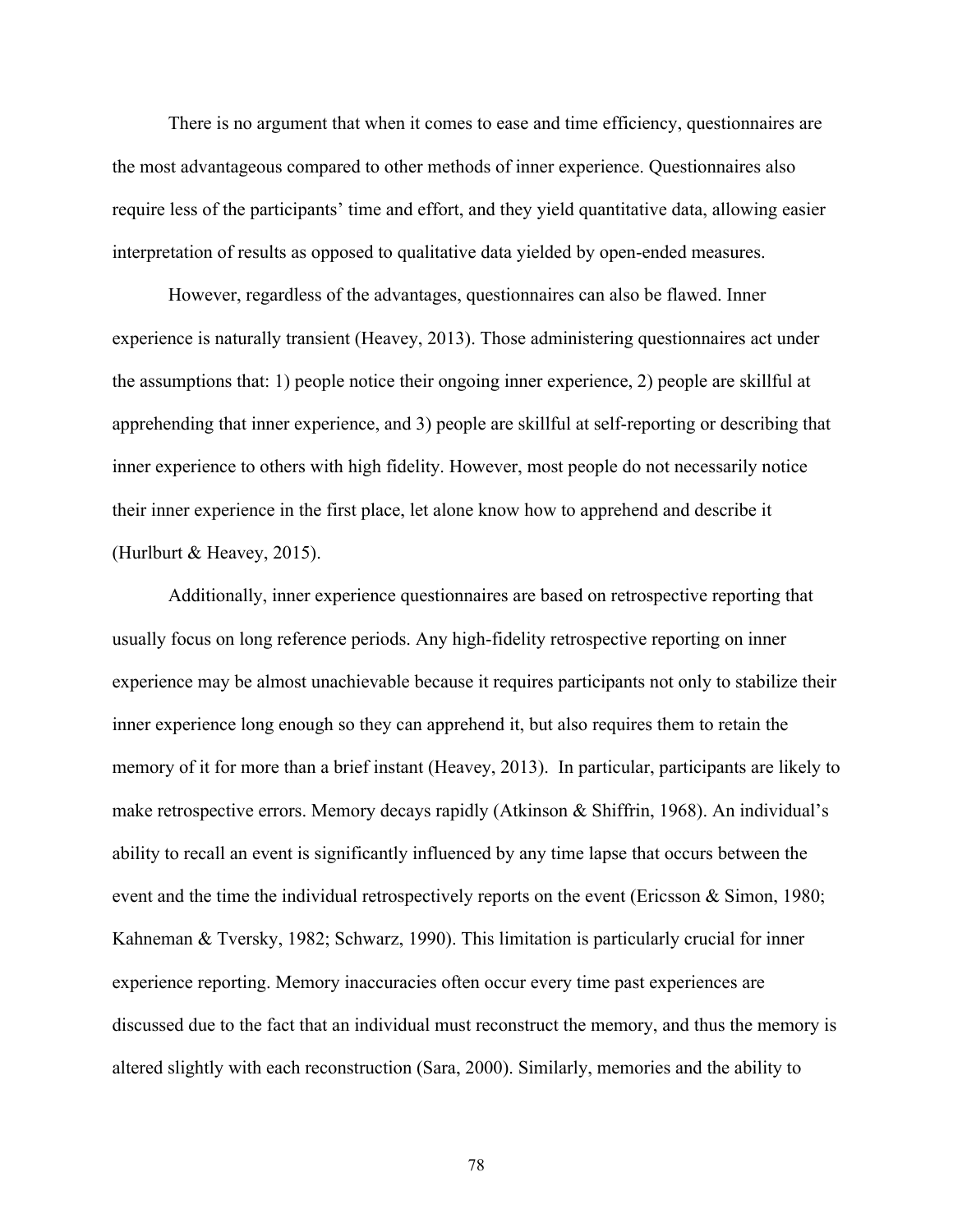retrieve them can be largely influenced by life events (Robinson, 1976), as well as weaknesses such as suggestibility, which is also a limitation discussed regarding ESM's use of its questionnaire. Like the disadvantages addressed for ESM, inner experience questionnaires generally cue participants to focus on specific features of inner experience and lack clearly defined language to refer to and describe inner experience. These limitations of inner experience questionnaires indicate this method may not be able to apprehend inner experience in high fidelity.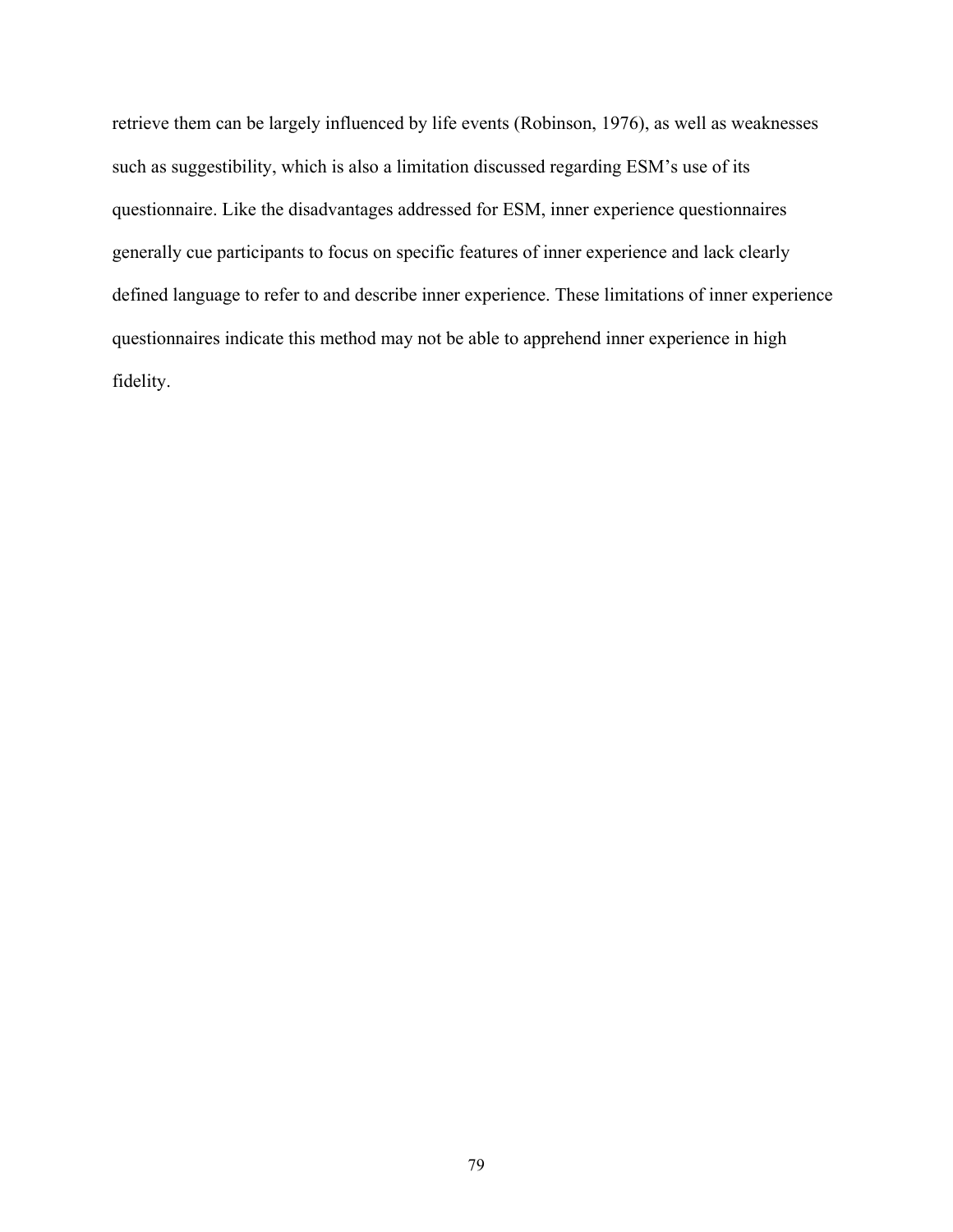# Appendix D: Nevada Inner Experience Questionnaire

## *About Your Own Experience*

| mark:                                                                                                                                                        | Please place marks on lines below to indicate the <i>characteristics</i> of your own inner experience. Here's a sample                                                                                      |  |        |  |
|--------------------------------------------------------------------------------------------------------------------------------------------------------------|-------------------------------------------------------------------------------------------------------------------------------------------------------------------------------------------------------------|--|--------|--|
| Sample:                                                                                                                                                      | Never                                                                                                                                                                                                       |  | Always |  |
|                                                                                                                                                              | 1. How frequently do you talk to yourself in your inner voice?                                                                                                                                              |  |        |  |
|                                                                                                                                                              | <b>Never</b>                                                                                                                                                                                                |  | Always |  |
|                                                                                                                                                              | 2. How frequently do you mentally see or visualize something?                                                                                                                                               |  |        |  |
|                                                                                                                                                              | <b>Never</b>                                                                                                                                                                                                |  | Always |  |
| 3. How frequently do you feel any emotion such as sadness or happiness or fear?                                                                              |                                                                                                                                                                                                             |  |        |  |
|                                                                                                                                                              | <b>Never</b>                                                                                                                                                                                                |  | Always |  |
|                                                                                                                                                              | 4. How frequently do you pay attention to the colors, smells, or sounds or your environment?                                                                                                                |  |        |  |
|                                                                                                                                                              | <b>Never</b>                                                                                                                                                                                                |  | Always |  |
|                                                                                                                                                              | 5. How frequently do you experience thoughts without words, images, or feelings?                                                                                                                            |  |        |  |
|                                                                                                                                                              | <b>Never</b>                                                                                                                                                                                                |  | Always |  |
|                                                                                                                                                              | 6. Generally speaking, what portion of your inner experience is in inner speech (thinking in words)?<br>⊢                                                                                                   |  |        |  |
|                                                                                                                                                              | None                                                                                                                                                                                                        |  | All    |  |
| 7. Generally speaking, what portion of your inner experience is in images (seeing things in your imagination)?                                               |                                                                                                                                                                                                             |  |        |  |
|                                                                                                                                                              | <b>None</b>                                                                                                                                                                                                 |  | AII    |  |
|                                                                                                                                                              | 8. Generally speaking, what portion of your inner experience consists of feelings (the experience of emotions like<br>happiness, sadness, excitement, dread, etc.)?                                         |  |        |  |
|                                                                                                                                                              | <b>None</b>                                                                                                                                                                                                 |  | All    |  |
|                                                                                                                                                              | 9. Generally speaking, what portion of your inner experience consists of focusing on internal or external sensory<br>experiences, like a tickle or pain, or the color or shape of something you are seeing? |  |        |  |
|                                                                                                                                                              | $\overline{\phantom{a}}$ . The contract of $\overline{\phantom{a}}$<br>None                                                                                                                                 |  | All    |  |
| 10. Generally speaking, what portion of your inner experience consists of thinking about something specific but<br>without using any words or mental images? |                                                                                                                                                                                                             |  |        |  |
|                                                                                                                                                              | None                                                                                                                                                                                                        |  | All    |  |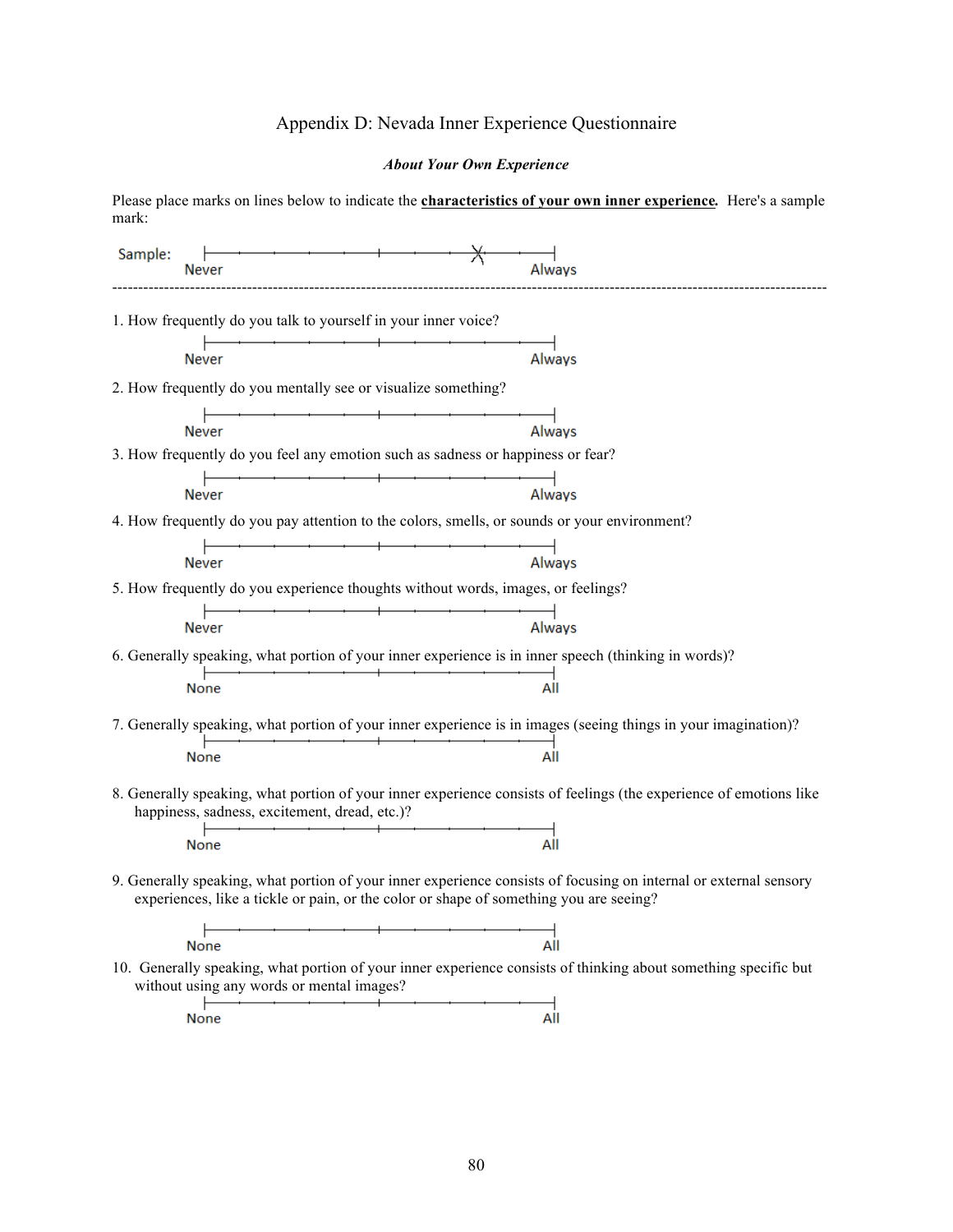#### Appendix E: Natural Day DES Samples

Descriptions from sampled moments are labeled with the participant's name, the sampling day, and the order in which the samples occurred. For instance, a sampled moment labeled **Lance 2.1** indicates that Lance is the participant, the sample occurred on the second sampling day, and it is the first sampled moment. All natural environment samples were collected on days 2-4 (day 1 excluded for training purposes).

#### **Lance**

- Lance 2.1: [Lance had been on his computer going through the process of changing the address on his driver's license. He was at home with people speaking in the next room and music playing.] Lance is not experiencing anything at the moment of the beep. He is "spaced out."
- Lance 2.2: [Lance was driving, and had gotten a ticket a week or so ago and was now being extra careful to avoid doing anything which might get him another ticket. As part of this attending to his driving,] Lance is especially attending to the physical distance between himself and a car in front of him, which seems about right or somehow comfortable. This is primarily visual, though it is difficult to fully understand how this is in his experience. [During the description, Lance described various other things that may have been in experience at some point – awareness of his speed on the speedometer, awareness of his position in the lanes, etc. When asked to further refine the moment of the beep, Lance said his experience was about attending to the distance between himself and the car in front of him.]
- Lance 2.3: [Lance was visually scanning a restaurant for his waitress.] At the moment of the beep, his eyes are aimed at a group of people in another part of the restaurant, but the waitress isn't there. There is nothing in particular that he is attending to about what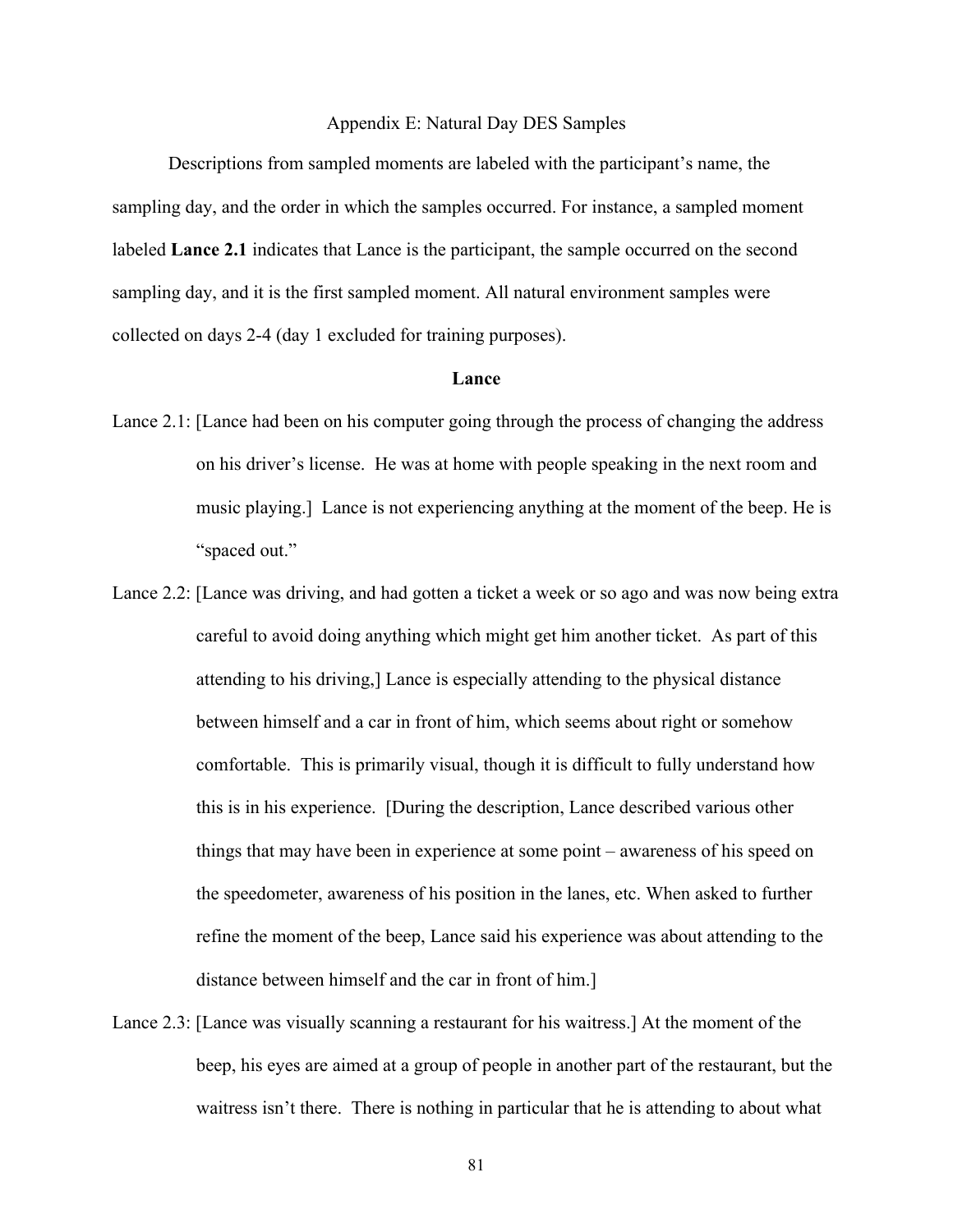he is seeing other than that the waitress isn't there. [During his description, Lance described various things that occurred before (waiting for the waitress to appear) and after the beep (seeing other people, looking at various parts of the restaurant, etc.). When asked to refine the moment of the beep, he said his experience was of scanning for the waitress.]

- Lance 2.4: Lance is tasting pizza [that he happened to be chewing] and feeling physical warmth from the pizza all around his mouth. The taste is cheesy, saucy, and of pepperoni. [The rest of the world around him was not present – he was merely attending to the pizza taste and temperature].
- Lance 2.5: Lance is seeing and hearing his girlfriend ask her little brother if he wanted their leftover pizza. [Lance had just posed the same question to his girlfriend's uncle as part of a coordinated effort to give away the pizza, but this moment was of passively observing his girlfriend's interaction with her brother. Of note, Lance used several unusual locutions during his description: that this sample was more like his "girlfriend's experience"; that "I notice myself asking"; that "the beep wasn't for me". It was unclear what Lance was conveying about his experience by these locutions.]
- Lance 2.6: [Lance was working on an essay.] At the moment of the beep, Lance is trying to figure out how to write/organize the essay to make the essay five paragraphs long. It is not clear how this is present to him, but he is confident that the content of what he might write [or of the article the essay was going to be about] is not present. [RTH agrees with that, but emphasizes that it was somewhat surprising that the content was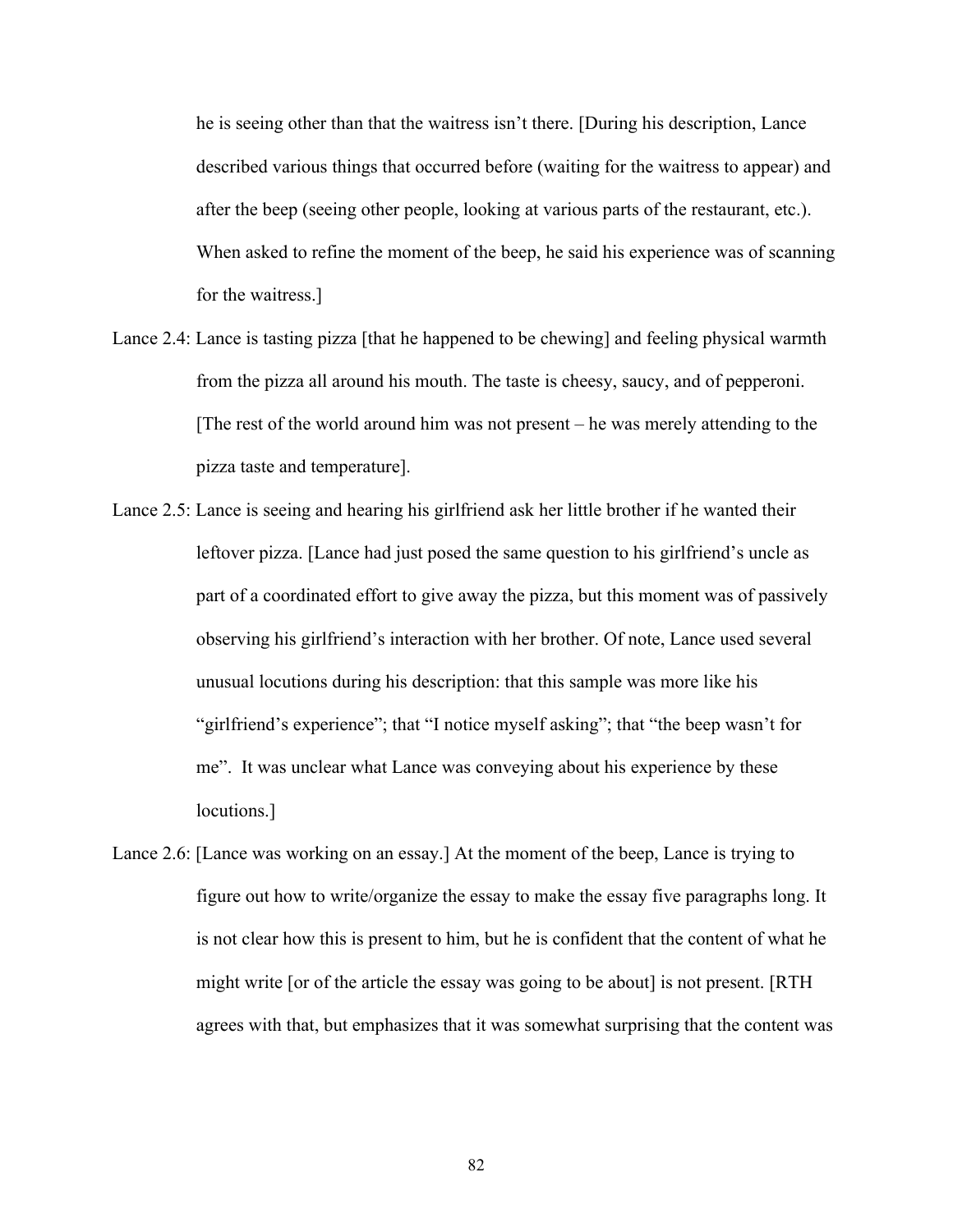not present—that something about the structure of the essay was present without the about-what of the essay. RTH doesn't know what, if anything, to make of this.]

- Lance 3.1: [Lance was reviewing his notes on his laptop in class before an exam started.] At the moment of the beep, Lance is reading/scanning his notes for main points. At this particular moment, he is not focused on any particular points; he is simply scanning his eyes over the material. Although this occupied all of Lance's experience, there is little if anything actually present in experience.
- Lance 3.2: [Lance was taking a test that asked about an experiment he had seen earlier in a video shown in the class.] At the moment of the beep, Lance is innerly seeing the video displayed on the screen in his classroom. On the screen he sees an experimenter and a subject. He also innerly hears the narrator saying something about the experiment, [and while the narrator was saying specific words in his experience, at the moment of the beep, Lance could not remember those words at the time of the interview]. In the foreground he also innerly sees himself from behind, shoulders to head, watching the video, although the video itself is the main focus of his inner seeing.
- Lance 3.3: [Lance had gotten into his car and was putting on his seatbelt.] At the moment of the beep, Lance is perhaps dimly seeing other cars and the parking lot outside his window. This seeing is either only faintly present in experience, or he might have had nothing in experience at all. [RTH thought Lance convincingly said he was faintly seeing the cars.]
- Lance 3.4: [Lance had been looking in the fridge, trying to decide if Gatorade or milk would go better with his chicken.] At the moment of the beep, Lance is innerly tasting Gatorade on his tongue. [It is possible that he was imagining drinking Gatorade rather than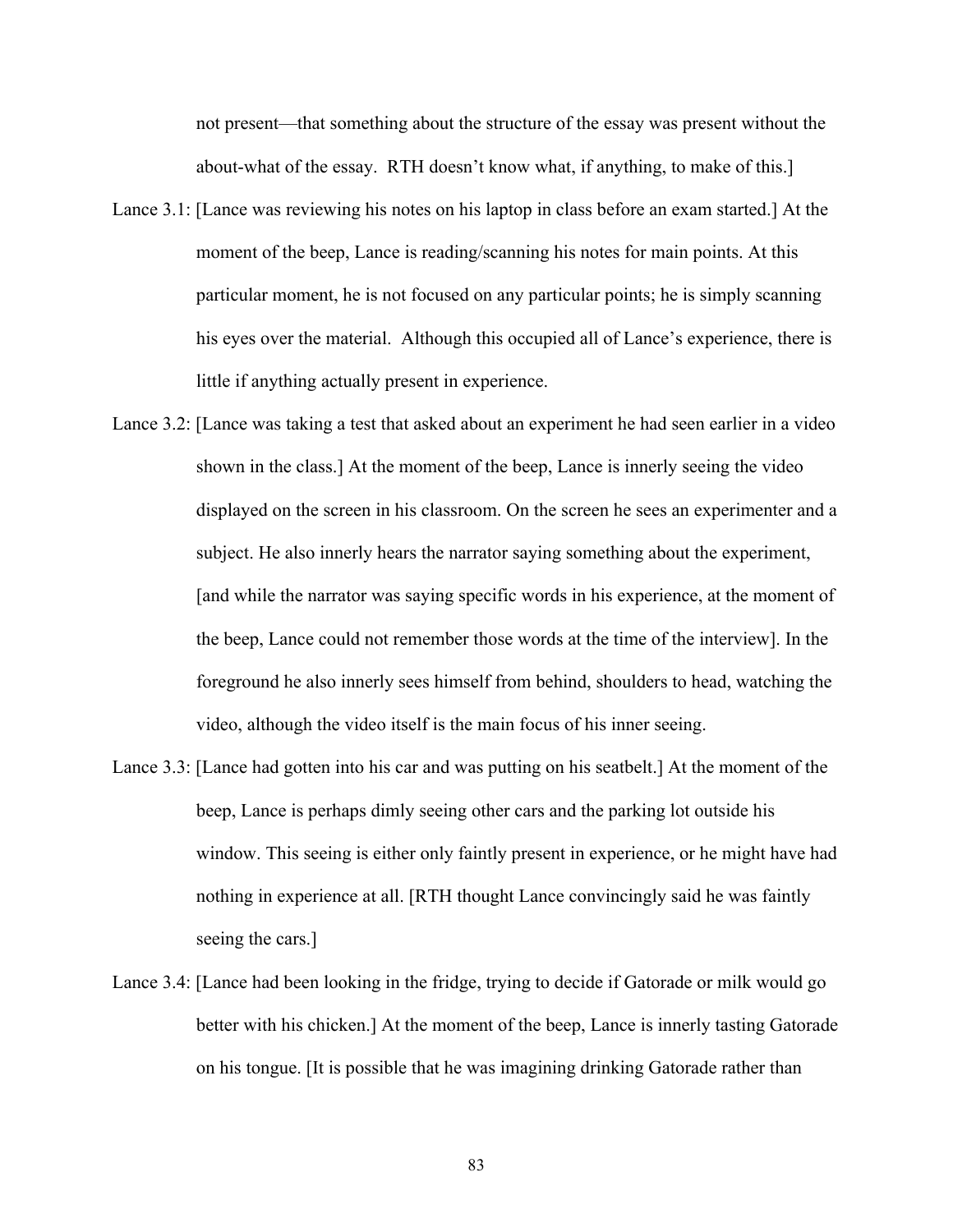innerly tasting Gatorade. Lance had a difficult time pinning down his experience, and his description wandered around, beginning with thinking, then becoming tasting, then becoming cold/wet, then becoming tasting again. The most likely experience seemed to be tasting, but we were not confident about this.]

- Lance 3.5: [Lance was in a hurry to leave for work and he was putting his shoes on.] At the moment of the beep, Lance is wondering if he is going to be late. The wondering is clearly present to him, but did not involve words or images. He is also worrying, which he feels moving through his arms and upper body though he could not describe the sensation [and was less than convincing about the arms-and-upper-body portion of the experience. There was something about a wave through the body, and it made more sense to say that it was arms and upper body than elsewhere, but Lance did not compellingly say that he felt it in his arms and upper body.] The wondering is more central in his experience than the worry.
- Lance 3.6: [Lance was playing a game on his cell phone called Candy Crush.] At the moment of the beep, Lance is innerly seeing different move possibilities, one after another, overlaid on his actual seeing of his phone [what he was actually looking at was not in experience]. This entailed innerly seeing the moving pieces of candy, which then link together and disappear, and the candies above it fall into place. [This inner seeing was his process of trying to figure out what move to play next. The figuring out process seemed similar to the milk/Gatorade figuring out of 3.4, with an important difference being that in 3.4, he was actively creating the alternative imaginations but in 3.6 he experienced himself as merely watching the different possibilities appear on the screen.]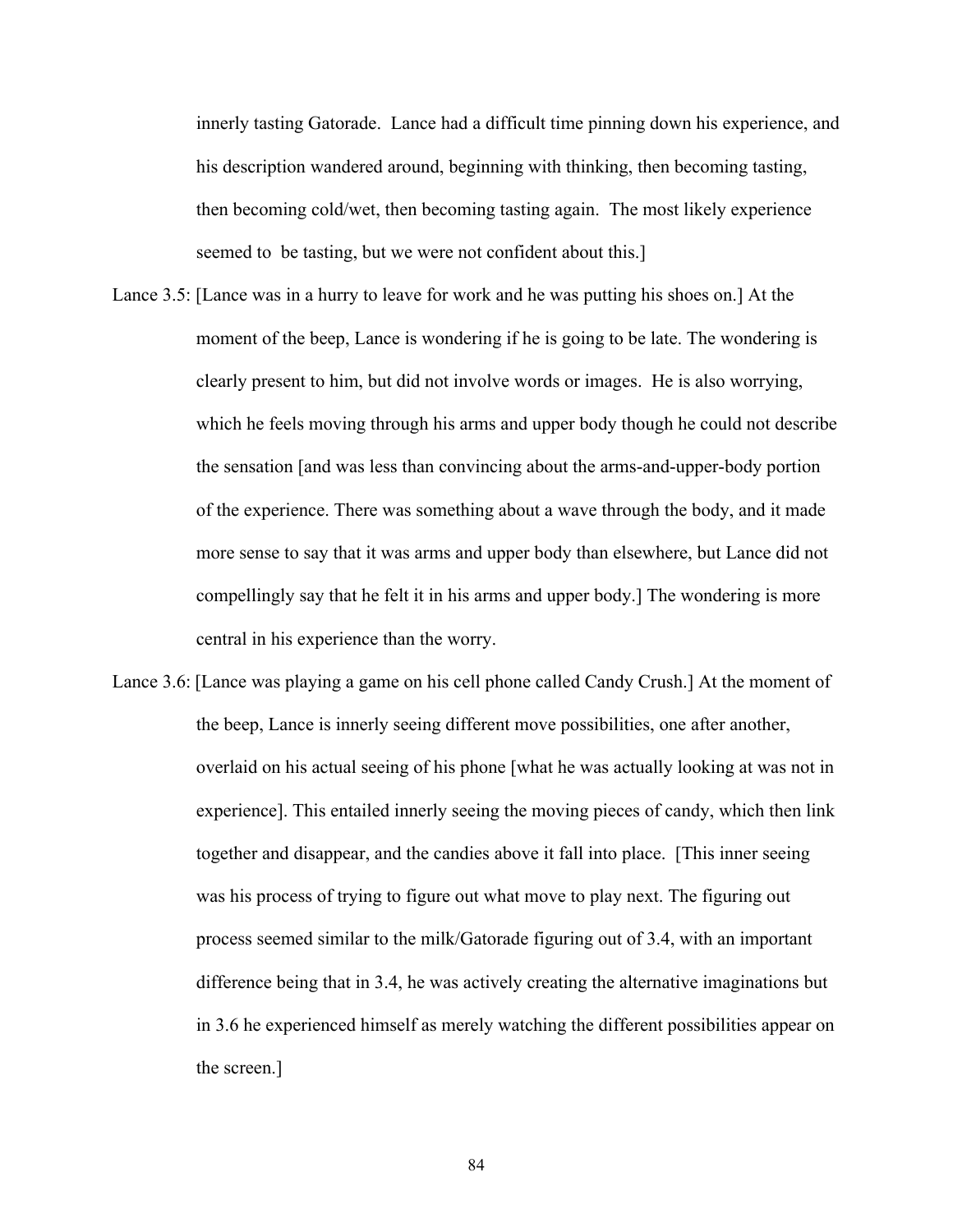- Lance 4.1: [Lance was changing his oil on his vehicle]. At the moment of the beep, Lance is wondering if the jack and the car are lined up properly for the car to balance on it, and this wondering does not involve any words, images, etc. (about 65% of his experience). He is also seeing the top of the jack and it's alignment under the car (about 35% of his experience).
- Lance 4.2: [Lance was watching his father pour oil into the car.] At the moment of the beep, Lance is seeing the clearness/cleanness of the new oil as it is poured into the vehicle.
- Lance 4.3: Lance is innerly seeing the light-brown football in his hand, the grass, and another player on his right as he runs while playing football. [He was seeing what he had seen a week earlier when he played football. He knew the people he played with, but in his inner seeing he couldn't identify the person]. This seeing is from his first-person point of view and in motion. Lance is particularly drawn to the light-brownness of the football.
- Lance 4.4: Lance is looking at his sister's boyfriend's truck (about 60% of his experience), particularly at the right corner of the hood that is pushed in due to a car accident. He is also thinking that the boyfriend doesn't have a car to drive because of the accident. This thinking occurs without words, images, etc. (40%).
- Lance 4.5: [Lance was talking to his sister's boyfriend.] At the moment of the beep, Lance is hearing his sister's boyfriend say that he is happy he has cleats because he was slipping last time they played football and that he won't slip now because of his new cleats. Nothing in particular stood out to Lance, as he is simply listening to the boyfriend's voice [although he said in the interview that the boyfriend said it in a happy tone, noticing that was not present to Lance at the moment of the beep. CH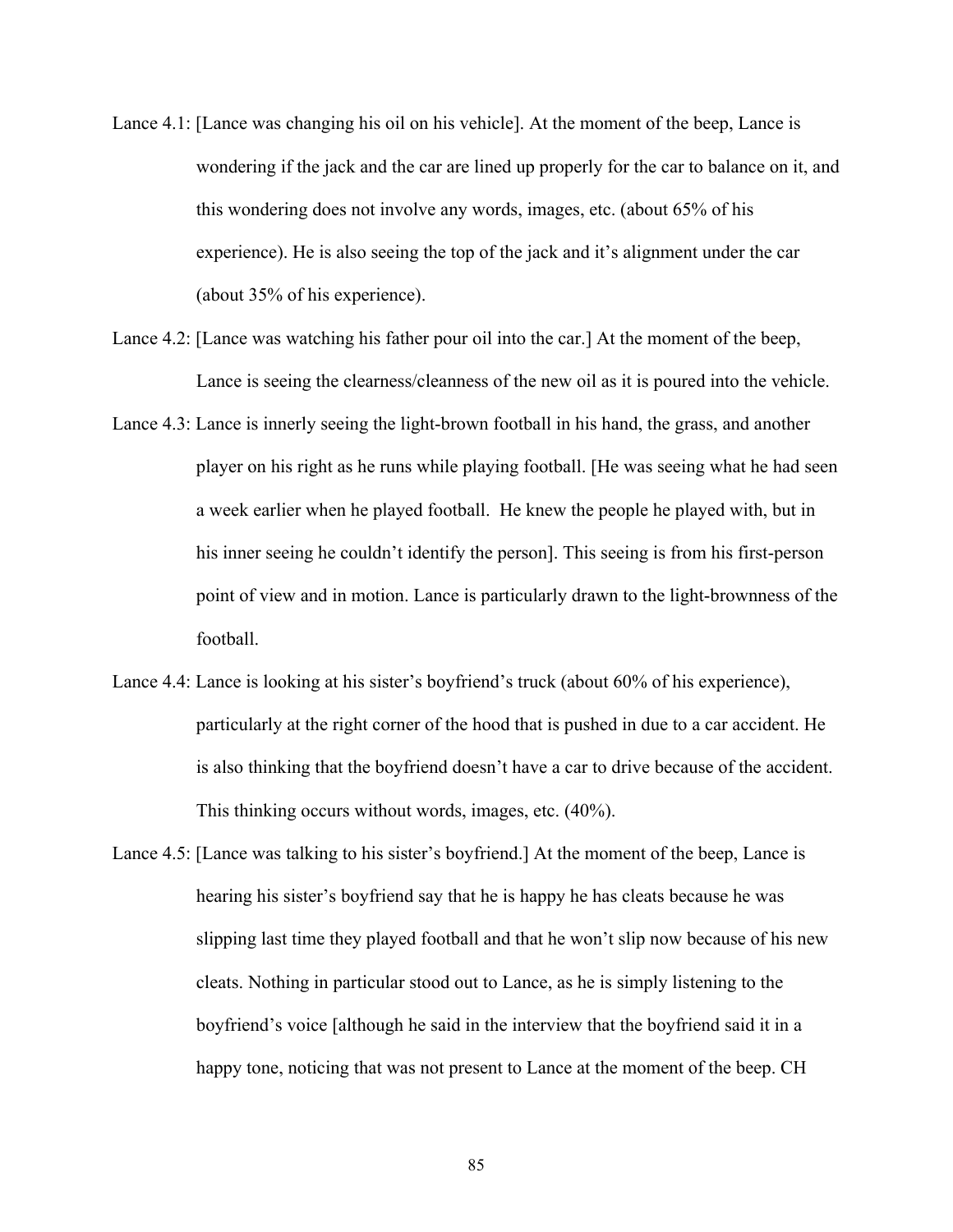thought Lance was noticing the happiness in his boyfriend's sister's voice as he was speaking.]

Lance 4.6: Lance is visually scanning the park to see if he could recognize any of his friends among the people that were there. [At this particular moment, Lance had just started scanning and had not yet ruled anybody in or out]. Nothing in particular is standing out to Lance among what he is seeing. [In a previous day's sample (2.3), Lance visually scanned a restaurant for his waitress. He said this beep was the same kind of experience, although in the restaurant he was further along in the process and he had ruled some people out.]

#### **Jenni**

Note: Jenni collected four beeps total on day 2. Two beeps  $(2.3 \& 2.4)$  on the day of the interview, and two beeps (2.1 & 2.2 three days prior to the interview.

- Jenni 2.1: (Collected 3 days before the interview) [Jenni was writing flashcards to study for a test.] At the moment of the beep, Jenni is writing flashcards and thinking about the meaning of what she is writing. She might have been thinking about the function of exo-skeletons and focused on the words that she is writing. [She was unable to remember exactly what words she was writing or give details about how the thinking was present. It seemed that she was not sufficiently aimed at / able to recall the experience at moment of the beep.]
- Jenni 2.2: (Collected 3 days before the interview) [Jenni was walking to wash her hands.] At the moment of the beep, Jenni might have been feeling mentally stressed and drained. This is experienced as a slow, sluggishness primarily in the trunk of her body. [It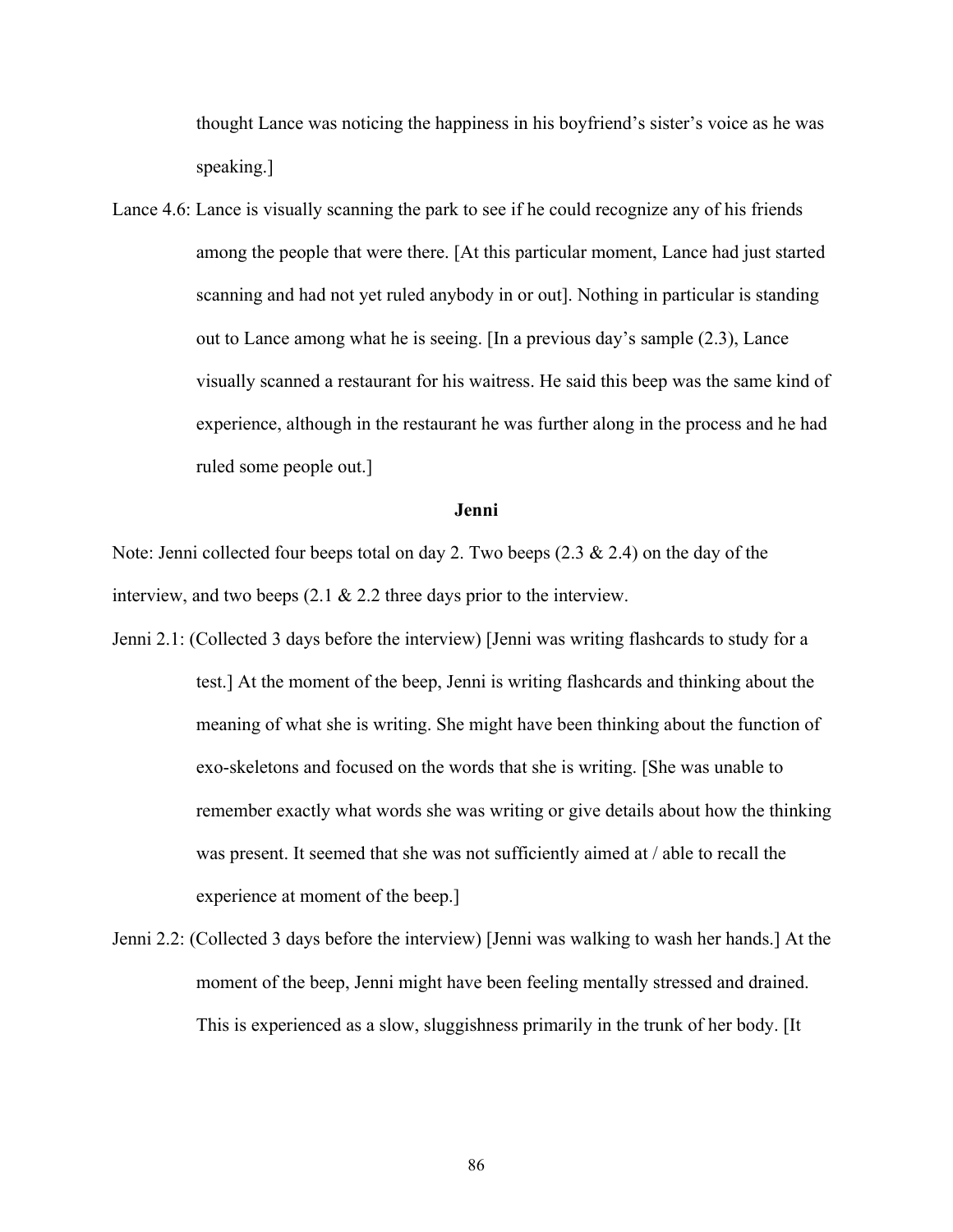seemed that she was not sufficiently aimed at/able to recall the experience at moment of the beep.]

- Jenni 2.3: [Jenni was sitting at her desk and looking at study material on her computer screen, but that was not in her experience.] At the moment of the beep, Jenni is feeling mentally drained and guilty; these are two highly related but distinct experiences [but it is possible that the interview talked her into that distinction.] Jenni was unable to give any further details about how the mentally drained experience was present to her, except that it did not include bodily sensations. Feeling guilty was a prolonged feeling that had been ongoing for some time and was still present in experience at the moment of the beep; she was feeling guilty about not studying enough. [Her father and brother were in town visiting; for the first part of the interview it was not clear whether she felt guilty about the studying interfering with their visit or the visit interfering with her studying. Later in the interview she was confident that it was the latter.] [The lack of clarity of description was striking.]
- Jenni 2.4: [Jenni was getting ready for her brother and dad to arrive.] At the moment of the beep, Jenni is feeling happy. Her happiness involves a mental and bodily excited/awake/energetic state but we were not convinced that the excited/awake/energetic state was actually experienced, either bodily or mentally]. She feels this in her entire body as well as mentally. [There were some details about being jumpy, faster, and more awake than usual, but it is unclear if any of these details were present in experience.]
- Jenni 3.1: [Jenni was reading an article on the benefits of drinking lemon water.] At the moment of the beep, Jenni is understanding the general idea of warm lemon water being good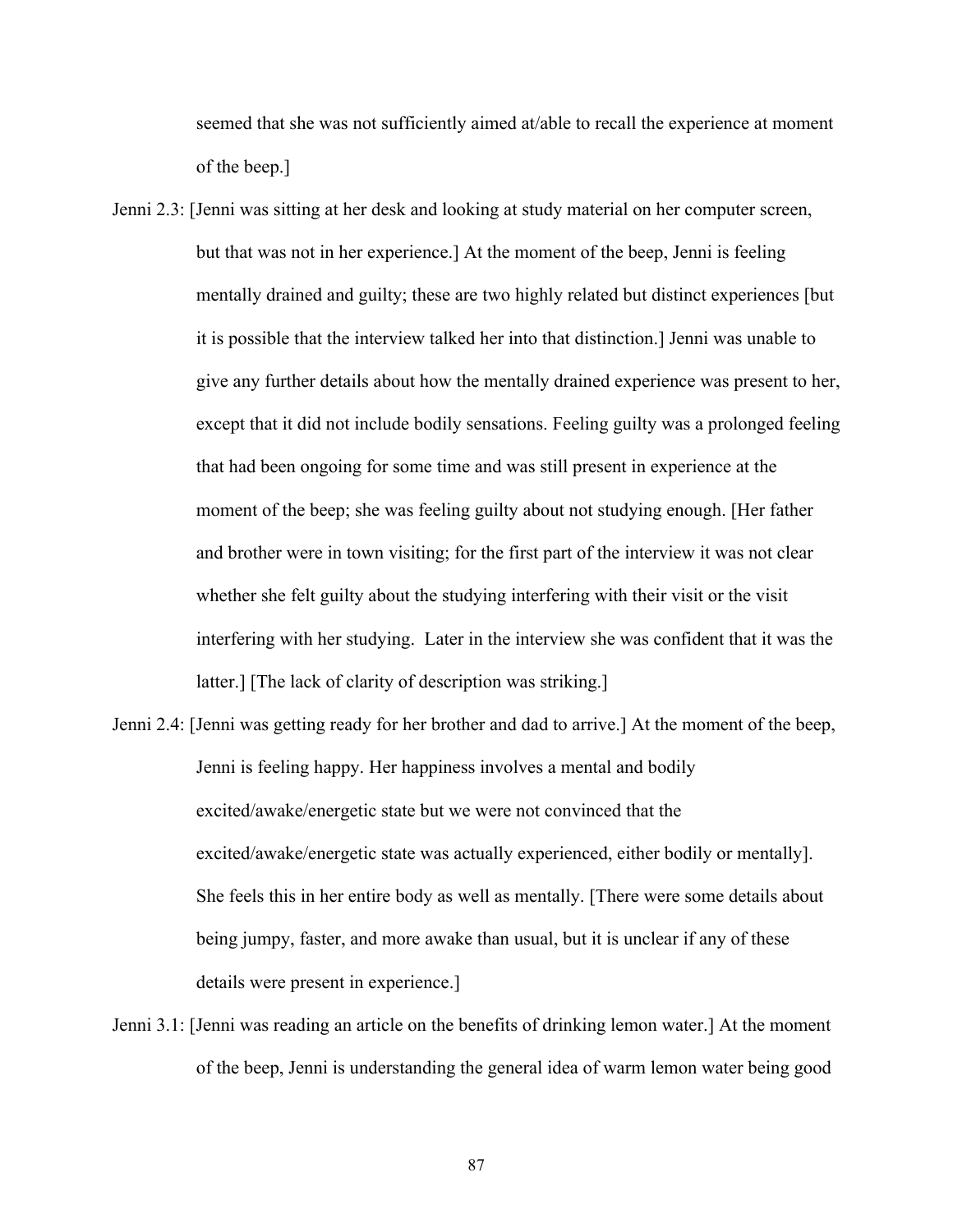for you as she is reading. There is no specific benefit in experience and no experience of the reading. [It seemed that she must have been reading about some specific advantage of warm lemon water, but she did not or could not say what that was. The interview may not (or could not) separate out the general from the specific, even though we tried. It is possible that this experience was more vague and passive than a usual unsymbolized thought, more in the realm of reading with comprehension, though the lack of specificity was concerning in terms of the believability of her report.]

- Jenni 3.2: [Jenni was lying in bed and absorbed in the things around her.] At the moment of the beep, Jenni is feeling the softness of the blanket on her skin. [The interview proceeded as if this softness was on her body, but it is possible that the softness was felt by her hand and the interview did not nail down this issue]. This is not localized to a specific part of her body but is a tactile sensation. She is also seeing the brightness of the light. She is slightly more into the softness (60%) than the brightness (40%). There also seems to be a sense of understanding what is in the room around her in addition to these sensory components, but Jenni is unable to give us any details about what this understanding is like. [Like 3.1, Jenni began by saying she was absorbed with everything that was around her. Only after considerable probing did it seem that she was particularly feeling the softness of the blanket. She brightened considerably when the interview focused on the blanket, and it seemed that that had been her focus at the moment of the beep.]
- Jenni 3.3: [Jenni was planning out what days she would take shifts at work over the coming week.] At the moment of the beep, Jenni is innerly seeing the next week of her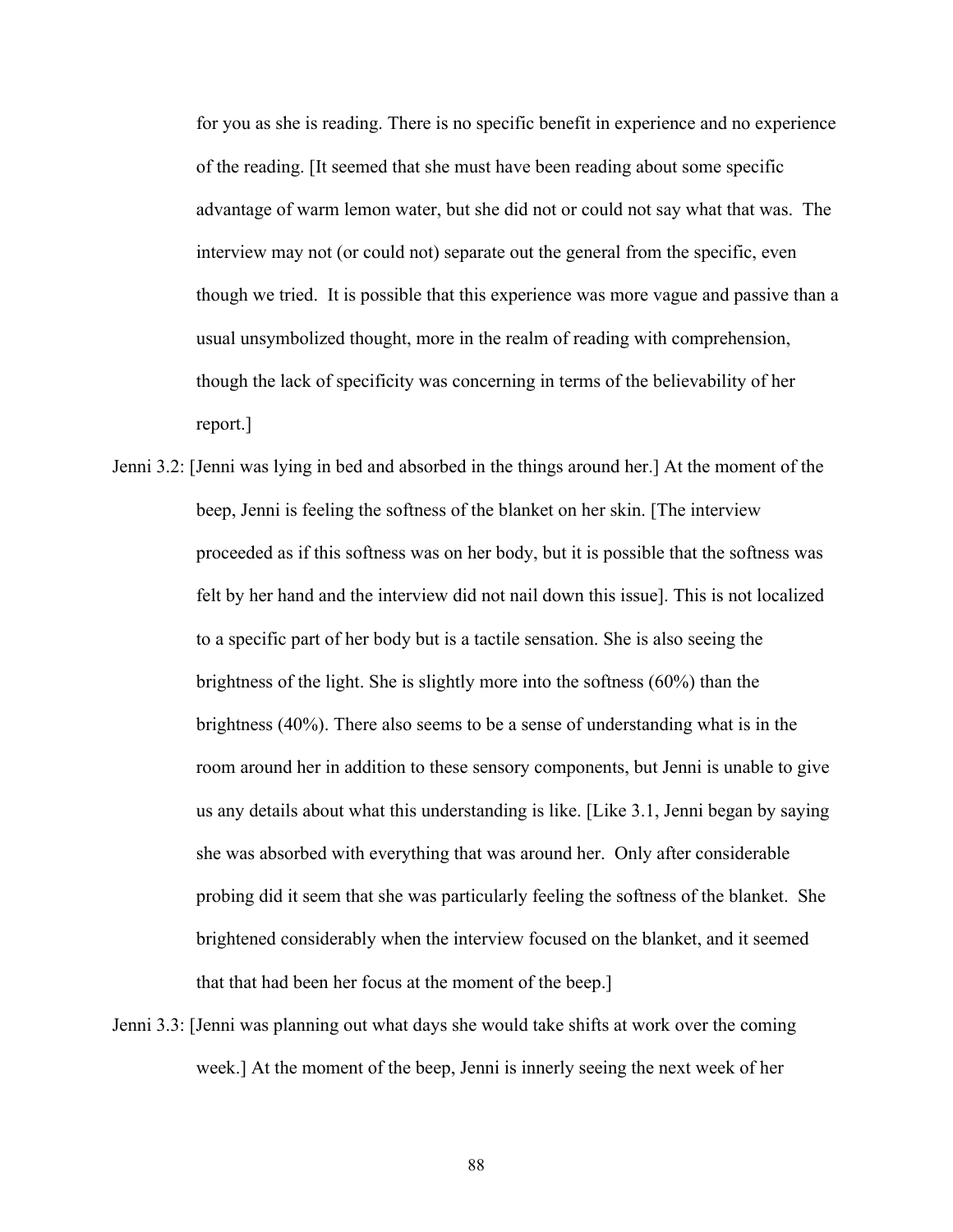calendar and is particularly noticing that Tuesday is blank. She sees black and white squares in a row, with the days of the week written in the top of the squares (Monday-Friday). The Monday, Wednesday, Thursday, and Friday squares all have writing in them detailing her schedule; Jenni is not aware of the specifics of what is written in these squares, but is mostly noticing the emptiness of Tuesday, meaning that she is free that day. The writing is neater than her handwriting and might have looked typed. The overall sense of planning her week might also have been present.

- Jenni 3.4: [Jenni was watching the TV show Merlin on her computer.] At the moment of the beep, Jenni is being carried along by the story line and the action of the TV show she is watching. [It was unclear to what extent she is absorbed in the show as opposed to watching what was happening with little in experience.]
- Jenni 3.5: [Jenni was Skyping with her boyfriend and smiling a lot.] At the moment of the beep, Jenni is feeling secure/happy in her relationship with her boyfriend. This is a single, mental feeling and does not include any bodily sensations. [Her eyes are aimed at her boyfriend on the Skype screen, but she is not focused on him; instead] she is focused on the secure/happy feeling.
- Jenni 3.6: At the moment of the beep, Jenni wants to go to sleep. This desire seems to be present as feeling tired in her upper body and feeling her eyes closing. [Jenni was unable to provide any further details of the desire or bodily sensations.]
- Jenni 4.1: [Jenni was watching faces be presented on her computer screen for a psychology experiment simulation, where she was required to judge whether the expression was warm or cold.] At the moment of the beep, Jenni is trying to figure out whether the face is warm or cold. [She was attending to the face, but seeing it was not in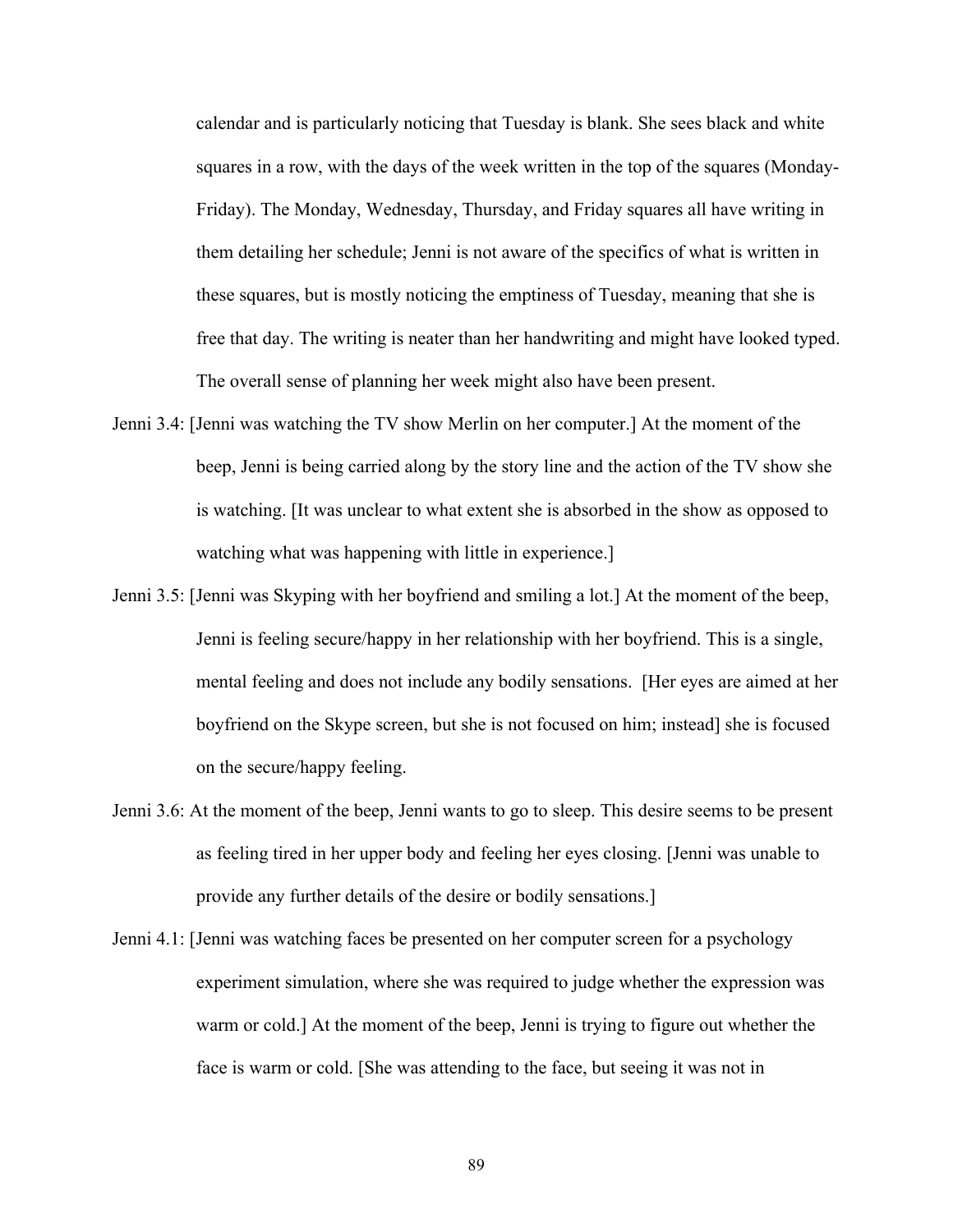experience at the moment.] She has not yet decided whether the face is warm or cold, and the trying to decide is somehow present to her.

- Jenni 4.2: [Jenni was talking with her mom on the phone.] At the moment of the beep, Jenni is trying to think about what to say next. She is trying to think of an idea, but has not yet formed one. There is some kind of sense of gathering thoughts, the expression gathering itself together like a cloud forming, but there is no specific content present. There are no pictures, words, or bodily sensations present. [To underscore: even though this was the trying to think of what to say, there were no words present at the moment of the beep.]
- Jenni 4.3: [Jenni found this sample interesting.] [Jenni was putting papers into a folder.] At the moment of the beep, Jenni is feeling the motion of the papers going into the folder. She is experiencing this sensation where her fingers are holding the papers, but, to reiterate, the sensation is of the motion of the papers going into the folder rather than the feel of touching the papers. This sensory experience is about 80% of her experience. Also at the moment, Jenni is thinking about which papers would be easiest to revise. This is not a clearly articulated thought, but a general sense of which papers would be easiest to revise, and is about 20% of her experience.
- Jenni 4.4: [Jenni was watching the TV show Merlin.] At the moment of the beep, Jenni is caught up in the story/plot of the TV show. [Nothing else was in her experience.]
- Jenni 4.5: [Jenni was talking with her boyfriend about the homework she needed to do.] At the moment of the beep, Jenni is thinking about what homework she needs to do. This is partially, but not completely, experienced as innerly seeing her whiteboard with the word "Homework" written in pink; underneath the word "Homework" are three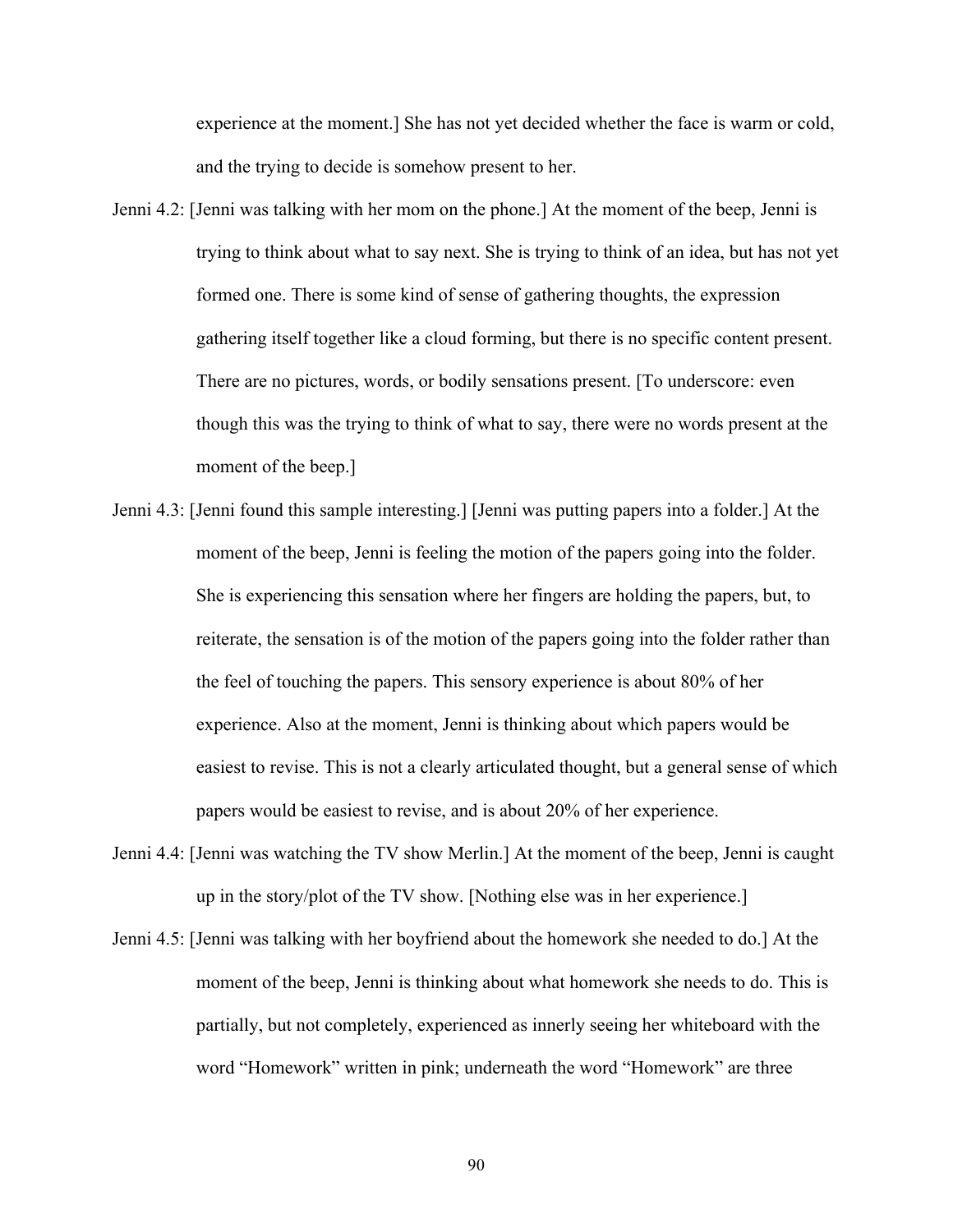assignments written in pink. The words of the assignments are not clear (not able to be read) and there is a blank space between them [as they were on her actual whiteboard because other things had been written between them had been erased because they were already completed]. The borders of the whiteboard are not seen. The thinking about what homework she needs to do and innerly seeing the whiteboard is a single experience, but there is something about the thinking aspect that is not fully captured by the inner seeing. [Jenni was unable to give any further details about what is not captured by the inner seeing.]

Jenni 4.6: [Jenni was scratching her leg.] At the moment of the beep, Jenni is feeling a tingling itch on her left calf, just below the back of her knee. The itch is about 90% of her experience. She also is battling with herself about how good scratching the itch would feel but that she should not scratch the itch [she explained that her mother told her that scratching itches would leave scars, but it is likely that that part was not directly present in experience at the moment of the beep]. This battle is a mental/cognitive experience and is about 10% of her experience.

#### **Pamela**

Pamela 2.1: In experience, Pamela is mentally choosing which pants to wear from among 5 pant options. The choosing experience is of having a mental "sense" of the pants, without words or visual features present, that involves eliminating some of the 5 pants which were dirty, narrowing down to two, and then choosing between those two which she wanted to wear. Simultaneously, or perhaps part of the same experience, Pamela has a spatial experience of sensing where each pair of pants might be located in her room.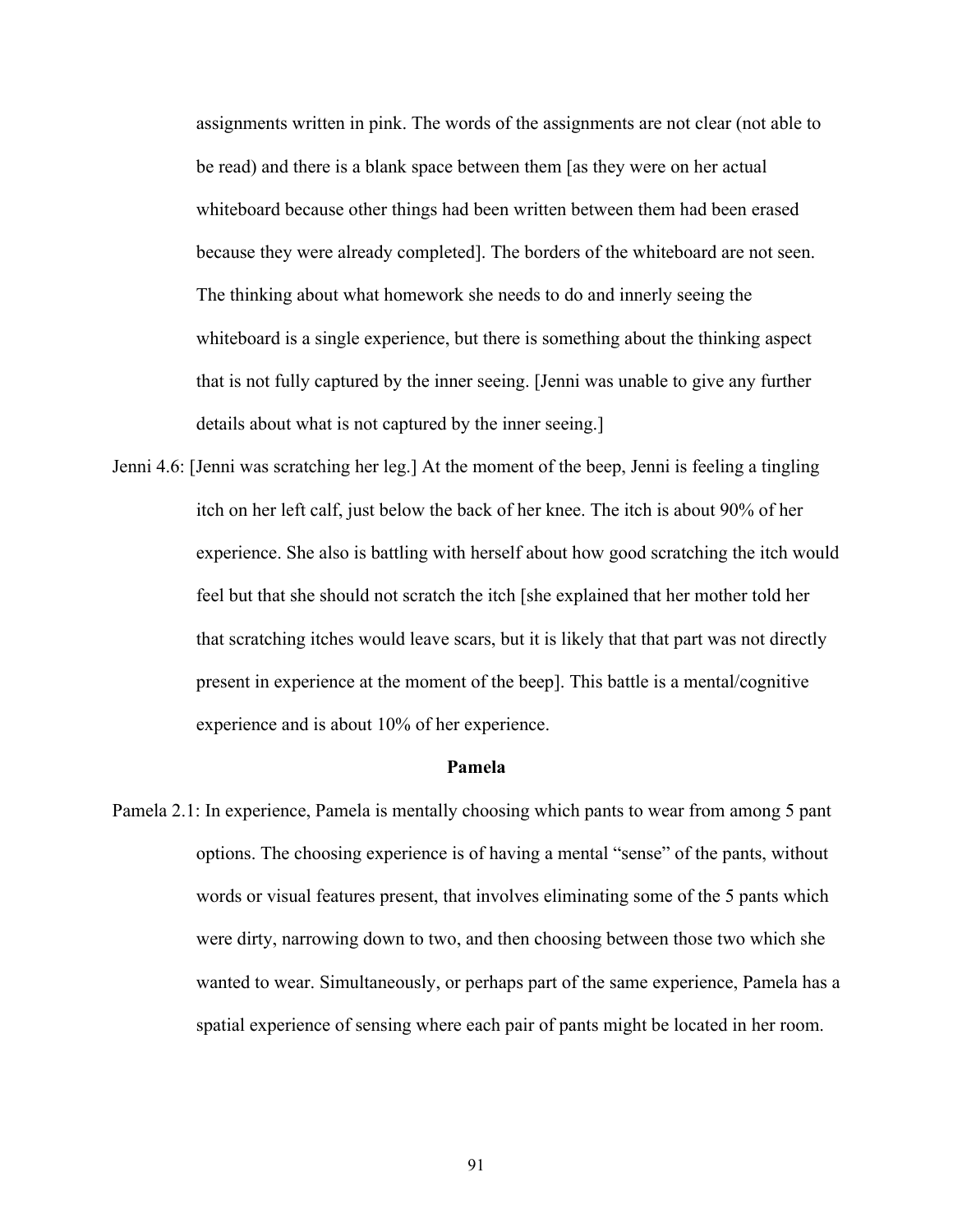Her spatial experience is oriented in relation to the doorway of her room. There are no visual features present.

- Pamela 2.2: In experience, Pamela is seeing the pinkness of a piece of paper [in reality, she could only see a triangle of the top right corner of the pink paper, but her experience was of seeing pink paper]. Also in experience, in order of diminishing presence, Pamela is seeing the white notebook paper that is blocking most of the pink paper, she is seeing the doorway ahead of her as she walks toward it, she is seeing her car keys inside her bag, and she is seeing the bathroom door open with a light on inside. Also in experience is some kind of sense that it is weird that the bathroom light is on, but the hall light is off, and that that is unusual. At the same time, Pamela is experiencing an unsymbolized notion that she needs to calculate her study-abroad costs. She experiences this notion as being located behind her head just outside the skull, in the shape of a layer about an inch or less thick wrapped around or just outside the back half of her brain. Also, part of the notion about study abroad costs includes the feeling of being overwhelmed. [This was a highly complexly multiple experience, with simultaneous strands of several simultaneous observations, analysis, and metaawareness. RTH understood this as being Pamela's apprehension—that is, that she really did at the moment of the beep have this complexity of experience. She contrasted the complexity of this experience with the simplicity of later experiences (e.g. sample 2.3) in a believable way.]
- Pamela 2.3: In experience, Pamela is innerly seeing a Starbucks iced vanilla latte with a green straw being handed to her through a drive-thru window. She is particularly drawn to the greenness of the straw, and then to the color of the latte and the size of the cup.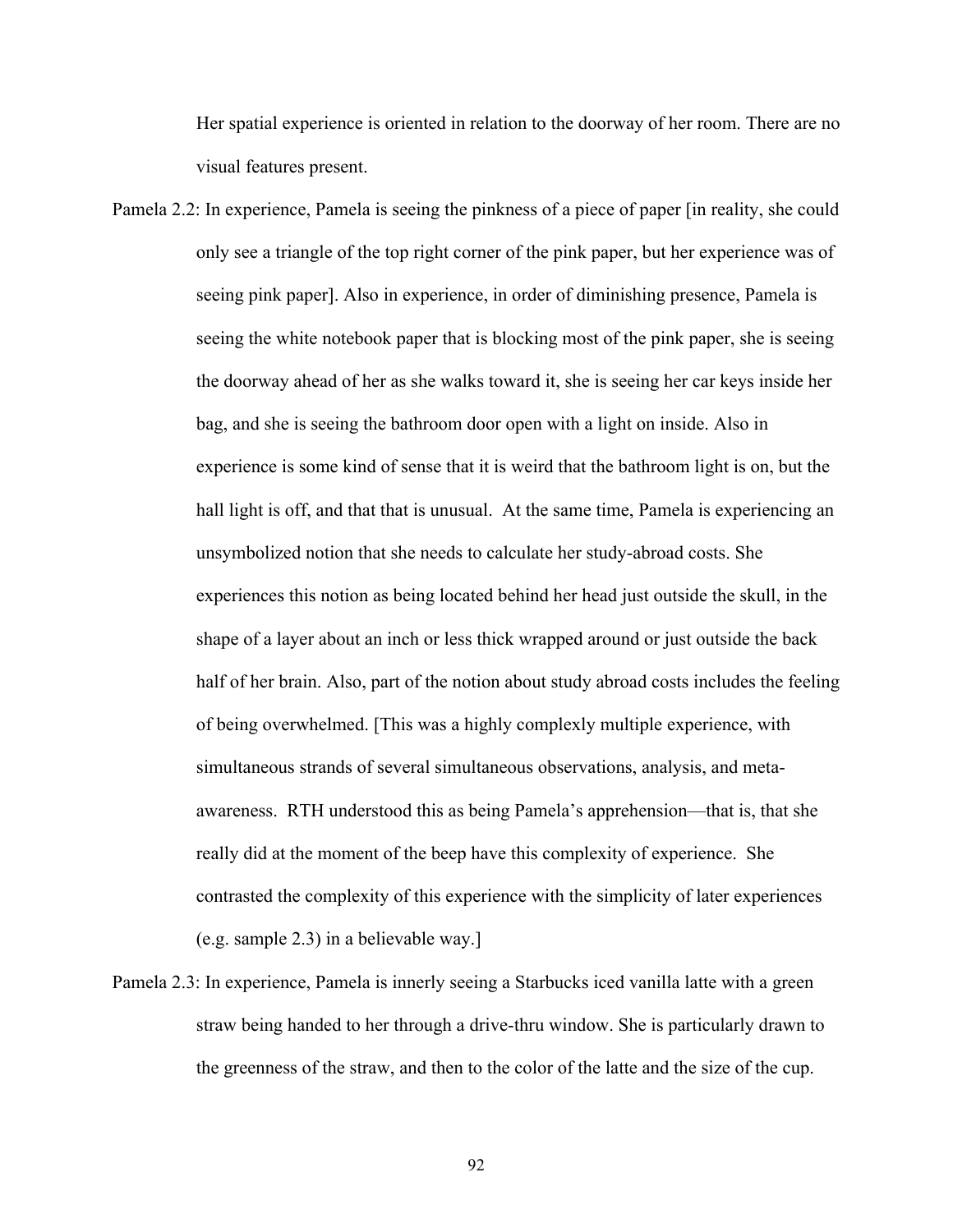The window and a possible person handing her the drink are very low in experience, if they are present at all. At the same time, Pamela is in the midst of opening her wallet, and her experience is of seeing the wallet, performing the action, and being aware that she is opening her wallet. Also, Pamela might have experienced innerly seeing how much money she believes to be in the wallet, although she is not certain if this occurred before or during the beep.

- Pamela 2.4: Pamela is hungry. The hunger is a mild, dull pain in her torso, primarily on the right side. She is also bored, which might have involved the presence of the feeling of annoyance and the absence of focus. The hunger is more prominent than the boredom, maybe about 70% to 25%. Pamela's is sealing envelopes [at work], which might have been a very minor feature of her experience or possibly not present at all.
- Pamela 2.5: Pamela is trying to recall some instructions her supervisor had given her. This experience involves a sense of him giving Pamela instructions, although this sense is not represented in words or pictures. Her experience is mainly of trying to recall, and this effort is experienced as localized to the left, front area of her brain. She is seeing the computer screen in front of her, which was much less salient, perhaps about 10%.
- Pamela 2.6: Pamela is innerly speaking the words "number1-0-4." While it is not visually present to her, Pamela knows that the words represented "#104" [which is something she was considering typing onto a computer screen at work]. She is innerly speaking, which was in her own voice, in monotone, and at normal volume. At the same time, her experience might have included seeing what was on the computer screen, which is on the right side of her visual field, and possibly the notion that "#104" relates to her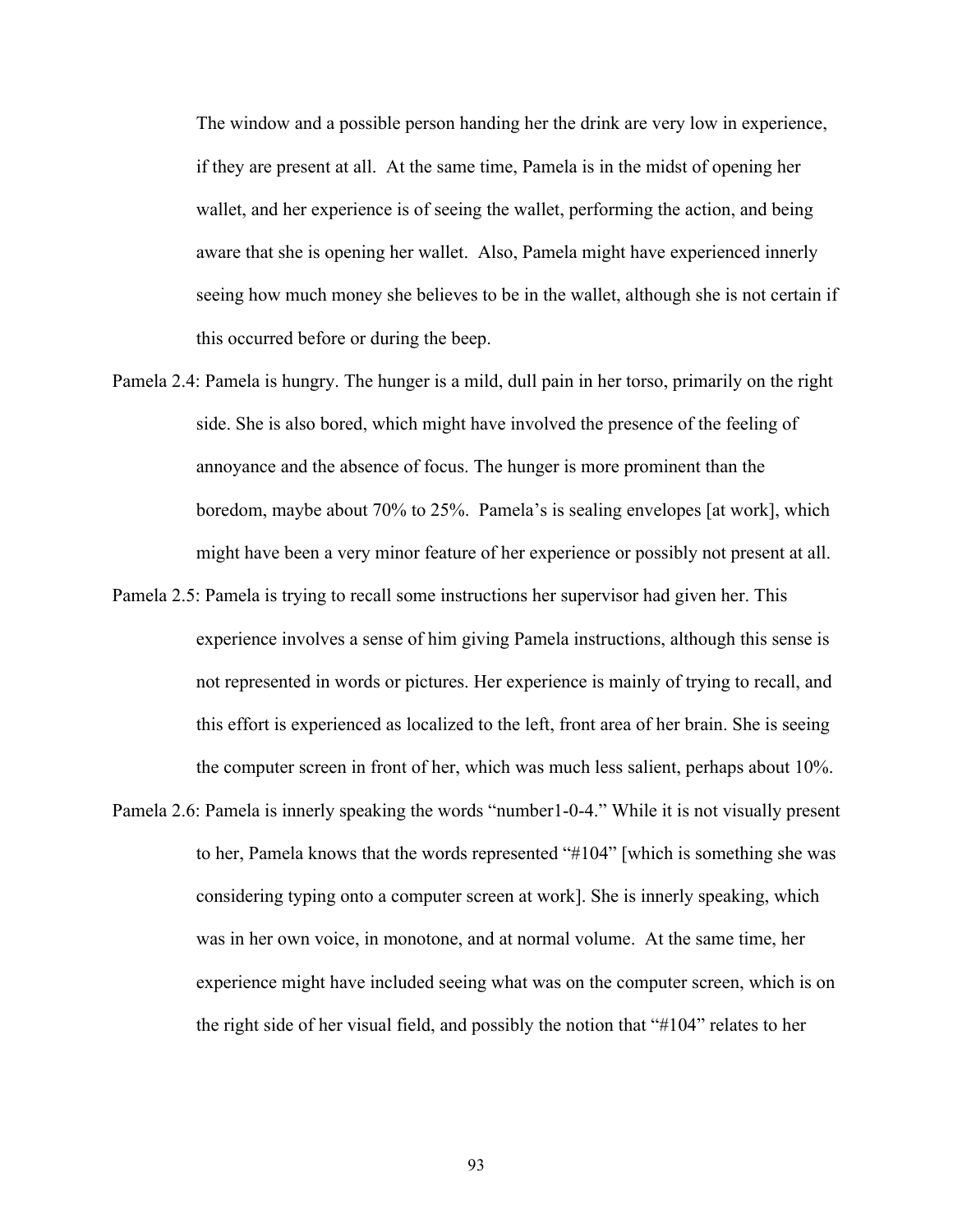task of determining how to fit a long message into a text box that allows limited characters.

- Pamela 3.1: Pamela is seeing "green blurriness" or "blurry greenness" as her eyes are unfocusedly aimed at the television. The green and the blurry stand out to her equally. She is experiencing a mental feeling of happiness. She is aware that she is happy, but could not report any other details about that feeling.
- Pamela 3.2: Pamela is having a visual experience of the Polar Express train. While she is not actually seeing anything literally or in imagination, somehow the front of the train is experienced visually, with particular focus on the circular components at the front of the train and the boxy part beneath it, as well as steam coming out of the train's chimney. Pamela herself is part of the experience, as if she is standing to the right of the train as it moved in her direction, but that is less visual and more "knowing" than the train aspects. Her emphasis is more on the train than herself, and no characteristics of herself are present in experience.
- Pamela 3.3: Pamela is experiencing a happy/excited feeling. She describes experiencing the feeling in her body and in her mind. The bodily feeling is of being "jittery" and "bouncy" [although she was not actually bouncing]. The jittery bounciness is felt primarily inside her back towards her shoulders in the area around her spine, and it seems to pulse out from there to affect her entire body, head to toe. She is also feeling the happiness in her mind, like a mental experience of being happy.
- Pamela 3.4: Pamela is feeling a pain (70% of experience) on the inside of her left ankle that feels like someone is stabbing her on her anklebone [After the fact, she rated the pain to be a 6 out of 10]. The pain feels deep inside her ankle and is the size of a quarter.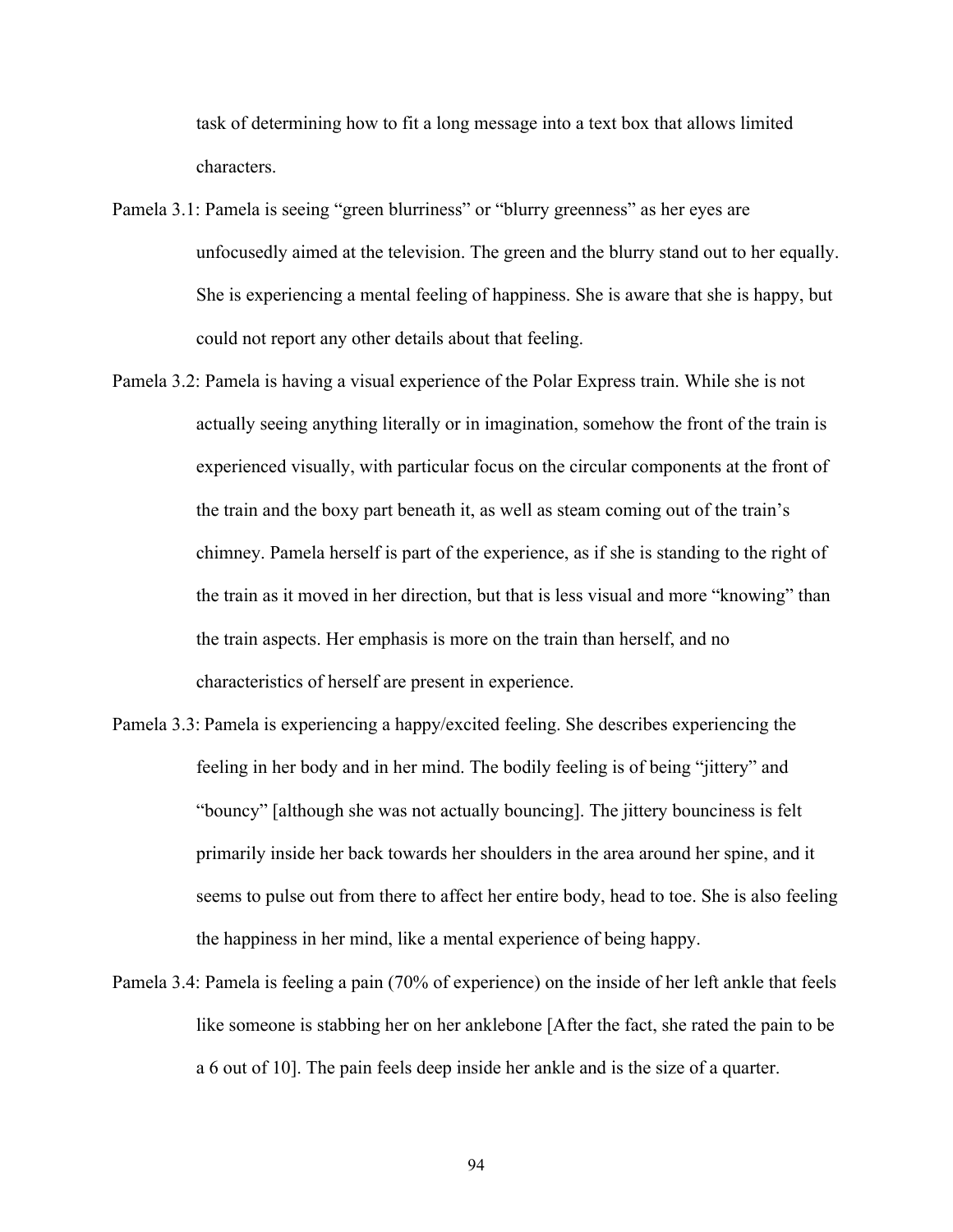Pamela is also anxious about being restless (30% of experience). She feels a little bit of physical tension in the center of her chest, at the core of her torso. She also feels the anxious/restlessness mentally. There might have been a physical sensation to her mental experience, which is like a pulsing/throbbing sensation [which, she noted, was not painful].

- Pamela 3.5: Pamela is asking herself if she had taken out the trash. There are no actual words to the question. [This experience occurred after she heard the sound of the garbage truck]. The asking becomes present to her like a "flash" of the question appearing to her and moving forward in her head. She experiences the asking to occur on the right side of her brain, towards the top, and inside the skull. It occurs more towards the back than the front.
- Pamela 3.6: Pamela is singing a song by Arctic Monkeys to herself in her head (80% of experience). The singing is in the voice of the male singer in the band, although Pamela experiences it as having been produced herself ["singing" as opposed to "hearing herself sing" or "hearing the Artic Monkeys sing." She was unable to recall what lyrics were present at the moment of the beep.] At the same time, Pamela is threading a belt through the first loop on the right side of her pants. She is seeing herself perform the action in the mirror (15% of experience) and performing the action of threading the belt (5% of experience).
- Pamela 4.1: At the moment of the beep, Pamela is innerly saying "diatom" in her own voice with no inflection. [She had been repeating the word "diatom" over and over in her head, and the beep caught her on one of the repetitions.] At the same time, she is trying to innerly see a diatom. [While she was not yet successfully seeing], her experience is of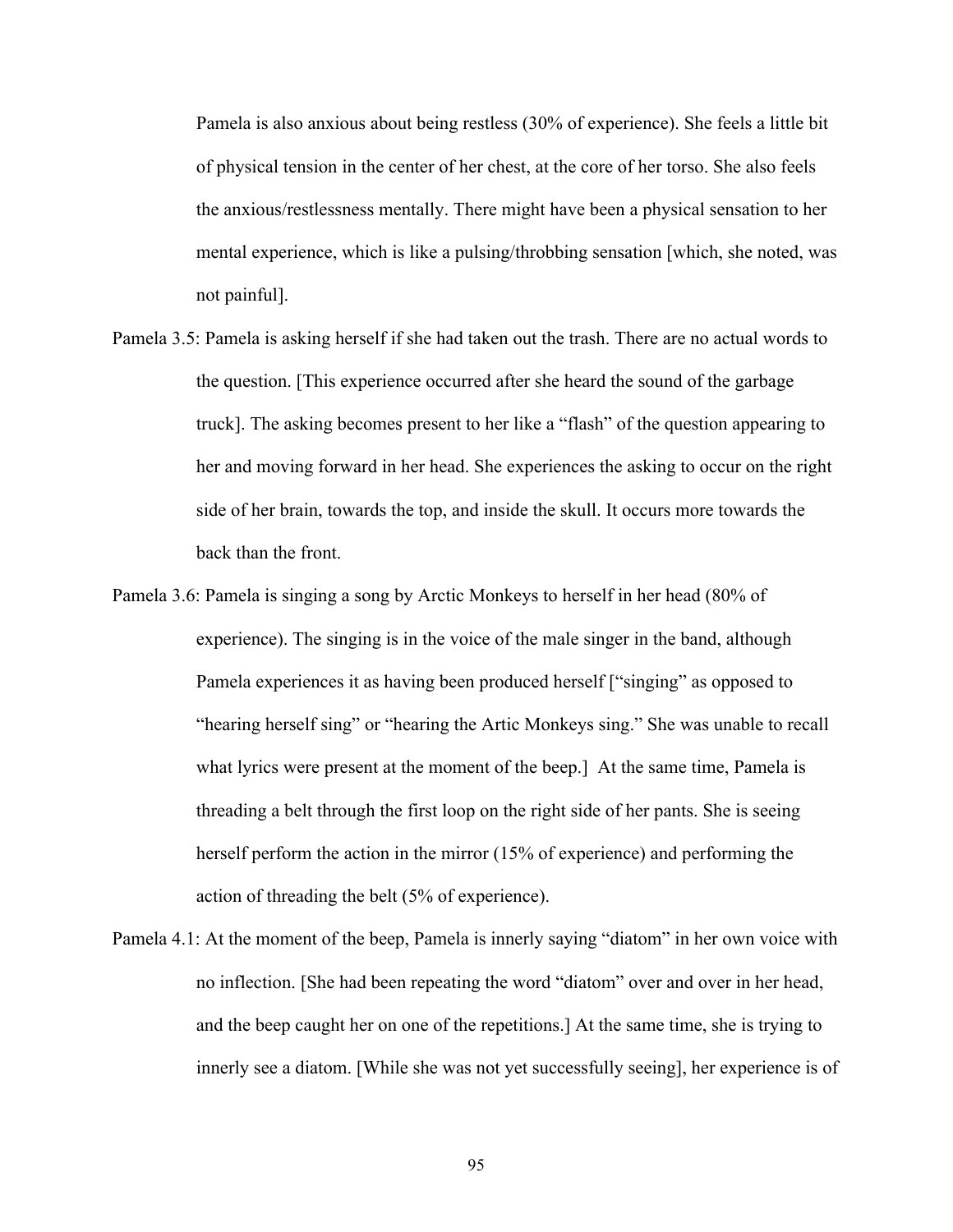putting mental effort into trying to see the mental picture. The inner speaking is about 90% of her experience, while the mental effort to see a diatom is about 10% of her experience.

- Pamela 4.2: At the moment of the beep, Pamela is engaged in a conversation with a coworker, and is in the middle of saying "Does Corona Del Mar have volleyball nets?"; the beep caught her in the midst of saying "Corona Del Mar". Her experience is of just being in the conversation with her coworker; [no particular aspects of the conversation, such as forming or saying the words, visually experiencing her coworker, thinking about volleyball nets, etc. were in experience.] She does not have a sense of forming or driving the words—that is, the words just flow out of her. [See 4.4]. [CH thought that she was experiencing what she was saying, though the words were flowing out without explicit focus or effort, and that she was seeing her coworker.
- Pamela 4.3: [Pamela was trying to decide what size paper clip she needed to buy.] At the moment of the beep, Pamela is innerly seeing a large-sized paperclip. She sees it with a horizontal orientation. [While her goal was to mentally measure the paperclip, she had not yet gotten to that step, and the measuring or the intention was not in her experience at the beeped moment – just the inner seeing of the paperclip.]
- Pamela 4.4: [Pamela was giving directions to a friend.] At the moment of the beep, Pamela is simultaneously innerly and outerly speaking the words "To the left." [She was unsure of how these words presented themselves chronologically; that is, whether the inner/outer proceeded word by word: *To* "To" *the* "the" *left* "left," of phrase by phrase *To the left* "To the left." ] The inner speaking precedes the outer speaking by a very brief time. At the same time, she is imagelessly seeing experience of the redness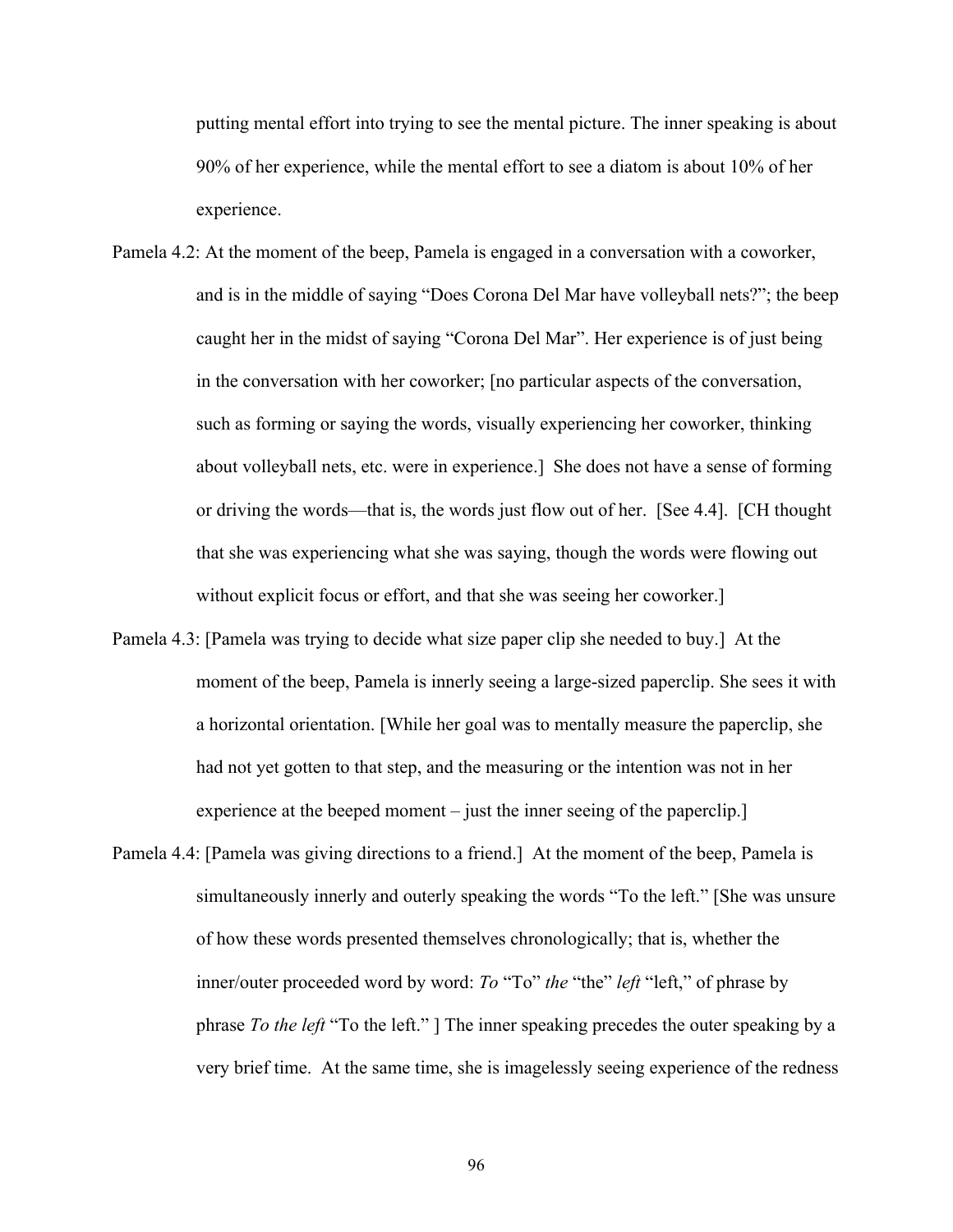and roundness of the mascot of the Jollibee restaurant; that is, she is experiencing the redness and roundness as a visual experience, although nothing is innerly out outwardly seen. The inner/outer speaking and the imageless seeing experiences are each about 50% of her overall experience.

- Pamela 4.5: [A coworker had asked Pamela to do something that was against company policy, which she didn't want to do. Pamela was trying to write a text message.] At the moment of the beep, Pamela is trying to think of a polite way to refuse a former coworker's request. She experiences the trying to think of a way to refuse as a small, pulsing tension in the entire inside of her head. At the same time, Pamela is experiencing an awkward/bad feeling that did not have any physical features or location.
- Pamela 4.6: [Pamela was trying to decide what kind of White Out to buy on an office supply website.] At the moment of the beep, Pamela's experience is of seeing photos of types of White Out tape and White Out liquid pens, which are displayed on a computer screen. The experience is of just seeing the two White Out. She sees both of them equally; that is, she isn't focused on one or the other but is looking at/taking in both simultaneously. She might have also been attending to the prettiness or relative prettiness of these objects [though she had not yet decided which was more appealing, which was eventually where her experience led.

#### **Isobel**

Isobel 2.1: At the moment of the beep, Isobel is looking at her sister while dropping a piece of cereal to her sister's dog. She is mostly looking at her sister and focusing in on her eyes to see if her sister would turn and then notice Isobel feeding the dog. There is no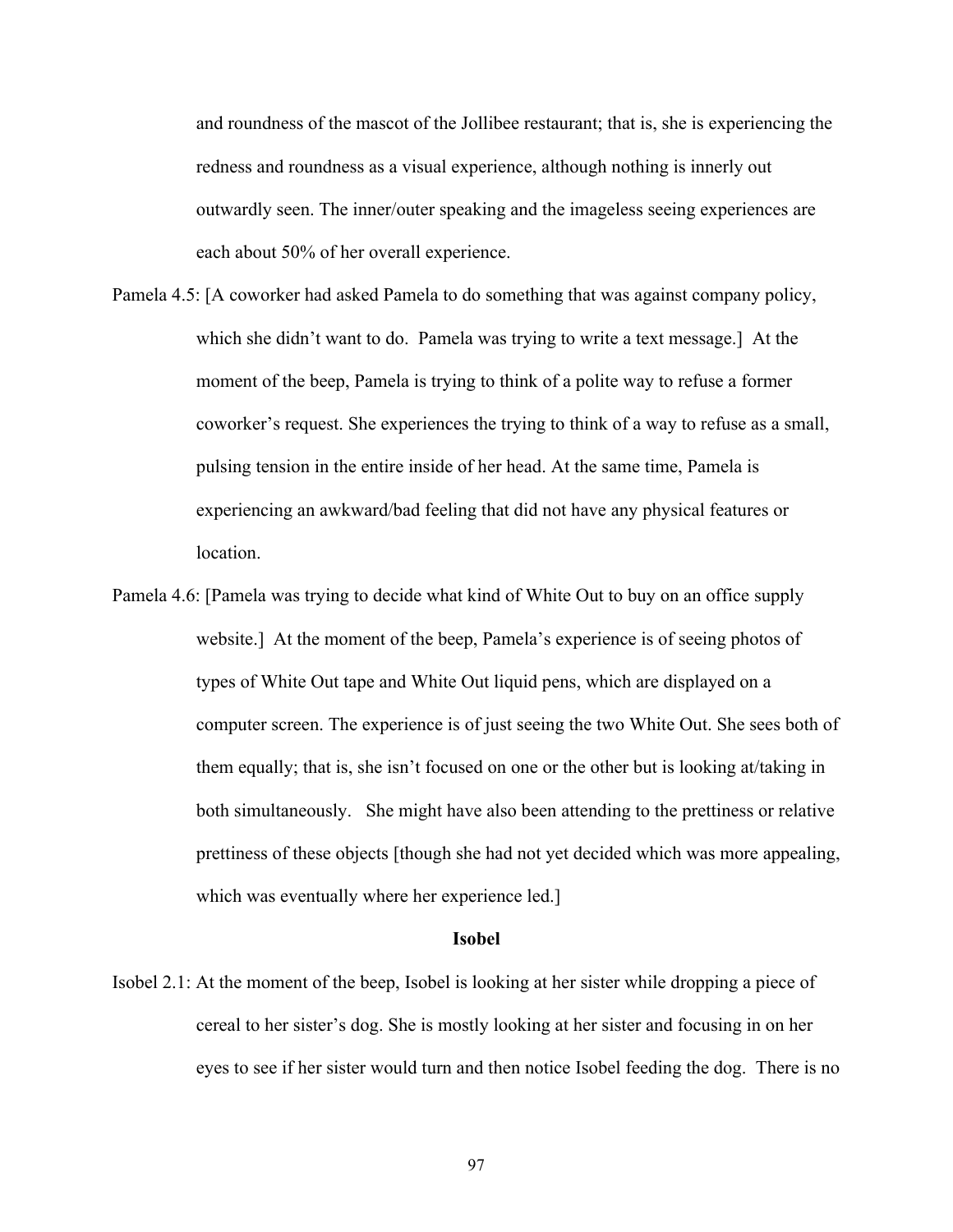active, experienced thinking about this, but there is explicit intentionality; Isobel is looking at her sister's eyes with the explicit, but unarticulated, intention to see if her sister would turn toward her. The remainder of her experience, perhaps 30% or so, is occupied with dropping the cereal. She is paying attention to what she is doing (dropping the cereal), but not focused on any particular aspect of it. [RTH was not sure the dropping was at all in her experience—that the 30% report followed from the presupposition that it *must be* experienced.]

- Isobel 2.2: [Isobel was looking at the numbers 4, 0, 4, 1, and 5, which she had to add. She was saying the sum out loud as she added them.] At the moment of the beep, she is saying "4, 8" (as she adds the first and second 4). Her experience is seeing the numbers and saying the running total out loud.
- Isobel 2.3: [Isobel was typing, transferring a definition from her textbook to her computer.] At the moment of the beep, she is typing/transferring the word "deviation," which she says aloud as she types, but she is not at all experiencing the meaning of the word or the definition of which the word was a part. That is, this is *not* a semantic experience, not a saying experience. She is simply engaged in the task of transferring something (which happens to be a definition) from one place to another. Most, perhaps 80% of her experience, is on the transferring, but she has a little awareness of the typing, which is the feeling of the keys on her fingers as she types. [RTH was somewhat skeptical of this last.]
- Isobel 2.4: [Isobel was entering a number into her calculator while saying it out loud.] She is saying the numbers 7, 4, 3 as she is punching them in. She also has a little [she said maybe 20% or so, but she described the experience with energy and focus, leading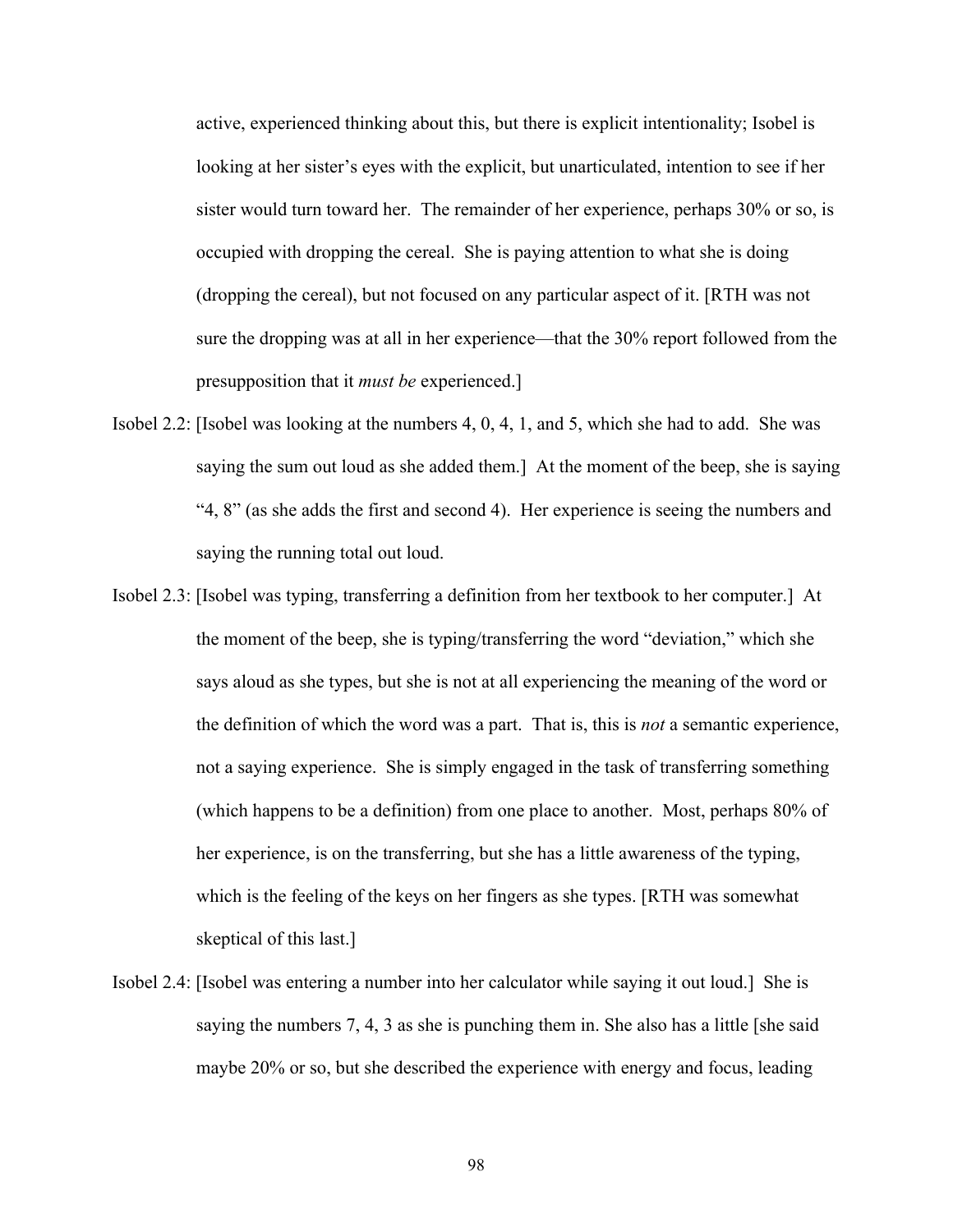RTH to wonder whether this was a larger (perhaps much larger) part of her experience than she claimed] experience of the click sound of the buttons as she punches them in. She hears the sound of the click for its aural qualities (which she likes), rather than as a sign indication that she has pressed the button.

- Isobel 2.5: [Isobel was watching Alisha Johnson, a comedian on TV say something in a faux accent.] She is paying close attention to the faux accent (listening intently because it is funny and also hard to understand). The paying close attention involves both watching her face intently and listening closely to her words. [She is laughing at the time, but this is not in her experience.]
- Isobel 2.6: At the moment of the beep, Isobel is looking at two words she has typed into her computer and is trying to remember a third word. [This was part of a homework exercise she was doing for one of her classes; the exercise had asked for three words, of which she had typed two but was not yet recalling the third.] She is looking intently and expectantly at the two already-typed words, waiting for the missing word to come. [Her understanding was that this looking was a way of trying to figure out the missing word, that somehow the looking at the existing words would cause the missing word to come.]
- Isobel 3.1: [Isobel was at work organizing shoes.] She is going through a bag of shoes looking for shoes of the brand ABEO. When she discovers an ABEO shoe she pulls it out; simultaneously the word "abeo" is present, but it is not voiced in any way. There is also a recognition that she has to do this fast, but this is not represented in any way either, she "just knew". She describes the experience as split 90/10 between the word "ABEO" and the hurry.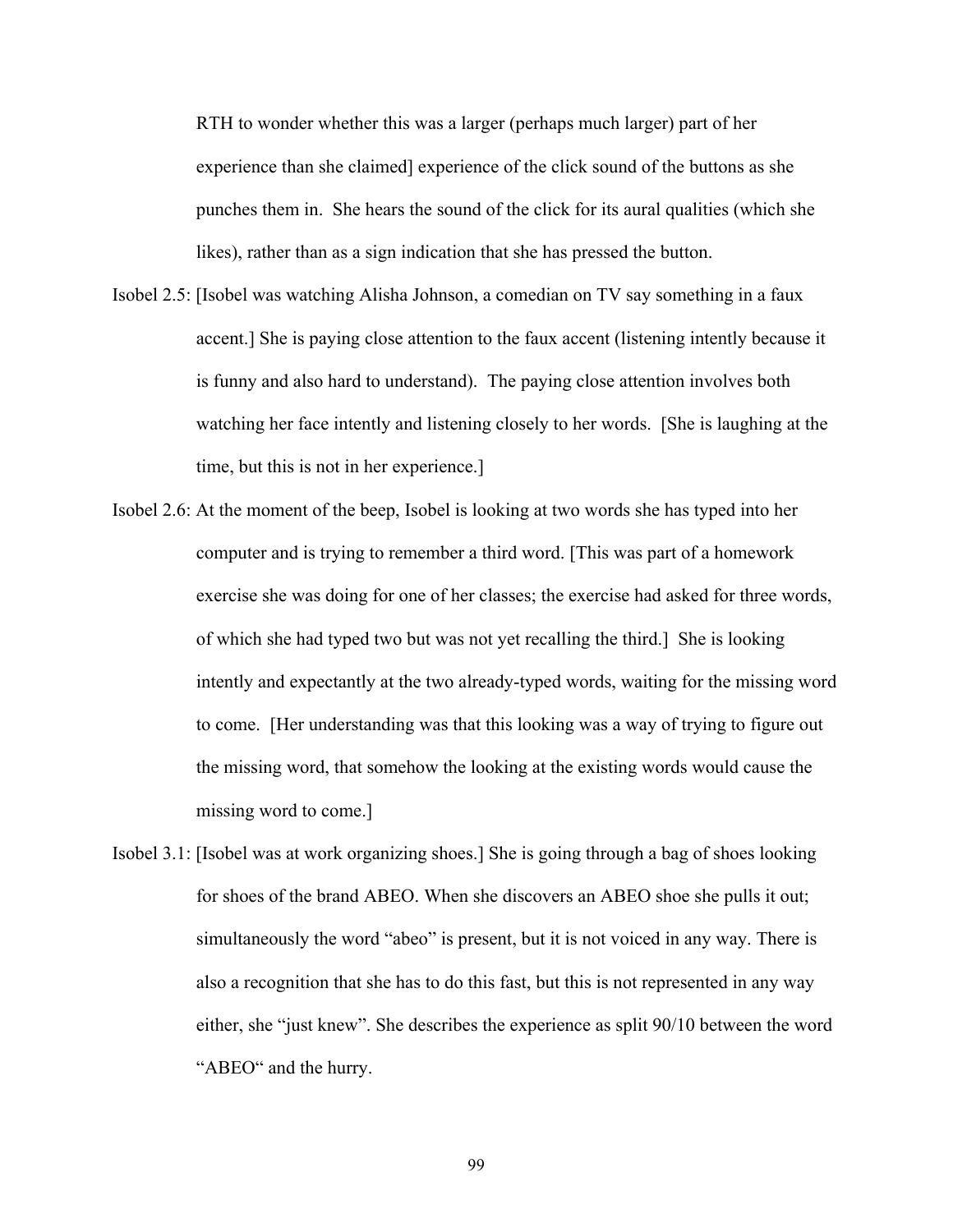- Isobel 3.2: [Isobel was speaking to her co-worker explaining to her how to sell orthotics.] At the moment of the beep, she is paying attention to her co-worker's face, particularly her forehead; the wrinkles or furrows would reveal whether the co-worker understood what she is saying. Simultaneously, she is paying attention to how the co-worker is saying it. In particular, she is paying attention to the content of what her co-worker is saying to see if she has described the features of the orthotics correctly.
- Isobel 3.3: [Isobel was trying to read a book in the same room as somebody who was listening to music and typing on the computer.] In her experience, at the moment of the beep, Isobel is simultaneously hearing the music escaping around the person's headphones and the keyboard clicks of the person's typing. These are described as not being separate, but the same hearing experience. At the same time, Isobel innerly hears her voice speaking several phrases at the same time. [She could not say precisely what she heard these voices to be saying or how many there were, but] she heard things like "what the hell", "doesn't he know" "music is loud" etc. The sentences were distinct, simultaneously innerly heard, and they did not jumble together or stop and start.
- Isobel 3.4: At the moment of the beep, Isobel is reading a textbook, reading aloud although she is by herself. Her experience is *not* on the material, but on her aloud reading of the material—that is, she is listening to herself read. [At least part of the intention behind this listening to herself was to ascertain whether she understood what she was reading—that this would somehow be made evident to her by the act of listening to her aloud reading. That understanding was more the context of the reading than a direct experience.]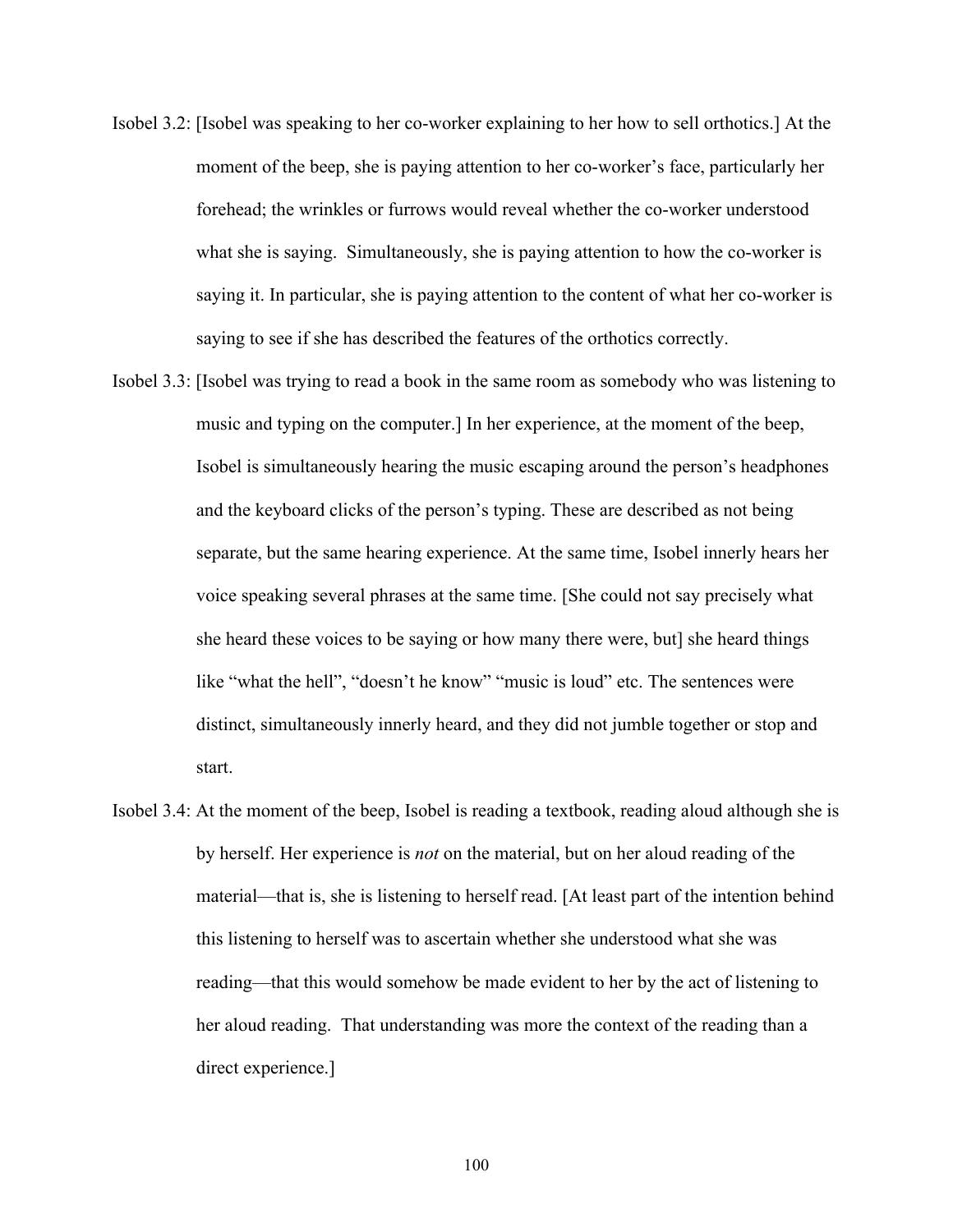- Isobel 3.5: [Isobel had her eyes closed and was thinking about what she was going to do the next morning.] She is thinking about waking up at 7:00, and at the moment of the beep, she is counting on her fingers as she is innerly hearing her own voice speak the words "8, 9, 10". These words are in her own natural voice.
- Isobel 3.6: At the moment of the beep, Isobel is reading a post on Facebook. The post said "I will find you and kill you". At the same time as seeing the post, Isobel is innerly hearing the actor from the movie *Taken* say "I will find you and kill you" into a telephone. She is more focused on the hearing of the words than the visual scene of the movie, but she is innerly seeing it as well. [She described the experience as being 60% the hearing and seeing of the actor, and 50% the post on Facebook.]
- Isobel 4.1: [Before the beep, Isobel had greeted a few foreign customers that had come into the store. The customers did not reply to her greeting.] At the moment of the beep, Isobel is innerly saying "Isn't 'hi' universal?" This inner saying is in Isobel's own voice. Isobel is also straightening the shoes and tags in front of them. She is visually inspecting the tags and adjusting them to make sure they are straight.
- Isobel 4.2: Isobel is innerly saying "2, 4" in her own voice as she counts to make sure that there are 4 boxes in each bundle of orthotics. Although she is looking at the boxes, she is not paying particular attention to what the boxes are. Instead, she is making sure that there are four of them. [She is also holding the boxes, but her experience lacks the tactile sensation of touching the boxes.]
- Isobel 4.3: Isobel is on the phone with her sister. Isobel is unsure of the exact words her sister is saying, but she believes that it was something like, "my leg still hurts." Isobel [is not paying attention to the sound of the words, but she] is hearing these words as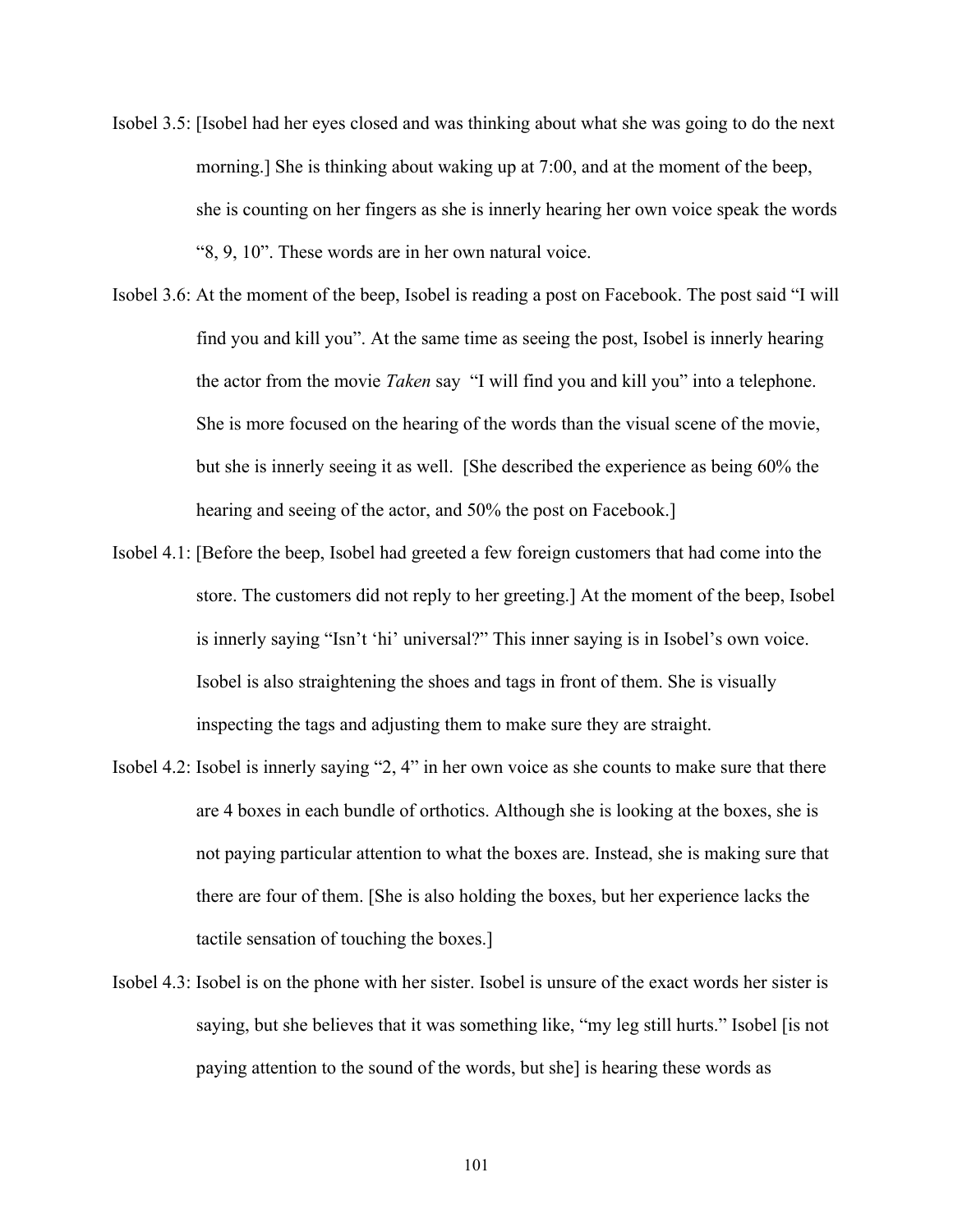meaningful utterances. Isobel is innerly seeing the cut on her sister's knee. Isobel sees her sister's knee as if her sister is sitting down in a chair with her knee bent and Isobel is standing over her. Only the knee is visible and there is no clearly defined border to the image. On the knee, Isobel innerly sees her sister's brown skin, some black marks and three large black scrapes. [The scrapes are black in her inner seeing but are red in the reality of the sister's knee. The innerly seen black marks existed as black marks on the sister's real knee. That is, there is some accuracy (skin tone, black mark), but some inaccuracy (scrape color black instead of red) of color in this inner seeing.] Isobel experiences the image as being present in a section of the middle top part of her head. The radio is playing in the background, but it is not clear if or how this is present in Isobel's experience. [RTH understood her to be saying that the radio was slightly in her experience, perhaps 15%.]

- Isobel 4.4: Isobel is looking in the mirror and watching herself put her hair into a ponytail. There are two sensations present in her experience. One is of her fingers (primarily the back of her fingers) feeling her hair as it slides through her fingers. The second is of her head feeling her fingers against it.
- Isobel 4.5: Isobel is watching cars crash on television. She is innerly saying the words "he could have died." The words are said in her voice and with a surprised tone. [RTH is concerned that we led Isobel into the words aspect of this experience. She began saying that she was thinking this, with a very tentative mention of saying. The interviewers accented the saying, and she ended by holding that she was saying that.
- Isobel 4.6: Isobel is cleaning her retainer with a toothbrush. She is seeing the water running over the retainer, and is closely attending to where the water and brush is hitting the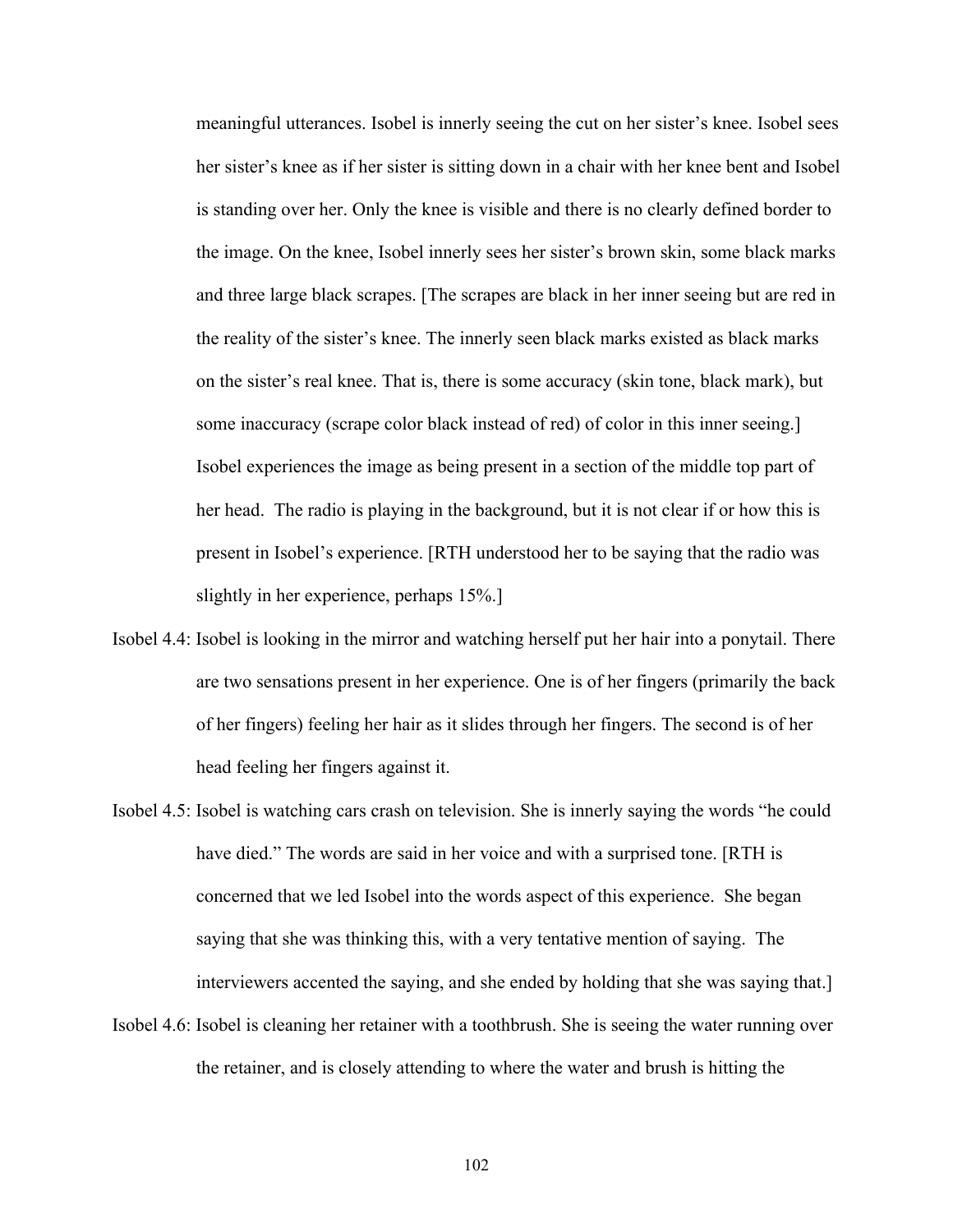retainer and the act of cleaning her retainer. Her sensation of the water running over the brush is minimally present, if at all.

#### **Bailey**

- Bailey 2.1: [Bailey had been doing her biology homework, but she had momentarily left her homework to wonder about her sister.] Bailey innerly says "I wonder how my sister's doing," in her own voice, at a normal rate of speech, and with a questioning tone.
- Bailey 2.2: [Bailey had been working on her homework, but she had paused.] Bailey is worried about how she is going to pass her classes. She feels this worry throughout her body. This is a feeling, not a mental or cognitive experience.
- Bailey 2.3: [A woman is speaking to Bailey, but this is not in her experience.] Bailey experiences an *annoyed,* wanting-the-woman-to-stop-talking. She experiences this cognitively, but it is not clear if this is a feeling experience. Simultaneously, Bailey is seeing her computer with a blank screen. [In reality the screen was not blank, but either she saw it as blank or saw the screen but didn't really notice what was on it. The seeing is about 10% of her experience and the annoyed wanting the woman to stop taking is about 90%.
- Bailey 2.4: Bailey is innerly saying to herself "I'm ready to go home," in her own voice and a normal rate of speech. She is simultaneously tired, which is experienced as heaviness in her eyes. The inner saying is about 50% of her experience and the eye-heaviness is 50%.
- Bailey 2.5: [Bailey had interviewed for a job earlier in the day.] She is wondering about her job interview. Part of this wondering is about whether or not she did well in the interview. None of her wondering is symbolized in words, sounds, or images.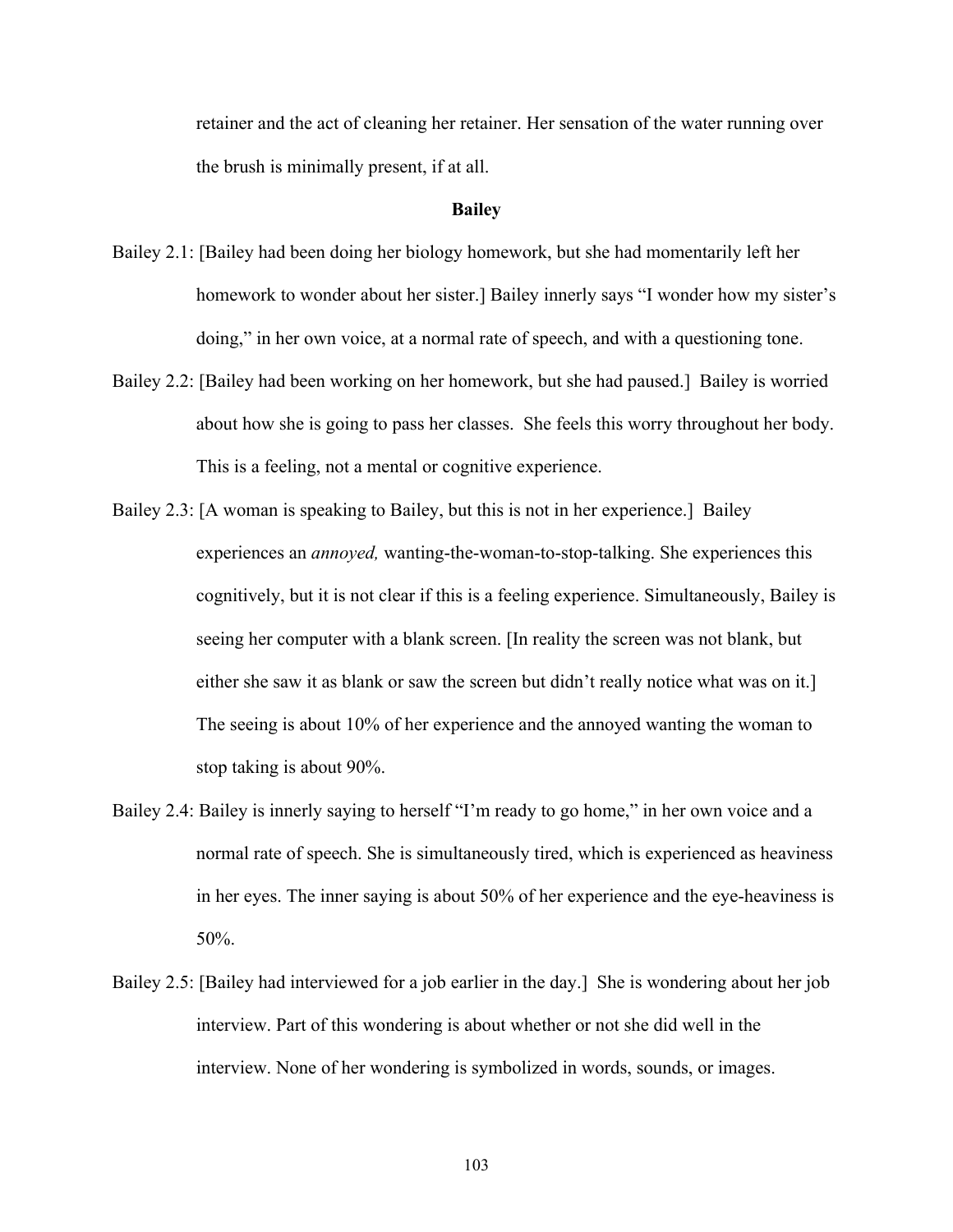- Bailey 2.6: [Bailey is about to leave homeand is thinking about the wind when she leaves.] Bailey is innerly seeing herself (from behind) walking towards the library with the wind blowing towards her. The wind is blowing the trees, and about 5-10 students are walking in the opposite direction from her. This scene is in motion, about an arm's length away from and directly in front of her, and rectangular shaped with clearly defined edges.
- Bailey 3.1: Bailey is thinking *that's so funny*. This thought could be expressed in other phrases as well. This thought is not present in words, sounds, or images. Simultaneously, she is feeling a sensation in her cheeks which she understands to be of smiling.
- Bailey 3.2: Bailey is innerly saying "I'm ready to go back inside," in her normal voice and tone. Simultaneously she is feeling the cold air brush against the skin on her face, upper chest, and arms.
- Bailey 3.3: Bailey is innerly seeing a piece of pizza sitting on the top rack in the refrigerator. [The racks of the refrigerator are white, but she could not recall if she saw the color and shape of the pizza or if it lacked color and/or shape. What she sees it about a foot away and directly in front of her.]
- Bailey 3.4: Bailey is innerly sing-talking "summertime," in her own voice and at a regular volume. [The inflection matches that of the original Will Smith "Summertime" song.]
- Bailey 3.5: Bailey is innerly saying "huh?" in her own voice and with a slightly rising, questioning tone. Simultaneously, she is confused [and her eyes are rolled-upwards. She does not feel the confusion or her eyes as a physical sensation, she just knows that she is confused and her eyes are rolled.]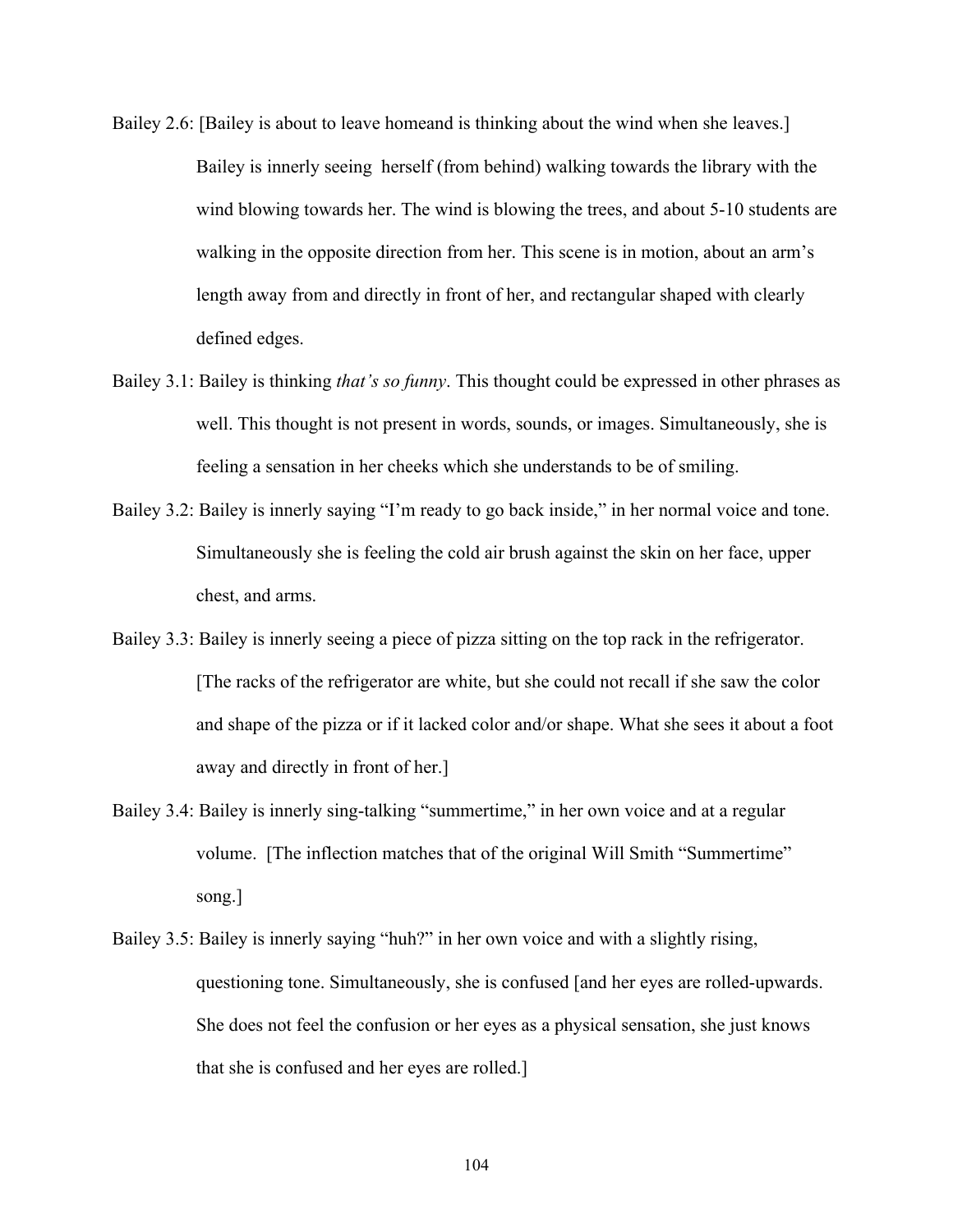- Bailey 3.6: Bailey is innerly seeing the game Tetris and mentally moving the block that is falling. She innerly sees the score is on the left, the blocks on the bottom, the block that is falling, a background that is black at the top and fades to blue near the bottom, and white speckles on the background, which are concentrated more strongly in the middle of the background than the periphery. Everything she is innerly seeing seems more vivid and more real than anything she has outerly seen before, especially the background. She could not recall the color of that block or the other blocks, but they were in color.
- Bailey 4.1: Bailey is innerly saying "that's funny." She says this in her normal tone and inflection. [Bailey could not recall what it was that she found funny, but there was something that she found funny.]
- Bailey 4.2: [Bailey was leaning the top left portion of her forehead into her hand.] Bailey is innerly saying, "this is hard." She is also feeling her head press against her hand, a sensation more in her head than in her hand.
- Bailey 4.3: [Bailey was using her computer, but this was not in her experience.] Bailey is innerly hearing about 4 different voices speaking about the homework she had recently completed. Although the voices are speaking in complete sentences, she could not recall exactly what is said, but one of the voices might have said something along the lines of "did I remember to put a comma before this word?" The voices are simultaneous and overlapping, all wondering whether Bailey had done the homework correctly. [The whole experience was in some way worrisome, but Bailey did not, as best she could recall, feel worried.]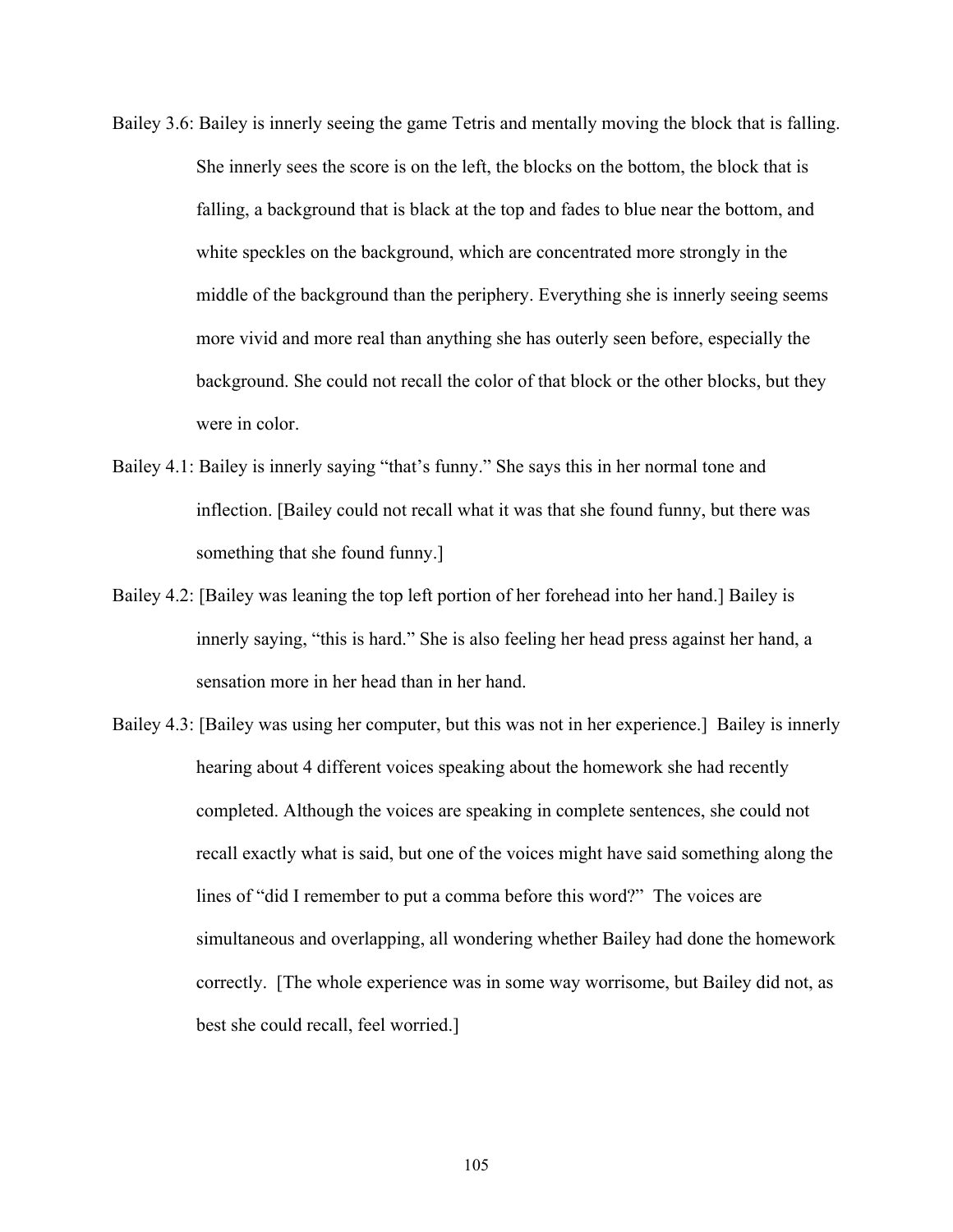- Bailey 4.4: [Bailey is happy and excited, but] nothing is in her experience at the moment of the beep.
- Bailey 4.5: [Bailey is listening to music by Drake, which is playing over speakers in the room. However, instead of hearing the real recording,] Bailey is innerly hearing Drake singing directly to her. [Bailey was confident that this was an inner hearing, *not* a hearing of the external music. She could not say whether the innerly heard Drake was in sync with the externally playing Drake—she did not hear the externally playing Drake. She could not identify any experiential distinction between an externally heard Drake and an internally heard Drake, although she was confident that the experience was of inner hearing. She could not identify how the singing-to-me aspect presented itself, although she was confident that she heard Drake as singing directly to her.]
- Bailey 4.6: [Bailey was in line at Einstein's Bagels, and her stomach had just growled.] Now at the moment of the beep, she is innerly saying, as if addressing the people around her, "Can anyone hear my stomach?" This inner speaking has apparently all the characteristics of external speaking except no words coming out of her mouth. [Her eyes darted about, checking out the people in line, but this was a fact of the universe known only on retrospection after the onset of the beep.]

#### **Harrison**

Harrison 2.1: [Harrison had just scratched an itch.] At the moment of the beep, he is experiencing a burning, lasting pain [on the area he had just scratched, which is on the left side of his body between his left shoulder and his chest]. 100% of his experience in this moment is the sensing of this pain.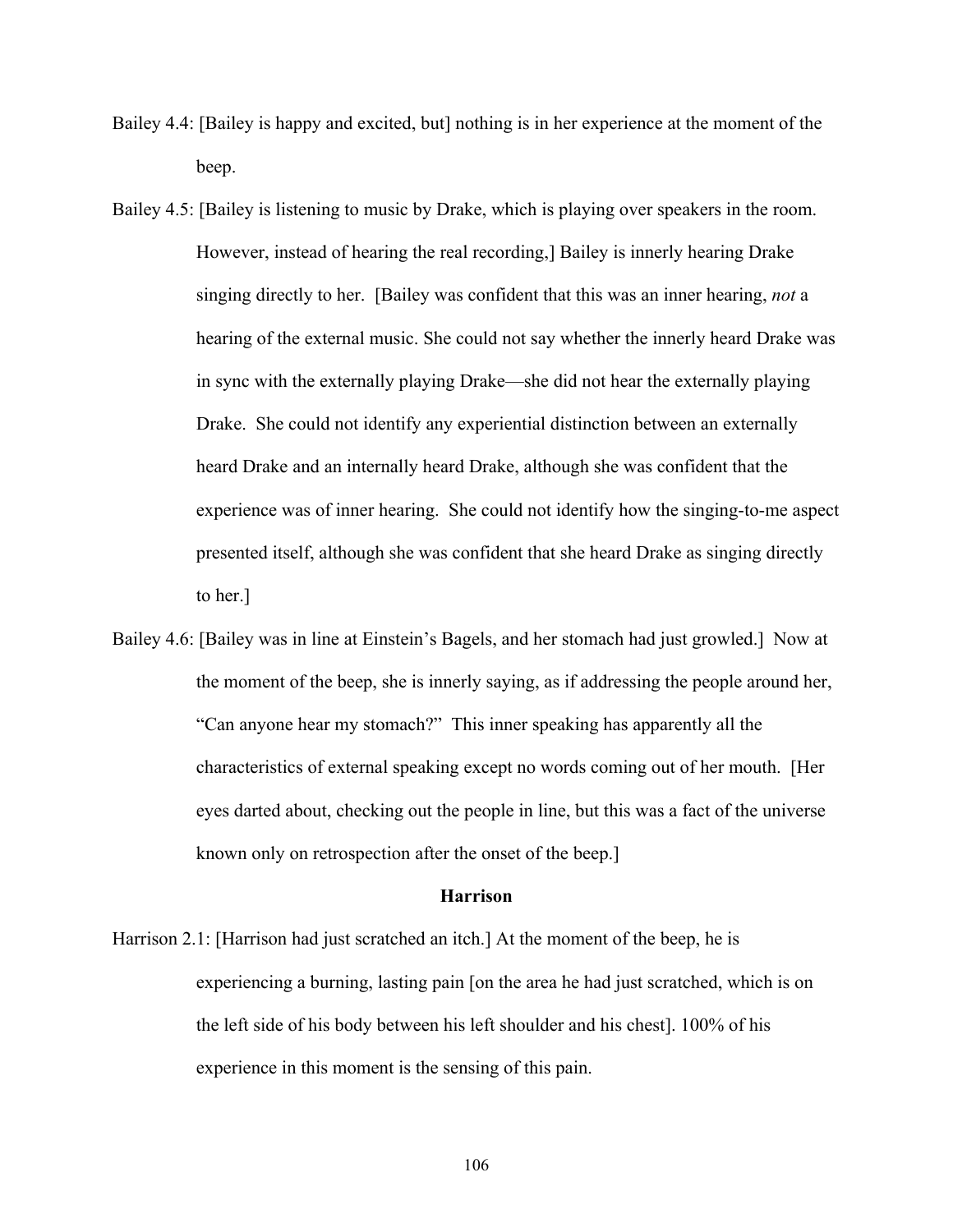- Harrison 2.2: Harrison experiences movement in his shoulder blades, the back of his neck, and his head as he jerks his head backwards. At the end of this movement, he also experiences the movement of his hair on his face. The sensation in his shoulders, neck and head is about 60% of his experience, while the hair movement is about 40%. The movement is sequential, and he is experiencing the entire sequence at the moment of the beep.
- Harrison 2.3: Harrison experiences a delight/relaxation. This experience lacks a bodily localization. Harrison also experiences a knowing that he is engaged in the act of chewing. He does not experience the physical sensation of chewing.
- Harrison 2.4: [Harrison was watching a basketball game. A little before the beeper went off, and in response to something that had happened in the game, he had felt a "jolt of relief".] At the moment of the beep, the jolt-of-relief feeling is going away. This is experienced as chills moving from his chest downward to his midsection. The chills are experienced as being an indeterminate number of individual "chills", (but between 5 and 20) and moving downward in a disorganized or sporadic fashion. The chills keep to the surface of the body in the front, but do not have a determinate shape.
- Harrison 2.5: [The Beatles song Long Tall Sally was playing on the CD.] Harrison is innerly hearing Paul McCartney squeal/scream as well as the background music of the imagined song. This inner hearing is of a portion of this song somewhat before it actually occurs on the CD. There is a small (5%) sense of anticipation—like *c'mon already, let's get to this part*. By far (90%), most of his experience is the inner hearing; a small part is on hearing the actual song.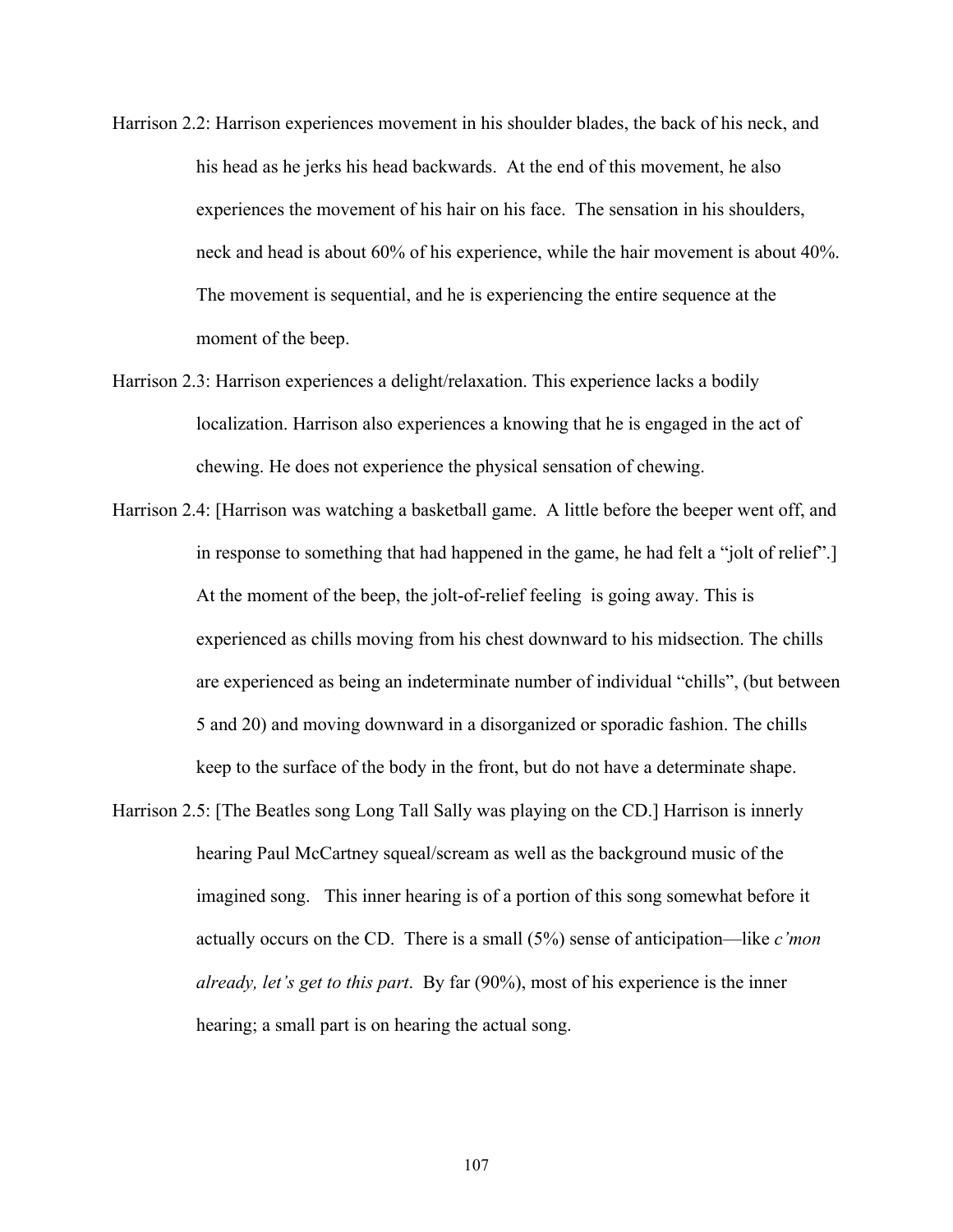- Harrison 2.6: [Harrison is yawning at the moment of the beep.] In his experience, there might have been a slight awareness that he is yawning, but nothing about the yawning stood out to him. In fact, there might have been no experience at all in this moment.
- Harrison 3.1: [Harrison was studying and reading his psychology book about conditioning.] At the moment of the beep, he is innerly speaking the sentence he is reading; the beep occurs at the word "conditioning." The sentence is innerly spoken in a normally declarative tone in his own voice. This may have been experienced as being slightly softer than he speaks normally. He is reading with understanding.
- Harrison 3.2: Harrison is typing and about 70% of his experience is focused on the physical act of typing. 30% of his experience is on the innerly saying "success" (the word he was typing) in his own voice, without accent or emphasis. The physical sense of typing involves both feeling the skin between the fingers of both hands as the skin stretched in the act of typing. This is primarily between his index finger and middle finger, between his middle finger and ring finger on both hands. He feels all these stretching simultaneously—that is, they are not separable sensations associated with particular stretchings when particular fingers are used in typing. Somewhat less a part of the physical typing experience is feeling the keyboard keys—feeling the keys themselves, not his fingers on the keys. The skin stretching is roughly 55% and the key feeling 45% of the physical typing experience.
- Harrison 3.3: Harrison is experiencing warmth on the surface of his skin from the top of his forehead down to just below his eyes. It feels quite warm, but not painfully so. He does not feel it in his eyes. Harrison is also annoyed, which [currently] is separate from the warmth. His annoyance does not have any other characteristics, and is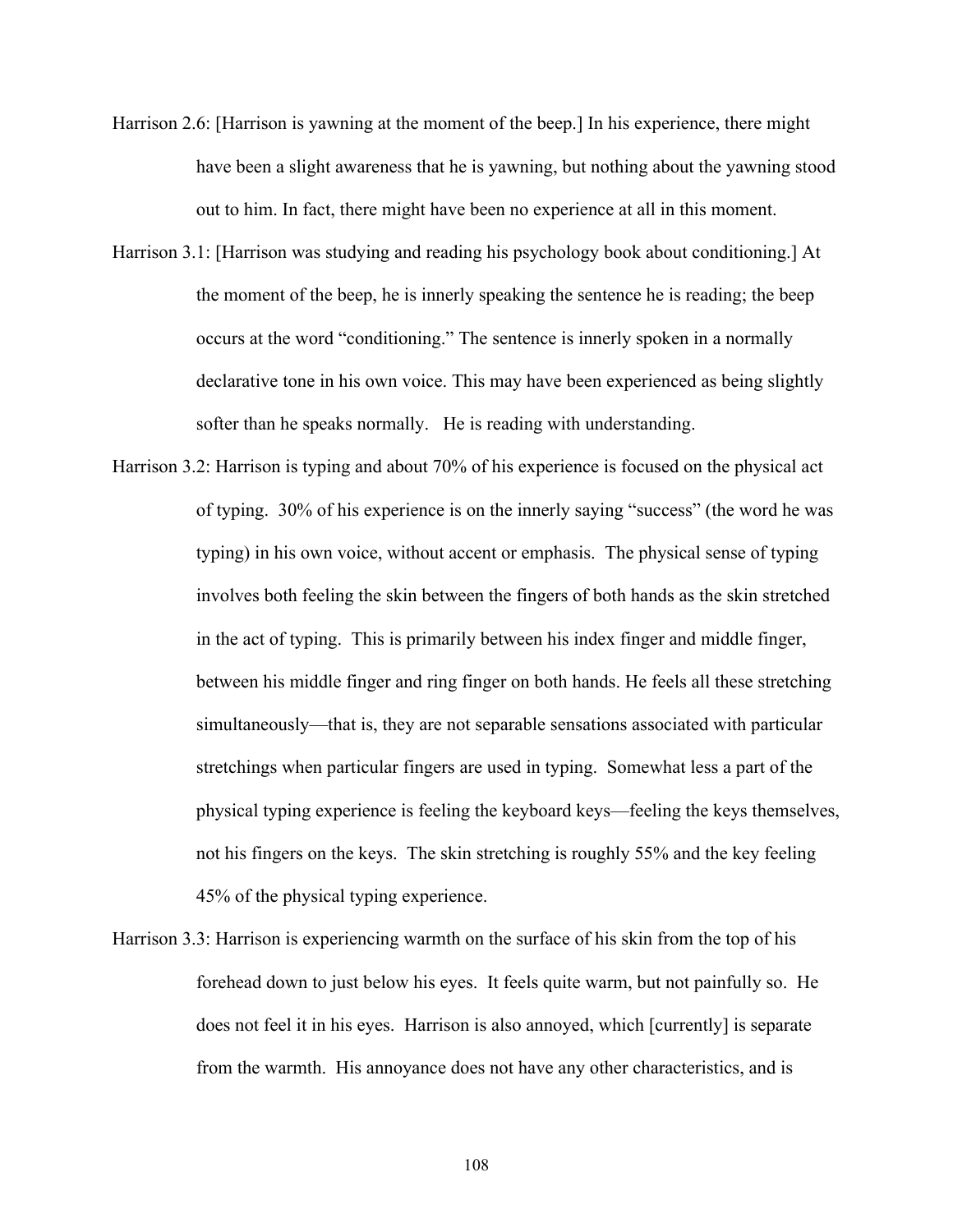perhaps 30% of his experience, compared with about 70% for the warmth. [The warmth was understood to be an ingredient of annoyance, or at one time was a part of annoyance, or at some future time would have been a part of annoyance, but at the moment of the beep it was experienced as warmth per se.

Harrison 3.4: Harrison is experiencing warmth in his chest, a bothersome something on his cheek, and the muscles around his mouth and cheek move. [Harrison describes these sensations as meaning he is happy, but he is not actually experiencing any happiness at the moment of the beep.]

> The warmth in his chest is experienced as just under the skin, approximately six inches wide right around the sternum and extending up to the base of his neck. The center of the area is the warmest, just a little bit warmer than body temperature, and the further from the center the cooler the sensation is, with no warmth being experienced above the base of his neck.

The sensation on his cheek is a tear, although it is not experienced as a tear at the moment of the beep. At the moment of the beep it is simply a bothersomeness on the surface of his skin, on his upper right cheek just below on to the right of his eye. The muscles-around-the-mouth experience is the physical result of a smile, but Harrison does not experience himself as smiling, but rather feels the musculature of his face forming the smile.

Harrison 3.5: Harrison is innerly seeing a burger joint. 85% of his experience is focused on seeing the burger joint, which includes a building with a green sign above the doors as well as an empty parking lot with parking spaces demarcated by white lines. The green sign has "Create" (the name of the burger joint) written in white letters.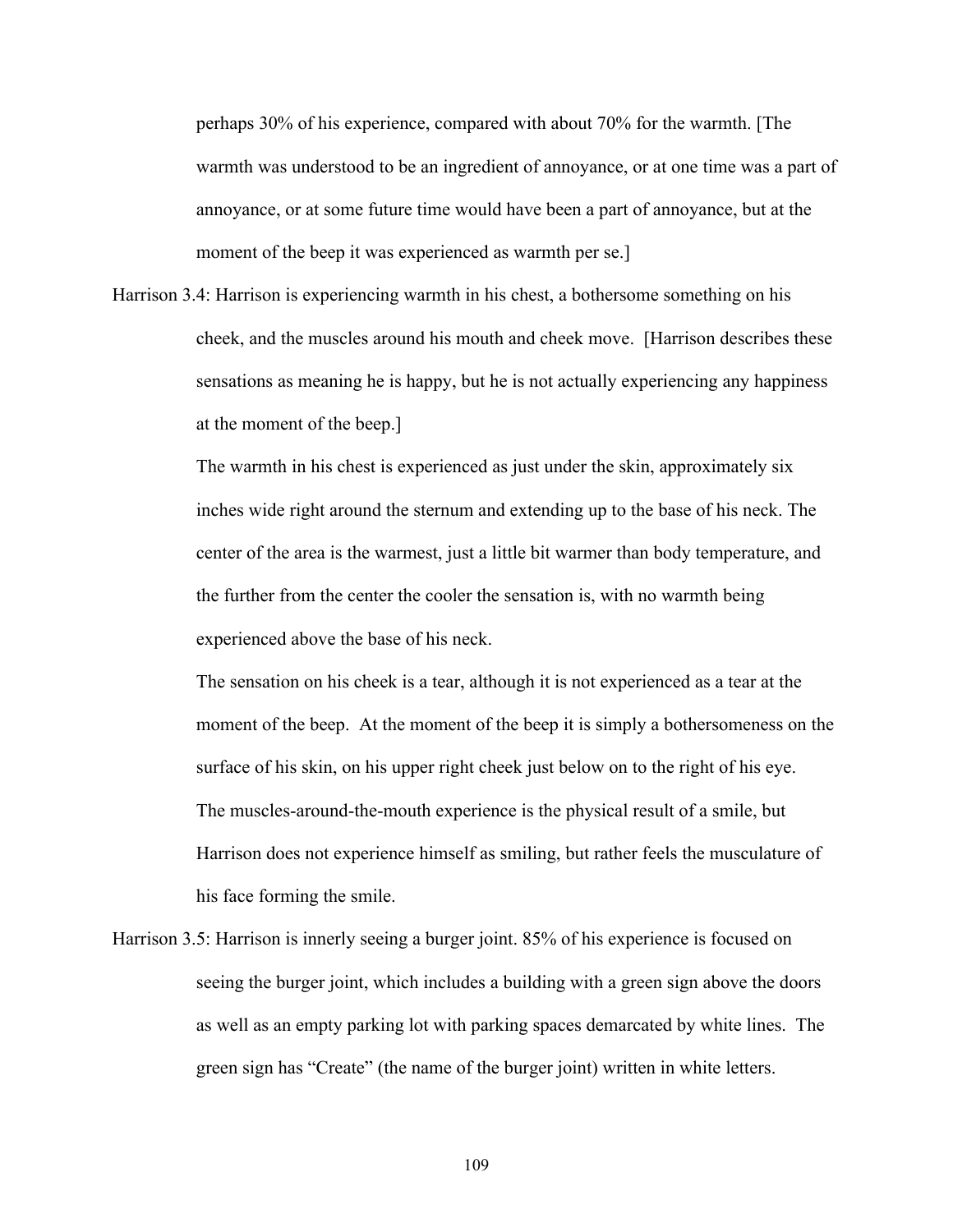Harrison's seeing is focused at the whole scene as opposed to any particular part of it. He sees the scene as if he is 20 steps away from the building, and as if he is seeing it through his own eyes. He describes the feeling as a "longing" for this burger joint. [At the moment of the beep, the feeling of nostalgia is less strong then just a few moments prior, as by this point in time it has been "fading."

- Harrison 3.6: [Harrison is studying psychology and trying to innerly say the name of the researcher who ran the Bobo doll experiments (the name is Bandura, but Harrison couldn't recall it then).] He feels a weight on the surface of his tongue, the distal half inch or so, mostly on the top but also wrapping around to the sides and the bottom of the very tip. The sensation is definitely right on the surface of his tongue, as if something slightly weighty is sitting on it, but he doesn't feel the imaginary thing, just the weightiness it engenders. At the same time, Harrison is innerly saying "Sacks," [as in Oliver Sacks] a name that he is [incorrectly] uttering in response to the effort to recall the Bobo researcher. Much more of his experience (85:15) is occupied by the tip of the tongue phenomenon than the innerly speaking "Sacks."
- Harrison 4.1: Harrison feels warmth on the surface of his skin and in a region that surrounds the front of his head and seems to extend about 2 inches beyond his head. He experiences this warmth on his face and outside of his face. He feels a slight shake of his head from left to right and right to left. He experiences the warmth on his face and around it as being slightly cooler as his head moves. His experience is split about equally between his experience of warmth and of his head shaking. The warmth in the region around his face is to some degree a feature of the space, not his body. That is, as his head shakes from side to side it moves through the warm space, slightly warming his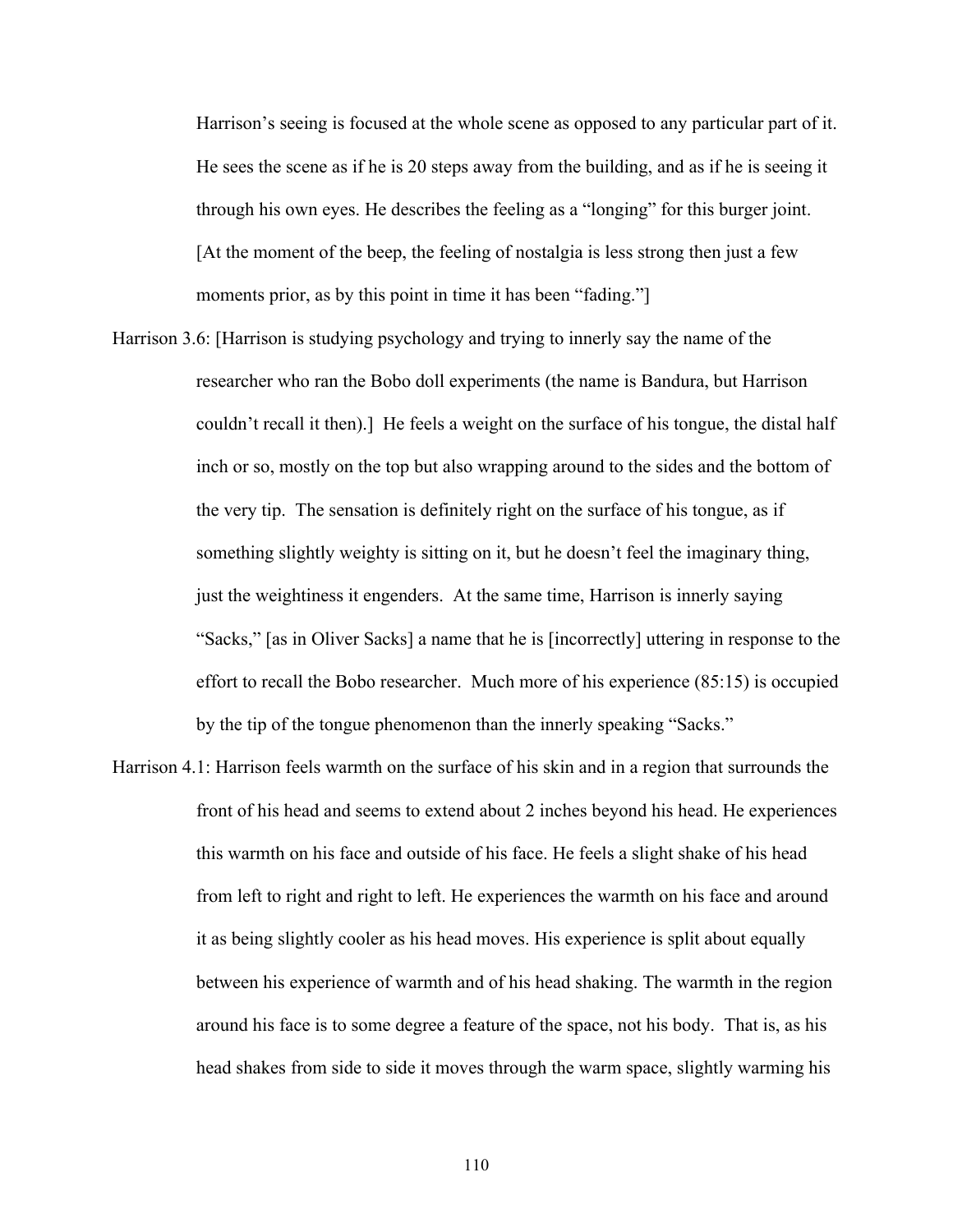face. That is, the surrounding region is slightly warmer than the face itself. The surrounding region also moves somewhat with his head, but it does not seem to be attached to his head.

- Harrison 4.2: Harrison feels pain in the tip of his tongue where he had just bit it. [He describes the pain as 7 out of 10 in terms of painfulness], and it is occupying 80% of his experience. The other 20% of his experience is innerly saying to himself "Who bites their tongue?" in his own voice, in an exasperated tone. This inner speaking is of normal speed, is louder than his normal inner speaking volume, and just a little softer than his normal speaking aloud voice.
- Harrison 4.3: Harrison feels his body (primarily his torso and head ) cooling down. This is a noticing of the cooling, not merely a noticing of temperature that is later judged to be cooler than previously. [The warmth had been part of a frustration, and the cooling down was understood retrospectively to reflect a lessening of the frustration, but the experience at the moment of the beep was \*not\* of frustration. At the moment of the beep the experience is the bodily cooling down.]
- Harrison 4.4: Harrison's arm feels itchy multiple (2 or 3) simultaneous pricks on the surface of his skin on the underside of his left forearm. The itchy area is oval-shaped, starting a couple of inches up from his wrist. The long side of the oval is about 4 inches long and extends lengthwise on his arm, and it is a couple of inches wide. [At that moment, Harrison's right fingertips have just made contact with the arm, in an effort to scratch the itch (although scratching had not yet commenced). While it is the state of the universe that apparently, exactly, simultaneously, with the touch his arm felt less itchy (and therefore, "nice" relative to what he'd felt before), this change was not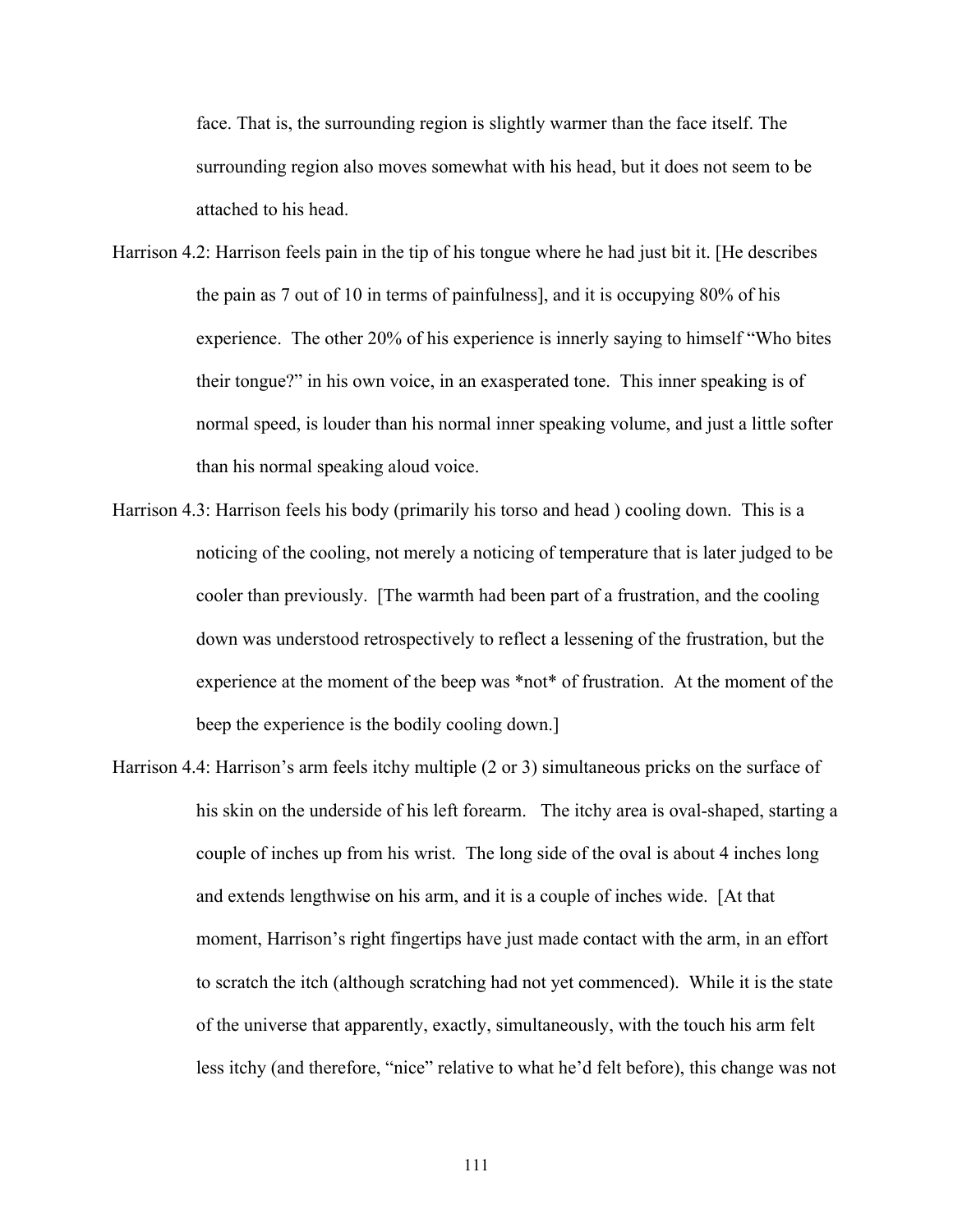present in experience. What was present was the itchy sensation in his left forearm, which happened to be less itchy than it had been in the previous moment before he touched his own skin. Also, while Harrison described the sensation as "bothersome," nothing about bothersome-ness was in his experience at that moment.]

- Harrison 4.5: [Harrison was reading the sentence "an Asian culture of success"]. At the moment of the beep, Harrison is reading the word "culture" simultaneously innerly speaking the word "culture" in a voice that he describes as his own, but at 75% of his natural volume. The process that the beep interrupts is of his reading and innerly speaking the sentence as a unit. He is not going from word to word to word. [Harrison described] this reading as "see/say": that he was reading a sentence without experientially processing the meaning of the sentence. That is, his understanding was that he was experiencing something like the *input* into the reading process, rather than experiencing a reading with understanding. The words and sentence structure were understood to be familiar—that is, he was reading an English sentence and English was his native tongue, and the words had a familiarity to them. But his sense was that the meaning would come later; the meaning was not inherently a part of the saying of the words.]
- Harrison 4.6: [Harrison is taking a sip of Pepsi.] About 50% of his experience is a painful, burning sensation in his throat, just below his chin, [which he describes as 5 out of 10 in terms of painfulness]. The pain is of about 15 separate carbonation bubbles popping in his throat at approximately the same time, but not simultaneously. The bubbles are in a wave shape in his throat, and the pain is a constant sensation. About 30% of Harrison's experience is the sweetness of the Pepsi. He tastes the sweetness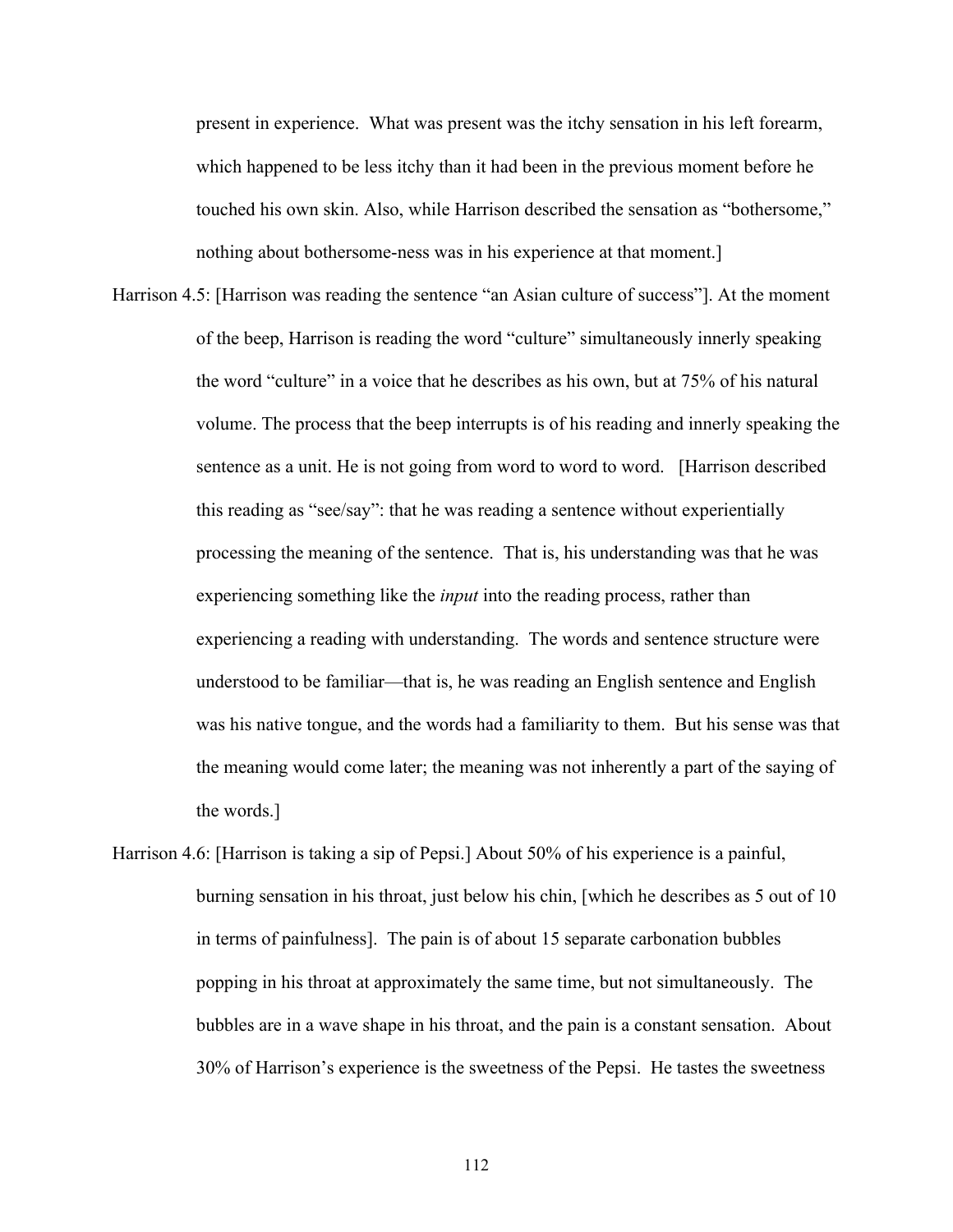on the back half of his tongue. About 20% of Harrison's experience is hearing himself say "ahhh" and feeling his mouth open to produce the sound after taking the sip. [This is an experienced hearing, not saying.]

# **Caitlin**

- Caitlin 2.1: [Caitlin was reading her developmental psychology book.] At the moment of the beep, she is innerly hearing or perhaps innerly speaking and hearing "Babies do not attend closely". This is experienced as being in her own voice [but she was not sure if the voice that she heard/(spoke) was the same as her external voice]. The hearing/(speaking) is experienced as being a whole phrase rather than a sequential one-word-after-another reading. [Note: Caitlin used the onboard speaker, not the earphone, during this sampling day.]
- Caitlin 2.2: [Caitlin was in an "attentional break" while reading—that is, she had broken off reading but had not noticed that she had broken off.] At the moment of the beep, she innerly hears [perhaps the third repetition of] the word "momentous" in her own voice. There might be some experience of this happening separately from herself, as if her brain is doing the repetition, not her whole being. As she hears "momentous," her eyes flit aimlessly around the page—[that is, *not* in the organized eye movements while reading—but this was likely not in awareness at the moment of the beep. [Note: Caitlin used the onboard speaker, not the earphone, during this sampling day.]
- Caitlin 2.3: [Caitlin was hanging up a towel]. At the moment of the beep, the music that is playing in the room is somehow passing through her experience, but she is not focused on it. The acting of hanging up the towel is also slightly in her experience, also not occupying much of her attention. [She describes her experience as 20% the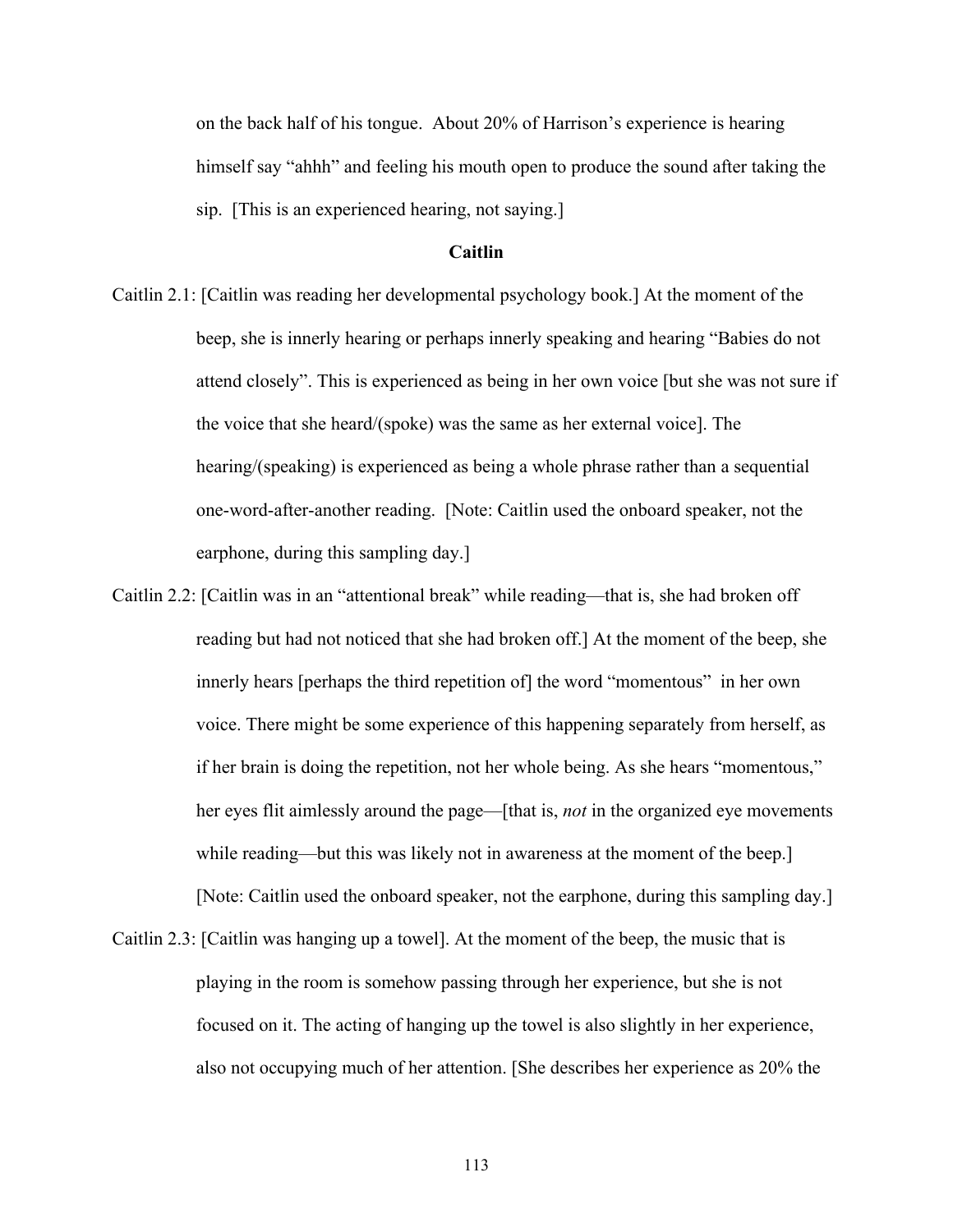music, 10% the towel; the remaining 70% is not occupied.] [Note: Caitlin used the onboard speaker, not the earphone, during this sampling day.]

- Caitlin 2.4: [Caitlin was grabbing her phone to check the time.] At the moment of the beep, she is wondering whether she has enough time to call her friend as well as thinking about calling her friend. This is present without words, images or any other symbols. [Note: Caitlin used the onboard speaker, not the earphone, during this sampling day.]
- Caitlin 2.5: [Caitlin was reading the phrase "simple floating objects" in her psychology book.] At the moment of the beep, she is innerly hearing the words "simple floating objects". This is experienced in her own voice (although there she was not sure if this actually matched her outer audible voice), but the voice is somewhat delayed after the visual reading. Also, she innerly sees a yellow rubber duck floating in a bathtub. (The duck's head is pointed to the left.) The whole bathtub is seen but mostly the portion on the left end of the tub, near where the seen duck is floating. Also directly in experience [that is, not merely surmised] is some sense of connection—that is, the reading and the visualizing are directly experienced as being connected—as if this is her way of understanding what "simple floating objects" meant [but she could give no specific details]. [Note: Caitlin used the onboard speaker, not the earphone, during this sampling day.]
- Caitlin 2.6: [Caitlin was watching TV and eating a burrito.] At the moment of the beep, the eating action is her experience; possibly she is also innerly seeing the texture of the avocado. She is more strongly centered on the eating action than the texture of the avocado. At the same time, she is attending to the TV show she is watching and laughing along with it. The eating portion of experience is 65% and the television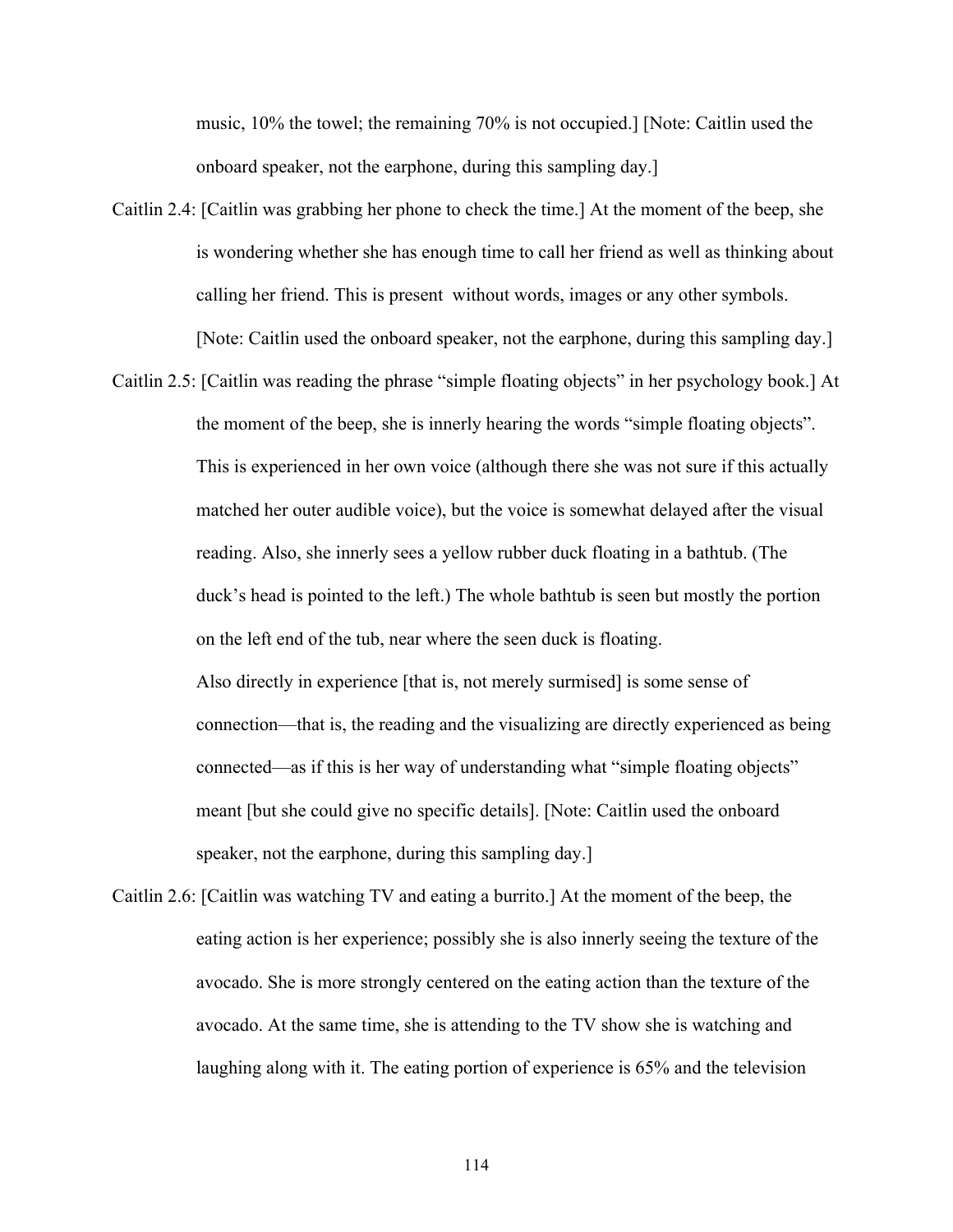show is 35%. [Note: Caitlin used the onboard speaker, not the earphone, during this sampling day.]

- Caitlin 3.1: [Caitlin was eating and watching television.] At the moment of the beep, most of her experience is taken up by the show that she is watching. Also, there is an internal sense of her laughing, in response to the TV show. She is also noticing the texture of the food in her mouth, specifically the feeling of the food on her back teeth. She describes her experience as 75% watching the TV show, 15% laughing, and 10% chewing her food. [Note: Caitlin used the onboard speaker, not the earphone, during this sampling day.]
- Caitlin 3.2: [Caitlin was watching TV, seeing a bridge on the television, where the content was about suicide by jumping off of the bridge.] At the moment of the beep, she is innerly experiencing or innerly seeing someone jump off the bridge. There are no particular seen features of this scene, but there is definitely something visual about the experience, somehow seeing an up-and-over trajectory of the person going over the railing of the bridge [there is not any motion present in the visual qualities of the experience]. [Note: Caitlin used the onboard speaker, not the earphone, during this sampling day. Because she did not use an earphone, and for other reasons, it is perhaps likely that Caitlin was not adequately discerning what was experience at the moment of the beep.]
- Caitlin 3.3: [Caitlin was eating cereal out of a box, with her arm raised dropping Honey Bunches of Oats directly into her mouth.] At the moment of the beep, there is not much experience present. 10% of her experience is on keeping the food in her fingertips the tactile sensation of so doing, and another 10% is on the television show that she is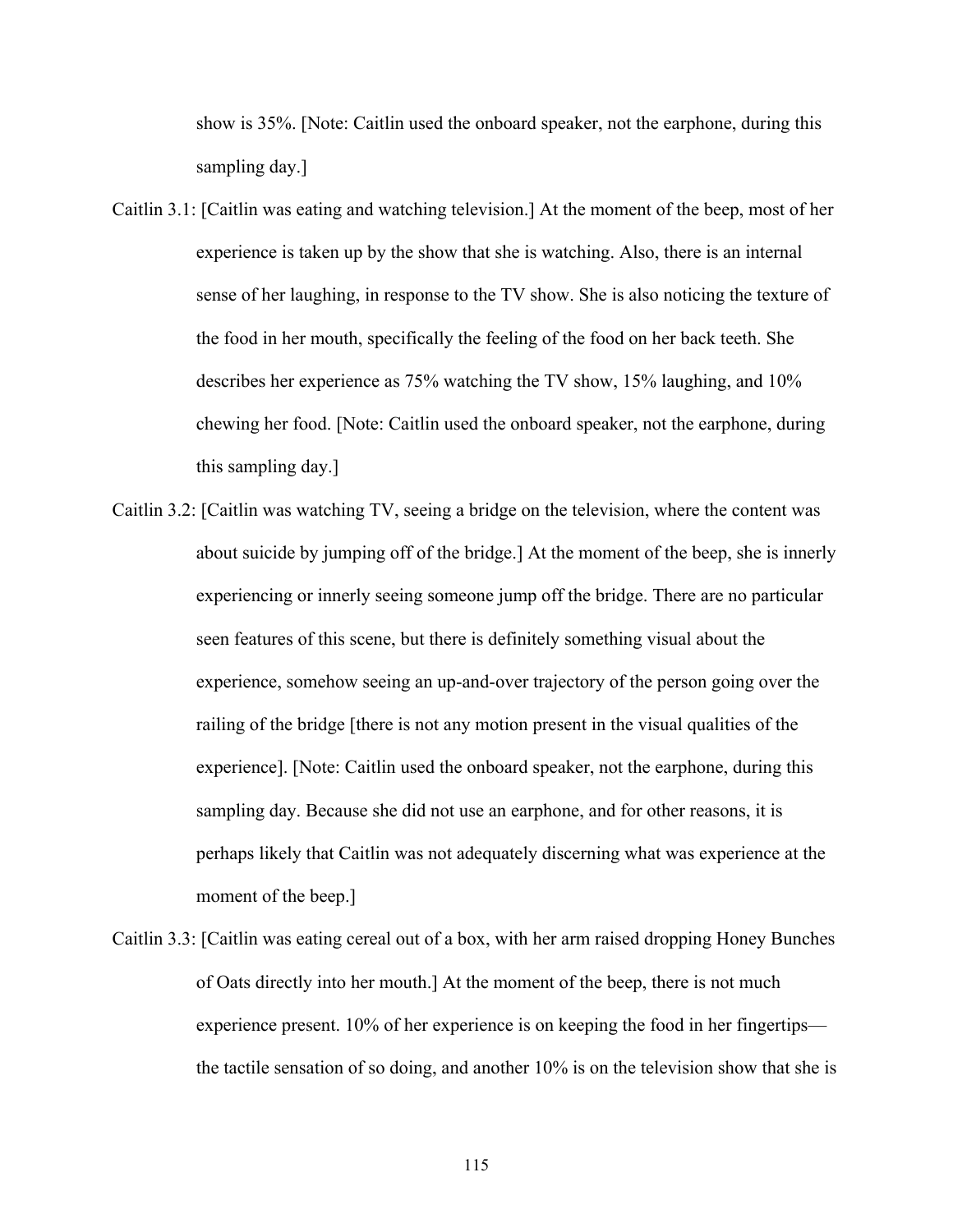watching. Both of these things are experienced at a low level. Aside from this, there is no experience. [Note: Caitlin used the onboard speaker, not the earphone, during this sampling day. Because she did not use an earphone, and for other reasons, it is perhaps likely that Caitlin was not adequately discerning what was experience at the moment of the beep.]

- Caitlin 3.4: [Caitlin was lying down and was thinking about a conversation that she had from last night.] At the moment of the beep, Caitlin is feeling calm and happy. This is an experiencing of a feeling similar to last night's, but not identical—as if some processing of the event had taken place, and not a memory of what had happened. These feelings are mental experiences, not bodily sensations. [Note: Caitlin used the onboard speaker, not the earphone, during this sampling day. Because she did not use an earphone, and for other reasons, it is perhaps likely that Caitlin was not adequately discerning what was experience at the moment of the beep.]
- Caitlin 3.5: [Caitlin was straightening her hair.] At the moment of the beep, she is wondering *what is experience*? This thinking is immediately ongoing in experience, but not present in words or other symbols. Also, at the moment of the beep, there might have been an aspect of "taking stock" or noticing what she is doing in anticipation of the beep. [Note: Caitlin used the onboard speaker, not the earphone, during this sampling day. Because she did not use an earphone, and for other reasons, it is perhaps likely that Caitlin was not adequately discerning what was experience at the moment of the beep.]
- Caitlin 4.1: Caitlin is typing the word "more" and simultaneously was thinking "more about looking into poverty". [Caitlin referred to this "more about looking into poverty"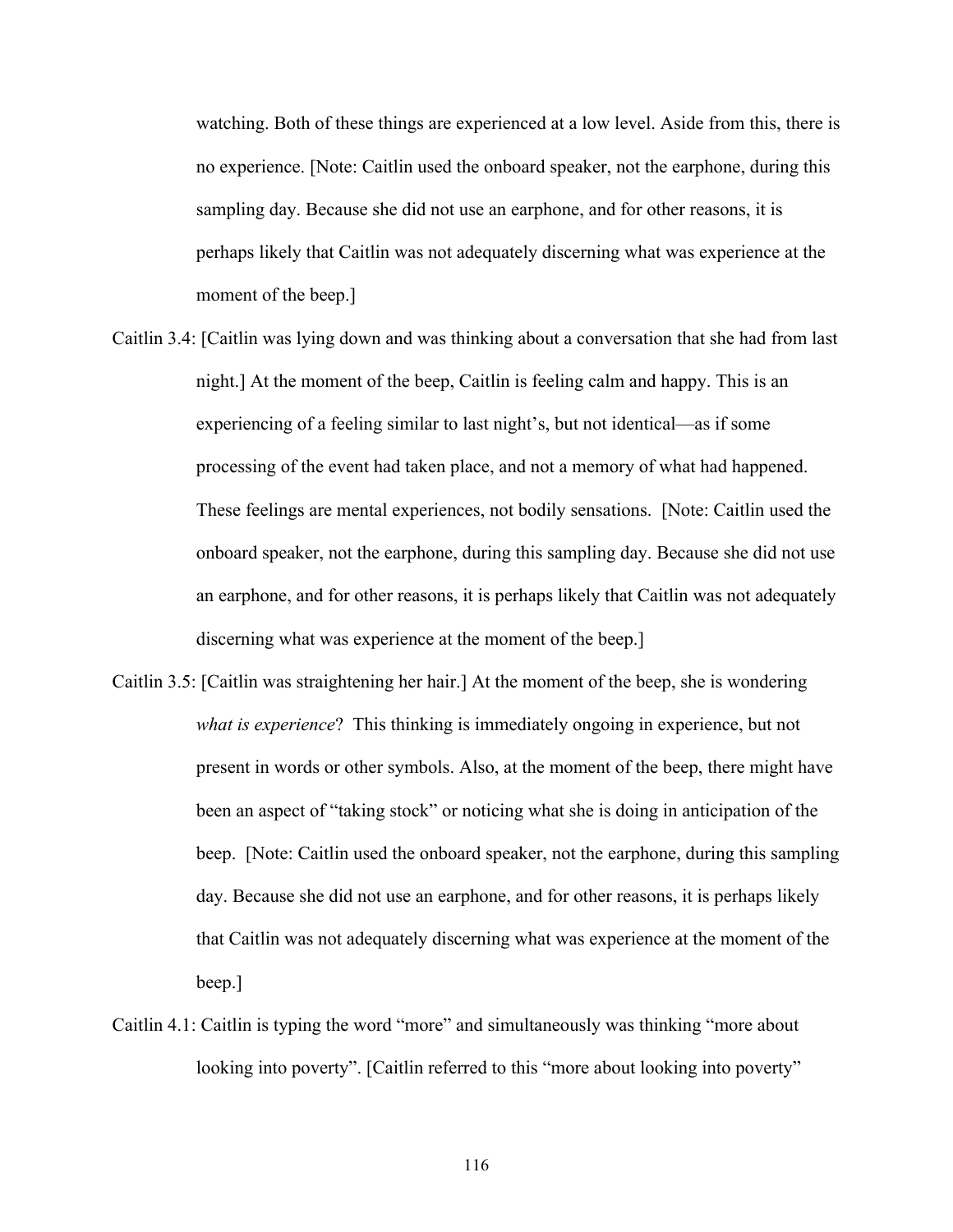experience as "on my head was the strain of words," where "strain" apparently was a combination of train and stream; "strain" was not an accidental locution—she said it twice a minute or so apart] This strain rather trails off—that is, it does not have a clear ending demarcation—and is an auditory experience that is more spoken (experienced premotorically) than heard. This is experienced as being her own voice, but a voice that is not the voice that she normally uses when she speaks aloud. At the same time, there is a less prominent but simultaneous part of her experience, which is her trying to adjust, rearrange, or otherwise better construct the sentence she is typing. This is less concrete than the first part and is experienced as shifting and fumbly, but apparently in the same kind of spoken voice as the main inner experience.

- Caitlin 4.2: [Caitlin was singing out loud to the music that was playing.] At the moment of the beep, her experience is mostly on the heard music and secondarily on the physical act of singing [without hearing herself singing].
- Caitlin 4.3: [Caitlin was listening to music and doing laundry.] At the moment of the beep, she is (60%) listening to the music [more hearing the rhythm and the beat of it than the lyrics; the heard song had a vocal line but she was not attending to it.] At the same time, she is moving to the rhythm of the music as she is in the act of looking in places where clothes might be; she is 40% attending to the physicality of this search for the laundry. [That is, she is not directly experiencing the looking-for-the laundry—she experiences the action that underlies that looking.]
- Caitlin 4.4: [Caitlin was pouring fabric softener.] At the moment of the beep, she is smelling the fabric softener and simultaneously enjoying the smell. Her experience is 70% smelling the fabric softener and 30% enjoying the smell. She describes this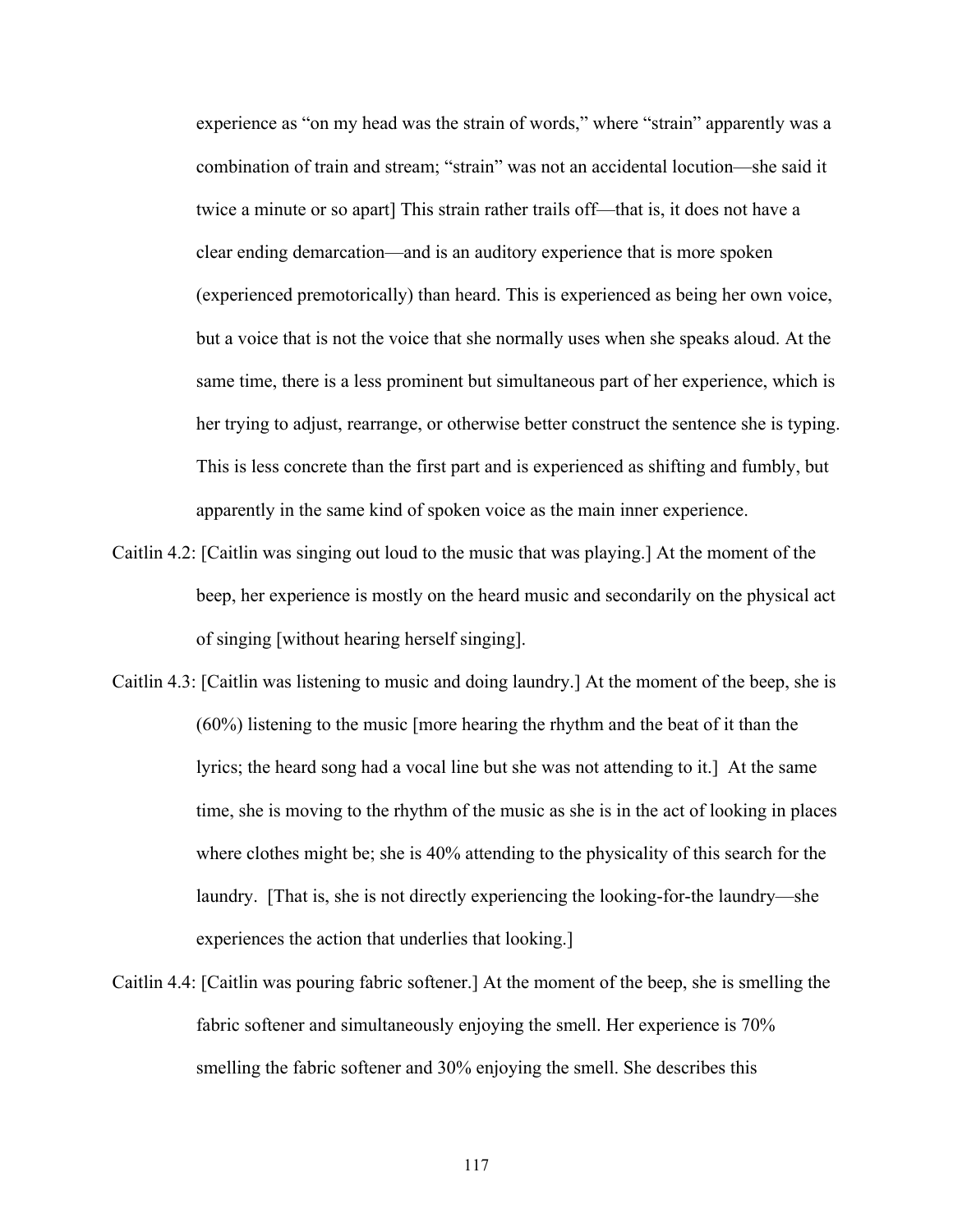experience as not very vivid and that there is not much in immediate experience, [but RTH thought there was reason to be skeptical—she had a lot of power in her description of the smell—so it might be a reticence to describe sensory awareness.]

- Caitlin 4.5: [Caitlin was about to take off her flip flops.] At the moment of the beep, Caitlin experiences a premotor intention of where she is going to put her body so that the flip flops would go where she wants them to. This is an experience of the physicality of the motion she is about to perform. [She describes this experience as not very vivid (10-15%) and that there is not a lot in her experience at this moment.]
- Caitlin 4.6: [Caitlin was in class listening to her professor talk about some personal projects that were an assignment in class.] At the moment of the beep, Caitlin is experiencing something like *It is ok if I get a couple of B's*. This is experienced as words, [but Caitlin could not recall the words at the time of the interview. It is unclear if this was experienced as an inner speaking.] There is not a voice present, but the experience of words is present. At the same time, Caitlin has a feeling of calm, a mental absence or a lack of an overriding concern with getting a B.

## **Adele**

- Adele 2.1: [Adele was moving the beeper to make sure it felt comfortable on her belt.] Her experience is of just performing that action. [It is likely that she accidentally moved the thumbwheel and caused the onset of the beep.] [It is questionable whether Adele had an adequate concept of the moment of the beep, and therefore there is reason to be somewhat skeptical about the fidelity of this description.]
- Adele 2.2: [Adele was rereading a passage in an anthropology reading with the intent to highlight part of it; she was looking for a passage that she had decided was worth highlighting.]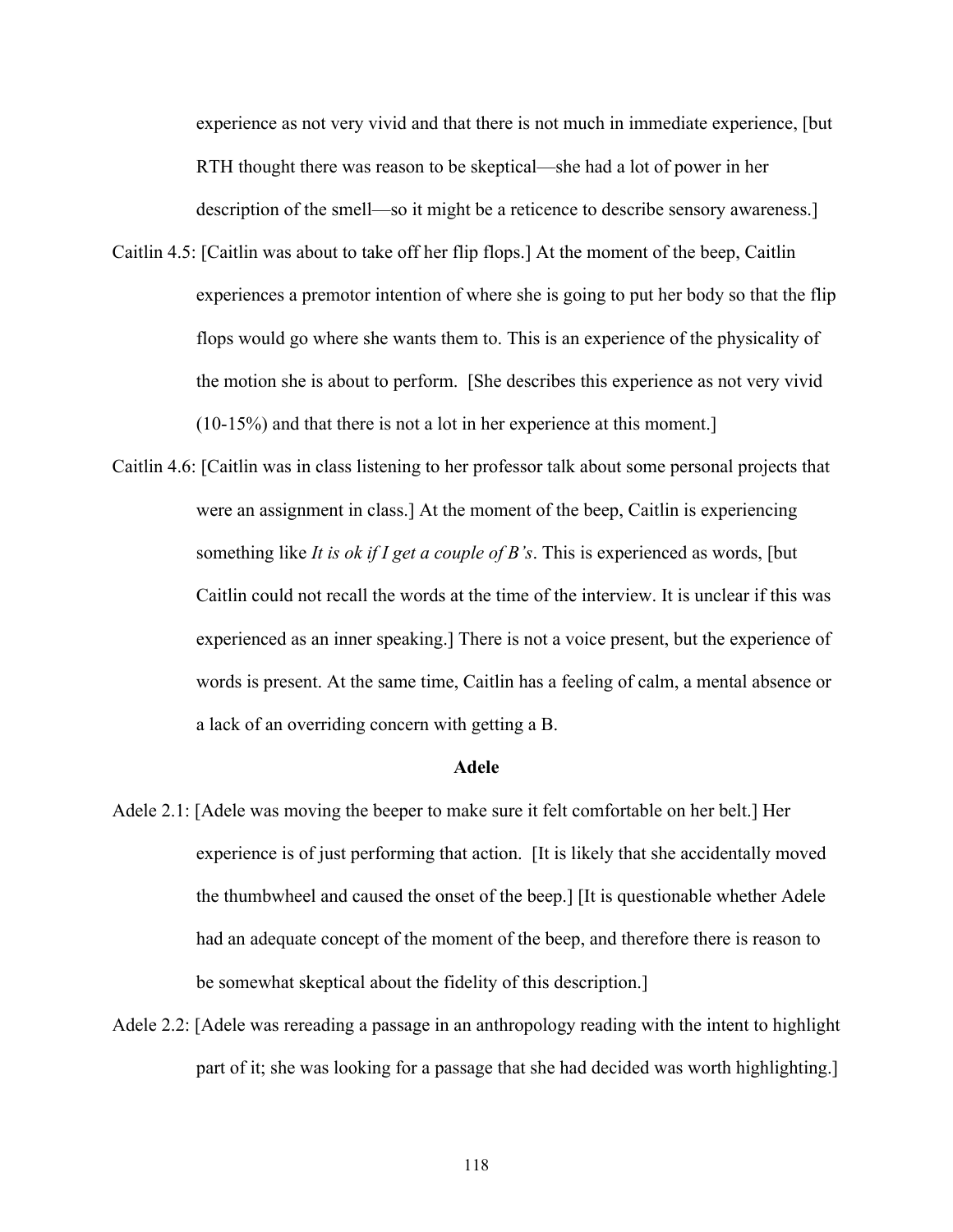In her experience at the moment of the beep, Adele is just rereading with the expectation that she will recognize the passage to highlight when she comes to it [that is, she did not have any direct experience of the target passage, not in inner or outer words, not in gist, not in any way—she would recognize it when she got to it]. It is unclear whether she is reading with comprehension at the moment of the beep. [It is questionable whether Adele had an adequate concept of the moment of the beep, and therefore there is reason to be somewhat skeptical about the fidelity of this description.]

- Adele 2.3: [Adele was on the bus, and describes the experience of wondering whether people are watching her wear the beeper and write down notes about it. This led her and us to conclude that she was describing thinking that took place during the sounding of the beep rather than cleaving to the moment of the beep. This moment is thus disregarded for our data collection purposes but provided a clear opportunity to discuss the concept of the moment of the beep.]
- Adele 2.4: [Adele had been thinking that her paycheck would be less this week, and that that would make it impossible to buy a desired item.] Adele is innerly seeing a generic paycheck stub. [She was seeing it as if she were looking at it on a website that she uses to view her own stub.] The paycheck stub occupies her whole seeing [as if it filled the computer monitor], and she can see a white background with black writing on it. [She said in response to questioning that she was drawn by the whiteness of the background, but RTH sees reason to be skeptical about this]. The black writing is not clear to her. [It is questionable whether Adele had an adequate concept of the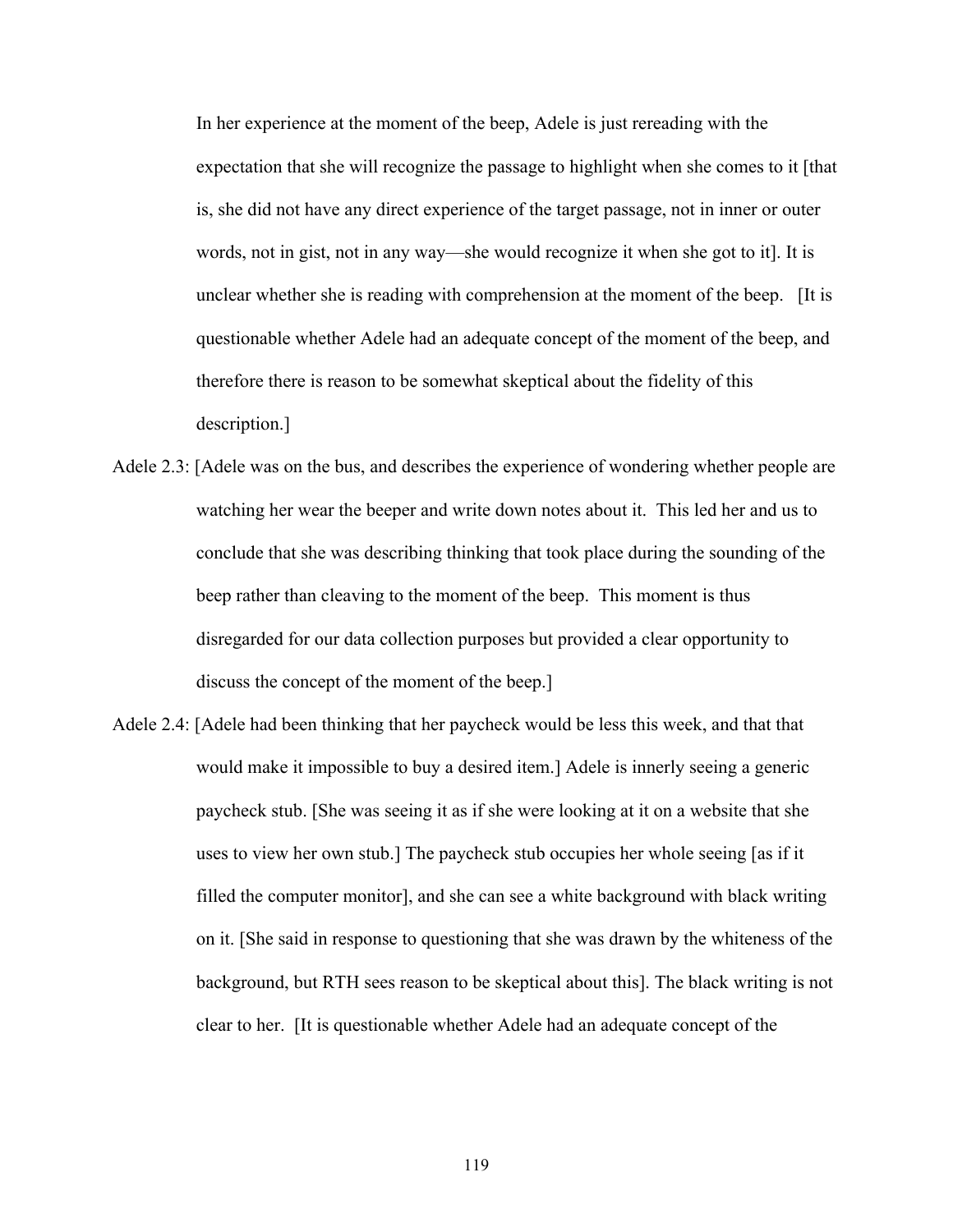moment of the beep, and therefore there is reason to be somewhat skeptical about the fidelity of this description.]

- Adele 2.5: Adele is seeing the lid of her coffee cup. [She was about to get off the bus, and had been in the process of checking to see that the lid was closed, but the notion of checking was not in her experience at this moment; neither was the action of checking, which came after the beep.] [It is questionable whether Adele had an adequate concept of the moment of the beep, and therefore there is reason to be somewhat skeptical about the fidelity of this description.]
- Adele 2.6: [Adele was "thinking about thinking about" (and she meant that literally) whether/how to tell her brother where she was in the library. She was considering whether to send a text message to her brother, what to say in it, and when to send it.] Adele is innerly seeing a text message, but she does not actually innerly see any aspects of it. [RTH sees reason to be skeptical about the imageless seeing account.] The words "Fifth Floor" are, she says, present to her, and it might be that she is innerly speaking them to herself [as she was deciding how to describe her location to her brother via text.] [It is questionable whether Adele had an adequate concept of the moment of the beep, and therefore there is reason to be somewhat skeptical about the fidelity of this description.]
- Adele 2.7: [Adele had registered for a GRE test and was concentrating on the code (a string of letters and numbers that were presented on the computer screen.)] She might have been particularly focused on seeing the letter "F", as if the "F" stood out to her or grabbed her attention in some way, [although she is not sure that she was seeing particularly the F at the moment of the beep or just remembering the particularized F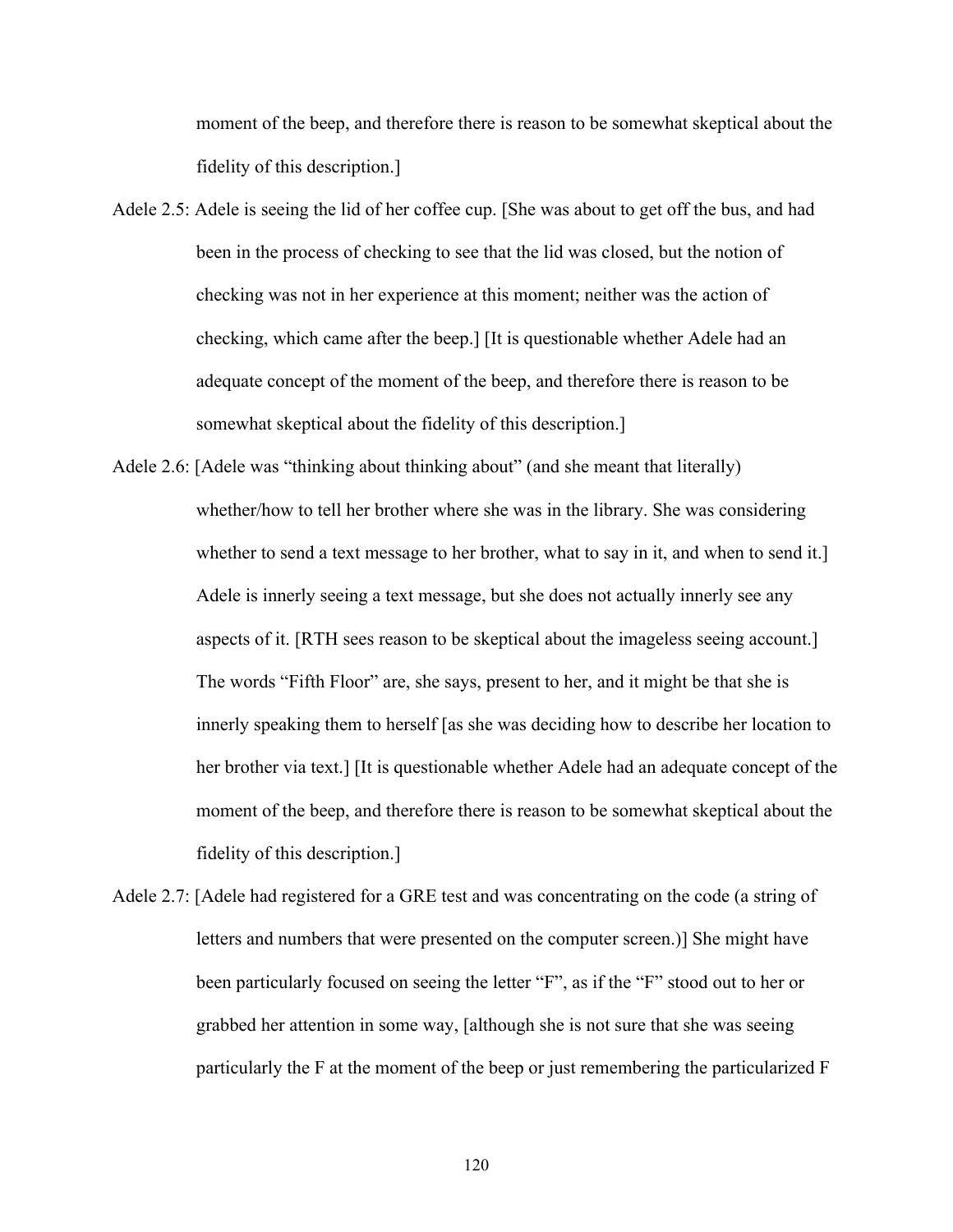during the interview with us.] [It is questionable whether Adele had an adequate concept of the moment of the beep, and therefore there is reason to be somewhat skeptical about the fidelity of this description.]

- Adele 3.1: [Adele had just finished cleaning under her nails and had not yet moved on to another activity or experience.] At the moment of the beep, nothing is in experience.
- Adele 3.2: [Adele was about to watch a video about a comedian on her cell phone.] Adele is wondering what the main character in the video is about to do, and to a lesser extent, about what he might say—how he would portray the scene. This wondering does not involve words or images. [It is also not a feeling.]
- Adele 3.3: [Adele was having a "flashback" of something that happened a few days earlier.] At the moment of the beep, Adele is innerly seeing the white [Student Services] building to her right as she walks toward it to heat up her and her brother's lunch. She also innerly sees people walking around her, who are clear [and not fuzzy], although she cannot make out their faces or clothing. The whiteness of the building is particularly salient in this inner seeing.
- Adele 3.4: Adele is wondering what her sister was thinking, which might have presented itself to her as her innerly saying something like "I wonder what she's thinking" [although Adele did not seem confident when she first reported it in this interview, and she was not certain about the precise words or even if words were present. If these words were present, they were innerly spoken (not just heard) in her own voice, softly and slowly, in the right side of her head.] Adele is also seeing (in reality) her sister, who is lying in bed, awake, propped up on her arms. The inner words are about 80% of Adele's experience and the seeing is 20%.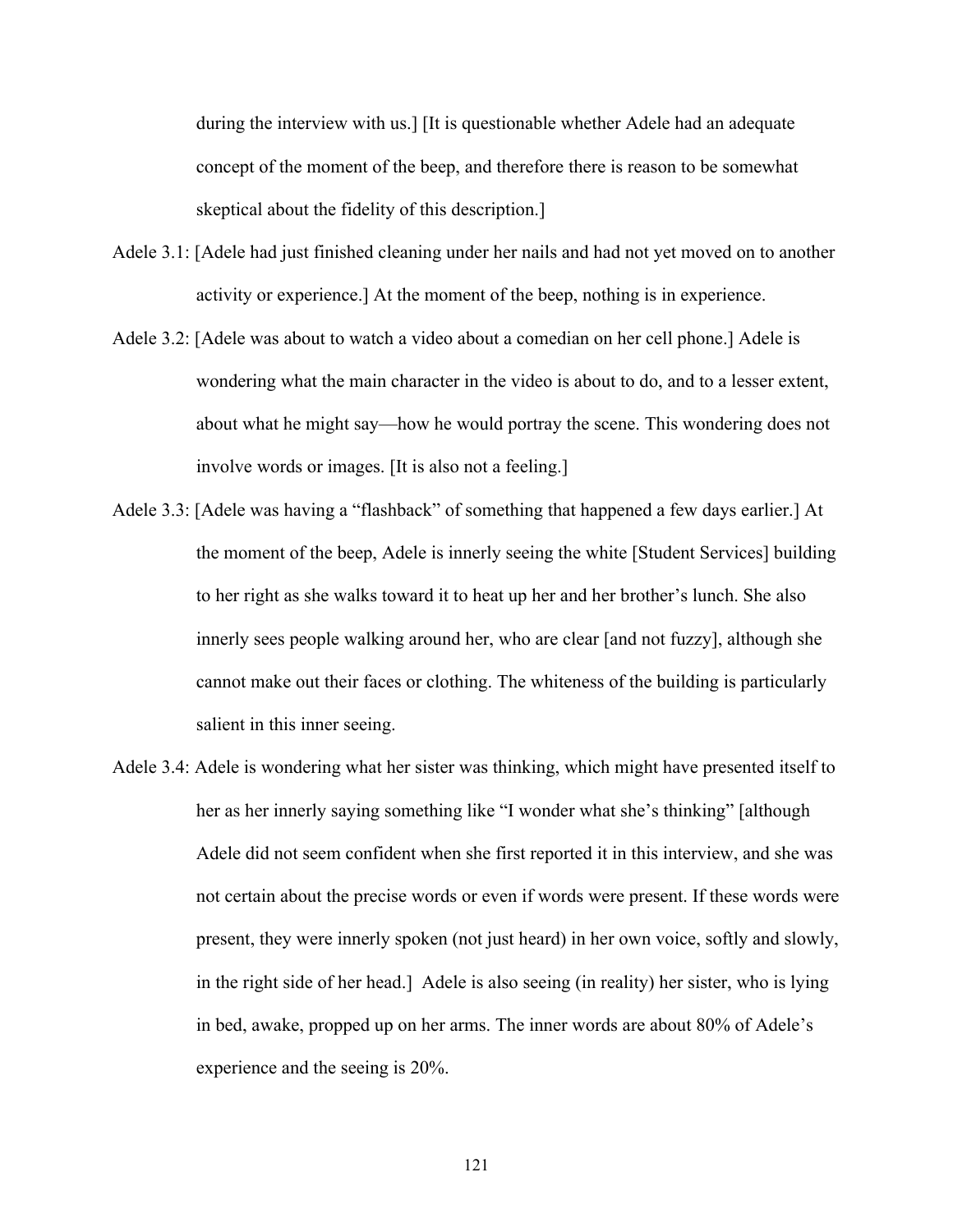- Adele 3.5: Adele is innerly saying something like "Is this bottle filled with cream?" or "Is this filled with cream?" or "is this a bottle of cream?" and simultaneously innerly saying "Is this hidden from me?" or "Did they hide the cream from me?" [That is, she understood herself to be saying two different things simultaneously, but was not confident about the words in either.] [Whereas she was confident that the words were present, she was not sure what they were verbatim. RTH sees such indeterminacy of words as a possible indication that the experience is not in words.] At the same time, she is seeing the top of a bottle with a drop of [what looked like] cream on top, and she is primarily seeing the drop of cream more than the top of the bottle.
- Adele 3.6: [Adele was reading an anthropology book with comprehension, although she was unable to recall what she was reading about]. At the moment of the beep, Adele's experience is of making a mental effort to grasp the concepts and being absorbed in the text. She described this effort as mental [and also not a feeling, and it did not have any physical aspects.]
- Adele 4.1: At the moment of the beep, Adele is seeing a bus stop that she is approaching. She is seeing the bench and the shelter portion of the bus stop. She may also be thinking that she may have missed the bus or that the bus may have been on the way. However, it is unclear if this is part of the seeing experience or is its own separate thinking experience.
- Adele 4.2: Nothing is in experience at the moment of the beep.
- Adele 4.3: [Adele was reading from an anthropology book. She had just read about a culture that described women's sexual behavior that involved lying down, motionless, with their clothes on while having sex.] At the moment of the beep, Adele is somehow mentally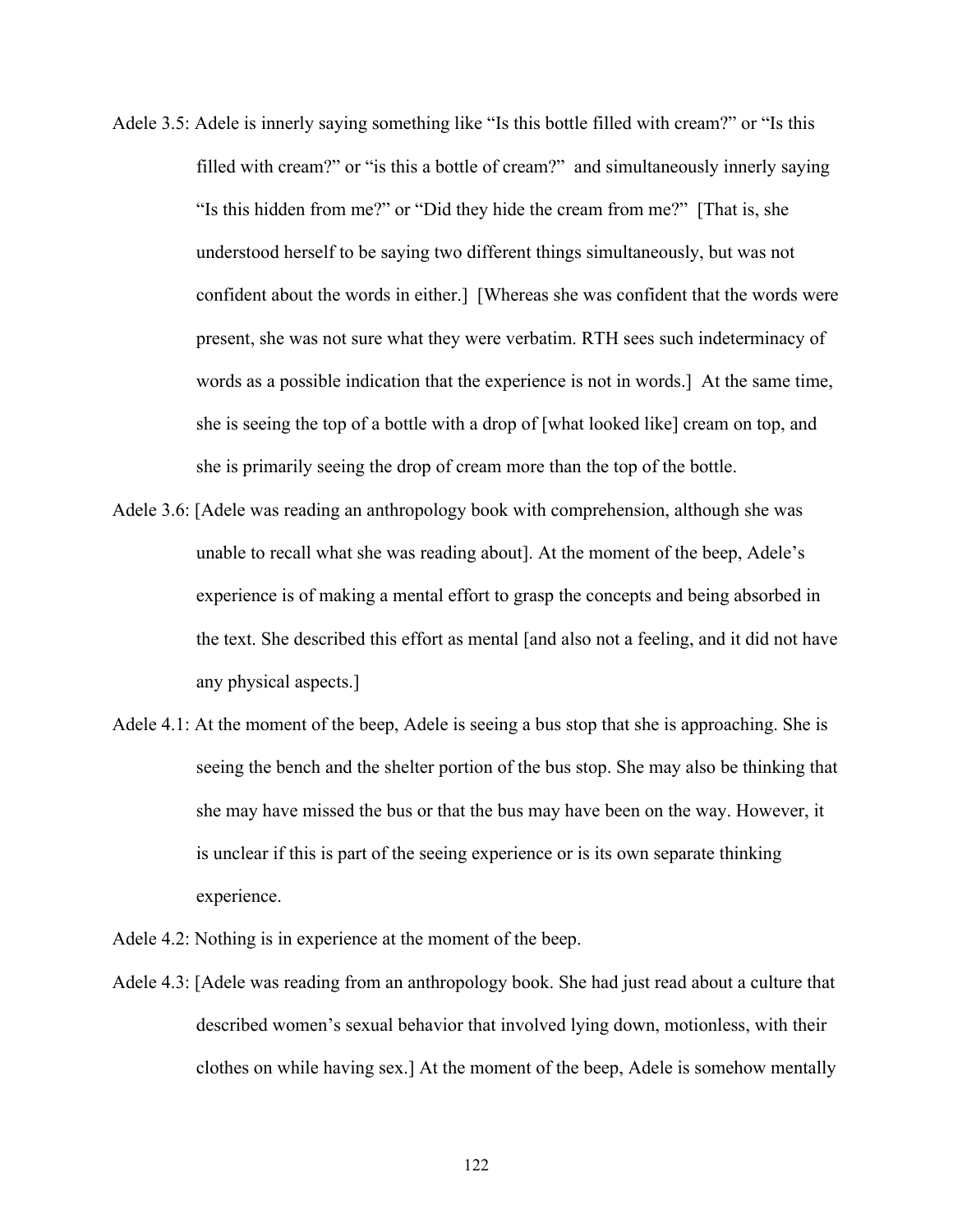experiencing herself in the motionless, lying down posture, with her arms limp to her sides. However, this experience is not visual and is not about her imagining the physical sensations/posture. [It is unclear how exactly this is experienced. Adele describes that she is mentally placing herself in the story.]

- Adele 4.4: Adele is hearing her phone ring, loudly, in her left ear. She is also flustered. She may also be seeing her pocket in experience as she looks down to take out her phone. Her experience is 90% about hearing the loud ringing, 8% about feeling flustered, and maybe 2% about seeing her pocket.
- Adele 4.5: [Adele had just read the word "anrongbunting" in her anthropology book.] At the moment of the beep, Adele is trying to recall what "anrongbunting" means and is also seeing the word printed in her book. [We were unable to determine how she experienced trying to recall what the word meant except that it somehow involved a mental effort of trying to match the word to meaning.] She might also be aware of her inability to match the word to meaning at this time. Her experience is 75% about trying to match the word to meaning and 25% about just seeing the word on the page.
- Adele 4.6: [Adele had just received an email from Turbo Tax and was about to open the message on her phone.] At the moment of the beep, Adele is innerly seeing the message that might be about to come up. She innerly sees a white message with black text on it. The beginning of the text is her first name followed by a comma: "Adele,". The rest of the text is a 3-4 sentence paragraph that is not seen in sufficient detail to be read. [There was no border to the message she was seeing, just a white screen with black text.] Also present is mentally hoping that Turbo Tax would have money for her.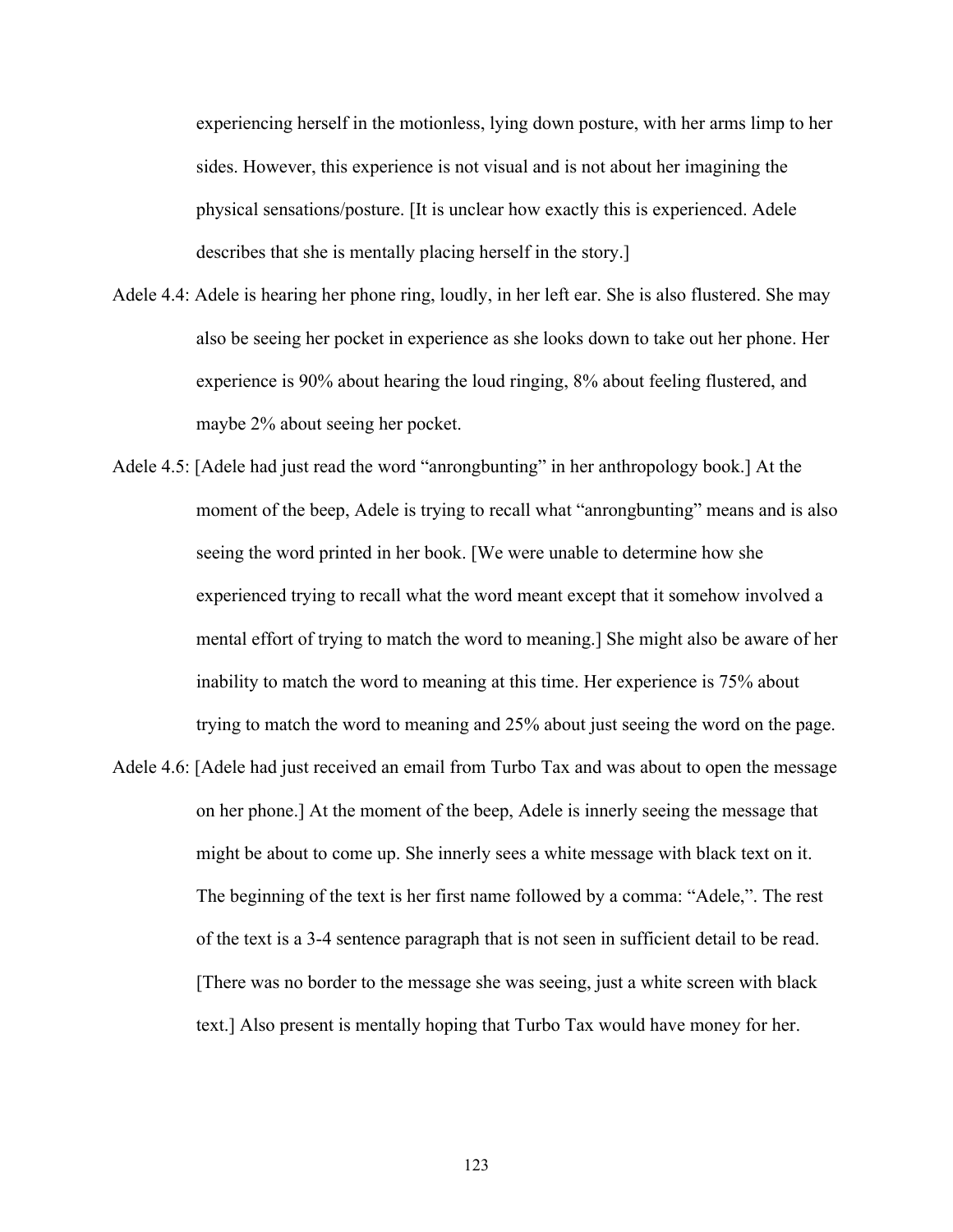[This "hoping" was mental, and not an emotion, and was not represented by words or images.]

## **Eden**

- Eden 2.1: [Eden was reading and highlighting it. Neither the mechanics of reading nor the highlighting was experienced.] At the moment of the beep, Eden is innerly seeing a nighttime scene with three Native Americans: a woman with her child beside her and, a few feet over, a man in a headdress. In the background is a teepee style tent. They are dressed in beige clothing, and the scene is experienced in dark nighttime colors.
- Eden 2.2: [Eden was outside seeing her grandmother through the window of the car before it drove away.] At the moment of the beep, Eden feels a sense of relief and alleviation, a feeling that is aimed at Eden's relationship with her grandmother. This is not experienced as being in her body, but may be a feeling in her head or a cognitive experience that is difficult for her to describe. The scene and background behind her grandmother is also present.
- Eden 2.3: [Eden was looking at her notes for a class and was having difficulty answering a question.] At the moment of the beep, Eden is feeling inadequate--a bodily exhaustion that is also (although less so) a mental experience. The inadequacy is a specific reaction to the difficulty of the problem—that it is taking a long time[, *not* a general feeling of inadequacy]. At the same time, she is trying to find the answer to the question, a mental trying that is in her experience. She describes her experience as 60% trying to find the answer, 40% feeling inadequate.
- Eden 2.4: Eden was laughing at something that was on TV.] At the moment of the beep, she is enjoying the feeling of laughing and is focused on the sound of it and the up and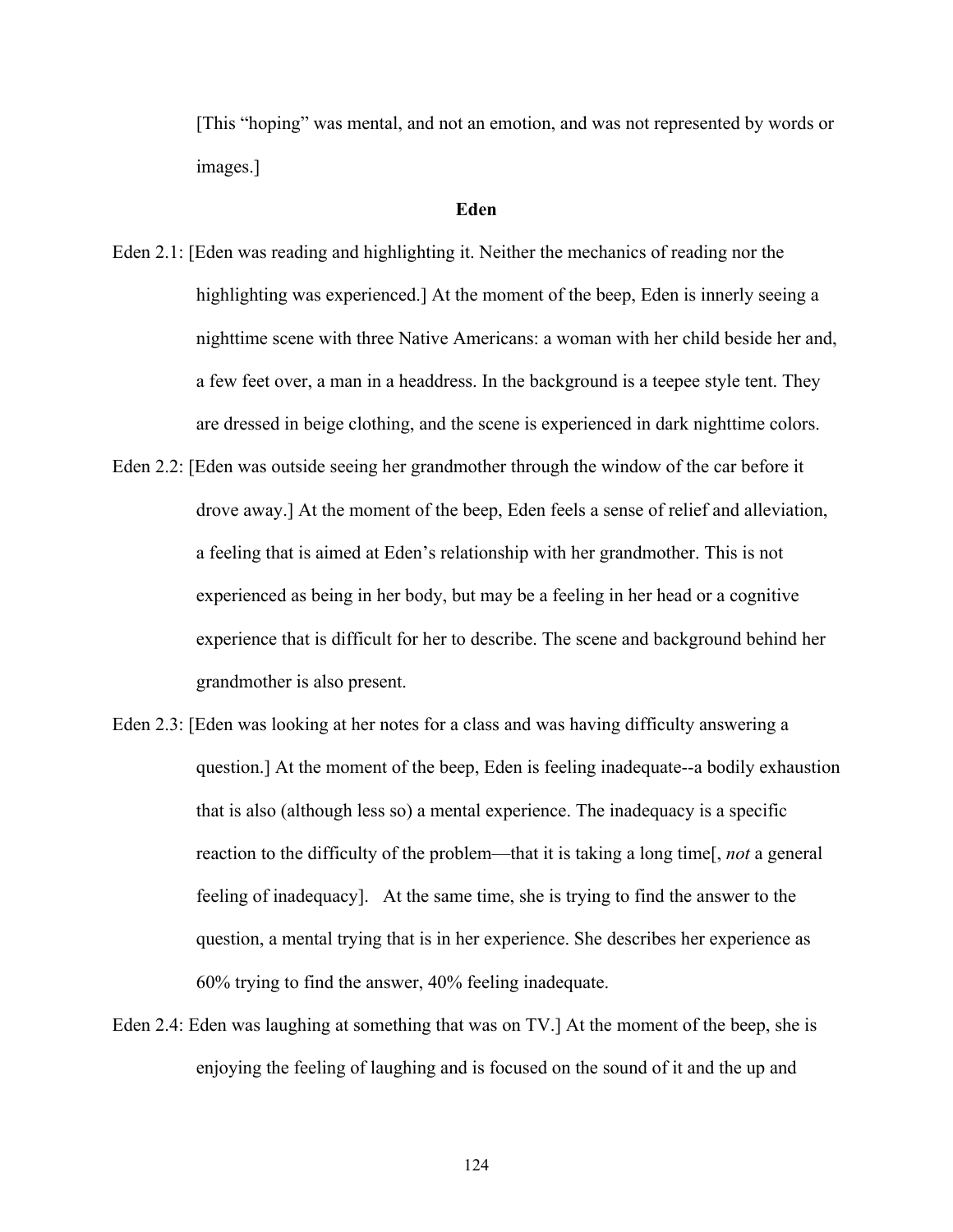down movement in her chest as she laughs. That is, her focus is on her own laughter phenomenon (almost a meta-awareness), not on the TV show.

Eden 2.5: [This beep was skipped because it went off as she was adjusting the beeper.]

- Eden 2.6: [Eden was watching a TV show and was laughing.] At the moment of the beep, she is innerly seeing the scene in the show that had just occurred, which was of two couples, each a man and a woman. She is keeping the scene alive or occurring in her experience as she laughs. The innerly seen scene has less detail than the actual scene in the television show. At the moment of the beep, laughing at the scene is also somewhat in her experience, [but not nearly so present or central as the laughing in 2.4.]
- Eden 3.1: [Eden was typing.] At the moment of the beep, she is drawn to the black against white color (of the words on the computer screen). She is also drawn to the clicking sound of typing. At the same time, she is drawn to the shape of pattern (of the words on the page), black white black white, and how the stream of words is growing as she typed. The meaning of what she is typing is not present.
- Eden 3.2: [Eden was walking out of her front door.] At the moment of the beep, she is feeling the cold wind on her entire body [even though the wind is coming only from the front]. This experience is more of the coldness than the wind. At the same time, she is drawn to the black color and the other features (fabric, shape) (of the backpack of the girl in front of her); she is simultaneously drawn to the brownness (of the girl's jacket). She also sees a gloomy grey-blue tone of the scenery around her—she experiences both the color and the gloominess it conveys.
- Eden 3.3: [Eden was in class. Someone had said something that Eden had found funny, and Eden had laughed.] Now she is smiling and feeling both the physicalness of her smile (the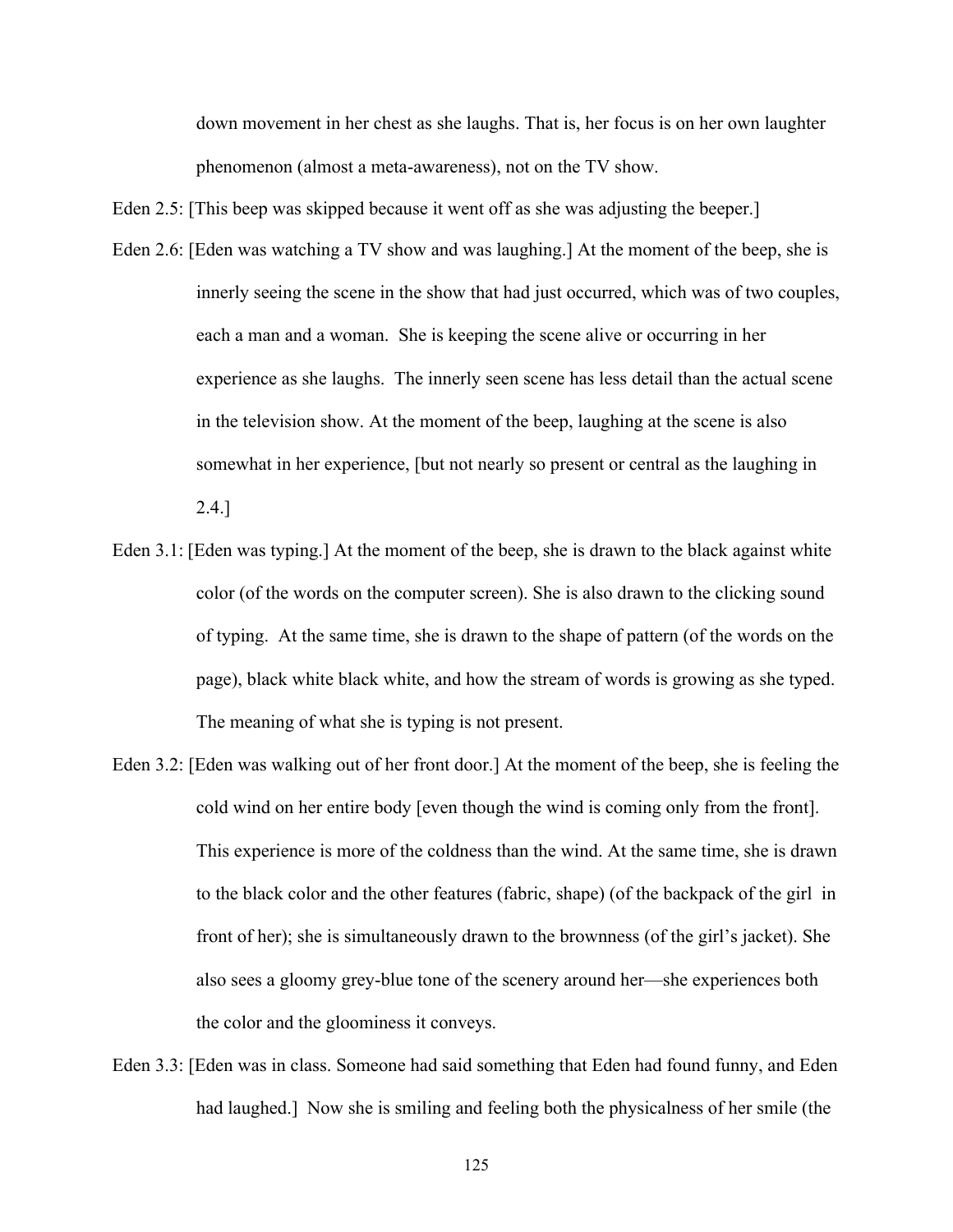stretching feeling at both corners of her mouth) and feeling joy at her own laughter. [That is, at the moment of the beep was a self-referential experience, joy/smiling at her own laughing.] The original thing that she is laughing at is not present. Simultaneously she is drawn to the bright blue of the Windows screen on her computer.

- Eden 3.4: [Eden was in class listening to her professor speaking.] At the moment of the beep, she is mostly drawn to the deepness—the bass timbre— of the professor's voice. [The professor was talking about colleges and graduate programs, and was saying "within those domains it doesn't matter," referring to the details of the program.] At the same time, Eden innerly sees four or five small boxes, seen as small squares that are evenly spaced and seen straight on, so that even though she cannot see depth to the boxes, she knows them to be boxes. (These boxes are understood to be a seeing of what the professor was saying, that is, the boxes are some kind of abstract representation of "within those domains it doesn't matter.") Simultaneously, she is seeing [in reality] the professor standing in the classroom. [The professor's voice may have been the most salient feature of this experience, or the boxes may have been the most salient feature; Eden was not sure whether she was in some way lying to herself about whether the boxes were important.]
- Eden 3.5: [Eden was slouching in her chair, leaning her head on her outstretched finger.] At the moment of the beep, she experiences the pressure of her finger on her head (not in her finger),a comfortable feeling. She also feels comfortable in her whole body. At the same time, she has an unsymbolized thought that she is comfortable, that she is not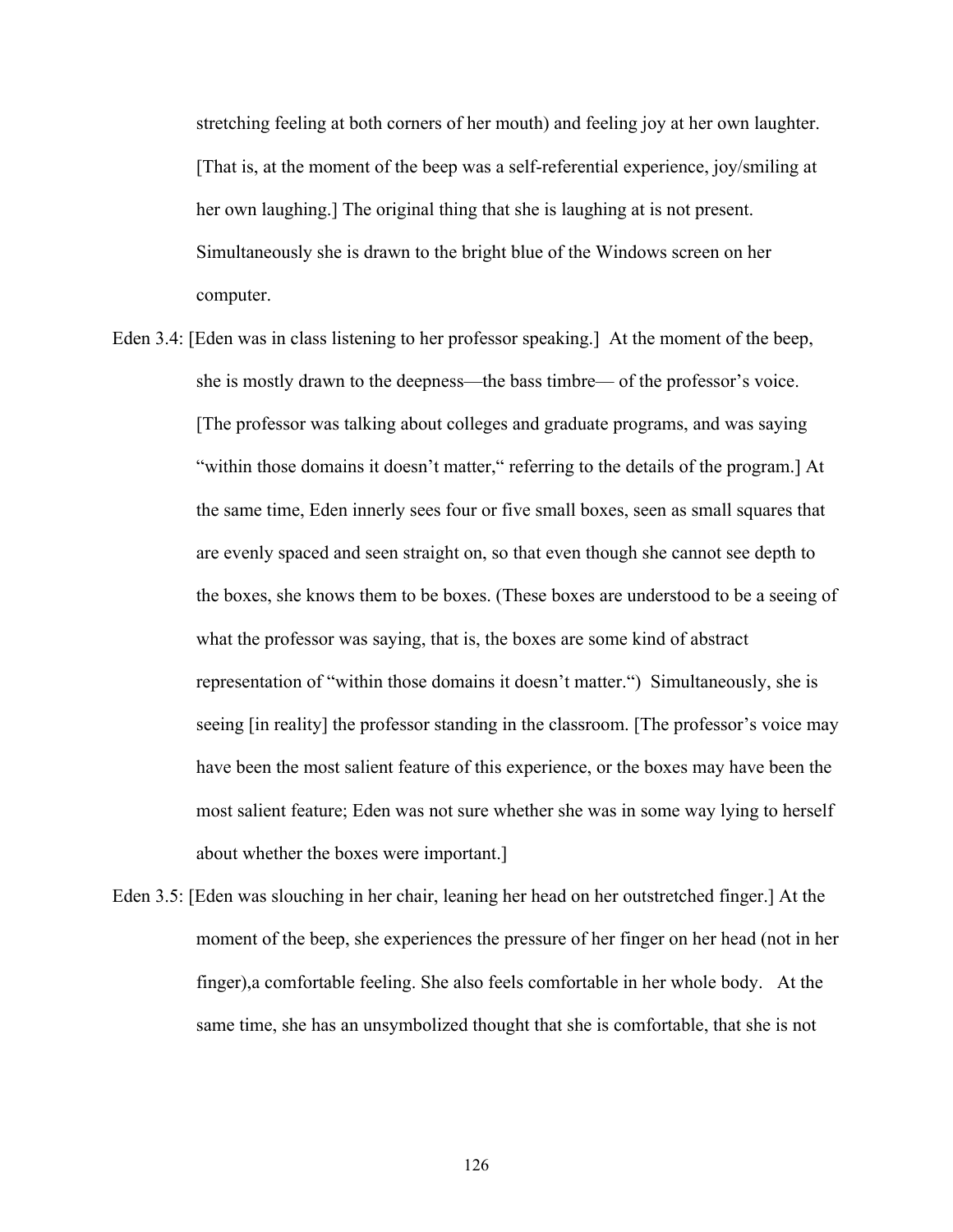very often this comfortable. That is, this is both a sensory awareness of the comfortable pressure and a self-referential thinking about that comfort.

- Eden 3.6: [Eden was in fact frustrated with something her mother had just said, and in expressing that frustration had just said "Why?" in a drawn-out way that reflected frustration; however, she did *not* feel frustrated.] At the moment of the beep, she is continuing to feel, to be consumed by, the vibration in her neck and throat of the word "why". She also is thinking about how she said it and how it felt to say it in that way. This thinking about saying "why" may be experienced in an unsymbolized way. [That is, she both had a sensory experience of vibration and also a cognitive self-referential or self-analytic experience.]
- Eden 4.1: [Eden was opening her notebook.] At the moment of the beep, the weighty sound of flipping the notebook open is in her experience as well as the whiteness of the paper. She is focused on the sound and the whiteness of the paper, [and not any other particular detail of the paper. That is, she doesn't see the lines or the writing that is on the paper].
- Eden 4.2: [Eden was texting.] At the moment of the beep, she is making sure that what she is texting is correct/has the right tone/ is not mean. This has an aspect of imagining forward to compare the written text to what she wants it to say. How this comparing is in her experience is not clear, but it is *not* a spoken (innerly or outerly) comparison, and does *not* involve in experience the meaning of the text, but on the way it would compare to what she wants to say. Also in her experience is the blueness of the screen of her phone.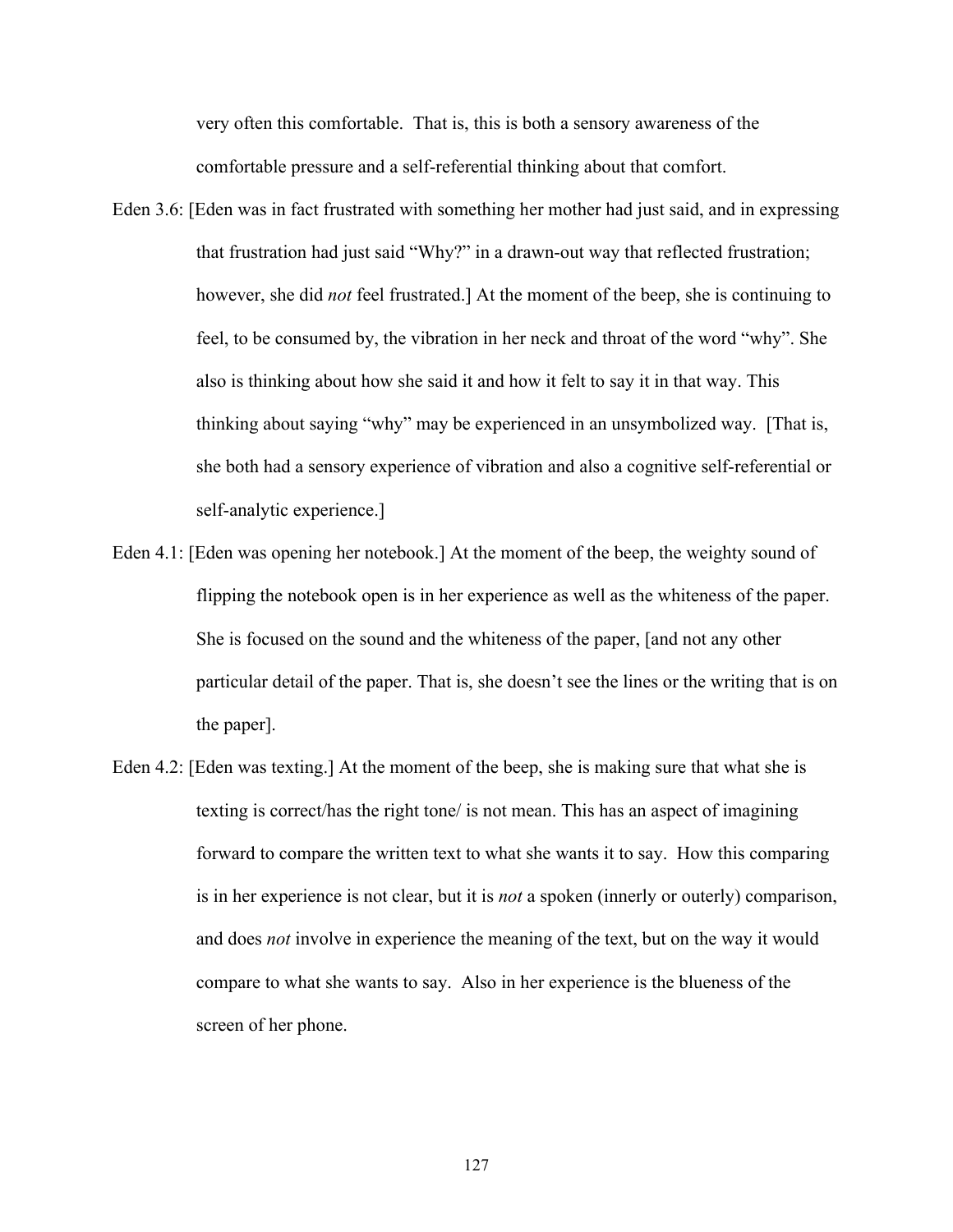- Eden 4.3: [Eden was at In-N-Out looking at a girl putting away sauces, wondering if she was organizing them.] At the moment of the beep, Eden is innerly seeing her own hand from a first person perspective, that is, as if it were hers (although this is the girl's hand, *not* her own hand). This hand is in motion putting a red sauce packet in a box. At the same time, Eden is watching the girl's hand move, and is also being drawn to the whiteness, the redness, and brightness of the scene. She describes her experience as split 30/70 between the inner seeing and seeing the whiteness/redness/brightness of the scene.
- Eden 4.4: [Eden was typing the word "but" into her laptop.] At the moment of the beep, the words "beauty of dance" are present. These are not experienced as having any vocal qualities (they are not experienced as innerly spoken or innerly heard), but they are sequentially experienced. At the same time, the color pink is present [this is understood as being the same pink as she had seen a bit earlier in the pink dress and roses of the ballerinas (although ballerinas, dresses, and roses are not present in experience at the moment of the beep.)] This pink is experienced as connected to the words, but it is unclear how.
- Eden 4.5: [Eden had reloaded a webpage and a commercial that she had just seen opened again.] At the moment of the beep, she is experiencing a feeling of shock, confusion and surprise. This is experienced being fast, and as one single feeling [not three]. At the same time and separately Eden is experiencing the sensation of her eyebrows knitting together. [It makes sense to say that the eyebrows reflected the shock/confusion/surprise, or were part of the shock/confusion/surprise, but that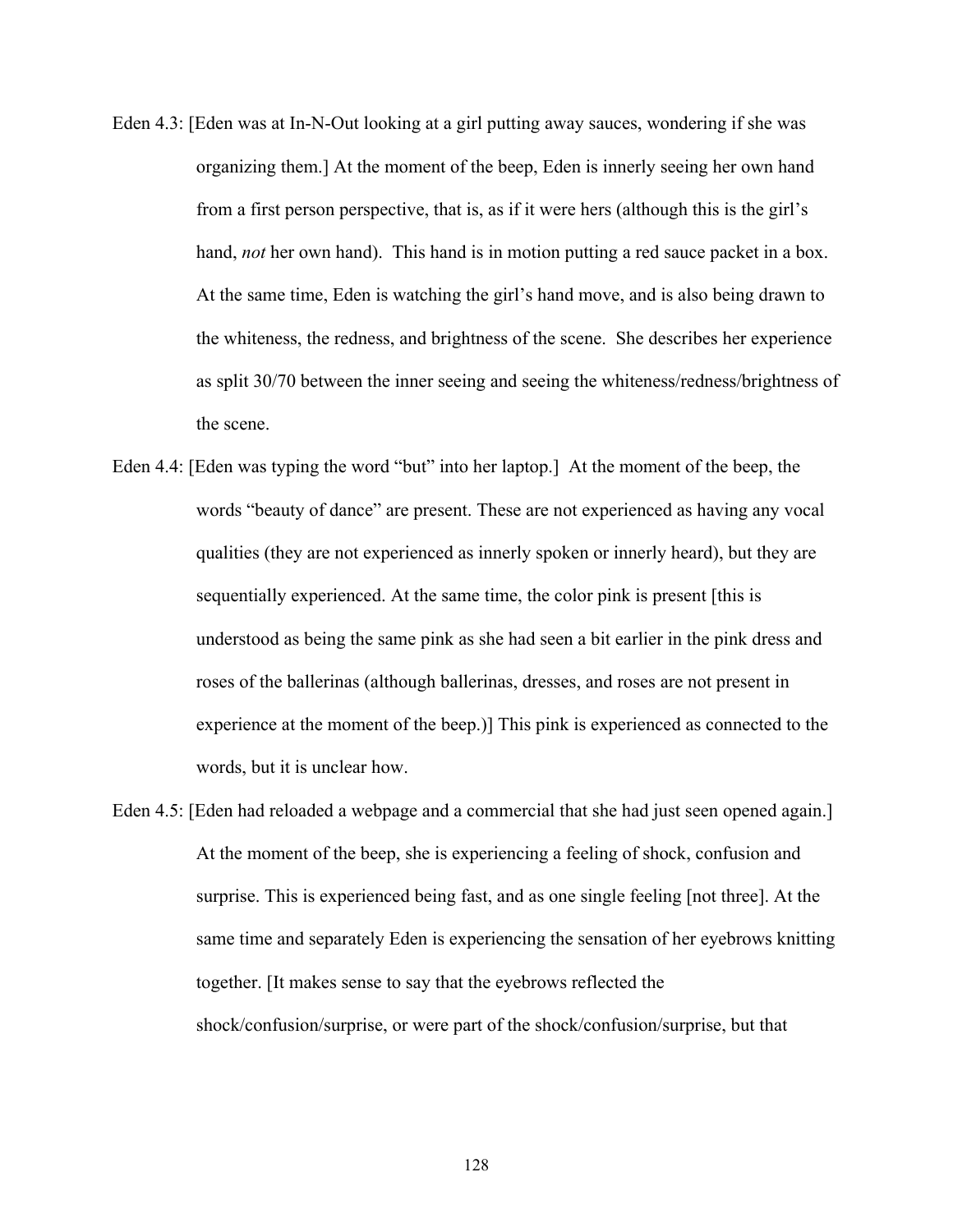connection was not experienced. Instead, there was the shock/confusion/surprise, and there was the eyebrows knitting.]

Eden 4.6: [Eden was watching a movie where a scene was of a man who was drowning.] At the moment of the beep, she is experiencing the blue of the water and the form or shape of the person who is under the water. She is not attending to the content of the movie; she sees the color and the shape [but they have no meaningful connection to the movie. That is, she does *not* see the shape of a drowning man; she sees the shape (which was of the drowning man).]

## **Deana**

- Deana 2.1: Deana is innerly hearing a song ("Atticus" by the band Noisettes). She innerly hears the singer (singing the lyrics "Constellations tonight, they're so fearsomely bright, my love") and the music. [She understood these to sound as she would hear them if she were hearing the actual song.]
- Deana 2.2: At the moment of the beep, Deana is hungry, mentally imagining how good a Subway ham on Italian bread sandwich would taste, and feeling guilty about spending too much of her money at Subway. These three somewhat separate but connected experiences are all approximately equally salient in her experience. Her hunger involves an almost painful sensation of emptiness in her stomach. The ham on Italian bread sandwich is mental, something like imagining how good it would be, rather than being a sensory experience of taste. Her feeling of guilt is emotional rather than mental.
- Deana 2.3: [Deana's friend had hurt her feelings. She felt betrayed by him. She had trusted him. She had read a text from him and] She is now seeing the particularly hurtful words.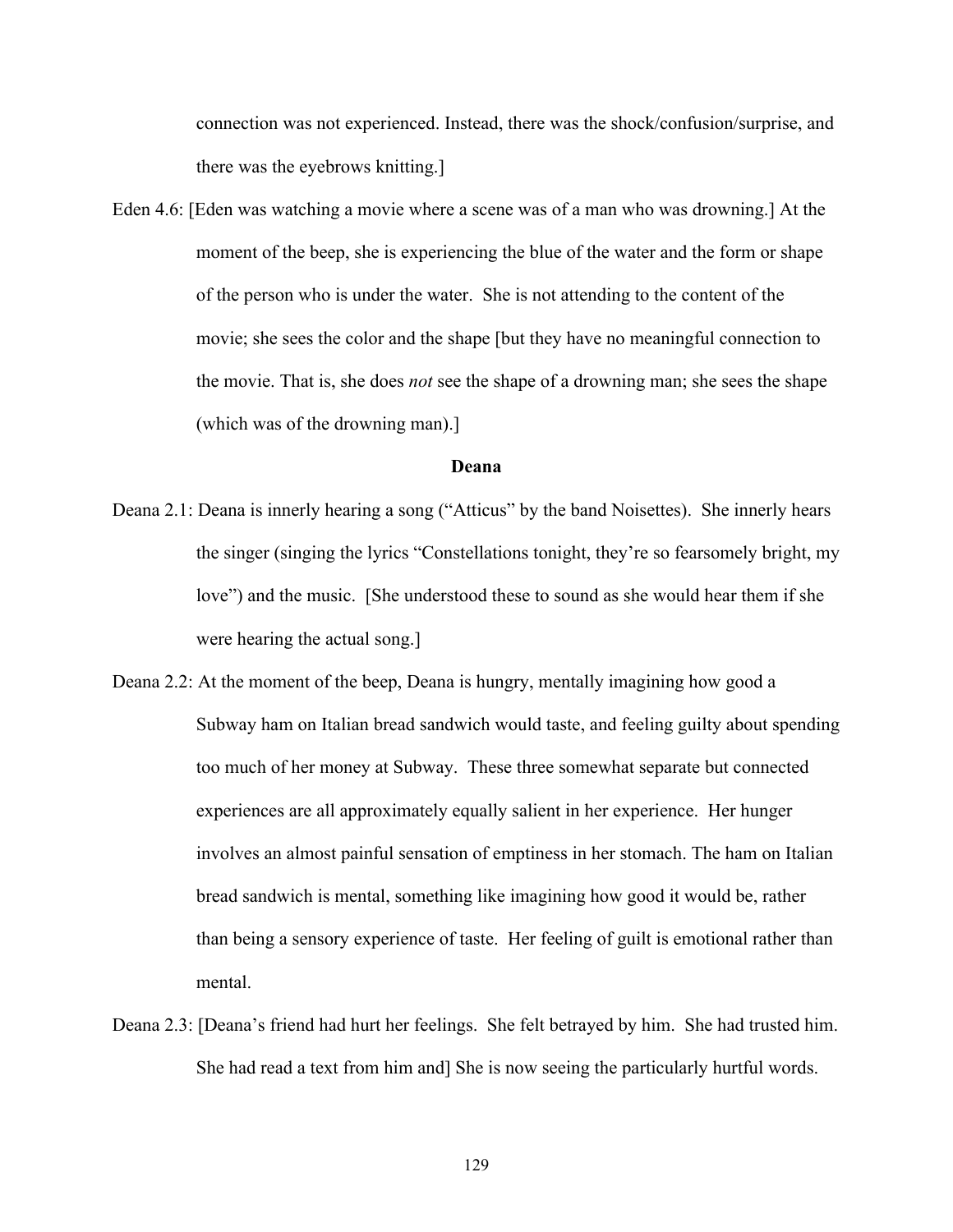She sees the words "fragile," "weak," "crying" in large font directly on top of each other. She sees all of them at once, as separate words, but all straight ahead. It is not a collage. It is a seeing of the word "fragile" and a seeing of the word "weak" and a seeing of the word "crying" all seen in the same place but not overlapping or interacting. The words are black words and in the same font as she had read them on her phone, but in a much larger font than the original. Simultaneously, she feels betrayed. She feels (60%) crushed in her chest [as if stepped on from front to back, like being hit by a train hard and slowly, or like an elephant's foot pressing on her chest]. She also feels (40%) lifeless in her limbs (arms and legs), drained and cold, as if she is not able to move them.

Deana 2.4: At the moment of the beep, Deana is feeling stressed/bad about disappointing a friend. Her feeling involves an inner side-to-side shaking of a region in her core that vibrates the contents of the area directly around it. The region in her core is a golfball sized area in the middle of her chest, slightly above where her heart would be, but it is not her heart. The shaking affects an area about the size of a grapefruit directly around the core region, as if organs are being moved by the vibrating of the core. [This shaking would not be a visible shaking or a physical reality, but a feeling that Deana experienced as inner shaking.] Also, at the moment of the beep, Deana has a thought/feeling in her head of feeling bad for disappointing her friend. If this thought/feeling could be put into words, it would be "aww, man," but there are no words present and this thought/feeling is not present in any other way. [This part of Deana's experience is difficult to describe; she cannot definitively say whether this is a thought or a feeling, or give any specific characteristics of the experience besides it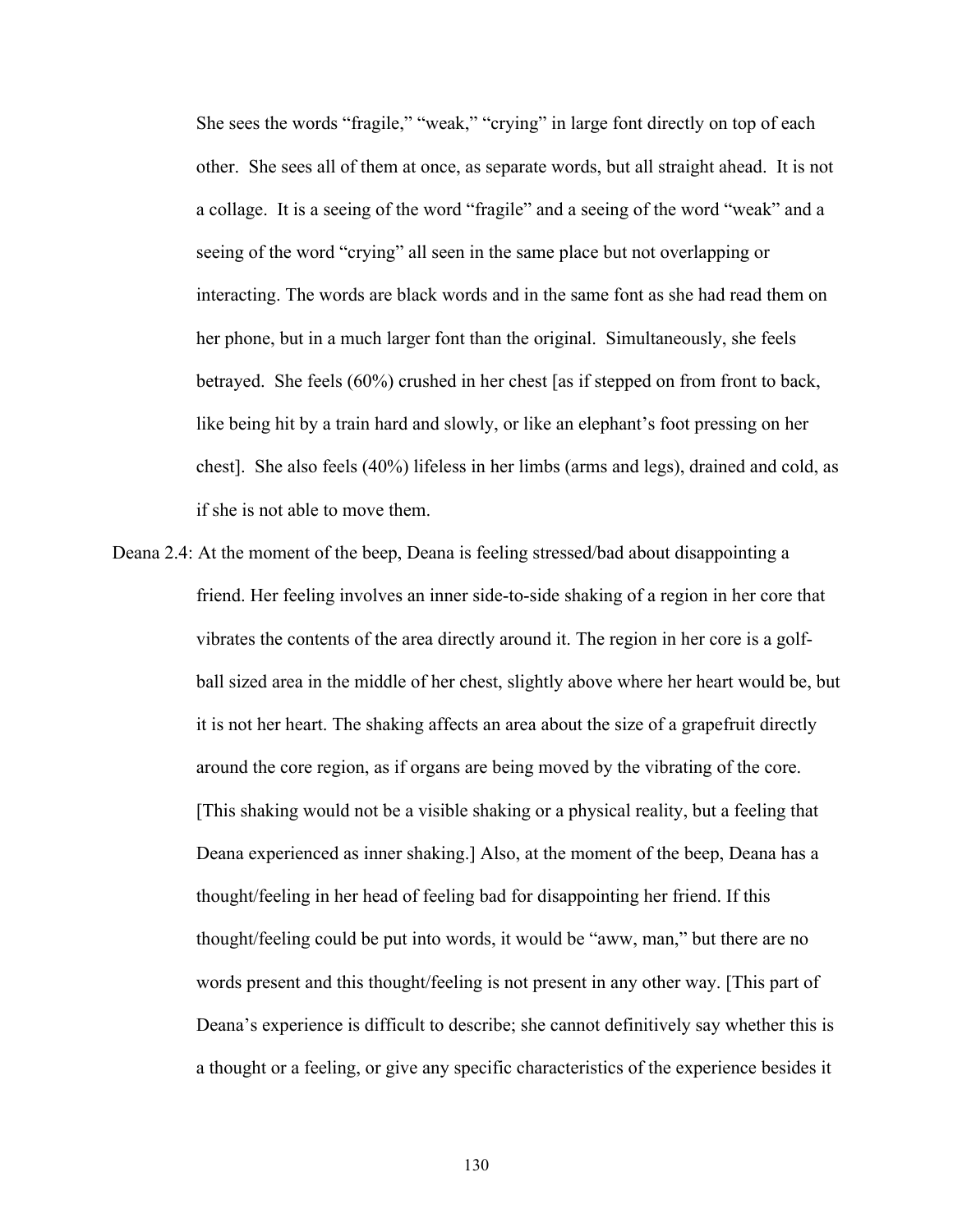being located in her head.] Both the stressed/bad feeling and the thought/feeling are about Deana rather than about the friend. That is, this is an experience of Deana-thedisappointer rather than of the-friend-as-let-down.

- Deana 3.1: [Deana was eating a chocolate cheese bar, which she loves.] At the moment of the beep, she feels happy/amazing. She innerly sees three scenes: (1) a picture of calla lilies, one particular lily against a background of a field of lilies. This is experienced as seeing a photo (wider than it is tall) of a lily rather than as a seeing of a lily. It is in color—the lily is white. (2) a picture of orange, a wider-than-tall luminous field of orange (the color of a ripe orange) fading to deep blue (like the sky after sunset but before dark) at the very top. Perhaps 7/8 of the field is orange, then morphing to a narrow stripe of blue. (3) She sees the stars of Orion's belt. This is a seeing of the night sky, \*not\* a photo of the night sky. The three stars of the belt are large perhaps a foot in diameter—and spread out proportionally as if Deana has zoomed in on that portion of the night sky. The rest of the stars are normal (marble) sized. At the same time, she feels happy—a warmth being introduced into her body from about her nose to her thighs and to the upper portion of her arms.
- Deana 3.2: [Deana was walking outside in the cold weather.] At the moment of the beep, she is feeling sad, which she experiences as moderate weight pushing downward on the top of her shoulders and pulling downward on her waist. She is also feeling the wind and cold air, which feels like it is cutting on her hands. She also feels the cold on her legs, face, and up her dress all the way up to her belly. The sadness is understood as arising from or being intimately connected to the coldness.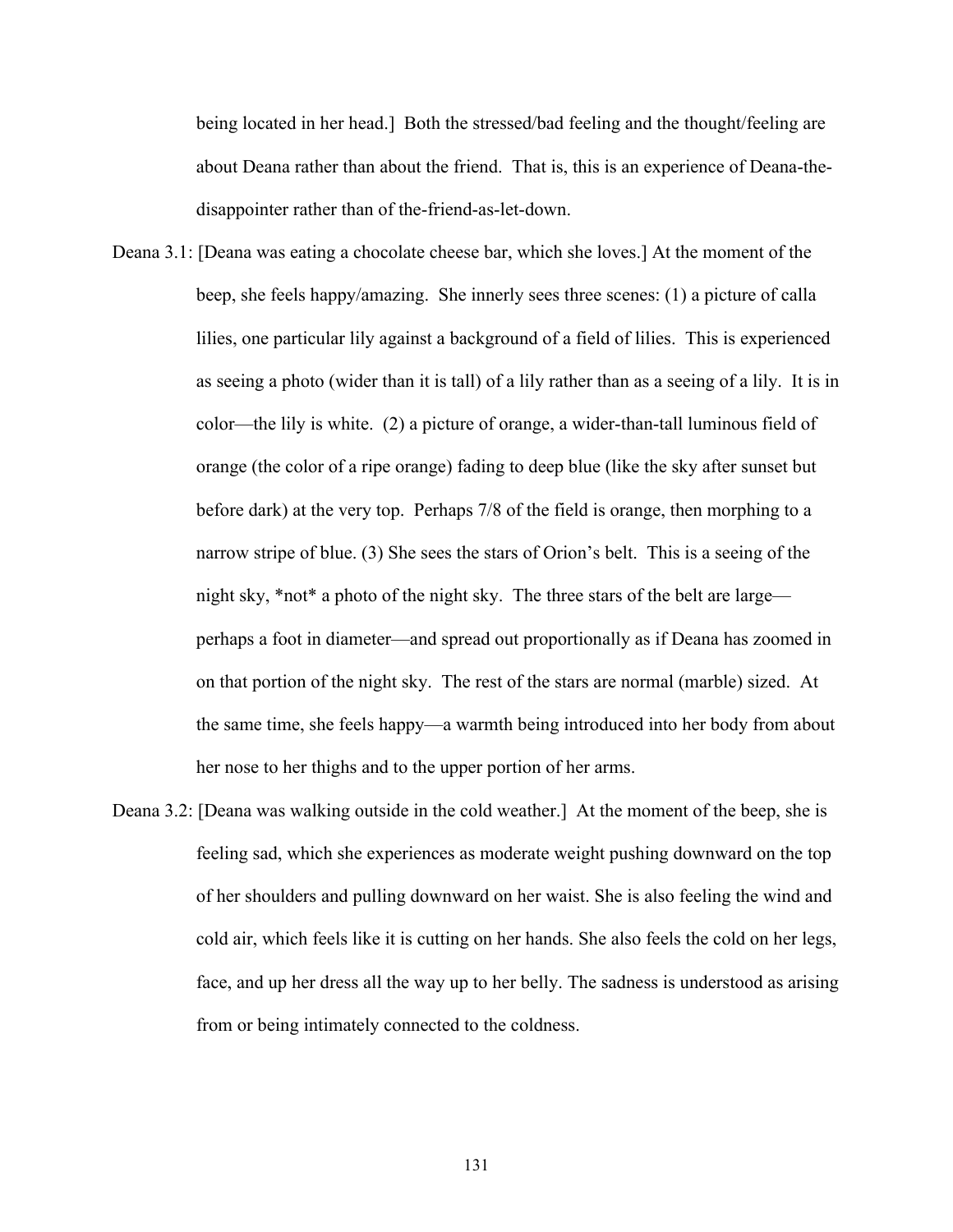- Deana 3.3: [Deana was in the bathroom putting the finishing touches on her lipstick, but that is happening on autopilot.] She sees her face in the mirror, but her lips have a different color lipstick: her seen lips are brownish/black/purplish [a color that she has never seen]. [She is trying out in her imagination different colors of lipstick]; at the moment of the beep she sees this color. Deana is attending to her face and hair and how they look with this color of lipstick—that is, she is not focused particularly on her lips.
- Deana 3.4: [Deana was sitting on the second floor of the Student Union with her eyes pointed out the window.] There is nothing in her experience.
- Deana 3.5: [Deana was just finishing talking to her friend Chris and had just said "I love you" to him.] She feels/sees her love for him. She feels many balls (as if made out of pipe cleaner material) moving/vibrating in her core—a region slightly smaller than a volleyball in her chest. At the same time, Deana sees a musical staff except that the lines are wavy in parallel, and Chris's face (just his face, as if it had been carefully cut out of a picture) moving along the musical lines back and forth, up and down, somehow in sync with the pipe-cleaner ball movement in her core.
- Deana 4.1: Deana is worried about the classes she signed up for next semester. This worry is a "mental" feeling of paranoia or potential dissatisfaction; that is, Deana understands it to be a feeling that has no bodily aspects. [Deana understood the feeling to be caused by a series of ideas such as *Are those the right classes? Will I like them? I've signed up for them, but…,* but these ideas were inferred to be present rather than directly experienced.]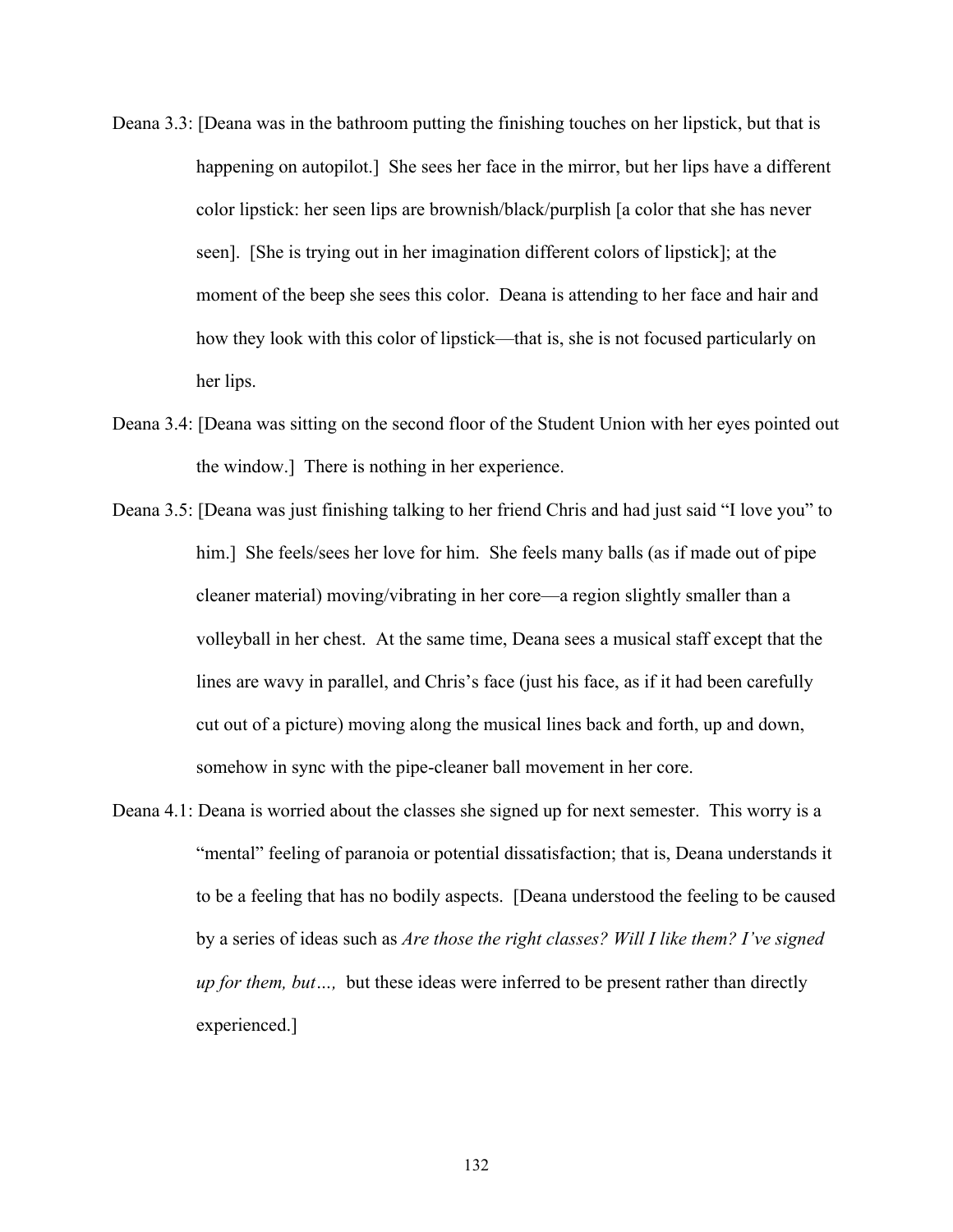Deana 4.2: Deana innerly sees two pieces of paper: one with a list of "pros" and the other with a list of "cons." The size of the font reflects the importance of the pro or con listed. There are only two font sizes: one normal sized and the other half-again larger. The paper on the left [the "pro" list] is orange with green pastel lines and she experiences it as if it were a piece of paper. It has two columns. The column on the left lists the pros for studying abroad in the Czech Republic and the columnn on the right lists the pros for studying abroad in Australia. [Items that appeared in larger font are in larger font.] The pros for the Czech Republic include being away from Las Vegas and having the opportunity to visit other places in Europe. The pros for Australia include warm weather, getting to visit the coral reef, and koalas, [which are her favorite animal]. The paper on the right [the "con" list] is charcoal colored and dirty with frayed edges. It has a column on the left listing the cons for studying abroad in the Czech Republic and a column on the right listing the cons for doing the same in Australia. The cons for the Czech Republic are cold and that the country has too many castles. The cons for Australia are that weather can often get cold when near a coast.

> Simultaneously, and of perhaps equal experiential importance, she feels bodily bad [which she took to be the result of her indecision]. She feels "unwell" in the core of her torso [as if she had eaten disgusting food and it was reacting badly in her stomach and intestines]. Her muscles ache [as if her bones had been pulled out of their sockets and then replaced—she did not experience bone's being pulled, but intended that as a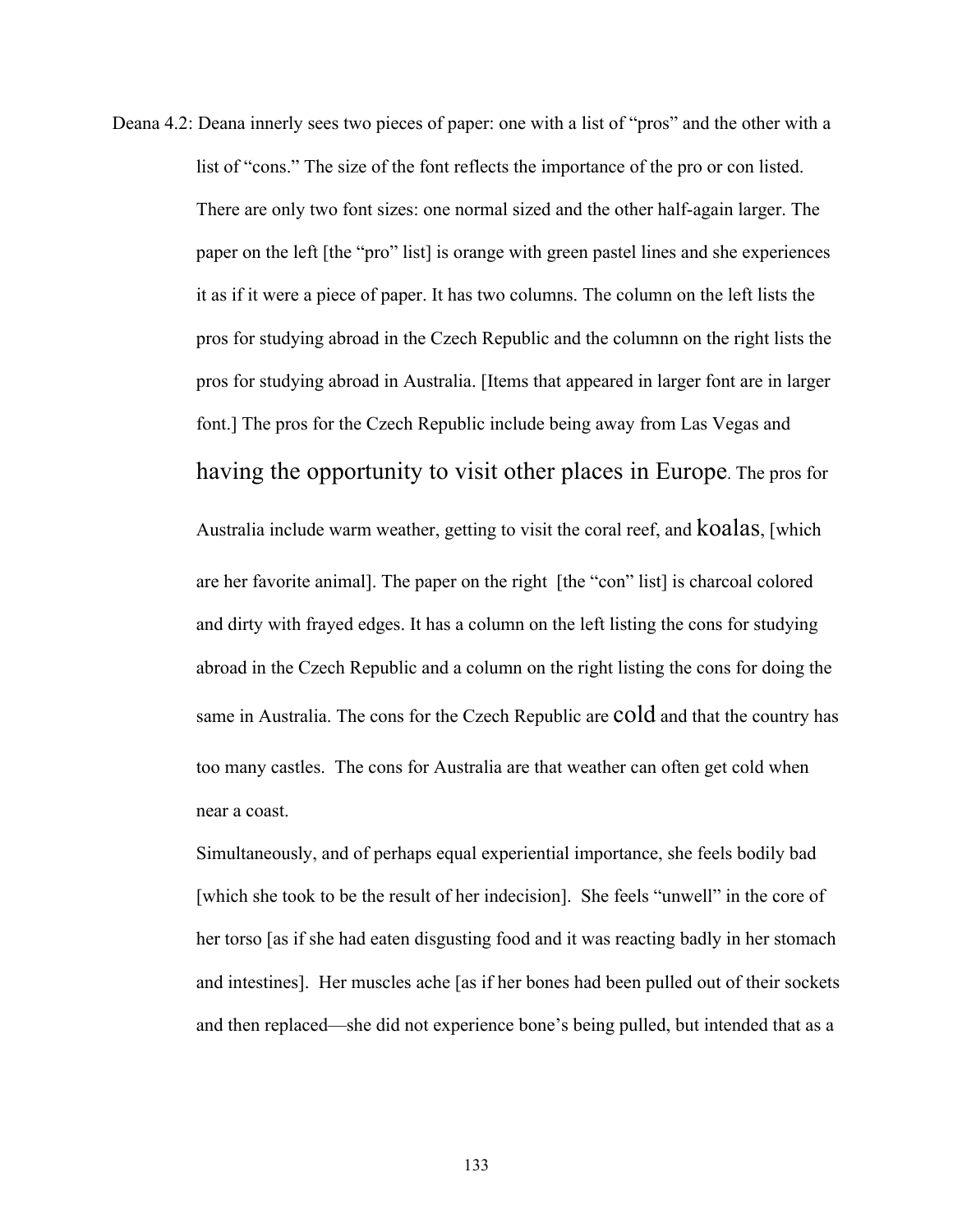description of the intensity and unpleasantness of the sensation]. She feels her heart pumping.

- Deana 4.3: [Deana was studying, but had drifted off to reflect on her just-ending philosophy class and how she was going to miss it and the professor.] She feels (70% of her experience) a nostalgia/longing for the professor/class, which is a mental (that is, not bodily) feeling. At the same time, she feels sad, which is felt throughout her body. Also, at the moment of the beep, she innerly sees the professor at the whiteboard in the classroom. The seeing is from the perspective that she had as a student in the class [but she doesn't feel herself there. That is, it is a view from there rather than a being in the classroom.] The seeing is personalized in the sense that it is how she would see him, but it is also objectively accurate, as far as she knows, and is in color and motion.
- Deana 4.4: Deana is innerly seeing pictures that represented things she might do this upcoming weekend. The pictures are still rectangular images, wider than they are tall, as if they are actually photographs. The pictures "flash" or "pop" into view one at a time, about one picture every few seconds, and then slowly fade into the black background before another picture appears suddenly. These appear in various positions in her visual space: now a bit high and to the left, now off to the right, now center and low, and so on. Deana is not sure which picture is present at the moment of the beep, but the pictures include seeing her friend Brandon's face, seeing herself and best friend Chris side-by-side and laughing, seeing her friend Fabby sitting down at a party, seeing a red Solo cup as if it were held in someone's hand [but no hand was present; the cup symbolized party drinking], and a first-person perspective of sitting in the passenger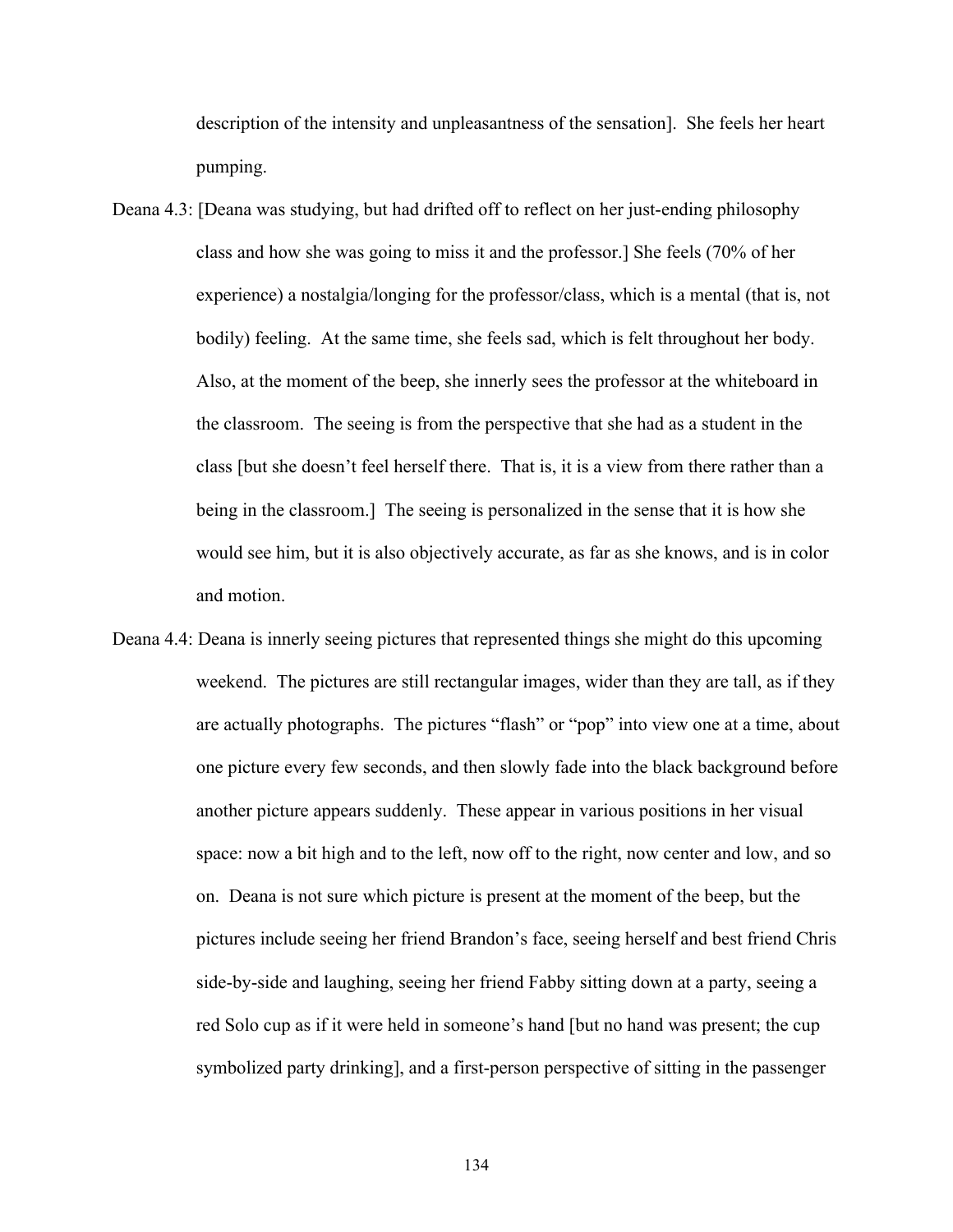seat of a car and seeing trailing street lights. At the same time, she is excited, experienced as a series of bodily sensations at the core of her torso. These sensations feel like sparkler fireworks, energetic, kinetic, electric, which grow larger when each picture appears, and then grow smaller as the picture fades out.

- Deana 4.5: [Deana had noticed that her mother and two sisters were wearing Deana's boots, her shirt, and her nail polish. They had not asked for permission, which angered Deana.] Deana feels an intense heat exploding in her torso, then spreading to the rest of her body. The heat explodes in pieces and each piece explodes into more pieces. Simultaneously, she sees a vibrant, stoplight-red light flashing about 1-foot away from her head, at a 45-degree angle from the direction she is facing, and slightly above her head. The light is flashing about once per second. Simultaneously, she experiences a series of thoughts. [It was unclear to us if these thoughts were symbolized in words or sounds, however, the thoughts were clear to Deana.] With each flash of the light she experiences one of these thoughts. [Although it was not clear to us if these thoughts in words or sounds, the thoughts could be described in writing as follows: Is this a personal attack? Why are you doing this? Do you know how much those boots cost? Why? Are you serious? Why don't you buy your own stuff?]
- Deana 4.6: [The anger of 4.5 had given Deana a headache, and she had drunk some Chai tea and was lying down trying to calm down.] She feels the stabbing of clusters of needles into her head, patches of needles moving from place to place around her skull (but not her face and eyes). [That's what Deana called a "headache" or a "migraine."] She feels the hotness in her core [see 4.5] less than it was previously—but she does not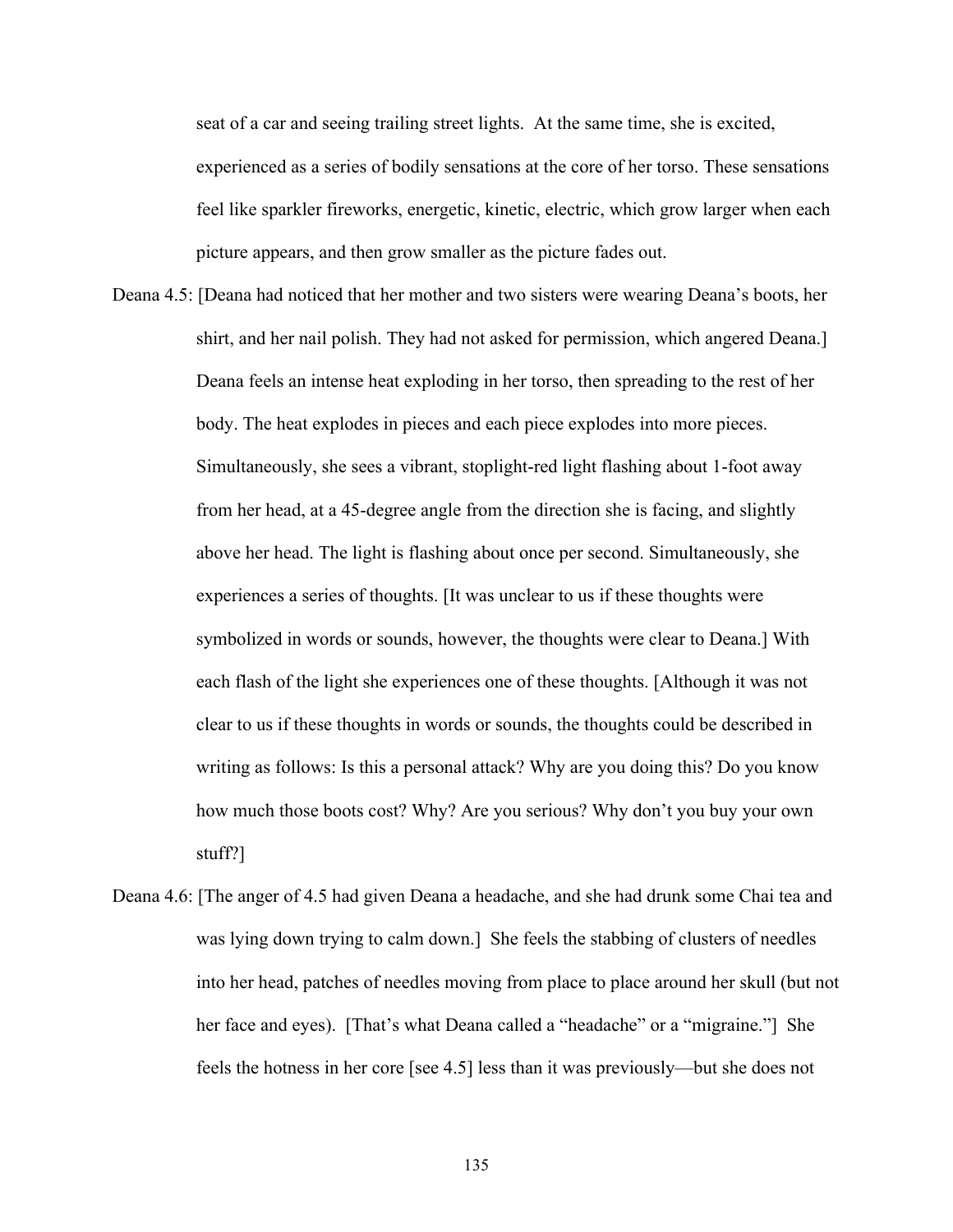feel the lessening of the heat. Instead, she innerly *sees* the heat dissipate: she sees grayish or whitish lines above her, moving out and away from her. These lines look sort of like steam from a coffee cup, but it is not that she sees vapor; she sees lines of heat moving away. There are thus three aspects of her experience: migraine is experientially more present than the hotness, which is experientially more present than the seeing.

#### **Nina**

- Nina 2.1: [Nina had just smelled her dog.] At the moment of the beep, she is having a cognitive experience that she needs to give her dog a bath. It is uncertain if there are words present [early in the interview the implication was that there was a thought without words--just the idea of needing to give the dog a bath. Later she stated with conviction that words were present, they seemed to be directed to the dog, and the words were "I need to give you a bath." She was not sure if she said this innerly or outerly. From the sequence of the interview, it seems possible that there were no words present at the moment of the beep.]
- Nina 2.2: [Nina had just felt the heat of her coffee cup in her hand.] At the moment of the beep, Nina is thinking (cognitively) that the coffee cup is hot. This thought is not represented in words, images, feelings, etc.
- Nina 2.3: [Nina was stopped at a red light and was watching the cross-traffic.] In her experience, Nina is seeing the traffic pass by to the rhythm of the clicking of her turn signal (blinker). A car passes by with every click of the blinker. The seeing is 60% of her experience, and hearing the click and rhythm of the blinker is 40% of her experience. [Nina was confident of the cross-modality synchrony of this experience, and was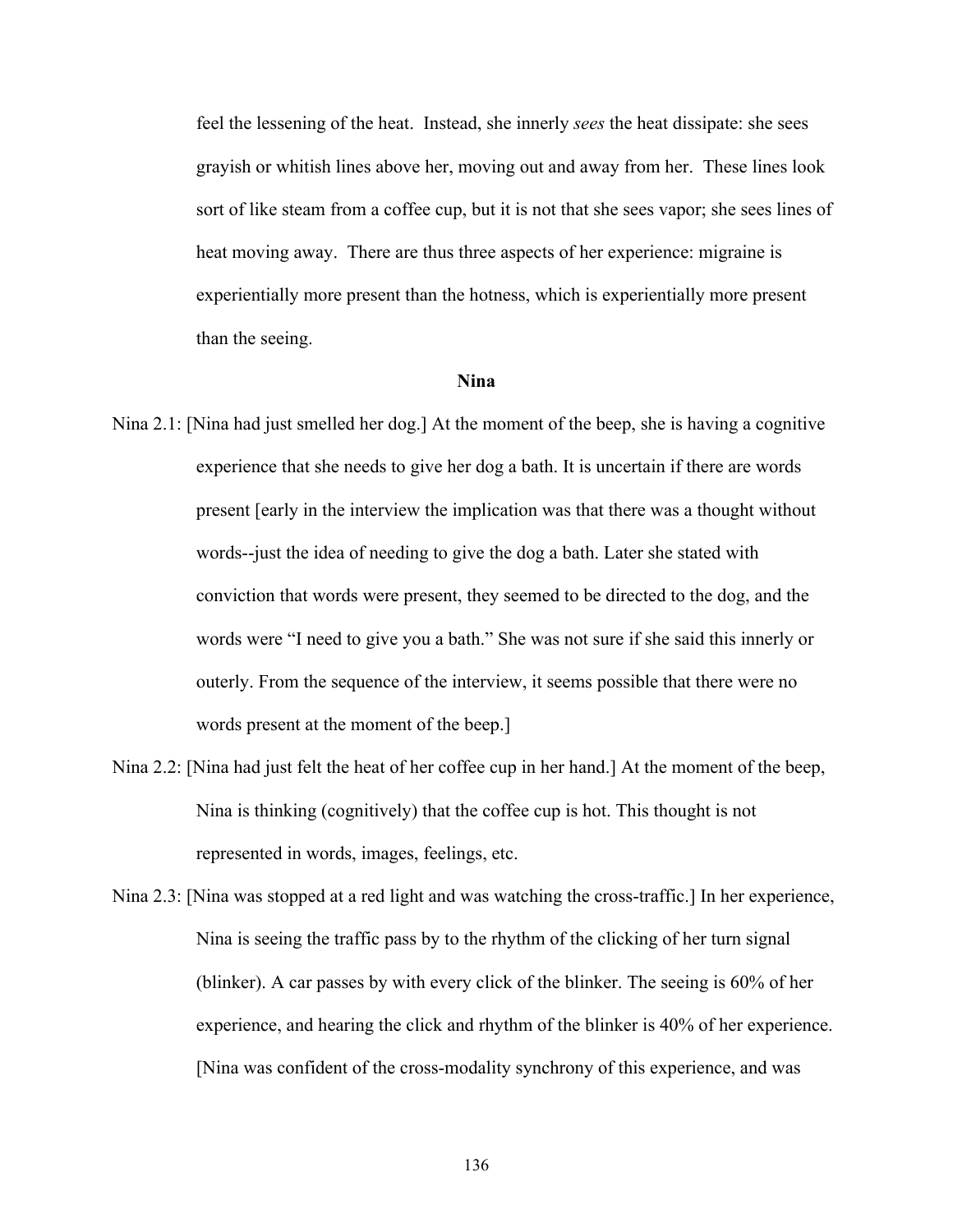bashful about reporting it, presumably because she recognized the physical impossibility.]

- Nina 2.4: [Nina was walking up to the door of the library, seeing the handle of the door as she approached it.] At the moment of the beep, Nina is feeling mildly anxious/disgusted (50%), which is mild feeling that is not localized and does not have any bodily aspects to it. She is also thinking that there are a lot of germs on this door handle (25%); this thinking is not represented in words, pictures, etc. She is also seeing a door handle and the surrounding door that she is about to touch (25%). Nothing stands out to her about the seeing of the door and the handle; she is merely seeing it as she approaches to open the door.
- Nina 2.5: [Nina is typing.] At the moment of the beep, Nina is experiencing mental effort of trying to find a word [to continue the sentence she was typing]. The trying is an active process, and it may involve Nina suggesting word candidates to herself that are being discarded, although she is not confident in this description. It is an active thought process, not merely a waiting for the word to appear.
- Nina 2.6: [Nina had just felt the back of her hand with her other hand.] At the moment of the beep, Nina is thinking that she needs to put on lotion (90%). This thinking is not represented in words, images, etc. At the same time, Nina is innerly seeing a bottle of lotion (10%). The inner seeing appears a few feet in front of her, as if it were present in reality [although her eyes were aimed at a printer, she was not seeing it in her experience]. The thinking and the seeing of the bottle of lotion are distinct experiences.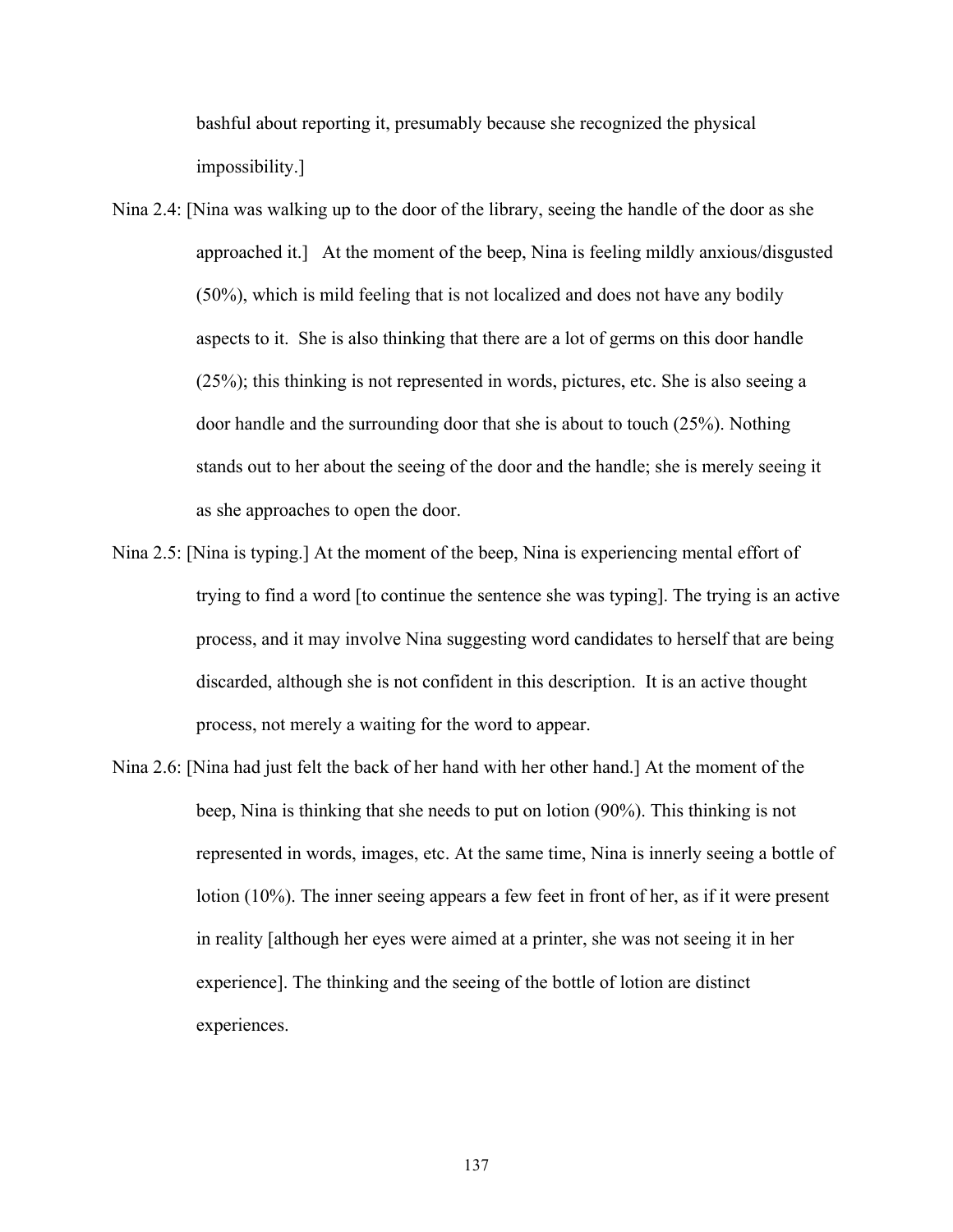- Nina 3.1: [Nina was in her closet, staring at her closet, deciding what to wear like she does every morning.] At the moment of the beep, there is nothing present in her experience. [She may have had some minor trace of seeing her clothes or thinking about what to wear, but if so it was so minimal as to be indistinguishable from nothing being present in her experience. She attributed the blankness to her being tired—having just awakened.]
- Nina 3.2: [Nina was a passenger in a car driving down the freeway. They had been behind a Toyota Forerunner for a few minutes, which she had been examining.] At the moment of the beep, she is seeing the rolled down back window and thinking that it is weird that the back window is rolled down [because she thought they couldn't be rolled down]. This thought does not involve words or images. [At the same time, she is saying out loud, "weird," but that spoken word is just coming out of her and is not in her experience.]
- Nina 3.3: [Nina was at Einstein's Bagels, ordering a bagel.] At the moment of the beep, Nina is staring at Diane, [who had taken her order,] and thinking "Diane." The name Diane is present as a word, not voiced or otherwise represented. She is looking at Diane and thinking her name intentionally [so as to connect her face and name, but this intention is not directly present in her experience]. She is not noticing any particular feature of Diane.
- Nina 3.4: At the moment of the beep, Nina is innerly saying, "I always get the same bagel" in her normal voice with a tone of mild wonderment. She is recalling the taste of, or perhaps actually tasting, the bagel she always gets, which may be the idea/recollection of what it tastes like or it may be the taste of the bagel she is eating.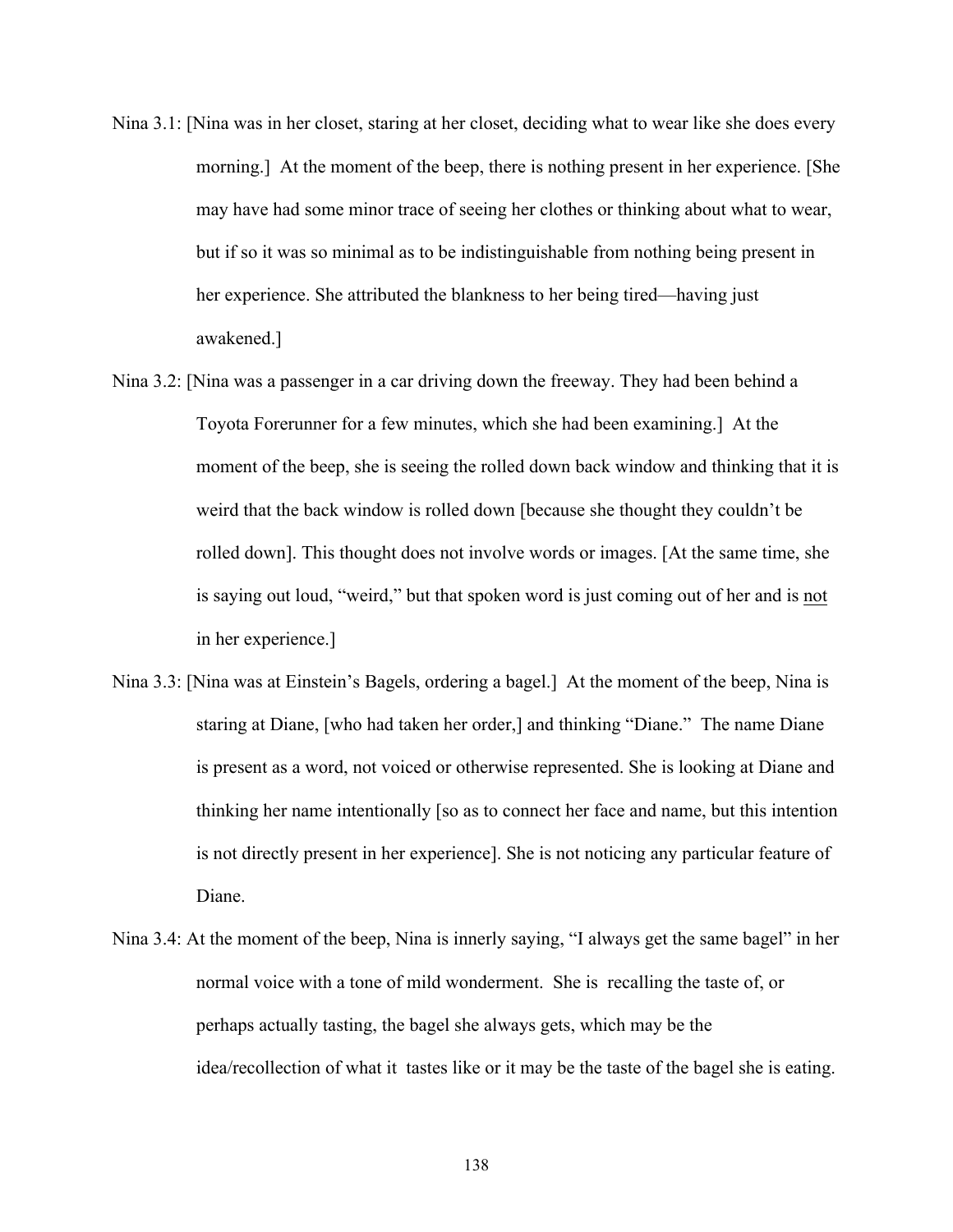[Although she could not confidently distinguish between the idea/recollection of the taste and the sensation of tasting it at that moment, it seemed to be more the idea of the taste than the actual taste.] Her focus is somewhat more on the inner speaking than the taste.

- Nina 3.5: [Nina had been reading an article.] At the moment of the beep, she is hearing the word "Bay-ee-sian" internally in her own voice. [She had internally said the word a moment earlier as a way to figure out its pronunciation and then she had changed the sound of it so she heard it in her voice pronounced a few different ways: something like "Bay-ee-sian <spoken> Baysh-un <heard> Baz-in <heard> Bay-ee-sian <heard>"..] At the beep she is hearing herself saying "Bay-ee-sian."
- Nina 3.6: At the moment of the beep, Nina is seeing "9:08," which is the time on her computer display, and mentally noting that it is 9:08. The mental noting of 9:08 may be without symbols or words, or it may be dimly innerly saying "9:08." It seems more likely to be without symbols or words.
- Nina 4.1: Nina is thinking about whether she wants iced coffee or hot coffee. This thinking is a mental experience, and is not experienced in words, images, feelings, etc.
- Nina 4.2: [One of Nina's favorite songs was playing in the background. Her boyfriend was singing along, making fun of the song.] Nina is innerly saying "He's ruining my song." It is in her own voice, spoken innerly as if she had spoken it out loud. There are no particular tones or inflections.
- Nina 4.3: Nina is reading, with comprehension, an electronic sign over the highway that reads "Accident on Charleston Left Lane Blocked." The reading is occurring without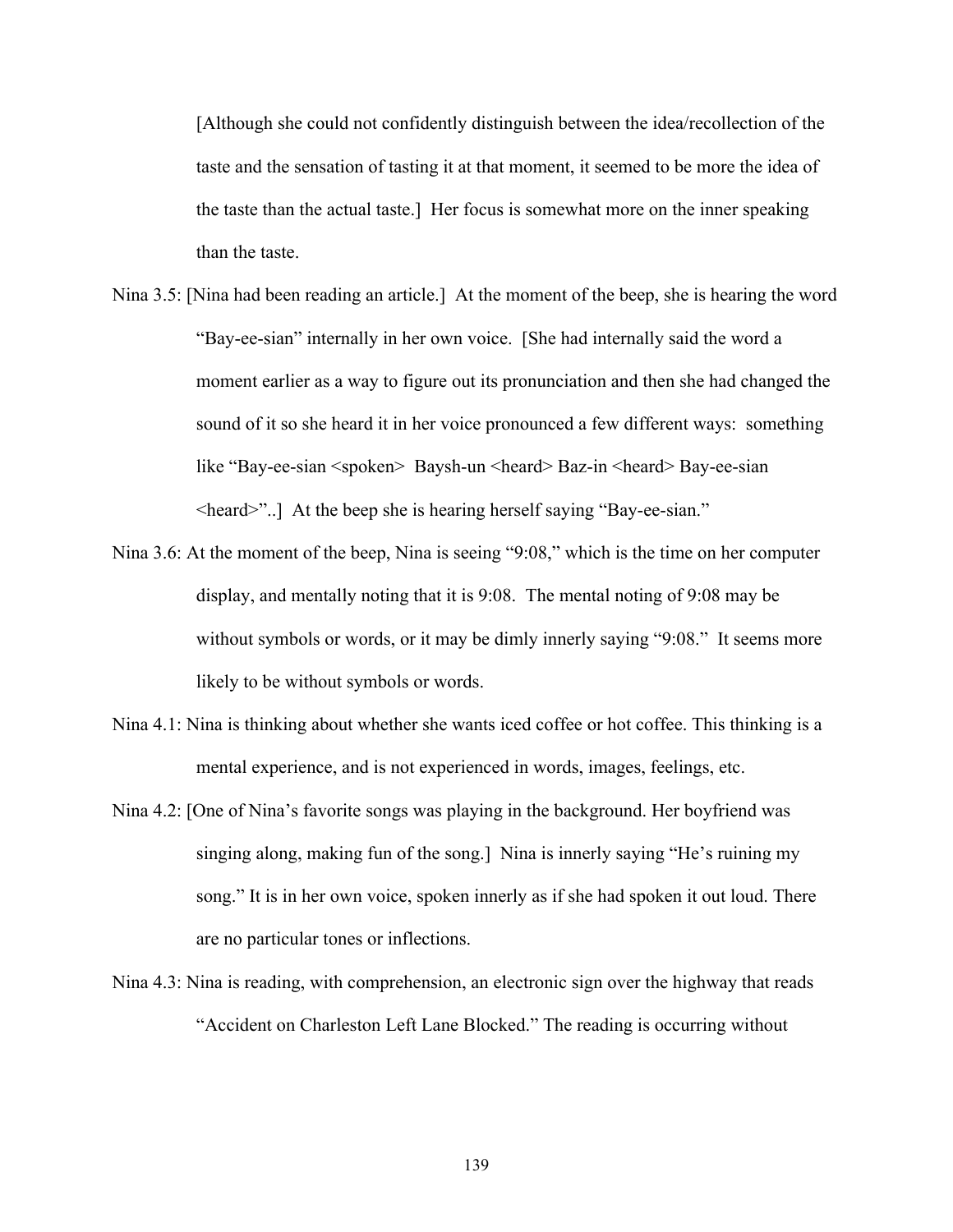particular effort or attention to specific details, and it is not innerly or outerly spoken or heard, nor does it have other symbols.

- Nina 4.4: Nina is sensing the warmth of the sun on the skin of her legs (90%), and she is simultaneously thinking that the sun feels good on the skin of her legs (10%). The thinking is a cognitive, not feeling experience, and occurs without words or other symbols.
- Nina 4.5: [Nina had been thinking about the weather—that it was nice out.] Nina is feeling a good/happy/content feeling. She experiences this feeling mentally [and not bodily]. [She understood this feeling to be the result of the good weather, but this was not part of the experience at the moment of the beep.]
- Nina 4.6: Nina is having 3 experiences at the moment of the beep. She is (1) feeling anxious (by which she means eagerly anticipating); (2) she is excited (2); and (3) she is realizing that she has a test at 2:30. The anxious/eager/anticipating feeling (60%) is a positive feeling about wanting the test to happen soon/now. The excited feeling (20%) is about wanting to take the test in general. The realizing she has a test at 2:30 (20%) is a mental experience, separate but related to the feelings, that is not experienced in words, images, feelings, etc. [The initial realizing had happened just prior to the beep, but it was still in experience when the beep began.]

#### **Maddi**

Maddi 2.1: At the moment of the beep, Maddi is reading a novel, reading a sentence that included the words "even though," but most of her attention is aimed at the inner seeing of a crummy hotel room with the character Barbara standing in it holding her nose. Barbara is seen as a blond hefty lady, somewhat more illuminated than the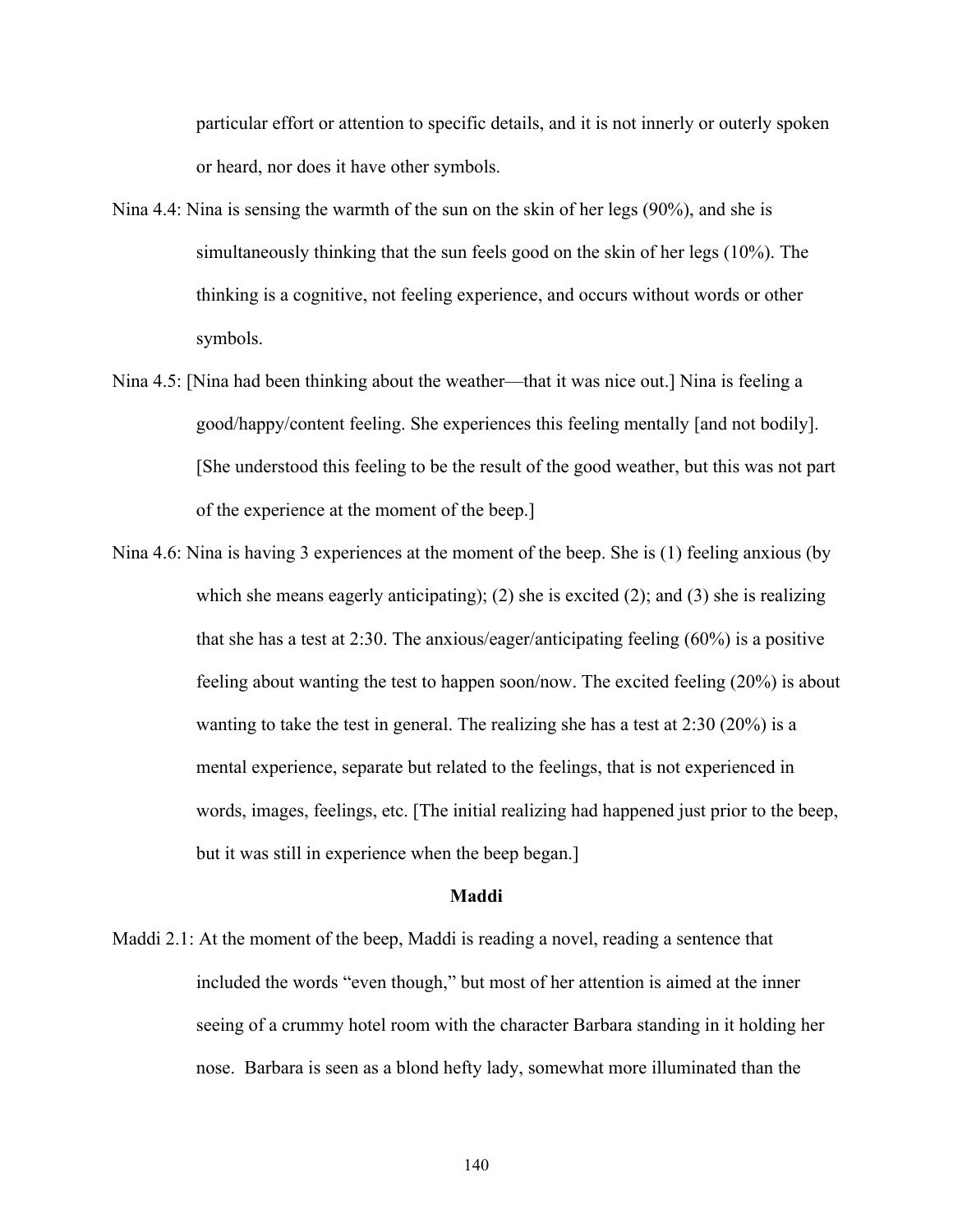room, which is dark and run down. Maddi sees the bed (head to right), the walls, the window on the other side of the bed. [Somewhat surprisingly it seems that] she is seeing the dark hotel room more vividly than she is seeing the brighter Barbara.

- Maddi 2.2: [Maddi was on Facebook looking at a friend's photo album.] At the moment of the beep, she experiences a "flash back" to a time when her sister told her that she was not going to be able to go to a concert with her. Maddi innerly sees her sister from the torso up, sitting on her bed, as if Maddi were looking at her from the doorway. At the same time, Maddi feels sadness in the pit of her stomach, at her core, but without a definite shape or form. The sadness and the inner seeing are equal parts of the experience.
- Maddi 2.3: [Maddi was reading a novel (the same novel she was reading in Maddi 2.1). She was reading a sentence that ended with the word "articles."] At the moment of the beep, Maddi is innerly speaking/hearing the word "articles" [which was part of an ongoing innerly spoken/heard sentence; the beep happened to catch her on the word "articles" at the end of that sentence.] The word "articles" is spoken/heard in her own voice without any emphasis. [She was unsure if she was innerly speaking it or innerly hearing it.]
- Maddi 2.4: Maddi is in the bathroom looking at herself in the mirror. She is holding her hair in her hands, and seeing it in the mirror, but also seeing the reflected room. She is not particularly feeling her hair, even though she is holding it attentively. Simultaneously, she innerly says "When did my hair get this long?" in her own voice. [It is possible that she was innerly hearing her voice, but it seems it was inner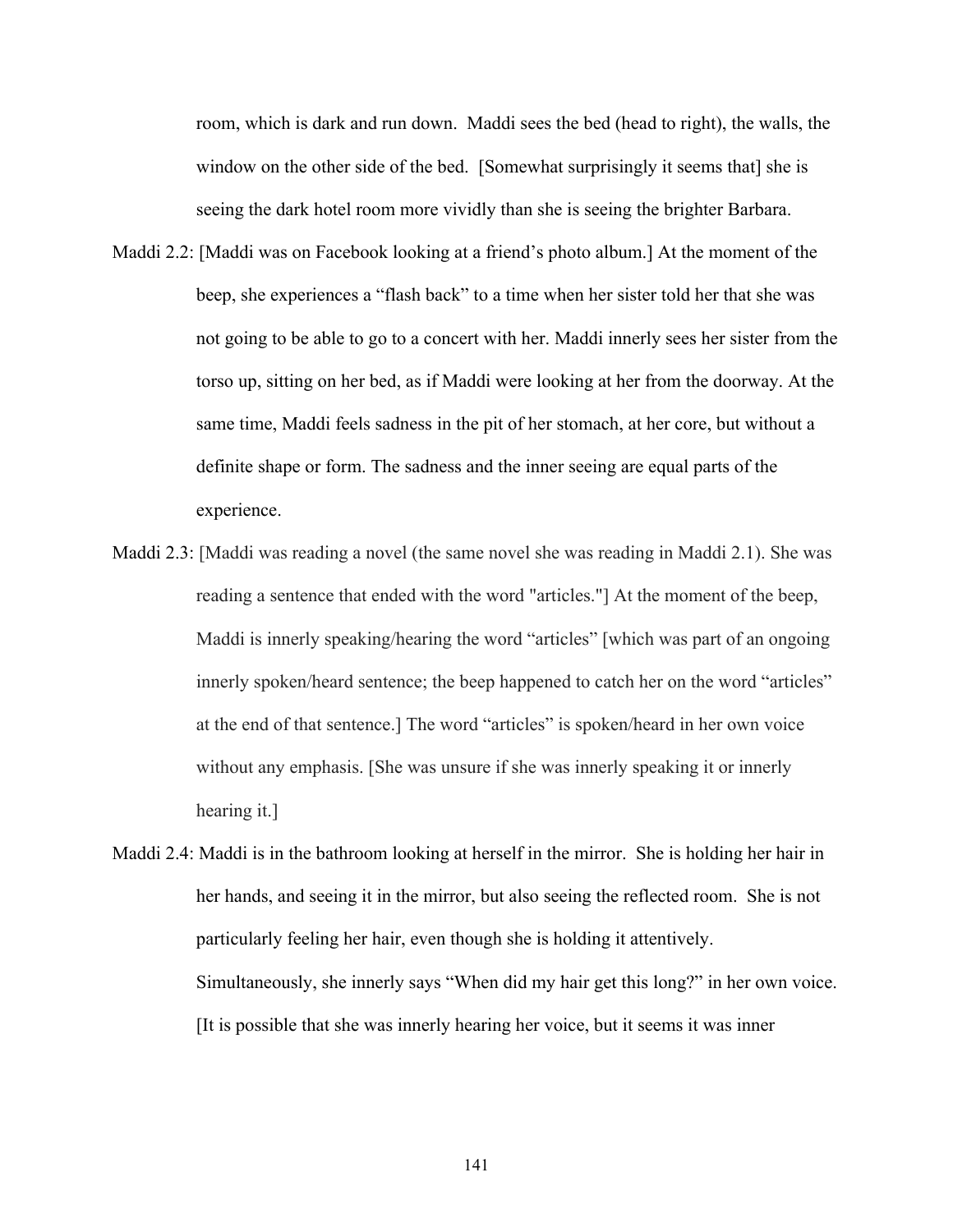speaking.] Her experience is pretty evenly divided between the seeing and the inner speaking.

- Maddi 3.1: Maddi feels irritated, a "mental" [but not a cognitive] experience. This experience lacks a physical presence. She clearly understands her experience to be one of irritation. [She could not describe her experience further.]
- Maddi 3.2: [Maddi was playing the computer game The Sims where you create a simulated life for your character.] At the moment of the beep, she is seeing her Sims living room (on the computer) and comparing the size of the TV to the rest of her furniture. What she is seeing and the comparison of the size of the TV to the rest of the furniture are both in her experience. The comparison is some type of mental process separable from what she is seeing, but it does not have any other experiential aspects (e.g., location, sensation, etc.) other than being an experienced mental comparing process of some type. [After the beep she had the thought that the TV was too big relative to the other furniture, but that thought had not yet occurred at the moment of the beep.]
- Maddi 3.3: [Maddi had been playing the Sims game, but it had died and is now displaying a message that says it had died. That message is falling on her retina, but it is not directly in her experience. Instead, her entire experience is of feeling wastefulness, in the pit of her stomach. There is nothing cognitive about this experience; there is nothing physically differentiated about this experience other than that it is in the pit of her stomach.
- Maddi 3.4: [Maddi is reading her math textbook.] At the moment of the beep, Maddi is innerly hearing "find X and Y intercept" in her own voice, slightly slower than usual, and without accent or emphasis. This is a hearing experience rather than a speaking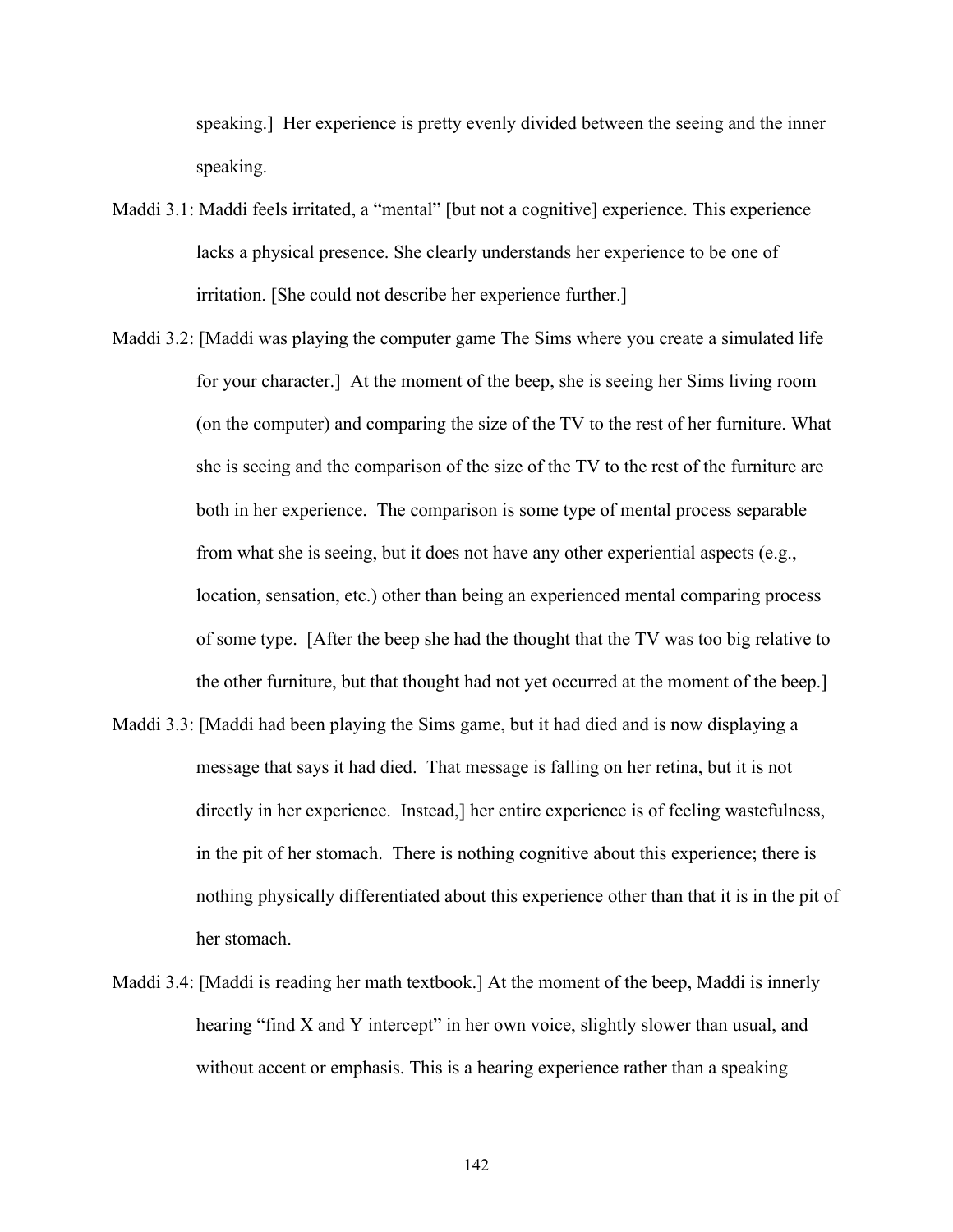experience. Furthermore, at the same time, she is reading the line on the page, but her experience is not of the reading, it is of the hearing. She does not know exactly when the beep occurred during her inner hearing.

- Maddi 3.5: [Maddi was reading the novel *Looking for Alaska.*] At the moment of the beep, she is innerly seeing the character Pudge from the book. He is in profile facing Maddi's right, holding a lunch tray. He is seen from the waist up, with no background. Pudge is (perhaps) not in motion but looks as if he were walking. [In retrospect, Maddi noticed that the seen Pudge was a visual recreation of the character Henry from the TV show *Once Upon A Time*, although neither this knowledge nor any other aspect of the *Once upon A Time* show is in her experience at the moment of the beep; at the moment of the beep she is simply seeing Pudge.] Although Maddi is reading, at the moment of the beep reading is not in her experience.
- Maddi 3.6: [Maddi was reading the novel *Looking for Alaska.*] At the moment of the beep, she is innerly seeing the character Pudge from the book. He is in profile facing Maddi's right, holding a lunch tray. He is seen from the waist up, with no background. Pudge is (perhaps) not in motion but looks as if he were walking. [In retrospect, Maddi noticed that the seen Pudge was a visual recreation of the character Henry from the TV show *Once Upon A Time*, although neither this knowledge nor any other aspect of the *Once upon A Time* show is in her experience at the moment of the beep; at the moment of the beep she is simply seeing Pudge.] Although Maddi is reading, at the moment of the beep reading is not in her experience.
- Maddi 4.1: [Maddi was studying for a chemistry test.] At the moment of the beep, she is rereading a sentence aloud. [Although she could not recall the words she was speaking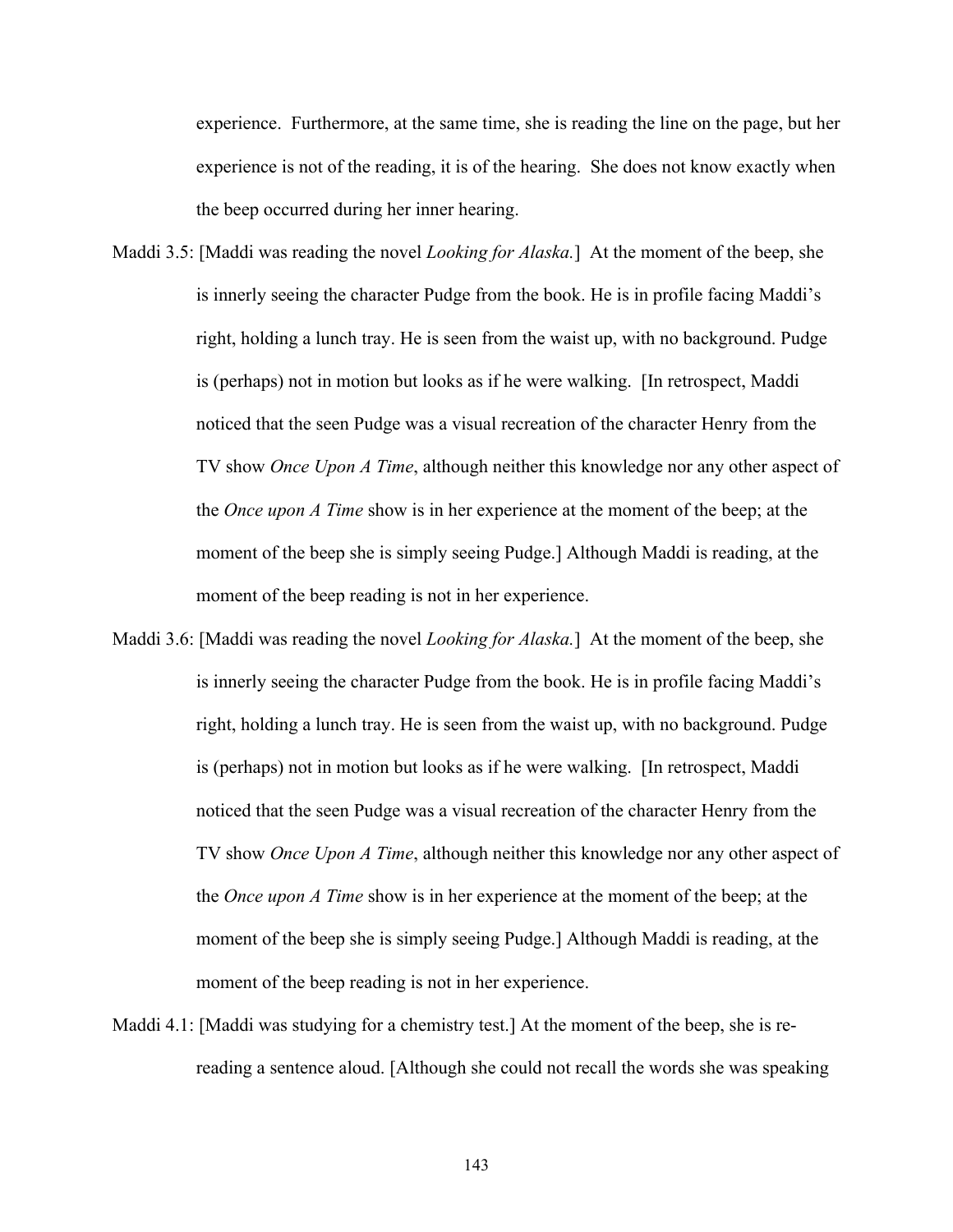at the time of the interview, she was confident that at the moment of the beep she was reading them aloud in her direct experience.] She is re-reading the sentence to try to understand it, but that intention was not her experience.

- Maddi 4.2: [Maddi was working on a math problem.] At the moment of the beep, she is adding 5+8 without, apparently, that addition (or anything else) being directly in her experience.
- Maddi 4.3: At the moment of the beep, Maddi is watching the show *Once upon a Time* on Netflix. [In the show the character Regina had just found out that the character Henry had left, and Regina had an upset look on her face.] Maddi is absorbed in the show and particularly focused on Regina's devastated expression. Maddi has no experience of sadness or upset or anything besides being absorbed in the show and focused on the expression on Regina's face.
- Maddi 4.4: [Maddi was reading posts on Facebook. She had read a particular line.] At the moment of the beep, she is hearing her own voice speaking the line. She is confident that she was experiencing this as hearing rather than speaking.
- Maddi 4.5: At the moment of the beep, Maddi is reading *The Fault in Our Stars*, a scene in which "Hazel Grace" is watching America's Top Model on TV. Maddi innerly sees Hazel, with a pixie haircut,sitting on a couch watching TV. The seeing is quite detailed, including [in what was retrospectively surprising but at the moment of the beep unremarkable] the fact that the seen TV screen is blank, a gray screen. [Maddi was confident that she explicitly saw a gray screen, *not* that she simply was not paying attention to that detail of her seeing.] The seen TV is an old style square TV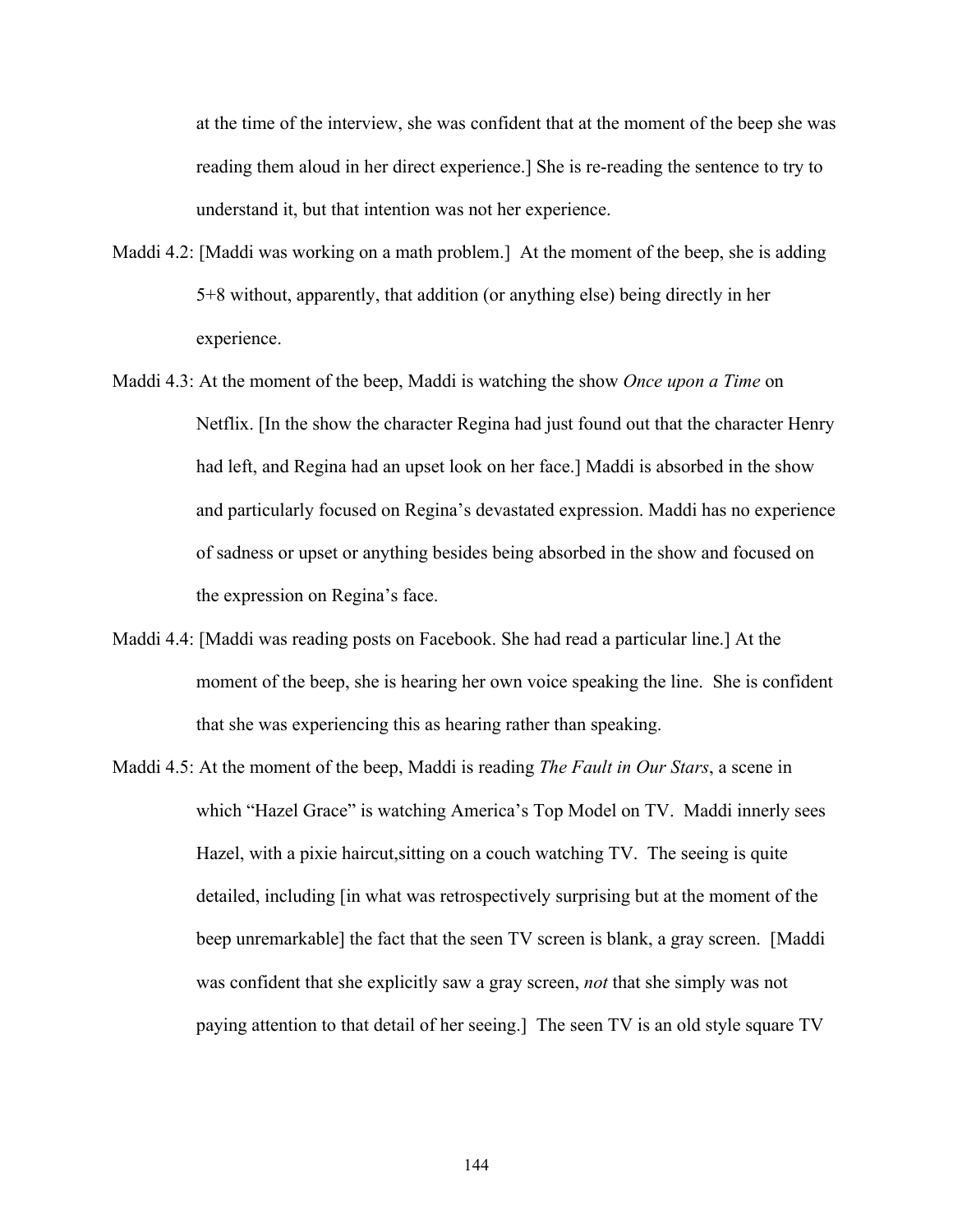with a rabbit ears antenna sitting on top of it [the type of TV was not specified in the reading]. Although Maddi is reading, that is not in her experience.

## **Georgia**

- Georgia 2.1: [Georgia was having a fight with her boyfriend over Skype.] At the moment of the beep, she is focused on her emotions—a feeling of anger, sadness, upset, and frustration. This is a mental experience and not experienced in any part of her body.
- Georgia 2.2: [Georgia was still having a fight with her boyfriend over skype. At the moment of the beep, she describes herself as "hysterically crying."] Her experience is focused on her nose running, her eyes tearing, and her head pounding. These experiences are going on all at the same time and may be the feeling of sadness experienced in her body.
- Georgia 2.3: [Georgia was thinking about the situation with her boyfriend.] At the moment of the beep, she has many different thoughts going on at the same time, but nothing in particular sticks out to her as being the main thought, and she cannot really identify specific content of any of the thoughts. The thoughts are generally about being disappointed with her boyfriend and the future, hopelessness, and depression. There is no visual aspect of the thoughts and no words.
- Georgia 2.4: [Georgia was at home and had finished having a fight with her boyfriend.] At the moment of the beep, Georgia is focused on her throbbing head, her runny nose, her heavy eyelids as well as a feeling of being exhausted physically. At the moment of the beep, a feeling of being mentally exhausted is also in her experience.
- Georgia 2.5: [Georgia was in her bed watching a movie (*Valentines Day*)] At the moment of the beep, she is just watching the movie and being carried along by it—not focusing on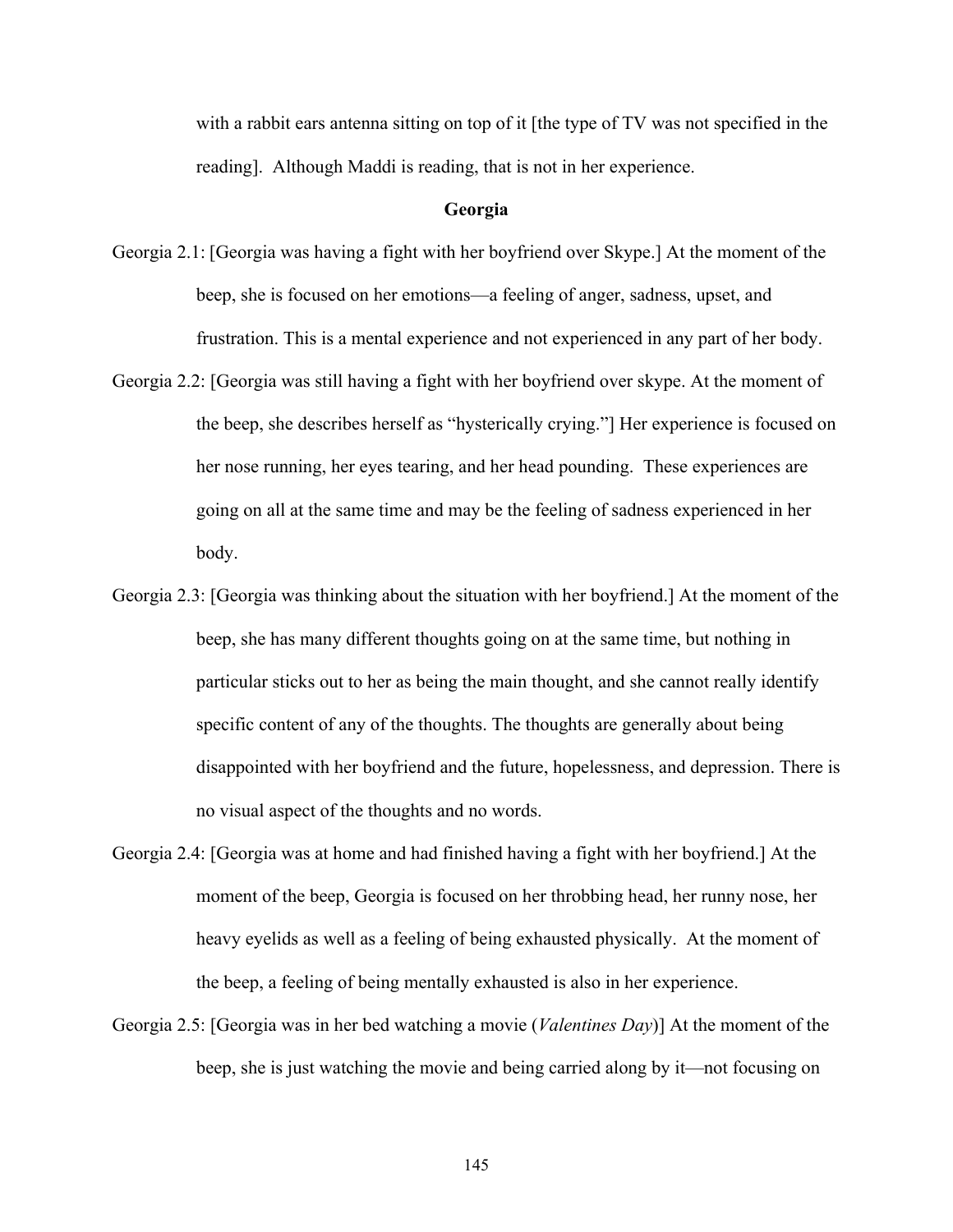any one thing in the scene. At the same time, she is also feeling sad and tired. She describes the feeling of being sad and tired as being 20% each of her experience and the movie as being 60% of the experience.

- Georgia 2.6: Georgia, at this beep, is not sure what her experience is. It may be little to no experience, [or it could have been missed.]
- Georgia 3.1: [Georgia was making a scrapbook with a friend of hers. She was reaching for a glue stick.] Georgia says aloud "I'll make it work" (the piece of cloth she was working with was a little small).] At the moment of the beep, she is feeling her arm stretch (along the bottom of her bicep) [as she reaches for the glue stick] as well as feeling her eyebrows raise at that moment. At the same time, she innerly sees the square of black and white cloth with a teal ribbon to the side of it. Also, at the same time, she is focused on what she is saying out loud. She describes her experience as being split 10% her eyebrow, 30% her stretch, 40% the inner seeing of the cloth, and 30% what she is saying out loud.
- Georgia 3.2: [Georgia was sitting with her friend looking at her Android phone.] At the moment of the beep, she is saying, "Sometimes iPhones are bullshit." She experiences the speaking and not really on anything else at the moment of the beep.
- Georgia 3.3: [Georgia was looking for a piece of hot glue that had become stuck to her sleeve.] At the moment of the beep, she is feeling confused. This confusion does not localize to any specific part of her body. At the same time, her eyebrows are pulled down and pressure from that is experienced in a small area in the center of her forehead.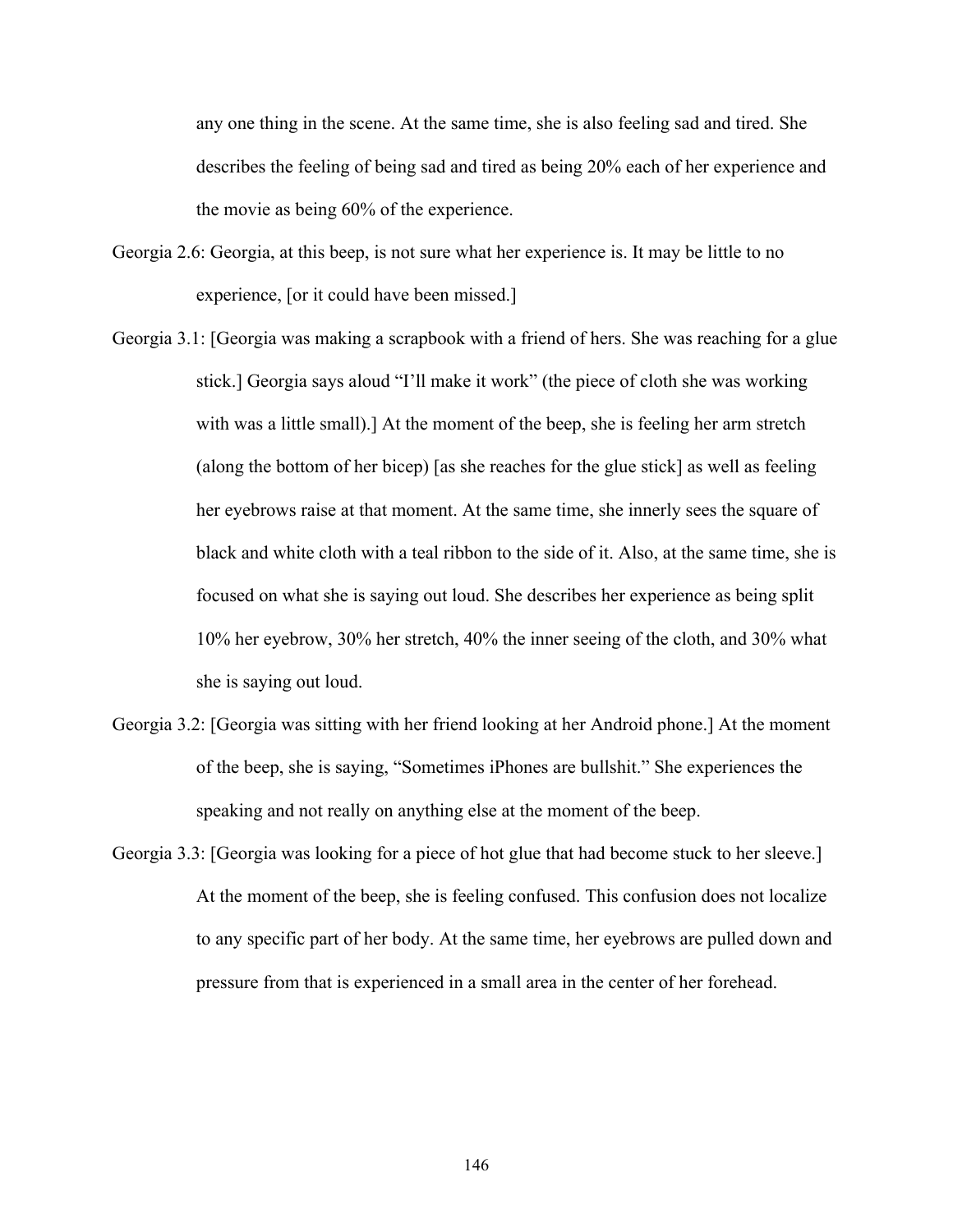- Georgia 3.4: [Georgia was continuing to make a scrapbook with her friend.] At the moment of the beep, Georgia is saying, "If I do four pages a night I should be able to finish before I go to Chicago." The saying is the only thing that is in her experience.
- Georgia 3.5: [Georgia's friend was holding a pen to the hot glue gun tip trying to melt off some hot glue that was stuck to it and it had started to burn and small bad.] At the moment of the beep, Georgia is focused on the point where the pen is in contact with the glue gun. At the same time, she innerly speaks and hears "why would you do that?" in her natural voice.
- Georgia 4.1: [Georgia was going into her friend's dorm room.] At the moment of the beep, Georgia is focused on a pretty string of about 20 or so small lights strung from the ceiling and the window. At the same time, Georgia is hearing somebody in the hall jokingly say, "I'm a professional door opener." She is more into the lights and the window  $(60\%)$  than the person speaking  $(40\%)$ .
- Georgia 4.2: [Georgia was talking to a friend about bras. She had just finished saying out loud "so you never go without a bra?"] At the moment of the beep, she is surprised and intrigued. This surprise/intrigue is more something cognitive than emotional. She describes it as a "surprised thought." Her friend is grabbing her chest at the time and this may be in experience to a small extent.
- Georgia 4.3: [Georgia was looking at a paper that told her at what times she could call her doctor to get the results of a test that she had had done.] At the moment of the beep, she is nervous. This is not a bodily feeling, but an uneasy, uncomfortable mental feeling. The times that she could call for her results are present in her experience as well. The nervousness is about 70% of her experience and the times to call are about 30%.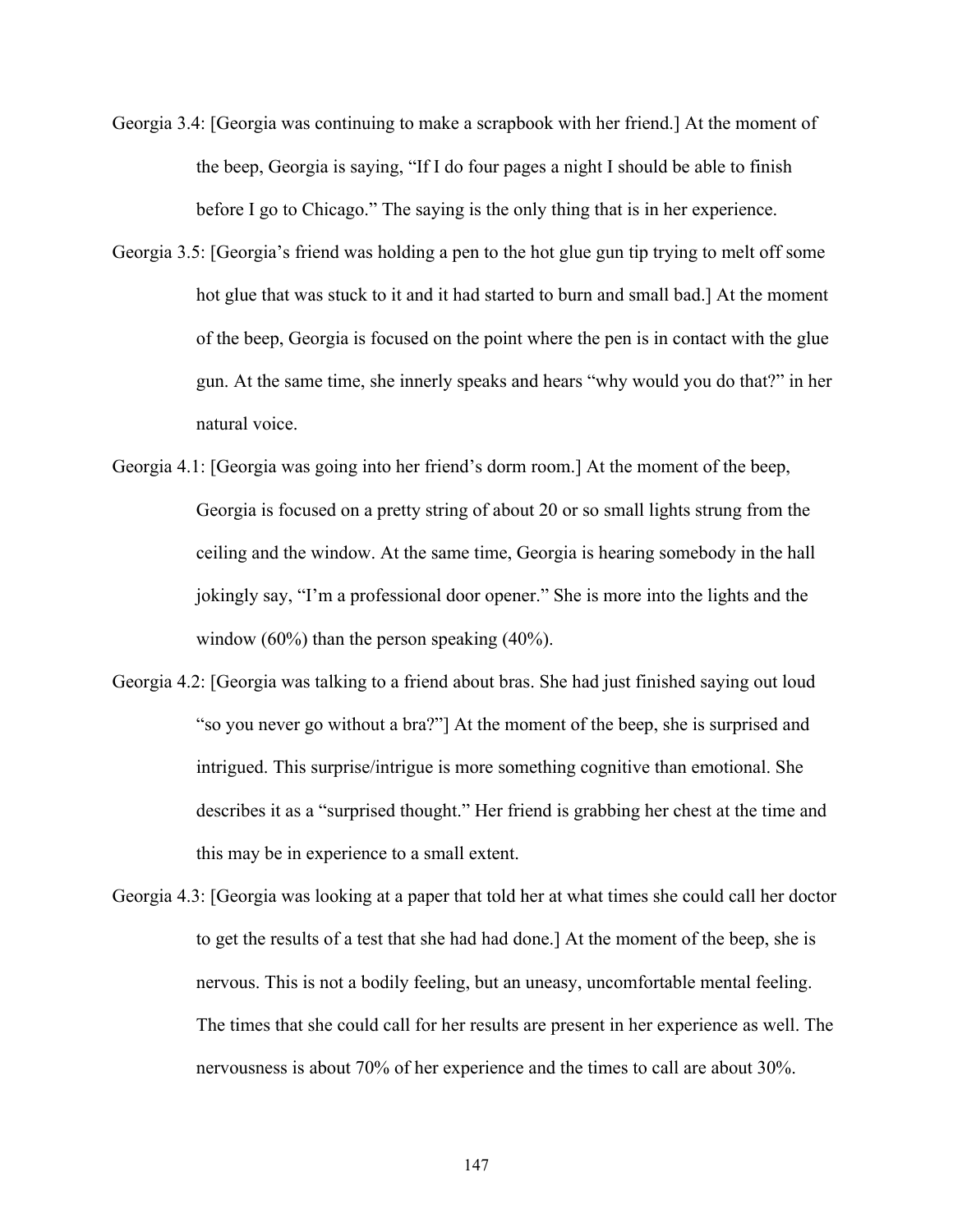- Georgia 4.4: [Georgia was sitting on her bed doing her Spanish homework. She was trying to copy a word with an accent in her assignment she was writing.] At the moment of the beep, she is feeling confused and frustrated because the accent won't copy. This confusion is perhaps experienced as a jumble of overlapping inner speakings that are saying things along the line of "What the heck?" "Why won't this work?" "Why isn't it coming up?" If she is innerly speaking, it is experienced in her own voice. She is also leaning over to look at her computer and the zooming in to the screen as she moves is in her experience.
- Georgia 4.5: [Georgia was brushing her teeth.] At the moment of the beep, she is thinking something like "you've got to get up early to take Jaime to the airport in the morning." This may be innerly spoken in her own voice but without any words present. [We were unable to determine how this idea was present, though there was a sense that innerly speaking may have been involved even though there were not specific words.]
- Georgia 4.6: [Georgia was lying in bed texting a friend of hers goodnight.] At the moment of the beep, she is innerly saying the words that she is texting, which are "goodnight, I hope you have a good trip". [This seems more like inner speaking than inner hearing but we could not be sure.] This is experienced in her own voice.

#### **Felicity**

Felicity 2.1: [Felicity's boyfriend was giving her a foot massage.] At the moment of the beep, Felicity is feeling a stimulation sensation (75%), which involves feeling tinglings on the surface of her skin all over her body, as well as a wave of stimulation—almost arousal— moving up through the inside of her torso in waves, a few seconds apart.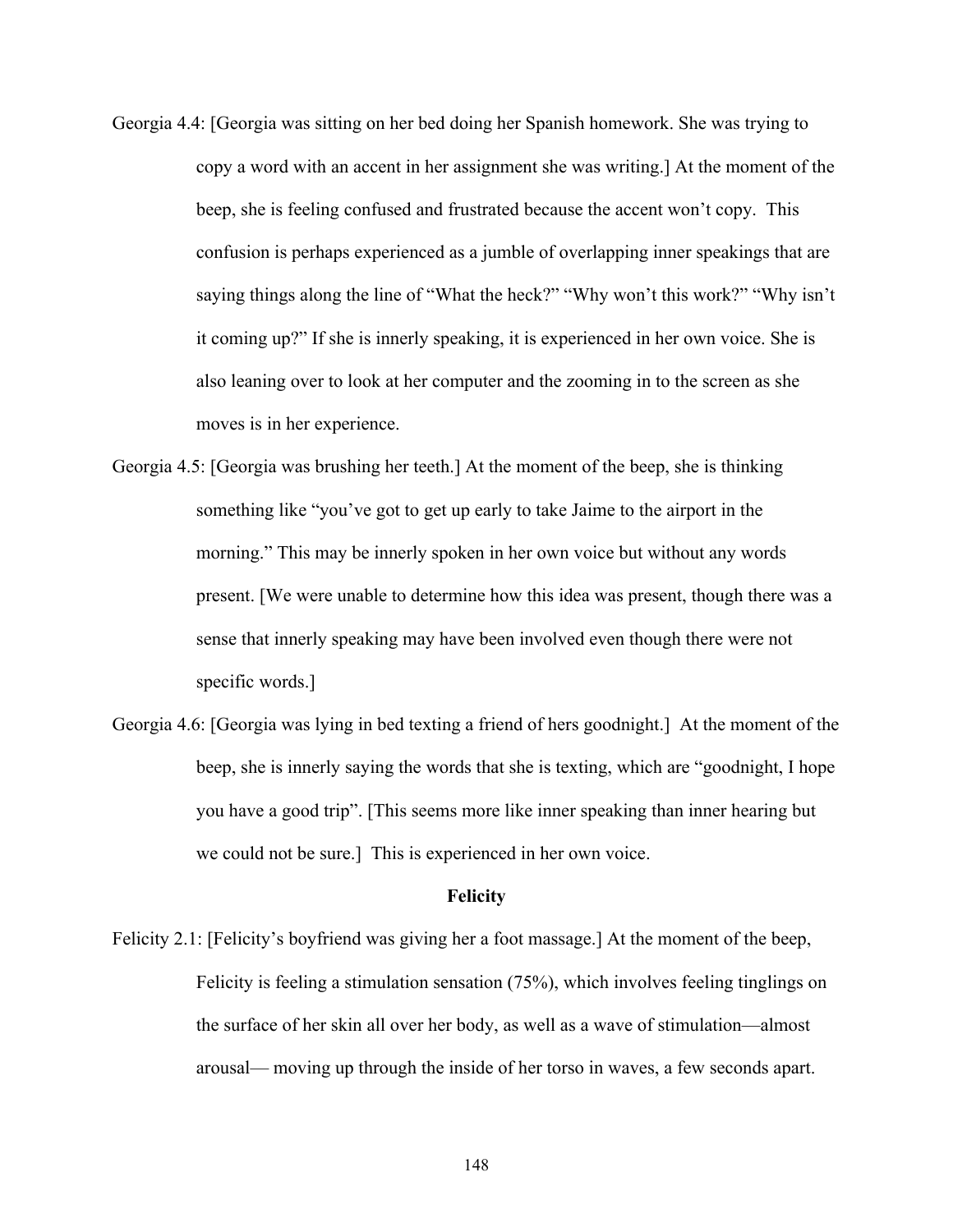All this tingling/stimulation/arousal is relaxed. She also feels the pressure on her foot, where the massage almost hurts (25%).

- Felicity 2.2: [The beep caught Felicity as she was dozing off. As such, it is not clear what, if anything, was in her experience. She believed that she may have been in-between waking life and a dream. We skipped the interview about this beep.]
- Felicity 2.3: [Felicity was typing some homework on the computer.] At the moment of the beep, Felicity may be innerly saying to herself the words she is about to type. [She was not sure what the exact words were. We are not sure if any words were actually present. We tried to bracket Felicity's presupposition that words must have been present, and we requested that if words are present, she tries to write down the exact words after the beep occurs.]
- Felicity 2.4: [Felicity was about to access the Facebook app on her phone.] At the moment of the beep, Felicity is curious about what is on her Facebook newsfeed, and she is in the act of opening Facebook on her phone. [When the beep went off, Felicity was in the process of unlocking her phone,] and she may be innerly seeing the next step of what she has to do to open the Facebook app. The inner seeing, if it is present, involves seeing the app icon on the phone as well as its position on the screen, although the rest of the app icons on the screen are not seen. [Felicity may have been talked into the inner seeing experience due to the questioning or due to presuppositions; Felicity did not initially talk about inner seeing until it was suggested as a possibility. We tried to clarify with her the notion of the moment of the beep.]
- Felicity 2.5: [Felicity was working on a math problem.] At the moment of the beep, some words like "I'm always making mistakes on math problems" or "I'm making mistakes again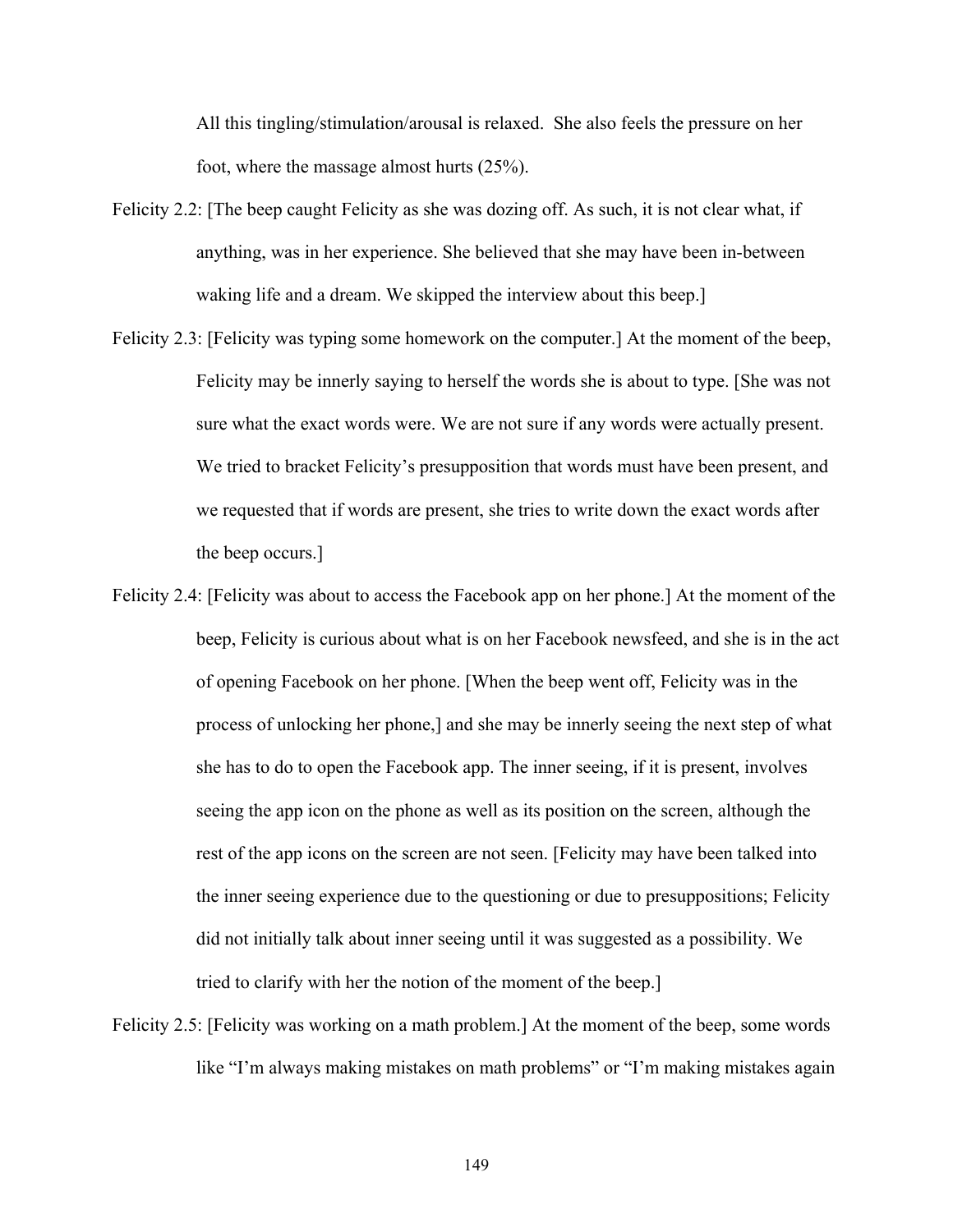as I always do, it's always the little things" or something similar may be present [but Felicity is not sure what the exact words were, if they were present, or how they were present if they were there. It is also possible that no words were present. We tried to reinforce that we are interested in the specifics of what is present, whether it's a thought or specific words.]

- Felicity 2.6: At the moment of the beep, Felicity is feeling obligated to write something to give to her project partner for a class assignment. This obligation is experienced as an inner seeing of her project partner, as if he were standing in the distance, slightly to the right of her visual field, and standing elevated in the air. She does not see him clearly. At the same time, Felicity is feeling small amount of relief [which was somehow combined with the obligation, but seemed to have started earlier on the timeline] and is writing/copying information [which only occupied a small amount of Felicity's experience, if any]. [There is reason to be skeptical about this account because the interview may have led her into the inner seeing aspect.]
- Felicity 3.1: [Felicity was watching WWE on TV.] At the moment of the beep, Felicity is innerly saying "This is so dramatic. This is not real. Oh, that looks real." The first two sentences are located inside the top, front of her head. The third sentence is located in the back of her head or behind her, and she is paying less attention to this sentence compared to the first two. These sentences are innerly said flatly, with no inflection. Although these sentences would have taken several seconds to say in real-time, Felicity's experience is that they all are one experience. However, they are still oneafter-the-other and not experienced as simultaneous. [Felicity was confident that this three-sentence saying was one experience, even though the parts had different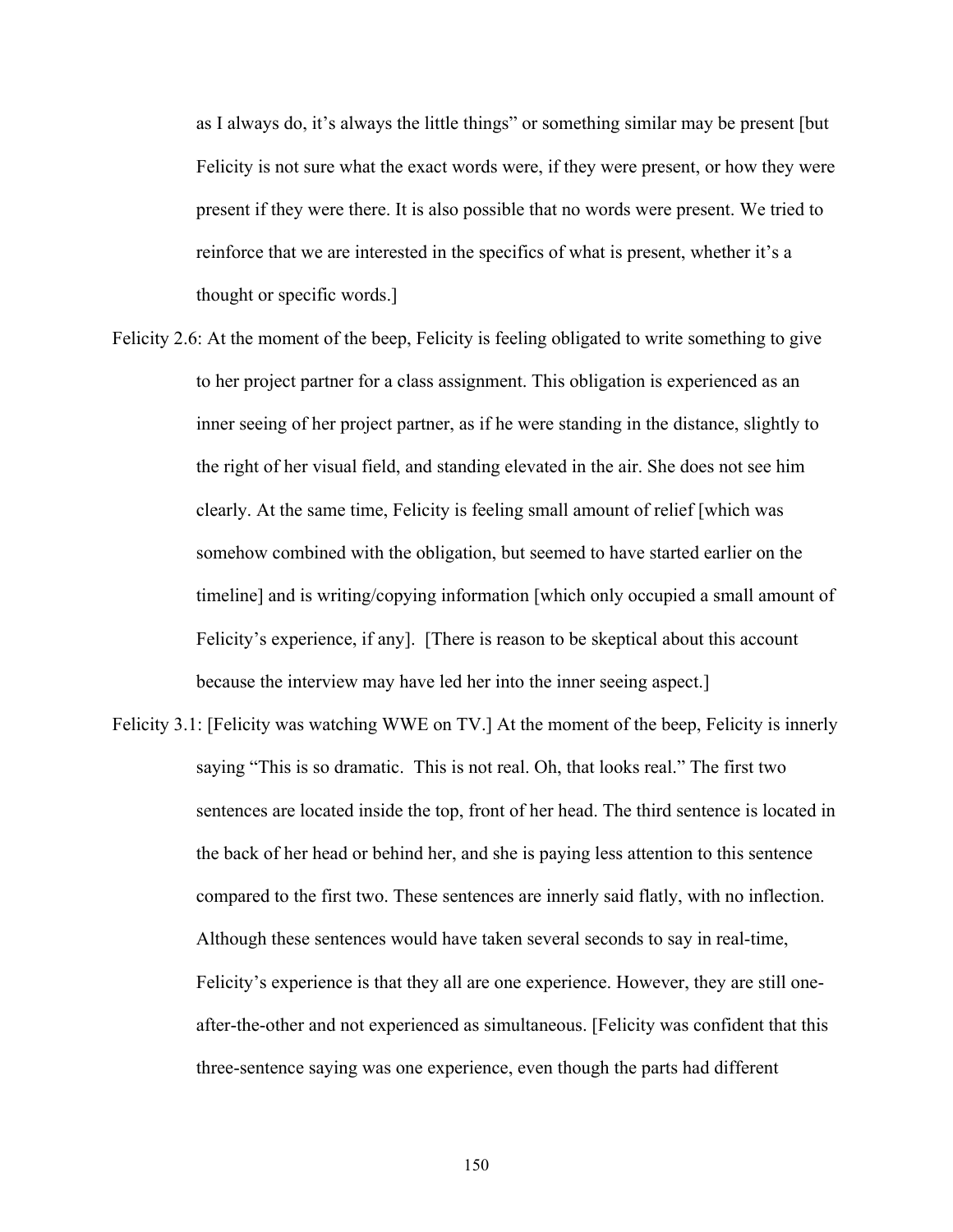characteristics. The beep came at the end of the three sentences, but it did not come at the end of the third sentence, even though that would be physically impossible.]

- Felicity 3.2: [Felicity had done a math problem and realized it was incorrect.] At the moment of the beep, Felicity is innerly saying [and maybe also outerly saying or mouthing the words] "Where did I go wrong?" with an irritated, questioning inflection. She also is noticing, one after the other, the several parts of the problem and somehow analyzing them to see if that is the portion where she had gone wrong. This is a strong shifting of focus. [Even though it might have taken a second or two to look at one part, and then another second or two to look at another part, and then another, etc., it did \*not\* make sense to Felicity to identify the particular part she was looking at at the moment of the beep.] She is moving from part to part; that moving-from-part-to-part is one experience, not separable into first this, and then this.
- Felicity 3.3: Felicity is innerly saying "plus m" (60%). She is also feeling the pressure of her teeth pressing together, and to a lesser extent her lips pressing together, as she silently mouths the "m" (25%). [This pressing together of her teeth might be caused by the orthodontic rubber bands she wears that pull her teeth strongly together.] She is also writing "+m" on her math homework, though this process is fairly automatic (15%).
- Felicity 3.4: Felicity is innerly saying "I can never remember" (60%). She is also imaginarily projecting impatience, out from under the skin of her face and torso in the direction of her math homework. While it has a bodily location, just under her skin, this emotionprojection is not felt physically. [This was different from the tingling of 2.1, which was clearly felt bodily. Felicity was very confident about these aspects.]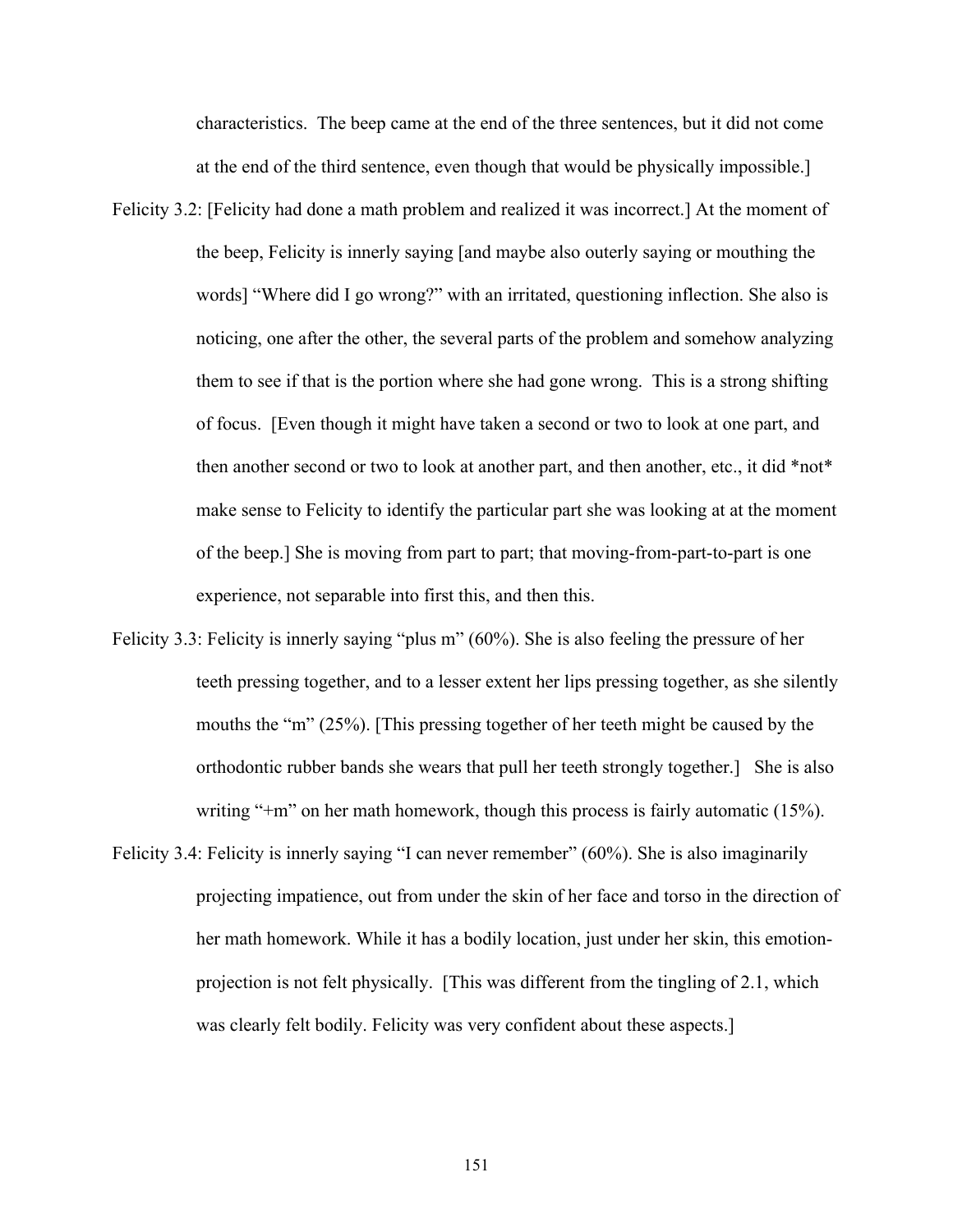- Felicity 3.5: [Felicity was looking for a Critical Thinking PowerPoint on her phone. Felicity had been innerly repeating the words "Critical Thinking" to herself.] At the moment of the beep, she is innerly hearing/speaking one of the "Critical Thinking" repetitions [the experience is more of hearing than speaking]. She is also innerly seeing the words "CRiTiCAL THiNKiNG" floating a few inches in front of her eyes. The letters are white with black outlines, and the underline is black. [While Felicity understood the inner seeing to represent the words she was looking for, the actual words on the phone did not have lower-case "i"s, and seeing the "i"s in lower-case related to how Felicity handwrites them. It was remarkable (and seemed remarkable to Felicity) that whereas the words were seen as if typed on a computer, they had the lower-case-i that is a characteristic of her own handwriting.]
- Felicity 4.1: [Felicity was rubbing her long braids with hair cream, one hand over the other moving down a clump of her braids.] At the moment of the beep, Felicity is feeling the ridges of the braids moving across the palms of her hands [which felt like beads]. This is a focus on the sensation, not on the practicality of the action, and involves perhaps 70% of her experience. She feels this more on her right hand than her left hand. She is also seeing her braids and her hands [in the mirror] (30%).
- Felicity 4.2: [As she typed it,] Felicity is innerly saying the word "aspect" with no particular inflections (90%). She is also feeling the keys of her computer keyboard under her fingers [which are resting on top of the keys at the moment] (10%).
- Felicity 4.3: [Felicity was typing the word "prescription" and trying to remember how to spell it.] At the moment of the beep, Felicity is innerly saying "prescrip," and the saying has substantial energy behind it (90%). She is also somehow sensing the letters "p r e s c r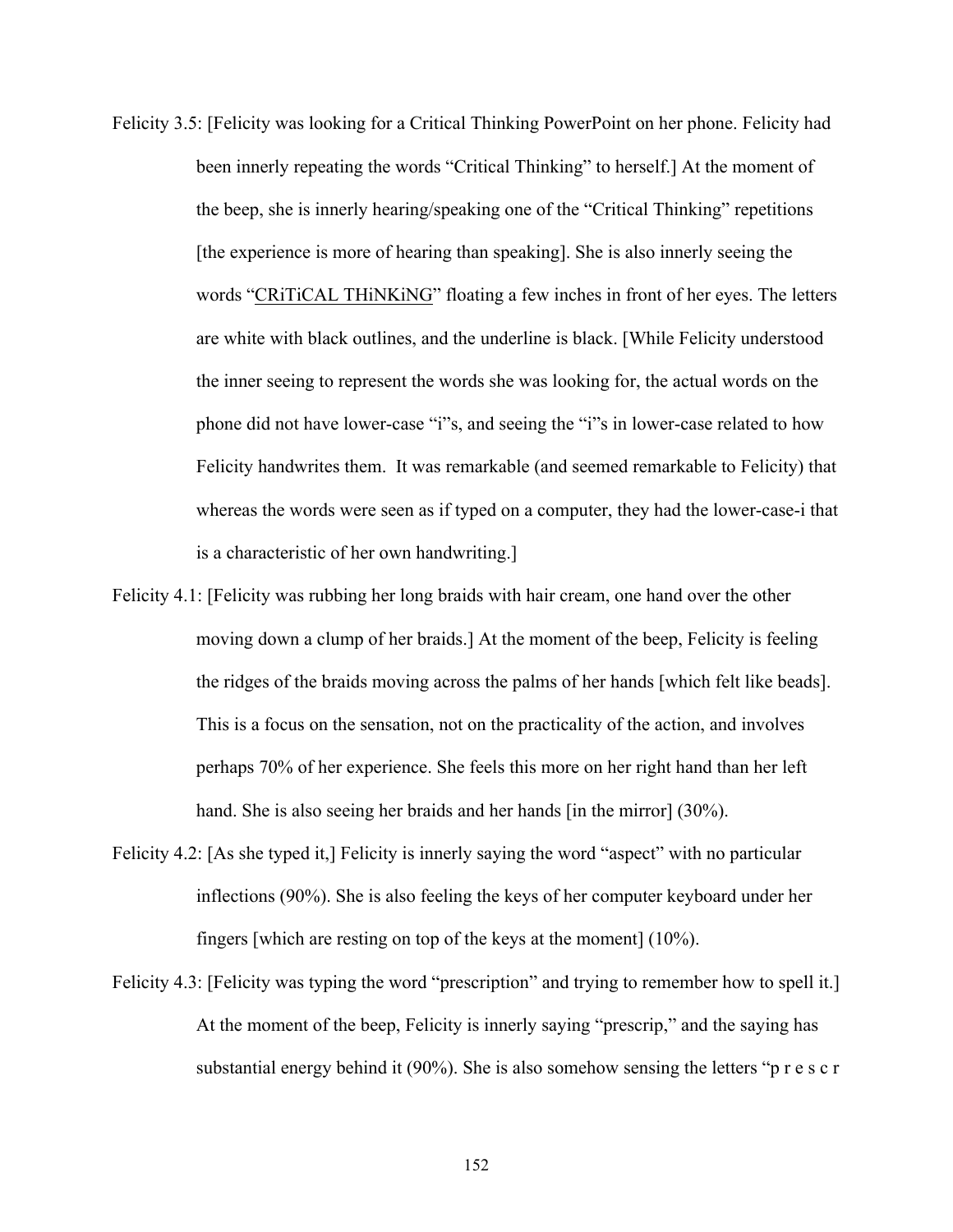i p," which are located about 6-8 inches in front of and slightly above her forehead. Whereas they have this location, Felicity is confident that she is not innerly seeing them, and that her way of apprehending these letters is not visual. She somehow recognizes that the specific letters are there, present to her, but not seen.

- Felicity 4.4: [At the moment of the beep, Felicity is reading her chemistry textbook, a phrase which ended with the words "oxidant identification." This equally involves seeing the words on her computer screen and innerly saying them quietly and slowly (90%). [We did not fully clarify whether she was innerly saying "oxidant identification" or whether she was saying the sentence, which included the words "oxidant identification."] She is also feeling the pressure on the left, lower portion of her lip (10%) [produced by the side of her left index finger, but that was not experienced]. She comprehends what she is reading.
- Felicity 4.5: [Felicity was talking to a friend about time.] She is in the act of talking, although the talking itself is only a little (10%?) in experience. Mostly, Felicity is innerly seeing some collage-like presentations of things that related to past times. The seeings occur rapidly (perhaps faster than one per second) one after the other, like a slide show. At the moment of the beep, she is primarily seeing her mother and father, an apartment building behind them, and a car; behind them she sees a background of smoky black, a very dark grey or black with the texture of smoke or fog [the assemblages are collage-like because they seem as if the items in them are imported from a variety of scenes and do not form a coherent picture]. The presentation that had appeared the current seeing is also faintly seen—she sees a car (not the same car as in the main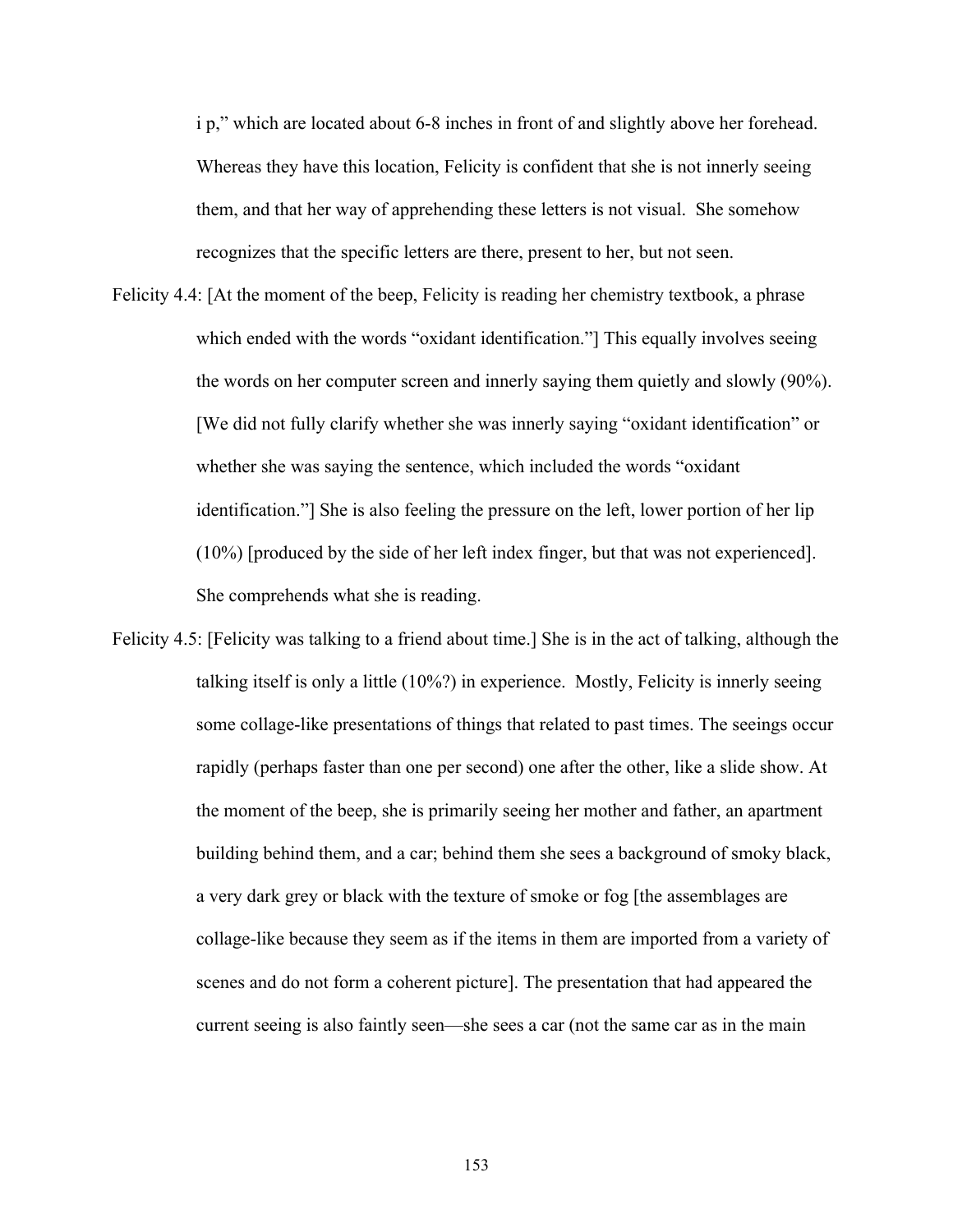seeing), and the presentation that she is about to bring into existence is seen even more faintly. All of these seeings have the background of smoky black.

Felicity 4.6: [Felicity was looking in her mirror and applying mascara.] At the moment of the beep, Felicity is feeling pressure on the "top" of her foot, outside of her left foot as it pressed into the ground (70%). [The interview did not adequately clarify what Felicity meant by "top." Perhaps most likely she meant the bottom of the area in front of her toes, but it is possible that she had something in mind that was not merely the toe-end of her foot perhaps the top of the bone.] She describes the sensation as a "tired pressure" [because of how she had been and currently was standing.] Felicity is also (30%) looking at her eyelashes [in the mirror] to make sure they are the way she wants them to look.

#### **Olivia**

- Olivia 2.1: At the moment of the beep, Olivia is drawn to/involved in the swirling of steam [that rose out of her cup of tea], noticing how it swirls, the dots or packets of steam, and intently looking for larger particles in the steam [which she had seen just a few moments prior to the beep but which were not now present] (60%). She is also singing along to the radio, though this is something she is doing mostly outside of experience. [She explained that she knew the song well] (25%). She is also thinking that she does not want to spill the tea, and this thinking is not present in words, images, etc. (15%).
- Olivia 2.2: At the moment of the beep, Olivia is feeling a cold gust of wind swirl around her entire face (60%). She also experiences a worded thought – [she could not recall the exact words, but they were something like "Damn, it's cold" or "it's really cold," or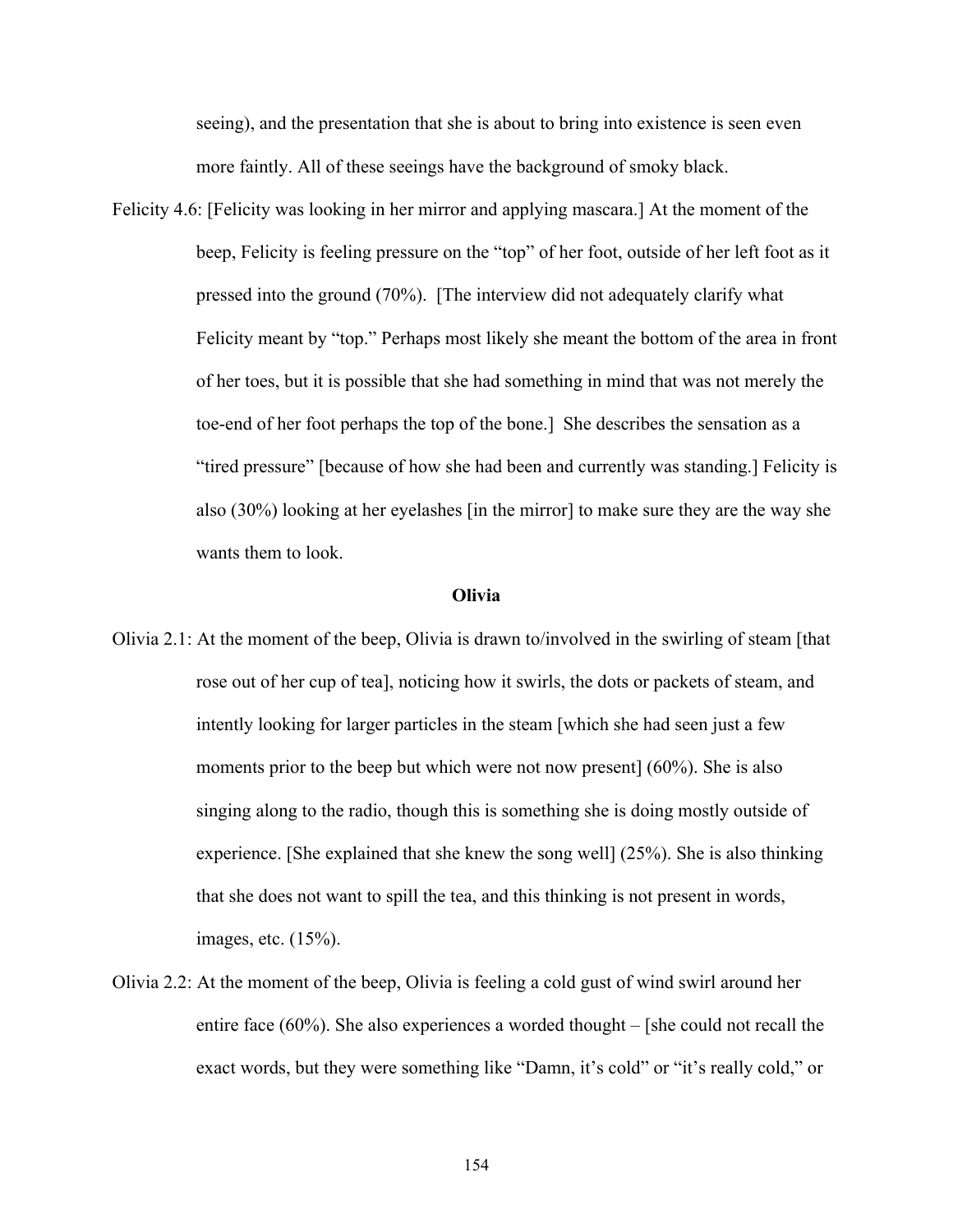"Wow, it's cold"] (40%). There is no inner or outer voice to these words [She was confident that some specific words were present, and she was producing them. RTH thinks there is reason to be skeptical of the worded nature or her thinking, or that she was thinking at all.]

- Olivia 2.3: [Olivia was staring blankly at the floor.] At the moment of the beep, Olivia might have a faint experience of her professor's voice, [RTH adds, but VB disagrees] the sound of it, but not the semantics of it, or she might have no experience.
- Olivia 2.4: At the moment of the beep, Olivia is visually searching for her phone in her bag, and she is seeing a sweater inside her bag (60%). She is also innerly saying "PhonePhonePhone" in her own voice, with an urgent tone, and with no pauses between iterations (40%).
- Olivia 2.5: This sample was not discussed, as Olivia had just adjusted the beeper and likely caused it to beep. She did not collect a sample.
- Olivia 3.1: [Olivia was listening to a song.] At the moment of the beep, Olivia is experiencing a worded thought – "I should text Leo that the song IS sad," with an emphasis on the word "is." [These exact words were present, though they were voiceless – that is, they were not innerly or outerly spoken or heard]. At the same time, Olivia is singing the song and comprehending (without words) how sad the words are in a particular line of the song.
- Olivia 3.2: At the moment of the beep, Olivia smells a flowery perfume, and she notices in a cognitive kind of way the niceness of the smell (70% for both the sensory and the cognitive aspect). She also feels the wind on the right side of her face (30%).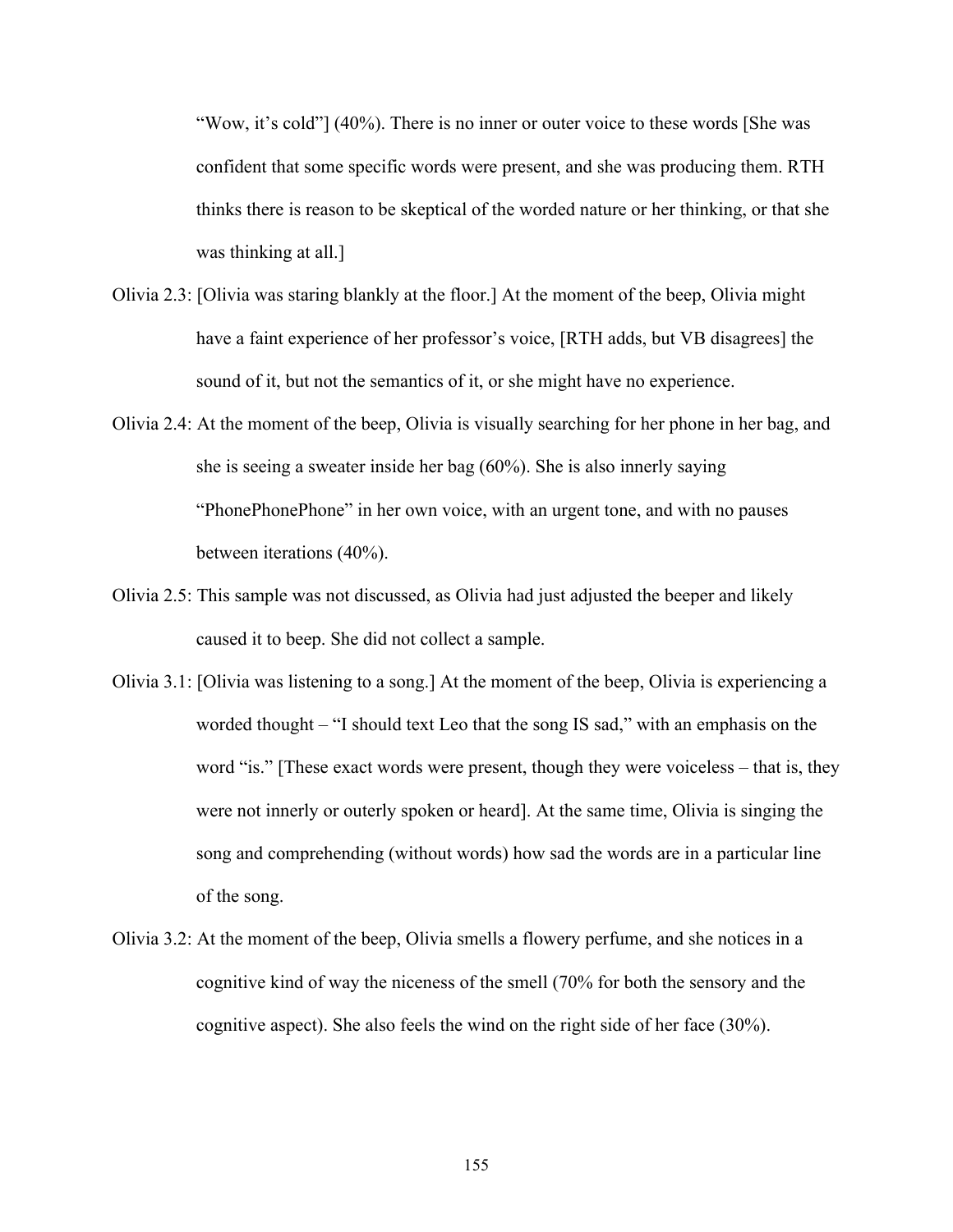- Olivia 3.3: [Olivia was in class and she had something she wanted to contribute to the discussion. Another girl in the classes was speaking.] At the moment of the beep, Olivia is actively attending/studying the girl's speech pattern, awaiting/anticipating the end of the girl's comments so that Olivia could speak. The awaiting/anticipating involves specifically listening for the end of the comment, focusing on the pattern of speech [as opposed to the semantic meaning of the girl's comments, which was not in experience—she didn't know what the girl was saying, only that the pattern revealed that she was not yet finished].
- Olivia 3.4: [Olivia was listening to a song.] At the moment of the beep, Olivia is in imagination transported back to the first time she heard the song. She is Olivia seeing bright light coming through the open window blinds of her boyfriend's dorm room – she is primarily focused on the bright light and how it makes things brighter. This seeing is in first-person point of view. She also sees the computer on the desk in the periphery of her vision, and while her boyfriend is not seen, she knows him to be in the room behind her. At the same time, Olivia is feeling a light happy/nostalgic feeling. [While the song was still playing, it was not in experience.]
- Olivia 3.5: [Olivia was on her phone, skimming through Google search results of the alchemical symbol for time.] At the moment of the beep, Olivia is skimming the text to find an article that includes a list or a chart. The notion of a chart or list is vaguely present to her, and [rather than actively looking for something], she is waiting for some indication that a chart or list will show up if she clicks on one of the results she is looking at.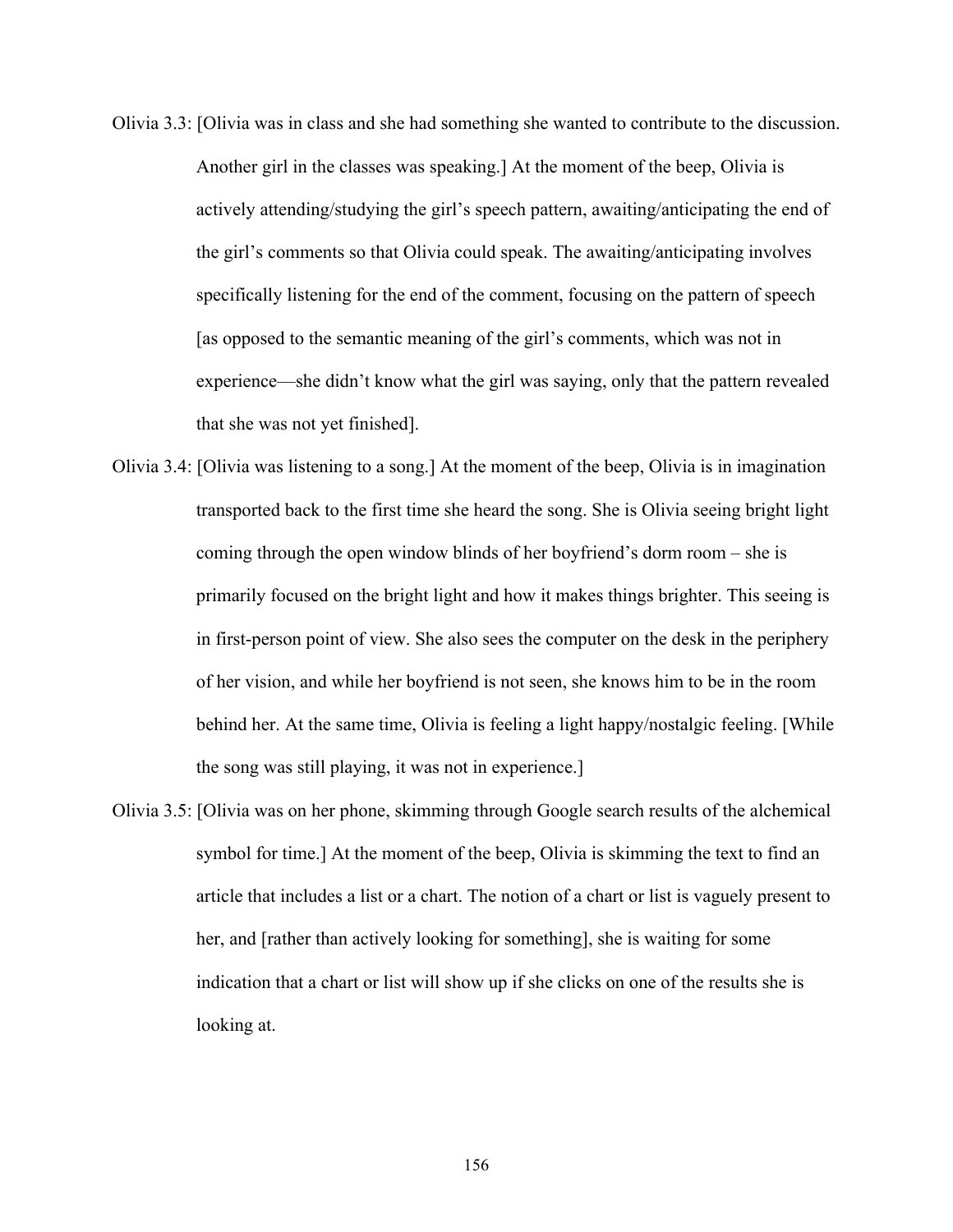- Olivia 3.6: Olivia is feeling a slight headache in the front, middle portion of her head. She is also somehow cognitively aware that the headache has a somewhat annoying/nuisancelike quality.
- Olivia 4.1: [Olivia was looking at rings online.] At the moment of the beep, Olivia has words present: "What shape would make my fingers look thinner?" The words have no voice and are not innerly or outwardly spoken or heard. However, those specific words are present with a questioning inflection on the end. She also is seeing an ovalshaped ring [on her computer screen], or perhaps seeing lines that showed the cut of the gem [her description of what she was seeing was highly subjunctified, as she repeated the phrase "I think"]. She also experiences a thought/intention to look up which shapes make fingers look thin on the internet, which is a low-level thought. The words present and the seeing are each about 40% of experience; the thought/intention is about 20%.
- Olivia 4.2: [Olivia was reading her Italian textbook.] At the moment of the beep, Olivia is repeating the phrase "prepositions used with a definite article" [which she had just read] in her mind. As in 4.1, the specific words are present and sequential, but they do not have a voice or auditory quality; the beep catches her between the words "with" and "a." She is also trying to remember what a definite article meant, which involves innerly seeing her class notes in an effort to recall where the notes are located on the page. She innerly sees her loose-leaf note pages fanned out on her brown desk, with red ink written on them. She is not reading the ink, but she is trying to match the page to the information she is looking for. The inner seeing is located about 1-2 feet in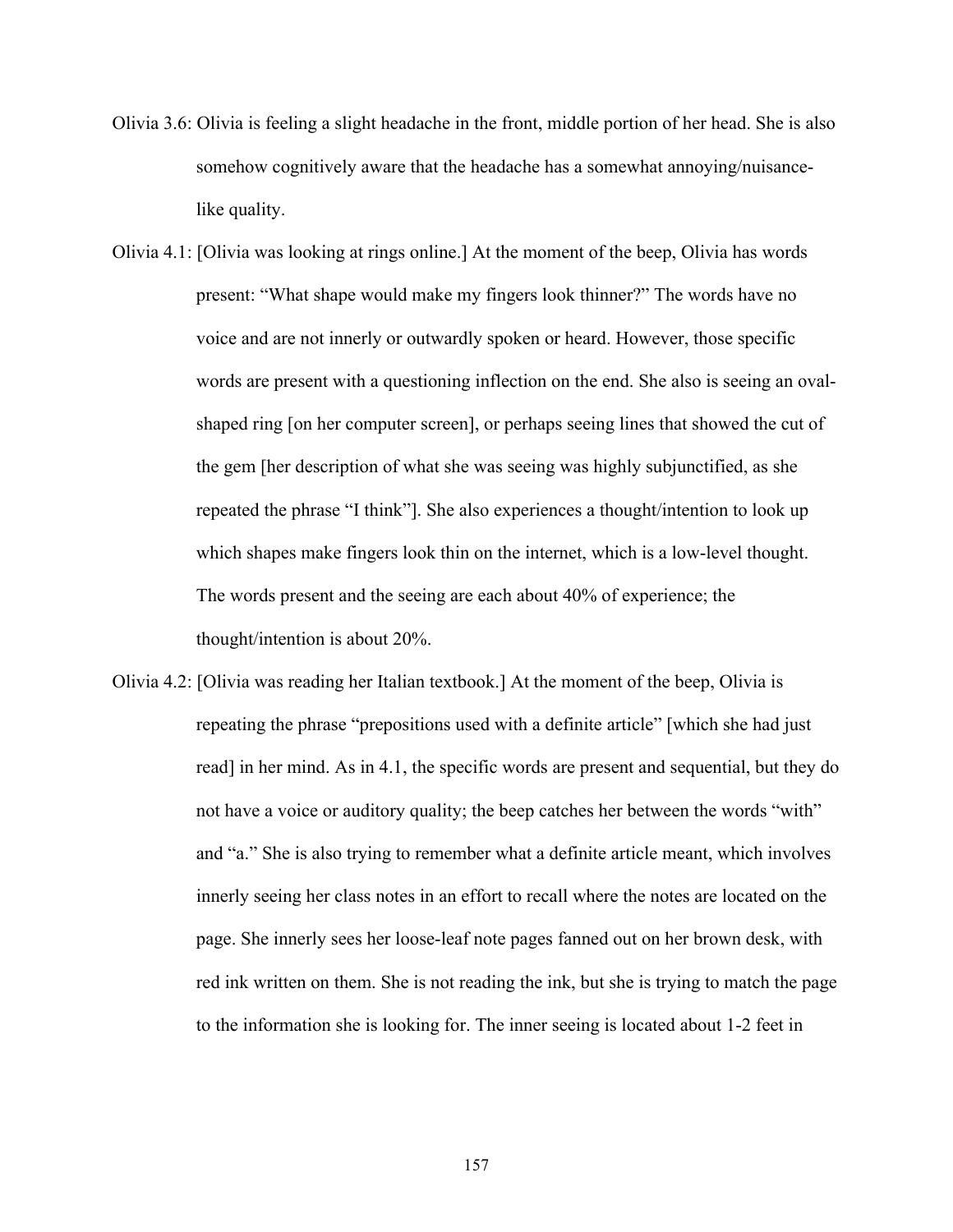front of her eyes, [in the same space that her textbook existed in reality]. The words and inner seeing are about equally present (50% each).

- Olivia 4.3: Olivia is innerly seeing herself walking toward her ex-boyfriend from about 20 feet away [as she had done some weeks before]. It is afternoon, she is outside, and her exboyfriend is leaned up against a college dormitory building, wearing a plaid, red shirt and his hair is long and curly. She sees him from a first person perspective, in motion. At the same time, Olivia is feeling sad, which she experiences as a rising pressure or "welling" that fills the lungs of her chest and rises up the back of her neck to her eyes. The seeing was 60% of her experience and the feeling was 40% of her experience.
- Olivia 4.4: Olivia is trying to prevent herself from thinking deeply about various thoughts that are entering her mind. She experiences a block, like a vertical wall or barrier that divides the front half of her mind from the back half, that is located in the middle of her head, mostly internally. This block serves to prevent her from thinking deeply and keeps her thoughts superficial. The block is somehow experientially present (that is, is not merely metaphorical), but is not innerly [or outerly] seen or physically felt. Her mind is jumping between thoughts, and she does not experience any of the specific thoughts at the moment of the beep – simply her attempt to keep the thoughts superficial.
- Olivia 4.5: [Olivia was filling out an Italian worksheet.] At the moment of the beep, Olivia is outwardly saying "LLL-aaa" in a drawn-out fashion [as she wrote "La" on her sheet, though the writing itself was not in experience]. Her experience is of producing the "LLL-aaa" [rather than hearing herself say it]. At the same time, the word "La" is present in her mind, with no innerly auditory or vocal qualities.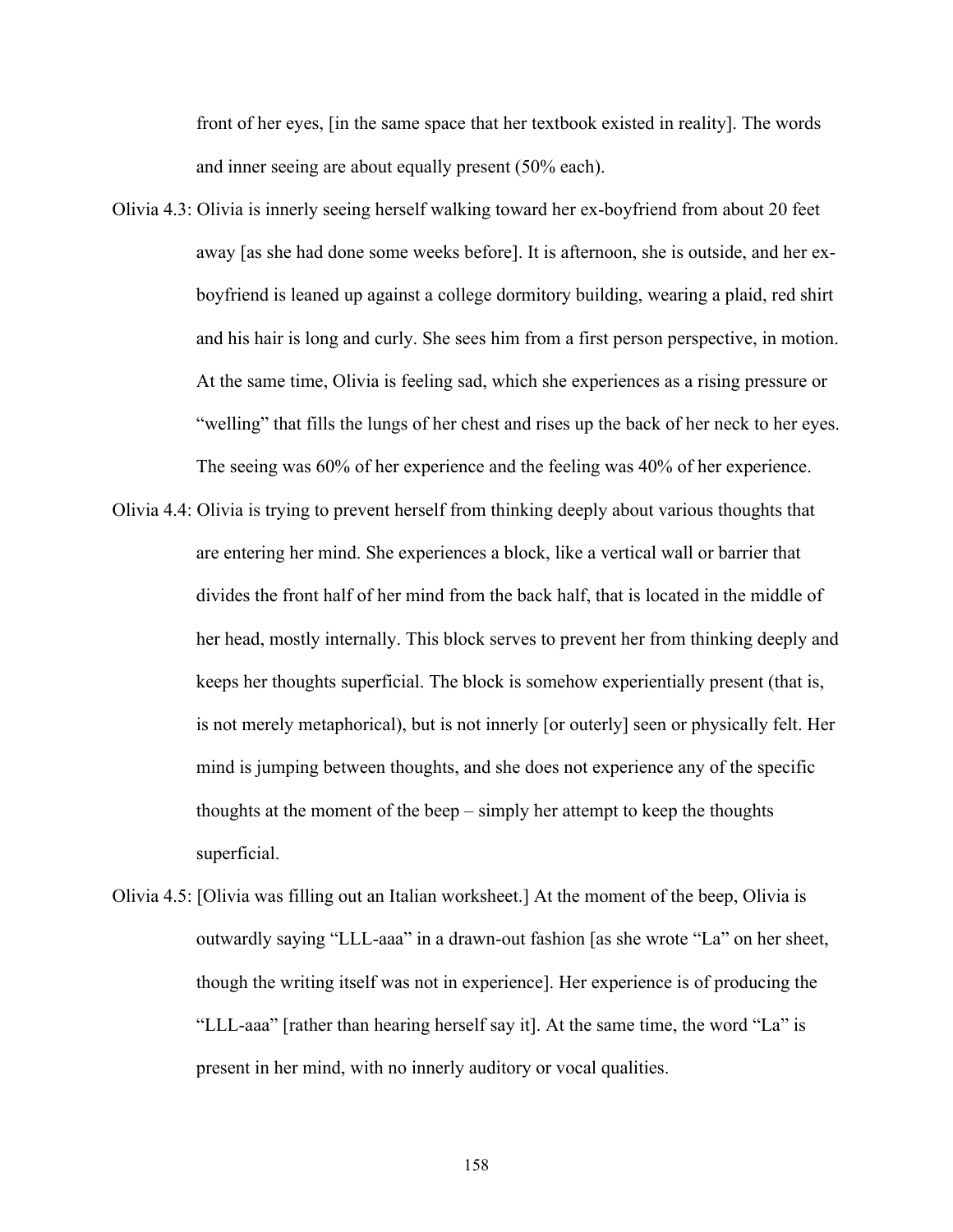Olivia 4.6: Olivia is innerly seeing herself and some friends at Town Square. From a third-person point of view, she innerly sees herself in between two friends who are all sitting on black metal chairs around a black metal table outside of Yogurtland [while Yogurtland was not seen, she knew it to be just out of sight behind them]. Olivia sees that the innerly seen Olivia is wearing sunglasses, though she does not see any other specifics of people's attire. She also knows two other friends are present in the scene, but they are not directly seen as they are out of view. The inner seeing is in color and in motion. She also hears general sounds of chatter and laughter, but no specific words.

### **Kevin**

- Kevin 2.1: At the moment of the beep, Kevin is innerly seeing a vacuum cleaner, and then innerly sees a different vacuum cleaner, and then another; about 5 different vacuums are innerly seen sequentially and very quickly. He is innerly seeing their details like orientation, buttons, and colors. His interest is in the shape and size of the vacuums, but it is not clear whether this interest was experientially present at the moment of the beep. He is unsure if there is one particular vacuum present at the moment of the beep or if there were several or even all are present in experience at the beep. [The orientation of the vacuums is also in experience, but he did not attend to that detail when taking notes after the beep]. There might be some cognitive process of deciding which vacuum to buy, but he cannot definitively remember if that is directly present at the moment.
- Kevin 2.2: [This beep was skipped as it is likely Kevin caused the beep by fiddling with the beeper volume dial.]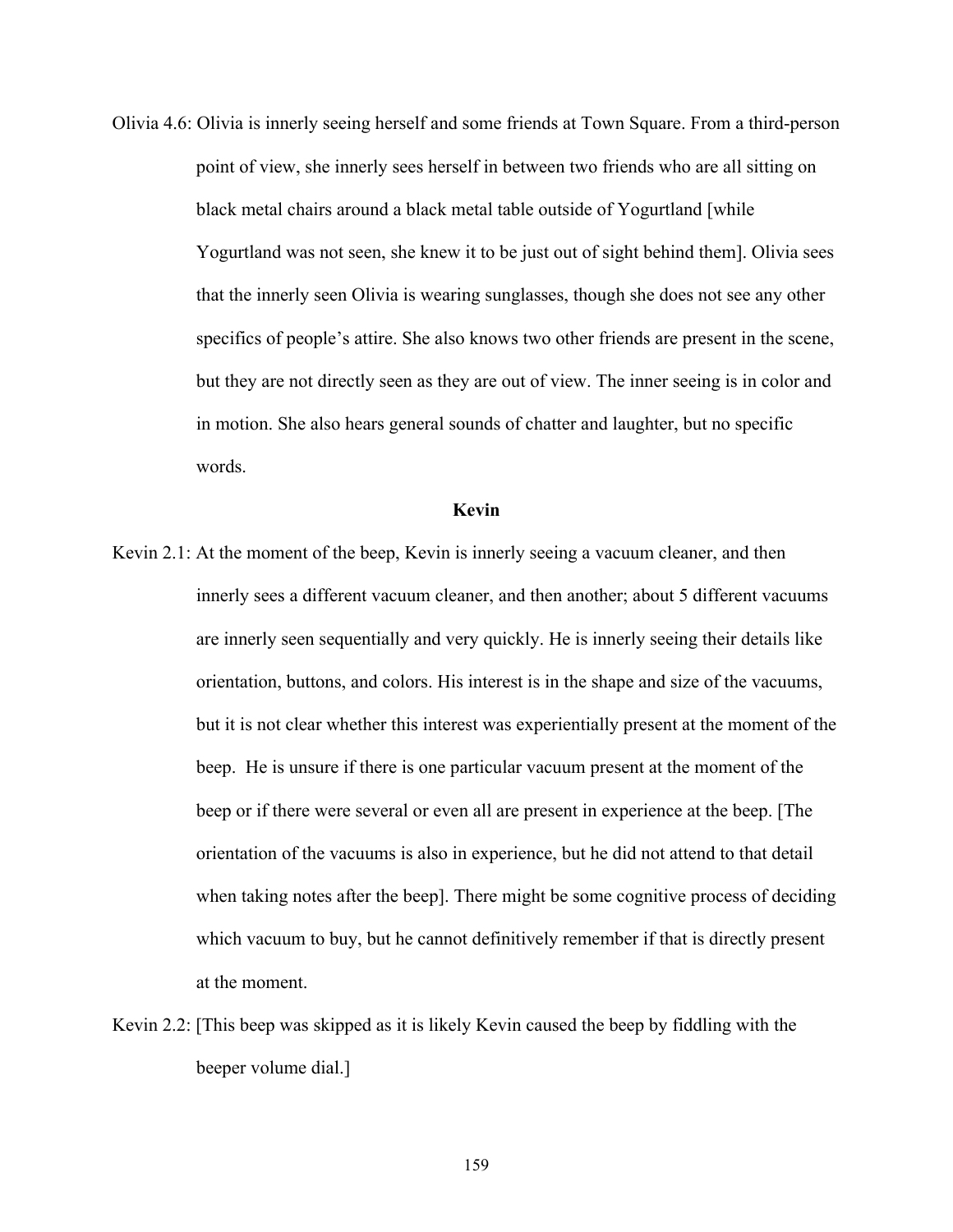- Kevin 2.3: [Kevin was watching a comedy TV show.] At the moment of the beep, Kevin is somehow thinking about a famous person about whom a joke had just been made. He is thinking about the person and that person's past. [He did not remember who the person was, but believes he could have identified who it was if he had thought to write it down.] This thinking is not present in words or pictures.
- Kevin 2.4: At the moment of the beep, Kevin is innerly speaking the words "When should I start this paper". The words are in his voice, but he is not sure of the inflection. [He did not identify when the beep occurred during this sentence, but believes he would have been able to both identify the location and inflection of his voice if he had known we are interested in that.] Kevin is also seeing a piece of paper on the desk in front of him. The inner speaking is about 60% of his experience, while the seeing is about 40%.
- Kevin 2.5: [Kevin was watching the TV show Portlandia; they had just made a joke about weird fruits vegetables.] At the moment of the beep, Kevin is innerly seeing his mom standing in a farmers market, holding a strange piece of fruit in her right hand. Kevin innerly sees the scene from a vantage point of about 7 or 8 feet above and away from the scene. He is innerly seeing his mother on the left facing a fruit stand on the right and is seeing the right side of his mom's face and body. The inner seeing is clear, The details of the environment are not present. [He did not think the inner seeing was in color, but wasn't sure]. [There was some sense that he was thinking in general about how the Portlandia situations applied to his own family, but it seemed that that thinking was not present in his experience at the moment of the beep.]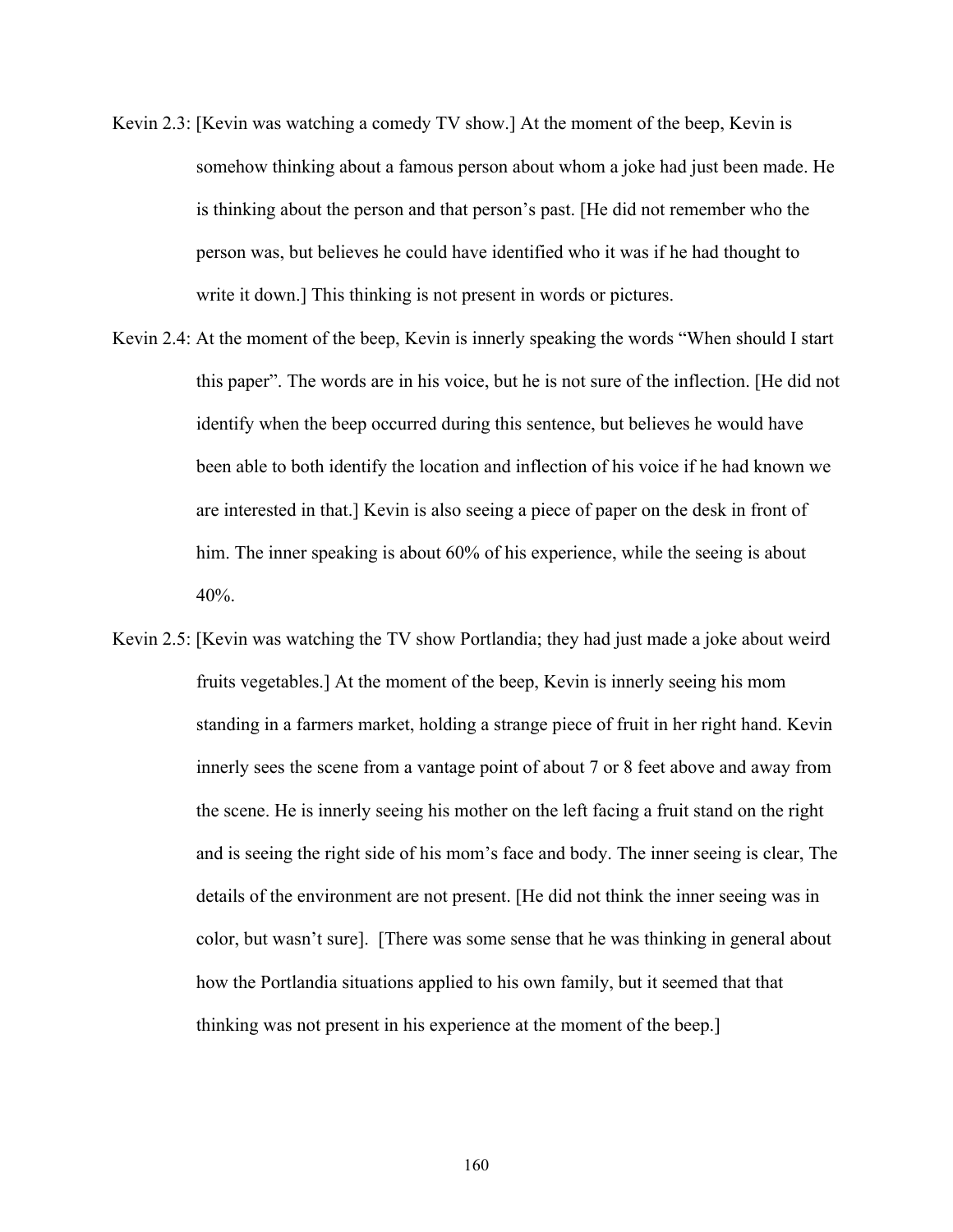- Kevin 2.6: [Kevin was going through a checklist of the things he needed to bring to rugby practice. The checklist items included cleats, a rugby shirt, rugby shorts, and a rugby ball, and possibly more, we didn't ask]. At the moment of the beep, some of these items are present as words and some as inner seeings. They are present sequentially and very quickly. [He was not sure what specific item he was thinking about when the beep occurred]. [The checklisting seemed to last about 5 seconds, and it seems that Kevin is not yet focused down on the actually occurring in experience, rather than the characterization of an event.] Kevin might also be simultaneously thinking about when he needed to leave for rugby practice. [He was fairly confident he had been thinking about that somewhere in the vicinity of the beep, but he was unsure if that was ongoing as a separate cognitive process at the moment of the beep].
- Kevin 3.1: [Kevin was riding his bike.] At the moment of the beep, Kevin is seeing the road in front of him [he was choosing the path he would take and looking for debris or other features that would make a path desirable or undesirable]. He sees the road curving to the right; his path will cross over the road to the left side. [He did not see any debris, but said he would have noticed it if it had been in his path.]
- Kevin 3.2: At the moment of the beep, Kevin is feeling dustiness on the palm and fingers of his left hand. He does not experience the sensation as positive or negative, simply dusty, and he is equally feeling dustiness on both his palm and fingers.
- Kevin 3.3: [Kevin was re-watching the Super Bowl half-time show, and was thinking about instruments not being hooked up to microphones]. At the moment of the beep, Kevin is looking for the plugs on the guitars that lead to the microphones. He is looking at all the guitars as they appear on the screen, and the beep catches him looking at a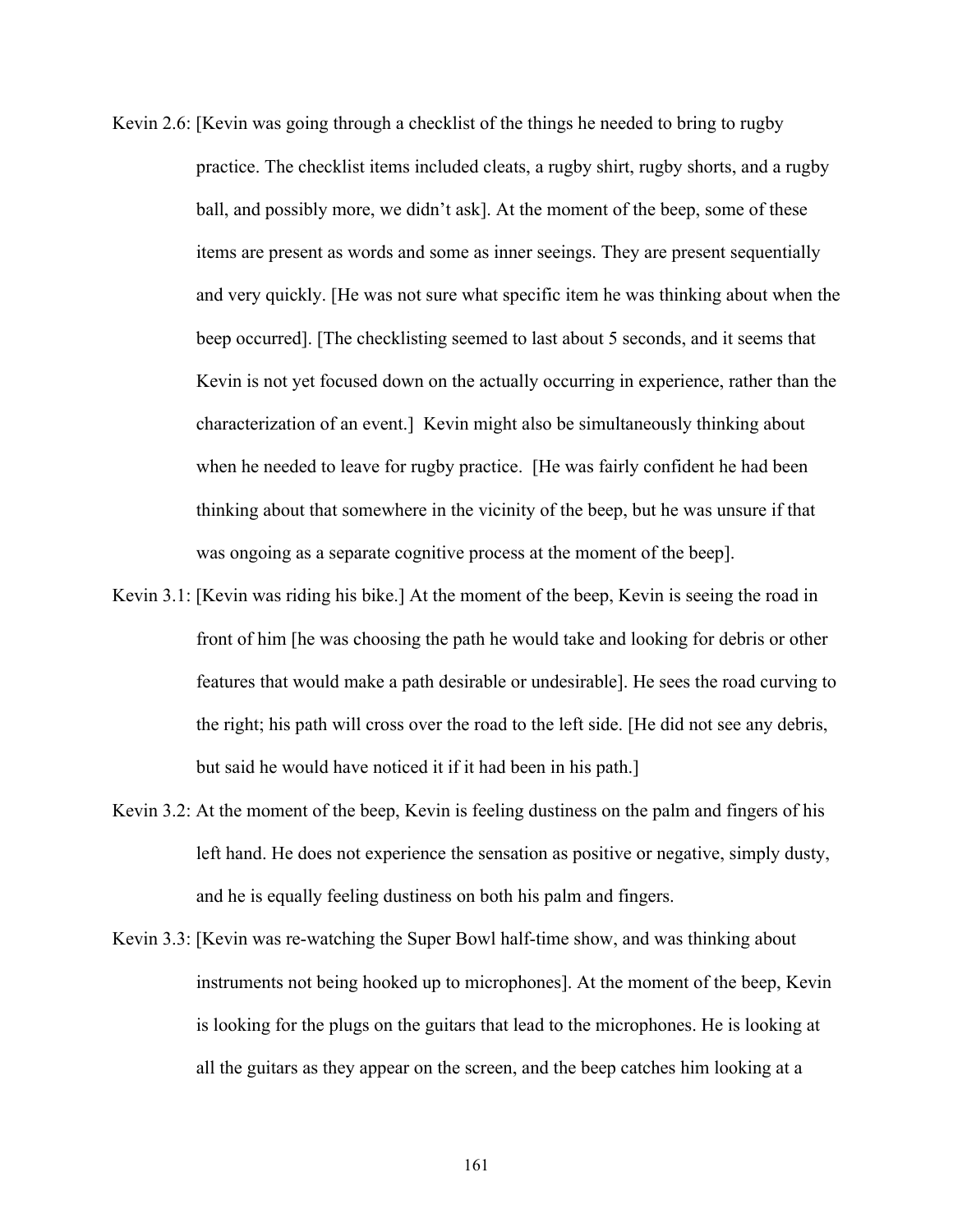particular guitar. [When asked, he described this as being different from the first beep in the sense that it was a more focused and specific search as opposed to a general scanning.]

- Kevin 3.4: [Kevin was deciding which of his aunt and uncle's cars he would take tomorrow.] At the moment of the beep, he is innerly seeing the two cars, a black BMW and a tan/maroon Mazda, in the garage as if viewed from the driveway. The cars are seen clearly, in vivid color and in detail as they exist in reality, except the license plates are fuzzy whitish squares and do not have numbers. That is, it is *not* merely that he is not paying attention to the license plates, but rather that he is seeing an indistinct region. Around the cars against the walls of the garage are indistinct colors without details. [In reality, there are various things along the walls of the garage, and Kevin described these colors probably conveying these objects but that they weren't clearly seen.]
- Kevin 3.5: [Kevin was getting up to get water with a specific cup.] At the moment of the beep, Kevin is innerly seeing the clear plastic cup/mason jar in vivid detail and in color. He innerly sees the Rebel mascot in red on the front and the redness seen through the cup, which he understands as the letters "UNLV" seen backwards and slightly cut off by the mascot, as if he is looking at the cup in reality.
- Kevin 4.1: [Kevin was looking in the trash can at his home.] At the moment of the beep, Kevin is innerly seeing the one blue dumpster and two green dumpsters in a row as they appear in real life at Dayton. He is particularly noticing the colors of the dumpsters. He also is innerly seeing a trash bag going into the middle dumpster, as if he had just thrown the trash bag. The inner seeing is clear and in color. [Kevin thought the trash bag was in motion, but wasn't confident].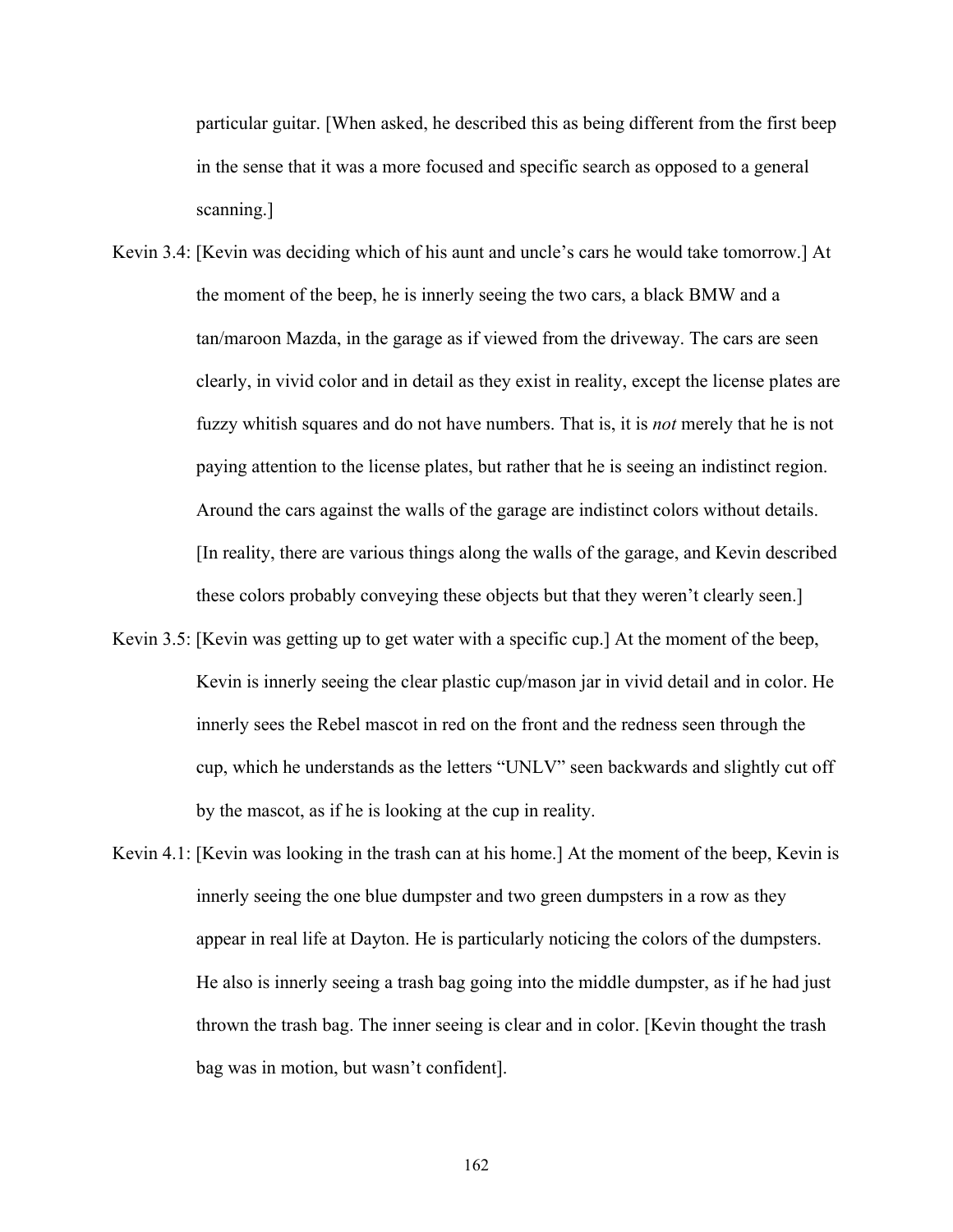- Kevin 4.2: [Kevin was worrying about people at the party stealing things from his home.] At the moment of the beep, Kevin is innerly seeing a bottle of wine being carried out of his house by a tall man. The bottle of wine and the surrounding hallway, bookcase, door, and so on are clear and in focus, while the man is unspecified—not focused upon or perhaps unclear-- and does not represent anyone in particular. The man is seen walking out the front door and is seen from inside the house. The hallway, the front door, and the partially open door to the wine cellar are all seen as they exist in reality.
- Kevin 4.3: [A friend had mentioned taking a swim but that it was too cold.] At the moment of the beep, Kevin is somehow remembering a time when he was cold as a result of getting out of the pool when it was very cold out. He also might be feeling cold from a breeze coming from the open door. It is unclear whether he is feeling cold (either imaginarily or in reality), or whether he is recalling being cold.
- Kevin 4.4: [Kevin was looking at the dirty countertop.] At the moment of the beep, Kevin is innerly seeing the arrangement and details of the candle holder, napkin holder, and box of tissues on a clean countertop as they had been before the party. The inner seeing is very clear and detailed and he is focused on both the arrangement of the items and the details including glue spots on the candlestick holder, the horizontal bar holding the napkins down, and the blue and green colors on the tissue box. That is, these details were sensory awarenesses.
- Kevin 4.5: At the moment of the beep, Kevin is primarily wiping water off the counter. He might also be thinking negatively about having to do the clean-up: why he is the one to clean it up, and it would be easier for someone else to do. [These thoughts had been present before and after the beep occurred, and were ongoing during the wiping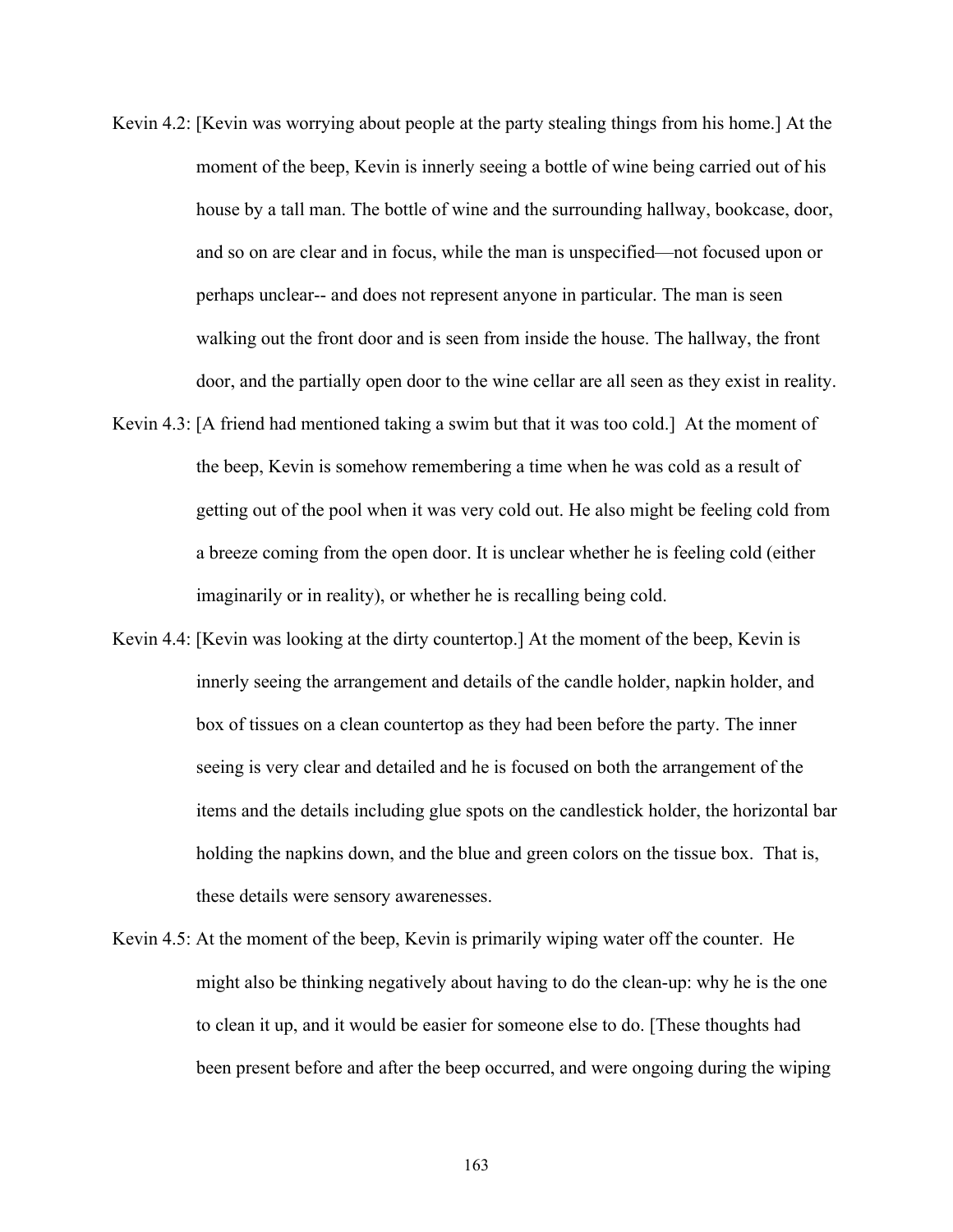up action, but it was not certain whether they were present at the moment of the beep. If they were present, they were not present in words or pictures]. [It was unclear whether or not the unsymbolized thinking was actually present at the moment of the beep or if Kevin believed he was continuously thinking these things and so they must have been present.]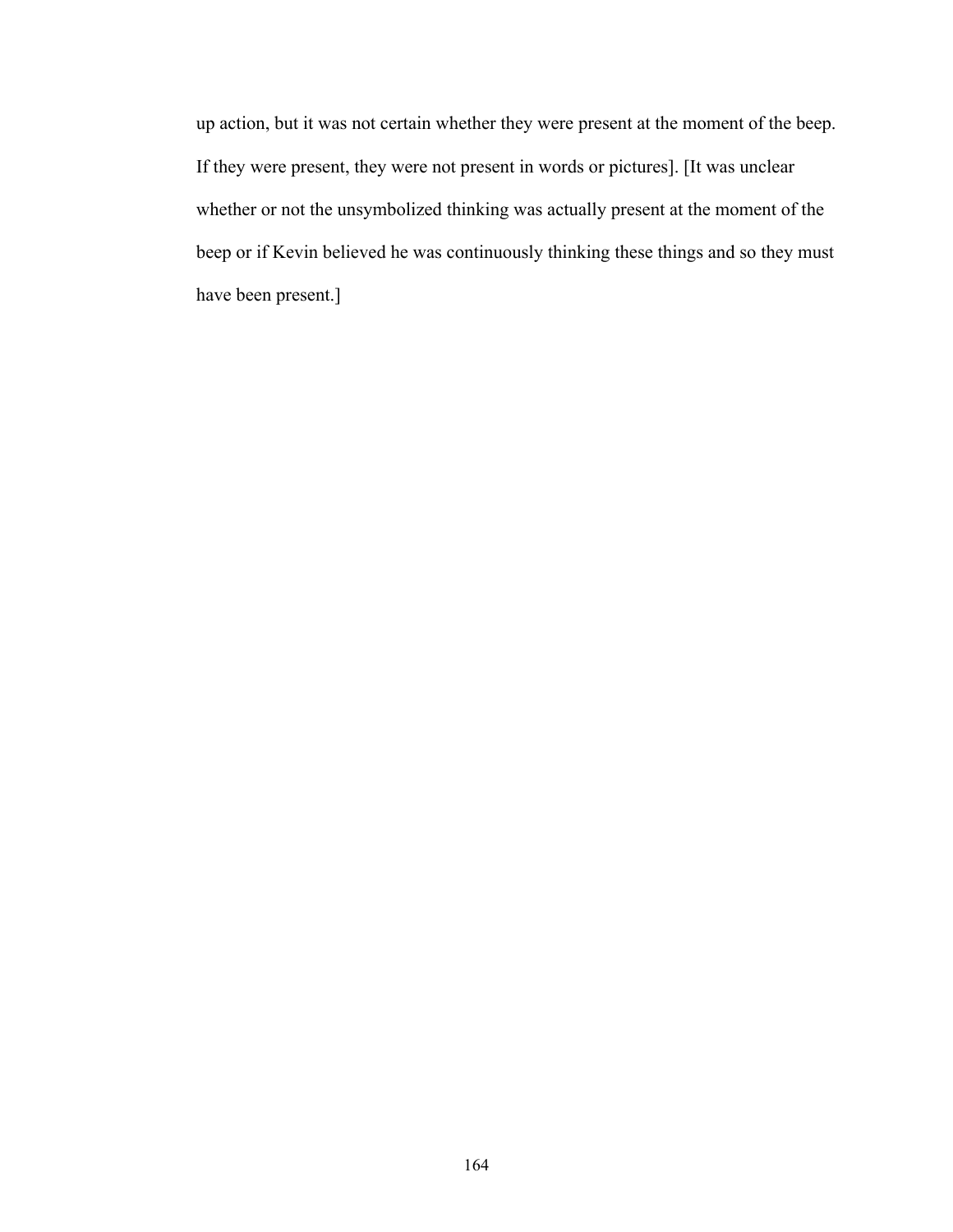# References

- Aanstoos, C. M. (1983). The Think Aloud Method in descriptive research. *Journal of Phenomenological Psychology*, *14*, 243-266. doi:10.1163/156916283X00117
- Alderson-Day, B. & Fernyhough, C. (2014). More than one voice: Investigating the phenomenological properties of inner speech requires a variety of methods. Commentary on Hurlburt, Heavey and Kelsey (2013), Toward a phenomenology of inner speaking. *Consciousness and Cognition, 24*,113-114.
- Alderson-Day, B., & Fernyhough, C. (2015). Relations among questionnaire and experience sampling measures of inner speech: A smartphone app study. *Frontiers In Psychology*, *6.*
- Atkinson, R. C., & Shiffrin, R. M. (1968). Human memory: A proposed system and its control processes. In Spence, K. W., & Spence, J. T. (Eds.) *The psychology of learning and motivation* (pp. 89–195). New York: Academic Press.
- Barnhofer, T., Jong-Meyer, R., Kleinpaß, A., & Nikesch, S. (2002). Specificity of

autobiographical memories in depression: An analysis of retrieval processes in a thinkaloud task. *British Journal of Clinical Psychology*, *41*(4), 411-416.

- Bates, G. W., Campbell, I. M., & Burgess, P. M. (1990). Assessment of articulated thoughts in social anxiety: Modification of the ATSS procedure. *British Journal Of Clinical Psychology*, *29*(1), 91-98. doi:10.1111/j.2044-8260.1990.tb00852.x
- Becht, A. I., Branje, S. J., Vollebergh, W. A., Maciejewski, D. F., van Lier, P. A., Koot, H. M.,  $\ldots$  & Meeus, W. H. (2016). Assessment of identity during adolescence using daily diary methods: Measurement invariance across time and sex. *Psychological assessment*, *28*(6), 660.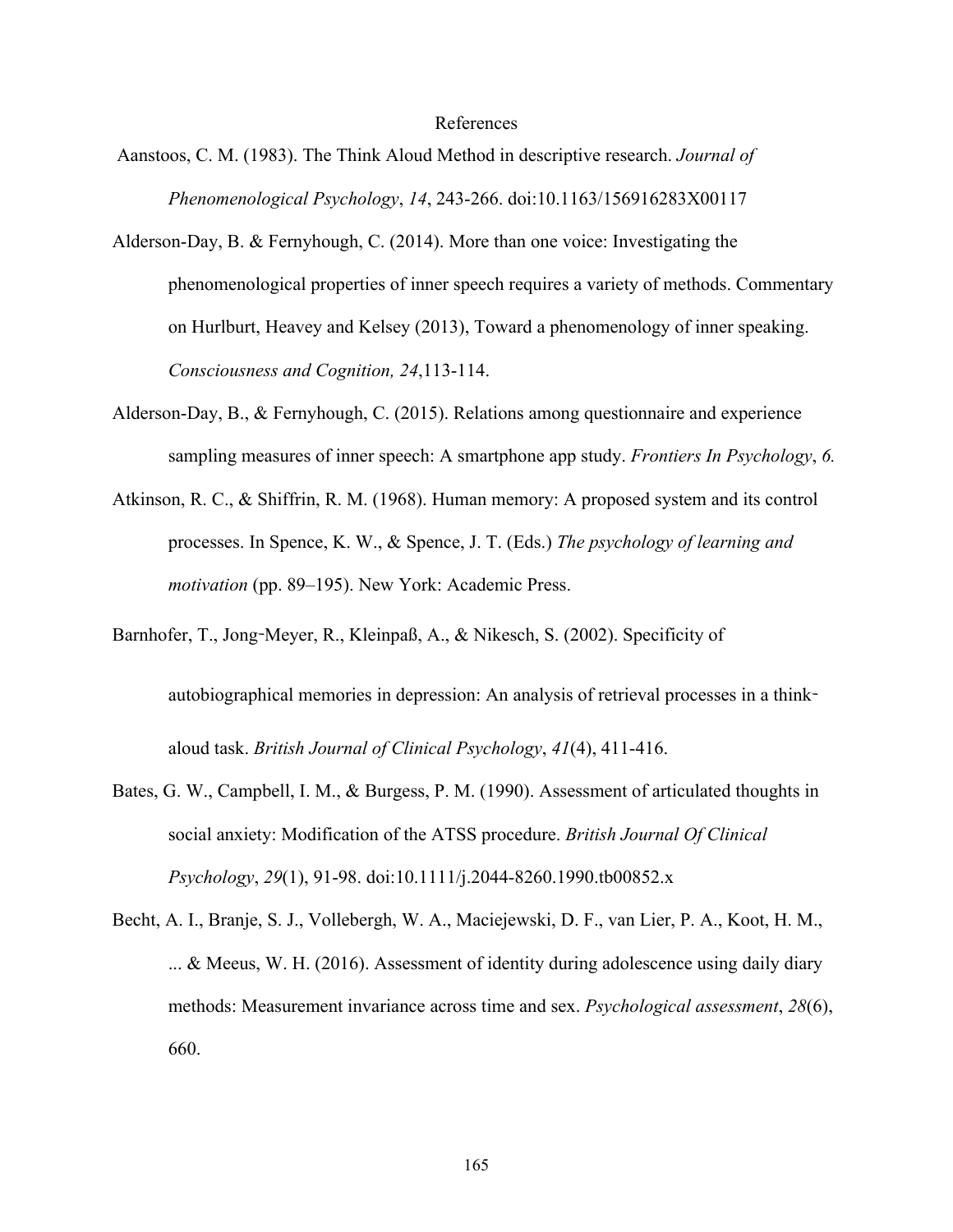- Bentler, P. M. (1990). Comparative fit indexes in structural models. *Psychological Bulletin, 107*, 238-246.
- Bentler, P. M. (2005). *EQS 6 structural equations program manual*. Encino, CA: Multivariate Software (www.mvsoft.com).
- Bloom, B. S., & Broder, L. J. (1950). Problem-solving processes of college students. *Supplementary Educational Monographs*, *B*.
- Bogart, L. M., Walt, L. C., Pavlociv, J. D., Ober, A. J., Brown, N., & Kalichman, S. C. (2007). Cognitive strategies affecting recall of sexual behaviors among high-risk men and women. *Health Psychology, 26*(6), 787 – 793.
- Bolger, N., Davis, A., & Rafaeli, E. (2003). Diary methods: Capturing life as it is lived. *Annual Review of Psychology*, 54579-616. doi:10.1146/annurev.psych.54.101601.145030
- Bolger, N. & Zuckerman, A. (1995). A framework for studying personality in the stress process. *Journal of Personality and Social Psychology, 69*, 890 – 902.
- Breakwell, G. M., & Woods, P. (1995). Diary techniques. In Breakwell, G. M., Hammond, S., Fife-Schaw, C. (Eds.). *Research methods in psychology*, (pp. 293-301). London: Sage.
- Brinthaupt, T. M., Benson, S. A., Kang, M., & Moore, Z. D. (2015). Assessing the accuracy of self-reported self-talk. *Frontiers in Psychology*, *6*, 570. doi.org/10.3389/fpsyg.2015.00570
- Brinthaupt, T. M., Hein, M. B., & Kramer, T. E. (2009). The Self-Talk Scale: Development, factor analysis, and validation. *Journal Of Personality Assessment*, *91*(1), 82-92. doi:10.1080/00223890802484498
- Brouwers, V. P. (2016). *Inner experience while reading fiction: A descriptive experience sampling exploration.* Unpublished thesis, University of Nevada, Las Vegas.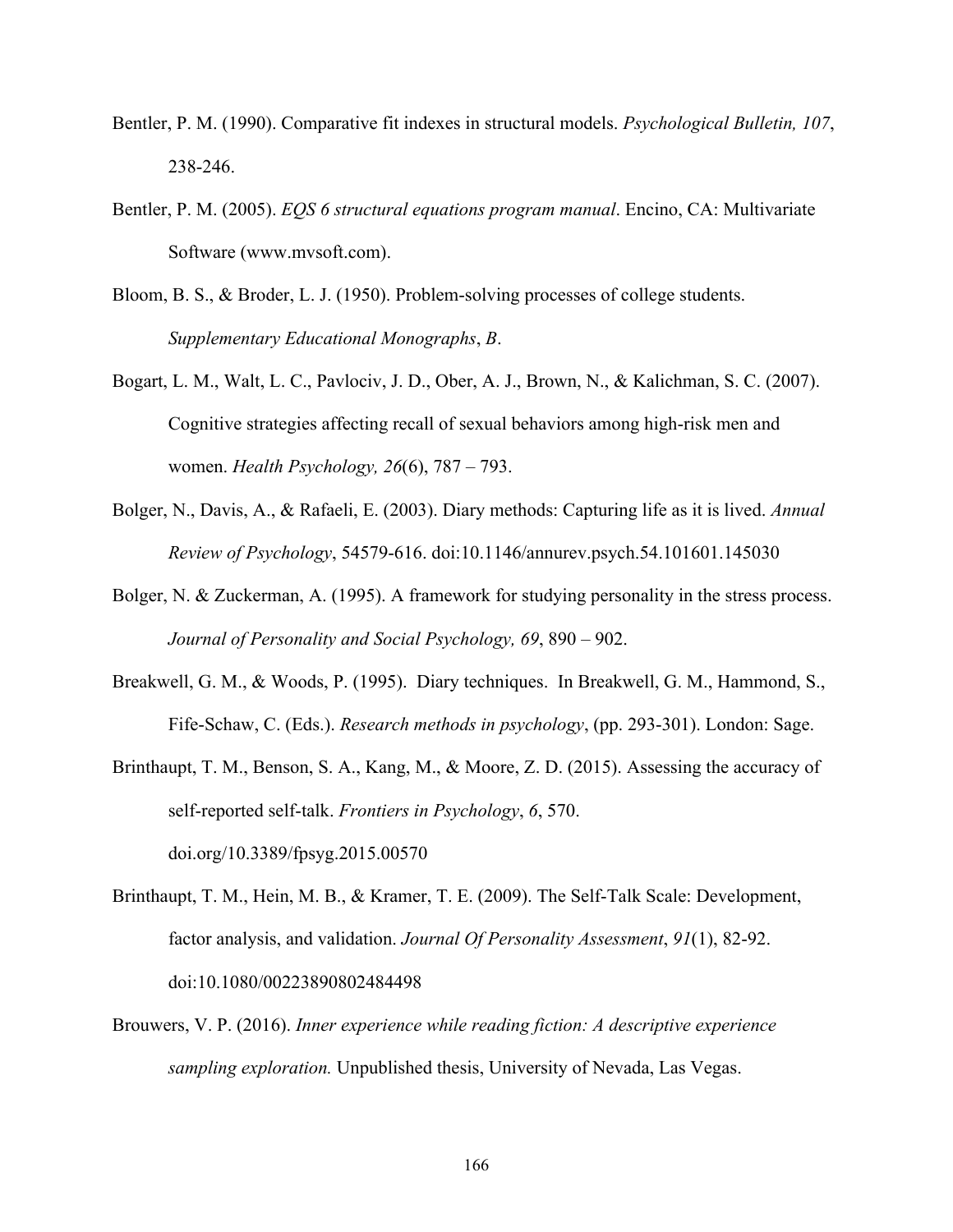- Bruehl, S., Liu, X., Burns, J. W., Chont, M., & Jamison, R. N. (2012). Associations between daily chronic pain intensity, daily anger expression, and trait anger expressiveness: An ecological momentary assessment study. *Pain*, *153*(12), 2352-2358. doi:10.1016/j.pain.2012.08.001
- Burnett, P. C. (1994) Self-talk in upper primary school children: Its relationship with irrational beliefs, self-esteem and depression. *Journal of Rational - Emotive and Cognitive - Behavior Therapy*, *12*(3), 181-188.
- Burnett, P. C. (1996). Children's self-talk and significant others' positive and negative statements. *Educational Psychology, 16*(1), 57-67.
- Byrne, B. M. (2006). *Structural equation modeling with EQS: basic concepts, applications, and programming*. Mahwah, NJ: Lawrence Erlbaum Associates.
- Cacioppo, J. T., & Petty, R. E. (1982). The need for cognition. *Journal of Personality and Social Psychology, 42,* 116–131.
- Calvete, E., & Cardeñoso, O. (2002). Self-talk in adolescents: Dimensions, states of mind, and psychological maladjustment. *Cognitive Therapy and Research, 26*(4), 473-485. doi:10.1023/A:1016227817041
- Calvete, E., & Cardeñoso, O. (2005). Gender differences in cognitive vulnerability to depression and behavior problems in adolescents. *Journal of Abnormal Child Psychology, 33*(2), 179-192. doi:10.1007/s10802-005-1826-y
- Caracciolo, M., & Hurlburt, R. T. (in press). *A passion for specificity: Confronting inner experience in literature and science.* Columbus, OH: Ohio State University Press.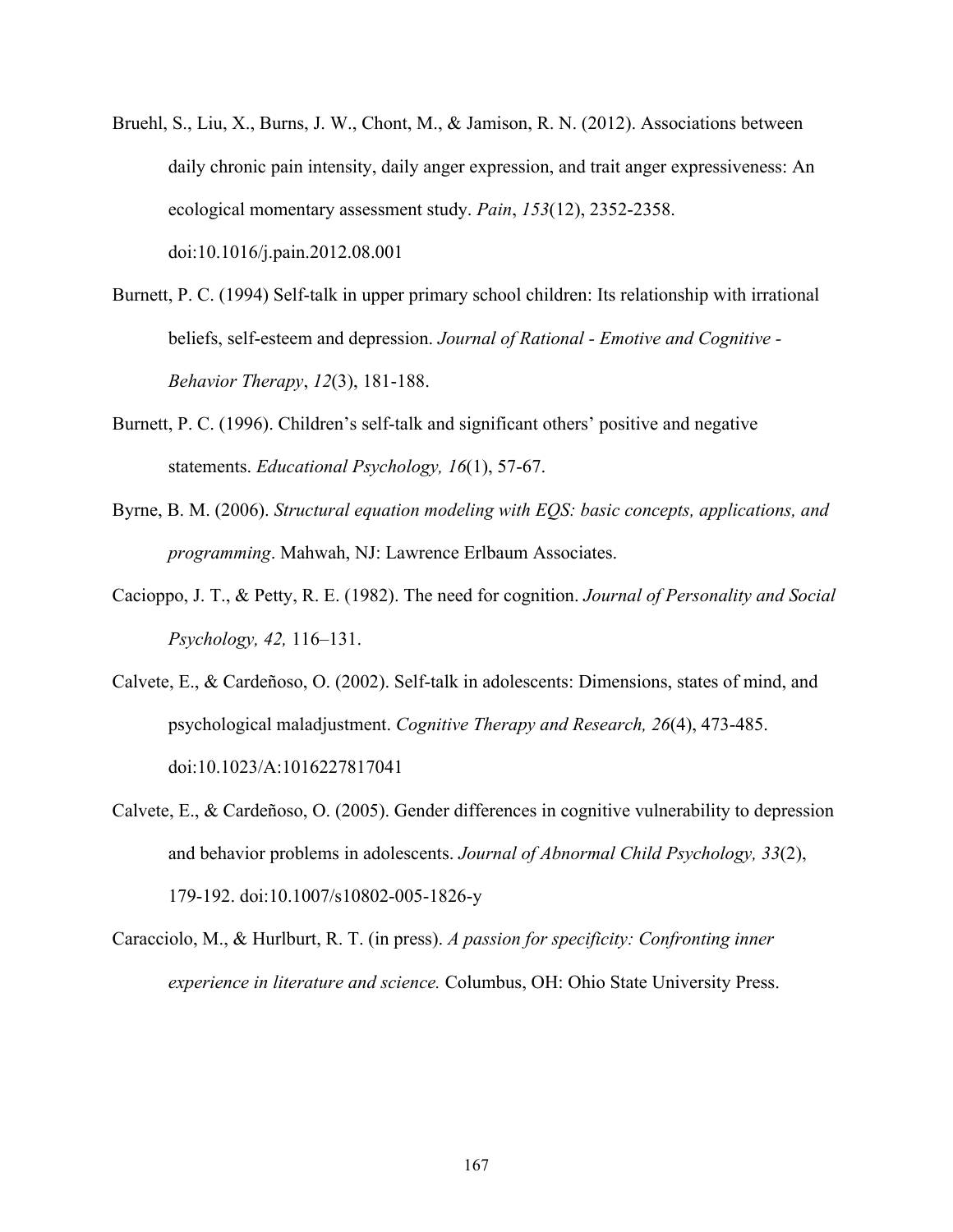- Clyne, C., & Blampied, N. M. (2004). Training in Emotion Regulation as a Treatment for Binge Eating: A Preliminary Study. *Behaviour Change*, *21*(4), 269-281. doi:10.1375/bech.21.4.269.66105
- Conner, M., Fitter, M., & Fletcher, W. (1999). Stress and snacking: A diary study of daily hassles and between-meal snacking. *Psychology and Health, 14*: 51–53.
- Conti, R. (2001). Time flies: Investigating the connection between intrinsic motivation and the experience of time. *Journal of Personality*, *69*, 1-26. doi:10.1111/1467-6494.00134
- Costall, A. (2006). 'Introspectionism' and the mythical origins of scientific psychology. *Consciousness And Cognition: An International Journal*, *15*(4), 634-654. doi:10.1016/j.concog.2006.09.008
- Cotton, D. R. E. & Gresty, K. C. (2007). The rhetoric and reality of e-learning: using the thinkaloud method to evaluate an online resource. *Assessment and Evaluation in Higher Education, 32*(5), 583 – 600.
- Csikszentmihalyi, M., Larson, R., & Prescott, S. (1977). The ecology of adolescent activity and experience. *Journal of Youth and Adolescence, 6,* 281-294.
- Csikszentmihalyi, M., & Larson, R. (1987). Validity and Reliability of the Experience Sampling Method. *The Journal of Nervous and Mental Disorders, 175,* 526 – 535.
- Darker, C., & French, D. (2009). What sense do people make of a theory of planned behaviour questionnaire? A think-aloud study. *Journal of Health Psychology*, *14*, 861-871.
- Davison, G. C., Navarre, S. G., & Vogel, R. S. (1995). The articulated thoughts in simulated situations paradigm: A think-aloud approach to cognitive assessment. *Current Directions in Psychological Science, 4*, 29-33. doi:10.1111/1467-8721.ep10770963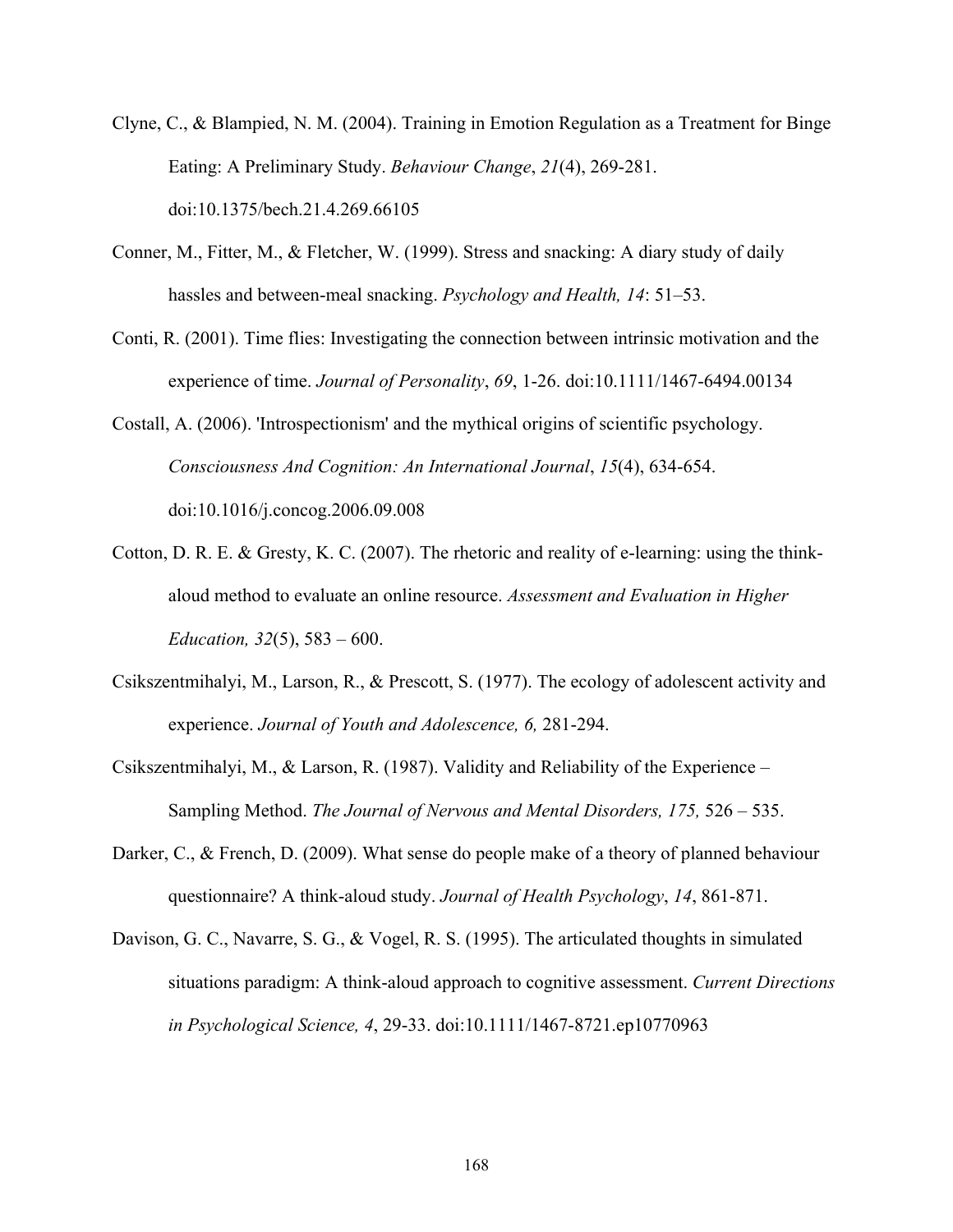Davison, G. C., Robins, C., & Johnson, M. K. (1983). Articulated thoughts during simulated situations: A paradigm for studying cognition in emotion and behavior. *Cognitive Therapy and Research*, *7*, 17-39. doi:10.1007/BF01173421

de Groot, A. D. (1965). *Thought and choice in chess.* The Hague: Mouton.

- Delamillieure, P., Doucet, G., Mazoyer, B., Turbelin, M., Delcroix, N., Mellet, E., & ... Joliot, M. (2010). The resting state questionnaire: An introspective questionnaire for evaluation of inner experience during the conscious resting state. *Brain Research Bulletin*, *81*(6), 565-573. doi:10.1016/j.brainresbull.2009.11.014
- Depape, A. M. R., Hakim-Larson, J., Voelker, S., Page, S., & Jackson, D. L. (2006). Self-talk and emotional intelligence in university students. *Canadian Journal of Behavioural Science*, *38*(3), 250.
- Eckhardt, C. I., Barbour, K. A., & Davison, G. C. (1998). Articulated irrational thoughts in martially and nonviolent men during anger arousal. *Journal of Consulting and Clinical Psychology, 66,* 259 – 269.
- Eckhardt, C. I., & Kassinove, H. (1998). Articulated cognitive distortions and cognitive deficiencies in maritally violent men. *Journal of Cognitive Psychotherapy, 12*, 231–250.
- Ericsson, K. A. & Simon, H. A. (1980). Verbal reports as data. *Psychological Review, 87*, 215 251.
- Ericsson, K. A., & Simon, H. A. (1984). *Protocol analysis: Verbal reports as data*. Cambridge, MA: The MIT Press.
- French, D., Cooke, R., Mclean, N., Williams, M., & Sutton, S. (2007). What do people think about when they answer theory of planned behaviour questionnaires? A 'think aloud' study. *Journal of Health Psychology*, *12*(4), 672-687.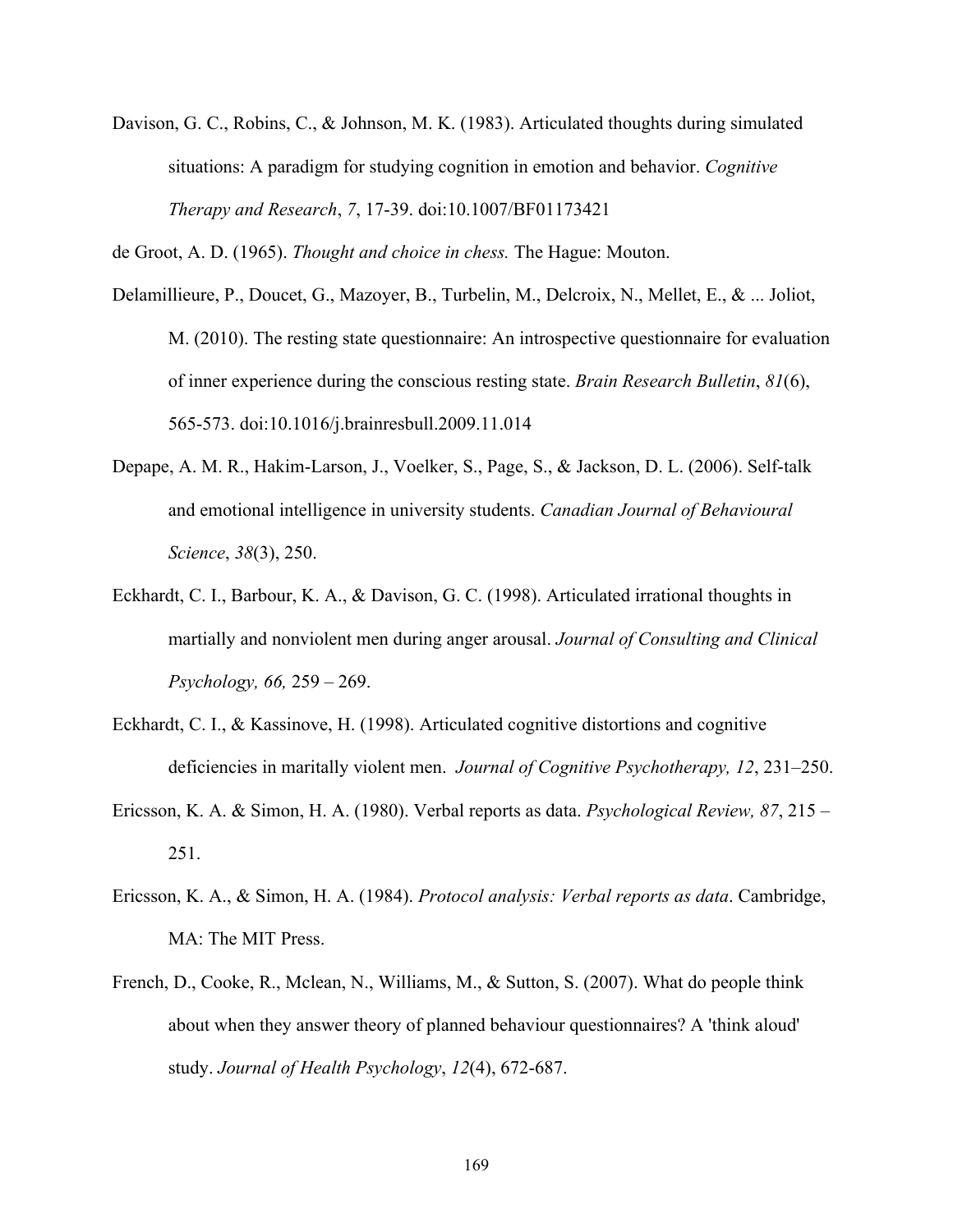- Genest, M., & Turk, D. C. (1981). Think-aloud approaches to cognitive assessment. In T.V. Merluzzi, C. R. Glass, & M. Genest (Eds.). *Cognitive Assessment* (pp. 233-269). New York, NY: The Guilford Press.
- Grandin, T. (1992). An outside view of autism. In E. Schoper, & G.B. Mesibov (Eds.) *High functioning individuals with autism.* New York, NY: Plenum Press.
- Green, A. S., Rafaeli, E., Bolger, N., Shrout, P.E., & Reis, H. T. (2006). Paper or plastic? Data equivalence in paper and electronic diaries. *Psychological Methods, 11*(1), 87-105.
- Haaga, D. A. (1989). Articulated thoughts and endorsement procedures for cognitive assessment in the prediction of smoking relapse. *Psychological Assessment: A Journal of Consulting And Clinical Psychology*, *1*, 112-117. doi:10.1037/1040-3590.1.2.112
- Hardy, J., & Hall, C. R. (2005). A Comparison of Test-Retest Reliabilities Using the Self-Talk Questionnaire. *Journal of Sport Behavior, 28*(3), 201-215.
- Hardy, J., Hall, C. R., & Hardy, L. (2004). Quantifying athlete self-talk. *Journal of Sports Sciences, 23*(9), 905-917. doi:10.1080/02640410500130706
- Hebb, D. O. (1966). *A textbook of psychology.* (2nd ed.). Oxford, England: W. B. Saunders.
- Heavey, C. L. (2013). Confronting the challenges of observing inner experience: The descriptive experience sampling method. In J. W. Clegg, J. W. Clegg (Eds.), *Self-observation in the social sciences* (pp. 103-119). Piscataway, NJ, US: Transaction Publishers.
- Heavey, C. L., & Hurlburt, R. T. (2008). The phenomena of inner experience. *Consciousness and Cognition: An International Journal*, *17*(3), 798-810. doi:10.1016/j.concog.2007.12.006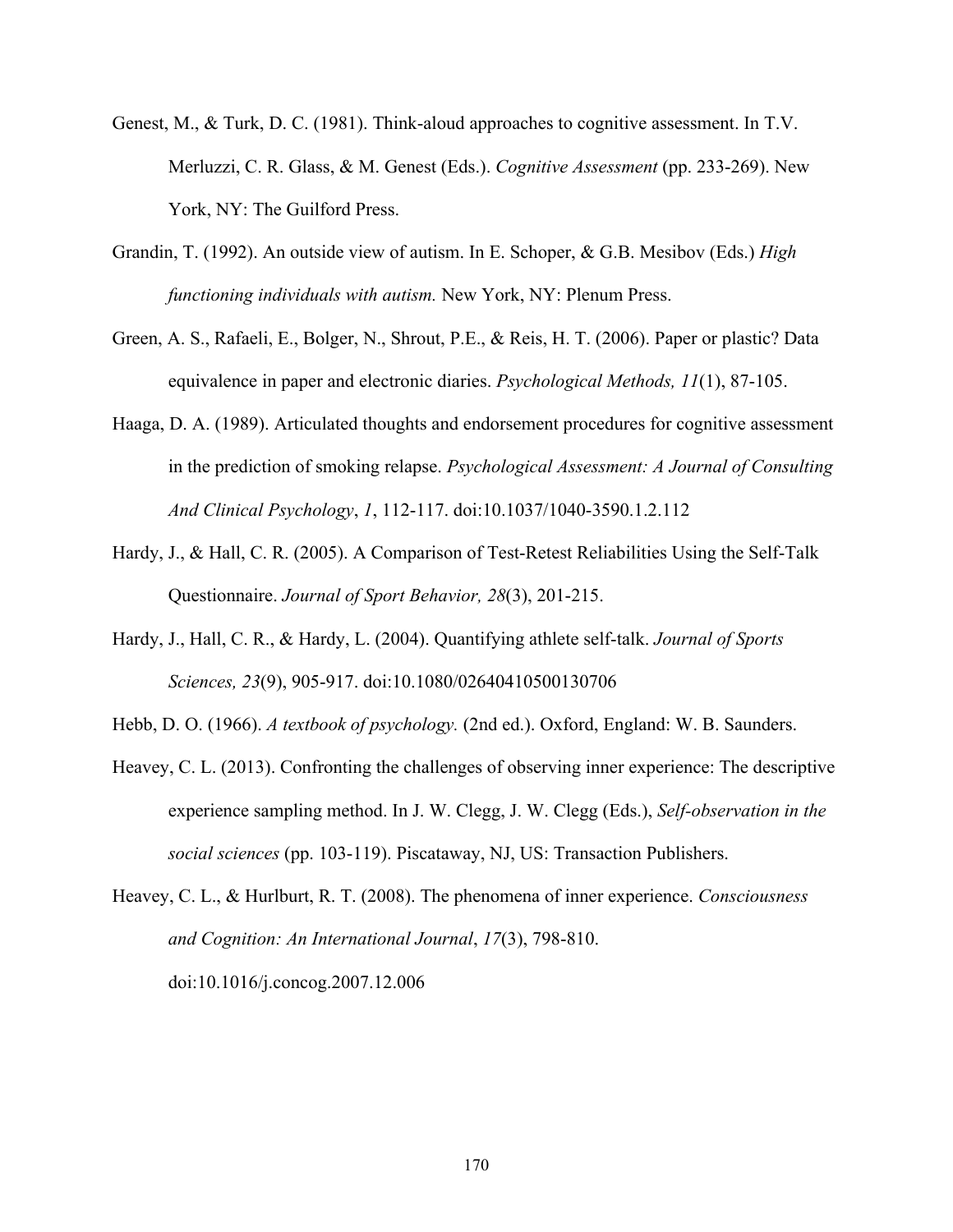- Heavey, C. L., Hurlburt, R. T., & Lefforge, N. L. (2010). Descriptive experience sampling: A method for exploring momentary inner experience. *Qualitative Research in Psychology, 7*, 345-368.
- Heavey, C. L., Hurlburt, R. T., & Lefforge, N. L. (2012). Toward a phenomenology of feelings. *Emotion*, *12*(4), 763-777. doi:10.1037/a0026905
- Heavey, C. L., Lefforge, N. L., Lapping-Carr, L., & Hurlburt, R. T. (in press). Mixed emotions: Toward a phenomenology of blended and multiple feelings. *Emotion Review*.
- Hebert, J., & Hurlburt, R. T. (1993). Inner experience in anxiety. In R. T. Hurlburt, *Inner experience in disordered affect* (pp. 189–196). New York: Plenum.
- Hedges, S. M., Krantz, D. S., Contrada, R. J., & Rozanski, A. R. (1990). Development of a diary for use with ambulatory monitoring of mood, activities, and physiological function. *Journal of Psychopathology And Behavioral Assessment*, *12*, 203-217. doi:10.1007/BF00960618
- Hektner, J. M., & Csikszentmihalyi, M. (2002). The experience sampling method: Measuring the context and content of lives. In R. B. Bechtel, & A. Churchman (Eds.). *Handbook of environmental psychology*. (pp. 233-243). New York, NY: John Wiley & Sons, Inc.
- Hormuth, S. E. (1986). The sampling of experiences in situ. *Journal of Personality, 54*, 262 293.
- Hurlburt, R. T. (1990). *Sampling Normal and Schizophrenic Inner Experience*. New York, NY US: Plenum Press.
- Hurlburt, R. T. (1993). *Sampling Inner Experience in Disturbed Affect.* New York: Plenum Press.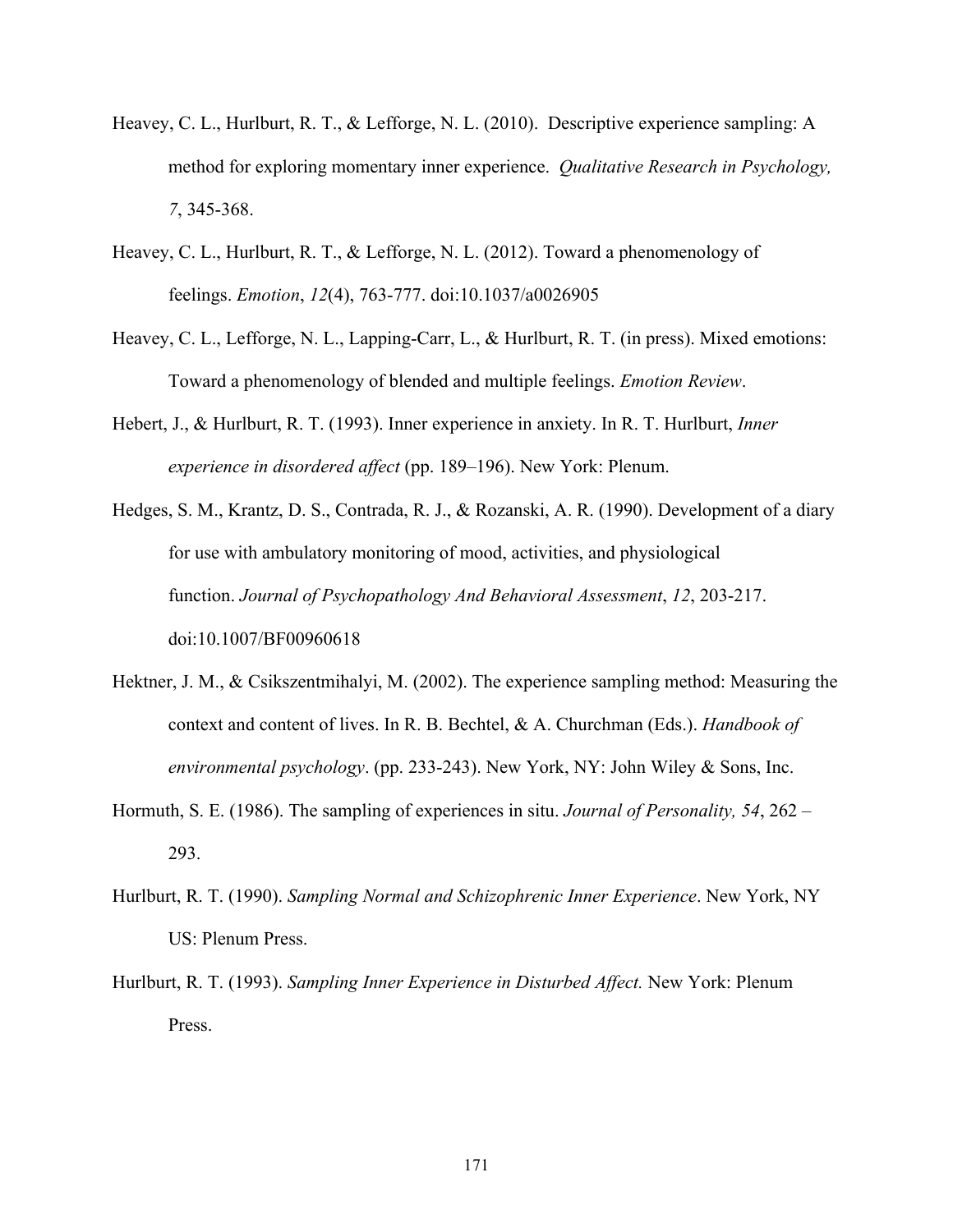- Hurlburt, R. T. (1997). Randomly sampling thinking in the natural environment. *Journal Of Consulting And Clinical Psychology*, *65*(6), 941-949. doi:10.1037/0022-006X.65.6.941
- Hurlburt, R. T. (2009). Iteratively apprehending pristine experience. *Journal of Consciousness Studies*, *16*(10-12), 156-188.
- Hurlburt, R. T. (2011a). Descriptive experience sampling, the explicitation interview, and pristine experience. *Journal of Consciousness Studies, 18*, 65-78.
- Hurlburt, R. T. (2011b). *Investigating Pristine Inner Experience*. Cambridge: Cambridge University Press.
- Hurlburt, R. T. (2011c). Nine clarifications of descriptive experience sampling. *Journal of Consciousness Studies*, *18*, 274-287.
- Hurlburt, R. T. & Akhter, S. A. (2006). The Descriptive Experience Sampling method. *Phenomenology and the Cognitive Sciences, 5,* 271 – 301.
- Hurlburt, R. T. & Akhter, S. A. (2008a). Unsymbolized thinking. *Consciousness and Cognition, 17,* 1364-1374. doi:10.1016/j.concog.2008.03.021.
- Hurlburt, R. T. & Akhter, S. A. (2008b). Unsymbolized thinking is a clearly defined phenomenon: A reply to Persaud. *Consciousness and Cognition, 17,* 1376-1377. doi:10.1016/j.concog.2008.07.004.
- Hurlburt, R. T., Alderson-Day, B., Fernyhough, C., & Kühn, S. (2015). What goes on in the resting-state? A qualitative glimpse into resting-state experience in the scanner. *Frontiers In Psychology*, *6.*
- Hurlburt, R. T., Alderson-Day, B., Kühn, S., & Fernyhough, C. (2016). Exploring the ecological validity of thinking on demand: Neural correlates of elicited vs. spontaneously occurring inner speech. *Plos ONE*, *11*(2).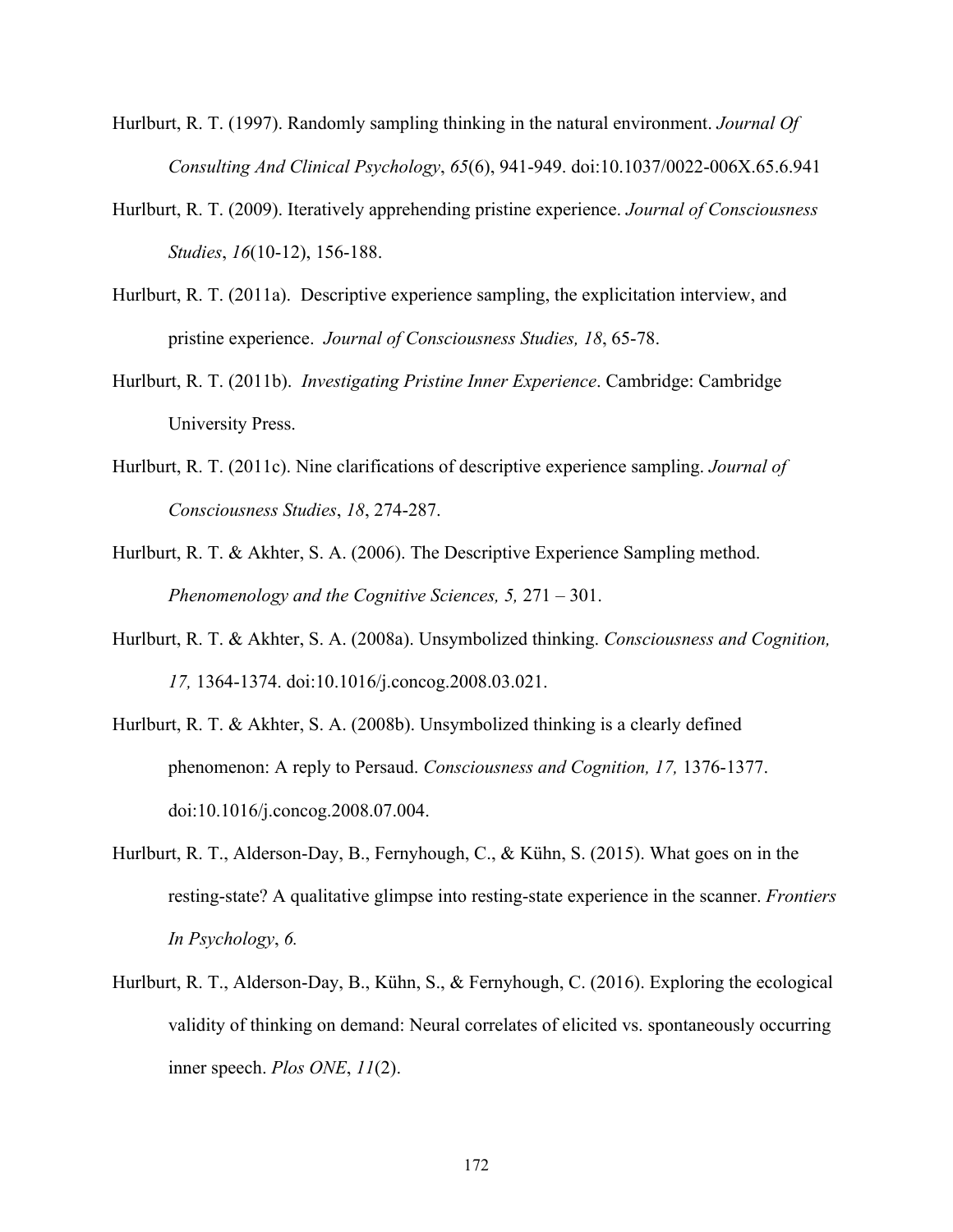- Hurlburt, R. T., Happé, F., & Frith, U. (1994). Sampling the form of inner experience in three adults with Asperger syndrome. *Psychological Medicine, 24,* 385-395.
- Hurlburt, R. T., & Heavey, C. L. (1999). Descriptive Experience Sampling manual of terminology. Retrieved October 30, 2016, from http://www.nevada.edu/ russ/codebook.html.
- Hurlburt, R. T., & Heavey, C. L. (2001). Telling what we know: Describing inner experience. *Trends In Cognitive Sciences*, *5*(9), 400-403. doi:10.1016/S1364-6613(00)01724-1
- Hurlburt, R. T., & Heavey, C. L. (2002). Interobserver reliability of descriptive experience sampling. *Cognitive Therapy and Research, 26*, 135-142.
- Hurlburt, R. T., & Heavey, C. L. (2004). To beep or not to beep: Obtaining accurate reports about awareness. *Journal of Consciousness Studies, 11(7-8),* 113-128.
- Hurlburt, R. T., & Heavey, C. L. (2006). *Exploring inner experience: the descriptive experience sampling method*. Amsterdam; Philadelphia: John Benjamins Pub.
- Hurlburt, R. T., & Heavey, C. L. (2015). Investigating pristine inner experience: Implications for experience sampling and questionnaires. *Consciousness And Cognition: An International Journal*, *31,* 148-159. doi:10.1016/j.concog.2014.11.002
- Hurlburt, R. T., Heavey, C. L., & Bensaheb, A. (2009). Sensory awareness. *Journal of Consciousness Studies*, *16*(10-12), 231-251.
- Hurlburt, R. T., Heavey, C. L., & Kelsey, J. M. (2013). Toward a phenomenology of inner speaking. *Consciousness And Cognition: An International Journal*, *22*(4), 1477-1494. doi:10.1016/j.concog.2013.10.003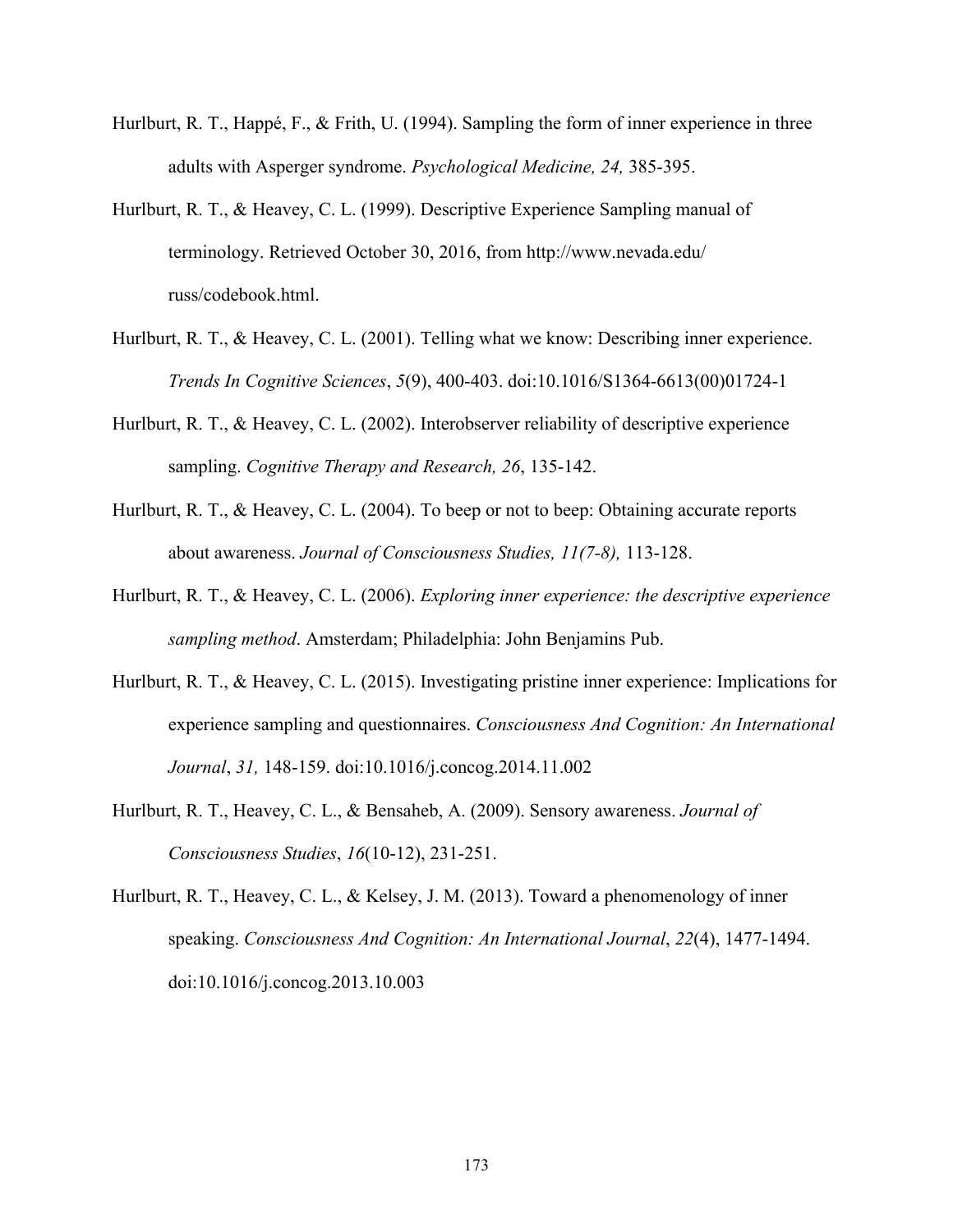- Hurlburt, R. T., Koch, M., & Heavey, C. L. (2002). Descriptive experience sampling demonstrates the connection of thinking to externally observable behavior. *Cognitive Therapy And Research*, *26*(1), 117-134. doi:10.1023/A:1013849922756
- Hurlburt, R. T., & Melancon, S. M. (1987). 'Goofed-up' images: Thought sampling with a schizophrenic woman. *Journal Of Nervous And Mental Disease*, *175*(9), 575-578. doi:10.1097/00005053-198709000-00010
- Hurlburt, R. T., & Schwitzgebel, E. (2007). *Describing inner experience? Proponent meets skeptic*. Cambridge, MA, US: MIT Press.
- Hurlburt, R. T., & Schwitzgebel, E. (2011). Presuppositions and background assumptions. *Journal Of Consciousness Studies*, *18*(1), 206-333.
- Jones-Forrester, S. (2006). *Inner experience in bulimia*. Unpublished Master's thesis, University of Nevada, Las Vegas.
- Jones-Forrester, S. (2010). Descriptive experience sampling of individuals with bulimia nervosa. *Dissertation Abstracts International*, *70*, 5825.
- Kagan, J. (2007). *What is emotion? History, measures, and meanings*. New Haven, CT, US: Yale University Press.
- Kahneman, D. & Tversky, A. (1982). The simulation heuristic. In D. Kahneman & A. Tversky (Eds.), *Judgment under uncertainty: Heuristics and baises.* New York: Cambridge University Press.
- Kelsey, J. M. (2016). *Inner experience and self-ratings of inner speaking.* Unpublished thesis, University of Nevada, Las Vegas.
- Kimhy, D., Delespaul, P., Corcoran, C., Ahn, H., Yale, S., & Malaspina, D. (2007). Computerized experience sampling method (USMC): Assessing feasibility and validity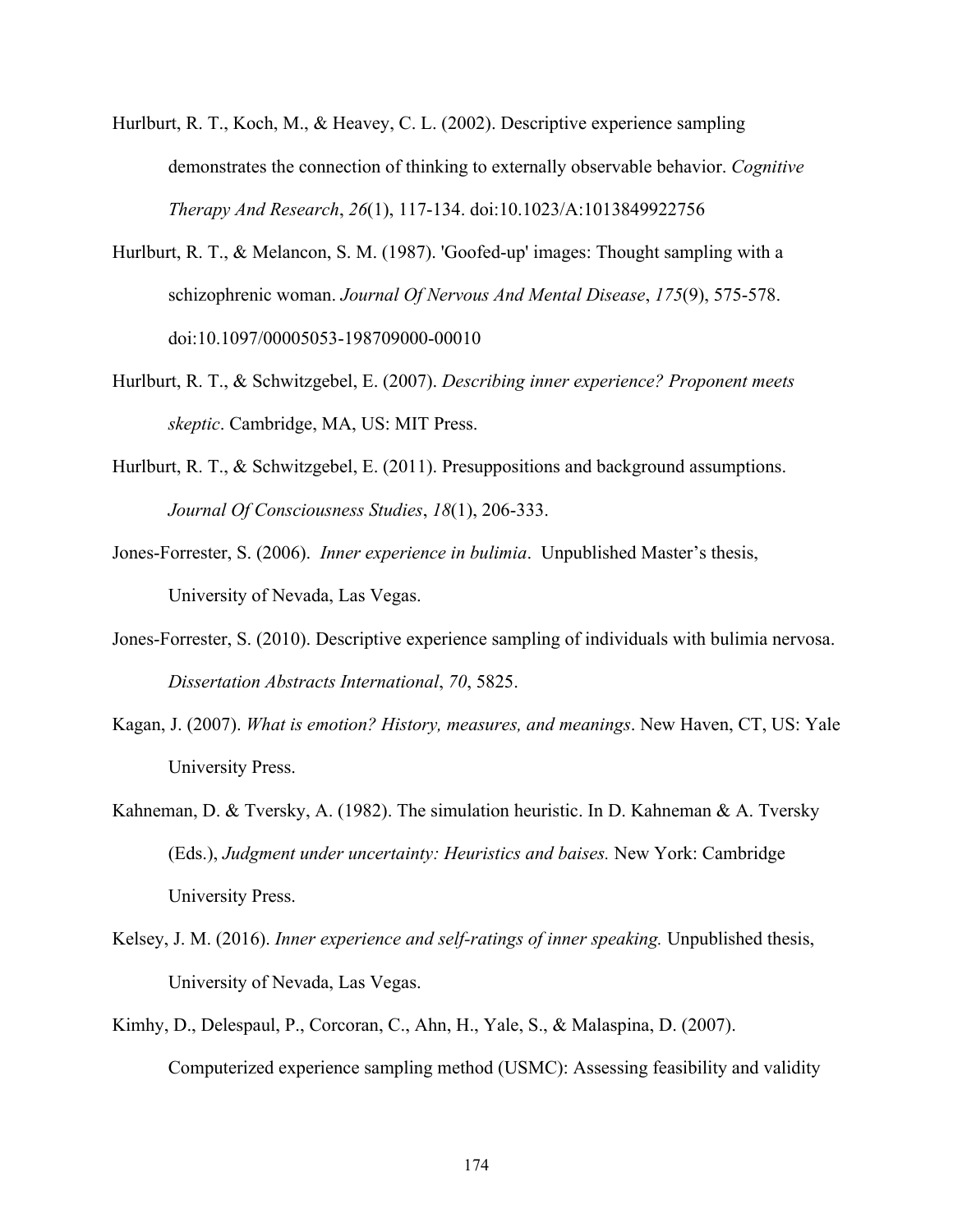among individuals with schizophrenia. *Journal of Psychiatric Research, 40*(3), 221 – 230.

- Klinger, E. (1975). Consequences of commitment to and disengagement from incentives. *Psychological Review, 82*, 1 – 25.
- Klinger, E., & Kroll-Mensing, D. (1995). Idiothetic assessment experience sampling and motivational analysis. In J.N. Butcher (Ed.), *Clinical personality assessment: Practical approaches* (pp. 267-277). Oxford university press, NY.
- Kühn, S., Fernyhough, C., Alderson-Day, B., & Hurlburt, R. T. (2014). Inner experience in the scanner: Can high fidelity apprehensions of inner experience be integrated with fMRI?. *Frontiers In Psychology*, *5.*
- Larson, R., & Csikszentmihalyi, M. (1983). The Experience Sampling Method. *New Directions for Methodology of Social & Behavioral Science*, *15*, 41–56.
- Lefforge, N. L. (2011). The experience of feelings in depression. *Dissertation Abstracts International*, *71*, 7094.
- Mackinnon, S. P., Battista, S., Sherry, S. B., & Stewart, S. H. (2014). Perfectionistic selfpresentation predicts social anxiety using daily diary methods. *Personality and Individual Differences, 56*, 143-148.
- McCarthy-Jones, S., & Fernyhough, C. (2011). The varieties of inner speech: Links between quality of inner speech and psychopathological variables in a sample of young adults. *Consciousness And Cognition: An International Journal*, *20*(4), 1586-1593. doi:10.1016/j.concog.2011.08.005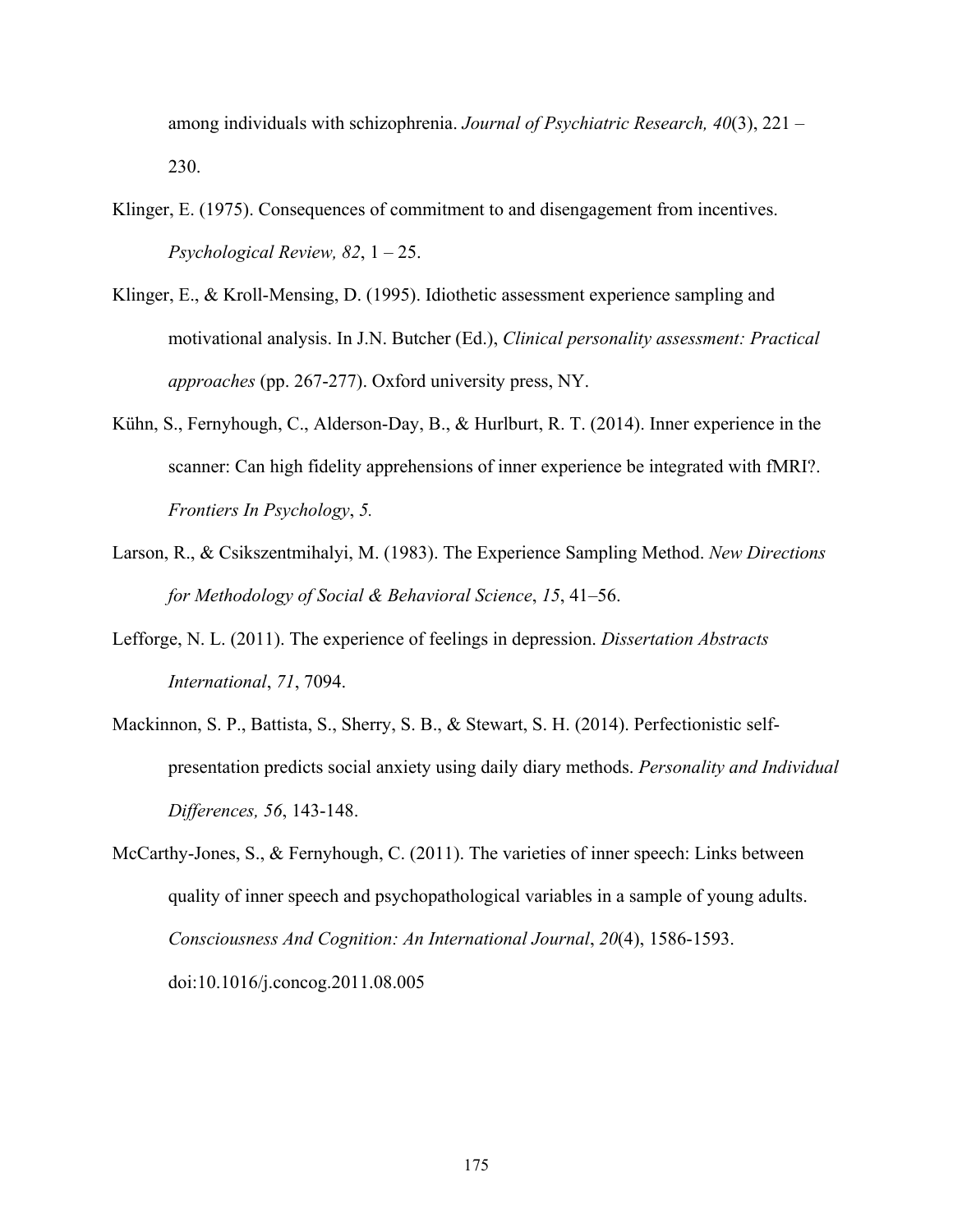- Mihelic, J. M. (2013). *Examining the inner experience of three individuals with major depressive disorder and three individuals with bipolar disorder.* Unpublished dissertation, University of Nevada, Las Vegas.
- Miller, C. B., Kyle, S. D., Marshall, N. S., & Espie, C. A. (2013). Ecological momentary assessment of daytime symptoms during sleep restriction therapy for insomnia. *Journal Of Sleep Research*, *22*(3), 266-272. doi:10.1111/jsr.12024
- Mizrachi, A. H. (2014). Examining the inner experience of left-handers using descriptive experience sampling. *Dissertation Abstracts International*, *75*.
- Moller, A. T., Nortje, C., & Helders, S. B. (1998). Irrational cognitions and the fear of flying. *Journal of Rational-Emotive & Cognitive Behavior Therapy, 16*, 135–148.
- Morin, A. (2005). Possible links between self-awareness and inner speech: Theoretical background, underlying mechanisms, and empirical evidence. *Journal of Consciousness Studies, 12*(4-5), 115-134.
- Morrison-Beedy, D., Carey, M., Feng, C., & Tu, X. (2008). Predicting sexual risk behaviors among adolescent and young women using a prospective diary method. *Research in Nursing & Health, 31*, 329-340.
- Myin-Germeys, I., Peeters, F., Havermans, R., Nicolson, N. A., deVries, M. W., Delespaul, P., & van Os, J. (2003). Emotional reactivity to daily life stress in psychosis and affective disorder: An experience sampling study. *Acta Psychiatrica Scandinavica*, *107*(2), 124- 131. doi:10.1034/j.1600-0447.2003.02025.x
- Navarro, J., Arrieta, C., & Ballén, C. (2007). An approach to the study of the dynamics of work motivation using the diary method. *Nonlinear Dynamics, Psychology, and Life Sciences*, *11*, 473-498.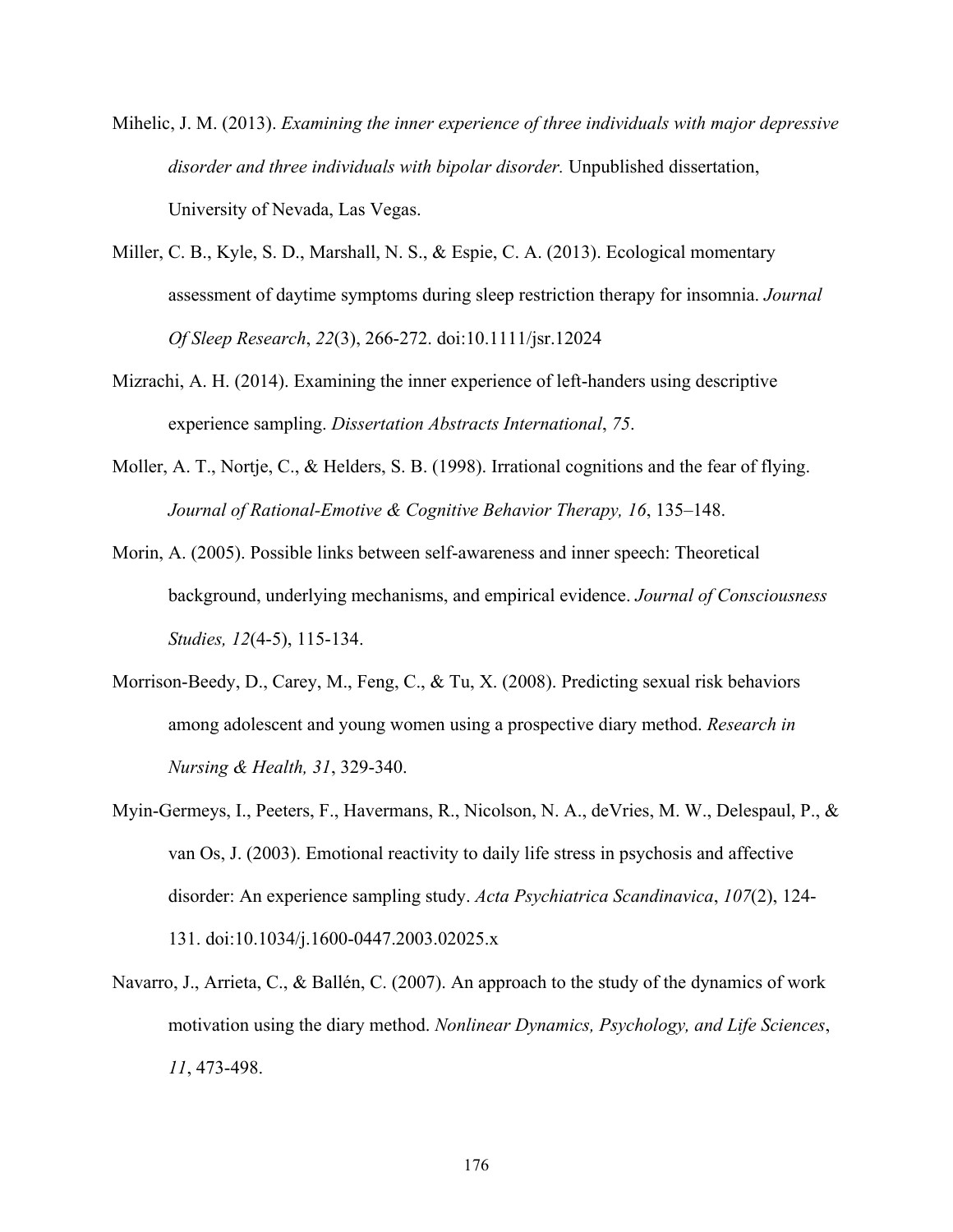- Niedenthal, P. M., Krauth-Gruber, S., & Ric, F. (2006). *Psychology of emotion: Interpersonal, experiential, and cognitive approaches*. New York: Psychology Press.
- Ollendick, T.H. (1995). Cognitive behavioural treatment of panic disorder with agoraphobia in adolescents: A multiple baseline design analysis. *Behavior Therapy, 26*, 517–531.
- Pearlman, M. Y., Wernicke, R., Thorndike, F., & Haaga, D. F. (2004). Stages of change in smoking cessation: A comparison of expectancies among precontemplators and contemplators. *Journal Of Rational-Emotive & Cognitive-Behavior Therapy*, *22*(2), 131- 147. doi:10.1023/B:JORE.0000025442.74022.82
- Peeters, F., Nicolson, N. A., Berkhof, J., Delespaul, P., & deVries, M. (2003). Effects of daily events on mood states in major depressive disorder. *Journal Of Abnormal Psychology*, *112*(2), 203-211. doi:10.1037/0021-843X.112.2.203
- Pekala, R. J. (1982). *The phenomenology of consciousness inventory.* Thorndale, PA: Psychophenomenological Concepts. (Now published by Mid-Atlantic Educational Institute. see Pekala, 199Ic).
- Pekala, R. J., & Levine, R. L. (1981). Mapping consciousness: Development of an empiricalphenomenological approach. *Imagination, Cognitive and Personality, 1*(1), 29 – 47.
- Rayburn, N. R., & Davison, G. C. (2002). Articulated thoughts about antigay hate crimes. *Cognitive Therapy and Research, 26*(4), 431–447.
- Raymond, N. C. (2012). Examining the experience of recent war veterans who report posttraumatic stress disorder. *Dissertation Abstracts International*, *73*, 630.
- Reger, S. L. (2013). *Descriptive experience sampling interactive multi-media training tool for subjunctification and illustrative interviews.* Unpublished thesis, University of Nevada, Las Vegas.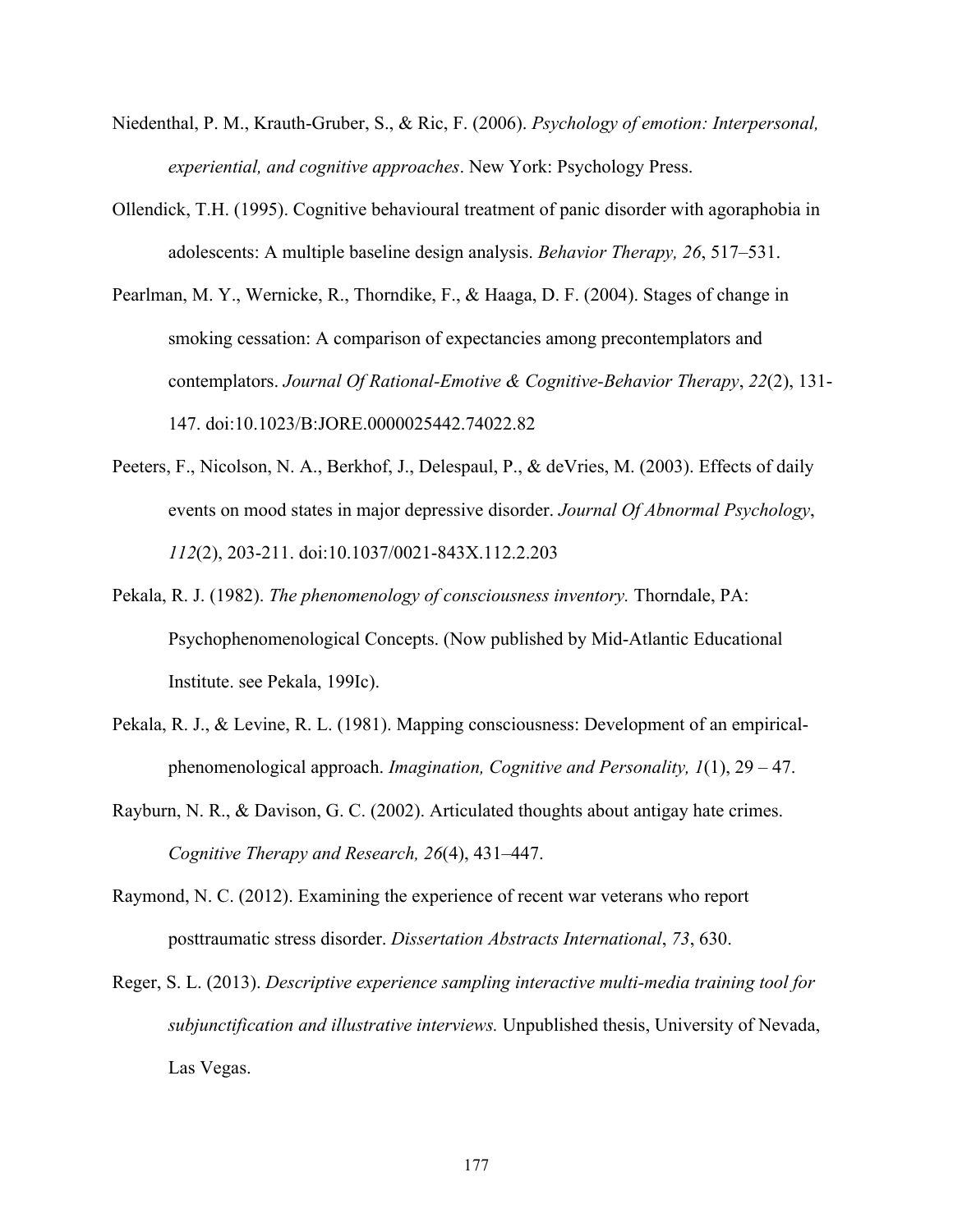- Reger, S. L. (2016). Exploring the inner experience of Veterans with Posttraumatic stress disorder. *Dissertation Abstracts International*, *76*.
- Reichl, C., Schneider, J. F., & Spinath, F. M. (2013). Relation of self-talk frequency to loneliness, need to belong, and health in German adults. *Personality and Individual Differences,* 54(2), 241-245. doi:10.1016/j.paid.2012.09.003
- Reicks, M., Smith, C., Henry, H., Reimer, K., Atwell, J., & Thomas, R. (2003). Use of the think aloud method to examine fruit and vegetable purchasing behaviors among low-income African American women. *Journal of Nutrition Education and Behavior, 35*(3), 154-160.

Robinson, J. A. (1976). Sampling autobiographical memory. *Cognitive Psychology, 8*, 578 – 595.

- Sanavio, E. (1988) Obsessions and Compulsions: the Padua Inventory. *Behaviour Research and Therapy, 26,* 167–177.
- Sara, S. J. (2000). Retrieval and reconsolidation: Toward a neurobiology of remembering. *Learning And Memory, 7*, 73–84.
- Satorra, A., & Bentler, P. M. (1988). Scaling corrections for chi square statistics in covariance structure analysis. In *American Statistical Association 1988 Proceedings of the Business and Economic Sections* (pp. 308-313). Alexandria, VA: American Statistical Association.
- Schoper, E., Reichler, R.J., & Lansing, M.D. (1980). Teaching strategies for parents and professionals. In E. Schoper, R.J. Reichler, & M.D. Lansing (Eds.) *Individualized assessment and treatment for autistic and developmentally disabled children*. University Park Press: Baltimore.
- Schwarz, N. (1990). What respondents learn from scales: Informative functions of response alternatives. *International Journal of Public Opinion Research, 2*, 274-285.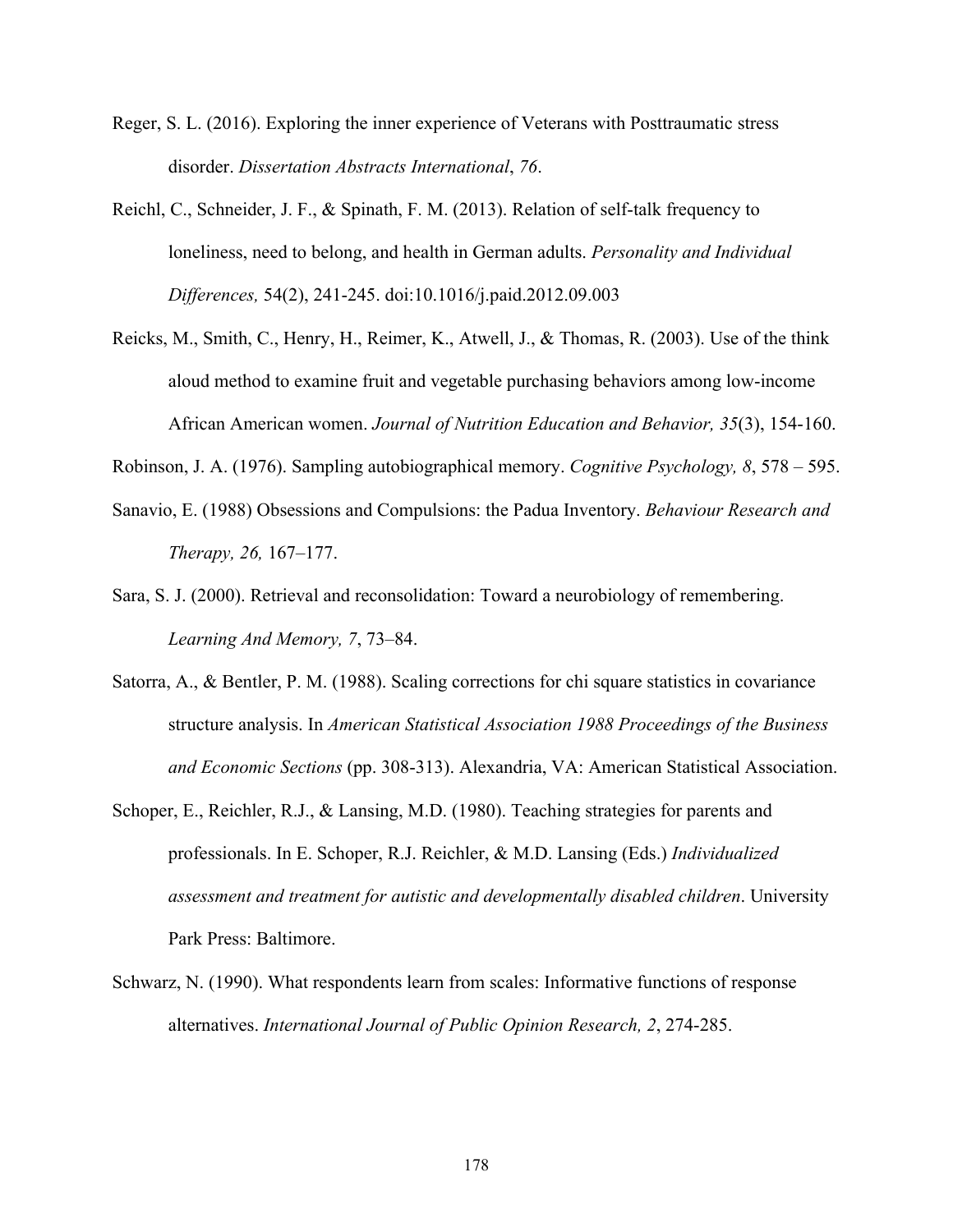- Schwarz, N., & Sudman, S. (1994) *Autobiographical memory and the validity of retrospective reports.* New York: Springer-Verlag.
- Scollon, C. N., Diener, E., Oishi, S., & Biswas-Diener, R. (2004). Emotions across cultures and methods. *Journal of Cross-Cultural Psychology, 35,* 304 – 326.
- Shi X., Brinthaupt T. M., McCree M. (2015). The relationship of self-talk frequency to communication apprehension and public speaking anxiety. *Personality And Individual Differences, 75,* 125–129. doi:10.1016/j.paid.2014.11.023
- Shiffman, S. (2000). Real-time self-report of momentary states in the natural environment: Computerized ecological momentary assessment. In A.A. Stone, J.S. Turkkan, C.A. Bechrich, J.B. Jobe, H.S. Kurtzman, & V.S. Cain (Eds.), *The science of self-report: Implications for research and practice,* (pp. 277-296). Mahawa, N.J.
- Siegrist, M. (1995). Inner speech as a cognitive process mediating self-consciousness and inhibiting self-deception. *Psychological Reports, 76*, 259-265.

Skinner, B. F. (1953). *Science and human behavior.* New York: Macmillan.

- Spook, J. E., Paulussen, T., Kok, G., & van Empelen, P. (2013). Monitoring dietary intake and physical activity electronically: Feasibility, usability, and ecological validity of a mobilebased Ecological Momentary Assessment tool. *Journal Of Medical Internet Research*, *15*(9), 278-290. doi:10.2196/jmir.2617
- Steiger, J. H., & Lind, J. C. (1980, June). *Statistically based tests for the number of common factors.* Paper presented at the Psychometric Society Annual Meeting, Iowa City, IA.
- Stone, A. A., & Neale, J. M. (1982). Development of a methodology for assessing daily experiences. In Baum, A., Singer, J. E. (Eds.), *Advances in Environmental Psychology: Environment and Health* (pp. 49–83). Hillsdale, NJ: Lawrence Erlbaum.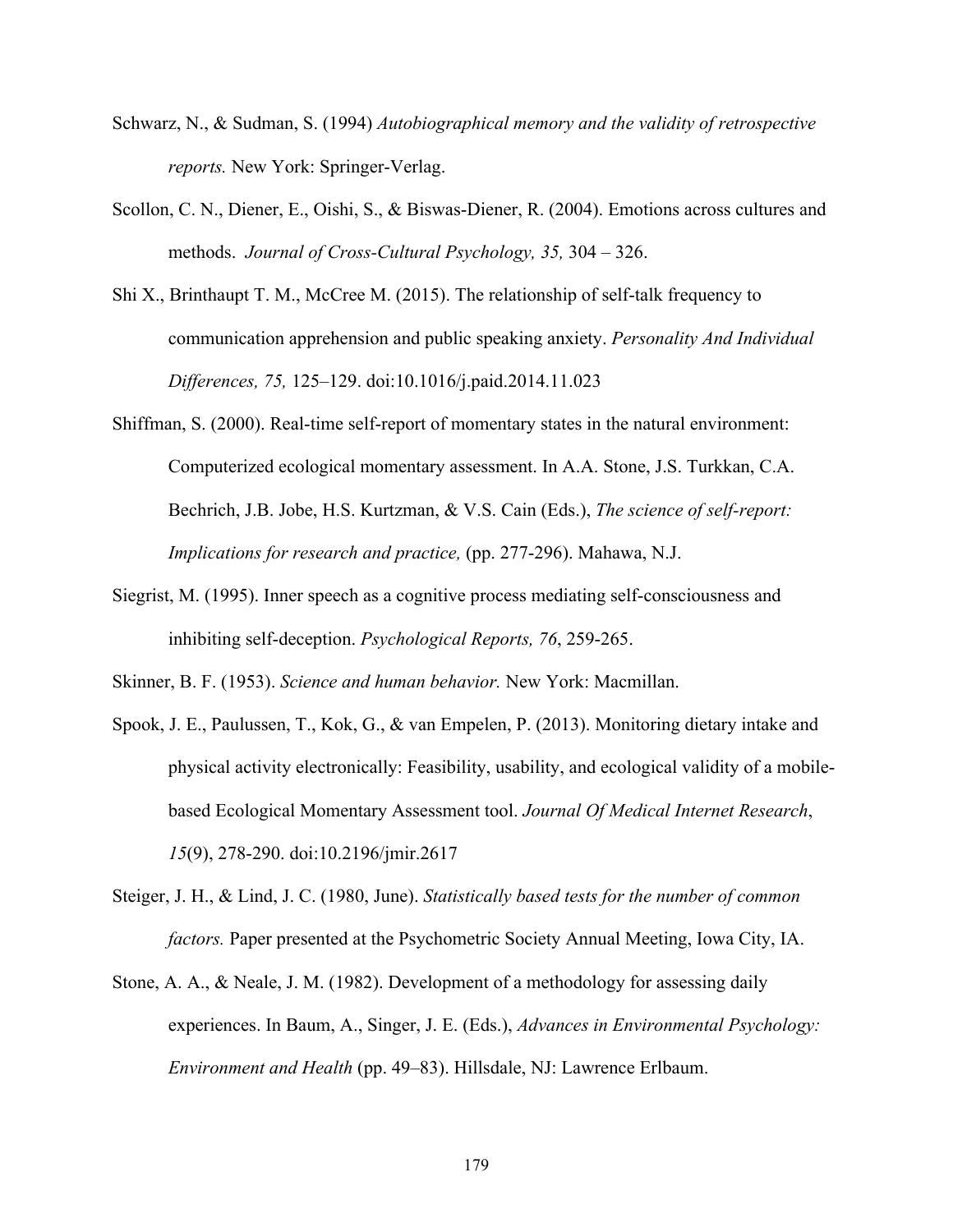- Stone, A., & Shiffman, S. (1994). Ecological momentary assessment (EMA) in behavorial medicine. *Annals of Behavioral Medicine*, *16*, 199-202.
- Stone, A. A., Shiffman, S., Schwarz, J. E., Broderick, J. E. & Hufford, M. R. (2002). Patient non-compliance with paper diaries. *British Medical Journal, 324*, 1193 – 1197.
- Szentagotai, A., David, D., Lupu, V., & Cosman, D. (2008). Rational emotive behavior therapy versus cognitive therapy versus pharmacotherapy in the treatment of major depressive disorder: Mechanisms of change analysis. *Psychotherapy: Theory, Research, Practice, Training, 45*(4), 523–538.
- Taylor, C., Fried, L., & Kenardy, J. (1989). The use of a real-time computer diary for data acquisition and processing. *Behaviour Research and Therapy*, *28*, 93-97. doi:10.1016/0005-7967(90)90061-M
- Thiele, C., Laireiter, A., & Baumann, U. (2002). Diaries in clinical psychology and psychotherapy: A selective review. *Clinical Psychology & Psychotherapy*, *9*(1), 1-37. doi:10.1002/cpp.302
- Trull, T. J., & Ebner-Priemer, U. W. (2009). Using experience sampling methods/ecological momentary assessment (ESM/EMA) in clinical assessment and clinical research: Introduction to the special section. *Psychological Assessment*, *21*(4), 457–462. doi:10.1037/a0017653
- Uttl, B., Morin, A., & Hamper, B. (2011). Are inner speech self-report questionnaires reliable and valid?. *Social and Behavioral Sciences, 30*, 1719-1723.

Vygotsky, L. S. (1987). *Thinking and Speech*. New York: Plenum.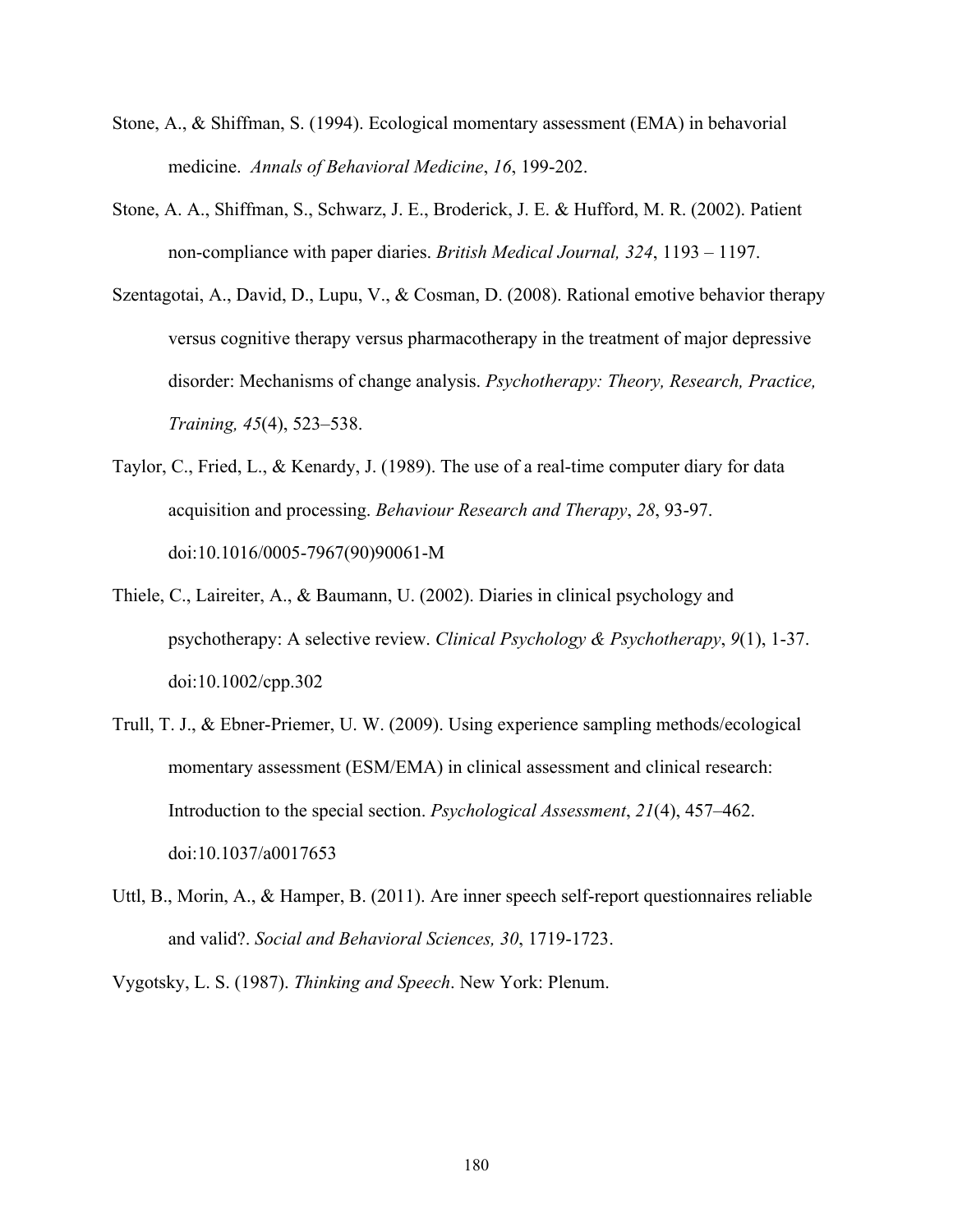- Webb, G.R., Redman, S., Sanson-Fisher, R. W., & Gibberd, R. W. (1990). Comparison of a quantity-frequency method and a diary method of measuring alcohol consumption. *Journal of Studies on Alcohol, 51*, 271–277.
- White, J., Davison, G. C., Haaga, D. A. F., & White, K. (1992). Cognitive bias in the articulated thoughts of depressed and non-depressed psychiatric patients. *Journal of Nervous and Mental Disease, 180*, 77 – 81.
- Woodside, L. N., Kumar, V. K., & Pekala, R. J. (1997). Monotonous percussion drumming and trance postures: A controlled evaluation of phenomenological effects. *Anthropology of Consciousness, 8*, 69–87. doi:10.1525/ac.1997.8.2-3.69
- Wutich, A. (2009). Estimating household water use: A comparison of diary, prompted recall, and free recall methods. *Field Methods, 21*(1), 49-68.
- Yang, S. (2003). Reconceptualizing think-aloud methodology: Refining the encoding and categorizing techniques via contextualized perspectives. *Computers in Human Behavior*, *19*(1), 95-115. doi:10.1016/S0747-5632(02)00011-0
- Zanov, M., & Davison, G. (2010). A conceptual and empirical review of 25 years of cognitive assessment using the Articulated Thoughts in Simulated Situations (ATSS) think-aloud paradigm. *Cognitive Therapy and Research*, *34*, 282-291.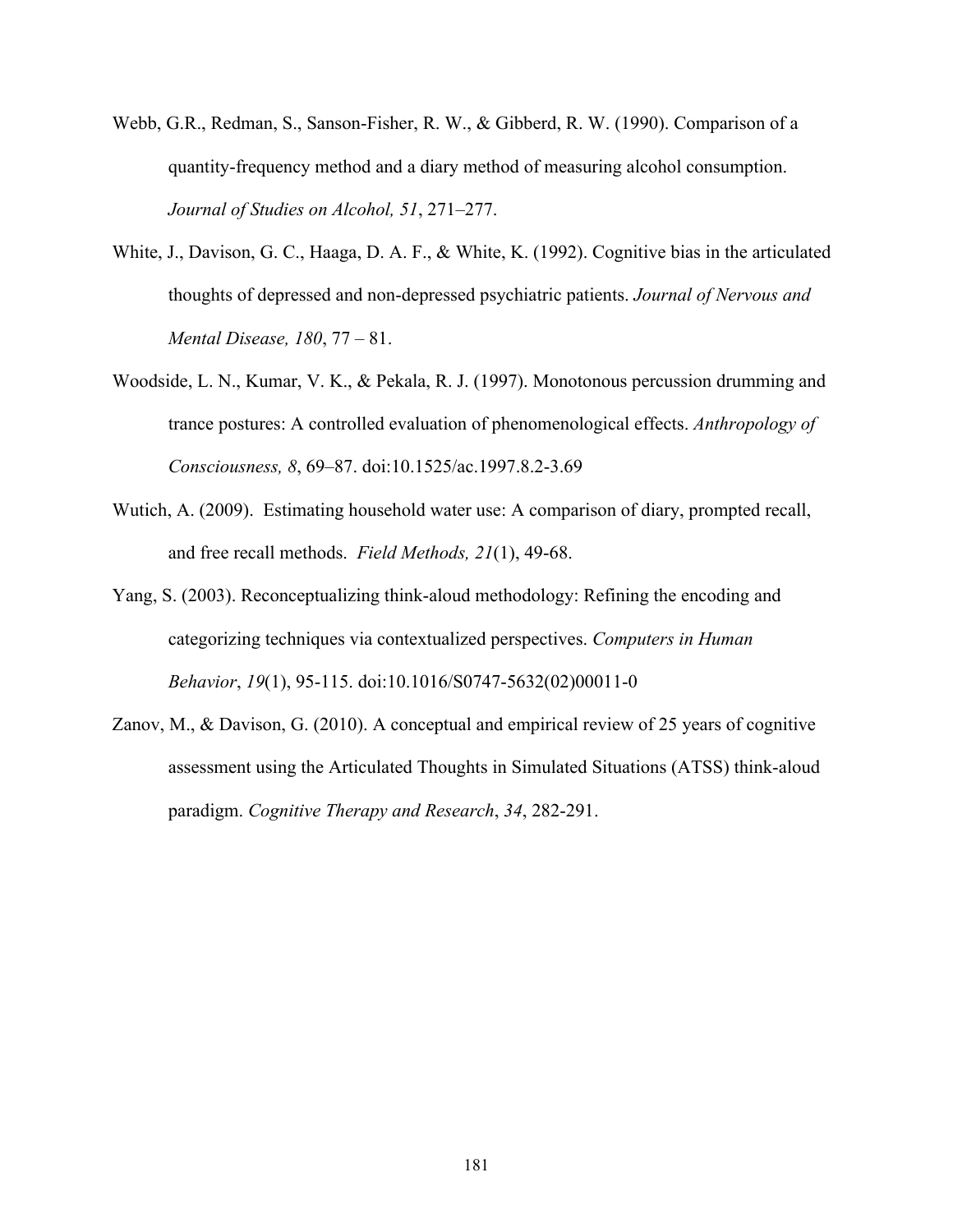## Curriculum Vitae

## **Stefanie A. Moynihan**

Moynihan@unlv.nevada.edu

## **EDUCATION**

| Ph.D.       | <b>University of Nevada, Las Vegas</b><br>Expected Spring 2019<br>Doctoral Program in Clinical Psychology<br>(Advisor: Russell Hurlburt, Ph.D.)                                                                                                  |      |
|-------------|--------------------------------------------------------------------------------------------------------------------------------------------------------------------------------------------------------------------------------------------------|------|
| <b>M.A.</b> | <b>University of Nevada, Las Vegas</b><br>Doctoral Program in Clinical Psychology<br>(Advisor: Russell Hurlburt, Ph.D.)                                                                                                                          | 2017 |
|             | GPA: 4.0 (Cumulative)                                                                                                                                                                                                                            |      |
| <b>B.A.</b> | College of the Holy Cross, Worcester, MA<br>Bachelor of Arts, Psychology, Magna Cum Laude<br>GPA: 3.77 (Cumulative); 3.79 (Psychology Major)<br>Directed Readings Senior Thesis: Empowering Healthy Mindedness<br>(Advisor: Mark Freeman, Ph.D.) | 2009 |

## **CLINICAL EXPERIENCE**

## **Doctoral Practicum Student** 2016 -Present

University of Nevada, Las Vegas Counseling and Psychological Services (CAPS) Supervisor: Emily Slife, Ph.D.

## *Responsibilities & Training*

- Provide individual counseling within a brief therapy model to a caseload of approximately 7 clients per week
- Use an integrative theoretical approach with a primary focus in Interpersonal/Psychodynamic psychotherapy and incorporate DBT, CBT and ACT interventions when appropriate.
- Treat diagnoses including affective, anxiety, personality disorders, trauma, and eating disorders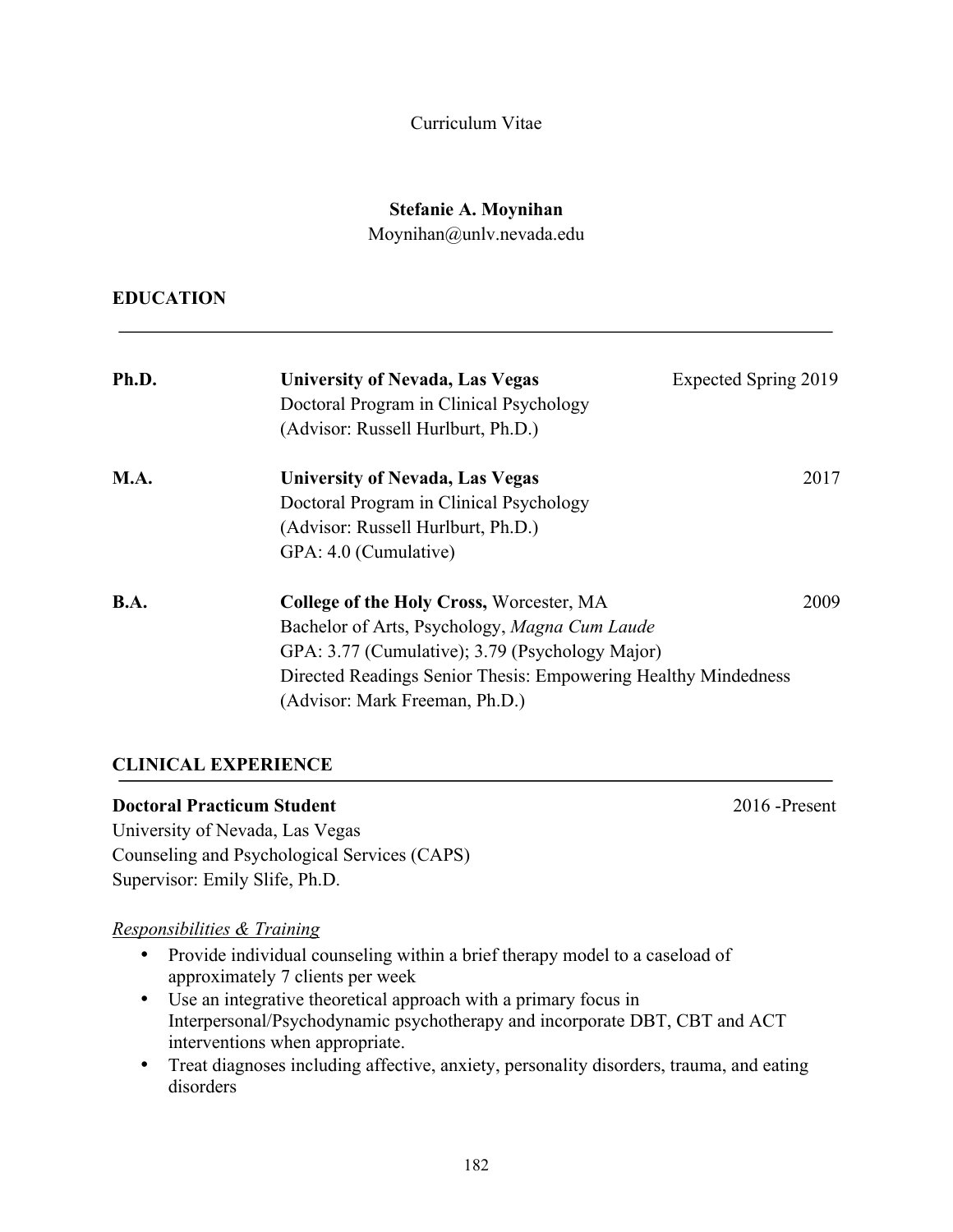- Conduct weekly intakes and risk assessments and provide crisis intervention when needed
- Attend weekly case rounds with interdisciplinary team

## **Doctoral Graduate Assistant** 2016 -Present

University of Nevada, Las Vegas The UNLV Partnership for Research, Assessment, Counseling, Therapy and Innovative Clinical Education (PRACTICE) Supervisor: Noelle Lefforge, Ph.D.

## *Responsibilities & Training*

- Provide long-term individual therapy to a caseload of approximately 6 clients per week
- Co-facilitate young adult process group (ages 16-22)
- Use an integrative theoretical approach with a primary focus in Interpersonal/Psychodynamic psychotherapy and incorporate DBT, CBT and ACT interventions when appropriate.
- Conduct intakes and treat diagnoses including affective, anxiety and personality disorders
- Manage front desk, answer phones, collect payment and schedule clients
- Administer phone intakes
- Conduct weekly billing audits

## **Doctoral Practicum Intern** 2015 -Present

Sandstone Psychological Practice Supervisors: Christina Aranda, Ph.D. (Therapy) & Janell Mihelic, Ph.D. (Assessment)

## *Responsibilities & Training*

- Provide long-term individual therapy to a caseload of approximately 3-5 clients per week
- Use an integrative theoretical approach with a primary focus in Interpersonal/Psychodynamic psychotherapy and incorporate DBT, CBT and ACT interventions when appropriate.
- Conduct intakes and treat diagnoses including affective, anxiety and personality disorders
- Provide neuropsychological and psychodiagnostic assessments

## **Doctoral Practicum Student** 2014 -2015

University of Nevada, Las Vegas The UNLV Partnership for Research, Assessment, Counseling, Therapy and Innovative Clinical Education (PRACTICE) Supervisors: Noelle Lefforge, Ph.D. (Therapy) & Stephen Benning, Ph.D. (Assessment)

## *Responsibilities & Training*

• Provided long-term individual therapy to a caseload of approximately 4-6 clients per week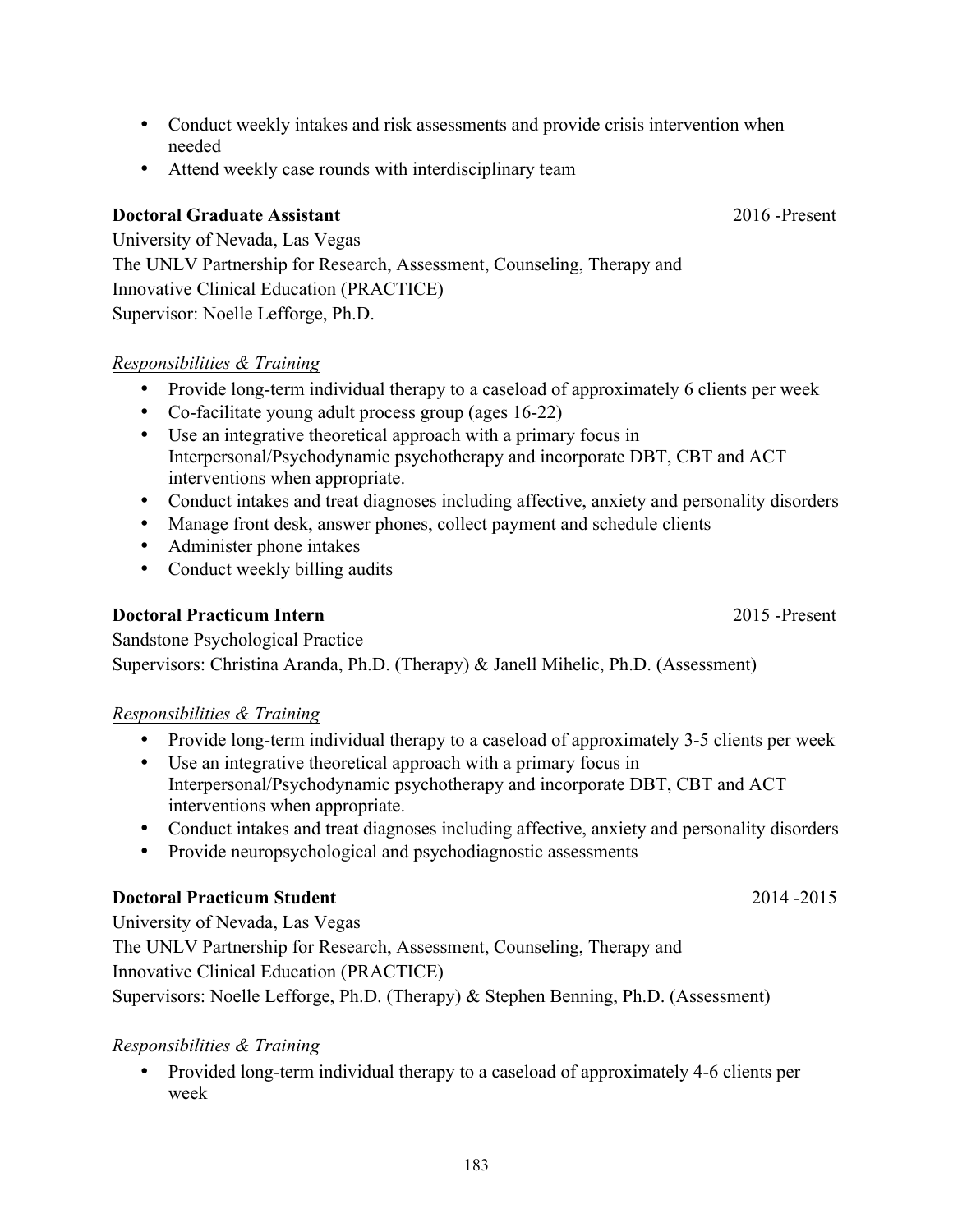- 184
- Marzell, M., Morrison, C., Mair, S., **Moynihan, S**. & Gruenewald, P. J. (2015). Examining drinking patterns and high-risk drinking environments among college athletes at different competition levels. *Journal of Drug Education, 45*(1), 5-16. Doi: 10.1177/0047237915575281

## **PUBLICATIONS**

Psychological First Aid (PFA)

Uniformed Services University of the Health Sciences Center for the Study of Traumatic Stress, Bethesda, MD Supervisors: Robert Ursano, M.D. and Carol Fullerton, Ph.D.

# *Responsibilities:*

• Prepared, formatted and submitted Institutional Review Board (IRB) applications, protocol amendments, and continuing reviews

• Conducted intakes and provided neuropsychological and psychodiagnostic assessments

• Trained in scoring and interpreting results, report writing, and provision of therapeutic

• Administered structured clinical interviews using the SCID-5 and SCID-II

- Drafted informed consent forms and recruitment scripts
- Regulated all study logistics during data collection and managed master interview schedule for multiple data collection sites
- 
- Oversaw data management: built tracking and survey databases, monitored data entry progress and generated data reports

• Facilitated intervention workshops with Soldiers post-deployment following Principles of

**Research Assistant** 2011 - 2013

## *Responsibilities*

• Draft IRB proposals

feedback to clients

**RESEARCH EXPERIENCE**

University of Nevada, Las Vegas

Supervisor: Russell Hurlburt, Ph.D.

- Oversee data management for DES studies
- 
- Organize and conduct quality assurance on DES data

Descriptive Experience Sampling (DES) Lab, Las Vegas, NV

- 
- Document and participate in DES interviews
- Review and edit DES interview write ups

**Graduate Research Assistant** 2013 -Present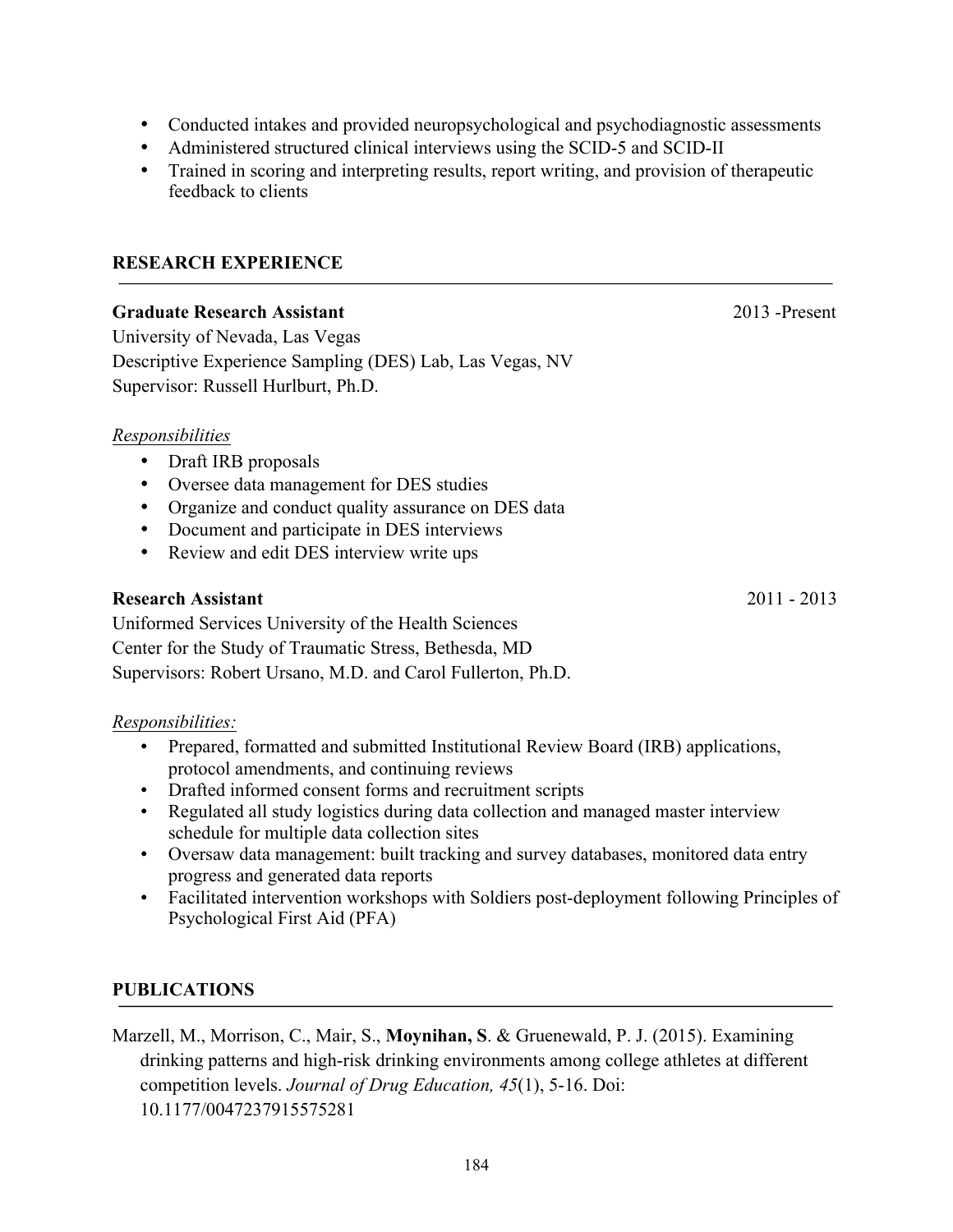- Kelsey, J., Heavey, C., Brouwers, V., Lapping-Carr, L., **Moynihan, S.,** & Hurlburt, R. (2016). The frequency of inner speaking as measured by questionnaire and descriptive experience sampling. Manuscript submitted for publication.
- Brouwers, V., Heavey, C., Lapping-Carr, L., **Moynihan, S.**, Kelsey, J., & Hurlburt, R. (2016). Silent reading is *not* silent speaking of the text: On investigating pristine inner experience. Manuscript submitted for publication.

## **PRESENTATIONS**

**Moynihan, S. A**., Turner, D., Brouwers, V., Kelsey, J. M., Lapping-Carr, L., Heavey, C. L., & Hurlburt, R. T., (2016, April). *Can questionnaires capture inner experience? A validation study of the Nevada Inner Experience Questionnaire.* Nevada Psychological Association (NPA) Annual Conference, Reno, NV.

**Moynihan, S. A**., Turner, D., Brouwers, V., Kelsey, J. M., Lapping-Carr, L., Heavey, C. L., & Hurlburt, R. T., (2015, May). Validating the Nevada inner experience questionnaire through an inner speaking perspective. In R. T. Hurlburt (Chair), *The inner experience of inner speaking, reading fiction, and reading erotica: What's really going on?* Symposium conducted at the meeting of the Western Psychological Association, Las Vegas, NV.

**Moynihan, S. A.,** & Hurlburt, R. T., (2015, March) *Inner Experience during Marathon Running*. Graduate and Professional Student Research Forum, University of Nevada, Las Vegas, Las Vegas, NV.

Brouwers, V., Kelsey, J. M., Turner, D., Lapping-Carr, L., **Moynihan, S. A.**, Heavey, C. L., & Hurlburt, R. T., (2015, May). Inner experience while reading classical fiction. In R. T. Hurlburt (Chair), *The inner experience of inner speaking, reading fiction, and reading erotica: What's really going on?* Symposium conducted at the meeting of the Western Psychological Association, Las Vegas, NV.

Kelsey, J. M., Brouwers, V., Turner, D., Lapping-Carr, L., **Moynihan, S. A**., Hurlburt, R. T., & Heavey, C. L., (2015, May). Inner experience and self-ratings of self-talk. In R. T. Hurlburt (Chair), *The inner experience of inner speaking, reading fiction, and reading erotica: What's really going on?* Symposium conducted at the meeting of the Western Psychological Association, Las Vegas, NV.

Naifeh, J. A., Dempsey, C. L., Santiago, P. N., **Moynihan, S. A.**, Fullerton, C. S., Benedek, D. M., Nock, M. K., Heeringa, S., Kessler, R. C., Stein, M. B., Colpe, L. J., Schoenbaum, M.,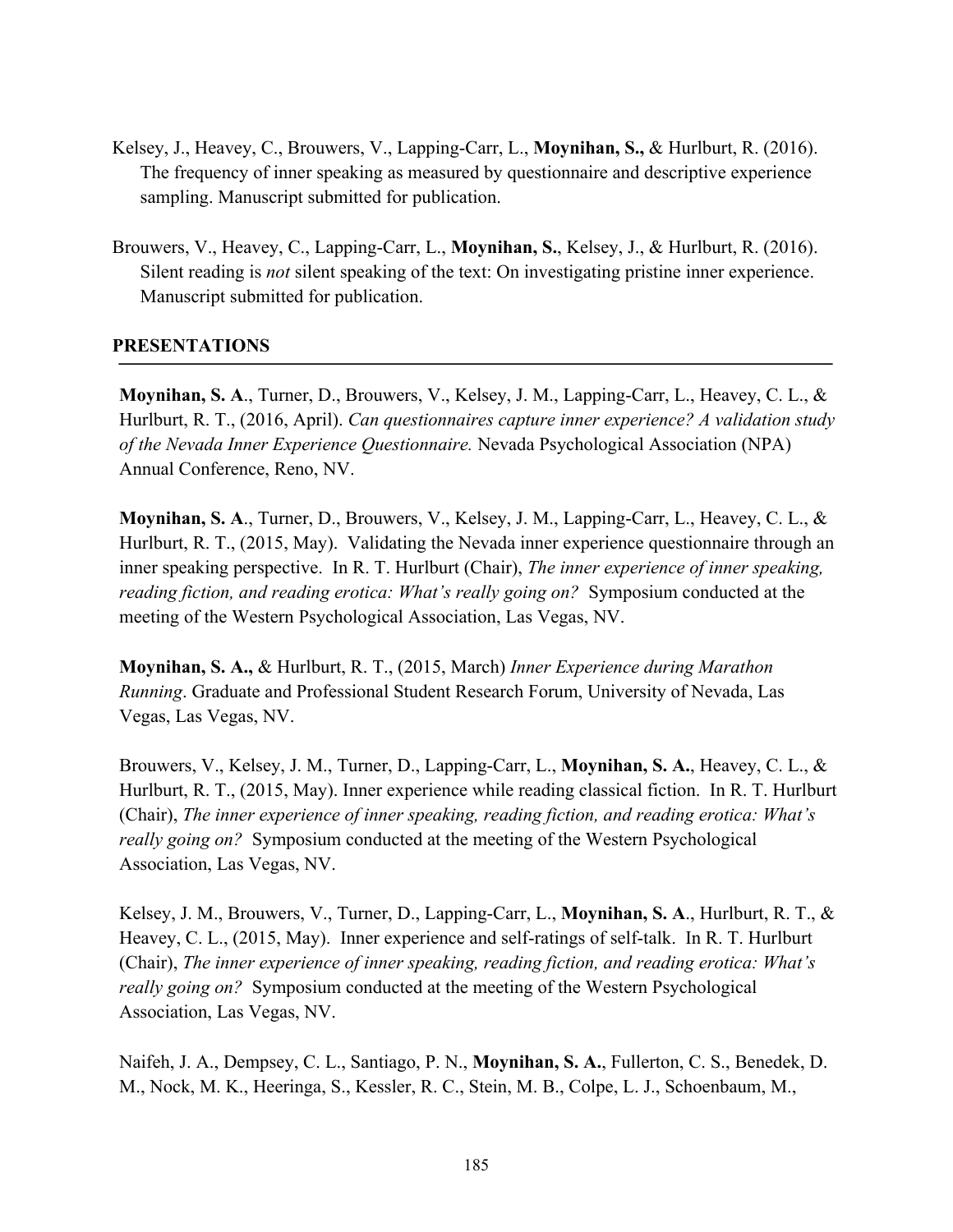Scanlon, M., & Ursano, R. J. (2012, June). *Overview of the Army Study to Assess Risk and Resilience in Servicemembers (Army STARRS)*. Annual DoD/VA Suicide Prevention Conference, June 2012,Washington, DC.

## **TEACHING EXPERIENCE**

## **Graduate Teaching Instructor** 2015 -2016

University of Nevada, Las Vegas Psychology Department Undergraduate Course: Introduction to Psychology

## *Responsibilities*

- Facilitated two introductory sections of Psychology per semester.
- Planned and teach lectures on a wide range of topics in psychology.
- Lead productive, engaging classroom discussions.
- Designed sound exams that accurately reflect course content.

## **COMMITTEES AND ORGANIZATIONS**

## **Mentor, Outreach Undergraduate Mentoring Program (OUMP)** 2013 - 2017

University of Nevada, Las Vegas Psychology Department

## *Responsibilities:*

• Support and advise undergraduate students through the graduate school application process

## **Treasurer, Clinical Student Committee** 2014 - 2015

University of Nevada, Las Vegas Psychology Department

## *Responsibilities:*

- Managed committee funds
- Coordinated annual interview weekend for potential incoming clinical students
- Arranged and oversaw mentoring system for incoming clinical students
- Organized social functions for students